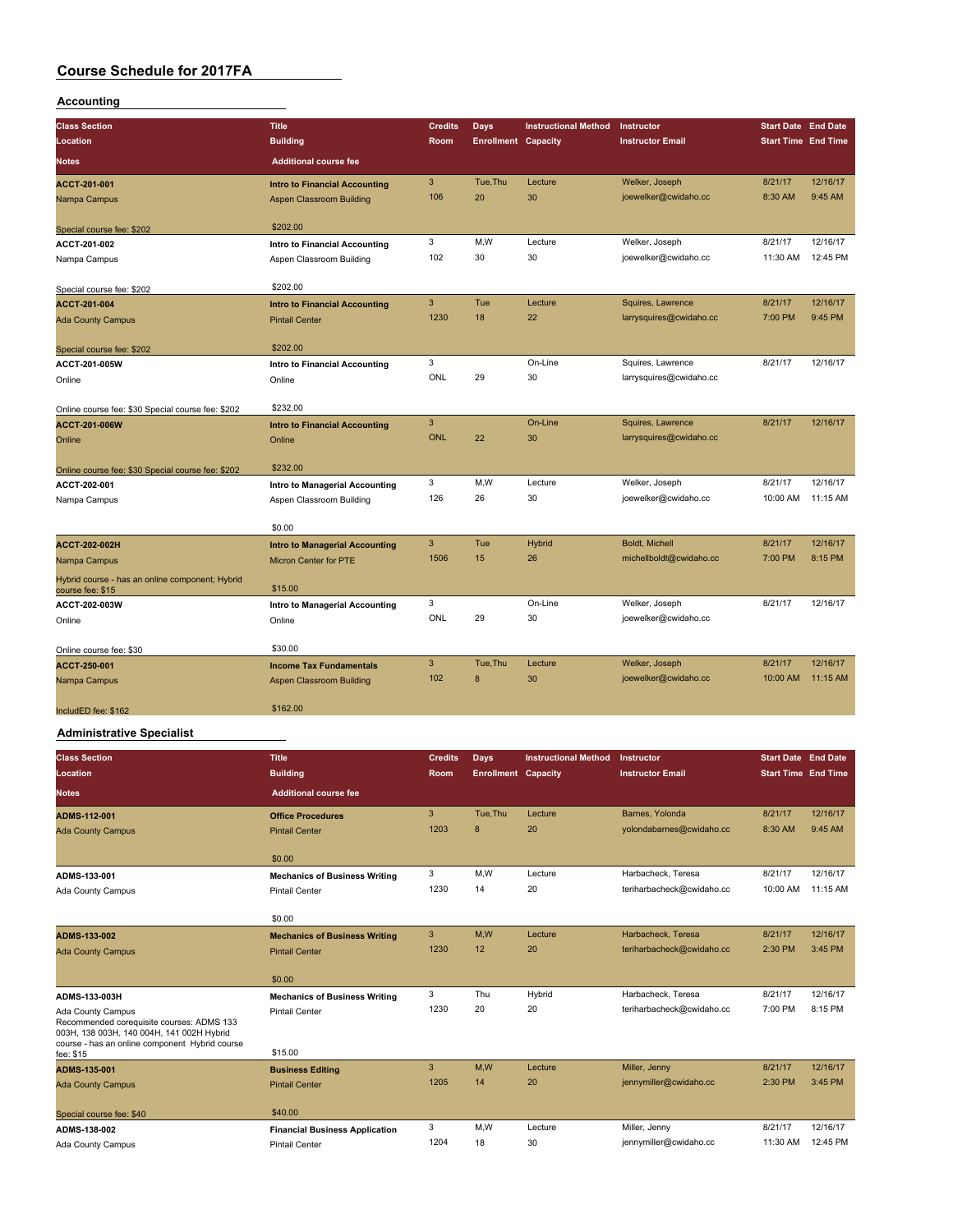| <b>Administrative Specialist</b>                                                                                                                                       |                                       |                           |                            |                             |                            |                            |          |
|------------------------------------------------------------------------------------------------------------------------------------------------------------------------|---------------------------------------|---------------------------|----------------------------|-----------------------------|----------------------------|----------------------------|----------|
| <b>Class Section</b>                                                                                                                                                   | <b>Title</b>                          | <b>Credits</b>            | Days                       | <b>Instructional Method</b> | Instructor                 | <b>Start Date End Date</b> |          |
| Location                                                                                                                                                               | <b>Building</b>                       | Room                      | <b>Enrollment Capacity</b> |                             | <b>Instructor Email</b>    | <b>Start Time End Time</b> |          |
| <b>Notes</b>                                                                                                                                                           | <b>Additional course fee</b>          |                           |                            |                             |                            |                            |          |
|                                                                                                                                                                        |                                       |                           |                            |                             |                            |                            |          |
|                                                                                                                                                                        | \$0.00                                |                           |                            |                             |                            |                            |          |
| <b>ADMS-138-003H</b>                                                                                                                                                   | <b>Financial Business Application</b> | 3                         | Tue                        | Hybrid                      | Miller, Jenny              | 8/21/17                    | 12/16/17 |
| <b>Ada County Campus</b><br>Recommended corequisite courses: ADMS 133<br>003H, ADMS 138 003H, 140 004H, 141 002H;                                                      | <b>Pintail Center</b>                 | 1204                      | 11                         | 20                          | jennymiller@cwidaho.cc     | 7:00 PM                    | 8:15 PM  |
| Hybrid course - has an online component; Hybrid<br>course fee: \$15                                                                                                    | \$15.00                               |                           |                            |                             |                            |                            |          |
| ADMS-140-001                                                                                                                                                           | <b>Business Document Processing</b>   | 3                         | M, W                       | Lecture                     | Harbacheck, Teresa         | 8/21/17                    | 12/16/17 |
| Ada County Campus                                                                                                                                                      | <b>Pintail Center</b>                 | 1205                      | 13                         | 20                          | teriharbacheck@cwidaho.cc  | 8:30 AM                    | 9:45 AM  |
| Special course fee: \$20                                                                                                                                               | \$20.00                               |                           |                            |                             |                            |                            |          |
| ADMS-140-003W                                                                                                                                                          | <b>Business Document Processing</b>   | 3                         |                            | On-Line                     | Barnes, Yolonda            | 8/21/17                    | 12/16/17 |
| Online                                                                                                                                                                 | Online                                | <b>ONL</b>                | 29                         | 30                          | yolondabarnes@cwidaho.cc   |                            |          |
| Special course fee: \$20 Online course fee: \$30                                                                                                                       | \$50.00                               |                           |                            |                             |                            |                            |          |
| ADMS-140-004H                                                                                                                                                          | <b>Business Document Processing</b>   | 3                         | Thu                        | Hybrid                      | Wallgren, Lindsey          | 8/21/17                    | 12/16/17 |
| Ada County Campus<br>Recommended corequisite courses: ADMS 133<br>003H, ADMS 138 003H, 141 002H; Hybrid course -<br>has an online component; Special course fee: \$20; | <b>Pintail Center</b>                 | 1205                      | 7                          | 20                          | lindseywallgren@cwidaho.cc | 5:30 PM                    | 6:45 PM  |
| Hybrid course fee: \$15                                                                                                                                                | \$35.00                               |                           |                            |                             |                            |                            |          |
| <b>ADMS-141-001H</b>                                                                                                                                                   | <b>Computer &amp; Tech Essentials</b> | $\mathbf{3}$              | M                          | Hybrid                      | Barnes, Yolonda            | 8/21/17                    | 12/16/17 |
| <b>Ada County Campus</b>                                                                                                                                               | <b>Pintail Center</b>                 | 1205                      | 18                         | 20                          | yolondabarnes@cwidaho.cc   | 1:00 PM                    | 2:15 PM  |
| Hybrid course - has an online component; Special<br>course fee: \$20; Hybrid course fee: \$15                                                                          | \$35.00                               |                           |                            |                             |                            |                            |          |
| ADMS-141-003W                                                                                                                                                          | <b>Computer &amp; Tech Essentials</b> | 3                         |                            | On-Line                     | Barnes, Yolonda            | 8/21/17                    | 12/16/17 |
| Online                                                                                                                                                                 | Online                                | ONL                       | 24                         | 30                          | yolondabarnes@cwidaho.cc   |                            |          |
| Online course fee: \$30; Special course fee: \$20                                                                                                                      | \$50.00                               |                           |                            |                             |                            |                            |          |
| ADMS-142-001                                                                                                                                                           | <b>Spreadsheet Essentials</b>         | 3                         | M,W                        | Lecture                     | Miller, Jenny              | 8/21/17                    | 12/16/17 |
| <b>Ada County Campus</b>                                                                                                                                               | <b>Pintail Center</b>                 | 1205                      | 17                         | 20                          | jennymiller@cwidaho.cc     | 10:00 AM                   | 11:15 AM |
| Special course fee: \$20                                                                                                                                               | \$20.00                               |                           |                            |                             |                            |                            |          |
| ADMS-142-002H                                                                                                                                                          | <b>Spreadsheet Essentials</b>         | 3                         | W                          | Hybrid                      | Barnes, Yolonda            | 8/21/17                    | 12/16/17 |
| Ada County Campus                                                                                                                                                      | <b>Pintail Center</b>                 | 1205                      | 13                         | 20                          | yolondabarnes@cwidaho.cc   | 7:00 PM                    | 8:15 PM  |
| Hybrid course - has an online component; Special<br>course fee: \$20; Hybrid course fee: \$15                                                                          | \$35.00                               |                           |                            |                             |                            |                            |          |
| ADMS-231-001                                                                                                                                                           | <b>Business Writing</b>               | 3                         | Tue, Thu                   | Lecture                     | Harbacheck, Teresa         | 8/21/17                    | 12/16/17 |
| <b>Ada County Campus</b>                                                                                                                                               | <b>Pintail Center</b>                 | 1205                      | 10                         | 20                          | teriharbacheck@cwidaho.cc  | 10:00 AM                   | 11:15 AM |
|                                                                                                                                                                        | \$0.00                                |                           |                            |                             |                            |                            |          |
| ADMS-231-002W                                                                                                                                                          | <b>Business Writing</b>               | 3                         |                            | On-Line                     | Hanson, Ryan               | 8/21/17                    | 12/16/17 |
| Online                                                                                                                                                                 | Online                                | ONL                       | 10                         | 20                          | ryanhanson@cwidaho.cc      |                            |          |
| Online course fee: \$30                                                                                                                                                | \$30.00                               |                           |                            |                             |                            |                            |          |
| ADMS-293-001                                                                                                                                                           | Internship                            | $\mathbf{1}$              |                            | Internship                  | Faculty, General           | 8/21/17                    | 12/16/17 |
| <b>Community Locations</b>                                                                                                                                             | <b>Community Location</b>             | <b>CMTY</b>               | $\pmb{0}$                  | 10                          |                            |                            |          |
|                                                                                                                                                                        | \$0.00                                |                           |                            |                             |                            |                            |          |
| ADMS-293-002                                                                                                                                                           | Internship                            | $\overline{\mathbf{c}}$   |                            | Internship                  | Faculty, General           | 8/21/17                    | 12/16/17 |
| <b>Community Locations</b>                                                                                                                                             | Community Location                    | <b>CMTY</b>               | $\pmb{0}$                  | 10                          |                            |                            |          |
|                                                                                                                                                                        | \$0.00                                |                           |                            |                             |                            |                            |          |
| ADMS-293-003                                                                                                                                                           | Internship                            | $\ensuremath{\mathsf{3}}$ |                            | Internship                  | Miller, Jenny              | 8/21/17                    | 12/16/17 |
| <b>Community Locations</b>                                                                                                                                             | <b>Community Location</b>             | <b>CMTY</b>               | $\mathbf{1}$               | 10                          | jennymiller@cwidaho.cc     |                            |          |
|                                                                                                                                                                        | \$0.00                                |                           |                            |                             |                            |                            |          |

#### **Adv Mechatronics Engineer Tech**

| <b>Class Section</b> | <b>Title</b>                             | <b>Credits</b> | <b>Davs</b>                | <b>Instructional Method</b> | <b>Instructor</b>       | <b>Start Date End Date</b> |          |
|----------------------|------------------------------------------|----------------|----------------------------|-----------------------------|-------------------------|----------------------------|----------|
| Location             | <b>Building</b>                          | Room           | <b>Enrollment Capacity</b> |                             | <b>Instructor Email</b> | <b>Start Time End Time</b> |          |
| <b>Notes</b>         | <b>Additional course fee</b>             |                |                            |                             |                         |                            |          |
| AMET-120-001         | <b>Basc Electrcty &amp; DC Electrncs</b> | 4              | M, Tue, W, Thu Lecture     |                             | Novak, Robert           | 8/21/17                    | 10/14/17 |
| Nampa Campus         | Micron Center for PTE                    | 2138           | 18                         | 18                          | robertnovak@cwidaho.cc  | 8:00 AM                    | 9:50 AM  |
|                      | \$0.00                                   |                |                            |                             |                         |                            |          |
| AMET-120-900         | <b>Basc Electrcty &amp; DC Electrncs</b> | 4              | Thu,F                      | Lecture                     | Scuka, Michael          | 8/21/17                    | 12/16/17 |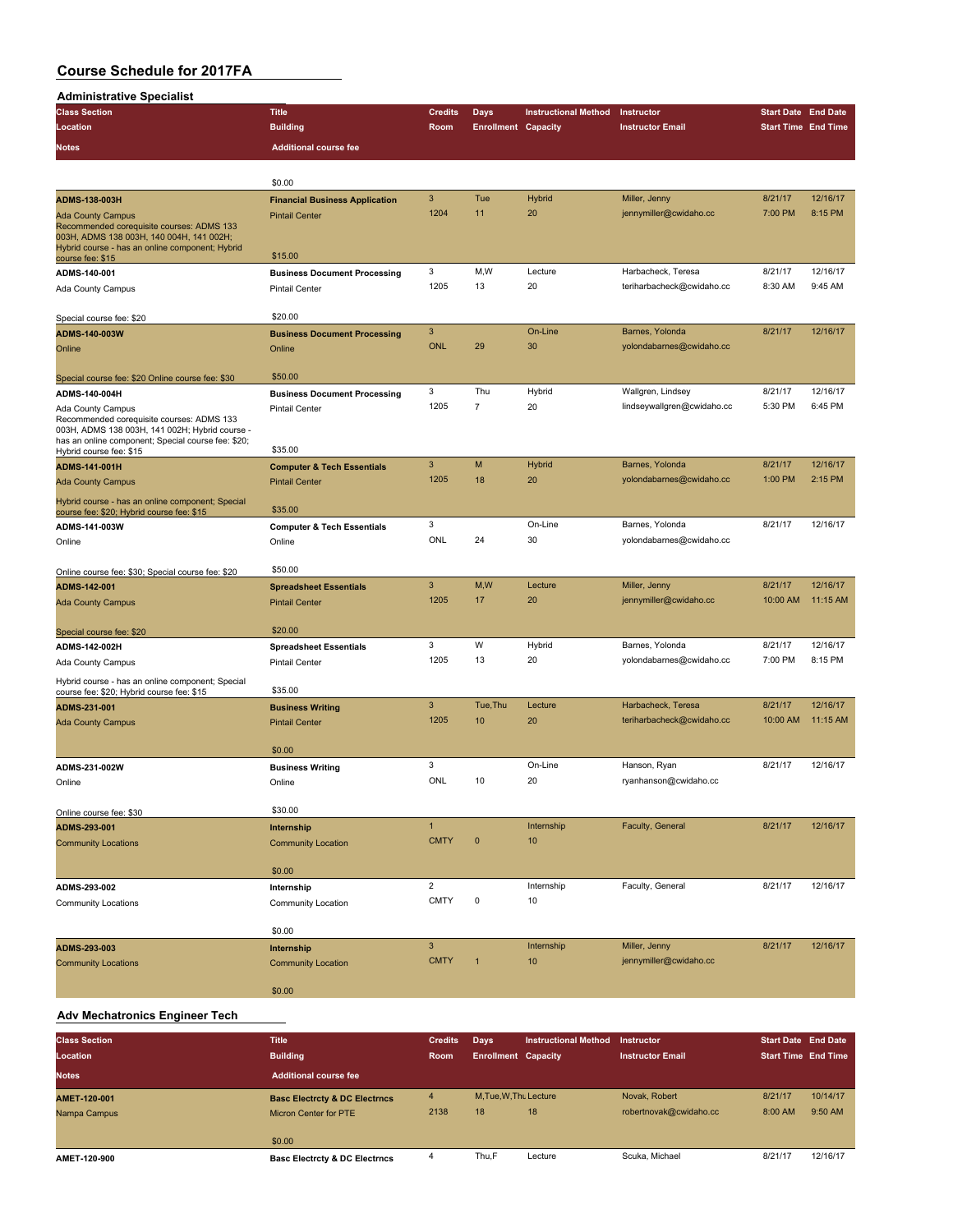#### **Adv Mechatronics Engineer Tech**

| Auv Mechatronics Engineer Tech                                                                                                                    |                                           |                         |                            |                             |                          |                            |          |
|---------------------------------------------------------------------------------------------------------------------------------------------------|-------------------------------------------|-------------------------|----------------------------|-----------------------------|--------------------------|----------------------------|----------|
| <b>Class Section</b>                                                                                                                              | <b>Title</b>                              | <b>Credits</b>          | Days                       | <b>Instructional Method</b> | Instructor               | <b>Start Date End Date</b> |          |
| Location                                                                                                                                          | <b>Building</b>                           | Room                    | <b>Enrollment Capacity</b> |                             | <b>Instructor Email</b>  | <b>Start Time End Time</b> |          |
| <b>Notes</b>                                                                                                                                      | <b>Additional course fee</b>              |                         |                            |                             |                          |                            |          |
| <b>Community Locations</b>                                                                                                                        | Micron Technology - BOISE                 | 127C                    | 11                         | 12                          | mikescuka@cwidaho.cc     | 7:30 AM                    | 9:20 AM  |
| Class held at Micron Technology in Boise. Security<br>clearance is required. Contact Paula Smith at<br>paulasmith@micron.com.                     | \$0.00                                    |                         |                            |                             |                          |                            |          |
| AMET-120L-001                                                                                                                                     | <b>Electrcty &amp; DC Electrncs Lab</b>   | $\overline{\mathbf{c}}$ | M, Tue, W                  | Lab                         | Novak, Robert            | 8/21/17                    | 10/14/17 |
| Nampa Campus                                                                                                                                      | Micron Center for PTE                     | 2138                    | 18                         | 18                          | robertnovak@cwidaho.cc   | 10:00 AM                   | 12:20 PM |
| Special course fee: \$200                                                                                                                         | \$200.00                                  |                         |                            |                             |                          |                            |          |
| AMET-120L-900                                                                                                                                     | <b>Electrcty &amp; DC Electrncs Lab</b>   | $\overline{2}$          | Thu,F                      | Lab                         | Scuka, Michael           | 8/21/17                    | 12/16/17 |
| <b>Community Locations</b>                                                                                                                        | Micron Technology - BOISE                 | 127C                    | 11                         | 12                          | mikescuka@cwidaho.cc     | 9:30 AM                    | 12:20 PM |
| Class held at Micron Technology in Boise. Security<br>clearance is required. Contact Paula Smith at<br>paulasmith@micron.com. Special course fee: |                                           |                         |                            |                             |                          |                            |          |
| \$200                                                                                                                                             | \$200.00                                  |                         |                            |                             |                          |                            |          |
| AMET-130-001                                                                                                                                      | <b>AC Electronics</b>                     | $\overline{4}$          | M, Tue, W, Thu Lecture     |                             | Novak, Robert            | 10/16/17                   | 12/16/17 |
| Nampa Campus                                                                                                                                      | Micron Center for PTE                     | 2138                    | 18                         | 18                          | robertnovak@cwidaho.cc   | 8:00 AM                    | 9:50 AM  |
|                                                                                                                                                   | \$0.00                                    |                         |                            |                             |                          |                            |          |
| AMET-130L-001                                                                                                                                     | <b>AC Electronics Lab</b>                 | $\overline{2}$          | M,Tue,W                    | Lab                         | Novak, Robert            | 10/16/17                   | 12/16/17 |
| Nampa Campus                                                                                                                                      | Micron Center for PTE                     | 2138                    | 18                         | 18                          | robertnovak@cwidaho.cc   | 10:00 AM                   | 12:20 PM |
|                                                                                                                                                   | \$105.00                                  |                         |                            |                             |                          |                            |          |
| Special course fee: \$105                                                                                                                         |                                           | $\mathbf{1}$            | Thu                        | Lecture                     | Novak, Robert            | 8/21/17                    | 10/14/17 |
| AMET-135-001                                                                                                                                      | <b>Indstry Hnd Tool &amp; Wrkplc Sfty</b> | 2138                    | 19                         | 19                          |                          | 10:00 AM                   | 11:50 AM |
| Nampa Campus                                                                                                                                      | <b>Micron Center for PTE</b>              |                         |                            |                             | robertnovak@cwidaho.cc   |                            |          |
| Special course fee: \$20                                                                                                                          | \$20.00                                   |                         |                            |                             |                          |                            |          |
| AMET-135-900                                                                                                                                      | Indstry Hnd Tool & Wrkplc Sfty            | 1                       | Thu                        | Lecture                     | Scuka, Michael           | 8/21/17                    | 10/14/17 |
| <b>Community Locations</b><br>Class held at Micron Technology in Boise. Security<br>clearance is required. Contact Paula Smith at                 | Micron Technology - BOISE                 | 127C                    | 4                          | 12                          | mikescuka@cwidaho.cc     | 1:30 PM                    | 3:20 PM  |
| paulasmith@micron.com. Special course fee: \$20                                                                                                   | \$20.00                                   |                         |                            |                             |                          |                            |          |
| AMET-140-001                                                                                                                                      | <b>Analog Electronics</b>                 | 3                       | F                          | Lecture                     | Palagi, Vincent          | 8/21/17                    | 10/14/17 |
| Nampa Campus                                                                                                                                      | Micron Center for PTE                     | 2132                    | 15                         | 18                          | vincentpalagi@cwidaho.cc | 8:00 AM                    | 9:50 AM  |
|                                                                                                                                                   | \$0.00                                    |                         |                            |                             |                          |                            |          |
| AMET-140-001                                                                                                                                      | <b>Analog Electronics</b>                 | 3                       | M, Tue, W, Thu Lecture     |                             | Palagi, Vincent          | 8/21/17                    | 10/14/17 |
| Nampa Campus                                                                                                                                      | Micron Center for PTE                     | 2132                    | 15                         | 18                          | vincentpalagi@cwidaho.cc | 8:00 AM                    | 8:50 AM  |
|                                                                                                                                                   |                                           |                         |                            |                             |                          |                            |          |
|                                                                                                                                                   | \$0.00                                    | 3                       |                            |                             |                          |                            | 12/16/17 |
| AMET-140-900                                                                                                                                      | <b>Analog Electronics</b>                 |                         | M,Tue                      | Lecture                     | Scuka, Michael           | 8/21/17                    |          |
| <b>Community Locations</b><br>Class held at Micron Technology in Boise. Security<br>clearance is required. Contact Paula Smith at                 | Micron Technology - BOISE                 | 127C                    | $\overline{2}$             | 12                          | mikescuka@cwidaho.cc     | 7:30 AM                    | 8:50 AM  |
| paulasmith@micron.com                                                                                                                             | \$0.00                                    |                         |                            |                             |                          |                            |          |
| AMET-140L-001                                                                                                                                     | <b>Analog Electronics Lab</b>             | $\overline{2}$          | M.Tue.W.Thu Lab            |                             | Palagi, Vincent          | 8/21/17                    | 10/14/17 |
| Nampa Campus                                                                                                                                      | Micron Center for PTE                     | 2132                    | 15                         | 18                          | vincentpalagi@cwidaho.cc | 9:00 AM                    | 10:50 AM |
| Special course fee: \$130                                                                                                                         | \$130.00                                  |                         |                            |                             |                          |                            |          |
| AMET-140L-900                                                                                                                                     | <b>Analog Electronics Lab</b>             | $\overline{c}$          | M,Tue                      | Lab                         | Scuka, Michael           | 8/21/17                    | 12/16/17 |
| <b>Community Locations</b><br>Class held at Micron Technology in Boise. Security<br>clearance is required. Contact Paula Smith at                 | Micron Technology - BOISE                 | 127C                    | $\overline{2}$             | 12                          | mikescuka@cwidaho.cc     | 9:00 AM                    | 11:50 AM |
| paulasmith@micron.com. Special course fee:<br>\$130                                                                                               | \$130.00                                  |                         |                            |                             |                          |                            |          |
| AMET-150-001                                                                                                                                      | <b>Digital Electronics</b>                | 3                       | F                          | Lecture                     | Douglas, Mikel           | 10/16/17                   | 12/16/17 |
| Nampa Campus                                                                                                                                      | Micron Center for PTE                     | 2133                    | 16                         | 18                          | mikeldouglas@cwidaho.cc  | 8:00 AM                    | 9:50 AM  |
|                                                                                                                                                   | \$0.00                                    |                         |                            |                             |                          |                            |          |
| AMET-150-001                                                                                                                                      | <b>Digital Electronics</b>                | 3                       | M, Tue, W, Thu Lecture     |                             | Douglas, Mikel           | 10/16/17                   | 12/16/17 |
| Nampa Campus                                                                                                                                      | Micron Center for PTE                     | 2133                    | 16                         | 18                          | mikeldouglas@cwidaho.cc  | 8:00 AM                    | 8:50 AM  |
|                                                                                                                                                   | \$0.00                                    |                         |                            |                             |                          |                            |          |
| AMET-150L-001                                                                                                                                     | <b>Digital Electronics Lab</b>            | $\overline{2}$          | M, Tue, W, Thu Lab         |                             | Douglas, Mikel           | 10/16/17                   | 12/16/17 |
| Nampa Campus                                                                                                                                      | Micron Center for PTE                     | 2133                    | 16                         | 18                          | mikeldouglas@cwidaho.cc  | 9:00 AM                    | 10:50 AM |
| Special course fee: \$60                                                                                                                          | \$60.00                                   |                         |                            |                             |                          |                            |          |
| AMET-195-001                                                                                                                                      | <b>Fund of Comp Program &amp; Network</b> | $\overline{2}$          | Tue                        | Lecture                     | Palagi, Vincent          | 8/21/17                    | 12/16/17 |
| Nampa Campus                                                                                                                                      | Micron Center for PTE                     | 2132                    | 18                         | 19                          | vincentpalagi@cwidaho.cc | 1:00 PM                    | 2:50 PM  |
|                                                                                                                                                   | \$0.00                                    |                         |                            |                             |                          |                            |          |
| AMET-200-001                                                                                                                                      | <b>Programmable Logic Controllers</b>     | 2                       | M,Tue                      | Lecture                     | Douglas, Mikel           | 8/21/17                    | 10/14/17 |
| Nampa Campus                                                                                                                                      | Micron Center for PTE                     | 2133                    | 12                         | 16                          | mikeldouglas@cwidaho.cc  | 8:00 AM                    | 9:50 AM  |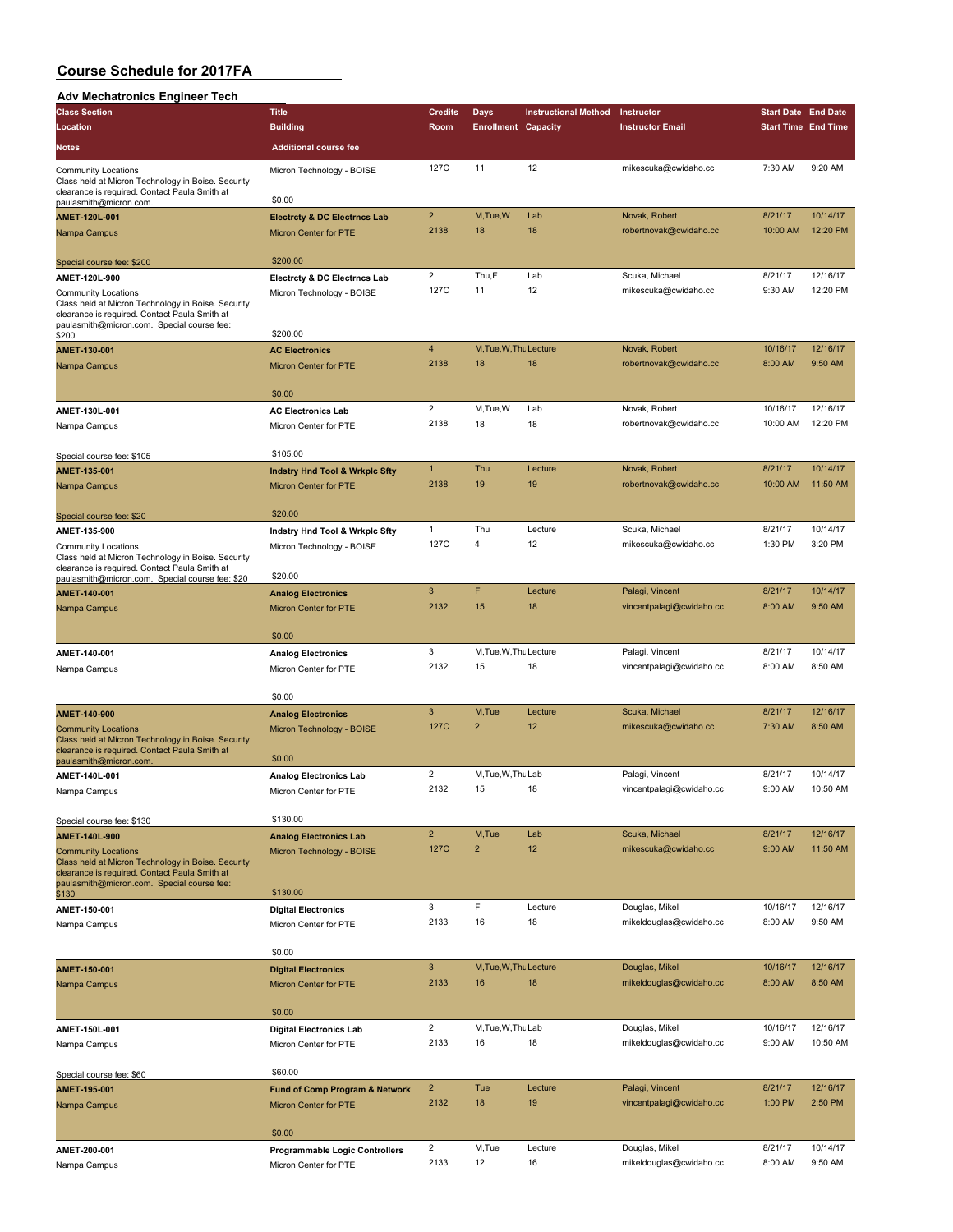#### **Adv Mechatronics Engineer Tech**

| Auv Mechauonics Engineer Tech                     |                                             |                |                            |                             |                          |                            |          |
|---------------------------------------------------|---------------------------------------------|----------------|----------------------------|-----------------------------|--------------------------|----------------------------|----------|
| <b>Class Section</b>                              | <b>Title</b>                                | <b>Credits</b> | Days                       | <b>Instructional Method</b> | Instructor               | <b>Start Date End Date</b> |          |
| Location                                          | <b>Building</b>                             | Room           | <b>Enrollment Capacity</b> |                             | <b>Instructor Email</b>  | <b>Start Time End Time</b> |          |
| <b>Notes</b>                                      | <b>Additional course fee</b>                |                |                            |                             |                          |                            |          |
|                                                   |                                             |                |                            |                             |                          |                            |          |
|                                                   | \$0.00                                      |                |                            |                             |                          |                            |          |
| AMET-200L-001                                     | <b>Program Logic Controllers Lab</b>        | $\mathbf{1}$   | M,Tue                      | Lab                         | Douglas, Mikel           | 8/21/17                    | 10/14/17 |
| Nampa Campus                                      | <b>Micron Center for PTE</b>                | 2133           | 12                         | 16                          | mikeldouglas@cwidaho.cc  | 10:00 AM                   | 11:50 AM |
|                                                   |                                             |                |                            |                             |                          |                            |          |
| Special course fee: \$20                          | \$20.00                                     |                |                            |                             |                          |                            |          |
| AMET-210-001                                      | Microproc-Based Embed Contrilr              | $\overline{2}$ | M,Tue                      | Lecture                     | Palagi, Vincent          | 10/16/17                   | 12/16/17 |
| Nampa Campus                                      | Micron Center for PTE                       | 2132           | 12                         | 16                          | vincentpalagi@cwidaho.cc | 8:00 AM                    | 9:50 AM  |
|                                                   |                                             |                |                            |                             |                          |                            |          |
|                                                   | \$0.00                                      |                |                            |                             |                          |                            |          |
| AMET-210L-001                                     | <b>Microproc-Based Controllrs Lab</b>       | $\mathbf{1}$   | M,Tue                      | Lab                         | Palagi, Vincent          | 10/16/17                   | 12/16/17 |
| Nampa Campus                                      | Micron Center for PTE                       | 2132           | 12                         | 16                          | vincentpalagi@cwidaho.cc | 10:00 AM                   | 11:50 AM |
|                                                   |                                             |                |                            |                             |                          |                            |          |
| Special course fee: \$200                         | \$200.00                                    |                |                            |                             |                          |                            |          |
| AMET-220-001                                      | Ind Auto Cntrols & Instrument               | 3              | Thu,F                      | Lecture                     | Sherrange, Andrew        | 8/21/17                    | 12/16/17 |
| Nampa Campus                                      | Micron Center for PTE                       | 2143           | 14                         | 18                          | andysherrange@cwidaho.cc | 8:00 AM                    | 9:50 AM  |
|                                                   |                                             |                |                            |                             |                          |                            |          |
|                                                   | \$0.00                                      |                |                            |                             |                          |                            |          |
| AMET-220L-001                                     | Ind Auto Cntrls & Instrmnt Lab              | $\mathbf{1}$   | Thu,F                      | Lab                         | Sherrange, Andrew        | 8/21/17                    | 12/16/17 |
|                                                   |                                             | 2143           | 14                         | 18                          | andysherrange@cwidaho.cc | 10:00 AM                   | 11:50 AM |
| Nampa Campus                                      | <b>Micron Center for PTE</b>                |                |                            |                             |                          |                            |          |
|                                                   | \$20.00                                     |                |                            |                             |                          |                            |          |
| Special course fee: \$20                          | <b>Industrial Robotics</b>                  | $\overline{2}$ | Thu                        | Lecture                     | Palagi, Vincent          | 8/21/17                    | 12/16/17 |
| AMET-230-001                                      |                                             | 2132           | 15                         | 16                          | vincentpalagi@cwidaho.cc | 1:00 PM                    | 2:50 PM  |
| Nampa Campus                                      | Micron Center for PTE                       |                |                            |                             |                          |                            |          |
|                                                   | \$0.00                                      |                |                            |                             |                          |                            |          |
|                                                   |                                             | $\mathbf{1}$   | F                          | Lab                         | Palagi, Vincent          | 8/21/17                    | 12/16/17 |
| AMET-230L-001                                     | <b>Industrial Robotics Lab</b>              | 2132           | 15                         | 16                          | vincentpalagi@cwidaho.cc | 1:00 PM                    | 2:50 PM  |
| Nampa Campus                                      | Micron Center for PTE                       |                |                            |                             |                          |                            |          |
|                                                   | \$250.00                                    |                |                            |                             |                          |                            |          |
| Special course fee: \$250                         |                                             | $\mathbf{1}$   | W                          | Lecture                     | Palagi, Vincent          | 10/16/17                   | 12/16/17 |
| AMET-235-001                                      | <b>Fluid Power Systems</b>                  | 2132           | 10                         | 16                          | vincentpalagi@cwidaho.cc | 9:00 AM                    | 10:50 AM |
| Nampa Campus                                      | Micron Center for PTE                       |                |                            |                             |                          |                            |          |
|                                                   | \$0.00                                      |                |                            |                             |                          |                            |          |
|                                                   |                                             | $\overline{2}$ |                            |                             |                          |                            | 10/14/17 |
| AMET-240-001                                      | <b>Modulation &amp; Transmission Tech</b>   |                | M,Tue                      | Lecture                     | Sherrange, Andrew        | 8/21/17                    |          |
| Nampa Campus                                      | <b>Micron Center for PTE</b>                | 2143           | 6                          | 18                          | andysherrange@cwidaho.cc | 8:00 AM                    | 9:50 AM  |
|                                                   | \$0.00                                      |                |                            |                             |                          |                            |          |
|                                                   |                                             |                | M,Tue                      | Lab                         |                          | 8/21/17                    | 10/14/17 |
| AMET-240L-001                                     | <b>Modulation and Trans Tech Lab</b>        | $\mathbf{1}$   |                            |                             | Sherrange, Andrew        |                            |          |
| Nampa Campus                                      | Micron Center for PTE                       | 2143           | 6                          | 18                          | andysherrange@cwidaho.cc | 10:00 AM                   | 11:50 AM |
|                                                   | \$45.00                                     |                |                            |                             |                          |                            |          |
| Special course fee: \$45                          |                                             |                |                            |                             |                          |                            |          |
| AMET-245-001                                      | <b>Communication Systems Tech</b>           | $\overline{c}$ | M,Tue                      | Lecture                     | Sherrange, Andrew        | 10/16/17                   | 12/16/17 |
| Nampa Campus                                      | Micron Center for PTE                       | 2143           | 6                          | 18                          | andysherrange@cwidaho.cc | 8:00 AM                    | 9:50 AM  |
|                                                   |                                             |                |                            |                             |                          |                            |          |
|                                                   | \$0.00<br><b>Communication Systems Tech</b> |                |                            |                             |                          |                            |          |
| AMET-245L-001                                     | Lab                                         | $\mathbf{1}$   | M,Tue                      | Lab                         | Sherrange, Andrew        | 10/16/17                   | 12/16/17 |
| Nampa Campus                                      | Micron Center for PTE                       | 2143           | 6                          | 18                          | andysherrange@cwidaho.cc | 10:00 AM                   | 11:50 AM |
|                                                   |                                             |                |                            |                             |                          |                            |          |
| Special course fee: \$20                          | \$20.00                                     |                |                            |                             |                          |                            |          |
| AMET-250-001W                                     | <b>Industry Certifications</b>              | $\mathbf{1}$   |                            | On-Line                     | Douglas, Mikel           | 8/21/17                    | 12/16/17 |
| Online                                            | Online                                      | <b>ONL</b>     | $\overline{7}$             | 20                          | mikeldouglas@cwidaho.cc  |                            |          |
|                                                   |                                             |                |                            |                             |                          |                            |          |
| Special course fee: \$160 Online course fee: \$10 | \$170.00                                    |                |                            |                             |                          |                            |          |
| AMET-280-001                                      | Renewable & Tradtn Energy Tech              | 3              | Tue, W                     | Lecture                     | Douglas, Mikel           | 8/21/17                    | 10/14/17 |
| Nampa Campus                                      | Micron Center for PTE                       | 2133           | 5                          | 18                          | mikeldouglas@cwidaho.cc  | 1:00 PM                    | 3:50 PM  |
|                                                   |                                             |                |                            |                             |                          |                            |          |
|                                                   | \$0.00                                      |                |                            |                             |                          |                            |          |
| AMET-280L-001                                     | Renewable & Trad Enrgy Tch Lab              | $\mathbf{1}$   | Tue                        | Lab                         | Douglas, Mikel           | 10/16/17                   | 12/16/17 |
| Nampa Campus                                      | Micron Center for PTE                       | 2133           | 5                          | 18                          | mikeldouglas@cwidaho.cc  | 1:00 PM                    | 3:50 PM  |
|                                                   |                                             |                |                            |                             |                          |                            |          |
| Special course fee: \$20                          | \$20.00                                     |                |                            |                             |                          |                            |          |
| AMET-290-001                                      | <b>Applied Mechatronics</b>                 | 3              | W                          | Lecture                     | Sherrange, Andrew        | 8/21/17                    | 12/16/17 |
| Nampa Campus                                      | Micron Center for PTE                       | 2143           | 5                          | 16                          | andysherrange@cwidaho.cc | 9:00 AM                    | 11:50 AM |
|                                                   |                                             |                |                            |                             |                          |                            |          |
| Special course fee: \$20                          | \$20.00                                     |                |                            |                             |                          |                            |          |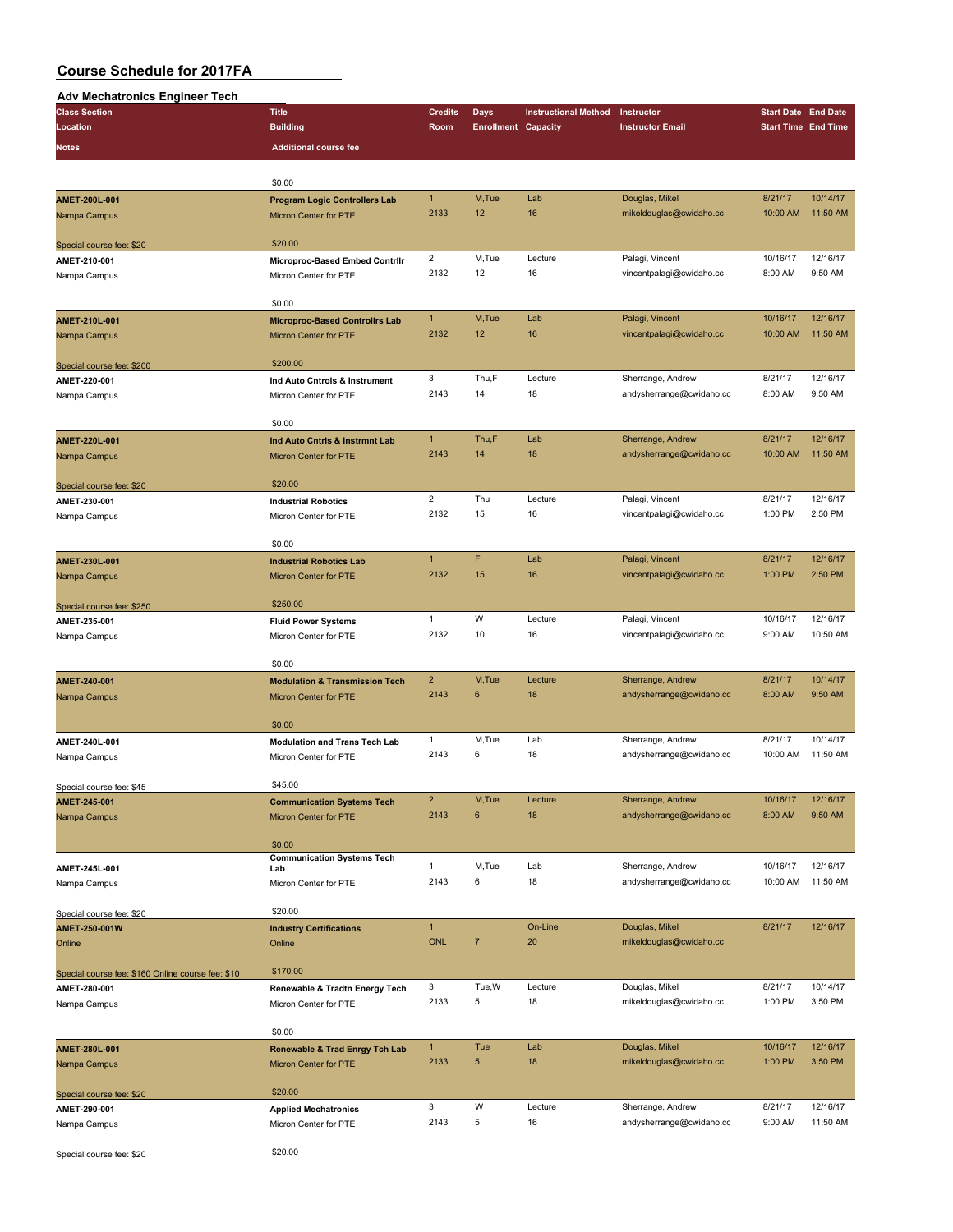#### **Agriculture**

| <b>Class Section</b>     | <b>Title</b>                                        | <b>Credits</b> | <b>Days</b>                | <b>Instructional Method</b> | Instructor                  | <b>Start Date End Date</b> |          |
|--------------------------|-----------------------------------------------------|----------------|----------------------------|-----------------------------|-----------------------------|----------------------------|----------|
| Location                 | <b>Building</b>                                     | <b>Room</b>    | <b>Enrollment Capacity</b> |                             | <b>Instructor Email</b>     | <b>Start Time End Time</b> |          |
| <b>Notes</b>             | <b>Additional course fee</b>                        |                |                            |                             |                             |                            |          |
| AGRI-109-001W            | <b>Principles of Animal Science</b>                 | 3              |                            | On-Line                     | Schumaker, William          | 8/21/17                    | 12/16/17 |
| Online                   | Online                                              | ONL            | 30                         | 30                          | williamschumaker@cwidaho.cc |                            |          |
| Online course fee: \$30  | \$30.00                                             |                |                            |                             |                             |                            |          |
| AGRI-109L-001W           | Princ of Animal Science Lab                         | 1              |                            | On-Line                     | Schumaker, William          | 8/21/17                    | 12/16/17 |
| Online                   | Online                                              | ONL            | 30                         | 30                          | williamschumaker@cwidaho.cc |                            |          |
|                          | \$0.00                                              |                |                            |                             |                             |                            |          |
| AGRI-109L-002W           | <b>Princ of Animal Science Lab</b>                  | $\mathbf{1}$   |                            | On-Line                     | Schumaker, William          | 8/21/17                    | 12/16/17 |
| Online                   | Online                                              | ONL            | $\overline{2}$             | 30                          | williamschumaker@cwidaho.cc |                            |          |
|                          | \$0.00                                              |                |                            |                             |                             |                            |          |
| AGRI-120-002W            | <b>Global Food Perspectives</b>                     | 3              |                            | On-Line                     | Schumaker, Andrea           | 8/21/17                    | 12/16/17 |
| Online                   | Online                                              | ONL            | 30                         | 30                          | andreaschumaker@cwidaho.cc  |                            |          |
| Online course fee: \$30  | \$30.00                                             |                |                            |                             |                             |                            |          |
| AGRI-120-003W            | <b>Global Food Perspectives</b>                     | 3              |                            | On-Line                     | Schumaker, Andrea           | 8/21/17                    | 12/16/17 |
| Online                   | Online                                              | <b>ONL</b>     | 29                         | 30                          | andreaschumaker@cwidaho.cc  |                            |          |
| Online course fee: \$30  | \$30.00                                             |                |                            |                             |                             |                            |          |
| AGRI-120-004W            | <b>Global Food Perspectives</b>                     | 3              |                            | On-Line                     | Valdetero, Hillary          | 8/21/17                    | 12/16/17 |
| Online                   | Online                                              | ONL            | 30                         | 30                          | hillaryvaldetero@cwidaho.cc |                            |          |
| Online course fee: \$30  | \$30.00                                             |                |                            |                             |                             |                            |          |
| AGRI-278-001             | <b>Farm &amp; Agribusiness</b><br><b>Management</b> | 3              | M.W                        | Lecture                     | Cox, Kim                    | 8/21/17                    | 12/16/17 |
| <b>Ada County Campus</b> | <b>Pintail Center</b>                               | 1230           | 6                          | 22                          | taylorcox@cwidaho.cc        | 5:30 PM                    | 6:45 PM  |
|                          | \$0.00                                              |                |                            |                             |                             |                            |          |

# **Anatomy and Physiology**

| <b>Class Section</b>     | <b>Title</b>                              | Credits      | Days                       | <b>Instructional Method</b> | Instructor                        | <b>Start Date End Date</b> |          |
|--------------------------|-------------------------------------------|--------------|----------------------------|-----------------------------|-----------------------------------|----------------------------|----------|
| Location                 | <b>Building</b>                           | Room         | <b>Enrollment Capacity</b> |                             | <b>Instructor Email</b>           | <b>Start Time End Time</b> |          |
| <b>Notes</b>             | <b>Additional course fee</b>              |              |                            |                             |                                   |                            |          |
| ANAT-100-001             | <b>Human Structure &amp; Function</b>     | 3            | Tue, Thu                   | Lecture                     | Oppenheimer, Suzanne              | 8/21/17                    | 12/16/17 |
| <b>Ada County Campus</b> | <b>Pintail Center</b>                     | 1320         | 22                         | 30                          | suzanneoppenheimer@cwidah<br>0.CC | 1:00 PM                    | 2:15 PM  |
|                          | \$0.00                                    |              |                            |                             |                                   |                            |          |
| ANAT-100-002W            | <b>Human Structure &amp; Function</b>     | 3            |                            | On-Line                     | Moore, Christina                  | 8/21/17                    | 12/16/17 |
| Online                   | Online                                    | ONL          | 30                         | 30                          | christinamoore2@cwidaho.cc        |                            |          |
| Online course fee: \$30  | \$30.00                                   |              |                            |                             |                                   |                            |          |
| ANAT-100-003W            | <b>Human Structure &amp; Function</b>     | $\mathbf{3}$ |                            | On-Line                     | Moore, Christina                  | 8/21/17                    | 12/16/17 |
| Online                   | Online                                    | <b>ONL</b>   | 25                         | 30                          | christinamoore2@cwidaho.cc        |                            |          |
| Online course fee: \$30  | \$30.00                                   |              |                            |                             |                                   |                            |          |
| ANAT-100L-001            | <b>Human Structure &amp; Function Lab</b> | 1            | Tue                        | Lab A                       | Oppenheimer, Suzanne              | 8/21/17                    | 12/16/17 |
| Ada County Campus        | <b>Mallard Place Building</b>             | 1109         | 14                         | 15                          | suzanneoppenheimer@cwidah<br>0.CC | 10:00 AM                   | 12:45 PM |
| Special course fee: \$15 | \$15.00                                   |              |                            |                             |                                   |                            |          |
| <b>ANAT-100L-002</b>     | <b>Human Structure &amp; Function Lab</b> | $\mathbf{1}$ | Thu                        | Lab A                       | Oppenheimer, Suzanne              | 8/21/17                    | 12/16/17 |
| <b>Ada County Campus</b> | <b>Mallard Place Building</b>             | 1109         | $\boldsymbol{8}$           | 15                          | suzanneoppenheimer@cwidah<br>O.CC | 10:00 AM                   | 12:45 PM |
| Special course fee: \$15 | \$15.00                                   |              |                            |                             |                                   |                            |          |
| ANAT-100L-003W           | <b>Human Structure &amp; Function Lab</b> | $\mathbf{1}$ |                            | On-Line                     | Nelson, Marianne                  | 8/21/17                    | 12/16/17 |
| Online                   | Online                                    | ONL          | 30                         | 30                          | mariannenelson@cwidaho.cc         |                            |          |
|                          | \$0.00                                    |              |                            |                             |                                   |                            |          |
| <b>ANAT-100L-004W</b>    | <b>Human Structure &amp; Function Lab</b> | $\mathbf{1}$ |                            | On-Line                     | Nelson, Marianne                  | 8/21/17                    | 12/16/17 |
| Online                   | Online                                    | <b>ONL</b>   | 25                         | 30                          | mariannenelson@cwidaho.cc         |                            |          |
|                          | \$0.00                                    |              |                            |                             |                                   |                            |          |
| ANAT-211-002             | Human Anat & Phys 1                       | 3            | M,W                        | Lecture                     | Oppenheimer, Suzanne              | 8/21/17                    | 12/16/17 |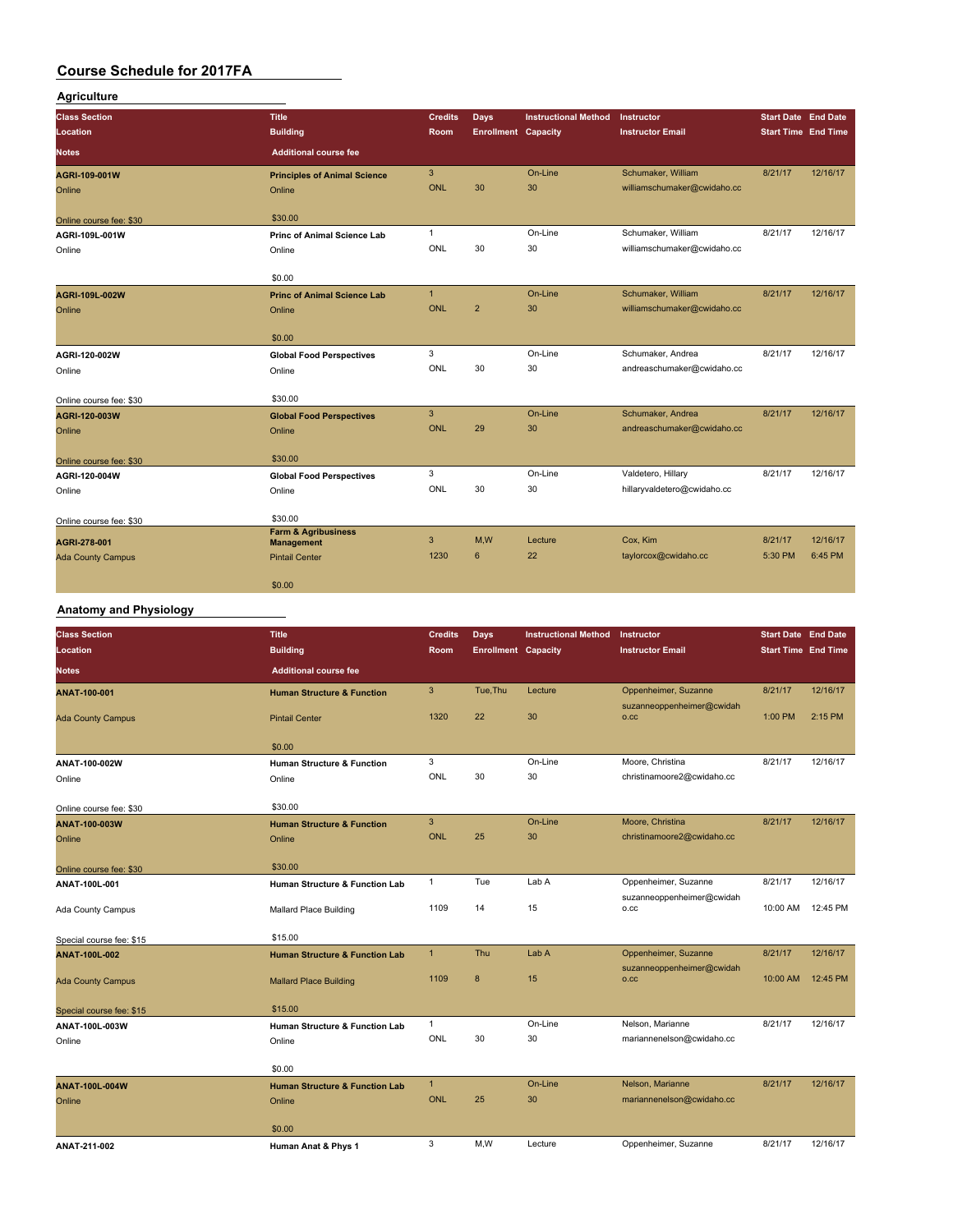| <b>Anatomy and Physiology</b>                                                                   |                                |                           |                            |                             |                                   |                            |          |
|-------------------------------------------------------------------------------------------------|--------------------------------|---------------------------|----------------------------|-----------------------------|-----------------------------------|----------------------------|----------|
| <b>Class Section</b>                                                                            | Title                          | <b>Credits</b>            | <b>Days</b>                | <b>Instructional Method</b> | Instructor                        | <b>Start Date End Date</b> |          |
| Location                                                                                        | <b>Building</b>                | Room                      | <b>Enrollment Capacity</b> |                             | <b>Instructor Email</b>           | <b>Start Time End Time</b> |          |
| Notes                                                                                           | <b>Additional course fee</b>   |                           |                            |                             |                                   |                            |          |
|                                                                                                 |                                |                           |                            |                             | suzanneoppenheimer@cwidah         |                            |          |
| Ada County Campus                                                                               | <b>Pintail Center</b>          | 1210                      | 23                         | 50                          | O.CC                              | 1:00 PM                    | 2:15 PM  |
|                                                                                                 |                                |                           |                            |                             |                                   |                            |          |
| IncludED fee: \$141                                                                             | \$141.00                       |                           |                            |                             |                                   |                            |          |
| ANAT-211-004W                                                                                   | <b>Human Anat &amp; Phys 1</b> | 3                         |                            | On-Line                     | Gabbard, Marie                    | 8/21/17                    | 12/16/17 |
| Online                                                                                          | Online                         | <b>ONL</b>                | 28                         | 30                          | mariegabbard@cwidaho.cc           |                            |          |
|                                                                                                 |                                |                           |                            |                             |                                   |                            |          |
| Online course fee: \$30; IncludED fee: \$141                                                    | \$171.00                       |                           |                            |                             |                                   |                            |          |
| ANAT-211-005                                                                                    | Human Anat & Phys 1            | 3                         | Tue, Thu                   | Lecture                     | Leavitt, Hollie                   | 8/21/17                    | 12/16/17 |
| Canyon County Center                                                                            | Canyon County Center           | 207AB                     | 38                         | 40                          | hollieleavitt@cwidaho.cc          | 1:00 PM                    | 2:15 PM  |
|                                                                                                 |                                |                           |                            |                             |                                   |                            |          |
| IncludED fee: \$141                                                                             | \$141.00                       |                           | F                          |                             |                                   |                            |          |
| ANAT-211-006                                                                                    | <b>Human Anat &amp; Phys 1</b> | 3                         |                            | Lecture                     | Oppenheimer, Suzanne              | 8/21/17                    | 12/16/17 |
| <b>Ada County Campus</b>                                                                        | <b>Pintail Center</b>          | 1210                      | 19                         | 50                          | suzanneoppenheimer@cwidah<br>O.CC | 11:00 AM                   | 1:45 PM  |
|                                                                                                 |                                |                           |                            |                             |                                   |                            |          |
| IncludED fee: \$141                                                                             | \$141.00                       |                           |                            |                             |                                   |                            |          |
| ANAT-211-008                                                                                    | Human Anat & Phys 1            | 3                         | <b>SAT</b>                 | Lecture                     | Grimason-Westcott, Sarah          | 8/21/17                    | 12/16/17 |
| Canyon County Center                                                                            | Canyon County Center           | 207AB                     | 12                         | 40                          | sarahwestcott@cwidaho.cc          | 7:00 AM                    | 9:45 AM  |
|                                                                                                 |                                |                           |                            |                             |                                   |                            |          |
| IncludED fee: \$141                                                                             | \$141.00                       |                           |                            |                             |                                   |                            |          |
| ANAT-211-011W                                                                                   | <b>Human Anat &amp; Phys 1</b> | $\overline{3}$            |                            | On-Line                     | Gabbard, Marie                    | 8/21/17                    | 12/16/17 |
| Online                                                                                          | Online                         | <b>ONL</b>                | 20                         | 30                          | mariegabbard@cwidaho.cc           |                            |          |
|                                                                                                 |                                |                           |                            |                             |                                   |                            |          |
| Online course fee: \$30; IncludED fee: \$141                                                    | \$171.00                       |                           |                            |                             |                                   |                            |          |
| ANAT-211L-001H                                                                                  | Human Anat & Phys 1 Lab        | $\mathbf{1}$              |                            | Hybrid                      | Nelson, Marianne                  | 8/21/17                    | 12/16/17 |
| Canyon County Center                                                                            | Canyon County Center           | 226                       | 142                        | 238                         | mariannenelson@cwidaho.cc         |                            |          |
| Corequisite: ANAT 211; Special course fee: \$25;                                                |                                |                           |                            |                             |                                   |                            |          |
| Hybrid course fee: \$5 For additional details and<br>TENTATIVE schedule please see our website: |                                |                           |                            |                             |                                   |                            |          |
| http://cwidaho.cc/current-students/flexible-science-                                            |                                |                           |                            |                             |                                   |                            |          |
| lab                                                                                             | \$30.00                        |                           |                            |                             |                                   |                            |          |
| ANAT-212-001                                                                                    | <b>Human Anat &amp; Phys 2</b> | 3                         | W,F                        | Lecture                     | Trapp, James                      | 8/21/17                    | 12/16/17 |
| <b>Canyon County Center</b>                                                                     | <b>Canyon County Center</b>    | 207AB                     | 38                         | 40                          | jimtrapp@cwidaho.cc               | 8:30 AM                    | 9:45 AM  |
|                                                                                                 |                                |                           |                            |                             |                                   |                            |          |
|                                                                                                 | \$0.00                         |                           |                            |                             |                                   |                            |          |
| ANAT-212-002                                                                                    | Human Anat & Phys 2            | 3                         | Tue, Thu                   | Lecture                     | Jensen, Andrew                    | 8/21/17                    | 12/16/17 |
| Canyon County Center                                                                            | Canyon County Center           | 207AB                     | 20                         | 40                          | AndyJensen@cwidaho.cc             | 4:00 PM                    | 5:15 PM  |
|                                                                                                 | \$0.00                         |                           |                            |                             |                                   |                            |          |
|                                                                                                 |                                | 3                         |                            |                             |                                   |                            |          |
| ANAT-212-003                                                                                    | <b>Human Anat &amp; Phys 2</b> |                           | W,F                        | Lecture<br>40               | Potter, Shelley                   | 8/21/17                    | 12/16/17 |
| <b>Canyon County Center</b>                                                                     | <b>Canyon County Center</b>    | 207AB                     | 13                         |                             | shelleypotter@cwidaho.cc          | 5:30 PM                    | 6:45 PM  |
|                                                                                                 | \$0.00                         |                           |                            |                             |                                   |                            |          |
|                                                                                                 |                                | 3                         | Tue, Thu                   | Lecture                     | Leavitt, Hollie                   | 8/21/17                    | 12/16/17 |
| ANAT-212-004                                                                                    | Human Anat & Phys 2            | 207AB                     | 39                         | 40                          | hollieleavitt@cwidaho.cc          | 10:00 AM                   | 11:15 AM |
| Canyon County Center                                                                            | Canyon County Center           |                           |                            |                             |                                   |                            |          |
|                                                                                                 | \$0.00                         |                           |                            |                             |                                   |                            |          |
|                                                                                                 |                                | $\mathbf{3}$              | <b>SAT</b>                 | Lecture                     | Potter, Shelley                   | 8/21/17                    | 12/16/17 |
| ANAT-212-006                                                                                    | <b>Human Anat &amp; Phys 2</b> | 207AB                     | 16                         | 40                          | shelleypotter@cwidaho.cc          | 10:00 AM                   | 12:45 PM |
| <b>Canyon County Center</b>                                                                     | <b>Canyon County Center</b>    |                           |                            |                             |                                   |                            |          |
|                                                                                                 | \$0.00                         |                           |                            |                             |                                   |                            |          |
|                                                                                                 |                                | 3                         | Tue, Thu                   | Lecture                     | Jensen, Andrew                    | 8/21/17                    | 12/16/17 |
| ANAT-212-007                                                                                    | Human Anat & Phys 2            | 1210                      | 24                         | 50                          | AndyJensen@cwidaho.cc             | 8:30 AM                    | 9:45 AM  |
| Ada County Campus                                                                               | Pintail Center                 |                           |                            |                             |                                   |                            |          |
|                                                                                                 | \$0.00                         |                           |                            |                             |                                   |                            |          |
| ANAT-212-008W                                                                                   | <b>Human Anat &amp; Phys 2</b> | $\ensuremath{\mathsf{3}}$ |                            | On-Line                     | Koob, Marilyn                     | 8/21/17                    | 12/16/17 |
| Online                                                                                          | Online                         | <b>ONL</b>                | 29                         | 30                          | melkoob@cwidaho.cc                |                            |          |
|                                                                                                 |                                |                           |                            |                             |                                   |                            |          |
| Online course fee: \$30                                                                         | \$30.00                        |                           |                            |                             |                                   |                            |          |
| ANAT-212-009                                                                                    | Human Anat & Phys 2            | 3                         | F                          | Lecture                     | Trapp, James                      | 8/21/17                    | 12/16/17 |
|                                                                                                 | <b>Pintail Center</b>          | 1210                      | 44                         | 50                          | jimtrapp@cwidaho.cc               | 2:00 PM                    | 4:45 PM  |
| Ada County Campus                                                                               |                                |                           |                            |                             |                                   |                            |          |
|                                                                                                 | \$0.00                         |                           |                            |                             |                                   |                            |          |
| ANAT-212-011W                                                                                   | <b>Human Anat &amp; Phys 2</b> | $\mathbf{3}$              |                            | On-Line                     | Koob, Marilyn                     | 8/21/17                    | 12/16/17 |
| Online                                                                                          | Online                         | <b>ONL</b>                | 18                         | 30                          | melkoob@cwidaho.cc                |                            |          |
|                                                                                                 |                                |                           |                            |                             |                                   |                            |          |
| Online course fee: \$30                                                                         | \$30.00                        |                           |                            |                             |                                   |                            |          |
| ANAT-212L-001H                                                                                  | Human Anat & Phys 2 Lab        | $\mathbf{1}$              |                            | Hybrid                      | Nelson, Marianne                  | 8/21/17                    | 12/16/17 |
|                                                                                                 |                                |                           |                            |                             |                                   |                            |          |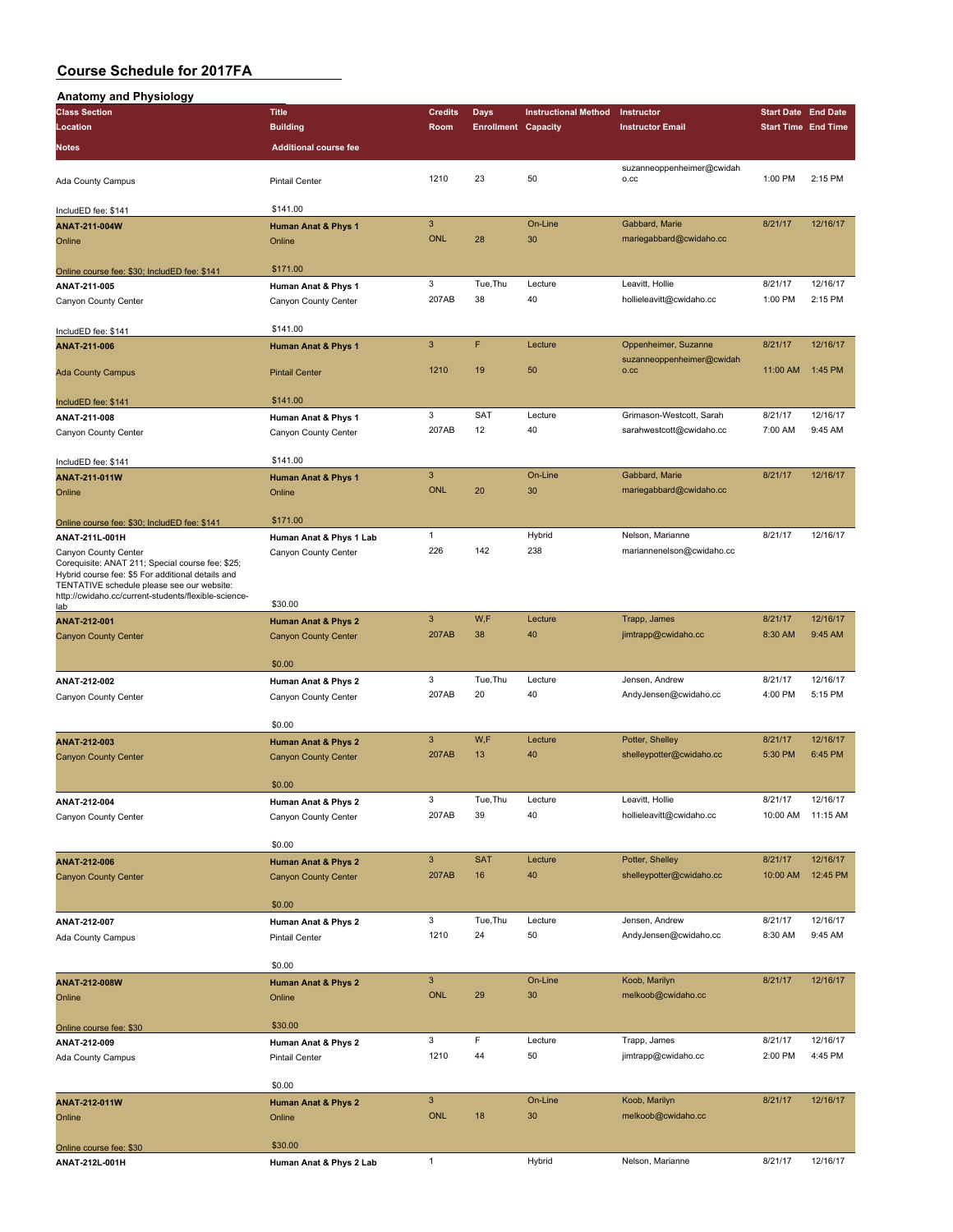#### **Anatomy and Physiology**

| .<br><b>Class Section</b>                                                                                                                                                                                                                   | <b>Title</b>                    | <b>Credits</b> | <b>Davs</b>                | <b>Instructional Method</b> | Instructor                | <b>Start Date End Date</b> |  |
|---------------------------------------------------------------------------------------------------------------------------------------------------------------------------------------------------------------------------------------------|---------------------------------|----------------|----------------------------|-----------------------------|---------------------------|----------------------------|--|
| Location                                                                                                                                                                                                                                    | <b>Building</b>                 | <b>Room</b>    | <b>Enrollment Capacity</b> |                             | <b>Instructor Email</b>   | <b>Start Time End Time</b> |  |
| <b>Notes</b>                                                                                                                                                                                                                                | <b>Additional course fee</b>    |                |                            |                             |                           |                            |  |
| Canyon County Center<br>Corequisite: ANAT 212; Special course fee: \$25;<br>Hybrid course fee: \$5; For additional details and<br>TENTATIVE schedule please see our website:<br>http://cwidaho.cc/current-students/flexible-science-<br>lab | Canyon County Center<br>\$30.00 | 229            | 234                        | 290                         | mariannenelson@cwidaho.cc |                            |  |

#### **Anthropology**

| <b>Class Section</b>       | <b>Title</b>                   | <b>Credits</b> | Days                       | <b>Instructional Method</b> | Instructor                | <b>Start Date End Date</b> |          |
|----------------------------|--------------------------------|----------------|----------------------------|-----------------------------|---------------------------|----------------------------|----------|
| Location                   | <b>Building</b>                | Room           | <b>Enrollment Capacity</b> |                             | <b>Instructor Email</b>   | <b>Start Time End Time</b> |          |
| <b>Notes</b>               | <b>Additional course fee</b>   |                |                            |                             |                           |                            |          |
| ANTH-101-001               | <b>Physical Anthropology</b>   | 3              | M,W                        | Lecture                     | Gorrell, Nicole           | 8/21/17                    | 12/16/17 |
| Nampa Campus               | <b>Academic Building</b>       | 309            | 15                         | 40                          | nikkigorrell@cwidaho.cc   | 11:30 AM                   | 12:45 PM |
|                            | \$0.00                         |                |                            |                             |                           |                            |          |
| ANTH-101-002               | <b>Physical Anthropology</b>   | 3              | M,W                        | Lecture                     | Petersen, Katherine       | 8/21/17                    | 12/16/17 |
| Ada County Campus          | <b>Pintail Center</b>          | 1318           | 16                         | 40                          | kathypetersen@cwidaho.cc  | 8:30 AM                    | 9:45 AM  |
|                            | \$0.00                         |                |                            |                             |                           |                            |          |
| ANTH-101-003W              | <b>Physical Anthropology</b>   | 3              |                            | On-Line                     | Fruhlinger, Jake          | 8/21/17                    | 12/16/17 |
| Online                     | Online                         | <b>ONL</b>     | 32                         | 35                          | jakefruhlinger@cwidaho.cc |                            |          |
| Online course fee: \$30    | \$30.00                        |                |                            |                             |                           |                            |          |
| ANTH-102-001               | <b>Cultural Anthropology</b>   | 3              | M,W                        | Lecture                     | Gorrell, Nicole           | 8/21/17                    | 12/16/17 |
| Nampa Campus               | Academic Building              | 309            | 20                         | 40                          | nikkigorrell@cwidaho.cc   | 2:30 PM                    | 3:45 PM  |
|                            | \$0.00                         |                |                            |                             |                           |                            |          |
| ANTH-102-003W              | <b>Cultural Anthropology</b>   | $\overline{3}$ |                            | On-Line                     | Gorrell, Nicole           | 8/21/17                    | 12/16/17 |
| Online                     | Online                         | <b>ONL</b>     | 35                         | 35                          | nikkigorrell@cwidaho.cc   |                            |          |
|                            |                                |                |                            |                             |                           |                            |          |
| Online course fee: \$30    | \$30.00                        |                |                            |                             |                           |                            |          |
| ANTH-102-004W              | <b>Cultural Anthropology</b>   | 3              |                            | On-Line                     | Gorrell, Nicole           | 8/21/17                    | 12/16/17 |
| Online                     | Online                         | ONL            | 29                         | 35                          | nikkigorrell@cwidaho.cc   |                            |          |
| Online course fee: \$30    | \$30.00                        |                |                            |                             |                           |                            |          |
| <b>ANTH-103-001</b>        | <b>Intro to Archaeology</b>    | 3              | Tue                        | Lecture                     | Munch, Marc               | 8/21/17                    | 12/16/17 |
| <b>Ada County Campus</b>   | <b>Pintail Center</b>          | 1318           | 13                         | 35                          | marcmunch@cwidaho.cc      | 7:00 PM                    | 9:45 PM  |
|                            | \$0.00                         |                |                            |                             |                           |                            |          |
| ANTH-250-001               | Indigenous Mythology & Rituals | 3              | M, W                       | Lecture                     | Gorrell, Nicole           | 8/21/17                    | 12/16/17 |
| Nampa Campus               | Academic Building              | 309            | 13                         | 30                          | nikkigorrell@cwidaho.cc   | 4:00 PM                    | 5:15 PM  |
|                            | \$0.00                         |                |                            |                             |                           |                            |          |
| <b>ANTH-293-001</b>        | <b>Anthropology Internship</b> | $\mathbf{1}$   |                            | Internship                  | Gorrell, Nicole           | 8/21/17                    | 12/16/17 |
| <b>Community Locations</b> | <b>Community Location</b>      | <b>CMTY</b>    | $\mathbf{0}$               | $\overline{2}$              | nikkigorrell@cwidaho.cc   |                            |          |
|                            | \$0.00                         |                |                            |                             |                           |                            |          |

#### **Applied Accounting**

| <b>Class Section</b><br>Location                                    | <b>Title</b><br><b>Building</b>       | <b>Credits</b><br>Room | <b>Days</b><br><b>Enrollment Capacity</b> | <b>Instructional Method</b> | Instructor<br><b>Instructor Email</b> | <b>Start Date End Date</b><br><b>Start Time End Time</b> |          |
|---------------------------------------------------------------------|---------------------------------------|------------------------|-------------------------------------------|-----------------------------|---------------------------------------|----------------------------------------------------------|----------|
| <b>Notes</b>                                                        | <b>Additional course fee</b>          |                        |                                           |                             |                                       |                                                          |          |
| <b>ACNT-151-001H</b>                                                | <b>Fundamental Accounting Concept</b> | 3                      | W                                         | Hybrid                      | <b>Boldt. Michell</b>                 | 8/21/17                                                  | 12/16/17 |
| <b>Ada County Campus</b>                                            | <b>Pintail Center</b>                 | 1204                   | 17                                        | 30                          | michellboldt@cwidaho.cc               | 1:00 PM                                                  | 2:15 PM  |
| Hybrid course - has an online component; Hybrid<br>course fee: \$15 | \$15.00                               |                        |                                           |                             |                                       |                                                          |          |
| ACNT-151-002W                                                       | <b>Fundamental Accounting Concept</b> | 3                      |                                           | On-Line                     | Wallgren, Lindsey                     | 8/21/17                                                  | 12/16/17 |
| Online                                                              | Online                                | ONL                    | 25                                        | 30                          | lindseywallgren@cwidaho.cc            |                                                          |          |
| Online course fee: \$30                                             | \$30.00                               |                        |                                           |                             |                                       |                                                          |          |
| <b>ACNT-202-001H</b>                                                | <b>Business Law and Ethics</b>        | 3                      | Thu                                       | Hybrid                      | Boldt, Michell                        | 8/21/17                                                  | 12/16/17 |
| <b>Ada County Campus</b>                                            | <b>Pintail Center</b>                 | 1208                   | 18                                        | 30                          | michellboldt@cwidaho.cc               | 10:00 AM                                                 | 11:15 AM |
| Hybrid course - has an online component; Hybrid<br>course fee: \$15 | \$15.00                               |                        |                                           |                             |                                       |                                                          |          |
| ACNT-252-001                                                        | <b>Applied Accounting 1</b>           | 3                      | Tue, Thu                                  | Lecture                     | Boldt, Michell                        | 8/21/17                                                  | 12/16/17 |
| Ada County Campus                                                   | <b>Pintail Center</b>                 | 1204                   | 11                                        | 30                          | michellboldt@cwidaho.cc               | 8:30 AM                                                  | 9:45 AM  |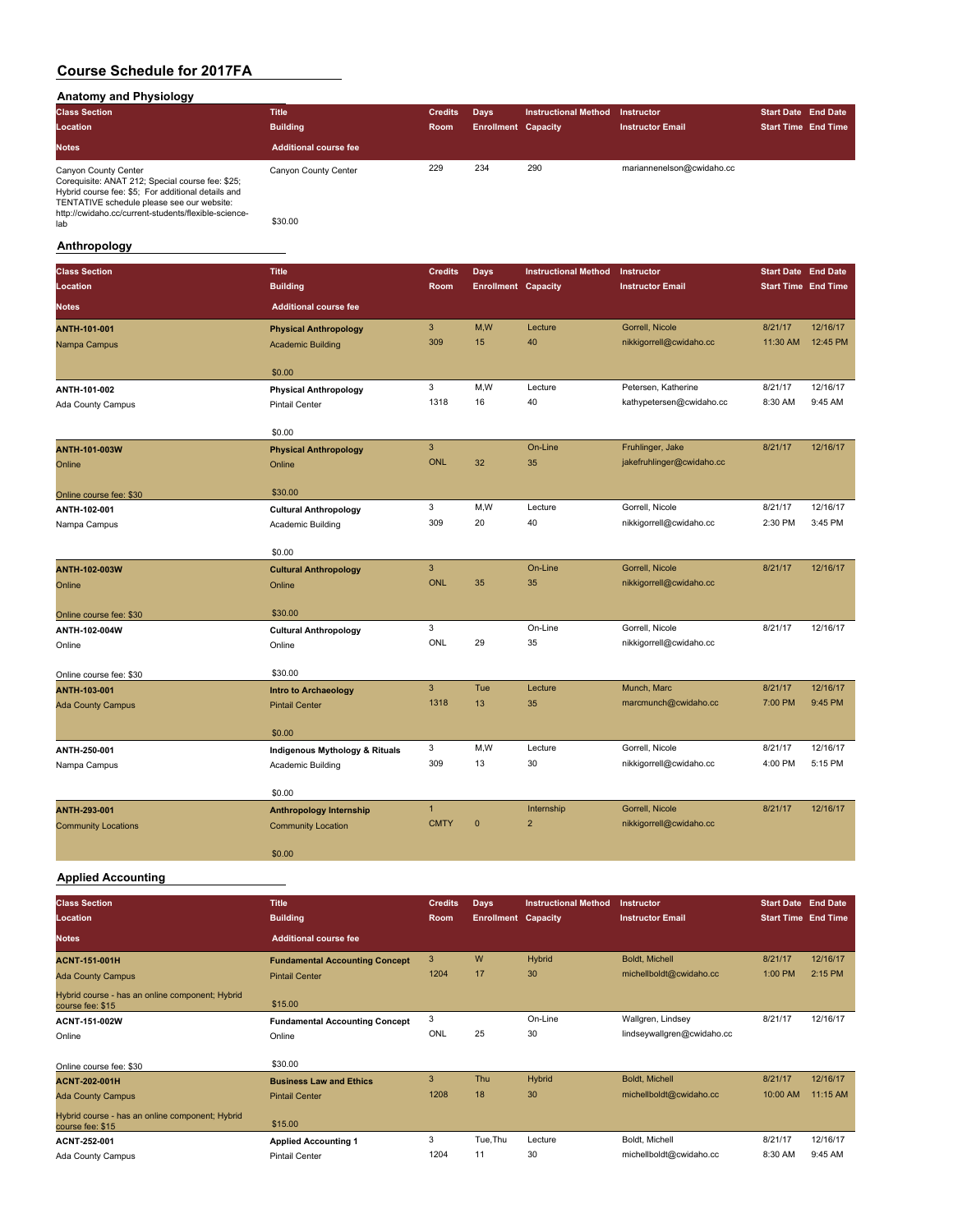| <b>Applied Accounting</b>                                                                     |                                           |                |                            |                             |                            |                            |          |
|-----------------------------------------------------------------------------------------------|-------------------------------------------|----------------|----------------------------|-----------------------------|----------------------------|----------------------------|----------|
| <b>Class Section</b>                                                                          | <b>Title</b>                              | <b>Credits</b> | <b>Days</b>                | <b>Instructional Method</b> | Instructor                 | <b>Start Date End Date</b> |          |
| Location                                                                                      | <b>Building</b>                           | Room           | <b>Enrollment Capacity</b> |                             | <b>Instructor Email</b>    | <b>Start Time End Time</b> |          |
| <b>Notes</b>                                                                                  | <b>Additional course fee</b>              |                |                            |                             |                            |                            |          |
|                                                                                               |                                           |                |                            |                             |                            |                            |          |
|                                                                                               |                                           |                |                            |                             |                            |                            |          |
|                                                                                               | \$0.00                                    | 3              | Tue, Thu                   | Lecture                     | <b>Boldt, Michell</b>      | 8/21/17                    | 12/16/17 |
| <b>ACNT-254-001</b>                                                                           | <b>Taxation, Control &amp; Compliance</b> | 1208           | 19                         | 30                          | michellboldt@cwidaho.cc    | 1:00 PM                    | 2:15 PM  |
| <b>Ada County Campus</b>                                                                      | <b>Pintail Center</b>                     |                |                            |                             |                            |                            |          |
|                                                                                               | \$0.00                                    |                |                            |                             |                            |                            |          |
|                                                                                               |                                           | 3              | M                          | Hybrid                      | Boldt, Michell             | 8/21/17                    | 12/16/17 |
| ACNT-255-001H                                                                                 | <b>Computerized Accounting</b>            | 1203           | 14                         | 20                          | michellboldt@cwidaho.cc    | 11:30 AM                   | 12:45 PM |
| Ada County Campus                                                                             | <b>Pintail Center</b>                     |                |                            |                             |                            |                            |          |
| Hybrid course - has an online component Special<br>course fee: \$129; Hybrid course fee: \$15 | \$144.00                                  |                |                            |                             |                            |                            |          |
|                                                                                               |                                           |                |                            |                             |                            |                            |          |
| Art                                                                                           |                                           |                |                            |                             |                            |                            |          |
| <b>Class Section</b>                                                                          | <b>Title</b>                              | <b>Credits</b> | <b>Days</b>                | <b>Instructional Method</b> | Instructor                 | <b>Start Date End Date</b> |          |
| Location                                                                                      | <b>Building</b>                           | Room           | <b>Enrollment Capacity</b> |                             | <b>Instructor Email</b>    | <b>Start Time End Time</b> |          |
|                                                                                               |                                           |                |                            |                             |                            |                            |          |
| <b>Notes</b>                                                                                  | <b>Additional course fee</b>              |                |                            |                             |                            |                            |          |
| <b>ARTS-101-001H</b>                                                                          | <b>Art History 1</b>                      | 3              | Tue                        | Hybrid                      | Brown, Karen               | 8/21/17                    | 12/16/17 |
| Nampa Campus                                                                                  | <b>Academic Building</b>                  | 105            | 43                         | 45                          | karenbrown@cwidaho.cc      | 10:00 AM                   | 11:15 AM |
| Hybrid course - has an online component; Hybrid                                               |                                           |                |                            |                             |                            |                            |          |
| course fee: \$15; IncludED fee: \$92.60                                                       | \$107.60                                  |                |                            |                             |                            |                            |          |
| ARTS-101-003W                                                                                 | Art History 1                             | 3              |                            | On-Line                     | Brown, Karen               | 8/21/17                    | 12/16/17 |
| Online                                                                                        | Online                                    | ONL            | 28                         | 30                          | karenbrown@cwidaho.cc      |                            |          |
|                                                                                               |                                           |                |                            |                             |                            |                            |          |
| Online course fee: \$30; IncludED fee: \$92.60                                                | \$122.60                                  |                |                            |                             |                            |                            |          |
| ARTS-101-004W                                                                                 | <b>Art History 1</b>                      | 3              |                            | On-Line                     | Brown, Karen               | 8/21/17                    | 12/16/17 |
| Online                                                                                        | Online                                    | <b>ONL</b>     | 30                         | 30                          | karenbrown@cwidaho.cc      |                            |          |
|                                                                                               |                                           |                |                            |                             |                            |                            |          |
| Online course fee: \$30; IncludED fee: \$92.60                                                | \$122.60                                  |                |                            |                             |                            |                            |          |
| ARTS-101-005                                                                                  | Art History 1                             | 3              | M,W                        | Lecture                     | Brown, Karen               | 8/21/17                    | 12/16/17 |
| Nampa Campus                                                                                  | Academic Building                         | 105            | 21                         | 45                          | karenbrown@cwidaho.cc      | 5:30 PM                    | 6:45 PM  |
|                                                                                               |                                           |                |                            |                             |                            |                            |          |
| IncludED fee: \$92.60                                                                         | \$92.60                                   |                |                            |                             |                            |                            |          |
| ARTS-105-001H                                                                                 | Intro to 2-D Art Foundations              | 3              | W                          | Hybrid                      | Fazil, Goran               | 8/21/17                    | 12/16/17 |
| Nampa Campus                                                                                  | <b>Academic Building</b>                  | 206            | 26                         | 26                          | goranfazil@cwidaho.cc      | 10:50 AM                   | 1:10 PM  |
| Hybrid course - has an online component; Special                                              |                                           |                |                            |                             |                            |                            |          |
| course fee: \$40; Hybrid course fee: \$15                                                     | \$55.00                                   |                |                            |                             |                            |                            |          |
| ARTS-105-002H                                                                                 | Intro to 2-D Art Foundations              | 3              | Tue                        | Hybrid                      | Fazil, Goran               | 8/21/17                    | 12/16/17 |
| Nampa Campus                                                                                  | Academic Building                         | 206            | 26                         | 26                          | goranfazil@cwidaho.cc      | 4:30 PM                    | 6:50 PM  |
| Hybrid course - has an online component; Special                                              |                                           |                |                            |                             |                            |                            |          |
| course fee: \$40; Hybrid course fee: \$15                                                     | \$55.00                                   | 3              | M,W                        | Lecture                     | VanDeGrift, April          | 8/21/17                    | 12/16/17 |
| ARTS-109-001                                                                                  | <b>Drawing 1</b>                          | 206            | 26                         | 26                          | aprilvandegrift@cwidaho.cc | 8:00 AM                    | 10:20 AM |
| Nampa Campus                                                                                  | <b>Academic Building</b>                  |                |                            |                             |                            |                            |          |
|                                                                                               | \$40.00                                   |                |                            |                             |                            |                            |          |
| Special course fee: \$40<br>ARTS-109-002                                                      | Drawing 1                                 | 3              | Tue, Thu                   | Lecture                     | Fazil, Goran               | 8/21/17                    | 12/16/17 |
| Nampa Campus                                                                                  | Academic Building                         | 206            | 25                         | 26                          | goranfazil@cwidaho.cc      | 1:40 PM                    | 4:00 PM  |
|                                                                                               |                                           |                |                            |                             |                            |                            |          |
| Special course fee: \$40                                                                      | \$40.00                                   |                |                            |                             |                            |                            |          |
| ARTS-150-001                                                                                  | <b>Digital Photography 1</b>              | 3              | F,SAT                      | Lecture                     | Hanel, Shawna              | 8/21/17                    | 12/16/17 |
| <b>Ada County Campus</b>                                                                      | <b>Pintail Center</b>                     | 1203           | 17                         | 17                          | shawnahanel@cwidaho.cc     | 10:00 AM                   | 12:20 PM |
|                                                                                               |                                           |                |                            |                             |                            |                            |          |
| Special course fee: \$50                                                                      | \$50.00                                   |                |                            |                             |                            |                            |          |
| ARTS-215-001                                                                                  | Painting 1                                | 3              | Tue, Thu                   | Lecture                     | VanDeGrift, April          | 8/21/17                    | 12/16/17 |
| Nampa Campus                                                                                  | Academic Building                         | 206            | 20                         | 26                          | aprilvandegrift@cwidaho.cc | 8:00 AM                    | 10:20 AM |
|                                                                                               |                                           |                |                            |                             |                            |                            |          |
| Special course fee: \$50                                                                      | \$50.00                                   |                |                            |                             |                            |                            |          |
| ARTS-231-001                                                                                  | <b>Sculpture</b>                          | $\mathbf{3}$   | M,W                        | Lecture                     | Mullis, Eric               | 8/21/17                    | 12/16/17 |
| Nampa Campus                                                                                  | <b>Academic Building</b>                  | 206            | $\sqrt{5}$                 | 30                          | ericmullis@cwidaho.cc      | 1:40 PM                    | 4:00 PM  |
|                                                                                               |                                           |                |                            |                             |                            |                            |          |
| Special course fee: \$50                                                                      | \$50.00                                   |                |                            |                             |                            |                            |          |
| ARTS-275-001                                                                                  | Painting 2                                | 3              | Tue, Thu                   | Lecture                     | VanDeGrift, April          | 8/21/17                    | 12/16/17 |
| Nampa Campus                                                                                  | Academic Building                         | 206            | 6                          | 30                          | aprilvandegrift@cwidaho.cc | 10:50 AM                   | 1:10 PM  |
|                                                                                               |                                           |                |                            |                             |                            |                            |          |
| Special course fee: \$50                                                                      | \$50.00                                   |                |                            |                             |                            |                            |          |
|                                                                                               |                                           |                |                            |                             |                            |                            |          |
| <b>Auto Body Technology</b>                                                                   |                                           |                |                            |                             |                            |                            |          |
| <b>Class Section</b>                                                                          | <b>Title</b>                              | <b>Credits</b> | <b>Days</b>                | <b>Instructional Method</b> | Instructor                 | <b>Start Date End Date</b> |          |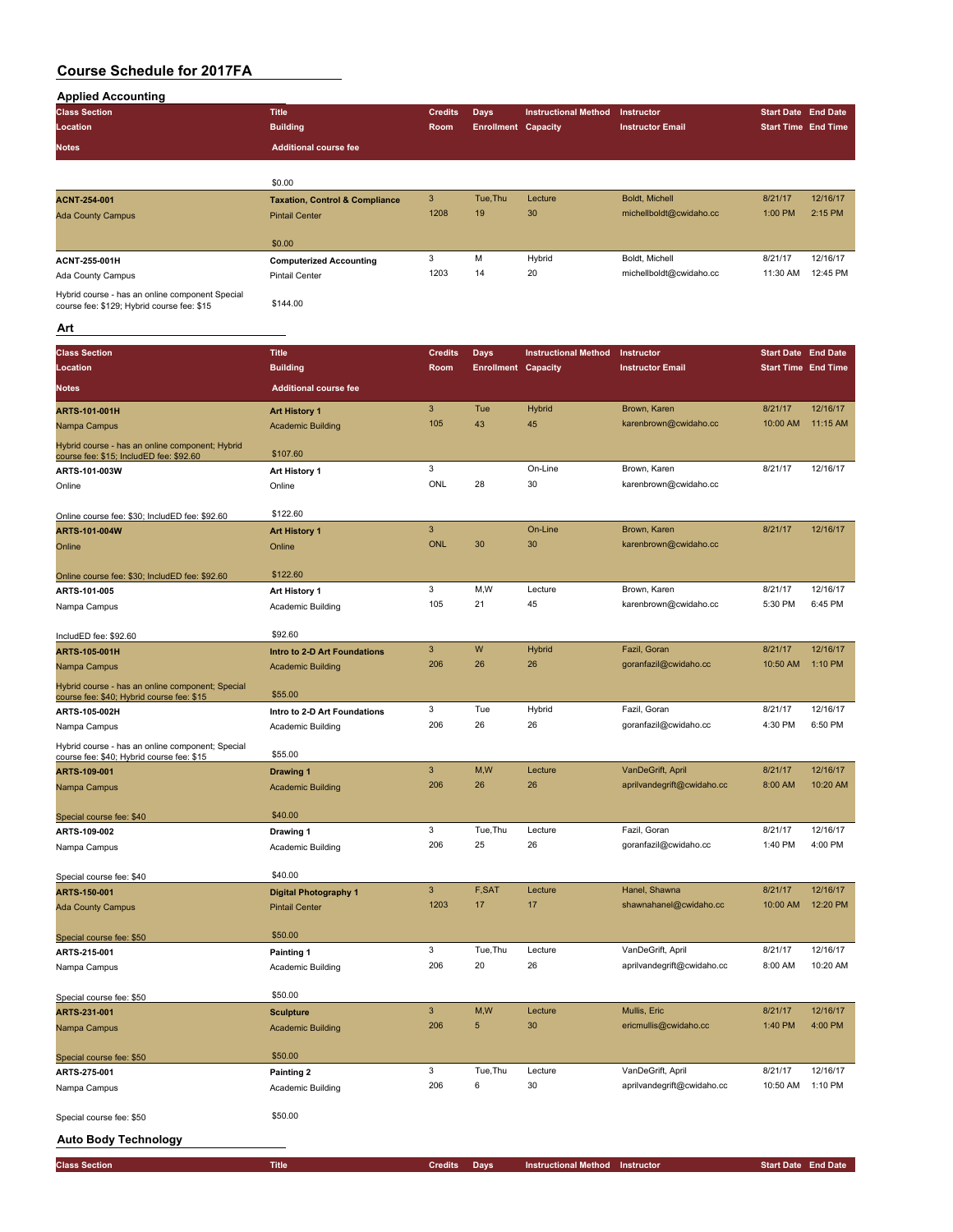| <b>Auto Body Technology</b>               |                                                                       |                      |                            |               |                                                 |                            |                      |
|-------------------------------------------|-----------------------------------------------------------------------|----------------------|----------------------------|---------------|-------------------------------------------------|----------------------------|----------------------|
| Location                                  | <b>Building</b>                                                       | Room                 | <b>Enrollment Capacity</b> |               | <b>Instructor Email</b>                         | <b>Start Time End Time</b> |                      |
| <b>Notes</b>                              | <b>Additional course fee</b>                                          |                      |                            |               |                                                 |                            |                      |
|                                           |                                                                       | $\overline{2}$       | M                          | Lecture       | Music, Terence                                  | 8/21/17                    | 12/16/17             |
| ATBD-110-001<br>Nampa Campus              | <b>Intro to Collision Repair Safe</b><br><b>Micron Center for PTE</b> | 2202                 | 16                         | 19            | terrymusic@cwidaho.cc                           | 7:30 AM                    | 10:00 AM             |
|                                           |                                                                       |                      |                            |               |                                                 |                            |                      |
| Special course fee: \$50                  | \$50.00                                                               |                      |                            |               |                                                 |                            |                      |
| ATBD-110L-001                             | Intro Coll Repair Safety Lab                                          | $\mathbf{1}$         | M, Tue, Thu, F Lab         |               | McConnachie, Sean                               | 8/21/17                    | 12/16/17             |
| Nampa Campus                              | Micron Center for PTE                                                 | 1401                 | 16                         | 19            | seanmcconnachie@cwidaho.cc                      | 10:00 AM                   | 11:00 AM             |
| Special course fee: \$25                  | \$25.00                                                               |                      |                            |               |                                                 |                            |                      |
| ATBD-110L-001                             | <b>Intro Coll Repair Safety Lab</b>                                   | $\mathbf{1}$         | M, Tue, Thu, F Lab         |               | Music, Terence                                  | 8/21/17                    | 12/16/17             |
| Nampa Campus                              | Micron Center for PTE                                                 | 1401                 | 16                         | 19            | terrymusic@cwidaho.cc                           | 10:00 AM                   | 11:00 AM             |
|                                           |                                                                       |                      |                            |               |                                                 |                            |                      |
| Special course fee: \$25                  | \$25.00                                                               |                      |                            |               |                                                 |                            |                      |
| ATBD-120-001                              | Intro to Weld for Coll Repair                                         | $\mathbf{1}$<br>2202 | Tue<br>17                  | Lecture<br>19 | Music, Terence                                  | 8/21/17                    | 12/16/17<br>11:00 AM |
| Nampa Campus                              | Micron Center for PTE                                                 |                      |                            |               | terrymusic@cwidaho.cc                           | 7:30 AM                    |                      |
|                                           | \$0.00                                                                |                      |                            |               |                                                 |                            |                      |
| ATBD-120L-001                             | <b>Intro Welding for Coll Repair</b>                                  | $\overline{2}$       | M, Tue, Thu, F Lab         |               | Music, Terence                                  | 8/21/17                    | 12/16/17             |
| Nampa Campus                              | <b>Micron Center for PTE</b>                                          | 1401                 | 17                         | 19            | terrymusic@cwidaho.cc                           | 11:00 AM                   | 12:00 PM             |
|                                           |                                                                       |                      |                            |               |                                                 |                            |                      |
| Special course fee: \$75                  | \$75.00                                                               | $\mathbf{1}$         | W                          | Lecture       | Music, Terence                                  | 8/21/17                    | 12/16/17             |
| ATBD-130-001                              | <b>Minor Collision Repair Theory</b><br>Micron Center for PTE         | 2202                 | 17                         | 19            | terrymusic@cwidaho.cc                           | 7:30 AM                    | 3:00 PM              |
| Nampa Campus                              |                                                                       |                      |                            |               |                                                 |                            |                      |
|                                           | \$0.00                                                                |                      |                            |               |                                                 |                            |                      |
| ATBD-130L-001                             | <b>Minor Collision Repair Lab</b>                                     | $\overline{2}$       | M, Tue, Thu, F Lab         |               | Music, Terence                                  | 8/21/17                    | 12/16/17             |
| Nampa Campus                              | Micron Center for PTE                                                 | 1401                 | 17                         | 19            | terrymusic@cwidaho.cc                           | 1:00 PM                    | 2:00 PM              |
| Special course fee: \$125                 | \$125.00                                                              |                      |                            |               |                                                 |                            |                      |
| ATBD-140-001                              | <b>Detail and Polishing</b>                                           | $\overline{2}$       | Thu,F                      | Lecture       | Music, Terence                                  | 8/21/17                    | 12/16/17             |
| Nampa Campus                              | Micron Center for PTE                                                 | 2202                 | 17                         | 19            | terrymusic@cwidaho.cc                           | 7:30 AM                    | 1:00 PM              |
|                                           |                                                                       |                      |                            |               |                                                 |                            |                      |
|                                           | \$0.00                                                                |                      |                            |               |                                                 |                            |                      |
| ATBD-140L-001                             | <b>Detail and Polishing Lab</b>                                       | $\mathbf{1}$         | M, Tue, Thu, F Lab         |               | Music, Terence                                  | 8/21/17                    | 12/16/17             |
| Nampa Campus                              | Micron Center for PTE                                                 | 1401                 | 17                         | 19            | terrymusic@cwidaho.cc                           | 2:00 PM                    | 3:00 PM              |
| Special course fee: \$40                  | \$40.00                                                               |                      |                            |               |                                                 |                            |                      |
| ATBD-210-001                              | <b>Paint Refinishing</b>                                              | 3                    | M, Tue, Thu, F Lecture     |               | McConnachie, Sean                               | 8/21/17                    | 12/16/17             |
| Nampa Campus                              | Micron Center for PTE                                                 | 2210                 | 15                         | 18            | seanmcconnachie@cwidaho.cc                      | 7:30 AM                    | 8:50 AM              |
|                                           |                                                                       |                      |                            |               |                                                 |                            |                      |
|                                           | \$0.00                                                                |                      |                            |               |                                                 |                            |                      |
| ATBD-210-001                              | <b>Paint Refinishing</b>                                              | 3<br>2210            | W<br>15                    | Lecture<br>18 | McConnachie, Sean<br>seanmcconnachie@cwidaho.cc | 8/21/17<br>7:30 AM         | 12/16/17<br>3:00 PM  |
| Nampa Campus                              | <b>Micron Center for PTE</b>                                          |                      |                            |               |                                                 |                            |                      |
|                                           | \$0.00                                                                |                      |                            |               |                                                 |                            |                      |
| ATBD-210L-001                             | <b>Paint Refinishing Lab</b>                                          | 6                    | M, Tue, Thu, F Lab         |               | McConnachie, Sean                               | 8/21/17                    | 12/16/17             |
| Nampa Campus                              | Micron Center for PTE                                                 | 1401                 | 15                         | 18            | seanmcconnachie@cwidaho.cc                      | 9:00 AM                    | 10:20 AM             |
|                                           | \$100.00                                                              |                      |                            |               |                                                 |                            |                      |
| Special course fee: \$100<br>ATBD-230-001 | <b>Advanced Collision Repair</b>                                      | $\mathbf{1}$         | M, Tue, Thu, F Lecture     |               | McConnachie, Sean                               | 8/21/17                    | 12/16/17             |
| Nampa Campus                              | <b>Micron Center for PTE</b>                                          | 2210                 | 15                         | 18            | seanmcconnachie@cwidaho.cc                      | 10:30 AM                   | 12:20 PM             |
|                                           |                                                                       |                      |                            |               |                                                 |                            |                      |
|                                           | \$0.00                                                                |                      |                            |               |                                                 |                            |                      |
| ATBD-230L-001                             | <b>Advanced Collision Repair Lab</b>                                  | $\overline{2}$       | M, Tue, Thu, F Lab         |               | McConnachie, Sean                               | 8/21/17                    | 12/16/17             |
| Nampa Campus                              | Micron Center for PTE                                                 | 1401                 | 15                         | 18            | seanmcconnachie@cwidaho.cc                      | 12:30 PM                   | 3:00 PM              |
|                                           | \$0.00                                                                |                      |                            |               |                                                 |                            |                      |

#### **Automotive Technology**

| <b>Class Section</b> | <b>Title</b>                              | <b>Credits</b> | Days                       | <b>Instructional Method</b> | Instructor              | <b>Start Date End Date</b> |          |
|----------------------|-------------------------------------------|----------------|----------------------------|-----------------------------|-------------------------|----------------------------|----------|
| Location             | <b>Building</b>                           | Room           | <b>Enrollment Capacity</b> |                             | <b>Instructor Email</b> | <b>Start Time End Time</b> |          |
| <b>Notes</b>         | <b>Additional course fee</b>              |                |                            |                             |                         |                            |          |
| <b>AUTO-111-001</b>  | <b>Auto Tch Fundamentals &amp; Safety</b> | $\overline{2}$ | M.Tue.W.Tht Lecture        |                             | Anderson, Eric          | 8/21/17                    | 10/14/17 |
| Nampa Campus         | Micron Center for PTE                     | 1201           | 18                         | 20                          | ericanderson@cwidaho.cc | 7:00 AM                    | 8:30 AM  |
|                      | \$0.00                                    |                |                            |                             |                         |                            |          |
| AUTO-111-001         | <b>Auto Tch Fundamentals &amp; Safety</b> | 2              | M, Tue, W, Thu Lecture     |                             | Anderson, Eric          | 8/21/17                    | 10/14/17 |
| Nampa Campus         | Micron Center for PTE                     | 1206           | 18                         | 20                          | ericanderson@cwidaho.cc | 7:00 AM                    | 8:30 AM  |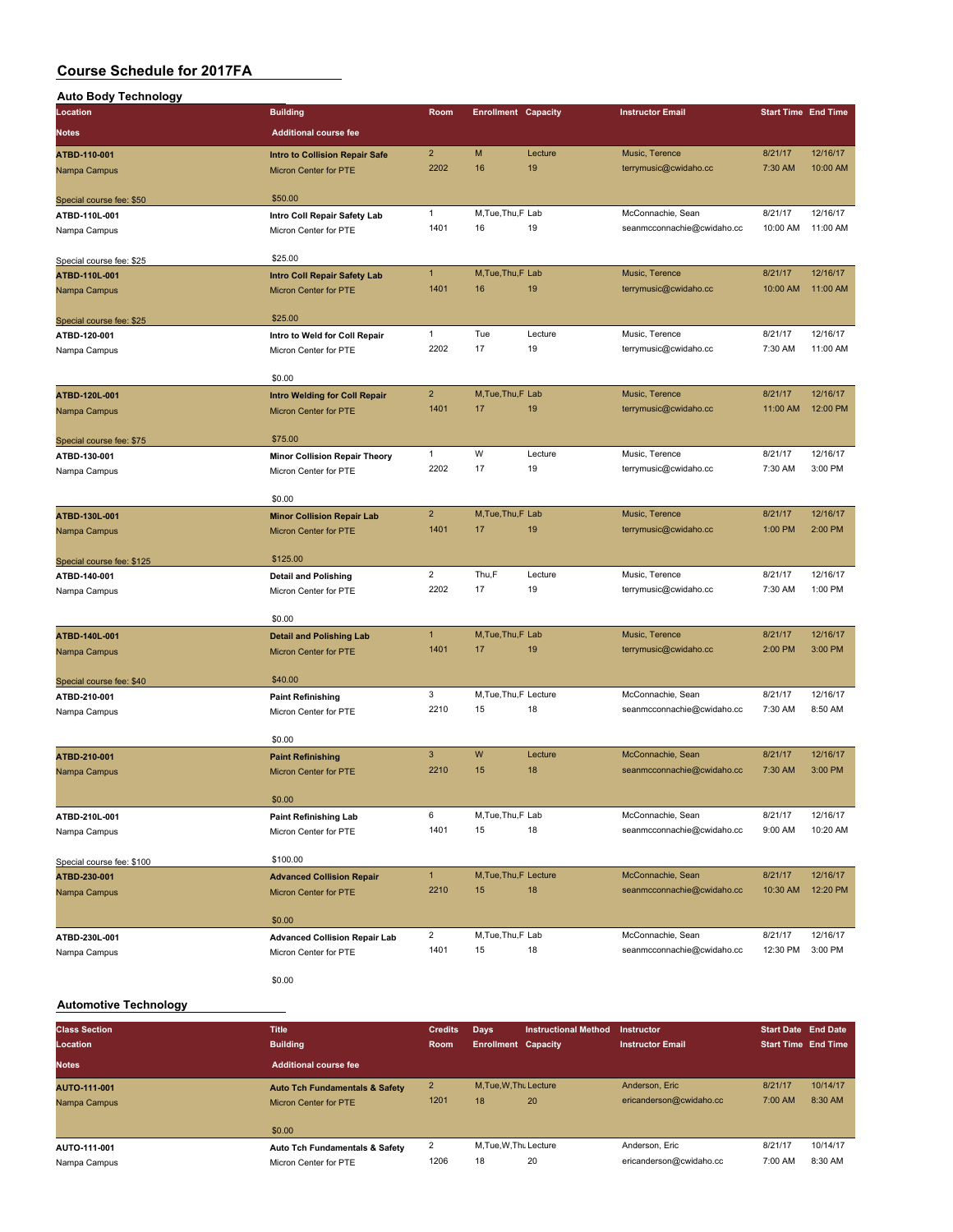| <b>Automotive Technology</b>              |                                           |                        |                            |                             |                                       |                            |                     |
|-------------------------------------------|-------------------------------------------|------------------------|----------------------------|-----------------------------|---------------------------------------|----------------------------|---------------------|
| <b>Class Section</b>                      | <b>Title</b>                              | <b>Credits</b>         | Days                       | <b>Instructional Method</b> | Instructor                            | <b>Start Date End Date</b> |                     |
| Location                                  | <b>Building</b>                           | Room                   | <b>Enrollment Capacity</b> |                             | <b>Instructor Email</b>               | <b>Start Time End Time</b> |                     |
| Notes                                     | <b>Additional course fee</b>              |                        |                            |                             |                                       |                            |                     |
|                                           |                                           |                        |                            |                             |                                       |                            |                     |
|                                           |                                           |                        |                            |                             |                                       |                            |                     |
|                                           | \$0.00                                    |                        |                            |                             |                                       |                            |                     |
| AUTO-111-001                              | <b>Auto Tch Fundamentals &amp; Safety</b> | $\overline{2}$         | M, Tue, W, Thu Lecture     |                             | Hicks, Timothy                        | 8/21/17                    | 10/14/17            |
| Nampa Campus                              | Micron Center for PTE                     | 1201                   | 18                         | 20                          | timhicks@cwidaho.cc                   | 7:00 AM                    | 8:30 AM             |
|                                           |                                           |                        |                            |                             |                                       |                            |                     |
|                                           | \$0.00                                    |                        | M, Tue, W, Thu Lecture     |                             |                                       |                            |                     |
| AUTO-111-001                              | Auto Tch Fundamentals & Safety            | $\overline{2}$<br>1206 | 18                         | 20                          | Hicks, Timothy<br>timhicks@cwidaho.cc | 8/21/17<br>7:00 AM         | 10/14/17<br>8:30 AM |
| Nampa Campus                              | Micron Center for PTE                     |                        |                            |                             |                                       |                            |                     |
|                                           | \$0.00                                    |                        |                            |                             |                                       |                            |                     |
| AUTO-111-002                              |                                           | $\overline{2}$         | M, Tue, W, Thu Lecture     |                             | Anderson, Eric                        | 8/21/17                    | 10/14/17            |
|                                           | <b>Auto Tch Fundamentals &amp; Safety</b> | 1201                   | 17                         | 20                          | ericanderson@cwidaho.cc               | 2:00 PM                    | 3:55 PM             |
| Nampa Campus                              | <b>Micron Center for PTE</b>              |                        |                            |                             |                                       |                            |                     |
|                                           | \$0.00                                    |                        |                            |                             |                                       |                            |                     |
| AUTO-111-002                              | Auto Tch Fundamentals & Safety            | $\overline{2}$         | M, Tue, W, Thu Lecture     |                             | Anderson, Eric                        | 8/21/17                    | 10/14/17            |
| Nampa Campus                              | Micron Center for PTE                     | 1206                   | 17                         | 20                          | ericanderson@cwidaho.cc               | 2:00 PM                    | 3:55 PM             |
|                                           |                                           |                        |                            |                             |                                       |                            |                     |
|                                           | \$0.00                                    |                        |                            |                             |                                       |                            |                     |
| AUTO-111-002                              | <b>Auto Tch Fundamentals &amp; Safety</b> | $\overline{2}$         | M.Tue.W.Thu Lecture        |                             | Crowley, David                        | 8/21/17                    | 10/14/17            |
| Nampa Campus                              | Micron Center for PTE                     | 1201                   | 17                         | 20                          | davecrowley@cwidaho.cc                | 2:00 PM                    | 3:55 PM             |
|                                           |                                           |                        |                            |                             |                                       |                            |                     |
|                                           | \$0.00                                    |                        |                            |                             |                                       |                            |                     |
| AUTO-111-002                              | Auto Tch Fundamentals & Safety            | $\overline{2}$         | M.Tue.W.Tht Lecture        |                             | Crowley, David                        | 8/21/17                    | 10/14/17            |
| Nampa Campus                              | Micron Center for PTE                     | 1206                   | 17                         | 20                          | davecrowley@cwidaho.cc                | 2:00 PM                    | 3:55 PM             |
|                                           |                                           |                        |                            |                             |                                       |                            |                     |
|                                           | \$0.00                                    |                        |                            |                             |                                       |                            |                     |
| AUTO-114-001                              | <b>Auto MLR/Electrical Fundmntls</b>      | $6\phantom{1}$         | M, Tue, W, Thu Lecture     |                             | Anderson, Eric                        | 8/21/17                    | 10/14/17            |
| Nampa Campus                              | <b>Micron Center for PTE</b>              | 1201                   | 18                         | 20                          | ericanderson@cwidaho.cc               | 8:35 AM                    | 12:30 PM            |
|                                           |                                           |                        |                            |                             |                                       |                            |                     |
| Special course fee: \$200                 | \$200.00                                  |                        |                            |                             |                                       |                            |                     |
| AUTO-114-001                              | <b>Auto MLR/Electrical Fundmntls</b>      | 6                      | M, Tue, W, Thu Lecture     |                             | Anderson, Eric                        | 8/21/17                    | 10/14/17            |
| Nampa Campus                              | Micron Center for PTE                     | 1206                   | 18                         | 20                          | ericanderson@cwidaho.cc               | 8:35 AM                    | 12:30 PM            |
|                                           |                                           |                        |                            |                             |                                       |                            |                     |
| Special course fee: \$200                 | \$200.00                                  |                        |                            |                             |                                       |                            |                     |
| AUTO-114-001                              | <b>Auto MLR/Electrical Fundmntls</b>      | 6                      | M, Tue, W, Thu Lecture     |                             | Hicks, Timothy                        | 8/21/17                    | 10/14/17            |
| Nampa Campus                              | Micron Center for PTE                     | 1201                   | 18                         | 20                          | timhicks@cwidaho.cc                   | 8:35 AM                    | 12:30 PM            |
|                                           |                                           |                        |                            |                             |                                       |                            |                     |
| Special course fee: \$200                 | \$200.00                                  |                        |                            |                             |                                       |                            |                     |
| AUTO-114-001                              | <b>Auto MLR/Electrical Fundmntls</b>      | 6                      | M, Tue, W, Thu Lecture     |                             | Hicks, Timothy                        | 8/21/17                    | 10/14/17            |
| Nampa Campus                              | Micron Center for PTE                     | 1206                   | 18                         | 20                          | timhicks@cwidaho.cc                   | 8:35 AM                    | 12:30 PM            |
|                                           |                                           |                        |                            |                             |                                       |                            |                     |
| Special course fee: \$200                 | \$200.00                                  |                        |                            |                             |                                       |                            |                     |
| AUTO-114-002                              | <b>Auto MLR/Electrical Fundmntls</b>      | 6                      | M, Tue, W, Thu Lecture     |                             | Anderson, Eric                        | 8/21/17                    | 10/14/17            |
| Nampa Campus                              | <b>Micron Center for PTE</b>              | 1201                   | 17                         | 20                          | ericanderson@cwidaho.cc               | 4:00 PM                    | 9:00 PM             |
|                                           |                                           |                        |                            |                             |                                       |                            |                     |
| Special course fee: \$200                 | \$200.00                                  |                        |                            |                             |                                       |                            |                     |
| AUTO-114-002                              | <b>Auto MLR/Electrical Fundmntls</b>      | 6                      | M, Tue, W, Thu Lecture     |                             | Anderson, Eric                        | 8/21/17                    | 10/14/17            |
| Nampa Campus                              | Micron Center for PTE                     | 1206                   | 17                         | 20                          | ericanderson@cwidaho.cc               | 4:00 PM                    | 9:00 PM             |
|                                           |                                           |                        |                            |                             |                                       |                            |                     |
| Special course fee: \$200                 | \$200.00                                  |                        |                            |                             |                                       |                            |                     |
| AUTO-114-002                              | <b>Auto MLR/Electrical Fundmntls</b>      | 6                      | M.Tue.W.Thu Lecture        |                             | Crowley, David                        | 8/21/17                    | 10/14/17            |
| Nampa Campus                              | Micron Center for PTE                     | 1201                   | 17                         | 20                          | davecrowley@cwidaho.cc                | 4:00 PM                    | 9:00 PM             |
|                                           | \$200.00                                  |                        |                            |                             |                                       |                            |                     |
| Special course fee: \$200                 |                                           | 6                      | M, Tue, W, Thu Lecture     |                             | Crowley, David                        | 8/21/17                    | 10/14/17            |
| AUTO-114-002                              | <b>Auto MLR/Electrical Fundmntls</b>      | 1206                   | 17                         | 20                          | davecrowley@cwidaho.cc                | 4:00 PM                    | 9:00 PM             |
| Nampa Campus                              | Micron Center for PTE                     |                        |                            |                             |                                       |                            |                     |
|                                           | \$200.00                                  |                        |                            |                             |                                       |                            |                     |
| Special course fee: \$200<br>AUTO-121-001 |                                           | $\mathbf{3}$           | M, Tue, W, Thu Lecture     |                             | Anderson, Eric                        | 11/13/17                   | 12/16/17            |
|                                           | <b>Electrical Systems</b>                 | 1208                   | 18                         | 20                          | ericanderson@cwidaho.cc               | 7:00 AM                    | 12:30 PM            |
| Nampa Campus                              | Micron Center for PTE                     |                        |                            |                             |                                       |                            |                     |
| Special course fee: \$50                  | \$50.00                                   |                        |                            |                             |                                       |                            |                     |
| AUTO-121-001                              | <b>Electrical Systems</b>                 | 3                      | M, Tue, W, Thu Lecture     |                             | Anderson, Eric                        | 11/13/17                   | 12/16/17            |
| Nampa Campus                              | Micron Center for PTE                     | 1210                   | 18                         | 20                          | ericanderson@cwidaho.cc               | 9:00 AM                    | 10:20 AM            |
|                                           |                                           |                        |                            |                             |                                       |                            |                     |
| Special course fee: \$50                  | \$50.00                                   |                        |                            |                             |                                       |                            |                     |
| AUTO-121-001                              | <b>Electrical Systems</b>                 | $\mathbf{3}$           | M, Tue, W, Thu Lecture     |                             | Law, Scott                            | 11/13/17                   | 12/16/17            |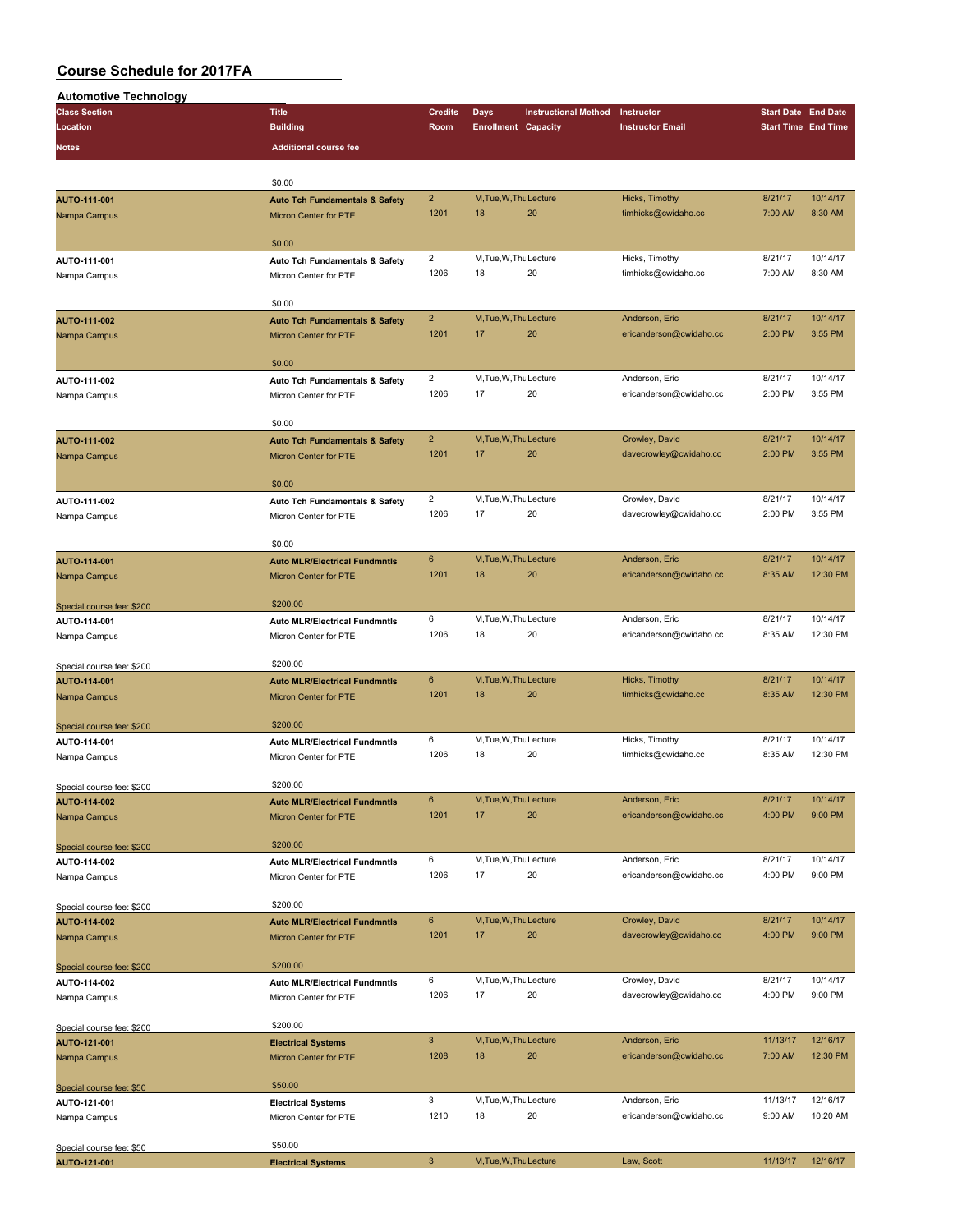| <b>Automotive Technology</b> |                                          |                           |                            |                             |                         |                            |          |
|------------------------------|------------------------------------------|---------------------------|----------------------------|-----------------------------|-------------------------|----------------------------|----------|
| <b>Class Section</b>         | <b>Title</b>                             | <b>Credits</b>            | <b>Days</b>                | <b>Instructional Method</b> | Instructor              | <b>Start Date End Date</b> |          |
| Location                     | <b>Building</b>                          | Room                      | <b>Enrollment Capacity</b> |                             | <b>Instructor Email</b> | <b>Start Time End Time</b> |          |
|                              |                                          |                           |                            |                             |                         |                            |          |
| <b>Notes</b>                 | <b>Additional course fee</b>             |                           |                            |                             |                         |                            |          |
|                              |                                          |                           |                            |                             |                         |                            |          |
| Nampa Campus                 | Micron Center for PTE                    | 1208                      | 18                         | 20                          | scottlaw@cwidaho.cc     | 7:00 AM                    | 12:30 PM |
|                              |                                          |                           |                            |                             |                         |                            |          |
|                              |                                          |                           |                            |                             |                         |                            |          |
| Special course fee: \$50     | \$50.00                                  |                           |                            |                             |                         |                            |          |
| AUTO-121-001                 | <b>Electrical Systems</b>                | 3                         | M, Tue, W, Thu Lecture     |                             | Law, Scott              | 11/13/17                   | 12/16/17 |
| Nampa Campus                 | Micron Center for PTE                    | 1210                      | 18                         | 20                          | scottlaw@cwidaho.cc     | 9:00 AM                    | 10:20 AM |
|                              |                                          |                           |                            |                             |                         |                            |          |
|                              |                                          |                           |                            |                             |                         |                            |          |
| Special course fee: \$50     | \$50.00                                  |                           |                            |                             |                         |                            |          |
| AUTO-121-002                 | <b>Electrical Systems</b>                | $\mathbf{3}$              | M, Tue, W, Thu Lecture     |                             | Anderson, Eric          | 10/16/17                   | 11/11/17 |
| Nampa Campus                 | Micron Center for PTE                    | 1208                      | 17                         | 20                          | ericanderson@cwidaho.cc | 2:00 PM                    | 9:00 PM  |
|                              |                                          |                           |                            |                             |                         |                            |          |
|                              |                                          |                           |                            |                             |                         |                            |          |
| Special course fee: \$50     | \$50.00                                  |                           |                            |                             |                         |                            |          |
| AUTO-121-002                 | <b>Electrical Systems</b>                | 3                         | M, Tue, W, Thu Lecture     |                             | Anderson, Eric          | 10/16/17                   | 11/11/17 |
|                              |                                          |                           |                            |                             |                         |                            |          |
| Nampa Campus                 | Micron Center for PTE                    | 1210                      | 17                         | 20                          | ericanderson@cwidaho.cc | 2:00 PM                    | 9:00 PM  |
|                              |                                          |                           |                            |                             |                         |                            |          |
| Special course fee: \$50     | \$50.00                                  |                           |                            |                             |                         |                            |          |
|                              |                                          |                           |                            |                             |                         |                            |          |
| AUTO-121-002                 | <b>Electrical Systems</b>                | $\mathbf{3}$              | M, Tue, W, Thu Lecture     |                             | Crowley, David          | 10/16/17                   | 11/11/17 |
| Nampa Campus                 | Micron Center for PTE                    | 1208                      | 17                         | 20                          | davecrowley@cwidaho.cc  | 2:00 PM                    | 9:00 PM  |
|                              |                                          |                           |                            |                             |                         |                            |          |
|                              |                                          |                           |                            |                             |                         |                            |          |
| Special course fee: \$50     | \$50.00                                  |                           |                            |                             |                         |                            |          |
| AUTO-121-002                 | <b>Electrical Systems</b>                | 3                         | M, Tue, W, Thu Lecture     |                             | Crowley, David          | 10/16/17                   | 11/11/17 |
|                              |                                          | 1210                      | 17                         | 20                          | davecrowley@cwidaho.cc  | 2:00 PM                    | 9:00 PM  |
| Nampa Campus                 | Micron Center for PTE                    |                           |                            |                             |                         |                            |          |
|                              |                                          |                           |                            |                             |                         |                            |          |
| Special course fee: \$50     | \$50.00                                  |                           |                            |                             |                         |                            |          |
|                              |                                          | $\mathbf{3}$              | M, Tue, W, Thu Lecture     |                             | Anderson, Eric          | 9/18/17                    | 10/14/17 |
| AUTO-125-001                 | <b>Automotive Elec Accessories</b>       |                           |                            |                             |                         |                            |          |
| Nampa Campus                 | <b>Micron Center for PTE</b>             | 1208                      | 10                         | 18                          | ericanderson@cwidaho.cc | 7:00 AM                    | 12:30 PM |
|                              |                                          |                           |                            |                             |                         |                            |          |
|                              | \$50.00                                  |                           |                            |                             |                         |                            |          |
| Special course fee: \$50     |                                          |                           |                            |                             |                         |                            |          |
| AUTO-125-001                 | <b>Automotive Elec Accessories</b>       | 3                         | M, Tue, W, Thu Lecture     |                             | Anderson, Eric          | 9/18/17                    | 10/14/17 |
| Nampa Campus                 | Micron Center for PTE                    | 1210                      | 10                         | 18                          | ericanderson@cwidaho.cc | 9:00 AM                    | 10:20 AM |
|                              |                                          |                           |                            |                             |                         |                            |          |
|                              |                                          |                           |                            |                             |                         |                            |          |
| Special course fee: \$50     | \$50.00                                  |                           |                            |                             |                         |                            |          |
| AUTO-125-001                 | <b>Automotive Elec Accessories</b>       | 3                         | M, Tue, W, Thu Lecture     |                             | Law, Scott              | 9/18/17                    | 10/14/17 |
|                              |                                          |                           |                            |                             |                         |                            |          |
| Nampa Campus                 | Micron Center for PTE                    | 1208                      | 10                         | 18                          | scottlaw@cwidaho.cc     | 7:00 AM                    | 12:30 PM |
|                              |                                          |                           |                            |                             |                         |                            |          |
|                              | \$50.00                                  |                           |                            |                             |                         |                            |          |
| Special course fee: \$50     |                                          |                           |                            |                             |                         |                            |          |
| AUTO-125-001                 | <b>Automotive Elec Accessories</b>       | 3                         | M, Tue, W, Thu Lecture     |                             | Law, Scott              | 9/18/17                    | 10/14/17 |
| Nampa Campus                 | Micron Center for PTE                    | 1210                      | 10                         | 18                          | scottlaw@cwidaho.cc     | 9:00 AM                    | 10:20 AM |
|                              |                                          |                           |                            |                             |                         |                            |          |
|                              |                                          |                           |                            |                             |                         |                            |          |
| Special course fee: \$50     | \$50.00                                  |                           |                            |                             |                         |                            |          |
| AUTO-131-001                 | <b>Brakes, ABS &amp; Stability Contr</b> | 3                         | M, Tue, W, Thu Lecture     |                             | Anderson, Eric          | 10/16/17                   | 11/11/17 |
|                              |                                          | 1201                      | 10                         | 18                          | ericanderson@cwidaho.cc | 7:00 AM                    | 12:30 PM |
| Nampa Campus                 | Micron Center for PTE                    |                           |                            |                             |                         |                            |          |
|                              |                                          |                           |                            |                             |                         |                            |          |
| Special course fee: \$45     | \$45.00                                  |                           |                            |                             |                         |                            |          |
|                              |                                          | 3                         | M, Tue, W, Thu Lecture     |                             | Anderson, Eric          | 10/16/17                   | 11/11/17 |
| AUTO-131-001                 | <b>Brakes, ABS &amp; Stability Contr</b> |                           |                            |                             |                         |                            |          |
| Nampa Campus                 | Micron Center for PTE                    | 1206                      | 10                         | 18                          | ericanderson@cwidaho.cc | 7:00 AM                    | 12:30 PM |
|                              |                                          |                           |                            |                             |                         |                            |          |
|                              | \$45.00                                  |                           |                            |                             |                         |                            |          |
| Special course fee: \$45     |                                          |                           |                            |                             |                         |                            |          |
| AUTO-131-001                 | <b>Brakes, ABS &amp; Stability Contr</b> | $\mathbf{3}$              | M, Tue, W, Thu Lecture     |                             | Hicks, Timothy          | 10/16/17                   | 11/11/17 |
| Nampa Campus                 | Micron Center for PTE                    | 1201                      | 10                         | 18                          | timhicks@cwidaho.cc     | 7:00 AM                    | 12:30 PM |
|                              |                                          |                           |                            |                             |                         |                            |          |
|                              |                                          |                           |                            |                             |                         |                            |          |
| Special course fee: \$45     | \$45.00                                  |                           |                            |                             |                         |                            |          |
| AUTO-131-001                 | Brakes, ABS & Stability Contr            | 3                         | M, Tue, W, Thu Lecture     |                             | Hicks, Timothy          | 10/16/17                   | 11/11/17 |
|                              |                                          |                           |                            |                             |                         |                            |          |
| Nampa Campus                 | Micron Center for PTE                    | 1206                      | 10                         | 18                          | timhicks@cwidaho.cc     | 7:00 AM                    | 12:30 PM |
|                              |                                          |                           |                            |                             |                         |                            |          |
| Special course fee: \$45     | \$45.00                                  |                           |                            |                             |                         |                            |          |
|                              |                                          |                           |                            |                             |                         |                            |          |
| AUTO-135-001                 | Susp, Steer & 4-Way Alignment            | $\ensuremath{\mathsf{3}}$ | M, Tue, W, Thu Lecture     |                             | Anderson, Eric          | 11/13/17                   | 12/16/17 |
| Nampa Campus                 | Micron Center for PTE                    | 1201                      | 10                         | 18                          | ericanderson@cwidaho.cc | 7:00 AM                    | 12:30 PM |
|                              |                                          |                           |                            |                             |                         |                            |          |
|                              |                                          |                           |                            |                             |                         |                            |          |
| Special course fee: \$45     | \$45.00                                  |                           |                            |                             |                         |                            |          |
| AUTO-135-001                 | Susp, Steer & 4-Way Alignment            | 3                         | M, Tue, W, Thu Lecture     |                             | Anderson, Eric          | 11/13/17                   | 12/16/17 |
|                              |                                          | 1206                      | 10                         | 18                          | ericanderson@cwidaho.cc | 7:00 AM                    | 12:30 PM |
| Nampa Campus                 | Micron Center for PTE                    |                           |                            |                             |                         |                            |          |
|                              |                                          |                           |                            |                             |                         |                            |          |
| Special course fee: \$45     | \$45.00                                  |                           |                            |                             |                         |                            |          |
|                              |                                          |                           |                            |                             |                         |                            |          |
| AUTO-135-001                 | Susp, Steer & 4-Way Alignment            | $\mathbf{3}$              | M, Tue, W, Thu Lecture     |                             | Hicks, Timothy          | 11/13/17                   | 12/16/17 |
| Nampa Campus                 | Micron Center for PTE                    | 1201                      | 10                         | 18                          | timhicks@cwidaho.cc     | 7:00 AM                    | 12:30 PM |
|                              |                                          |                           |                            |                             |                         |                            |          |
|                              |                                          |                           |                            |                             |                         |                            |          |
| Special course fee: \$45     | \$45.00                                  |                           |                            |                             |                         |                            |          |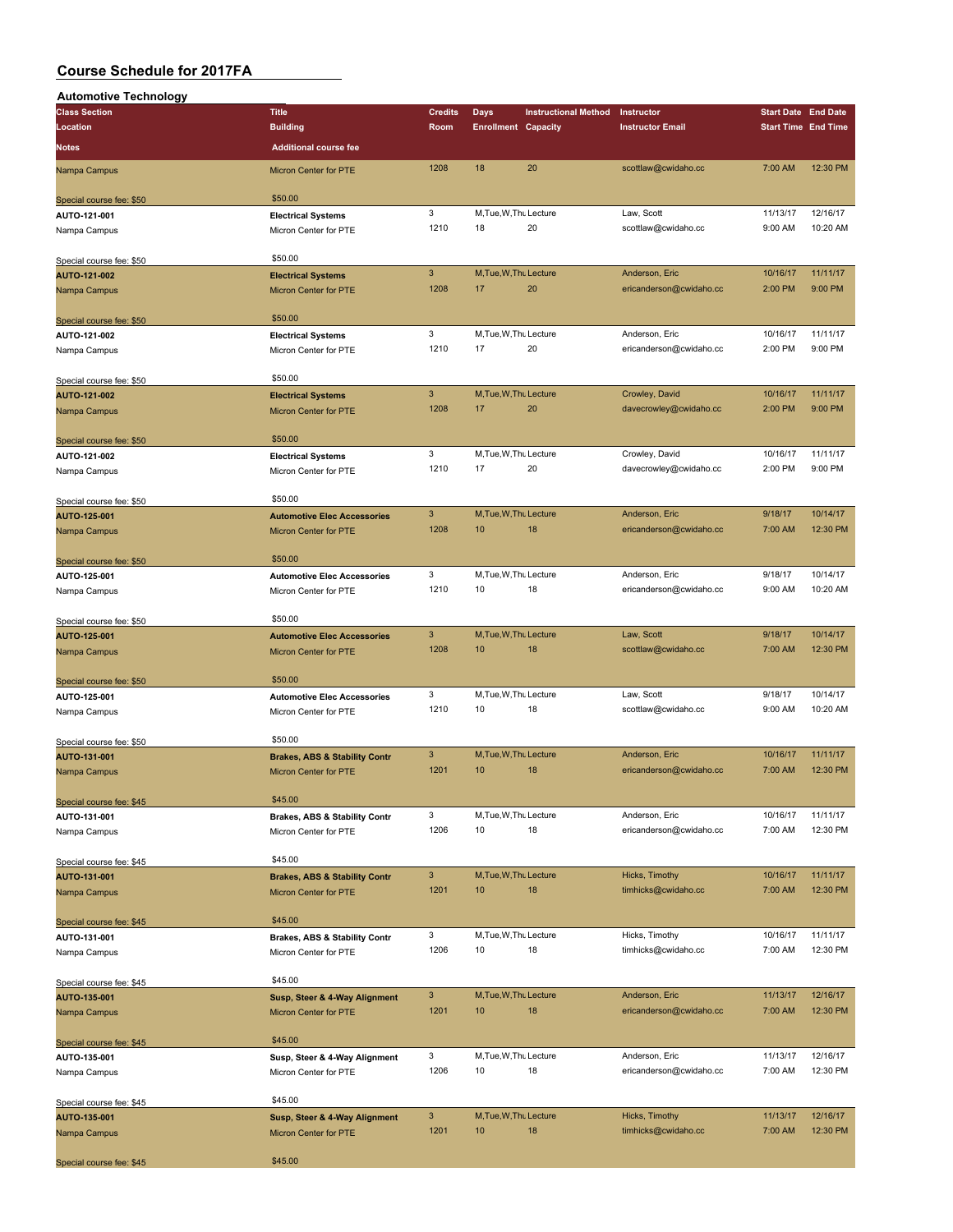| <b>Automotive Technology</b>              |                               |                           |                              |                             |                         |                            |                            |
|-------------------------------------------|-------------------------------|---------------------------|------------------------------|-----------------------------|-------------------------|----------------------------|----------------------------|
| <b>Class Section</b>                      | <b>Title</b>                  | <b>Credits</b>            | <b>Days</b>                  | <b>Instructional Method</b> | Instructor              | <b>Start Date End Date</b> |                            |
| Location                                  | <b>Building</b>               | Room                      | <b>Enrollment Capacity</b>   |                             | <b>Instructor Email</b> |                            | <b>Start Time End Time</b> |
| Notes                                     | <b>Additional course fee</b>  |                           |                              |                             |                         |                            |                            |
|                                           |                               | 3                         | M, Tue, W, Thu Lecture       |                             | Hicks, Timothy          | 11/13/17                   | 12/16/17                   |
| AUTO-135-001                              | Susp, Steer & 4-Way Alignment | 1206                      | 10                           | 18                          | timhicks@cwidaho.cc     | 7:00 AM                    | 12:30 PM                   |
| Nampa Campus                              | Micron Center for PTE         |                           |                              |                             |                         |                            |                            |
| Special course fee: \$45                  | \$45.00                       |                           |                              |                             |                         |                            |                            |
| AUTO-141-001                              | <b>Engine Repair</b>          | $\mathbf{3}$              | M, Tue, W, Thu Lab           |                             | Anderson, Eric          | 10/16/17                   | 11/11/17                   |
| Nampa Campus                              | Micron Center for PTE         | 1207                      | 18                           | 20                          | ericanderson@cwidaho.cc | 7:00 AM                    | 12:30 PM                   |
|                                           |                               |                           |                              |                             |                         |                            |                            |
| Special course fee: \$100                 | \$100.00                      |                           |                              |                             |                         |                            |                            |
| AUTO-141-001                              | <b>Engine Repair</b>          | 3                         | M, Tue, W, Thu Lab           |                             | Starkey, Brik           | 10/16/17                   | 11/11/17                   |
| Nampa Campus                              | Micron Center for PTE         | 1207                      | 18                           | 20                          | brikstarkey@cwidaho.cc  | 7:00 AM                    | 12:30 PM                   |
|                                           |                               |                           |                              |                             |                         |                            |                            |
| Special course fee: \$100                 | \$100.00                      |                           |                              |                             |                         |                            |                            |
| AUTO-141-001                              | <b>Engine Repair</b>          | $\mathbf{3}$              | M, Tue, W, Thu Lecture       |                             | Anderson, Eric          | 10/16/17                   | 11/11/17                   |
| Nampa Campus                              | Micron Center for PTE         | 1210                      | 18                           | 20                          | ericanderson@cwidaho.cc | 7:00 AM                    | 8:50 AM                    |
|                                           |                               |                           |                              |                             |                         |                            |                            |
| Special course fee: \$100                 | \$100.00                      |                           |                              |                             |                         |                            |                            |
| AUTO-141-001                              | <b>Engine Repair</b>          | 3                         | M, Tue, W, Thu Lecture       |                             | Starkey, Brik           | 10/16/17                   | 11/11/17                   |
| Nampa Campus                              | Micron Center for PTE         | 1210                      | 18                           | 20                          | brikstarkey@cwidaho.cc  | 7:00 AM                    | 8:50 AM                    |
|                                           |                               |                           |                              |                             |                         |                            |                            |
| Special course fee: \$100                 | \$100.00                      |                           |                              |                             |                         |                            |                            |
| AUTO-141-002                              | <b>Engine Repair</b>          | $\mathbf{3}$              | M, Tue, W, Thu Lab           |                             | Anderson, Eric          | 11/13/17                   | 12/16/17                   |
| Nampa Campus                              | Micron Center for PTE         | 1207                      | 17                           | 20                          | ericanderson@cwidaho.cc | 2:00 PM                    | 9:00 PM                    |
|                                           | \$100.00                      |                           |                              |                             |                         |                            |                            |
| Special course fee: \$100                 |                               | 3                         | M.Tue.W.Thu Lab              |                             | Anderson, Eric          | 11/13/17                   | 12/16/17                   |
| AUTO-141-002                              | <b>Engine Repair</b>          | 1210                      | 17                           | 20                          | ericanderson@cwidaho.cc | 2:00 PM                    | 9:00 PM                    |
| Nampa Campus                              | Micron Center for PTE         |                           |                              |                             |                         |                            |                            |
| Special course fee: \$100                 | \$100.00                      |                           |                              |                             |                         |                            |                            |
| AUTO-141-002                              | <b>Engine Repair</b>          | $\overline{3}$            | M.Tue, W.Thu Lab             |                             | Crowley, David          | 11/13/17                   | 12/16/17                   |
| Nampa Campus                              | Micron Center for PTE         | 1207                      | 17                           | 20                          | davecrowley@cwidaho.cc  | 2:00 PM                    | 9:00 PM                    |
|                                           |                               |                           |                              |                             |                         |                            |                            |
| Special course fee: \$100                 | \$100.00                      |                           |                              |                             |                         |                            |                            |
| AUTO-141-002                              | <b>Engine Repair</b>          | 3                         | M, Tue, W, Thu Lab           |                             | Crowley, David          | 11/13/17                   | 12/16/17                   |
| Nampa Campus                              | Micron Center for PTE         | 1210                      | 17                           | 20                          | davecrowley@cwidaho.cc  | 2:00 PM                    | 9:00 PM                    |
|                                           |                               |                           |                              |                             |                         |                            |                            |
| Special course fee: \$100                 | \$100.00                      |                           |                              |                             |                         |                            |                            |
| AUTO-145-001                              | <b>Power Trains</b>           | $\mathbf{3}$              | M, Tue, W, Thu Lecture       |                             | Anderson, Eric          | 8/21/17                    | 9/16/17                    |
| Nampa Campus                              | <b>Micron Center for PTE</b>  | 1207                      | 10                           | 18                          | ericanderson@cwidaho.cc | 7:00 AM                    | 12:30 PM                   |
|                                           |                               |                           |                              |                             |                         |                            |                            |
| Special course fee: \$250                 | \$250.00                      |                           |                              |                             |                         |                            |                            |
| AUTO-145-001                              | <b>Power Trains</b>           | 3                         | M, Tue, W, Thu Lecture       |                             | Anderson, Eric          | 8/21/17                    | 9/16/17                    |
| Nampa Campus                              | Micron Center for PTE         | 1210                      | 10                           | 18                          | ericanderson@cwidaho.cc | 7:00 AM                    | 8:50 AM                    |
|                                           |                               |                           |                              |                             |                         |                            |                            |
| Special course fee: \$250                 | \$250.00                      | $\mathbf{3}$              |                              |                             |                         | 8/21/17                    |                            |
| AUTO-145-001                              | <b>Power Trains</b>           | 1207                      | M, Tue, W, Thu Lecture<br>10 | 18                          | Starkey, Brik           | 7:00 AM                    | 9/16/17<br>12:30 PM        |
| Nampa Campus                              | Micron Center for PTE         |                           |                              |                             | brikstarkey@cwidaho.cc  |                            |                            |
|                                           | \$250.00                      |                           |                              |                             |                         |                            |                            |
| Special course fee: \$250<br>AUTO-145-001 | <b>Power Trains</b>           | 3                         | M, Tue, W, Thu Lecture       |                             | Starkey, Brik           | 8/21/17                    | 9/16/17                    |
| Nampa Campus                              | Micron Center for PTE         | 1210                      | 10                           | 18                          | brikstarkey@cwidaho.cc  | 7:00 AM                    | 8:50 AM                    |
|                                           |                               |                           |                              |                             |                         |                            |                            |
| Special course fee: \$250                 | \$250.00                      |                           |                              |                             |                         |                            |                            |
| AUTO-250-001                              | <b>Engine Performance</b>     | $\mathbf{3}$              | M, Tue, W, Thu Lab           |                             | Anderson, Eric          | 8/21/17                    | 9/16/17                    |
| Nampa Campus                              | <b>Micron Center for PTE</b>  | 1208                      | 14                           | 18                          | ericanderson@cwidaho.cc | 7:00 AM                    | 12:30 PM                   |
|                                           |                               |                           |                              |                             |                         |                            |                            |
| Special course fee: \$45                  | \$45.00                       |                           |                              |                             |                         |                            |                            |
| AUTO-250-001                              | <b>Engine Performance</b>     | 3                         | M, Tue, W, Thu Lecture       |                             | Anderson, Eric          | 8/21/17                    | 9/16/17                    |
| Nampa Campus                              | Micron Center for PTE         | 1210                      | 14                           | 18                          | ericanderson@cwidaho.cc | 9:00 AM                    | 10:20 AM                   |
|                                           |                               |                           |                              |                             |                         |                            |                            |
| Special course fee: \$45                  | \$45.00                       |                           |                              |                             |                         |                            |                            |
| AUTO-250-002                              | <b>Engine Performance</b>     | $\ensuremath{\mathsf{3}}$ | M, Tue, W, Thu Lab           |                             | Anderson, Eric          | 10/16/17                   | 11/11/17                   |
| Nampa Campus                              | Micron Center for PTE         | 1201                      | 10                           | 16                          | ericanderson@cwidaho.cc | 2:00 PM                    | 9:00 PM                    |
|                                           |                               |                           |                              |                             |                         |                            |                            |
| Special course fee: \$45                  | \$45.00                       |                           |                              |                             |                         |                            |                            |
| AUTO-250-002                              | <b>Engine Performance</b>     | 3                         | M, Tue, W, Thu Lab           |                             | Anderson, Eric          | 10/16/17                   | 11/11/17                   |
| Nampa Campus                              | Micron Center for PTE         | 1208                      | 10                           | 16                          | ericanderson@cwidaho.cc | 2:00 PM                    | 9:00 PM                    |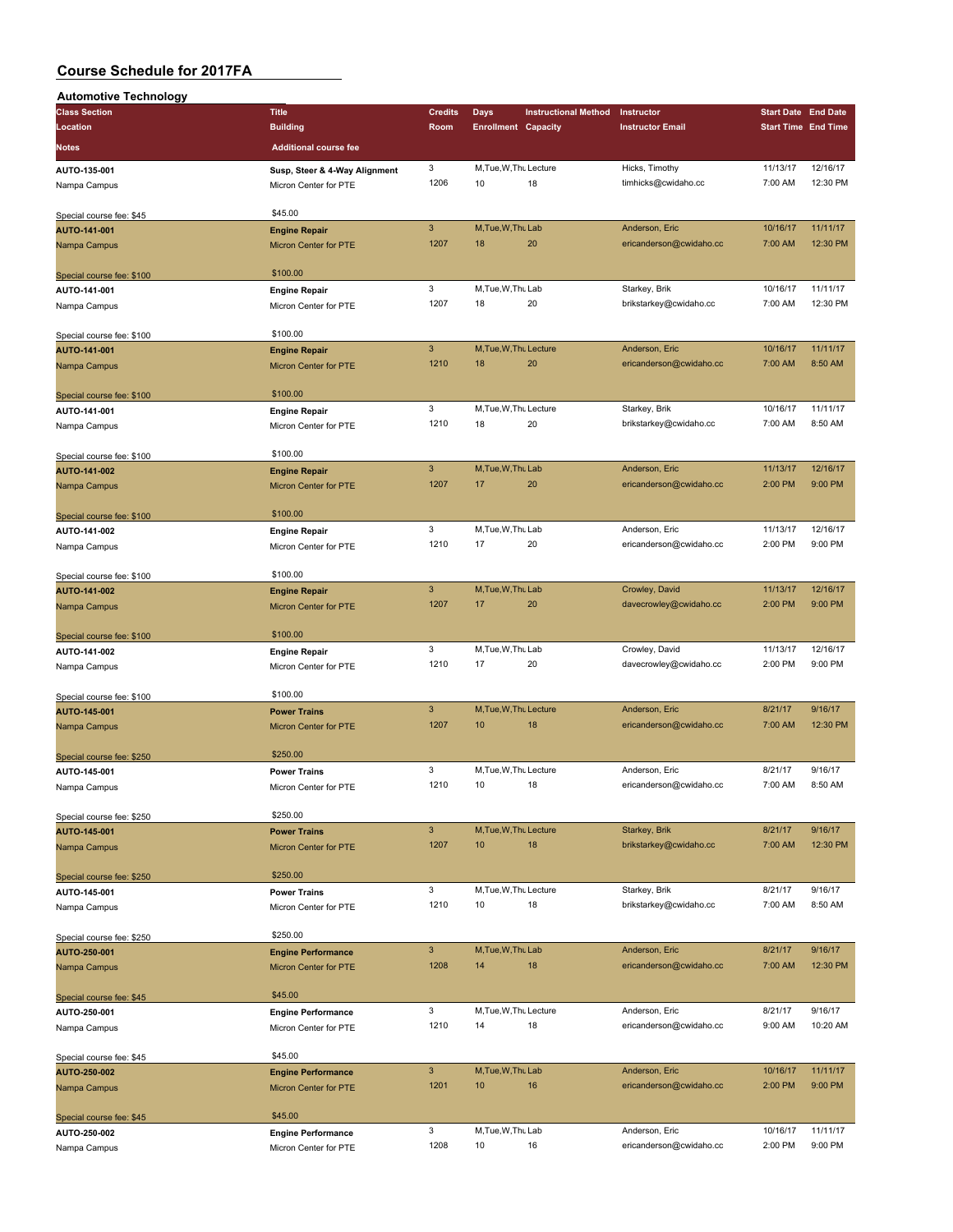| <b>Automotive Technology</b> |                                      |                |                            |                             |                         |                            |          |
|------------------------------|--------------------------------------|----------------|----------------------------|-----------------------------|-------------------------|----------------------------|----------|
| <b>Class Section</b>         | <b>Title</b>                         | <b>Credits</b> | Days                       | <b>Instructional Method</b> | Instructor              | <b>Start Date End Date</b> |          |
| Location                     | <b>Building</b>                      | Room           | <b>Enrollment Capacity</b> |                             | <b>Instructor Email</b> | <b>Start Time End Time</b> |          |
| Notes                        | <b>Additional course fee</b>         |                |                            |                             |                         |                            |          |
|                              |                                      |                |                            |                             |                         |                            |          |
|                              |                                      |                |                            |                             |                         |                            |          |
| Special course fee: \$45     | \$45.00                              |                |                            |                             |                         |                            |          |
| AUTO-250-002                 | <b>Engine Performance</b>            | $\mathbf{3}$   | M, Tue, W, Thu Lab         |                             | Weaver, Gary            | 10/16/17                   | 11/11/17 |
| Nampa Campus                 | Micron Center for PTE                | 1201           | 10                         | 16                          | garyweaver@cwidaho.cc   | 2:00 PM                    | 9:00 PM  |
|                              |                                      |                |                            |                             |                         |                            |          |
| Special course fee: \$45     | \$45.00                              |                |                            |                             |                         |                            |          |
| AUTO-250-002                 | <b>Engine Performance</b>            | 3              | M, Tue, W, Thu Lab         |                             | Weaver, Gary            | 10/16/17                   | 11/11/17 |
| Nampa Campus                 | Micron Center for PTE                | 1208           | 10                         | 16                          | garyweaver@cwidaho.cc   | 2:00 PM                    | 9:00 PM  |
|                              |                                      |                |                            |                             |                         |                            |          |
| Special course fee: \$45     | \$45.00                              |                |                            |                             |                         |                            |          |
| AUTO-255-001                 | <b>Advanced Engine Performance</b>   | $\mathbf{3}$   | M, Tue, W, Thu Lecture     |                             | Anderson, Eric          | 10/16/17                   | 11/11/17 |
| Nampa Campus                 | <b>Micron Center for PTE</b>         | 1208           | 15                         | 18                          | ericanderson@cwidaho.cc | 7:00 AM                    | 12:30 PM |
|                              |                                      |                |                            |                             |                         |                            |          |
| Special course fee: \$45     | \$45.00                              |                |                            |                             |                         |                            |          |
| AUTO-255-001                 | <b>Advanced Engine Performance</b>   | 3              | M, Tue, W, Thu Lecture     |                             | Anderson, Eric          | 10/16/17                   | 11/11/17 |
| Nampa Campus                 | Micron Center for PTE                | 1210           | 15                         | 18                          | ericanderson@cwidaho.cc | 9:00 AM                    | 10:20 AM |
|                              |                                      |                |                            |                             |                         |                            |          |
| Special course fee: \$45     | \$45.00                              |                |                            |                             |                         |                            |          |
| AUTO-255-001                 | <b>Advanced Engine Performance</b>   | $\mathbf{3}$   | M.Tue.W.Thu Lecture        |                             | Law. Scott              | 10/16/17                   | 11/11/17 |
| Nampa Campus                 | <b>Micron Center for PTE</b>         | 1208           | 15                         | 18                          | scottlaw@cwidaho.cc     | 7:00 AM                    | 12:30 PM |
|                              |                                      |                |                            |                             |                         |                            |          |
| Special course fee: \$45     | \$45.00                              |                |                            |                             |                         |                            |          |
| AUTO-255-001                 | <b>Advanced Engine Performance</b>   | 3              | M, Tue, W, Thu Lecture     |                             | Law, Scott              | 10/16/17                   | 11/11/17 |
| Nampa Campus                 | Micron Center for PTE                | 1210           | 15                         | 18                          | scottlaw@cwidaho.cc     | 9:00 AM                    | 10:20 AM |
|                              |                                      |                |                            |                             |                         |                            |          |
| Special course fee: \$45     | \$45.00                              |                |                            |                             |                         |                            |          |
| AUTO-255-002                 | <b>Advanced Engine Performance</b>   | $\mathbf{3}$   | M, Tue, W, Thu Lecture     |                             | Anderson, Eric          | 11/13/17                   | 12/16/17 |
| Nampa Campus                 | <b>Micron Center for PTE</b>         | 1201           | 10                         | 16                          | ericanderson@cwidaho.cc | 2:00 PM                    | 9:00 PM  |
|                              |                                      |                |                            |                             |                         |                            |          |
| Special course fee: \$45     | \$45.00                              |                |                            |                             |                         |                            |          |
| AUTO-255-002                 | <b>Advanced Engine Performance</b>   | 3              | M, Tue, W, Thu Lecture     |                             | Anderson, Eric          | 11/13/17                   | 12/16/17 |
| Nampa Campus                 | Micron Center for PTE                | 1208           | 10                         | 16                          | ericanderson@cwidaho.cc | 2:00 PM                    | 9:00 PM  |
|                              |                                      |                |                            |                             |                         |                            |          |
|                              | \$45.00                              |                |                            |                             |                         |                            |          |
| Special course fee: \$45     |                                      | $\mathbf{3}$   | M, Tue, W, Thu Lecture     |                             | Weaver, Gary            | 11/13/17                   | 12/16/17 |
| AUTO-255-002                 | <b>Advanced Engine Performance</b>   | 1201           | 10                         | 16                          | garyweaver@cwidaho.cc   | 2:00 PM                    | 9:00 PM  |
| Nampa Campus                 | Micron Center for PTE                |                |                            |                             |                         |                            |          |
|                              | \$45.00                              |                |                            |                             |                         |                            |          |
| Special course fee: \$45     |                                      | 3              | M, Tue, W, Thu Lecture     |                             | Weaver, Gary            | 11/13/17                   | 12/16/17 |
| AUTO-255-002                 | <b>Advanced Engine Performance</b>   | 1208           | 10                         | 16                          |                         | 2:00 PM                    | 9:00 PM  |
| Nampa Campus                 | Micron Center for PTE                |                |                            |                             | garyweaver@cwidaho.cc   |                            |          |
|                              | \$45.00                              |                |                            |                             |                         |                            |          |
| Special course fee: \$45     |                                      |                | M, Tue, W, Thu Lecture     |                             |                         |                            |          |
| AUTO-260-001                 | <b>Automatic Transmission Repair</b> | 3              |                            |                             | Anderson, Eric          | 9/18/17                    | 10/14/17 |
| Nampa Campus                 | <b>Micron Center for PTE</b>         | 1207           | 14                         | 18                          | ericanderson@cwidaho.cc | 7:00 AM                    | 12:30 PM |
|                              |                                      |                |                            |                             |                         |                            |          |
| Special course fee: \$100    | \$100.00                             |                |                            |                             |                         |                            |          |
| AUTO-260-001                 | <b>Automatic Transmission Repair</b> | 3              | M, Tue, W, Thu Lecture     |                             | Anderson, Eric          | 9/18/17                    | 10/14/17 |
| Nampa Campus                 | Micron Center for PTE                | 1210           | 14                         | 18                          | ericanderson@cwidaho.cc | 7:00 AM                    | 8:50 AM  |
|                              |                                      |                |                            |                             |                         |                            |          |
| Special course fee: \$100    | \$100.00                             |                |                            |                             |                         |                            |          |
| AUTO-260-001                 | <b>Automatic Transmission Repair</b> | 3              | M, Tue, W, Thu Lecture     |                             | Starkey, Brik           | 9/18/17                    | 10/14/17 |
| Nampa Campus                 | Micron Center for PTE                | 1207           | 14                         | 18                          | brikstarkey@cwidaho.cc  | 7:00 AM                    | 12:30 PM |
|                              |                                      |                |                            |                             |                         |                            |          |
| Special course fee: \$100    | \$100.00                             |                |                            |                             |                         |                            |          |
| AUTO-260-001                 | <b>Automatic Transmission Repair</b> | 3              | M, Tue, W, Thu Lecture     |                             | Starkey, Brik           | 9/18/17                    | 10/14/17 |
| Nampa Campus                 | Micron Center for PTE                | 1210           | 14                         | 18                          | brikstarkey@cwidaho.cc  | 7:00 AM                    | 8:50 AM  |
|                              |                                      |                |                            |                             |                         |                            |          |
| Special course fee: \$100    | \$100.00                             |                |                            |                             |                         |                            |          |
| AUTO-260-002                 | <b>Automatic Transmission Repair</b> | $\mathbf{3}$   | M, Tue, W, Thu Lecture     |                             | Anderson, Eric          | 8/21/17                    | 9/16/17  |
| Nampa Campus                 | Micron Center for PTE                | 1207           | 10                         | 16                          | ericanderson@cwidaho.cc | 2:00 PM                    | 9:00 PM  |
|                              |                                      |                |                            |                             |                         |                            |          |
| Special course fee: \$100    | \$100.00                             |                |                            |                             |                         |                            |          |
| AUTO-260-002                 | <b>Automatic Transmission Repair</b> | 3              | M, Tue, W, Thu Lecture     |                             | Anderson, Eric          | 8/21/17                    | 9/16/17  |
| Nampa Campus                 | Micron Center for PTE                | 1210           | 10                         | 16                          | ericanderson@cwidaho.cc | 2:00 PM                    | 9:00 PM  |
|                              |                                      |                |                            |                             |                         |                            |          |
| Special course fee: \$100    | \$100.00                             |                |                            |                             |                         |                            |          |
| AUTO-260-002                 | <b>Automatic Transmission Repair</b> | $\mathbf{3}$   | M, Tue, W, Thu Lecture     |                             | Weaver, Gary            | 8/21/17                    | 9/16/17  |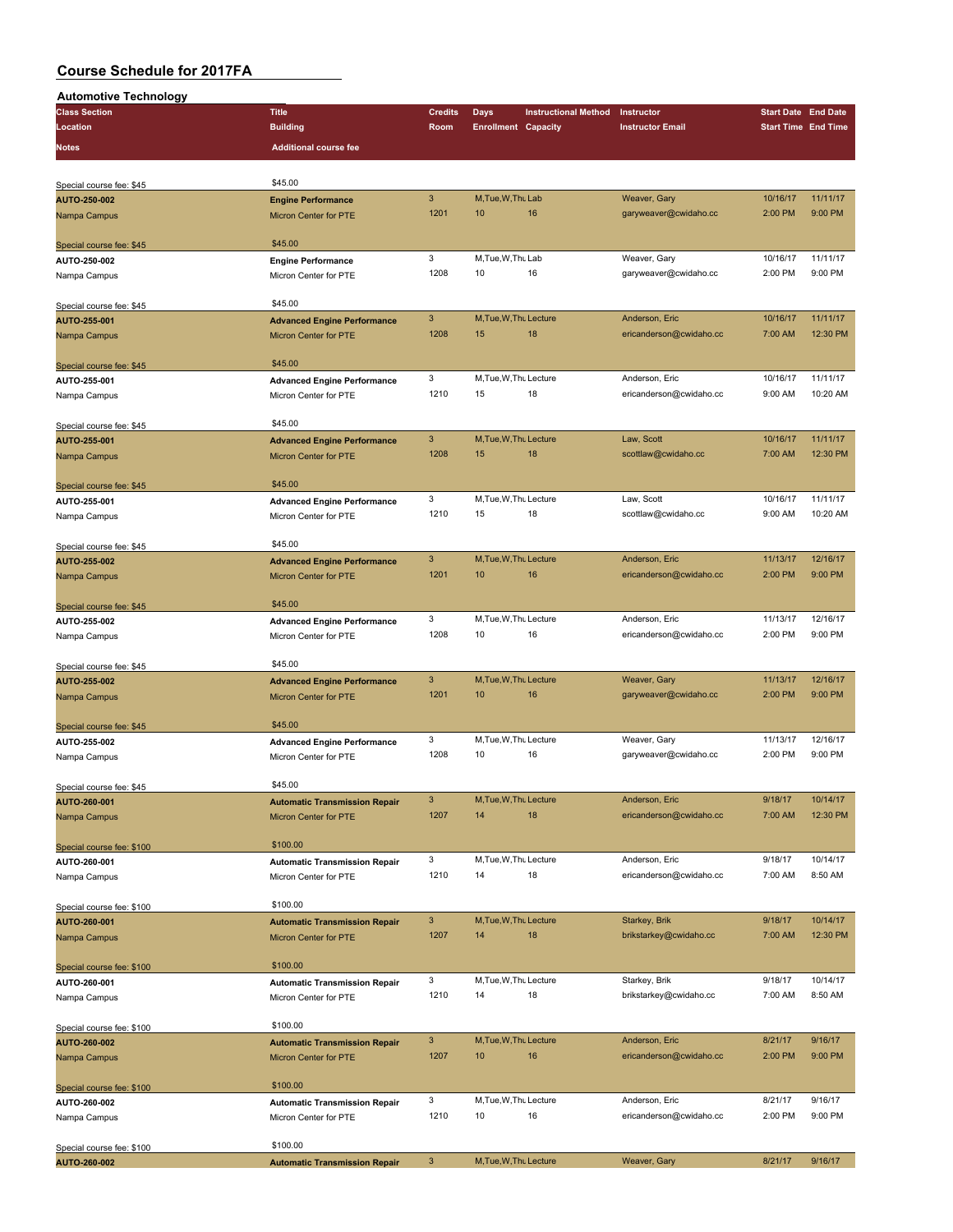| <b>Automotive Technology</b> |                                       |                |                            |                             |                         |                            |          |
|------------------------------|---------------------------------------|----------------|----------------------------|-----------------------------|-------------------------|----------------------------|----------|
| <b>Class Section</b>         | <b>Title</b>                          | <b>Credits</b> | <b>Days</b>                | <b>Instructional Method</b> | Instructor              | <b>Start Date</b> End Date |          |
| Location                     | <b>Building</b>                       | Room           | <b>Enrollment Capacity</b> |                             | <b>Instructor Email</b> | <b>Start Time End Time</b> |          |
| <b>Notes</b>                 | <b>Additional course fee</b>          |                |                            |                             |                         |                            |          |
| Nampa Campus                 | Micron Center for PTE                 | 1207           | 10                         | 16                          | garyweaver@cwidaho.cc   | 2:00 PM                    | 9:00 PM  |
| Special course fee: \$100    | \$100.00                              |                |                            |                             |                         |                            |          |
| AUTO-260-002                 | <b>Automatic Transmission Repair</b>  | 3              | M, Tue, W, Thu Lecture     |                             | Weaver, Gary            | 8/21/17                    | 9/16/17  |
| Nampa Campus                 | Micron Center for PTE                 | 1210           | 10                         | 16                          | garyweaver@cwidaho.cc   | 2:00 PM                    | 9:00 PM  |
| Special course fee: \$100    | \$100.00                              |                |                            |                             |                         |                            |          |
| AUTO-265-001                 | <b>Heating Vent &amp; Air Cond</b>    | $\mathbf{3}$   | M, Tue, W, Thu Lecture     |                             | Anderson, Eric          | 11/13/17                   | 12/16/17 |
| Nampa Campus                 | Micron Center for PTE                 | 1207           | 14                         | 18                          | ericanderson@cwidaho.cc | 7:00 AM                    | 12:30 PM |
| Special course fee: \$65     | \$65.00                               |                |                            |                             |                         |                            |          |
| AUTO-265-001                 | <b>Heating Vent &amp; Air Cond</b>    | 3              | M, Tue, W, Thu Lecture     |                             | Anderson, Eric          | 11/13/17                   | 12/16/17 |
| Nampa Campus                 | Micron Center for PTE                 | 1210           | 14                         | 18                          | ericanderson@cwidaho.cc | 7:00 AM                    | 8:50 AM  |
| Special course fee: \$65     | \$65.00                               |                |                            |                             |                         |                            |          |
| AUTO-265-001                 | <b>Heating Vent &amp; Air Cond</b>    | $\overline{3}$ | M, Tue, W, Thu Lecture     |                             | Starkey, Brik           | 11/13/17                   | 12/16/17 |
| Nampa Campus                 | Micron Center for PTE                 | 1207           | 14                         | 18                          | brikstarkey@cwidaho.cc  | 7:00 AM                    | 12:30 PM |
| Special course fee: \$65     | \$65.00                               |                |                            |                             |                         |                            |          |
| AUTO-265-001                 | <b>Heating Vent &amp; Air Cond</b>    | 3              | M, Tue, W, Thu Lecture     |                             | Starkey, Brik           | 11/13/17                   | 12/16/17 |
| Nampa Campus                 | Micron Center for PTE                 | 1210           | 14                         | 18                          | brikstarkey@cwidaho.cc  | 7:00 AM                    | 8:50 AM  |
| Special course fee: \$65     | \$65.00                               |                |                            |                             |                         |                            |          |
| AUTO-265-002                 | <b>Heating Vent &amp; Air Cond</b>    | $\overline{3}$ | M, Tue, W, Thu Lecture     |                             | Anderson, Eric          | 9/18/17                    | 10/14/17 |
| Nampa Campus                 | Micron Center for PTE                 | 1207           | 10                         | 16                          | ericanderson@cwidaho.cc | 2:00 PM                    | 9:00 PM  |
| Special course fee: \$65     | \$65.00                               |                |                            |                             |                         |                            |          |
| AUTO-265-002                 | <b>Heating Vent &amp; Air Cond</b>    | 3              | M, Tue, W, Thu Lecture     |                             | Anderson, Eric          | 9/18/17                    | 10/14/17 |
| Nampa Campus                 | Micron Center for PTE                 | 1210           | 10                         | 16                          | ericanderson@cwidaho.cc | 2:00 PM                    | 9:00 PM  |
| Special course fee: \$65     | \$65.00                               |                |                            |                             |                         |                            |          |
| AUTO-265-002                 | <b>Heating Vent &amp; Air Cond</b>    | $\mathbf{3}$   | M, Tue, W, Thu Lecture     |                             | Weaver, Gary            | 9/18/17                    | 10/14/17 |
| Nampa Campus                 | Micron Center for PTE                 | 1207           | 10                         | 16                          | garyweaver@cwidaho.cc   | 2:00 PM                    | 9:00 PM  |
| Special course fee: \$65     | \$65.00                               |                |                            |                             |                         |                            |          |
| AUTO-265-002                 | <b>Heating Vent &amp; Air Cond</b>    | 3              | M, Tue, W, Thu Lecture     |                             | Weaver, Gary            | 9/18/17                    | 10/14/17 |
| Nampa Campus                 | Micron Center for PTE                 | 1210           | 10                         | 16                          | garyweaver@cwidaho.cc   | 2:00 PM                    | 9:00 PM  |
| Special course fee: \$65     | \$65.00                               |                |                            |                             |                         |                            |          |
| AUTO-276-001                 | <b>Automotive Technology Capstone</b> | 12             | M.Tue.W.Thu Lab            |                             | Anderson, Eric          | 8/21/17                    | 12/16/17 |
| Nampa Campus                 | <b>Micron Center for PTE</b>          | 1206           | 15                         | 18                          | ericanderson@cwidaho.cc | 7:00 AM                    | 3:00 PM  |
| Special course fee: \$30     | \$30.00                               |                |                            |                             |                         |                            |          |
| <b>Biology</b>               |                                       |                |                            |                             |                         |                            |          |

**Class Section Title Credits Days Instructional Method Instructor Start Date End Date Location Building Room Enrollment Capacity Instructor Email Start Time End Time Notes Additional course fee BIOL-100-001W Concepts of Biology** 3 On-Line Gabbard, Marie 8/21/17 12/16/17<br>
20 Online Online ONL 30 30 mariegabbard@cwidaho.cc Online Online ONL 30 30 mariegabbard@cwidaho.cc Corequisite: BIOL 100L Online course fee: \$30; Coleguistie. BIOL TOOL Offinite course fee: \$50,<br>IncludED fee: \$96 \$126.00 **BIOL-100-002W Concepts of Biology** 3 On-Line Gabbard, Marie 8/21/17 12/16/17 Online Online ONL 30 30 mariegabbard@cwidaho.cc Corequisite: BIOL 100 Online course fee: \$30; IncludED fee: \$96 \$126.00 **BIOL-100-004W Concepts of Biology** 3 On-Line Gabbard, Marie 8/21/17 12/16/17 Online Changes on the Online Changes of Changes of Changes of Changes of Changes of Changes of Changes of Changes of Changes of Changes of Changes of Changes of Changes of Changes of Changes of Changes of Changes of Change Corequisite: BIOL 100L Online course fee: \$30; IncludED fee: \$96 \$126.00 **BIOL-100-005W Concepts of Biology** 3 On-Line Faculty, General Pending 8/21/17 12/16/17 Online Online ONL 10 30 Corequisite: BIOL 100L Online course fee: \$30; Collectuation BIOL TOOL Online Course fee: \$50,<br>IncludED fee: \$96 \$126.00 **BIOL-100-006 Concepts of Biology** 3 M,W Lecture Alba, Danielle 8/21/17 12/16/17 Nampa Campus **Academic Building** 102E 32 96 daniellealba@cwidaho.cc 5:30 PM 6:45 PM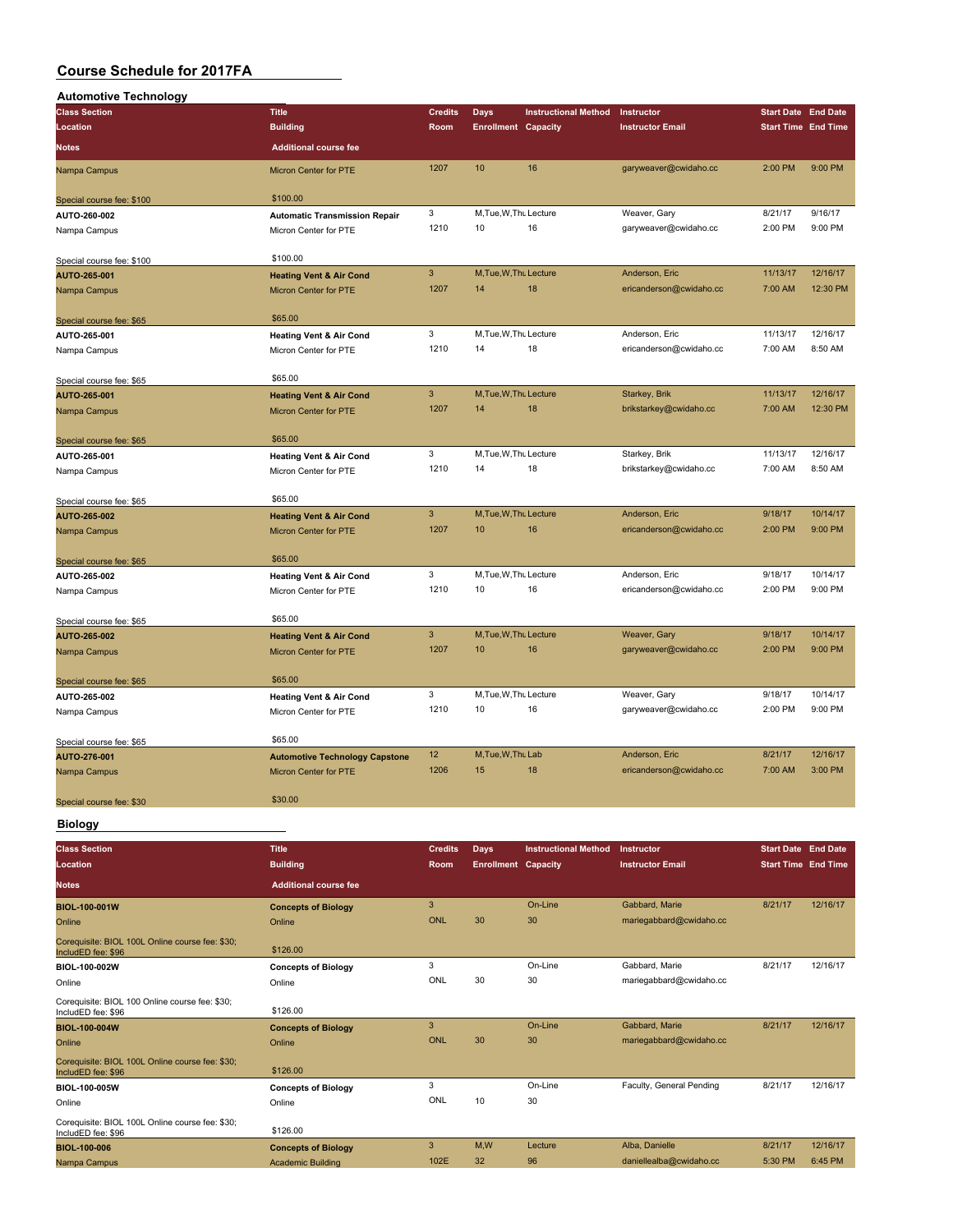| <b>Biology</b>                                                                                           |                                |                |                            |                             |                            |                            |          |
|----------------------------------------------------------------------------------------------------------|--------------------------------|----------------|----------------------------|-----------------------------|----------------------------|----------------------------|----------|
| <b>Class Section</b>                                                                                     | <b>Title</b>                   | <b>Credits</b> | <b>Days</b>                | <b>Instructional Method</b> | Instructor                 | <b>Start Date End Date</b> |          |
| Location                                                                                                 | <b>Building</b>                | Room           | <b>Enrollment Capacity</b> |                             | <b>Instructor Email</b>    | <b>Start Time End Time</b> |          |
| Notes                                                                                                    | <b>Additional course fee</b>   |                |                            |                             |                            |                            |          |
|                                                                                                          |                                |                |                            |                             |                            |                            |          |
|                                                                                                          | \$96.00                        |                |                            |                             |                            |                            |          |
| Corequisite: BIOL 100L IncludED fee: \$96<br>BIOL-100-007                                                | <b>Concepts of Biology</b>     | 3              | M,W                        | Lecture                     | Alba, Danielle             | 8/21/17                    | 12/16/17 |
| Ada County Campus                                                                                        | <b>Pintail Center</b>          | 1210           | 46                         | 50                          | daniellealba@cwidaho.cc    | 2:30 PM                    | 3:45 PM  |
|                                                                                                          |                                |                |                            |                             |                            |                            |          |
| Corequisite: BIOL 100L IncludED fee: \$96                                                                | \$96.00                        |                |                            |                             |                            |                            |          |
| <b>BIOL-100-011</b>                                                                                      | <b>Concepts of Biology</b>     | $\mathbf{3}$   | Tue, Thu                   | Lecture                     | Trapp, James               | 8/21/17                    | 12/16/17 |
| <b>Ada County Campus</b>                                                                                 | <b>Pintail Center</b>          | 1210           | 32                         | 50                          | jimtrapp@cwidaho.cc        | 5:30 PM                    | 6:45 PM  |
|                                                                                                          |                                |                |                            |                             |                            |                            |          |
| Corequisite: BIOL 100L IncludED fee: \$96                                                                | \$96.00                        |                |                            |                             |                            |                            |          |
| BIOL-100L-001H                                                                                           | <b>Concepts of Biology Lab</b> | $\mathbf{1}$   |                            | Hybrid                      | Moore, Christina           | 8/21/17                    | 12/16/17 |
| Ada County Campus                                                                                        | Mallard Place Building         | 1109           | 78                         | 200                         | christinamoore2@cwidaho.cc |                            |          |
| Corequisite: BIOL 100; Special course fee: \$15.00;                                                      |                                |                |                            |                             |                            |                            |          |
| IncludED fee: \$34.50; Hybrid course fee: \$5.00 For<br>additional details and TENTATIVE schedule please |                                |                |                            |                             |                            |                            |          |
| see our website: http://cwidaho.cc/current-                                                              | \$54.50                        |                |                            |                             |                            |                            |          |
| students/flexible-science-lab                                                                            |                                | $\mathbf{1}$   |                            | On-Line                     | Moore, Christina           | 8/21/17                    | 12/16/17 |
| BIOL-100L-002W                                                                                           | <b>Concepts of Biology Lab</b> | <b>ONL</b>     | 30                         | 30                          | christinamoore2@cwidaho.cc |                            |          |
| Online                                                                                                   | Online                         |                |                            |                             |                            |                            |          |
|                                                                                                          | \$0.00                         |                |                            |                             |                            |                            |          |
| BIOL-100L-004W                                                                                           | <b>Concepts of Biology Lab</b> | $\mathbf{1}$   |                            | On-Line                     | Moore, Christina           | 8/21/17                    | 12/16/17 |
| Online                                                                                                   | Online                         | ONL            | 30                         | 30                          | christinamoore2@cwidaho.cc |                            |          |
|                                                                                                          |                                |                |                            |                             |                            |                            |          |
| Corequisite: BIOL 100                                                                                    | \$0.00                         |                |                            |                             |                            |                            |          |
| <b>BIOL-100L-005W</b>                                                                                    | <b>Concepts of Biology Lab</b> | $\overline{1}$ |                            | On-Line                     | Moore, Christina           | 8/21/17                    | 12/16/17 |
| Online                                                                                                   | Online                         | <b>ONL</b>     | 30                         | 30                          | christinamoore2@cwidaho.cc |                            |          |
|                                                                                                          |                                |                |                            |                             |                            |                            |          |
| Corequisite: BIOL 100                                                                                    | \$0.00                         |                |                            |                             |                            |                            |          |
| BIOL-100L-008W                                                                                           | <b>Concepts of Biology Lab</b> | $\mathbf{1}$   |                            | On-Line                     | Moore, Christina           | 8/21/17                    | 12/16/17 |
| Online                                                                                                   | Online                         | ONL            | 30                         | 30                          | christinamoore2@cwidaho.cc |                            |          |
|                                                                                                          |                                |                |                            |                             |                            |                            |          |
| Corequisite: BIOL 100                                                                                    | \$0.00                         |                |                            |                             |                            |                            |          |
| BIOL-100L-012W                                                                                           | <b>Concepts of Biology Lab</b> | $\overline{1}$ |                            | On-Line                     | Moore, Christina           | 8/21/17                    | 12/16/17 |
| Online                                                                                                   | Online                         | <b>ONL</b>     | 12                         | 30                          | christinamoore2@cwidaho.cc |                            |          |
|                                                                                                          |                                |                |                            |                             |                            |                            |          |
| Corequisite: BIOL 100 Special course fee: \$36                                                           | \$0.00                         |                |                            |                             |                            |                            |          |
| BIOL-111-001                                                                                             | <b>Biology 1</b>               | 3              | M, W                       | Lecture                     | Vargas, Micaela            | 8/21/17                    | 12/16/17 |
| Nampa Campus                                                                                             | Academic Building              | 325            | 24                         | 24                          | micaelavargas@cwidaho.cc   | 10:00 AM                   | 11:15 AM |
|                                                                                                          |                                |                |                            |                             |                            |                            |          |
|                                                                                                          | \$0.00                         |                |                            |                             |                            |                            |          |
| BIOL-111-002H                                                                                            | <b>Biology 1</b>               | 3              | Thu                        | Hybrid                      | Beckman, Daniel            | 8/21/17                    | 12/16/17 |
| Nampa Campus                                                                                             | Aspen Classroom Building       | 101            | 35                         | 36                          | danielbeckman@cwidaho.cc   | 11:30 AM                   | 12:45 PM |
|                                                                                                          |                                |                |                            |                             |                            |                            |          |
| Hybrid course fee: \$15                                                                                  | \$15.00                        |                |                            |                             |                            |                            |          |
| BIOL-111-003                                                                                             | <b>Biology 1</b>               | 3              | Tue, Thu                   | Lecture                     | Alba, Danielle             | 8/21/17                    | 12/16/17 |
| Nampa Campus                                                                                             | Academic Building              | 106            | 55                         | 55                          | daniellealba@cwidaho.cc    | 4:00 PM                    | 5:15 PM  |
|                                                                                                          | \$0.00                         |                |                            |                             |                            |                            |          |
|                                                                                                          |                                | $\mathbf{3}$   | F                          | Lecture                     | Heller, Gary               | 8/21/17                    | 12/16/17 |
| <b>BIOL-111-004</b>                                                                                      | <b>Biology 1</b>               | 102E           | 31                         | 41                          | garyheller@cwidaho.cc      | 11:00 AM                   | 1:45 PM  |
| Nampa Campus                                                                                             | <b>Academic Building</b>       |                |                            |                             |                            |                            |          |
|                                                                                                          | \$0.00                         |                |                            |                             |                            |                            |          |
| BIOL-111-005W                                                                                            | <b>Biology 1</b>               | 3              |                            | On-Line                     | Lysne, Steven              | 8/21/17                    | 12/16/17 |
|                                                                                                          |                                | ONL            | 30                         | 30                          | stevelysne@cwidaho.cc      |                            |          |
| Online                                                                                                   | Online                         |                |                            |                             |                            |                            |          |
| Online course fee: \$30                                                                                  | \$30.00                        |                |                            |                             |                            |                            |          |
| BIOL-111-006W                                                                                            | <b>Biology 1</b>               | $\mathbf{3}$   |                            | On-Line                     | Lysne, Steven              | 8/21/17                    | 12/16/17 |
| Online                                                                                                   | Online                         | ONL            | 30                         | 30                          | stevelysne@cwidaho.cc      |                            |          |
|                                                                                                          |                                |                |                            |                             |                            |                            |          |
| Online course fee: \$30                                                                                  | \$30.00                        |                |                            |                             |                            |                            |          |
| BIOL-111-007W                                                                                            | <b>Biology 1</b>               | 3              |                            | On-Line                     | Lysne, Steven              | 8/21/17                    | 12/16/17 |
| Online                                                                                                   | Online                         | ONL            | 30                         | 30                          | stevelysne@cwidaho.cc      |                            |          |
|                                                                                                          |                                |                |                            |                             |                            |                            |          |
| Online course fee: \$30                                                                                  | \$30.00                        |                |                            |                             |                            |                            |          |
| <b>BIOL-111-008W</b>                                                                                     | <b>Biology 1</b>               | $\mathbf{3}$   |                            | On-Line                     | Lysne, Steven              | 8/21/17                    | 12/16/17 |
| Online                                                                                                   | Online                         | <b>ONL</b>     | 30                         | 30                          | stevelysne@cwidaho.cc      |                            |          |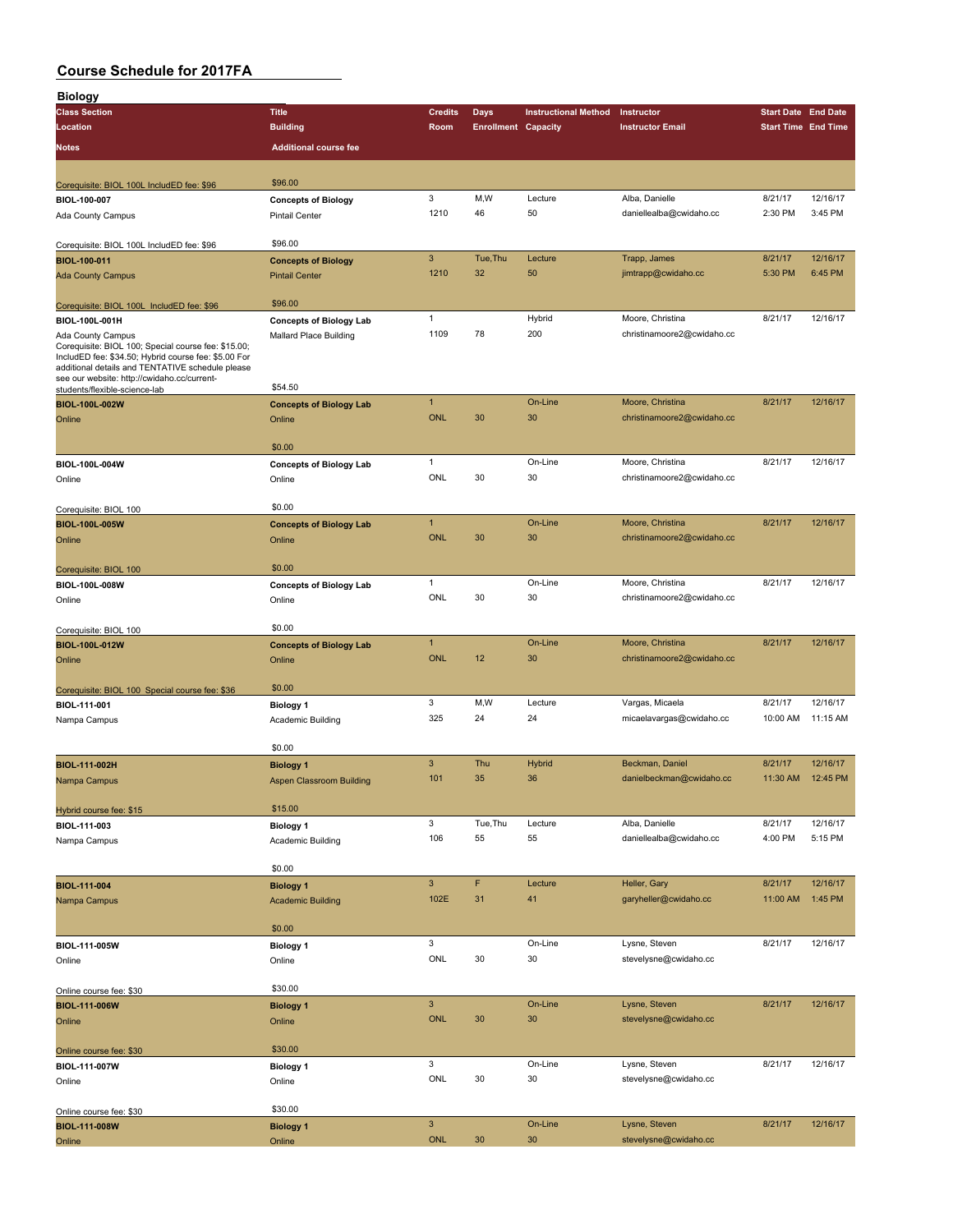| <b>Biology</b>                                                                                        |                               |                     |                            |                             |                                               |                            |                      |
|-------------------------------------------------------------------------------------------------------|-------------------------------|---------------------|----------------------------|-----------------------------|-----------------------------------------------|----------------------------|----------------------|
| <b>Class Section</b>                                                                                  | <b>Title</b>                  | <b>Credits</b>      | Days                       | <b>Instructional Method</b> | Instructor                                    | <b>Start Date End Date</b> |                      |
| Location                                                                                              | <b>Building</b>               | Room                | <b>Enrollment Capacity</b> |                             | <b>Instructor Email</b>                       | <b>Start Time End Time</b> |                      |
| <b>Notes</b>                                                                                          | <b>Additional course fee</b>  |                     |                            |                             |                                               |                            |                      |
|                                                                                                       |                               |                     |                            |                             |                                               |                            |                      |
|                                                                                                       | \$30.00                       |                     |                            |                             |                                               |                            |                      |
| BIOL-111-501                                                                                          | <b>Biology 1</b>              | 3                   | M,W                        | Lecture                     | Lysne, Steven                                 | 8/21/17                    | 12/16/17             |
| Nampa Campus                                                                                          | Academic Building             | 106                 | 24                         | 24                          | stevelysne@cwidaho.cc                         | 1:00 PM                    | 2:15 PM              |
| BIOL 111/111L section 501 is part of a cohort.<br>Students who wish to enroll in this section of BIOL |                               |                     |                            |                             |                                               |                            |                      |
| 111 must also register for CHEM 101/101L section                                                      |                               |                     |                            |                             |                                               |                            |                      |
| 501.                                                                                                  | \$0.00                        |                     |                            |                             |                                               |                            |                      |
| BIOL-111L-003                                                                                         | <b>Biology 1 Lab</b>          | $\mathbf{1}$        | Tue                        | Lab A                       | Brown, Jennifer                               | 8/21/17                    | 12/16/17<br>3:45 PM  |
| <b>Ada County Campus</b>                                                                              | <b>Mallard Place Building</b> | 1109                | 14                         | 15                          | jenniferbrown1@cwidaho.cc                     | 1:00 PM                    |                      |
| Corequisite: BIOL 111 Special course fee: \$20;                                                       | \$66.00                       |                     |                            |                             |                                               |                            |                      |
| IncludED fee: \$46                                                                                    |                               | $\mathbf{1}$        | W                          | Lab A                       | Brown, Jennifer                               | 8/21/17                    | 12/16/17             |
| BIOL-111L-004                                                                                         | <b>Biology 1 Lab</b>          | 220                 | 27                         | 28                          | jenniferbrown1@cwidaho.cc                     | 10:00 AM                   | 12:45 PM             |
| Nampa Campus                                                                                          | Academic Building             |                     |                            |                             |                                               |                            |                      |
| Corequisite: BIOL 111 Special course fee: \$20;<br>IncludED fee: \$46                                 | \$66.00                       |                     |                            |                             |                                               |                            |                      |
| BIOL-111L-005                                                                                         | <b>Biology 1 Lab</b>          | $\mathbf{1}$        | W                          | Lab A                       | Vargas, Micaela                               | 8/21/17                    | 12/16/17             |
| Nampa Campus                                                                                          | <b>Academic Building</b>      | 325                 | 27                         | 28                          | micaelavargas@cwidaho.cc                      | 7:00 PM                    | 9:45 PM              |
|                                                                                                       |                               |                     |                            |                             |                                               |                            |                      |
| Special course fee: \$20; IncludED fee: \$46                                                          | \$66.00                       |                     |                            |                             |                                               |                            |                      |
| BIOL-111L-006                                                                                         | Biology 1 Lab                 | $\mathbf{1}$        | Thu                        | Lab A                       | Brown, Jennifer                               | 8/21/17                    | 12/16/17             |
| Ada County Campus                                                                                     | Mallard Place Building        | 1109                | 13                         | 15                          | jenniferbrown1@cwidaho.cc                     | 1:00 PM                    | 3:45 PM              |
|                                                                                                       |                               |                     |                            |                             |                                               |                            |                      |
| Corequisite: BIOL 111 Special course fee: \$20;<br>IncludED fee: \$46                                 | \$66.00                       |                     |                            |                             |                                               |                            |                      |
| BIOL-111L-007                                                                                         | <b>Biology 1 Lab</b>          | $\mathbf{1}$        | F                          | Lab A                       | Vargas, Micaela                               | 8/21/17                    | 12/16/17             |
| Nampa Campus                                                                                          | <b>Academic Building</b>      | 325                 | 23                         | 24                          | micaelavargas@cwidaho.cc                      | 8:00 AM                    | 10:45 AM             |
| Corequisite: BIOL 111 Special course fee: \$20;                                                       |                               |                     |                            |                             |                                               |                            |                      |
| IncludED fee: \$46                                                                                    | \$66.00                       |                     |                            |                             |                                               |                            |                      |
| BIOL-111L-008                                                                                         | <b>Biology 1 Lab</b>          | $\mathbf{1}$        | SAT                        | Lab A                       | Frazier, Eli                                  | 8/21/17                    | 12/16/17             |
| Nampa Campus                                                                                          | Academic Building             | 217                 | 28                         | 28                          | elifrazier@cwidaho.cc                         | 1:00 PM                    | 3:45 PM              |
| Corequisite: BIOL 111 Special course fee: \$20;                                                       |                               |                     |                            |                             |                                               |                            |                      |
| IncludED fee: \$46                                                                                    | \$66.00                       |                     |                            |                             |                                               |                            |                      |
| BIOL-111L-009                                                                                         | <b>Biology 1 Lab</b>          | $\mathbf{1}$        | M                          | Lab A                       | Heller, Gary                                  | 8/21/17                    | 12/16/17             |
| Nampa Campus                                                                                          | <b>Academic Building</b>      | 220                 | 27                         | 28                          | garyheller@cwidaho.cc                         | 12:00 PM                   | 2:45 PM              |
| Corequisite: BIOL 111 Special course fee: \$20;                                                       |                               |                     |                            |                             |                                               |                            |                      |
| IncludED fee: \$46                                                                                    | \$66.00                       |                     |                            |                             |                                               |                            |                      |
| BIOL-111L-010                                                                                         | Biology 1 Lab                 | $\mathbf{1}$<br>325 | Thu<br>24                  | Lab A<br>24                 | Drygas, Jonathan<br>jonathandrygas@cwidaho.cc | 8/21/17                    | 12/16/17<br>11:15 AM |
| Nampa Campus                                                                                          | Academic Building             |                     |                            |                             |                                               | 8:30 AM                    |                      |
| Corequisite: BIOL 111 Special course fee: \$20;                                                       | \$66.00                       |                     |                            |                             |                                               |                            |                      |
| IncludED fee: \$46                                                                                    | <b>Biology 1 Lab</b>          | $\mathbf{1}$        | Thu                        | Lab A                       | Brown, Jennifer                               | 8/21/17                    | 12/16/17             |
| BIOL-111L-011<br><b>Ada County Campus</b>                                                             | <b>Mallard Place Building</b> | 1109                | 14                         | 15                          | jenniferbrown1@cwidaho.cc                     | 4:00 PM                    | 6:45 PM              |
|                                                                                                       |                               |                     |                            |                             |                                               |                            |                      |
| Corequisite: BIOL 111 Special course fee: \$20;<br>IncludED fee: \$46                                 | \$66.00                       |                     |                            |                             |                                               |                            |                      |
| BIOL-111L-012                                                                                         | Biology 1 Lab                 | $\mathbf{1}$        | Tue                        | Lab A                       | Brown, Jennifer                               | 8/21/17                    | 12/16/17             |
| Ada County Campus                                                                                     | Mallard Place Building        | 1109                | 15                         | 15                          | jenniferbrown1@cwidaho.cc                     | 4:00 PM                    | 6:45 PM              |
|                                                                                                       |                               |                     |                            |                             |                                               |                            |                      |
| Corequisite: BIOL 111 Special course fee: \$20;<br>IncludED fee: \$46                                 | \$66.00                       |                     |                            |                             |                                               |                            |                      |
| BIOL-111L-013                                                                                         | <b>Biology 1 Lab</b>          | $\mathbf{1}$        | M                          | Lab A                       | Brown, Jennifer                               | 8/21/17                    | 12/16/17             |
| Nampa Campus                                                                                          | <b>Academic Building</b>      | 217                 | 27                         | 28                          | jenniferbrown1@cwidaho.cc                     | 1:00 PM                    | 3:45 PM              |
|                                                                                                       |                               |                     |                            |                             |                                               |                            |                      |
| Special course fee: \$20; IncludED fee: \$46                                                          | \$66.00                       |                     |                            |                             |                                               |                            |                      |
| BIOL-111L-014                                                                                         | <b>Biology 1 Lab</b>          | $\mathbf{1}$        | M                          | Lab B                       | Taylor, Stacy                                 | 8/21/17                    | 12/16/17             |
| Nampa Campus                                                                                          | Academic Building             | 217                 | 27                         | 28                          | stacytaylor@cwidaho.cc                        | 7:00 PM                    | 9:45 PM              |
|                                                                                                       |                               |                     |                            |                             |                                               |                            |                      |
|                                                                                                       | \$66.00                       |                     |                            |                             |                                               |                            |                      |
| BIOL-111L-501                                                                                         | <b>Biology 1 Lab</b>          | $\mathbf{1}$        | M                          | Lab A                       | Brown, Jennifer                               | 8/21/17                    | 12/16/17             |
| Nampa Campus                                                                                          | <b>Academic Building</b>      | 220                 | 24                         | 24                          | jenniferbrown1@cwidaho.cc                     | 9:00 AM                    | 11:45 AM             |
| BIOL 111/111L section 501 is part of a cohort.<br>Students who wish to enroll in this section of BIOL |                               |                     |                            |                             |                                               |                            |                      |
| 111 must also register for CHEM 101/101L section                                                      |                               |                     |                            |                             |                                               |                            |                      |
| 501. Corequisite: BIOL 111 Special course fee:<br>\$20; IncludED fee: \$46                            | \$66.00                       |                     |                            |                             |                                               |                            |                      |
| BIOL-112-001                                                                                          | Biology 2                     | 3                   | M,W                        | Lecture                     | Lysne, Steven                                 | 8/21/17                    | 12/16/17             |
| Nampa Campus                                                                                          | Academic Building             | 325                 | 22                         | 24                          | stevelysne@cwidaho.cc                         | 11:30 AM                   | 12:45 PM             |
|                                                                                                       |                               |                     |                            |                             |                                               |                            |                      |
|                                                                                                       | \$0.00                        |                     |                            |                             |                                               |                            |                      |
| BIOL-112-003W                                                                                         | <b>Biology 2</b>              | 3                   |                            | On-Line                     | Strickler, Karen                              | 8/21/17                    | 12/16/17             |
| Online                                                                                                | Online                        | <b>ONL</b>          | 33                         | 35                          | karenstrickler@cwidaho.cc                     |                            |                      |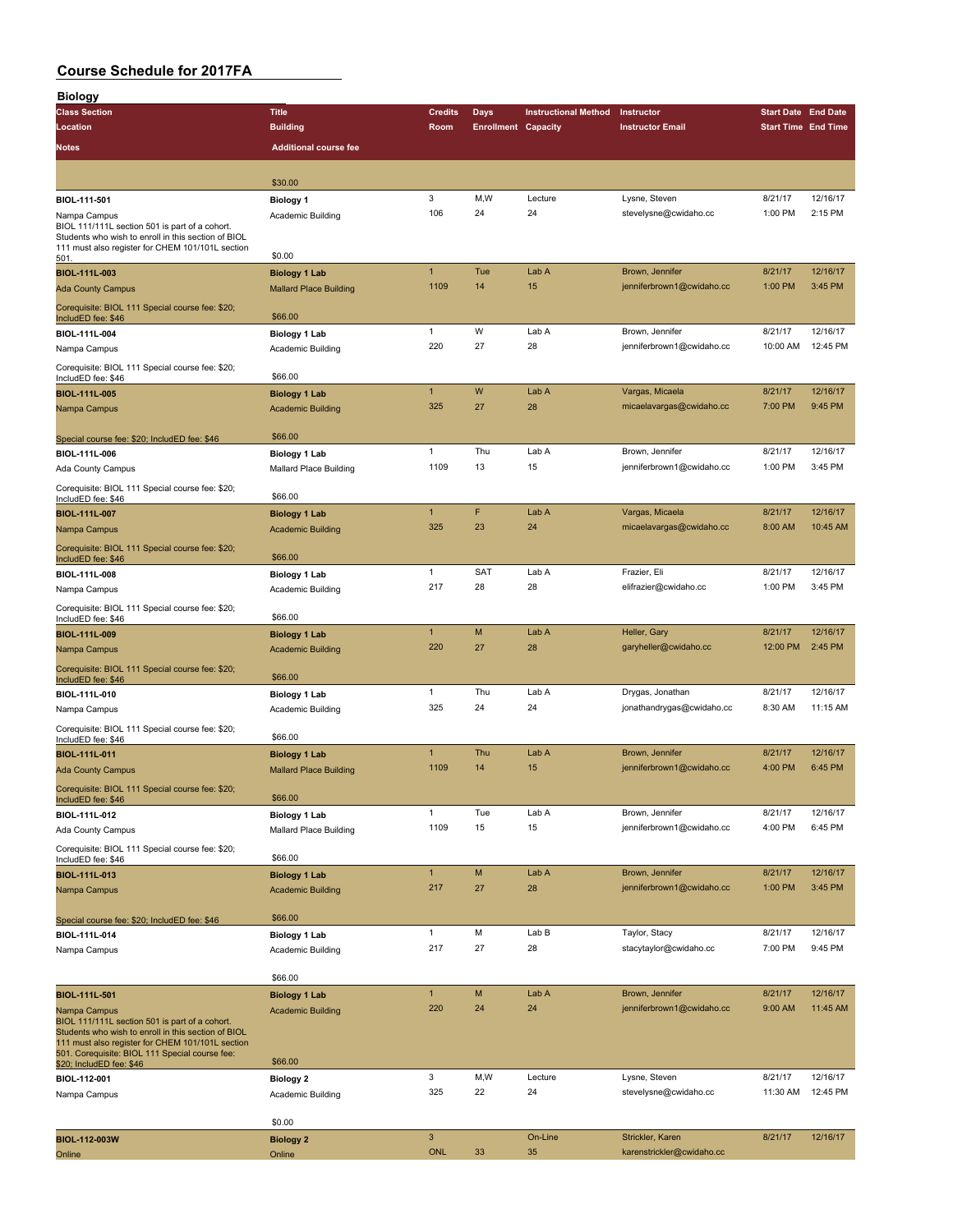| <b>Biology</b>             |                              |                |                            |                             |                                   |                            |          |
|----------------------------|------------------------------|----------------|----------------------------|-----------------------------|-----------------------------------|----------------------------|----------|
| <b>Class Section</b>       | <b>Title</b>                 | <b>Credits</b> | Days                       | <b>Instructional Method</b> | Instructor                        | <b>Start Date</b> End Date |          |
| Location                   | <b>Building</b>              | <b>Room</b>    | <b>Enrollment Capacity</b> |                             | <b>Instructor Email</b>           | <b>Start Time End Time</b> |          |
| <b>Notes</b>               | <b>Additional course fee</b> |                |                            |                             |                                   |                            |          |
| Online course fee: \$30    | \$30.00                      |                |                            |                             |                                   |                            |          |
| BIOL-112L-001              | Biology 2 Lab                | $\mathbf{1}$   | W                          | Lab A                       | Brown, Jennifer                   | 8/21/17                    | 12/16/17 |
| Nampa Campus               | Academic Building            | 220            | 14                         | 24                          | jenniferbrown1@cwidaho.cc         | 7:00 AM                    | 9:45 AM  |
| Special course fee: \$5    | \$5.00                       |                |                            |                             |                                   |                            |          |
| <b>BIOL-112L-002</b>       | <b>Biology 2 Lab</b>         | $\overline{1}$ | Tue                        | Lab A                       | Strickler, Karen                  | 8/21/17                    | 12/16/17 |
| Nampa Campus               | <b>Academic Building</b>     | 325            | 23                         | 24                          | karenstrickler@cwidaho.cc         | 1:00 PM                    | 3:45 PM  |
| Special course fee: \$5    | \$5.00                       |                |                            |                             |                                   |                            |          |
| BIOL-112L-004              | Biology 2 Lab                | $\mathbf{1}$   | M                          | Lab A                       | Strickler, Karen                  | 8/21/17                    | 12/16/17 |
| Nampa Campus               | Academic Building            | 325            | 18                         | 24                          | karenstrickler@cwidaho.cc         | 7:00 PM                    | 9:45 PM  |
| Special course fee: \$5    | \$5.00                       |                |                            |                             |                                   |                            |          |
| BIOL-293-001               | <b>Biology Internship</b>    | $\overline{2}$ |                            | Internship                  | Oppenheimer, Suzanne              | 8/21/17                    | 12/16/17 |
| <b>Community Locations</b> | <b>Community Location</b>    | <b>CMTY</b>    | $\overline{1}$             | $\overline{1}$              | suzanneoppenheimer@cwidah<br>O.CC |                            |          |
|                            | \$0.00                       |                |                            |                             |                                   |                            |          |
| BIOL-293-002               | <b>Biology Internship</b>    | $\overline{4}$ |                            | Internship                  | Oppenheimer, Suzanne              | 8/21/17                    | 12/16/17 |
| <b>Community Locations</b> | Community Location           | <b>CMTY</b>    | $\overline{1}$             | $\mathbf{1}$                | suzanneoppenheimer@cwidah<br>0.CC |                            |          |
|                            | \$0.00                       |                |                            |                             |                                   |                            |          |

#### **Business**

| <b>Class Section</b>                          | <b>Title</b>                          | <b>Credits</b> | <b>Days</b>                | <b>Instructional Method</b> | Instructor                 | <b>Start Date End Date</b> |          |
|-----------------------------------------------|---------------------------------------|----------------|----------------------------|-----------------------------|----------------------------|----------------------------|----------|
| Location                                      | <b>Building</b>                       | Room           | <b>Enrollment Capacity</b> |                             | <b>Instructor Email</b>    | <b>Start Time End Time</b> |          |
| <b>Notes</b>                                  | <b>Additional course fee</b>          |                |                            |                             |                            |                            |          |
| <b>BUSA-101-001</b>                           | <b>Intro to Business</b>              | $\mathbf{3}$   | M,W                        | Lecture                     | Berggren, David            | 8/21/17                    | 12/16/17 |
| Nampa Campus                                  | Aspen Classroom Building              | 106            | 40                         | 40                          | daveberggren@cwidaho.cc    | 8:30 AM                    | 9:45 AM  |
| IncludeED fee: \$142                          | \$142.00                              |                |                            |                             |                            |                            |          |
| BUSA-101-002                                  | <b>Intro to Business</b>              | 3              | Tue, Thu                   | Lecture                     | Berggren, David            | 8/21/17                    | 12/16/17 |
| Nampa Campus                                  | Aspen Classroom Building              | 106            | 26                         | 40                          | daveberggren@cwidaho.cc    | 11:30 AM                   | 12:45 PM |
| IncludED fee: \$142                           | \$142.00                              |                |                            |                             |                            |                            |          |
| <b>BUSA-101-004</b>                           | <b>Intro to Business</b>              | $\overline{3}$ | Tue, Thu                   | Lecture                     | Zarr, Mark                 | 8/21/17                    | 12/16/17 |
| <b>Ada County Campus</b>                      | <b>Pintail Center</b>                 | 1210           | 40                         | 40                          | markzarr@cwidaho.cc        | 11:30 AM                   | 12:45 PM |
| IncludED fee: \$142                           | \$142.00                              |                |                            |                             |                            |                            |          |
| BUSA-101-005W                                 | <b>Intro to Business</b>              | 3              |                            | On-Line                     | Barham, Stephanie          | 8/21/17                    | 12/16/17 |
| Online                                        | Online                                | ONL            | 28                         | 30                          | stephaniebarham@cwidaho.cc |                            |          |
| Online course fee: \$30; IncludED fee: \$142  | \$172.00                              |                |                            |                             |                            |                            |          |
| <b>BUSA-101-006W</b>                          | <b>Intro to Business</b>              | $\mathbf{3}$   |                            | On-Line                     | Russell-Simmons, Kimber    | 8/21/17                    | 12/16/17 |
| Online                                        | Online                                | <b>ONL</b>     | 30                         | 30                          | kimberrussell@cwidaho.cc   |                            |          |
| Online course fee: \$30; IncludED fee: \$142  | \$172.00                              |                |                            |                             |                            |                            |          |
| BUSA-101-007W                                 | <b>Intro to Business</b>              | 3              |                            | On-Line                     | Randall, Gary              | 8/21/17                    | 12/16/17 |
| Online                                        | Online                                | ONL            | 30                         | 30                          | craigrandall@cwidaho.cc    |                            |          |
| Online course fee: \$30; IncludED fee: \$142  | \$172.00                              |                |                            |                             |                            |                            |          |
| <b>BUSA-101-008</b>                           | <b>Intro to Business</b>              | 3              | M,W                        | Lecture                     | Barham, Stephanie          | 8/21/17                    | 12/16/17 |
| Nampa Campus                                  | <b>Aspen Classroom Building</b>       | 106            | 25                         | 40                          | stephaniebarham@cwidaho.cc | 4:00 PM                    | 5:15 PM  |
| IncludED fee: \$142                           | \$142.00                              |                |                            |                             |                            |                            |          |
| BUSA-101-009W                                 | <b>Introduction to Business</b>       | 3              |                            | On-Line                     | Welker, Joseph             | 8/21/17                    | 12/16/17 |
| Online                                        | Online                                | ONL            | 29                         | 30                          | joewelker@cwidaho.cc       |                            |          |
|                                               | \$172.00                              |                |                            |                             |                            |                            |          |
| <b>BUSA-120-001</b>                           | <b>Business Software Applications</b> | 3              | M,W                        | Lecture                     | Hanson, Ryan               | 8/21/17                    | 12/16/17 |
| Nampa Campus                                  | <b>Aspen Classroom Building</b>       | 126            | 32                         | 32                          | ryanhanson@cwidaho.cc      | 2:30 PM                    | 3:45 PM  |
| Special course fee: \$30; IncludED fee: \$106 | \$136.00                              |                |                            |                             |                            |                            |          |
| BUSA-120-002H                                 | <b>Business Software Applications</b> | 3              | Thu                        | Hybrid                      | Barham, Stephanie          | 8/21/17                    | 12/16/17 |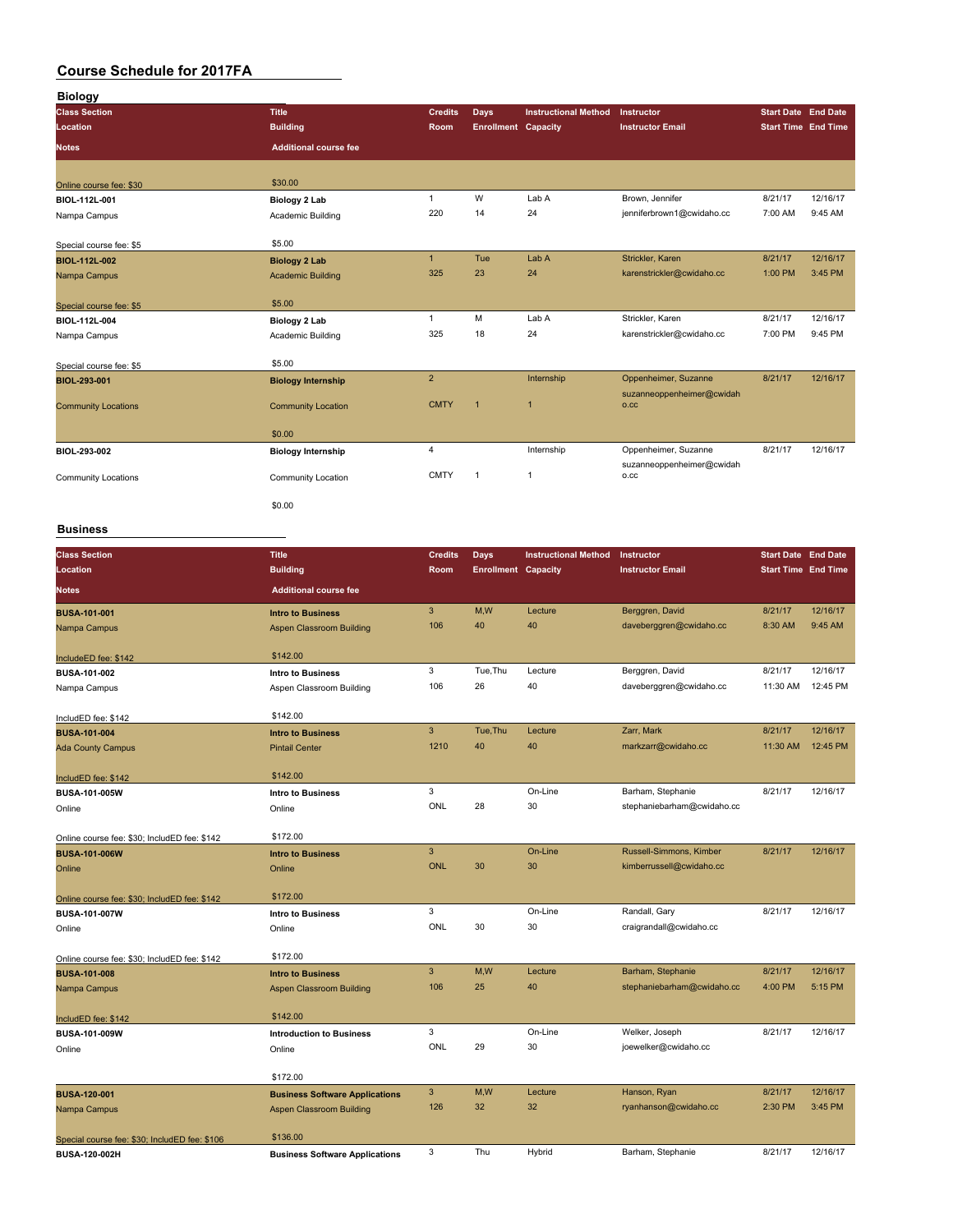| <b>Business</b>                                                   |                                                 |                           |                            |                             |                            |                            |          |
|-------------------------------------------------------------------|-------------------------------------------------|---------------------------|----------------------------|-----------------------------|----------------------------|----------------------------|----------|
| <b>Class Section</b>                                              | <b>Title</b>                                    | <b>Credits</b>            | <b>Days</b>                | <b>Instructional Method</b> | Instructor                 | <b>Start Date End Date</b> |          |
| Location                                                          | <b>Building</b>                                 | Room                      | <b>Enrollment Capacity</b> |                             | <b>Instructor Email</b>    | <b>Start Time End Time</b> |          |
| Notes                                                             | <b>Additional course fee</b>                    |                           |                            |                             |                            |                            |          |
| Ada County Campus                                                 | <b>Pintail Center</b>                           | 1205                      | 20                         | 20                          | stephaniebarham@cwidaho.cc | 1:00 PM                    | 2:15 PM  |
| Hybrid course - has an online component; Special                  |                                                 |                           |                            |                             |                            |                            |          |
| course fee: \$30; Hybrid course fee: \$15; IncludED<br>fee: \$106 | \$151.00                                        |                           |                            |                             |                            |                            |          |
| <b>BUSA-120-003H</b>                                              | <b>Business Software Applications</b>           | $\mathbf{3}$              | W                          | Hybrid                      | Zarr, Mark                 | 8/21/17                    | 12/16/17 |
| <b>Ada County Campus</b>                                          | <b>Pintail Center</b>                           | 1207                      | 20                         | 20                          | markzarr@cwidaho.cc        | 7:00 PM                    | 8:15 PM  |
| Hybrid course - has an online component; Special                  |                                                 |                           |                            |                             |                            |                            |          |
| course fee: \$30; Hybrid course fee: \$15; IncludED<br>fee: \$106 | \$151.00                                        |                           |                            |                             |                            |                            |          |
| BUSA-120-004W                                                     | <b>Business Software Applications</b>           | 3                         |                            | On-Line                     | Barham, Stephanie          | 8/21/17                    | 12/16/17 |
| Online                                                            | Online                                          | <b>ONL</b>                | 30                         | 30                          | stephaniebarham@cwidaho.cc |                            |          |
| Special course fee: \$30; Online course fee: \$30;                |                                                 |                           |                            |                             |                            |                            |          |
| IncludED fee: \$106                                               | \$166.00                                        |                           |                            |                             |                            |                            |          |
| <b>BUSA-120-005W</b>                                              | <b>Business Software Applications</b>           | 3                         |                            | On-Line                     | Randall, Gary              | 8/21/17                    | 12/16/17 |
| Online                                                            | Online                                          | <b>ONL</b>                | 30                         | 30                          | craigrandall@cwidaho.cc    |                            |          |
| Special course fee: \$30; Online course fee: \$30;                |                                                 |                           |                            |                             |                            |                            |          |
| IncludED fee: \$106                                               | \$166.00                                        |                           |                            |                             |                            |                            |          |
| BUSA-120-006W                                                     | <b>Business Software Applications</b>           | 3                         |                            | On-Line                     | Hanson, Ryan               | 8/21/17                    | 12/16/17 |
| Online                                                            | Online                                          | ONL                       | 30                         | 30                          | ryanhanson@cwidaho.cc      |                            |          |
| Special course fee: \$30; Online course fee: \$30;                | \$166.00                                        |                           |                            |                             |                            |                            |          |
| IncludED fee: \$106                                               |                                                 | $\mathbf{3}$              |                            | On-Line                     | Hanson, Ryan               | 8/21/17                    | 12/16/17 |
| <b>BUSA-120-007W</b><br>Online                                    | <b>Business Software Applications</b><br>Online | <b>ONL</b>                | 30                         | 30                          | ryanhanson@cwidaho.cc      |                            |          |
|                                                                   |                                                 |                           |                            |                             |                            |                            |          |
|                                                                   | \$166.00                                        |                           |                            |                             |                            |                            |          |
| BUSA-201-001                                                      | <b>Business Comm and Professional</b>           | 3                         | Tue, Thu                   | Lecture                     | Hanson, Ryan               | 8/21/17                    | 12/16/17 |
| Nampa Campus                                                      | Multipurpose Classroom Bldg                     | 205                       | 19                         | 25                          | ryanhanson@cwidaho.cc      | 11:30 AM                   | 12:45 PM |
|                                                                   |                                                 |                           |                            |                             |                            |                            |          |
| IncludED fee: \$93                                                | \$93.00                                         |                           |                            |                             |                            |                            |          |
| <b>BUSA-201-002</b>                                               | <b>Business Comm and Professional</b>           | 3                         | Tue, Thu                   | Lecture                     | Rensink, Kevin             | 8/21/17                    | 12/16/17 |
| <b>Ada County Campus</b>                                          | <b>Pintail Center</b>                           | 1211                      | 19                         | 24                          | KevinRensink@cwidaho.cc    | 5:30 PM                    | 6:45 PM  |
|                                                                   |                                                 |                           |                            |                             |                            |                            |          |
| IncludED fee: \$93                                                | \$93.00                                         |                           |                            |                             |                            |                            |          |
| BUSA-201-003W                                                     | <b>Business Comm and Professional</b>           | 3                         |                            | On-Line                     | Smith, Kristy              | 8/21/17                    | 12/16/17 |
| Online                                                            | Online                                          | ONL                       | 25                         | 25                          | brookesmith@cwidaho.cc     |                            |          |
|                                                                   | \$123.00                                        |                           |                            |                             |                            |                            |          |
| Online course fee: \$30; IncludED fee: \$93                       |                                                 | 3                         |                            | On-Line                     | Smith, Kristy              | 8/21/17                    | 12/16/17 |
| <b>BUSA-201-004W</b><br>Online                                    | <b>Business Comm and Professional</b><br>Online | <b>ONL</b>                | 25                         | 25                          | brookesmith@cwidaho.cc     |                            |          |
|                                                                   |                                                 |                           |                            |                             |                            |                            |          |
| Online course fee: \$30; IncludED fee: \$93                       | \$123.00                                        |                           |                            |                             |                            |                            |          |
| <b>BUSA-201-005W</b>                                              | <b>Business Comm and Professional</b>           | 3                         |                            | On-Line                     | Smith, Kristy              | 8/21/17                    | 12/16/17 |
| Online                                                            | Online                                          | ONL                       | 25                         | 25                          | brookesmith@cwidaho.cc     |                            |          |
|                                                                   |                                                 |                           |                            |                             |                            |                            |          |
| Online course fee: \$30; IncludED fee: \$93                       | \$123.00                                        |                           |                            |                             |                            |                            |          |
| <b>BUSA-207-001</b>                                               | <b>Bus Stats for Dec Making 1</b>               | $\mathbf{3}$              | M,W                        | Lecture                     | Hanson, Ryan               | 8/21/17                    | 12/16/17 |
| Nampa Campus                                                      | <b>Aspen Classroom Building</b>                 | 126                       | 12                         | 30                          | ryanhanson@cwidaho.cc      | 1:00 PM                    | 2:15 PM  |
|                                                                   |                                                 |                           |                            |                             |                            |                            |          |
| Special course fee: \$137                                         | \$137.00                                        |                           |                            |                             |                            |                            |          |
| <b>BUSA-207-002</b>                                               | <b>Bus Stats for Dec Making 1</b>               | 3                         | Tue, Thu                   | Lecture                     | Hanson, Ryan               | 8/21/17                    | 12/16/17 |
| Nampa Campus                                                      | Aspen Classroom Building                        | 126                       | 14                         | 30                          | ryanhanson@cwidaho.cc      | 10:00 AM                   | 11:15 AM |
|                                                                   |                                                 |                           |                            |                             |                            |                            |          |
| Special course fee: \$137                                         | \$137.00                                        | $\ensuremath{\mathsf{3}}$ | Tue, Thu                   |                             |                            | 8/21/17                    | 12/16/17 |
| <b>BUSA-207-003</b>                                               | <b>Bus Stats for Dec Making 1</b>               | 201                       | 9                          | Lecture<br>30               | Faculty, General           | 5:30 PM                    | 6:45 PM  |
| Nampa Campus                                                      | <b>Academic Building</b>                        |                           |                            |                             |                            |                            |          |
| Special course fee: \$137                                         | \$137.00                                        |                           |                            |                             |                            |                            |          |
| BUSA-207-004W                                                     | <b>Bus Stats for Dec Making 1</b>               | 3                         |                            | On-Line                     | Berggren, David            | 8/21/17                    | 12/16/17 |
| Online                                                            | Online                                          | ONL                       | 29                         | 30                          | daveberggren@cwidaho.cc    |                            |          |
|                                                                   |                                                 |                           |                            |                             |                            |                            |          |
| Online course fee: \$30 Special course fee: \$137                 | \$167.00                                        |                           |                            |                             |                            |                            |          |
| <b>BUSA-207-005W</b>                                              | <b>Bus Stats for Dec Making 1</b>               | $\ensuremath{\mathsf{3}}$ |                            | On-Line                     | Berggren, David            | 8/21/17                    | 12/16/17 |
| Online                                                            | Online                                          | <b>ONL</b>                | 4                          | 30                          | daveberggren@cwidaho.cc    |                            |          |
|                                                                   |                                                 |                           |                            |                             |                            |                            |          |
| Online course fee: \$30 Special course fee: \$137                 | \$167.00                                        |                           |                            |                             |                            |                            |          |
| BUSA-208-001                                                      | <b>Bus Stats for Dec Making 2</b>               | 3                         | M, W                       | Lecture                     | Moore, Michelle            | 8/21/17                    | 12/16/17 |
| Nampa Campus                                                      | Aspen Classroom Building                        | 126                       | 19                         | 30                          | shellymoore@cwidaho.cc     | 11:30 AM                   | 12:45 PM |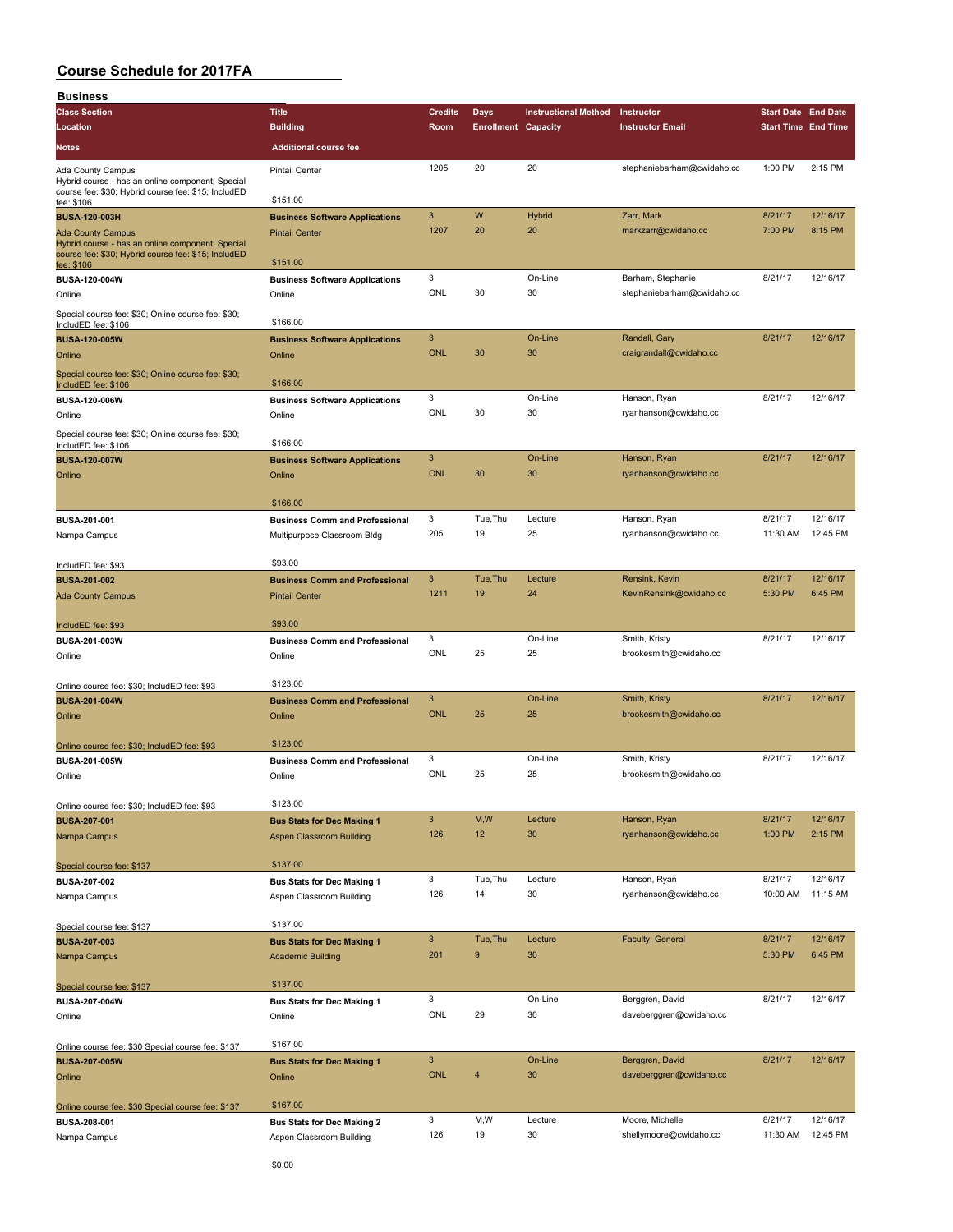| <b>Business</b>                              |                                      |                |                            |                             |                         |                            |                            |
|----------------------------------------------|--------------------------------------|----------------|----------------------------|-----------------------------|-------------------------|----------------------------|----------------------------|
| <b>Class Section</b>                         | <b>Title</b>                         | <b>Credits</b> | <b>Days</b>                | <b>Instructional Method</b> | Instructor              | <b>Start Date End Date</b> |                            |
| Location                                     | <b>Building</b>                      | Room           | <b>Enrollment Capacity</b> |                             | <b>Instructor Email</b> |                            | <b>Start Time End Time</b> |
| <b>Notes</b>                                 | <b>Additional course fee</b>         |                |                            |                             |                         |                            |                            |
| <b>BUSA-208-005W</b>                         | <b>Bus Stats for Dec Making 2</b>    | 3              |                            | On-Line                     | Berggren, David         | 8/21/17                    | 12/16/17                   |
| Online                                       | Online                               | <b>ONL</b>     | 11                         | 30                          | daveberggren@cwidaho.cc |                            |                            |
| Online course fee: \$30                      | \$30.00                              |                |                            |                             |                         |                            |                            |
| BUSA-250-002W                                | <b>Principles of Marketing</b>       | 3              |                            | On-Line                     | Zarr, Mark              | 8/21/17                    | 12/16/17                   |
| Online                                       | Online                               | ONL            | 13                         | 30                          | markzarr@cwidaho.cc     |                            |                            |
| Online course fee: \$30; IncludED fee: \$102 | \$132.00                             |                |                            |                             |                         |                            |                            |
| <b>BUSA-255-001W</b>                         | <b>Leadership Development Skills</b> | 3              |                            | On-Line                     | Harvey, John            | 8/21/17                    | 12/16/17                   |
| Online                                       | Online                               | <b>ONL</b>     | 26                         | 30                          | johnharvey@cwidaho.cc   |                            |                            |
| Online course fee: \$30; IncludED fee: \$95  | \$125.00                             |                |                            |                             |                         |                            |                            |
| BUSA-256-001W                                | Intro to Int'l Business              | 3              |                            | On-Line                     | Rensink, Kevin          | 8/21/17                    | 12/16/17                   |
| Online                                       | Online                               | ONL            | 30                         | 30                          | KevinRensink@cwidaho.cc |                            |                            |
| Online course fee: \$30; IncludED fee: \$142 | \$172.00                             |                |                            |                             |                         |                            |                            |
| <b>BUSA-256-002</b>                          | <b>Intro to Int'l Business</b>       | $\mathbf{3}$   | M,W                        | Lecture                     | Pack, Edward            | 8/21/17                    | 12/16/17                   |
| Nampa Campus                                 | Aspen Classroom Building             | 102            | 12                         | 30                          | edpack@cwidaho.cc       | 4:00 PM                    | 5:15 PM                    |
| IncludED fee: \$142                          | \$142.00                             |                |                            |                             |                         |                            |                            |
| <b>BUSA-256-003</b>                          | Intro to Int'l Business              | 3              | M                          | Lecture                     | Rensink, Kevin          | 8/21/17                    | 12/16/17                   |
| Ada County Campus                            | <b>Pintail Center</b>                | 1204           | 15                         | 30                          | KevinRensink@cwidaho.cc | 7:00 PM                    | 9:45 PM                    |
| IncludED fee: \$142                          | \$142.00                             |                |                            |                             |                         |                            |                            |
| <b>BUSA-265-001</b>                          | <b>Business Law</b>                  | $\overline{3}$ | Tue, Thu                   | Lecture                     | Welker, Joseph          | 8/21/17                    | 12/16/17                   |
| Nampa Campus                                 | Aspen Classroom Building             | 102            | 21                         | 32                          | joewelker@cwidaho.cc    | 11:30 AM                   | 12:45 PM                   |
|                                              | \$0.00                               |                |                            |                             |                         |                            |                            |
| BUSA-265-003                                 | <b>Business Law</b>                  | 3              | Tue, Thu                   | Lecture                     | Bever, Matthew          | 8/21/17                    | 12/16/17                   |
| Ada County Campus                            | <b>Pintail Center</b>                | 1302           | 12                         | 30                          | mattbever@cwidaho.cc    | 5:30 PM                    | 6:45 PM                    |
|                                              | \$0.00                               |                |                            |                             |                         |                            |                            |
| <b>BUSA-265-004W</b>                         | <b>Business Law</b>                  | $\overline{3}$ |                            | On-Line                     | Harvey, John            | 8/21/17                    | 12/16/17                   |
| Online                                       | Online                               | <b>ONL</b>     | 28                         | 30                          | johnharvey@cwidaho.cc   |                            |                            |
| Online course fee: \$30                      | \$30.00                              |                |                            |                             |                         |                            |                            |
|                                              |                                      |                |                            |                             |                         |                            |                            |

#### **Chemistry**

| <b>Class Section</b><br>Location                       | <b>Title</b><br><b>Building</b>       | <b>Credits</b><br>Room | Days<br><b>Enrollment Capacity</b> | <b>Instructional Method</b> | Instructor<br><b>Instructor Email</b> | <b>Start Date End Date</b><br><b>Start Time End Time</b> |          |
|--------------------------------------------------------|---------------------------------------|------------------------|------------------------------------|-----------------------------|---------------------------------------|----------------------------------------------------------|----------|
| <b>Notes</b>                                           | <b>Additional course fee</b>          |                        |                                    |                             |                                       |                                                          |          |
| CHEM-100-001                                           | <b>Chemistry in Everyday Life</b>     | 3                      | Tue, Thu                           | Lecture                     | Hess, Bryan                           | 8/21/17                                                  | 12/16/17 |
| Nampa Campus                                           | <b>Academic Building</b>              | 105                    | 22                                 | 24                          | bryanhess@cwidaho.cc                  | 8:30 AM                                                  | 9:45 AM  |
| Corequisite: CHEM 100L                                 | \$0.00                                |                        |                                    |                             |                                       |                                                          |          |
| CHEM-100-002W                                          | Chemistry in Everyday Life            | 3                      |                                    | On-Line                     | Flock, Rebecca                        | 8/21/17                                                  | 12/16/17 |
| Online                                                 | Online                                | ONL                    | 34                                 | 34                          | rebeccaflock@cwidaho.cc               |                                                          |          |
| Corequisite: CHEM 100L 002W Online course fee:<br>\$30 | \$30.00                               |                        |                                    |                             |                                       |                                                          |          |
| CHEM-100L-001                                          | <b>Chemistry in Everyday Life Lab</b> | $\mathbf{1}$           | Tue                                | Lab <sub>B</sub>            | Hess, Bryan                           | 8/21/17                                                  | 12/16/17 |
| Nampa Campus                                           | Academic Building                     | 216                    | 22                                 | 24                          | bryanhess@cwidaho.cc                  | 10:00 AM                                                 | 11:45 AM |
| Corequisite: CHEM 100 Special course fee: \$20         | \$20.00                               |                        |                                    |                             |                                       |                                                          |          |
| CHEM-100L-002W                                         | Chemistry in Everyday Life Lab        | $\mathbf{1}$           |                                    | On-Line                     | Flock, Rebecca                        | 8/21/17                                                  | 12/16/17 |
| Online                                                 | Online                                | ONL                    | 34                                 | 34                          | rebeccaflock@cwidaho.cc               |                                                          |          |
| Corequisite: CHEM 100 002W                             | \$0.00                                |                        |                                    |                             |                                       |                                                          |          |
| CHEM-101-002                                           | <b>Intro to Chemistry</b>             | 3                      | <b>SAT</b>                         | Lecture                     | Shaskus, John                         | 8/21/17                                                  | 12/16/17 |
| Nampa Campus                                           | <b>Academic Building</b>              | 105                    | 38                                 | 38                          | johnshaskus@cwidaho.cc                | 9:00 AM                                                  | 11:45 AM |
| Corequisite: CHEM 101L                                 | \$0.00                                |                        |                                    |                             |                                       |                                                          |          |
| CHEM-101-003                                           | <b>Intro to Chemistry</b>             | 3                      | M,W                                | Lecture                     | Chevreau, Andre                       | 8/21/17                                                  | 12/16/17 |
| Nampa Campus                                           | Academic Building                     | 106                    | 52                                 | 52                          | andrechevreau@cwidaho.cc              | 10:00 AM                                                 | 11:15 AM |
| Corequisite: CHEM 101L                                 | \$0.00                                |                        |                                    |                             |                                       |                                                          |          |
| CHEM-101-004                                           | <b>Intro to Chemistry</b>             | 3                      | Tue                                | Lecture                     | Kusterer, James                       | 8/21/17                                                  | 12/16/17 |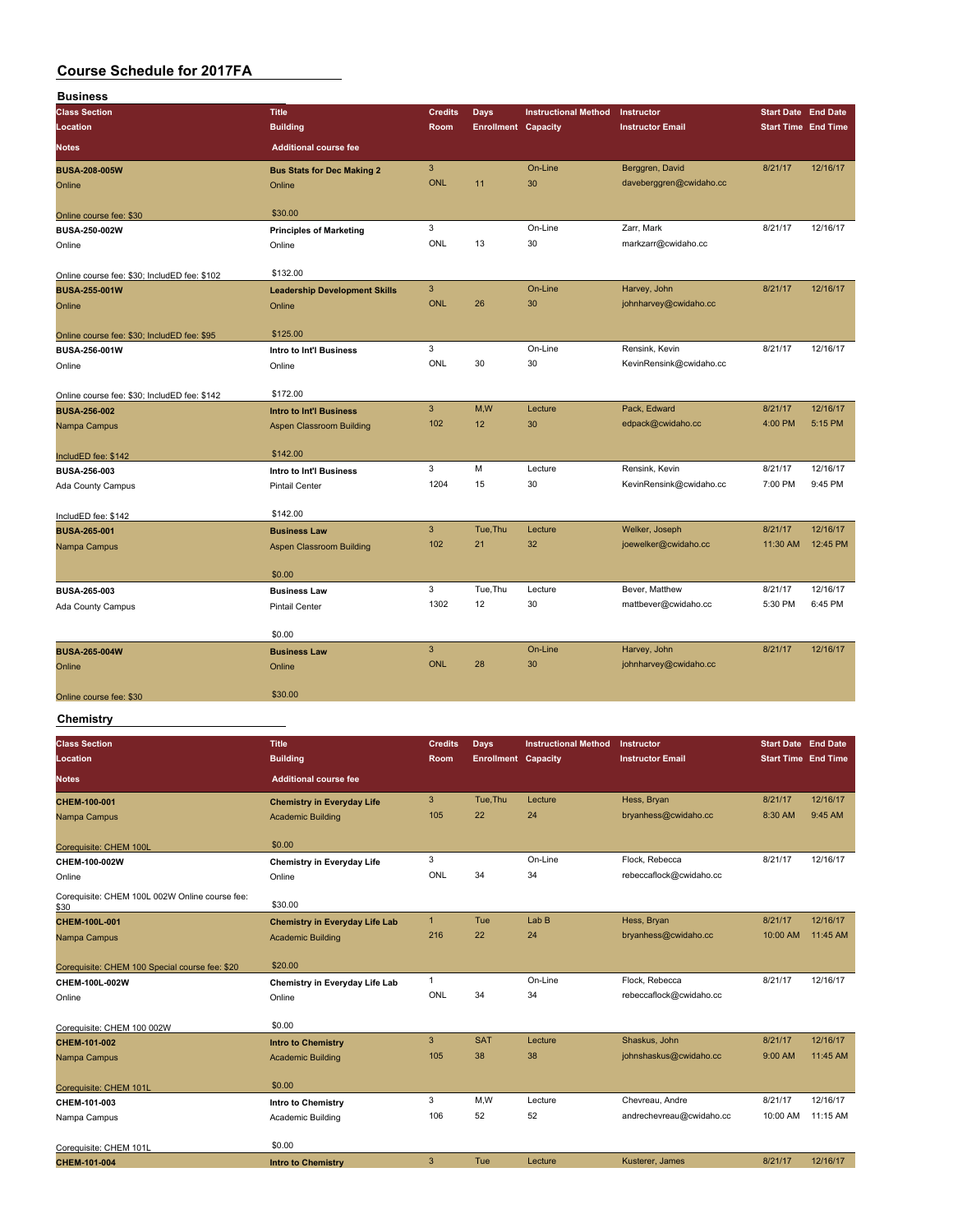| Chemistry                                                                                                                                                         |                                                        |                |                            |                             |                          |                            |                   |
|-------------------------------------------------------------------------------------------------------------------------------------------------------------------|--------------------------------------------------------|----------------|----------------------------|-----------------------------|--------------------------|----------------------------|-------------------|
| <b>Class Section</b>                                                                                                                                              | <b>Title</b>                                           | <b>Credits</b> | Days                       | <b>Instructional Method</b> | Instructor               | <b>Start Date End Date</b> |                   |
| Location                                                                                                                                                          | <b>Building</b>                                        | Room           | <b>Enrollment Capacity</b> |                             | <b>Instructor Email</b>  | <b>Start Time End Time</b> |                   |
| Notes                                                                                                                                                             | <b>Additional course fee</b>                           |                |                            |                             |                          |                            |                   |
| Nampa Campus                                                                                                                                                      | <b>Academic Building</b>                               | 102E           | 76                         | 78                          | jimkusterer@cwidaho.cc   | 7:00 PM                    | 9:45 PM           |
|                                                                                                                                                                   | \$0.00                                                 |                |                            |                             |                          |                            |                   |
| Corequisite: CHEM 101L                                                                                                                                            |                                                        | 3              | M,W                        | Lecture                     | Shaskus, John            | 8/21/17                    | 12/16/17          |
| CHEM-101-501<br>Nampa Campus                                                                                                                                      | Intro to Chemistry<br>Academic Building                | 325            | 24                         | 24                          | johnshaskus@cwidaho.cc   | 2:30 PM                    | 3:45 PM           |
| CHEM 101/101L section 501 is part of a cohort.<br>Students who wish to enroll in this section of<br>CHEM 101 must also register for BIOL 111/111L<br>section 501. | \$0.00                                                 |                |                            |                             |                          |                            |                   |
| CHEM-101L-002                                                                                                                                                     | <b>Intro to Chemistry Lab</b>                          | $\mathbf{1}$   | <b>SAT</b>                 | Lab A                       | Shaskus, John            | 8/21/17                    | 12/16/17          |
| Nampa Campus                                                                                                                                                      | <b>Academic Building</b>                               | 216            | 24                         | 24                          | johnshaskus@cwidaho.cc   | 12:00 PM                   | 2:45 PM           |
|                                                                                                                                                                   |                                                        |                |                            |                             |                          |                            |                   |
| Corequisite: CHEM 101 Special course fee: \$20                                                                                                                    | \$20.00                                                |                |                            |                             |                          |                            |                   |
| CHEM-101L-003                                                                                                                                                     | Intro to Chemistry Lab                                 | 1              | Tue                        | Lab A                       | McClain, Brian           | 8/21/17                    | 12/16/17          |
| Nampa Campus                                                                                                                                                      | Academic Building                                      | 216            | 22                         | 24                          | brianmcclain@cwidaho.cc  | 1:00 PM                    | 3:45 PM           |
|                                                                                                                                                                   |                                                        |                |                            |                             |                          |                            |                   |
| Corequisite: CHEM 101 Special course fee: \$20                                                                                                                    | \$20.00                                                |                |                            |                             |                          |                            |                   |
| CHEM-101L-004                                                                                                                                                     | <b>Intro to Chemistry Lab</b>                          | $\mathbf{1}$   | W                          | Lab A                       | McClain, Brian           | 8/21/17                    | 12/16/17          |
| Nampa Campus                                                                                                                                                      | <b>Academic Building</b>                               | 216            | 24                         | 24                          | brianmcclain@cwidaho.cc  | 1:00 PM                    | 3:45 PM           |
|                                                                                                                                                                   |                                                        |                |                            |                             |                          |                            |                   |
| Corequisite: CHEM 101 Special course fee: \$20                                                                                                                    | \$20.00                                                |                |                            |                             |                          |                            |                   |
| CHEM-101L-005                                                                                                                                                     | Intro to Chemistry Lab                                 | 1              | Thu                        | Lab A                       | McClain, Brian           | 8/21/17                    | 12/16/17          |
| Nampa Campus                                                                                                                                                      | Academic Building                                      | 216            | 24                         | 24                          | brianmcclain@cwidaho.cc  | 1:00 PM                    | 3:45 PM           |
|                                                                                                                                                                   |                                                        |                |                            |                             |                          |                            |                   |
| Corequisite: CHEM 101 Special course fee: \$20                                                                                                                    | \$20.00                                                | $\mathbf{1}$   | Thu                        | Lab A                       | Chevreau, Andre          | 8/21/17                    | 12/16/17          |
| CHEM-101L-009                                                                                                                                                     | <b>Intro to Chemistry Lab</b>                          | 216            | 24                         | 24                          |                          | 7:00 PM                    | 9:45 PM           |
| Nampa Campus                                                                                                                                                      | <b>Academic Building</b>                               |                |                            |                             | andrechevreau@cwidaho.cc |                            |                   |
|                                                                                                                                                                   | \$20.00                                                |                |                            |                             |                          |                            |                   |
| Corequisite: CHEM 101 Special course fee: \$20<br>CHEM-101L-011                                                                                                   | Intro to Chemistry Lab                                 | 1              | Tue                        | Lab A                       | Hess, Bryan              | 8/21/17                    | 12/16/17          |
| Nampa Campus                                                                                                                                                      | Academic Building                                      | 216            | 24                         | 24                          | bryanhess@cwidaho.cc     | 4:00 PM                    | 6:45 PM           |
|                                                                                                                                                                   |                                                        |                |                            |                             |                          |                            |                   |
| Corequisite: CHEM 101 Special course fee: \$20                                                                                                                    | \$20.00                                                |                |                            |                             |                          |                            |                   |
| CHEM-101L-012                                                                                                                                                     | <b>Intro to Chemistry Lab</b>                          | $\mathbf{1}$   | W                          | Lab A                       | Frane, Nicole            | 8/21/17                    | 12/16/17          |
| Nampa Campus                                                                                                                                                      | <b>Academic Building</b>                               | 216            | 24                         | 24                          | nicolefrane@cwidaho.cc   | 4:00 PM                    | 6:45 PM           |
|                                                                                                                                                                   |                                                        |                |                            |                             |                          |                            |                   |
| Corequisite: CHEM 101 Special course fee: \$20                                                                                                                    | \$20.00                                                |                |                            |                             |                          |                            |                   |
| CHEM-101L-501                                                                                                                                                     | Intro to Chemistry Lab                                 | 1              | W                          | Lab A                       | Hess, Bryan              | 8/21/17                    | 12/16/17          |
| Nampa Campus                                                                                                                                                      | Academic Building                                      | 216            | 24                         | 24                          | bryanhess@cwidaho.cc     | 9:00 AM                    | 11:45 AM          |
| CHEM 101/101L section 501 is part of a cohort.<br>Students who wish to enroll in this section of                                                                  |                                                        |                |                            |                             |                          |                            |                   |
| CHEM 101 must also register for BIOL 111/111L                                                                                                                     |                                                        |                |                            |                             |                          |                            |                   |
| section 501. Special course fee: \$20                                                                                                                             | \$20.00                                                |                |                            |                             |                          |                            |                   |
| CHEM-102-001                                                                                                                                                      | <b>Essen of Organic &amp; Biochem</b>                  | 4              | Tue, Thu                   | Lecture                     | Flock, Rebecca           | 8/21/17                    | 12/16/17          |
| Nampa Campus                                                                                                                                                      | <b>Academic Building</b>                               | 106            | 23                         | 48                          | rebeccaflock@cwidaho.cc  |                            | 10:00 AM 11:50 AM |
|                                                                                                                                                                   | \$0.00                                                 |                |                            |                             |                          |                            |                   |
| Corequisite: CHEM 102L<br>CHEM-102-002                                                                                                                            | Essen of Organic & Biochem                             | 4              | Tue, Thu                   | Lecture                     | Kusterer, James          | 8/21/17                    | 12/16/17          |
| Nampa Campus                                                                                                                                                      | Academic Building                                      | 102E           | 21                         | 45                          | jimkusterer@cwidaho.cc   | 4:00 PM                    | 5:50 PM           |
|                                                                                                                                                                   |                                                        |                |                            |                             |                          |                            |                   |
| Corequisite: CHEM 102L                                                                                                                                            | \$0.00                                                 |                |                            |                             |                          |                            |                   |
| CHEM-102L-001                                                                                                                                                     | <b>Essen of Organic &amp; Biochem Lab</b>              | $\mathbf{1}$   | Tue                        | Lab A                       | Frane, Nicole            | 8/21/17                    | 12/16/17          |
| Nampa Campus                                                                                                                                                      | <b>Academic Building</b>                               | 319            | 11                         | 24                          | nicolefrane@cwidaho.cc   | 7:00 PM                    | 9:45 PM           |
|                                                                                                                                                                   |                                                        |                |                            |                             |                          |                            |                   |
| Corequisite: CHEM 102 Special course fee: \$20                                                                                                                    | \$20.00                                                |                |                            |                             |                          |                            |                   |
| CHEM-102L-002                                                                                                                                                     | Essen of Organic & Biochem Lab                         | $\mathbf{1}$   | Tue                        | Lab A                       | Flock, Rebecca           | 8/21/17                    | 12/16/17          |
| Nampa Campus                                                                                                                                                      | Academic Building                                      | 319            | 23                         | 24                          | rebeccaflock@cwidaho.cc  | 1:00 PM                    | 3:45 PM           |
|                                                                                                                                                                   |                                                        |                |                            |                             |                          |                            |                   |
| Corequisite: CHEM 102 Special course fee: \$20                                                                                                                    | \$20.00                                                |                |                            |                             |                          |                            |                   |
| CHEM-102L-003                                                                                                                                                     | <b>Essen of Organic &amp; Biochem Lab</b>              | $\mathbf{1}$   | Thu                        | Lab A                       | Flock, Rebecca           | 8/21/17                    | 12/16/17          |
| Nampa Campus                                                                                                                                                      | <b>Academic Building</b>                               | 319            | 10                         | 24                          | rebeccaflock@cwidaho.cc  | 1:00 PM                    | 3:45 PM           |
|                                                                                                                                                                   |                                                        |                |                            |                             |                          |                            |                   |
| Corequisite: CHEM 102 Special course fee: \$20                                                                                                                    | \$20.00                                                |                |                            |                             |                          |                            |                   |
| CHEM-111-001                                                                                                                                                      | Prin of Chemistry 1                                    | 3              | W,F                        | Lecture                     | Hess, Bryan              | 8/21/17                    | 12/16/17          |
| Nampa Campus                                                                                                                                                      | Academic Building                                      | 102E           | 37                         | 51                          | bryanhess@cwidaho.cc     | 2:30 PM                    | 3:45 PM           |
|                                                                                                                                                                   |                                                        |                |                            |                             |                          |                            |                   |
| Corequisite: CHEM 111L                                                                                                                                            | \$0.00                                                 | $\mathbf{3}$   | W,F                        | Lecture                     | Lenn, Nancy              | 8/21/17                    | 12/16/17          |
| CHEM-111-002<br>Nampa Campus                                                                                                                                      | <b>Prin of Chemistry 1</b><br><b>Academic Building</b> | 105            | 31                         | 45                          | nancylenn@cwidaho.cc     | 8:30 AM                    | 9:45 AM           |
|                                                                                                                                                                   |                                                        |                |                            |                             |                          |                            |                   |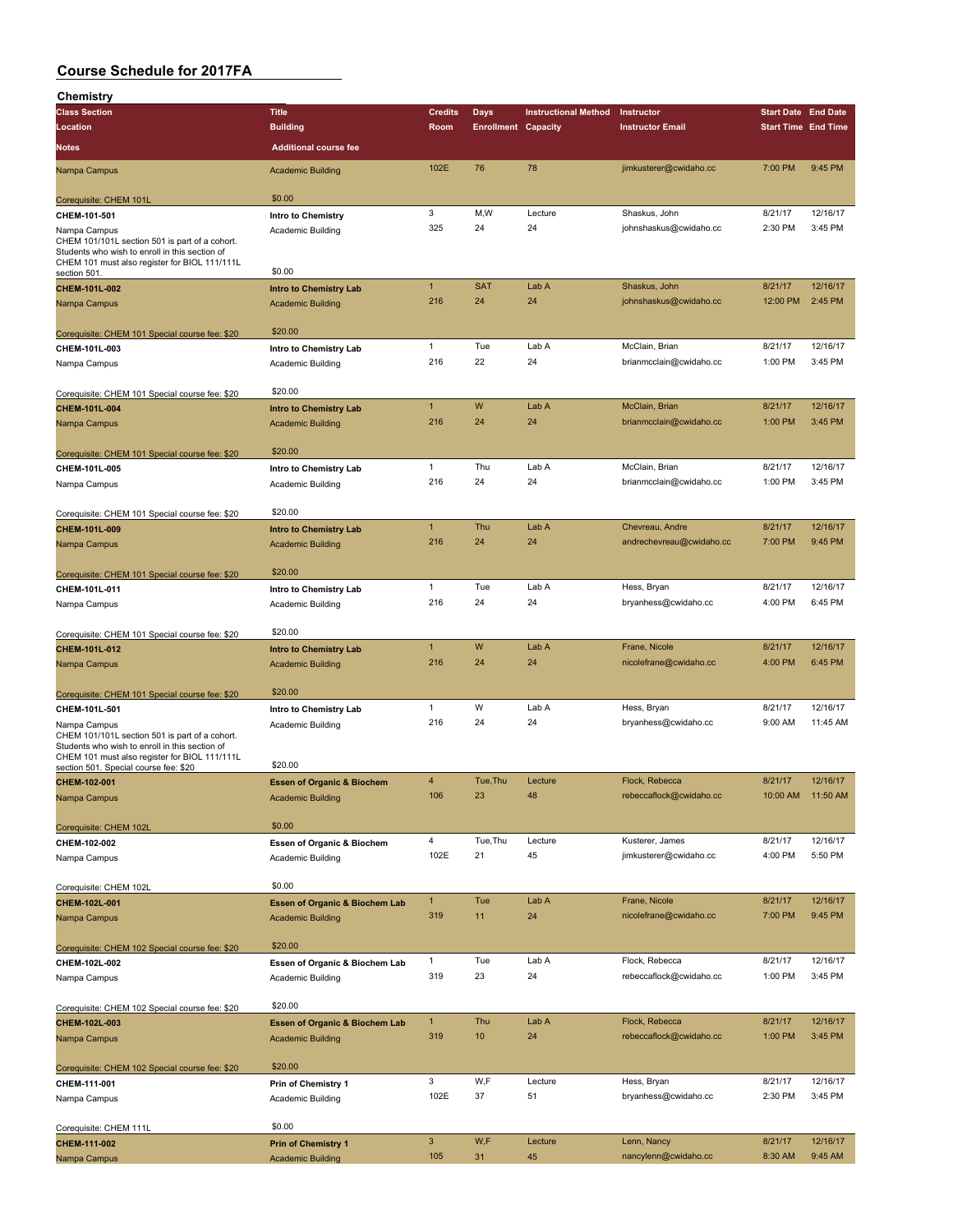| Chemistry                                      |                                 |                |                            |                             |                         |                            |          |
|------------------------------------------------|---------------------------------|----------------|----------------------------|-----------------------------|-------------------------|----------------------------|----------|
| <b>Class Section</b>                           | <b>Title</b>                    | <b>Credits</b> | <b>Days</b>                | <b>Instructional Method</b> | Instructor              | <b>Start Date End Date</b> |          |
| Location                                       | <b>Building</b>                 | Room           | <b>Enrollment Capacity</b> |                             | <b>Instructor Email</b> | <b>Start Time End Time</b> |          |
| Notes                                          | <b>Additional course fee</b>    |                |                            |                             |                         |                            |          |
| Corequisite: CHEM 111L                         | \$0.00                          |                |                            |                             |                         |                            |          |
| CHEM-111L-001                                  | Principles of Chem 1 Lab        | $\mathbf{1}$   | W                          | Lab A                       | Carter, Ray             | 8/21/17                    | 12/16/17 |
| Nampa Campus                                   | Academic Building               | 319            | 21                         | 24                          | raycarter@cwidaho.cc    | 10:00 AM                   | 12:45 PM |
| Corequisite: CHEM 111 Special course fee: \$20 | \$20.00                         |                |                            |                             |                         |                            |          |
| CHEM-111L-002                                  | <b>Principles of Chem 1 Lab</b> | $\mathbf{1}$   | W                          | Lab A                       | Lenn, Nancy             | 8/21/17                    | 12/16/17 |
| Nampa Campus                                   | <b>Academic Building</b>        | 319            | 23                         | 24                          | nancylenn@cwidaho.cc    | 4:00 PM                    | 6:45 PM  |
| Corequisite: CHEM 111 Special course fee: \$20 | \$20.00                         |                |                            |                             |                         |                            |          |
| CHEM-111L-004                                  | Principles of Chem 1 Lab        | $\mathbf{1}$   | $\mathsf F$                | Lab A                       | Faculty, General        | 8/21/17                    | 12/16/17 |
| Nampa Campus                                   | Academic Building               | 319            | 23                         | 24                          |                         | 10:00 AM                   | 12:45 PM |
| Corequisite: CHEM 111 Special course fee: \$20 | \$20.00                         |                |                            |                             |                         |                            |          |
| CHEM-112-001                                   | <b>Principles of Chem 2</b>     | $\mathbf{3}$   | Tue, Thu                   | Lecture                     | Burdge, Julia           | 8/21/17                    | 12/16/17 |
| Nampa Campus                                   | <b>Academic Building</b>        | 320            | 24                         | 40                          | juliaburdge@cwidaho.cc  | 8:30 AM                    | 9:45 AM  |
| Corequisite: CHEM 112L                         | \$0.00                          |                |                            |                             |                         |                            |          |
| CHEM-112L-001                                  | Principles of Chem 2 Lab        | $\overline{2}$ | Tue, Thu                   | Lab A                       | McClain, Brian          | 8/21/17                    | 12/16/17 |
| Nampa Campus                                   | Academic Building               | 319            | 12                         | 20                          | brianmcclain@cwidaho.cc | 10:00 AM                   | 12:45 PM |
| Corequisite: CHEM 112 Special course fee: \$30 | \$30.00                         |                |                            |                             |                         |                            |          |
| CHEM-112L-002                                  | <b>Principles of Chem 2 Lab</b> | $\overline{2}$ | W,F                        | Lab A                       | Fisher, Michael         | 8/21/17                    | 12/16/17 |
| Nampa Campus                                   | <b>Academic Building</b>        | 319            | 12                         | 20                          | mikefisher@cwidaho.cc   | 1:00 PM                    | 3:45 PM  |
| Corequisite: CHEM 112 Special course fee: \$30 | \$30.00                         |                |                            |                             |                         |                            |          |
| CHEM-298-001                                   | <b>Organic Chemistry 1</b>      | 3              | Tue, Thu                   | Lecture                     | Shaskus, John           | 8/21/17                    | 12/16/17 |
| Nampa Campus                                   | Academic Building               | 106            | 24                         | 24                          | johnshaskus@cwidaho.cc  | 1:00 PM                    | 2:50 PM  |
| Corequisite: CHEM 298L                         | \$0.00                          |                |                            |                             |                         |                            |          |
| CHEM-298L-001                                  | <b>Organic Chemistry 1 Lab</b>  | $\mathbf{1}$   | Thu                        | Lab A                       | Shaskus, John           | 8/21/17                    | 12/16/17 |
| Nampa Campus                                   | <b>Academic Building</b>        | 319            | 24                         | 24                          | johnshaskus@cwidaho.cc  | 4:00 PM                    | 6:45 PM  |
| Corequisite: CHEM 298 Special course fee: \$35 | \$35.00                         |                |                            |                             |                         |                            |          |

#### **Cisco Network & Security Tech**

| <b>Class Section</b>                                                                                                       | <b>Title</b>                         | <b>Credits</b> | Days                       | <b>Instructional Method</b> | <b>Instructor</b>          | <b>Start Date End Date</b> |          |
|----------------------------------------------------------------------------------------------------------------------------|--------------------------------------|----------------|----------------------------|-----------------------------|----------------------------|----------------------------|----------|
| Location                                                                                                                   | <b>Building</b>                      | Room           | <b>Enrollment Capacity</b> |                             | <b>Instructor Email</b>    | <b>Start Time End Time</b> |          |
| <b>Notes</b>                                                                                                               | <b>Additional course fee</b>         |                |                            |                             |                            |                            |          |
| <b>CNST-123-001</b>                                                                                                        | <b>Network Fundamentals</b>          | 6              | M.Tue.W.Tht Lecture        |                             | Snodgrass, Nathen          | 8/21/17                    | 10/14/17 |
| <b>Ada County Campus</b><br>For Cisco Networking and Security Technologies<br>students only. COREQUISITE: CNST 125 Special | <b>Pintail Center</b>                | 1332           | 19                         | 21                          | nathensnodgrass@cwidaho.cc | 9:00 AM                    | 1:00 PM  |
| course fee: \$20                                                                                                           | \$20.00                              |                |                            |                             |                            |                            |          |
| CNST-125-001                                                                                                               | <b>Basic Routing &amp; Switching</b> | 6              | M, Tue, W, Thu Lecture     |                             | Snodgrass, Nathen          | 10/16/17                   | 12/16/17 |
| Ada County Campus                                                                                                          | <b>Pintail Center</b>                | 1332           | 19                         | 22                          | nathensnodgrass@cwidaho.cc | 9:00 AM                    | 1:00 PM  |
| For Cisco Networking and Securities Technologies<br>students only. COREQUISITE: CNST 123                                   | \$0.00                               |                |                            |                             |                            |                            |          |
| CNST-230-001                                                                                                               | <b>Linux Essentials</b>              | $\overline{4}$ | M, Tue, W, Thu Lecture     |                             | Faculty, General           | 8/21/17                    | 9/23/17  |
| <b>Ada County Campus</b>                                                                                                   | <b>Pintail Center</b>                | 1332           | 10                         | 20                          |                            | 3:00 PM                    | 6:50 PM  |
| For Cisco Networking and Securities Technology<br>students only Special course fee: \$20                                   | \$20.00                              |                |                            |                             |                            |                            |          |
| CNST-231-001                                                                                                               | <b>Network Security</b>              | 4              | M, Tue, W, Thu Lecture     |                             | Faculty, General           | 9/25/17                    | 10/28/17 |
| Ada County Campus                                                                                                          | <b>Pintail Center</b>                | 1332           | 10                         | 20                          |                            | 3:00 PM                    | 6:50 PM  |
| For Cisco Networking and Security Technologies<br>students only Special course fee: \$20                                   | \$20.00                              |                |                            |                             |                            |                            |          |
| CNST-233-001                                                                                                               | <b>Wireless Technology</b>           | $\overline{4}$ | M.Tue.W.Thu Lecture        |                             | Faculty, General           | 10/30/17                   | 12/9/17  |
| <b>Ada County Campus</b>                                                                                                   | <b>Pintail Center</b>                | 1332           | 10                         | 20                          |                            | $3:00$ PM                  | 6:50 PM  |
|                                                                                                                            | \$0.00                               |                |                            |                             |                            |                            |          |
| Communication                                                                                                              |                                      |                |                            |                             |                            |                            |          |
| <b>Class Section</b>                                                                                                       | <b>Title</b>                         | <b>Credits</b> | Days                       | <b>Instructional Method</b> | Instructor                 | <b>Start Date End Date</b> |          |
| Location                                                                                                                   | <b>Building</b>                      | <b>Room</b>    | <b>Enrollment Capacity</b> |                             | <b>Instructor Email</b>    | <b>Start Time End Time</b> |          |
| <b>Notes</b>                                                                                                               | <b>Additional course fee</b>         |                |                            |                             |                            |                            |          |

**COMM-100-001 Communication Matters** 2 **Tue,Thu Lecture** Keyes, Kimberly 8/21/17 12/16/17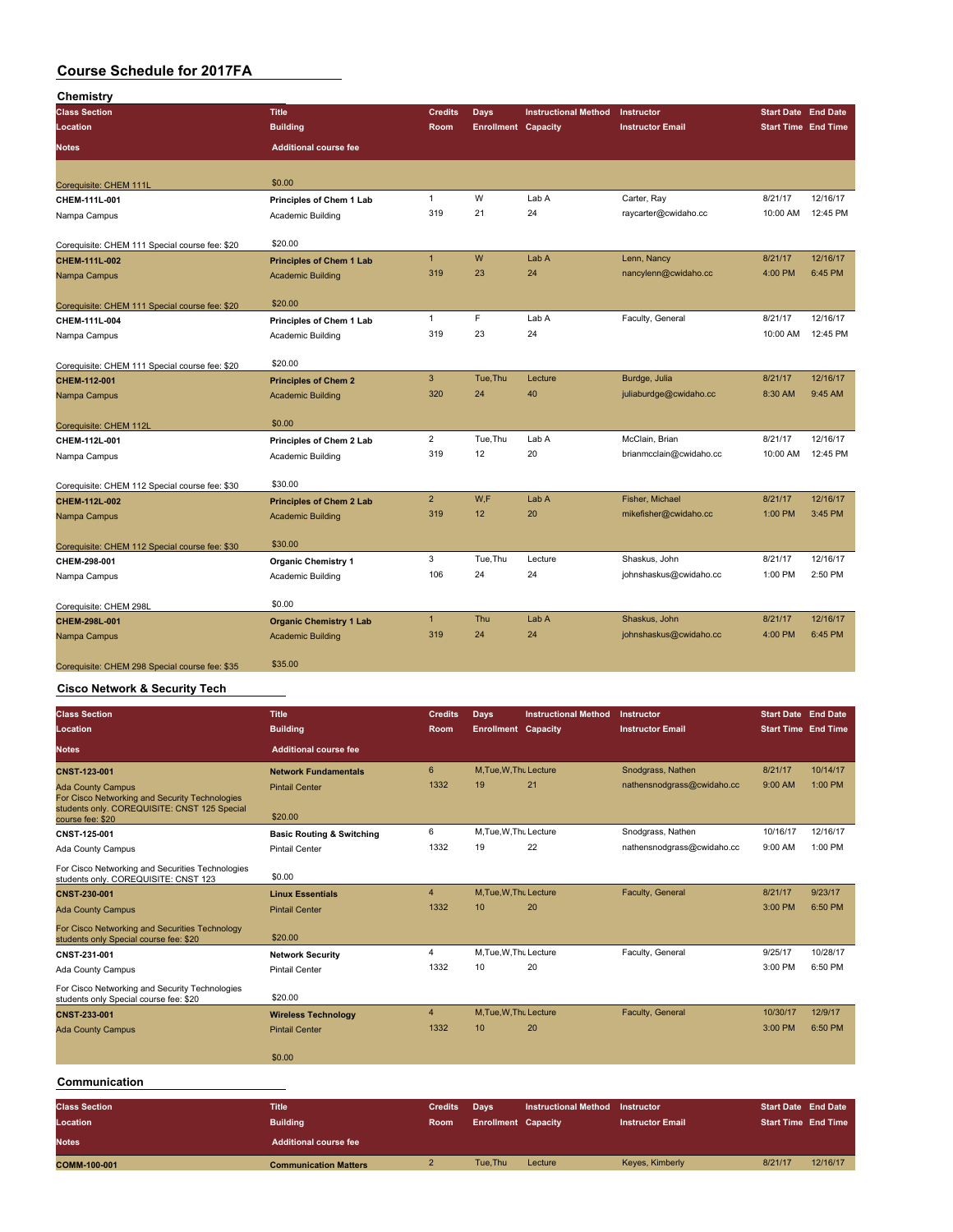| Communication                                                                           |                                      |                           |                            |                             |                            |                            |          |
|-----------------------------------------------------------------------------------------|--------------------------------------|---------------------------|----------------------------|-----------------------------|----------------------------|----------------------------|----------|
| <b>Class Section</b>                                                                    | <b>Title</b>                         | <b>Credits</b>            | <b>Days</b>                | <b>Instructional Method</b> | Instructor                 | <b>Start Date End Date</b> |          |
| Location                                                                                | <b>Building</b>                      | Room                      | <b>Enrollment Capacity</b> |                             | <b>Instructor Email</b>    | <b>Start Time End Time</b> |          |
| Notes                                                                                   | <b>Additional course fee</b>         |                           |                            |                             |                            |                            |          |
|                                                                                         |                                      |                           |                            |                             |                            |                            |          |
| Nampa Campus                                                                            | <b>Academic Building</b>             | 106                       | 10                         | 30                          | kimberlykeyes@cwidaho.cc   | 5:30 PM                    | 6:20 PM  |
| IncludED fee: \$60                                                                      | \$60.00                              |                           |                            |                             |                            |                            |          |
| COMM-100-003                                                                            | <b>Communication Matters</b>         | $\overline{2}$            | Tue, Thu                   | Lecture                     | Keyes, Kimberly            | 8/21/17                    | 12/16/17 |
|                                                                                         | Academic Building                    | 301                       | 9                          | 30                          | kimberlykeyes@cwidaho.cc   | 7:00 PM                    | 7:50 PM  |
| Nampa Campus                                                                            |                                      |                           |                            |                             |                            |                            |          |
| IncludED fee: \$60                                                                      | \$60.00                              |                           |                            |                             |                            |                            |          |
| COMM-100-004H                                                                           | <b>Communication Matters</b>         | $\overline{2}$            | F                          | <b>Hybrid</b>               | Keyes, Kimberly            | 8/21/17                    | 12/16/17 |
| <b>Ada County Campus</b>                                                                | <b>Pintail Center</b>                | 1320                      | 13                         | 30                          | kimberlykeyes@cwidaho.cc   | 9:00 AM                    | 10:50 AM |
|                                                                                         |                                      |                           |                            |                             |                            |                            |          |
| Hybrid course - has an online component; Hybrid<br>course fee: \$10; IncludED fee: \$60 | \$70.00                              |                           |                            |                             |                            |                            |          |
| COMM-100-005W                                                                           | <b>Communication Matters</b>         | $\overline{2}$            |                            | On-Line                     | Fyock, Hilda               | 8/21/17                    | 12/16/17 |
| Online                                                                                  | Online                               | ONL                       | 32                         | 33                          | hildafyock@cwidaho.cc      |                            |          |
|                                                                                         |                                      |                           |                            |                             |                            |                            |          |
| Online course fee: \$20; IncludED fee: \$60                                             | \$80.00                              |                           |                            |                             |                            |                            |          |
| COMM-100-006W                                                                           | <b>Communication Matters</b>         | $\overline{2}$            |                            | On-Line                     | Fyock, Hilda               | 8/21/17                    | 12/16/17 |
| Online                                                                                  | Online                               | <b>ONL</b>                | 17                         | 33                          | hildafyock@cwidaho.cc      |                            |          |
|                                                                                         |                                      |                           |                            |                             |                            |                            |          |
| Online course fee: \$20; IncludED fee: \$60                                             | \$80.00                              |                           |                            |                             |                            |                            |          |
| COMM-101-001                                                                            | Introduction to Communication        | 3                         | Tue, Thu                   | Lecture                     | Keyes, Kimberly            | 8/21/17                    | 12/16/17 |
| Nampa Campus                                                                            | Academic Building                    | 102E                      | 32                         | 33                          | kimberlykeyes@cwidaho.cc   | 8:30 AM                    | 9:45 AM  |
|                                                                                         |                                      |                           |                            |                             |                            |                            |          |
| IncludED fee: \$76                                                                      | \$76.00                              |                           |                            |                             |                            |                            |          |
| COMM-101-002                                                                            | <b>Introduction to Communication</b> | $\mathbf{3}$              | M,W                        | Lecture                     | Rowing, Johnny             | 8/21/17                    | 12/16/17 |
| Nampa Campus                                                                            | <b>Academic Building</b>             | 320                       | 33                         | 33                          | johnnyrowing@cwidaho.cc    | 1:00 PM                    | 2:15 PM  |
|                                                                                         |                                      |                           |                            |                             |                            |                            |          |
| IncludED fee: \$76                                                                      | \$76.00                              |                           |                            |                             |                            |                            |          |
| COMM-101-003                                                                            | Introduction to Communication        | 3                         | M, W                       | Lecture                     | Mahoney, Michelle          | 8/21/17                    | 12/16/17 |
| Ada County Campus                                                                       | <b>Pintail Center</b>                | 1302                      | 28                         | 30                          | michellemahoney@cwidaho.cc | 1:00 PM                    | 2:15 PM  |
|                                                                                         |                                      |                           |                            |                             |                            |                            |          |
| IncludED fee: \$76                                                                      | \$76.00                              |                           |                            |                             |                            |                            |          |
| COMM-101-004                                                                            | <b>Introduction to Communication</b> | $\overline{3}$            | Tue, Thu                   | Lecture                     | Galaviz, Mark              | 8/21/17                    | 12/16/17 |
| <b>Ada County Campus</b>                                                                | <b>Pintail Center</b>                | 1302                      | 30                         | 30                          | MarkGalaviz@cwidaho.cc     | 8:30 AM                    | 9:45 AM  |
|                                                                                         |                                      |                           |                            |                             |                            |                            |          |
| IncludED fee: \$76                                                                      | \$76.00                              |                           |                            |                             |                            |                            |          |
| COMM-101-005                                                                            | Introduction to Communication        | 3                         | M,W                        | Lecture                     | Rowing, Johnny             | 8/21/17                    | 12/16/17 |
| Nampa Campus                                                                            | Academic Building                    | 320                       | 33                         | 33                          | johnnyrowing@cwidaho.cc    | 11:30 AM                   | 12:45 PM |
|                                                                                         |                                      |                           |                            |                             |                            |                            |          |
| IncludED fee: \$76                                                                      | \$76.00                              |                           |                            |                             |                            |                            |          |
| COMM-101-006                                                                            | <b>Introduction to Communication</b> | $\mathbf{3}$              | M, W                       | Lecture                     | Gatfield, James            | 8/21/17                    | 12/16/17 |
| Nampa Campus                                                                            | <b>Academic Building</b>             | 105                       | 33                         | 33                          | jimgatfield@cwidaho.cc     | 11:30 AM                   | 12:45 PM |
|                                                                                         |                                      |                           |                            |                             |                            |                            |          |
| IncludED fee: \$76                                                                      | \$76.00                              |                           |                            |                             |                            |                            |          |
| COMM-101-007                                                                            | Introduction to Communication        | 3                         | Tue, Thu                   | Lecture                     | Gatfield, James            | 8/21/17                    | 12/16/17 |
| Nampa Campus                                                                            | Academic Building                    | 320                       | 33                         | 33                          | jimgatfield@cwidaho.cc     | 1:00 PM                    | 2:15 PM  |
|                                                                                         |                                      |                           |                            |                             |                            |                            |          |
| IncludED fee: \$76                                                                      | \$76.00                              |                           |                            |                             |                            |                            |          |
| COMM-101-008                                                                            | <b>Introduction to Communication</b> | $\mathbf{3}$              | Tue, Thu                   | Lecture                     | Gatfield, James            | 8/21/17                    | 12/16/17 |
| Nampa Campus                                                                            | <b>Academic Building</b>             | 320                       | 33                         | 33                          | jimgatfield@cwidaho.cc     | 11:30 AM                   | 12:45 PM |
|                                                                                         |                                      |                           |                            |                             |                            |                            |          |
| IncludED fee: \$76                                                                      | \$76.00                              |                           |                            |                             |                            |                            |          |
| COMM-101-009                                                                            | <b>Introduction to Communication</b> | 3                         | Tue, Thu                   | Lecture                     | Etter, Jennifer            | 8/21/17                    | 12/16/17 |
| Ada County Campus                                                                       | Pintail Center                       | 1206                      | 30                         | 30                          | jenniferetter@cwidaho.cc   | 10:00 AM                   | 11:15 AM |
|                                                                                         |                                      |                           |                            |                             |                            |                            |          |
| IncludED fee: \$76                                                                      | \$76.00                              |                           |                            |                             |                            |                            |          |
| COMM-101-010                                                                            | <b>Introduction to Communication</b> | $\ensuremath{\mathsf{3}}$ | M,W                        | Lecture                     | Daniel, Gary               | 8/21/17                    | 12/16/17 |
| <b>Ada County Campus</b>                                                                | <b>Pintail Center</b>                | 1302                      | 29                         | 30                          | garydaniel@cwidaho.cc      | 7:00 AM                    | 8:15 AM  |
|                                                                                         |                                      |                           |                            |                             |                            |                            |          |
| IncludED fee: \$76                                                                      | \$76.00                              |                           |                            |                             |                            |                            |          |
| COMM-101-011                                                                            | Introduction to Communication        | 3                         | M,W                        | Lecture                     | Rysavy, Wayne              | 8/21/17                    | 12/16/17 |
| Ada County Campus                                                                       | <b>Pintail Center</b>                | 1302                      | 30                         | 30                          | waynerysavy@cwidaho.cc     | 8:30 AM                    | 9:45 AM  |
|                                                                                         |                                      |                           |                            |                             |                            |                            |          |
| IncludED fee: \$76                                                                      | \$76.00                              |                           |                            |                             |                            |                            |          |
| COMM-101-012                                                                            | <b>Introduction to Communication</b> | $\mathbf{3}$              | M, W                       | Lecture                     | Mahoney, Michelle          | 8/21/17                    | 12/16/17 |
| <b>Ada County Campus</b>                                                                | <b>Pintail Center</b>                | 1302                      | 30                         | 30                          | michellemahoney@cwidaho.cc | 11:30 AM                   | 12:45 PM |
|                                                                                         |                                      |                           |                            |                             |                            |                            |          |
| IncludED fee: \$76                                                                      | \$76.00                              |                           |                            |                             |                            |                            |          |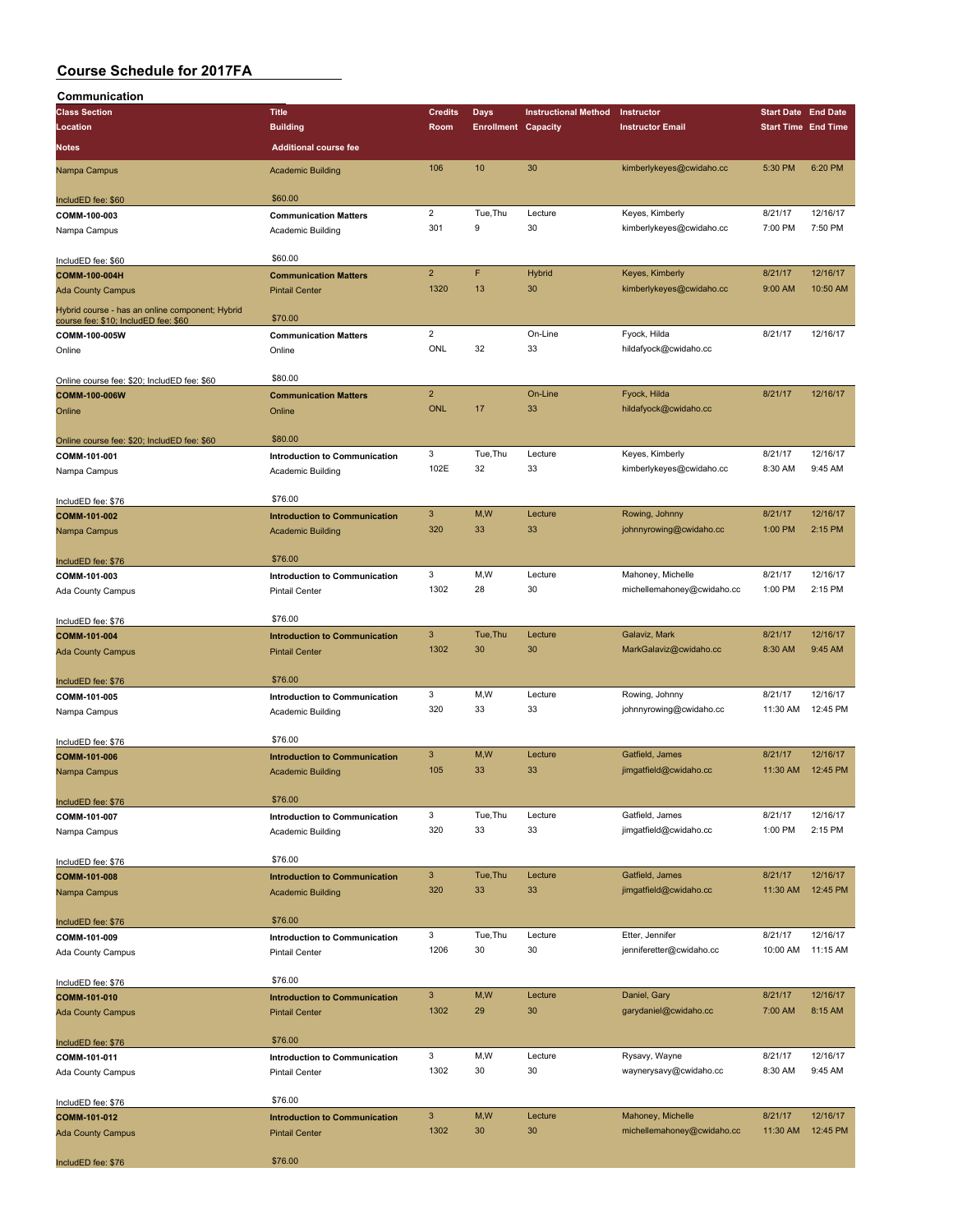| Communication                                               |                                      |                           |                            |                             |                              |                            |          |
|-------------------------------------------------------------|--------------------------------------|---------------------------|----------------------------|-----------------------------|------------------------------|----------------------------|----------|
| <b>Class Section</b>                                        | <b>Title</b>                         | <b>Credits</b>            | Days                       | <b>Instructional Method</b> | Instructor                   | <b>Start Date End Date</b> |          |
| Location                                                    | <b>Building</b>                      | Room                      | <b>Enrollment Capacity</b> |                             | <b>Instructor Email</b>      | <b>Start Time End Time</b> |          |
| Notes                                                       | <b>Additional course fee</b>         |                           |                            |                             |                              |                            |          |
|                                                             |                                      |                           |                            |                             |                              |                            |          |
| COMM-101-013W                                               | Introduction to Communication        | 3                         |                            | On-Line                     | Mahoney, Michelle            | 8/21/17                    | 12/16/17 |
| Online                                                      | Online                               | ONL                       | 33                         | 33                          | michellemahoney@cwidaho.cc   |                            |          |
|                                                             |                                      |                           |                            |                             |                              |                            |          |
| Online course fee: \$30; IncludED fee: \$76                 | \$106.00                             |                           |                            |                             |                              |                            |          |
| COMM-101-014                                                | <b>Introduction to Communication</b> | $\ensuremath{\mathsf{3}}$ | M,W                        | Lecture                     | Rysavy, Wayne                | 8/21/17                    | 12/16/17 |
| <b>Ada County Campus</b>                                    | <b>Pintail Center</b>                | 1302                      | 30                         | 30                          | waynerysavy@cwidaho.cc       | 2:30 PM                    | 3:45 PM  |
|                                                             | \$76.00                              |                           |                            |                             |                              |                            |          |
| IncludED fee: \$76<br>COMM-101-015                          | <b>Introduction to Communication</b> | 3                         | Tue, Thu                   | Lecture                     | Levy, Grendel                | 8/21/17                    | 12/16/17 |
|                                                             | Micron Center for PTE                | 1506                      | 26                         | 26                          | grendellevy@cwidaho.cc       | 5:30 PM                    | 6:45 PM  |
| Nampa Campus                                                |                                      |                           |                            |                             |                              |                            |          |
| IncludED fee: \$76                                          | \$76.00                              |                           |                            |                             |                              |                            |          |
| COMM-101-016                                                | <b>Introduction to Communication</b> | $\mathbf{3}$              | Tue, Thu                   | Lecture                     | Galaviz, Mark                | 8/21/17                    | 12/16/17 |
| <b>Ada County Campus</b>                                    | <b>Pintail Center</b>                | 1302                      | 30                         | 30                          | MarkGalaviz@cwidaho.cc       | 11:30 AM                   | 12:45 PM |
|                                                             |                                      |                           |                            |                             |                              |                            |          |
| IncludED fee: \$76                                          | \$76.00                              |                           |                            |                             |                              |                            |          |
| COMM-101-017                                                | <b>Introduction to Communication</b> | 3                         | Tue, Thu                   | Lecture                     | Poston, James                | 8/21/17                    | 12/16/17 |
| Ada County Campus                                           | <b>Pintail Center</b>                | 1302                      | 30                         | 30                          | jimposton@cwidaho.cc         | 1:00 PM                    | 2:15 PM  |
|                                                             |                                      |                           |                            |                             |                              |                            |          |
| IncludED fee: \$76                                          | \$76.00                              |                           |                            |                             |                              |                            |          |
| COMM-101-019                                                | <b>Introduction to Communication</b> | $\ensuremath{\mathsf{3}}$ | Thu                        | Lecture                     | Long, Howard                 | 8/21/17                    | 12/16/17 |
| Nampa Campus                                                | <b>Academic Building</b>             | 320                       | 33                         | 33                          | howielong@cwidaho.cc         | 7:00 PM                    | 9:45 PM  |
|                                                             |                                      |                           |                            |                             |                              |                            |          |
| IncludED fee: \$76                                          | \$76.00                              |                           |                            |                             |                              |                            |          |
| COMM-101-020                                                | Introduction to Communication        | 3                         | Tue                        | Lecture                     | Anderson-Trimboli, Shannon   | 8/21/17                    | 12/16/17 |
| Ada County Campus                                           | <b>Pintail Center</b>                | 1302                      | 30                         | 30                          | sandersontrimboli@cwidaho.cc | 7:00 PM                    | 9:45 PM  |
|                                                             |                                      |                           |                            |                             |                              |                            |          |
| IncludED fee: \$76                                          | \$76.00                              |                           |                            |                             |                              |                            |          |
| COMM-101-021                                                | <b>Introduction to Communication</b> | 3                         | W                          | Lecture                     | Hagenah, Shanna              | 8/21/17                    | 12/16/17 |
| <b>Ada County Campus</b>                                    | <b>Pintail Center</b>                | 1302                      | 30                         | 30                          | shannahagenah@cwidaho.cc     | 7:00 PM                    | 9:45 PM  |
|                                                             |                                      |                           |                            |                             |                              |                            |          |
| IncludED fee: \$76                                          | \$76.00                              |                           |                            |                             |                              |                            |          |
| COMM-101-022                                                | <b>Introduction to Communication</b> | 3                         | M,W                        | Lecture                     | Rysavy, Wayne                | 8/21/17                    | 12/16/17 |
| Ada County Campus                                           | Mallard Place Building               | 1116                      | 23                         | 24                          | waynerysavy@cwidaho.cc       | 4:00 PM                    | 5:15 PM  |
|                                                             |                                      |                           |                            |                             |                              |                            |          |
| IncludED fee: \$76                                          | \$76.00                              |                           |                            |                             |                              |                            |          |
| COMM-101-025W                                               | <b>Introduction to Communication</b> | $\overline{3}$            |                            | On-Line                     | Sass, Margaret               | 8/21/17                    | 12/16/17 |
| Online                                                      | Online                               | <b>ONL</b>                | 32                         | 33                          | margaretsass@cwidaho.cc      |                            |          |
|                                                             | \$106.00                             |                           |                            |                             |                              |                            |          |
| Online course fee: \$30; IncludED fee: \$76                 |                                      | 3                         |                            | On-Line                     | Vanderboegh, Matthew         | 8/21/17                    | 12/16/17 |
| COMM-101-026W                                               | <b>Introduction to Communication</b> | ONL                       | 33                         | 33                          |                              |                            |          |
| Online                                                      | Online                               |                           |                            |                             | mattvanderboegh@cwidaho.cc   |                            |          |
|                                                             | \$106.00                             |                           |                            |                             |                              |                            |          |
| Online course fee: \$30; IncludED fee: \$76<br>COMM-101-027 | <b>Introduction to Communication</b> | $\mathbf{3}$              | M,W                        | Lecture                     | Saltaga, Stela               | 8/21/17                    | 12/16/17 |
|                                                             |                                      | 320                       | 33                         | 33                          | stelasaltaga@cwidaho.cc      | 8:30 AM                    | 9:45 AM  |
| Nampa Campus                                                | <b>Academic Building</b>             |                           |                            |                             |                              |                            |          |
| IncludED fee: \$76                                          | \$76.00                              |                           |                            |                             |                              |                            |          |
| COMM-101-028                                                | <b>Introduction to Communication</b> | 3                         | M,W                        | Lecture                     | Galaviz, Mark                | 8/21/17                    | 12/16/17 |
| Canyon County Center                                        | Canyon County Center                 | 230                       | 30                         | 30                          | MarkGalaviz@cwidaho.cc       | 8:30 AM                    | 9:45 AM  |
|                                                             |                                      |                           |                            |                             |                              |                            |          |
| IncludED fee: \$76                                          | \$76.00                              |                           |                            |                             |                              |                            |          |
| COMM-101-029                                                | <b>Introduction to Communication</b> | $\mathbf{3}$              | Tue, Thu                   | Lecture                     | Bennett, Michelle            | 8/21/17                    | 12/16/17 |
| Nampa Campus                                                | Micron Center for PTE                | 2130                      | 28                         | 28                          | michellebennett@cwidaho.cc   | 4:00 PM                    | 5:15 PM  |
|                                                             |                                      |                           |                            |                             |                              |                            |          |
| IncludED fee: \$76                                          | \$76.00                              |                           |                            |                             |                              |                            |          |
| COMM-101-030W                                               | Introduction to Communication        | 3                         |                            | On-Line                     | Vanderboegh, Matthew         | 8/21/17                    | 12/16/17 |
| Online                                                      | Online                               | ONL                       | 33                         | 33                          | mattvanderboegh@cwidaho.cc   |                            |          |
|                                                             |                                      |                           |                            |                             |                              |                            |          |
| Online course fee: \$30; IncludED fee: \$76                 | \$106.00                             |                           |                            |                             |                              |                            |          |
| COMM-101-031W                                               | <b>Introduction to Communication</b> | $\mathbf{3}$              |                            | On-Line                     | Rausch, Robin                | 8/21/17                    | 12/16/17 |
| Online                                                      | Online                               | <b>ONL</b>                | 32                         | 33                          | robinrausch@cwidaho.cc       |                            |          |
|                                                             |                                      |                           |                            |                             |                              |                            |          |
| Online course fee: \$30; IncludED fee: \$76                 | \$106.00                             |                           |                            |                             |                              |                            |          |
| COMM-101-032W                                               | Introduction to Communication        | 3                         |                            | On-Line                     | Vanderboegh, Matthew         | 8/21/17                    | 12/16/17 |
| Online                                                      | Online                               | ONL                       | 33                         | 33                          | mattvanderboegh@cwidaho.cc   |                            |          |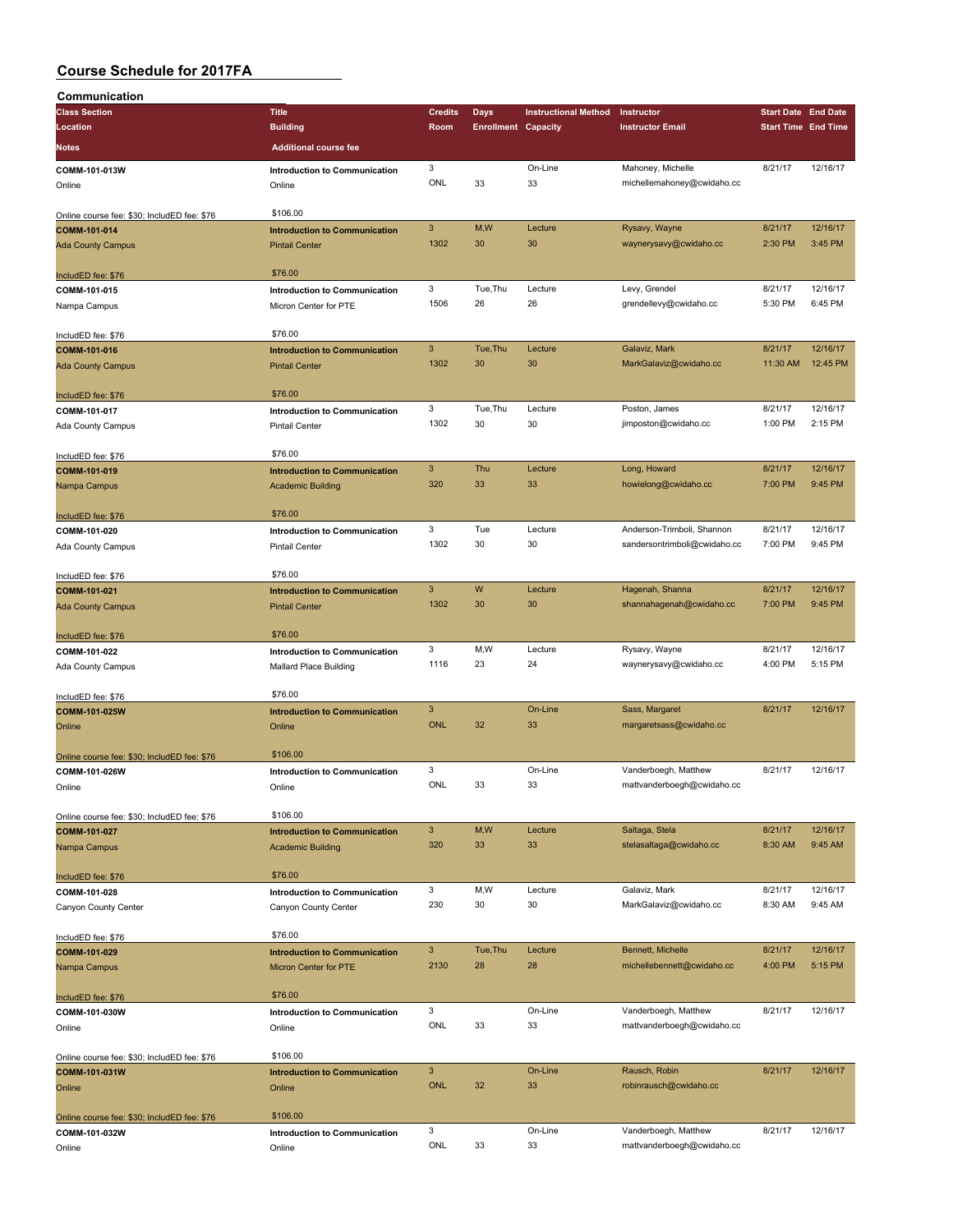| Communication                                                                           |                                           |                |                            |                             |                             |                            |          |
|-----------------------------------------------------------------------------------------|-------------------------------------------|----------------|----------------------------|-----------------------------|-----------------------------|----------------------------|----------|
| <b>Class Section</b>                                                                    | <b>Title</b>                              | <b>Credits</b> | Days                       | <b>Instructional Method</b> | Instructor                  | <b>Start Date End Date</b> |          |
| Location                                                                                | <b>Building</b>                           | Room           | <b>Enrollment Capacity</b> |                             | <b>Instructor Email</b>     | <b>Start Time End Time</b> |          |
|                                                                                         |                                           |                |                            |                             |                             |                            |          |
| <b>Notes</b>                                                                            | <b>Additional course fee</b>              |                |                            |                             |                             |                            |          |
|                                                                                         |                                           |                |                            |                             |                             |                            |          |
| Online course fee: \$30; IncludED fee: \$76                                             | \$106.00                                  |                |                            |                             |                             |                            |          |
| COMM-101-033W                                                                           | <b>Introduction to Communication</b>      | 3              |                            | On-Line                     | Vanderboegh, Matthew        | 8/21/17                    | 12/16/17 |
| Online                                                                                  | Online                                    | <b>ONL</b>     | 32                         | 33                          | mattvanderboegh@cwidaho.cc  |                            |          |
|                                                                                         |                                           |                |                            |                             |                             |                            |          |
|                                                                                         | \$106.00                                  |                |                            |                             |                             |                            |          |
| Online course fee: \$30; IncludED fee: \$76                                             |                                           |                |                            |                             |                             |                            |          |
| COMM-101-034W                                                                           | <b>Introduction to Communication</b>      | 3              |                            | On-Line                     | Rausch, Robin               | 8/21/17                    | 12/16/17 |
| Online                                                                                  | Online                                    | ONL            | 33                         | 33                          | robinrausch@cwidaho.cc      |                            |          |
|                                                                                         |                                           |                |                            |                             |                             |                            |          |
| Online course fee: \$30; IncludED fee: \$76                                             | \$106.00                                  |                |                            |                             |                             |                            |          |
| COMM-101-035W                                                                           | <b>Introduction to Communication</b>      | 3              |                            | On-Line                     | Broadhead, Kay              | 8/21/17                    | 12/16/17 |
| Online                                                                                  | Online                                    | <b>ONL</b>     | 33                         | 33                          | kaylynnbroadhead@cwidaho.cc |                            |          |
|                                                                                         |                                           |                |                            |                             |                             |                            |          |
| Online course fee: \$30; IncludED fee: \$76                                             | \$106.00                                  |                |                            |                             |                             |                            |          |
|                                                                                         |                                           | 3              |                            | On-Line                     | Rowing, Johnny              | 8/21/17                    | 12/16/17 |
| COMM-101-036W                                                                           | Introduction to Communication             |                |                            |                             |                             |                            |          |
| Online                                                                                  | Online                                    | ONL            | 32                         | 33                          | johnnyrowing@cwidaho.cc     |                            |          |
|                                                                                         |                                           |                |                            |                             |                             |                            |          |
| Online course fee: \$30; IncludED fee: \$76                                             | \$106.00                                  |                |                            |                             |                             |                            |          |
| COMM-101-037W                                                                           | <b>Introduction to Communication</b>      | 3              |                            | On-Line                     | Broadhead, Kay              | 8/21/17                    | 12/16/17 |
| Online                                                                                  | Online                                    | <b>ONL</b>     | 33                         | 33                          | kaylynnbroadhead@cwidaho.cc |                            |          |
|                                                                                         |                                           |                |                            |                             |                             |                            |          |
| Online course fee: \$30; IncludED fee: \$76                                             | \$106.00                                  |                |                            |                             |                             |                            |          |
|                                                                                         |                                           | 3              |                            | On-Line                     | Rowing, Johnny              | 8/21/17                    | 12/16/17 |
| COMM-101-038W                                                                           | <b>Introduction to Communication</b>      | <b>ONL</b>     | 33                         |                             |                             |                            |          |
| Online                                                                                  | Online                                    |                |                            | 33                          | johnnyrowing@cwidaho.cc     |                            |          |
|                                                                                         |                                           |                |                            |                             |                             |                            |          |
| Online course fee: \$30; IncludED fee: \$76                                             | \$106.00                                  |                |                            |                             |                             |                            |          |
| COMM-101-501H                                                                           | <b>Introduction to Communication</b>      | 3              | Tue                        | <b>Hybrid</b>               | Kunz, Teresa                | 8/21/17                    | 12/16/17 |
| Nampa Campus                                                                            | <b>Academic Building</b>                  | 106            | 24                         | 24                          | teresakunz@cwidaho.cc       | 8:30 AM                    | 9:45 AM  |
|                                                                                         |                                           |                |                            |                             |                             |                            |          |
| Hybrid course - has an online component; Hybrid<br>course fee: \$15; IncludED fee: \$76 | \$91.00                                   |                |                            |                             |                             |                            |          |
| COMM-101-502H                                                                           | Introduction to Communication             | 3              | Thu                        | Hybrid                      | Daniel, Gary                | 8/21/17                    | 12/16/17 |
|                                                                                         |                                           | 1318           | 14                         | 24                          | garydaniel@cwidaho.cc       | 10:00 AM                   | 11:15 AM |
| Ada County Campus                                                                       | <b>Pintail Center</b>                     |                |                            |                             |                             |                            |          |
| Hybrid course - has an online component; Hybrid                                         |                                           |                |                            |                             |                             |                            |          |
| course fee: \$15; IncludED fee: \$76                                                    | \$91.00                                   |                |                            |                             |                             |                            |          |
| COMM-101-503H                                                                           | <b>Introduction to Communication</b>      | 3              | Thu                        | Hybrid                      | Kunz, Teresa                | 8/21/17                    | 12/16/17 |
| Nampa Campus                                                                            | <b>Academic Building</b>                  | 106            | 23                         | 24                          | teresakunz@cwidaho.cc       | 8:30 AM                    | 9:45 AM  |
| Hybrid course - has an online component; Hybrid                                         |                                           |                |                            |                             |                             |                            |          |
| course fee: \$15; IncludED fee: \$76                                                    | \$91.00                                   |                |                            |                             |                             |                            |          |
| COMM-101-504H                                                                           | <b>Introduction to Communication</b>      | 3              | Tue                        | Hybrid                      | Daniel, Gary                | 8/21/17                    | 12/16/17 |
|                                                                                         |                                           | 1318           | 19                         | 24                          |                             |                            | 11:15 AM |
| Ada County Campus                                                                       | <b>Pintail Center</b>                     |                |                            |                             | garydaniel@cwidaho.cc       | 10:00 AM                   |          |
| Hybrid course - has an online component; Hybrid                                         |                                           |                |                            |                             |                             |                            |          |
| course fee: \$15; IncludED fee: \$76                                                    | \$91.00                                   |                |                            |                             |                             |                            |          |
| COMM-112-001                                                                            | <b>Argumentation and Debate</b>           | 3              | M,W                        | Lecture                     | Rowing, Johnny              | 8/21/17                    | 12/16/17 |
| Nampa Campus                                                                            | <b>Academic Building</b>                  | 320            | 30                         | 32                          | johnnyrowing@cwidaho.cc     | 10:00 AM                   | 11:15 AM |
|                                                                                         |                                           |                |                            |                             |                             |                            |          |
|                                                                                         | \$0.00                                    |                |                            |                             |                             |                            |          |
|                                                                                         |                                           | 3              | F                          | Lecture                     | Galaviz, Mark               | 8/21/17                    | 12/16/17 |
| COMM-114-001                                                                            | Intrcollegiate Speech & Debate            | 320            | 11                         | 18                          | MarkGalaviz@cwidaho.cc      | 11:00 AM                   | 5:00 PM  |
| Nampa Campus                                                                            | Academic Building                         |                |                            |                             |                             |                            |          |
|                                                                                         |                                           |                |                            |                             |                             |                            |          |
| Special course fee: \$100                                                               | \$100.00                                  |                |                            |                             |                             |                            |          |
| COMM-114-002                                                                            | <b>Intrcollegiate Speech &amp; Debate</b> | 3              | F                          | Lecture                     | Gatfield, James             | 8/21/17                    | 12/16/17 |
| Nampa Campus                                                                            | <b>Academic Building</b>                  | 322            | 14                         | 18                          | jimgatfield@cwidaho.cc      | 11:00 AM                   | 5:00 PM  |
|                                                                                         |                                           |                |                            |                             |                             |                            |          |
| Special course fee: \$100                                                               | \$100.00                                  |                |                            |                             |                             |                            |          |
| COMM-150-001                                                                            |                                           | 3              | F,SAT                      | Lecture                     | Hanel, Shawna               | 8/21/17                    | 12/16/17 |
|                                                                                         | Digital Photography 1                     | 1203           | $\overline{c}$             | 3                           | shawnahanel@cwidaho.cc      | 10:00 AM                   | 12:20 PM |
| Ada County Campus                                                                       | Pintail Center                            |                |                            |                             |                             |                            |          |
|                                                                                         |                                           |                |                            |                             |                             |                            |          |
|                                                                                         | \$0.00                                    |                |                            |                             |                             |                            |          |
| COMM-160-001                                                                            | <b>Communication and Culture</b>          | 3              | M,W                        | Lecture                     | Rowing, Johnny              | 8/21/17                    | 12/16/17 |
| Nampa Campus                                                                            | <b>Academic Building</b>                  | 320            | 27                         | 40                          | johnnyrowing@cwidaho.cc     | 2:30 PM                    | 3:45 PM  |
|                                                                                         |                                           |                |                            |                             |                             |                            |          |
|                                                                                         | \$0.00                                    |                |                            |                             |                             |                            |          |
| COMM-160-002                                                                            | <b>Communication and Culture</b>          | 3              | Tue, Thu                   | Lecture                     | Gatfield, James             | 8/21/17                    | 12/16/17 |
|                                                                                         |                                           | 1318           | 34                         | 40                          | jimgatfield@cwidaho.cc      | 4:00 PM                    | 5:15 PM  |
| Ada County Campus                                                                       | <b>Pintail Center</b>                     |                |                            |                             |                             |                            |          |
|                                                                                         |                                           |                |                            |                             |                             |                            |          |
|                                                                                         | \$0.00                                    |                |                            |                             |                             |                            |          |
| COMM-221-001                                                                            | <b>Interpersonal Communication</b>        | 3              | M, W                       | Lecture                     | Gatfield, James             | 8/21/17                    | 12/16/17 |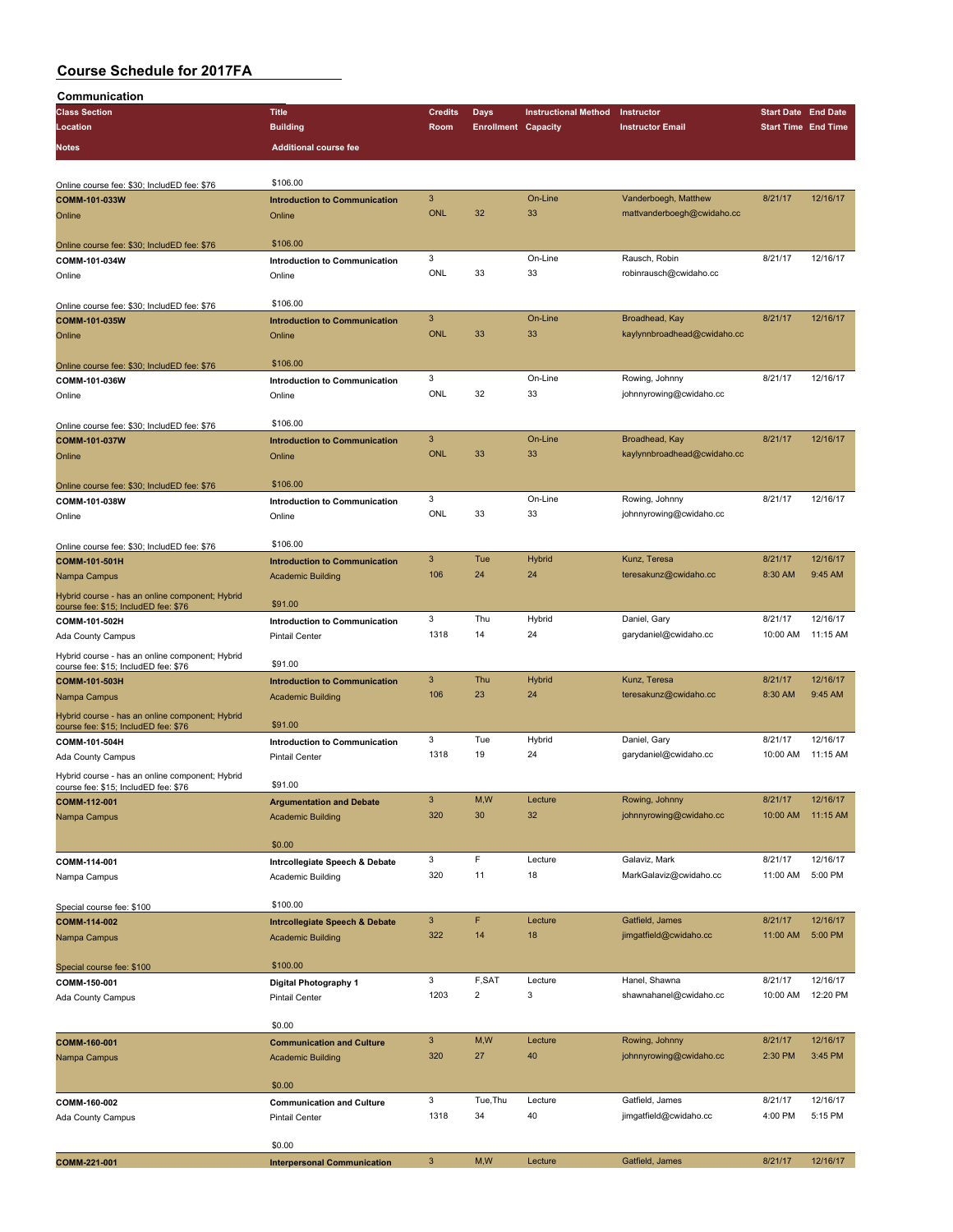| Communication                                                       |                                           |                |                            |                             |                            |                            |                            |
|---------------------------------------------------------------------|-------------------------------------------|----------------|----------------------------|-----------------------------|----------------------------|----------------------------|----------------------------|
| <b>Class Section</b>                                                | <b>Title</b>                              | <b>Credits</b> | <b>Days</b>                | <b>Instructional Method</b> | Instructor                 | <b>Start Date End Date</b> |                            |
| Location                                                            | <b>Building</b>                           | Room           | <b>Enrollment Capacity</b> |                             | <b>Instructor Email</b>    |                            | <b>Start Time End Time</b> |
| <b>Notes</b>                                                        | <b>Additional course fee</b>              |                |                            |                             |                            |                            |                            |
| Nampa Campus                                                        | <b>Academic Building</b>                  | 105            | 18                         | 35                          | jimgatfield@cwidaho.cc     | 1:00 PM                    | 2:15 PM                    |
| IncludED fee: \$125                                                 | \$125.00                                  |                |                            |                             |                            |                            |                            |
| COMM-231-001                                                        | <b>Public Speaking</b>                    | 3              | Tue                        | Lecture                     | Rowing, Johnny             | 8/21/17                    | 12/16/17                   |
| Nampa Campus                                                        | Academic Building                         | 320            | 15                         | 35                          | johnnyrowing@cwidaho.cc    | 7:00 PM                    | 9:45 PM                    |
| IncludED fee: \$93                                                  | \$93.00                                   |                |                            |                             |                            |                            |                            |
| COMM-261-001                                                        | <b>Multimedia Storytelling</b>            | $\mathbf{3}$   | Thu                        | Lecture                     | Bates, J                   | 8/21/17                    | 12/16/17                   |
| <b>Ada County Campus</b>                                            | <b>Pintail Center</b>                     | 1203           | 18                         | 20                          | jbates@cwidaho.cc          | 7:00 PM                    | 9:45 PM                    |
|                                                                     | \$0.00                                    |                |                            |                             |                            |                            |                            |
| COMM-268-001                                                        | Intro to Video Production                 | 3              | M,W                        | Lecture                     | Holbrook, James            | 8/21/17                    | 12/16/17                   |
| Ada County Campus                                                   | <b>Pintail Center</b>                     | 1203           | 20                         | 20                          | ericholbrook@cwidaho.cc    | 7:00 PM                    | 8:15 PM                    |
| Special course fee: \$125                                           | \$125.00                                  |                |                            |                             |                            |                            |                            |
| COMM-271-001                                                        | <b>Introduction to Mass Media</b>         | 3              | M,W                        | Lecture                     | Mahoney, Michelle          | 8/21/17                    | 12/16/17                   |
| <b>Ada County Campus</b>                                            | <b>Pintail Center</b>                     | 1211           | 22                         | 24                          | michellemahoney@cwidaho.cc | 2:30 PM                    | 3:45 PM                    |
| IncludED fee: \$41.25                                               | \$41.25                                   |                |                            |                             |                            |                            |                            |
| COMM-273-001                                                        | <b>Media News Writing &amp; Reporting</b> | 3              | Tue                        | Lecture                     | Camp, Roya                 | 8/21/17                    | 12/16/17                   |
| Ada County Campus                                                   | <b>Pintail Center</b>                     | 1203           | 12                         | 20                          | royacamp@cwidaho.cc        | 7:00 PM                    | 9:45 PM                    |
|                                                                     | \$0.00                                    |                |                            |                             |                            |                            |                            |
| COMM-275-001H                                                       | <b>Digital Design and Publishing</b>      | 3              | Thu                        | Lecture                     | Wallgren, Lindsey          | 8/21/17                    | 12/16/17                   |
| <b>Ada County Campus</b>                                            | <b>Pintail Center</b>                     | 1203           | $\overline{3}$             | 8                           | lindseywallgren@cwidaho.cc | 10:00 AM                   | 11:15 AM                   |
| Hybrid course - has an online component; Hybrid<br>course fee: \$15 | \$15.00                                   |                |                            |                             |                            |                            |                            |
| COMM-278-001                                                        | <b>Principles of Public Relations</b>     | 3              | Tue, Thu                   | Lecture                     | Mahoney, Michelle          | 8/21/17                    | 12/16/17                   |
| Ada County Campus                                                   | <b>Pintail Center</b>                     | 1203           | 16                         | 20                          | michellemahoney@cwidaho.cc | 5:30 PM                    | 6:45 PM                    |
|                                                                     | \$0.00                                    |                |                            |                             |                            |                            |                            |
| COMM-290-001W                                                       | <b>Communication Capstone</b>             | $\overline{2}$ |                            | On-Line                     | Bennett, Michelle          | 8/21/17                    | 12/16/17                   |
| Online                                                              | Online                                    | <b>ONL</b>     | $\overline{4}$             | 20                          | michellebennett@cwidaho.cc |                            |                            |
| Online course fee: \$20                                             | \$20.00                                   |                |                            |                             |                            |                            |                            |
| COMM-293-001                                                        | <b>Communication Internship</b>           | 1              |                            | Internship                  | Mahoney, Michelle          | 8/21/17                    | 12/16/17                   |
| <b>Community Locations</b>                                          | <b>Community Location</b>                 | <b>CMTY</b>    | $\mathbf{1}$               | $\mathbf{1}$                | michellemahoney@cwidaho.cc |                            |                            |
|                                                                     | \$0.00                                    |                |                            |                             |                            |                            |                            |

#### **Computer Support Specialist**

| <b>Class Section</b><br>Location                                                                                    | <b>Title</b><br><b>Building</b>       | <b>Credits</b><br><b>Room</b> | Days<br><b>Enrollment Capacity</b> | <b>Instructional Method</b> | Instructor<br><b>Instructor Email</b> | <b>Start Date End Date</b><br><b>Start Time End Time</b> |          |
|---------------------------------------------------------------------------------------------------------------------|---------------------------------------|-------------------------------|------------------------------------|-----------------------------|---------------------------------------|----------------------------------------------------------|----------|
| <b>Notes</b>                                                                                                        | <b>Additional course fee</b>          |                               |                                    |                             |                                       |                                                          |          |
| CSSP-103-001                                                                                                        | <b>Customer Service for Help Desk</b> | $\overline{2}$                | Tue.Thu                            | Lecture                     | Dunbar, Donald                        | 8/21/17                                                  | 12/16/17 |
| <b>Ada County Campus</b>                                                                                            | <b>Pintail Center</b>                 | 1425                          | 17                                 | 18                          | dondunbar@cwidaho.cc                  | 12:10 PM                                                 | 1:00 PM  |
| For Computer Support Specialist Majors only.<br>COREQUISITE: CSSP 104, 106, 108                                     | \$0.00                                |                               |                                    |                             |                                       |                                                          |          |
| CSSP-104-001                                                                                                        | <b>Technical Fundamentals</b>         | 4                             | M, Tue, W, Thu Lecture             |                             | Dunbar, Donald                        | 8/21/17                                                  | 9/23/17  |
| Ada County Campus<br>For Computer Support Specialist Majors only.<br>COREQUISITE: CNST 103, 106, 108 Special        | <b>Pintail Center</b>                 | 1425                          | 17                                 | 18                          | dondunbar@cwidaho.cc                  | 8:00 AM                                                  | 12:00 PM |
| course fee: \$280                                                                                                   | \$280.00                              |                               |                                    |                             |                                       |                                                          |          |
| CSSP-106-001                                                                                                        | <b>Surv Peripheral Technologies</b>   | $\overline{4}$                | M, Tue, W, Thu Lecture             |                             | Dunbar, Donald                        | 9/25/17                                                  | 10/28/17 |
| <b>Ada County Campus</b><br>For Computer Support Specialist Majors only.<br>COREQUISITE: CNST 103, 104, 108 Special | <b>Pintail Center</b>                 | 1425                          | 17                                 | 18                          | dondunbar@cwidaho.cc                  | 8:00 AM                                                  | 12:00 PM |
| course fee: \$10                                                                                                    | \$10.00                               |                               |                                    |                             |                                       |                                                          |          |
| CSSP-108-001                                                                                                        | <b>Adv Peripheral Technologies</b>    | 4                             | M, Tue, W, Thu Lecture             |                             | Dunbar, Donald                        | 10/30/17                                                 | 12/9/17  |
| Ada County Campus                                                                                                   | <b>Pintail Center</b>                 | 1425                          | 17                                 | 18                          | dondunbar@cwidaho.cc                  | 8:00 AM                                                  | 12:00 PM |
| For Computer Support Specialist Majors only.<br>COREQUISITE: CNST 103, 104, 106                                     | \$0.00                                |                               |                                    |                             |                                       |                                                          |          |
| CSSP-210-001                                                                                                        | <b>Principles of Networking</b>       | $\overline{4}$                | M, Tue, W, Thu Lecture             |                             | Anderson, Bartt                       | 8/21/17                                                  | 9/23/17  |
| <b>Ada County Campus</b>                                                                                            | <b>Pintail Center</b>                 | 1406                          | 16                                 | 18                          | barttanderson@cwidaho.cc              | 8:00 AM                                                  | 12:00 PM |
|                                                                                                                     | \$102.00                              |                               |                                    |                             |                                       |                                                          |          |
| Special course fee: \$102                                                                                           |                                       | 4                             | M.Tue.W.Thu Lecture                |                             | Anderson, Bartt                       | 9/25/17                                                  | 10/28/17 |
| CSSP-212-001                                                                                                        | <b>Advanced Networking</b>            |                               |                                    |                             |                                       |                                                          |          |
| Ada County Campus                                                                                                   | <b>Pintail Center</b>                 | 1406                          | 16                                 | 18                          | barttanderson@cwidaho.cc              | 8:00 AM                                                  | 12:00 PM |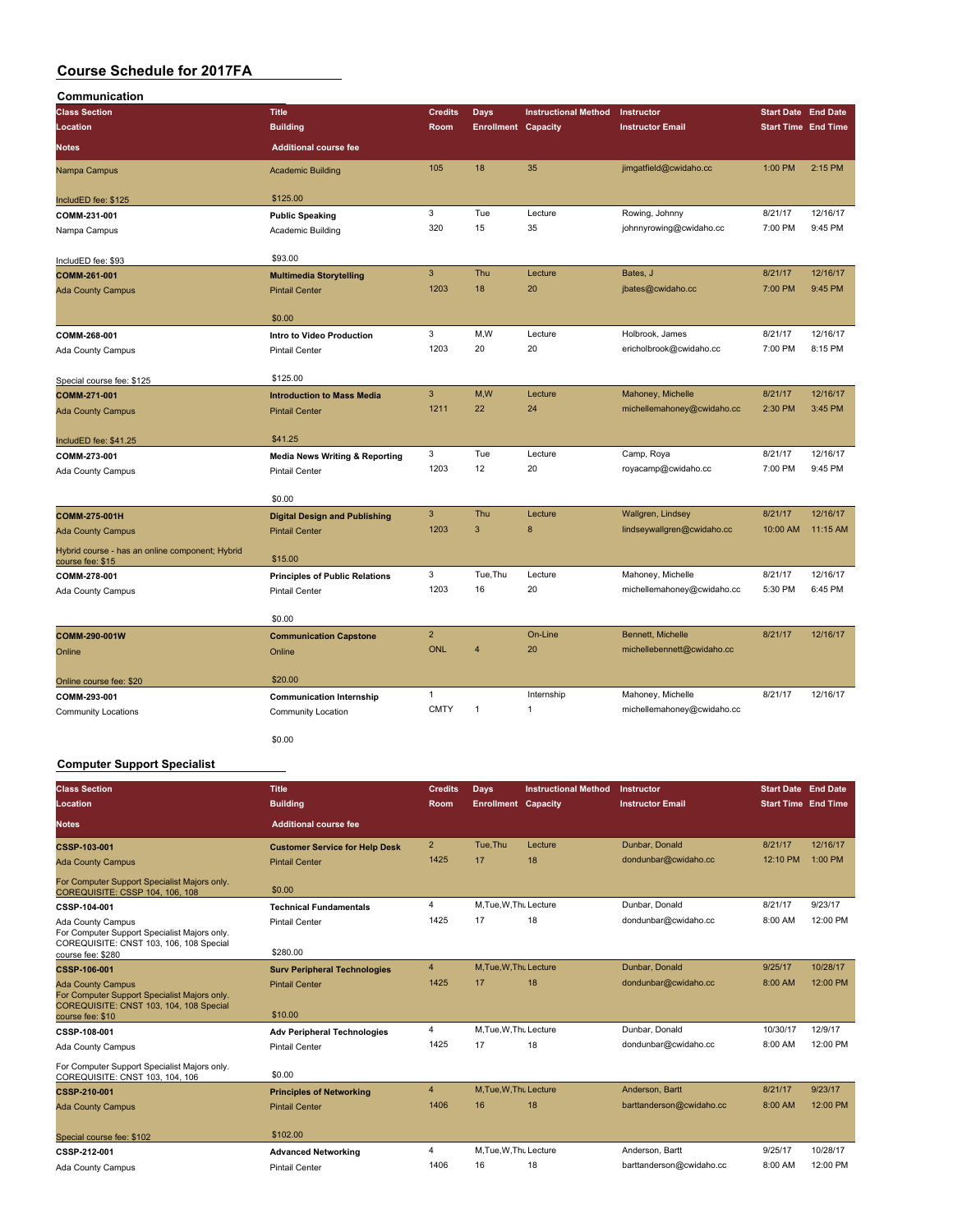| <b>Computer Support Specialist</b> |                                |                |                            |                             |                          |                            |          |
|------------------------------------|--------------------------------|----------------|----------------------------|-----------------------------|--------------------------|----------------------------|----------|
| <b>Class Section</b>               | <b>Title</b>                   | <b>Credits</b> | Days                       | <b>Instructional Method</b> | Instructor               | <b>Start Date End Date</b> |          |
| Location                           | <b>Building</b>                | Room           | <b>Enrollment Capacity</b> |                             | <b>Instructor Email</b>  | <b>Start Time End Time</b> |          |
| <b>Notes</b>                       | <b>Additional course fee</b>   |                |                            |                             |                          |                            |          |
|                                    |                                |                |                            |                             |                          |                            |          |
|                                    | \$0.00                         |                |                            |                             |                          |                            |          |
| <b>CSSP-214-001</b>                | <b>Network Troubleshooting</b> | $\overline{4}$ | M.Tue.W.Thu Lecture        |                             | Anderson, Bartt          | 10/30/17                   | 12/9/17  |
| <b>Ada County Campus</b>           | <b>Pintail Center</b>          | 1406           | 16                         | 18                          | barttanderson@cwidaho.cc | 8:00 AM                    | 12:00 PM |
|                                    | \$0.00                         |                |                            |                             |                          |                            |          |

| <b>Class Section</b>                                                                                                          | <b>Title</b>                     | <b>Credits</b> |                                    |                             | Instructor              | <b>Start Date End Date</b> |                     |
|-------------------------------------------------------------------------------------------------------------------------------|----------------------------------|----------------|------------------------------------|-----------------------------|-------------------------|----------------------------|---------------------|
| Location                                                                                                                      | <b>Building</b>                  | Room           | Days<br><b>Enrollment Capacity</b> | <b>Instructional Method</b> | <b>Instructor Email</b> | <b>Start Time End Time</b> |                     |
| <b>Notes</b>                                                                                                                  | <b>Additional course fee</b>     |                |                                    |                             |                         |                            |                     |
|                                                                                                                               |                                  |                |                                    |                             |                         |                            |                     |
| <b>CWID-101-001H</b>                                                                                                          | <b>CWID: Cryptography</b>        | 3<br>1207      | M<br>20                            | <b>Hybrid</b><br>20         | Kelley, Maia            | 8/21/17<br>2:30 PM         | 12/16/17<br>3:45 PM |
| <b>Ada County Campus</b><br>Cryptography: Secret and Not-So-Secret Codes<br>Throughout history, cryptography has evolved from | <b>Pintail Center</b>            |                |                                    |                             | maiakelley@cwidaho.cc   |                            |                     |
| messages written on the shaved heads of servants                                                                              |                                  |                |                                    |                             |                         |                            |                     |
| to highly robust computer encryption. In this<br>course, we will examine the history of                                       |                                  |                |                                    |                             |                         |                            |                     |
| cryptography, study several cryptosystems, and<br>practice techniques for cracking those                                      |                                  |                |                                    |                             |                         |                            |                     |
| cryptosystems. In addition, we will be examining                                                                              |                                  |                |                                    |                             |                         |                            |                     |
| our current level of dependence on cryptography,<br>for instance, in our banking systems and cell                             |                                  |                |                                    |                             |                         |                            |                     |
| phones. The mathematics required to understand<br>and implement these cryptosystems is the                                    |                                  |                |                                    |                             |                         |                            |                     |
| equivalent of four years of high school                                                                                       |                                  |                |                                    |                             |                         |                            |                     |
| mathematics. This class is designed to appeal to<br>both history and math/science buffs alike! Hybrid                         |                                  |                |                                    |                             |                         |                            |                     |
| course - has an online component Hybrid course<br>fee: \$15                                                                   | \$15.00                          |                |                                    |                             |                         |                            |                     |
| CWID-101-002H                                                                                                                 | <b>CWID: Heroes and Villains</b> | 3              | Thu                                | Hybrid                      | Johanek, Kimberly       | 8/21/17                    | 12/16/17            |
| Nampa Campus                                                                                                                  | Academic Building                | 309            | 27                                 | 27                          | kimjohanek@cwidaho.cc   | 11:30 AM                   | 12:45 PM            |
| Heroes and Villains What does it mean to be a<br>hero or a villain? We will consider both famous                              |                                  |                |                                    |                             |                         |                            |                     |
| and obscure examples of unique individuals and                                                                                |                                  |                |                                    |                             |                         |                            |                     |
| their circumstances. Heroic stories can inspire us<br>to be persistent and resilient in the face of trials,                   |                                  |                |                                    |                             |                         |                            |                     |
| whereas stories of villains can serve as a warning<br>and strengthen our resolve. What factors lead to                        |                                  |                |                                    |                             |                         |                            |                     |
| an individual's success or failure? Various case                                                                              |                                  |                |                                    |                             |                         |                            |                     |
| studies will be examined relating to topics such as<br>culture, opportunity, personality, genius,                             |                                  |                |                                    |                             |                         |                            |                     |
| persistence, and achievement. This is an<br>interdisciplinary course, primarily drawing from                                  |                                  |                |                                    |                             |                         |                            |                     |
| sociology, psychology and history. You will be able                                                                           |                                  |                |                                    |                             |                         |                            |                     |
| to develop practical tools to define your own<br>personal and professional goals and determine                                |                                  |                |                                    |                             |                         |                            |                     |
| how you can overcome obstacles to achieve your<br>goals. Hybrid course - has an online component                              |                                  |                |                                    |                             |                         |                            |                     |
| Hybrid course fee: \$15                                                                                                       | \$15.00                          |                |                                    |                             |                         |                            |                     |
| CWID-101-004                                                                                                                  | <b>CWID: Money Math</b>          | $\mathbf{3}$   | M,W                                | Lecture                     | Wagner, Randal          | 8/21/17                    | 12/16/17            |
| Nampa Campus<br>Money Math - Too many students ask "why do I                                                                  | <b>Academic Building</b>         | 309            | 27                                 | 27                          | randalwagner@cwidaho.cc | 5:30 PM                    | 6:45 PM             |
| have to take math?" In this class, students will                                                                              |                                  |                |                                    |                             |                         |                            |                     |
| explore the math they are currently using and help<br>them gain a better understanding of the need for                        |                                  |                |                                    |                             |                         |                            |                     |
| math in their personal lives, managing their money,<br>planning for their future and the potential use of                     |                                  |                |                                    |                             |                         |                            |                     |
| math in different careers that they haven't thought                                                                           |                                  |                |                                    |                             |                         |                            |                     |
| of. We will use spreadsheets to develop a budget<br>and to track expenses, to estimate \$s needed for                         |                                  |                |                                    |                             |                         |                            |                     |
| short term and long term goals, students will read a<br>book from a selected list of personal finance self-                   |                                  |                |                                    |                             |                         |                            |                     |
| help books and write a short report on it, they will                                                                          |                                  |                |                                    |                             |                         |                            |                     |
| be sharpening their math skills by practicing<br>adding, subtracting, multiplying and dividing,                               |                                  |                |                                    |                             |                         |                            |                     |
| decimal numbers, fractions, ratios, percent's and<br>using variables.                                                         | \$0.00                           |                |                                    |                             |                         |                            |                     |
| CWID-101-005                                                                                                                  | <b>CWID: Periodic Madness</b>    | 3              | Tue, Thu                           | Lecture                     | Frank, Nicole           | 8/21/17                    | 12/16/17            |
| Nampa Campus                                                                                                                  | Academic Building                | 102E           | 60                                 | 60                          | nicolefrank@cwidaho.cc  | 2:30 PM                    | 3:45 PM             |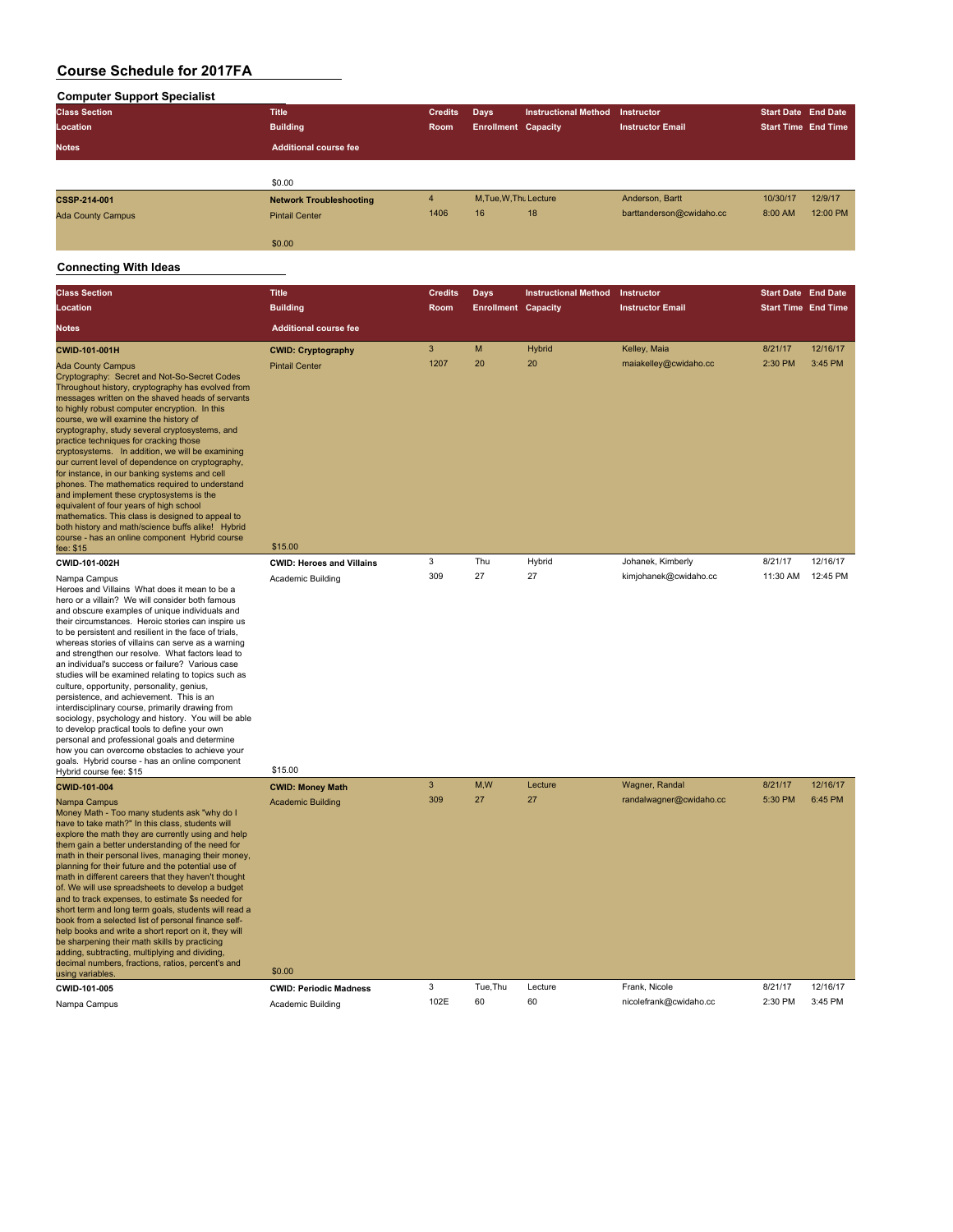| <b>Class Section</b>                                                                                                                                                                                                                                                                                                                                                                                                                                                                                                                                                                                                                                                                                                                                                                                                                                                     | <b>Title</b>                        | <b>Credits</b> | Days                       | <b>Instructional Method</b> | Instructor                        | <b>Start Date End Date</b> |          |
|--------------------------------------------------------------------------------------------------------------------------------------------------------------------------------------------------------------------------------------------------------------------------------------------------------------------------------------------------------------------------------------------------------------------------------------------------------------------------------------------------------------------------------------------------------------------------------------------------------------------------------------------------------------------------------------------------------------------------------------------------------------------------------------------------------------------------------------------------------------------------|-------------------------------------|----------------|----------------------------|-----------------------------|-----------------------------------|----------------------------|----------|
| Location                                                                                                                                                                                                                                                                                                                                                                                                                                                                                                                                                                                                                                                                                                                                                                                                                                                                 | <b>Building</b>                     | Room           | <b>Enrollment Capacity</b> |                             | <b>Instructor Email</b>           | <b>Start Time End Time</b> |          |
| <b>Notes</b>                                                                                                                                                                                                                                                                                                                                                                                                                                                                                                                                                                                                                                                                                                                                                                                                                                                             | <b>Additional course fee</b>        |                |                            |                             |                                   |                            |          |
| Periodic Madness "Why did Gandhi hate iodine (I,<br>53)? How did radium (Ra, 88) nearly ruin Marie<br>Curie's reputation? And why is gallium (Ga, 31) the<br>go-to element for laboratory pranksters? The<br>Periodic Table is a crowning scientific<br>achievement, but it's also a treasure trove of<br>adventure, betrayal, and obsession."-The<br>Disappearing Spoon In this course, we will spend<br>the semester following the elements laid out for us<br>on the periodic table. We will see the role these<br>elements have played in both our past and our<br>future. The course will utilize a project based<br>learning approach and culminate with a project<br>focused on a single element within the table.<br>Ultimately, students will gain a new understanding<br>of how the atoms in the periodic table create the<br>world around us.                 | \$0.00                              |                |                            |                             |                                   |                            |          |
| <b>CWID-101-005</b>                                                                                                                                                                                                                                                                                                                                                                                                                                                                                                                                                                                                                                                                                                                                                                                                                                                      | <b>CWID: Periodic Madness</b>       | 3              | Tue, Thu                   | Lecture                     | Hess, Bryan                       | 8/21/17                    | 12/16/17 |
| Nampa Campus<br>Periodic Madness "Why did Gandhi hate iodine (I,<br>53)? How did radium (Ra, 88) nearly ruin Marie<br>Curie's reputation? And why is gallium (Ga, 31) the<br>go-to element for laboratory pranksters? The<br>Periodic Table is a crowning scientific<br>achievement, but it's also a treasure trove of<br>adventure, betrayal, and obsession."-The<br>Disappearing Spoon In this course, we will spend<br>the semester following the elements laid out for us<br>on the periodic table. We will see the role these<br>elements have played in both our past and our<br>future. The course will utilize a project based<br>learning approach and culminate with a project<br>focused on a single element within the table.<br>Ultimately, students will gain a new understanding<br>of how the atoms in the periodic table create the<br>world around us. | <b>Academic Building</b><br>\$0.00  | 102E           | 60                         | 60                          | bryanhess@cwidaho.cc              | 2:30 PM                    | 3:45 PM  |
| CWID-101-006H                                                                                                                                                                                                                                                                                                                                                                                                                                                                                                                                                                                                                                                                                                                                                                                                                                                            | CWID: Media/Art of Lying            | 3              | M                          | Hybrid                      | Daugharthy, Marianne              | 8/21/17                    | 12/16/17 |
| Nampa Campus<br>Media and the Art of Lying Media and advertising<br>companies pour millions of dollars into video<br>content designed to engage and entice viewers.<br>Are the designers' tactics sincere and honest? Or<br>is there another side to this explosion of video<br>content? What is the real effect of media on our<br>thoughts and decisions? This course will take a<br>look at the methods used to sell the individual and<br>society products and ideas. Students will learn to<br>analyze and evaluate various types of media and<br>become more conscious viewers. Ultimately<br>participants will learn how to make more-educated<br>decisions and to use those same analytical skills to<br>be more successful in college. Hybrid course - has<br>an online component. Hybrid course fee: \$15                                                      | Academic Building<br>\$15.00        | 309            | 27                         | 27                          | mariannedaugharthy@cwidaho.<br>CC | 7:00 PM                    | 8:15 PM  |
| CWID-101-007H                                                                                                                                                                                                                                                                                                                                                                                                                                                                                                                                                                                                                                                                                                                                                                                                                                                            | <b>CWID: History of Animation</b>   | 3              | W                          | <b>Hybrid</b>               | Fazil, Goran                      | 8/21/17                    | 12/16/17 |
| Nampa Campus<br>History of Animation Animation is a popular<br>medium in our contemporary world and it has been<br>for hundreds of years. During this time animated<br>movies have made a huge impact on our popular<br>culture. This course will explore the origins of<br>animation and its history. We will look into various<br>different genres, styles, media, and techniques in<br>regards to animated movies and their evolution<br>over time. Animation is an international global<br>medium, and therefore in this class we will<br>examine various different leading practitioners from<br>all over the world. Through the examination of<br>animated movies we will gain an insight into<br>various social and cultural contexts in which these<br>movies were created. Hybrid course - has an<br>online component Hybrid course fee: \$15                   | <b>Academic Building</b><br>\$15.00 | 105            | 27                         | 27                          | goranfazil@cwidaho.cc             | 2:30 PM                    | 3:45 PM  |
| CWID-101-008W                                                                                                                                                                                                                                                                                                                                                                                                                                                                                                                                                                                                                                                                                                                                                                                                                                                            | <b>CWID: I'd Rather be Gaming</b>   | 3              |                            | On-Line                     | Billing, Carol                    | 8/21/17                    | 12/16/17 |
| Online                                                                                                                                                                                                                                                                                                                                                                                                                                                                                                                                                                                                                                                                                                                                                                                                                                                                   | Online                              | ONL            | 27                         | 27                          | carolbilling@cwidaho.cc           |                            |          |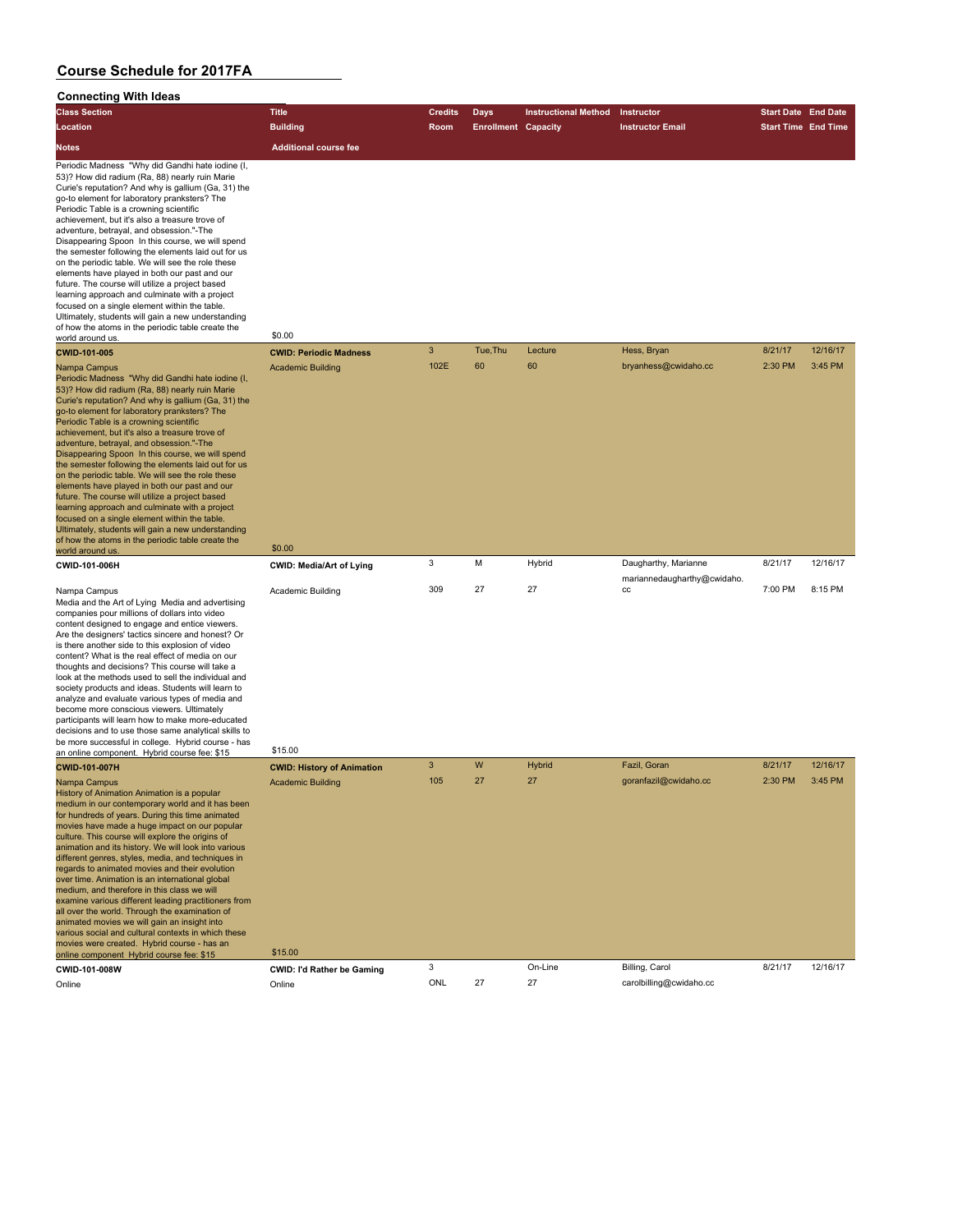| <b>Connecting With ideas</b>                                                                                                                                                                                                                                                                                                                                                                                                                                                                                                                                                                                                                                                                                                                                                                                                                                                                                                                                                                                                                                                                                                                                                                                                                                                                                                                                                                                                                                                                                           |                                                                        |                |                            |                             |                                     |                            |                      |
|------------------------------------------------------------------------------------------------------------------------------------------------------------------------------------------------------------------------------------------------------------------------------------------------------------------------------------------------------------------------------------------------------------------------------------------------------------------------------------------------------------------------------------------------------------------------------------------------------------------------------------------------------------------------------------------------------------------------------------------------------------------------------------------------------------------------------------------------------------------------------------------------------------------------------------------------------------------------------------------------------------------------------------------------------------------------------------------------------------------------------------------------------------------------------------------------------------------------------------------------------------------------------------------------------------------------------------------------------------------------------------------------------------------------------------------------------------------------------------------------------------------------|------------------------------------------------------------------------|----------------|----------------------------|-----------------------------|-------------------------------------|----------------------------|----------------------|
| <b>Class Section</b>                                                                                                                                                                                                                                                                                                                                                                                                                                                                                                                                                                                                                                                                                                                                                                                                                                                                                                                                                                                                                                                                                                                                                                                                                                                                                                                                                                                                                                                                                                   | <b>Title</b>                                                           | <b>Credits</b> | <b>Days</b>                | <b>Instructional Method</b> | Instructor                          | <b>Start Date End Date</b> |                      |
| Location                                                                                                                                                                                                                                                                                                                                                                                                                                                                                                                                                                                                                                                                                                                                                                                                                                                                                                                                                                                                                                                                                                                                                                                                                                                                                                                                                                                                                                                                                                               | <b>Building</b>                                                        | Room           | <b>Enrollment Capacity</b> |                             | <b>Instructor Email</b>             | <b>Start Time End Time</b> |                      |
| <b>Notes</b>                                                                                                                                                                                                                                                                                                                                                                                                                                                                                                                                                                                                                                                                                                                                                                                                                                                                                                                                                                                                                                                                                                                                                                                                                                                                                                                                                                                                                                                                                                           | <b>Additional course fee</b>                                           |                |                            |                             |                                     |                            |                      |
| I'd Rather be Gaming Some believe that to neglect<br>students who have a passion for the booming<br>gaming industry is a travesty. This course seeks to<br>engage gamers and non-gamers alike and connect<br>their strengths in the gaming world with those<br>needed to succeed in college. We will examine the<br>different sides of the argument, "is gaming a waste<br>of time?" Students interested in gaming will be<br>given the opportunity to evaluate their academic<br>strengths and personality and understand how they<br>align with world of gaming. All students will<br>complete the course better prepared to win in<br>college, and with good time management, students<br>might even learn how to reserve some time to play.<br>NOTE: Online sections of CWID are designed for<br>students in fully online degrees. Students who are<br>taking any face-to-face classes should select a<br>face-to-face or hybrid section of CWID. Online<br>course fee: \$30<br>CWID-101-009<br><b>Canyon County Center</b><br>Be the Author of Your Life Story Do you love<br>stories? If you do, you're in good company! Stories<br>have fascinated humans for thousands of years;<br>guidance, enlightenment, and inspiration await us<br>there. But what about the most important story you<br>will ever encounter? The story of your own life? Is<br>your life story one of power and accomplishment or<br>one of confusion and impotence? Is that story<br>soundly plotted or does it muddle along unguided? | \$30.00<br><b>CWID: Your Life Story</b><br><b>Canyon County Center</b> | 3<br>237       | Tue, Thu<br>27             | Lecture<br>27               | Miner, Eric<br>ericminer@cwidaho.cc | 8/21/17<br>11:30 AM        | 12/16/17<br>12:45 PM |
| Is it written well, so that you and others can benefit<br>from it? Most importantly, who is the author of your<br>life story? Are you its plot master or is someone<br>else penning the words while you just try to keep<br>up? In this class, we will explore what story is, how<br>stories are constructed, and what makes a story<br>good. By sharing a few great stories we will<br>buttress our understanding. And you will write a<br>story of your own life - both the past you have<br>already lived and the potential you want to fulfill.<br>Join us, pick up the pen, enhance your literary and<br>academic skills, and become the author of your<br>own success at CWI and beyond!                                                                                                                                                                                                                                                                                                                                                                                                                                                                                                                                                                                                                                                                                                                                                                                                                         | \$0.00                                                                 |                |                            |                             |                                     |                            |                      |
| CWID-101-010                                                                                                                                                                                                                                                                                                                                                                                                                                                                                                                                                                                                                                                                                                                                                                                                                                                                                                                                                                                                                                                                                                                                                                                                                                                                                                                                                                                                                                                                                                           | <b>CWID: Idaho Authors</b>                                             | 3              | M,W                        | Lecture                     | Nicholas, David                     | 8/21/17                    | 12/16/17             |
| Ada County Campus<br>Idaho Authors and the West Course content will<br>deal with the American West. The American West<br>conjures images of cowboys and outlaws, gold<br>mines and uncharted wilderness, Wild West shows<br>and Hollywood, vast, empty spaces and suburban<br>sprawl. It has long been viewed as rugged territory<br>where the hearty, the visionary, and the brave can<br>claim fortune, freedom, and fame. It is a land as<br>much myth as reality, full of contradiction and<br>complexity. Literature has played its role creating,<br>perpetuating, and debunking these myths. This<br>course will introduce you to various Idaho writers<br>and their writings. Through their fiction, non-fiction,<br>and poetry-much of it set in the state of Idaho, we<br>will explore the ever-changing West and analyze its<br>many meanings. How do these writers and writings<br>envision the West, and how do these visions fit<br>with your own, as a College of Western Idaho<br>student? Inspired by what we read, we will use our<br>own Western experiences as material for the<br>newest wave of Idaho-authored stories, memoirs,                                                                                                                                                                                                                                                                                                                                                                 | <b>Pintail Center</b>                                                  | 1320           | 27                         | 27                          | davenicholas@cwidaho.cc             | 10:00 AM                   | 11:15 AM             |
| and poems.                                                                                                                                                                                                                                                                                                                                                                                                                                                                                                                                                                                                                                                                                                                                                                                                                                                                                                                                                                                                                                                                                                                                                                                                                                                                                                                                                                                                                                                                                                             | \$0.00                                                                 |                |                            |                             |                                     |                            |                      |
| CWID-101-011H                                                                                                                                                                                                                                                                                                                                                                                                                                                                                                                                                                                                                                                                                                                                                                                                                                                                                                                                                                                                                                                                                                                                                                                                                                                                                                                                                                                                                                                                                                          | <b>CWID: Creative Spark</b>                                            | 3              | Thu                        | <b>Hybrid</b>               | Fisher, Brenda                      | 8/21/17                    | 12/16/17             |
| Nampa Campus<br>The Creative Spark Michael LeBeouf, author of<br>Imagineering, writes, "The heart of all new ideas<br>lies in the borrowing, adding, combining, or<br>modifying of old ones. Do it by accident and people<br>call you lucky. Do it by design and they'll call you<br>creative." In this course, we will explore the<br>creative process and look at the characteristics of<br>highly creative people. How does creativity help us<br>to be better problem-solvers and better students?<br>We will also explore the challenge of being original<br>in a digital age. Students will learn how to "steal<br>like an artist" and other methods of unlocking their<br>creative potential. Hybrid course - has an online                                                                                                                                                                                                                                                                                                                                                                                                                                                                                                                                                                                                                                                                                                                                                                                     | <b>Academic Building</b>                                               | 309            | 27                         | 27                          | brendafisher@cwidaho.cc             | 8:30 AM                    | 9:45 AM              |
| component Hybrid course fee: \$15<br>CWID-101-012H                                                                                                                                                                                                                                                                                                                                                                                                                                                                                                                                                                                                                                                                                                                                                                                                                                                                                                                                                                                                                                                                                                                                                                                                                                                                                                                                                                                                                                                                     | \$15.00<br><b>CWID: ID Rivers: Whitewater</b>                          | 3              | Tue                        | Hybrid                      | Hudson, Megan                       | 8/21/17                    | 12/16/17             |
| Ada County Campus                                                                                                                                                                                                                                                                                                                                                                                                                                                                                                                                                                                                                                                                                                                                                                                                                                                                                                                                                                                                                                                                                                                                                                                                                                                                                                                                                                                                                                                                                                      | <b>Pintail Center</b>                                                  | 1320           | 27                         | 27                          | meganhudson@cwidaho.cc              | 7:00 PM                    | 8:15 PM              |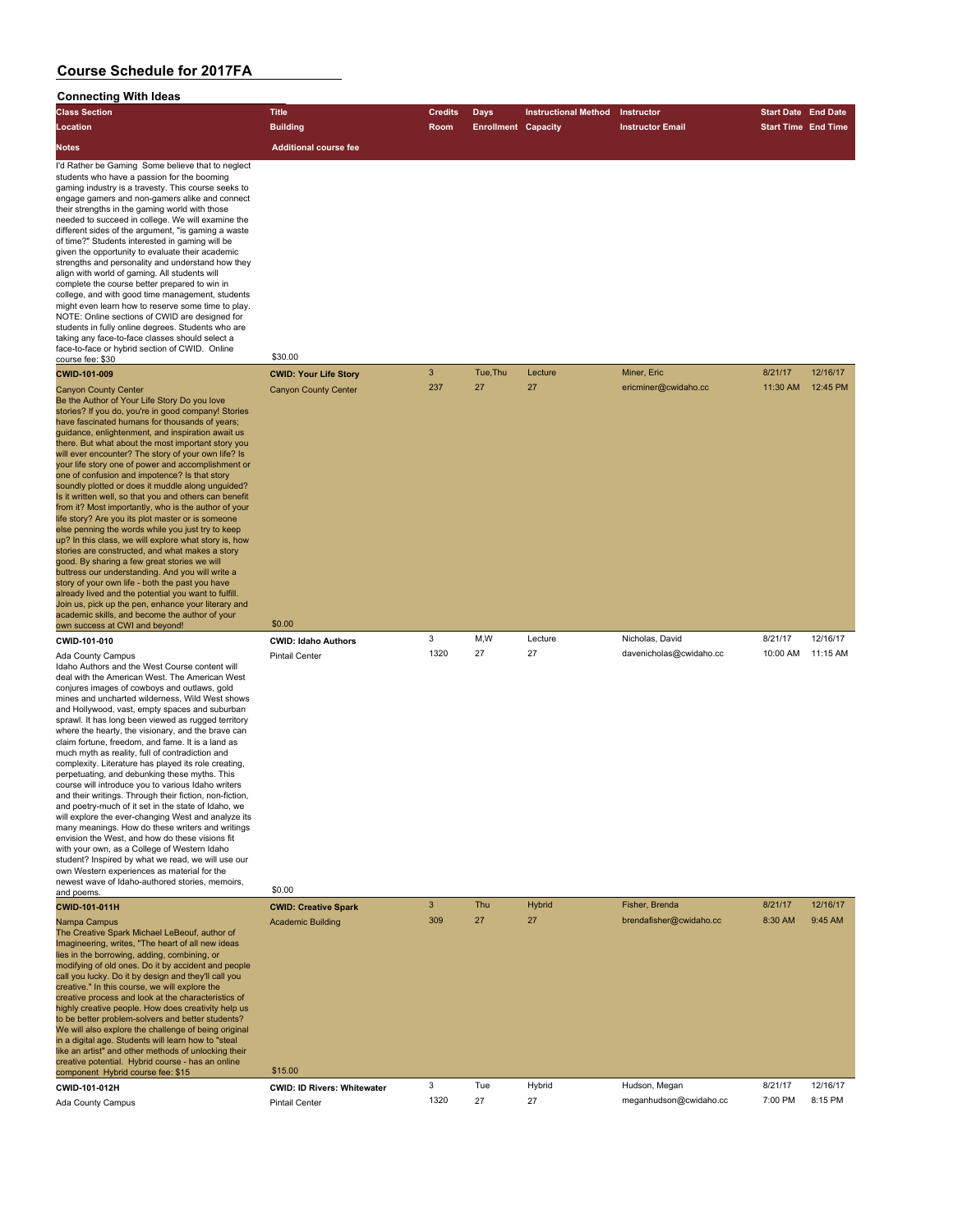| <b>Connecting With Ideas</b>                                                                                                                                                                                                                                                                                                                                                                                                                                                                                                                                                                                                                                                                                                                                                                                                                                                                    |                                  |                |                            |                             |                         |                            |          |
|-------------------------------------------------------------------------------------------------------------------------------------------------------------------------------------------------------------------------------------------------------------------------------------------------------------------------------------------------------------------------------------------------------------------------------------------------------------------------------------------------------------------------------------------------------------------------------------------------------------------------------------------------------------------------------------------------------------------------------------------------------------------------------------------------------------------------------------------------------------------------------------------------|----------------------------------|----------------|----------------------------|-----------------------------|-------------------------|----------------------------|----------|
| <b>Class Section</b>                                                                                                                                                                                                                                                                                                                                                                                                                                                                                                                                                                                                                                                                                                                                                                                                                                                                            | <b>Title</b>                     | <b>Credits</b> | Days                       | <b>Instructional Method</b> | <b>Instructor</b>       | <b>Start Date End Date</b> |          |
| Location                                                                                                                                                                                                                                                                                                                                                                                                                                                                                                                                                                                                                                                                                                                                                                                                                                                                                        | <b>Building</b>                  | Room           | <b>Enrollment Capacity</b> |                             | <b>Instructor Email</b> | <b>Start Time End Time</b> |          |
| <b>Notes</b>                                                                                                                                                                                                                                                                                                                                                                                                                                                                                                                                                                                                                                                                                                                                                                                                                                                                                    | <b>Additional course fee</b>     |                |                            |                             |                         |                            |          |
| Reading and Navigating through Idaho Whitewater<br>Idaho is considered the "whitewater playground"<br>for river enthusiasts. The state boasts numerous<br>whitewater rivers that are easily accessible for day<br>or multi-day trips. Rafting in whitewater will create<br>an experience one will never forget. In addition to<br>the thrill of whitewater adventures, students will<br>explore other river recreational activities such as<br>fishing, hiking, and camping on Idaho's waters.<br>Students will also understand the importance of<br>river conservation and stewardship. Just like<br>choosing which river to run and how to prepare for<br>a day of fun, it is important for students to research<br>which educational path will help them achieve their<br>personal and professional goals. Hybrid course -<br>has an online component Hybrid course fee: \$15                | \$15.00                          |                |                            |                             |                         |                            |          |
| CWID-101-013H                                                                                                                                                                                                                                                                                                                                                                                                                                                                                                                                                                                                                                                                                                                                                                                                                                                                                   | <b>CWID: Media and Self</b>      | 3              | Thu                        | Hybrid                      | Holt. Janel             | 8/21/17                    | 12/16/17 |
| <b>Ada County Campus</b><br>Media and Self: Shaping Our Beliefs Media<br>sources are central to culture and contribute daily<br>to our communication, socialization, and core<br>beliefs. The "ubiquitous assimilation" of information<br>characterizes the 21st Century. Our beliefs about<br>gender, race, and the consumption of goods from<br>food to clothing to dwellings are influenced by a<br>constant stream of media messages, often times<br>without our conscious awareness. In this course,<br>we will explore these messages and their desired<br>effects and develop ways to discern truth from<br>propaganda, effectively analyze media messages<br>for function, intent and bias, and understand how<br>this information contributes meaning to the lives of<br>individuals and to society as a whole. Hybrid<br>course - has an online component. Hybrid course<br>fee: \$15 | <b>Pintail Center</b><br>\$15.00 | 1204           | 27                         | 27                          | janelholt@cwidaho.cc    | 11:30 AM                   | 12:45 PM |

# **CWID-101-014W CWID: YOLO: Exist/Mod World** 3 On-Line Wilson, Harold 8/21/17 12/16/17<br>
Conline Online ONL 27 27 gregwilson@cwidaho.cc

Online Online ONL 27 27 gregwilson@cwidaho.cc

YOLO: Existing in the Modern World You only live once is a popular tag line of our modern society. While some say it just started with a rap song, Soren Kierkegaard, a dusty old Dane who lived more than 150 years ago, had some ideas that look remarkably like the phrase we use today. Through a study of some of his main themes of philosophy such as 'passionate inwardness', 'subjectivity', 'the individual', and 'the leap of faith', we will go on a cultural treasure hunt to see these very popular themes reflected in the movies, music, and short stories that are all around us. By the time you have finished this course, you will be able to decide for yourself if Kierkegaard is indeed the first one with the hashtag YOLO. NOTE: Online sections of CWID are designed for students in fully online degrees. Students who are taking any face-to-face classes should select a face-toface or hybrid section of CWID. Online course fee:

**\$30.00** \$30.00 **CWID-101-015H CWID: What Am I Worth** 3 Thu Hybrid Batali, Jorene 8/21/17 12/16/17<br>
Ada County Campus Pintail Center 1208 27 27 interviewed and the Pintail Center 11:30 AM 12:45 PM Ada County Campus **11:30 AM 12:45 PM 12:45 PM 12:45 PM 12:45 PM** 12:45 PM 12:45 PM 12:45 PM 12:45 PM 12:45 PM 12:45 PM What Am I Worth? You have worked hard to get an education (or you are working hard to get an education) and it's time to exchange your knowledge for a paycheck. A paycheck is just a bunch of dollars until you use them. Are these dollars a tool or a convenience? Will you tell your money where it will go? Or will you wonder where it went? You will gain tools in this course to manage your personal financial cash flow in addition to gaining tools to help you navigate through your CWI experience. Hybrid course - has an online component Hybrid course fee: \$15 \$15.00 **CWID-101-016 CWID: Movies and Culture** 3 F Lecture McMorrow, Sharon 8/21/17 12/16/17 Ada County Campus **11:00 AM** 1:45 PM Pintail Center 1302 27 27 27 sharonmcmorrow@cwidaho.cc 11:00 AM 1:45 PM Beyond the Academy Awards: Movies and Culture Most Americans, by the time they're eighteen, have watched more than a thousand movies. They can quote lines from Batman Returns and sing the entire sound track from Frozen. But do movies simply reflect our culture, or are they much more powerful, influencing the way we think, the choices we make, and how other people treat us? The purpose of this class is to examine these questions using a variety of contemporary American films, both narrative and documentary, as records of social attitudes and as a means for self-reflection and decision-making. \$0.00 **CWID-101-018H CWID: ID Rivers: Whitewater** 3 W Hybrid Hudson, Megan 8/21/17 12/16/17 Ada County Campus **Ada County Campus** Pintail Center 1211 8 24 meganhudson@cwidaho.cc 7:00 PM 8:15 PM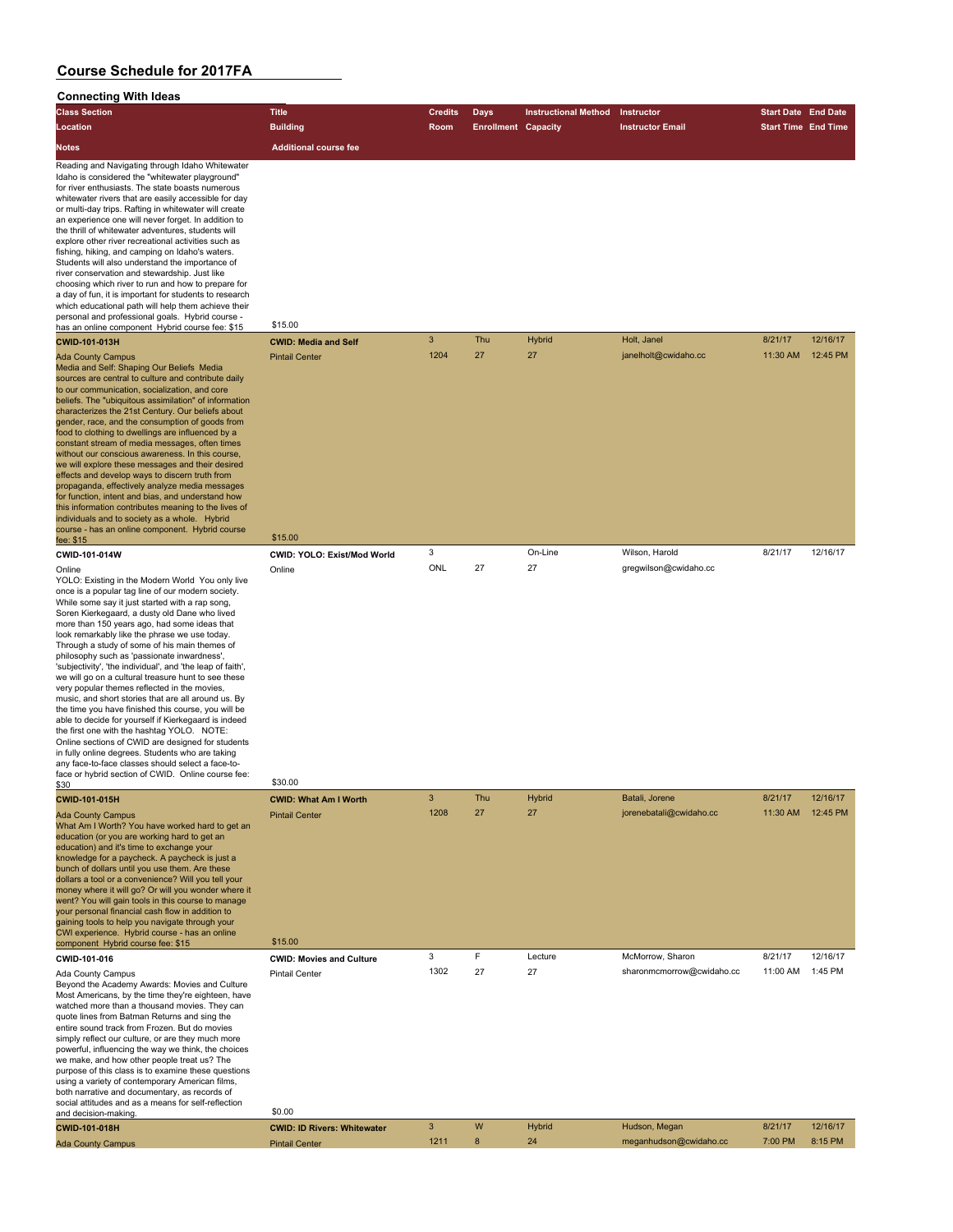#### **Connecting With Ideas**

| <b>Class Section</b>                                                                                                                                                                                                                                                                                                                                                                                                                                                                                                                                                                                                                                                                                                                                                                                                                                                              | <b>Title</b>                      | <b>Credits</b> | <b>Days</b>                | <b>Instructional Method</b> | <b>Instructor</b>        | <b>Start Date</b> End Date |          |
|-----------------------------------------------------------------------------------------------------------------------------------------------------------------------------------------------------------------------------------------------------------------------------------------------------------------------------------------------------------------------------------------------------------------------------------------------------------------------------------------------------------------------------------------------------------------------------------------------------------------------------------------------------------------------------------------------------------------------------------------------------------------------------------------------------------------------------------------------------------------------------------|-----------------------------------|----------------|----------------------------|-----------------------------|--------------------------|----------------------------|----------|
| Location                                                                                                                                                                                                                                                                                                                                                                                                                                                                                                                                                                                                                                                                                                                                                                                                                                                                          | <b>Building</b>                   | <b>Room</b>    | <b>Enrollment Capacity</b> |                             | <b>Instructor Email</b>  | <b>Start Time End Time</b> |          |
| <b>Notes</b>                                                                                                                                                                                                                                                                                                                                                                                                                                                                                                                                                                                                                                                                                                                                                                                                                                                                      | <b>Additional course fee</b>      |                |                            |                             |                          |                            |          |
| Reading and Navigating through Idaho Whitewater<br>Idaho is considered the "whitewater playground"<br>for river enthusiasts. The state boasts numerous<br>whitewater rivers that are easily accessible for day<br>or multi-day trips. Rafting in whitewater will create<br>an experience one will never forget. In addition to<br>the thrill of whitewater adventures, students will<br>explore other river recreational activities such as<br>fishing, hiking, and camping on Idaho's waters.<br>Students will also understand the importance of<br>river conservation and stewardship. Just like<br>choosing which river to run and how to prepare for<br>a day of fun, it is important for students to research<br>which educational path will help them achieve their<br>personal and professional goals. Hybrid course -<br>has an online component. Hybrid course fee: \$15 | \$15.00                           |                |                            |                             |                          |                            |          |
| CWID-101-019                                                                                                                                                                                                                                                                                                                                                                                                                                                                                                                                                                                                                                                                                                                                                                                                                                                                      | <b>CWID: Secrets of the Brain</b> | 3              | M.W                        | Lecture                     | Crothers, Carol          | 8/21/17                    | 12/16/17 |
| Nampa Campus<br>Secrets of the Brain: You CAN Do Math Do you<br>ever describe yourself as someone who is terrible<br>at math? Would you like to discover otherwise? In<br>this class, we will dispel the myth that some people<br>are not "math people," explore some basic                                                                                                                                                                                                                                                                                                                                                                                                                                                                                                                                                                                                       | Academic Building                 | 201            | 27                         | 27                          | carolcrothers@cwidaho.cc | 8:30 AM                    | 9:45 AM  |

functions of the brain, learn how to reduce math and test anxiety, and discover how to use your natural abilities to be successful in all classes. You'll also have opportunities to identify and learn more about your own individual strengths and more about your own individual strengths and<br>personality preferences. \$0.00

| personality preferences.                                                                                                                                                                                                                                                                                                                                                                                                                                                                                                                                                                                                                                                                                                                                                                                                                                                                                     |                                    |      |     |         |                           |          |          |
|--------------------------------------------------------------------------------------------------------------------------------------------------------------------------------------------------------------------------------------------------------------------------------------------------------------------------------------------------------------------------------------------------------------------------------------------------------------------------------------------------------------------------------------------------------------------------------------------------------------------------------------------------------------------------------------------------------------------------------------------------------------------------------------------------------------------------------------------------------------------------------------------------------------|------------------------------------|------|-----|---------|---------------------------|----------|----------|
| <b>CWID-101-020H</b>                                                                                                                                                                                                                                                                                                                                                                                                                                                                                                                                                                                                                                                                                                                                                                                                                                                                                         | <b>CWID: ID Rivers: Whitewater</b> | 3    | Thu | Hybrid  | Hudson, Megan             | 8/21/17  | 12/16/17 |
| <b>Ada County Campus</b><br>Reading and Navigating through Idaho Whitewater<br>Idaho is considered the "whitewater playground"<br>for river enthusiasts. The state boasts numerous<br>whitewater rivers that are easily accessible for day<br>or multi-day trips. Rafting in whitewater will create<br>an experience one will never forget. In addition to<br>the thrill of whitewater adventures, students will<br>explore other river recreational activities such as<br>fishing, hiking, and camping on Idaho's waters.<br>Students will also understand the importance of<br>river conservation and stewardship. Just like<br>choosing which river to run and how to prepare for<br>a day of fun, it is important for students to research<br>which educational path will help them achieve their<br>personal and professional goals. Hybrid course -<br>has an online component Hybrid course fee: \$15 | <b>Pintail Center</b><br>\$15.00   | 1302 | 23  | 27      | meganhudson@cwidaho.cc    | 7:00 PM  | 8:15 PM  |
| CWID-101-021                                                                                                                                                                                                                                                                                                                                                                                                                                                                                                                                                                                                                                                                                                                                                                                                                                                                                                 | CWID: Why Bodhidharma Trvld        | 3    | M,W | Lecture | Della Badia, Carl         | 8/21/17  | 12/16/17 |
| Nampa Campus<br>Why Bodhidharma Traveled West: Zen Buddhism,<br>Jazz, and the Beats In 1957, Jack Kerouac<br>published his novel On the Road and the "Beat<br>Concretion" was efficially born in the public                                                                                                                                                                                                                                                                                                                                                                                                                                                                                                                                                                                                                                                                                                  | Aspen Classroom Building           | 101  | 25  | 27      | carldellabadia@cwidaho.cc | 10:00 AM | 11:15 AM |

Why Bodhidh Jazz, and the published his Generation" was officially born in the public consciousness. Part road adventure novel, part epic poem, artistic treatise and sutra, On the Road showcased the attitudes and lifestyle of a countercultural movement that placed literary expression, jazz improvisation, mind expansion, individual freedom, a sense of sacred love, and the notion of the Buddhist bodhisattva at its ideological core. Drawing inspiration from diverse sources such as Walt Whitman, Miles Davis, and founder of the San Francisco Zen Center, D.T Suzuki, the Beat Literary movement changed the way writers approached literature, and changed the way a large portion of America viewed American life in the middle of the 20th Century. Through writing, meditation, and academic study of Beat Writers

such Jack Kerouac, Allen Ginsberg, Gary Snyder, Phillip Walen, and Anne Waldman, as well as the writing of Zen Masters, Dogen Zenji and D.T.

| Suzuki, this course will investigate the influence of |                                |     |    |         |                       |         |          |
|-------------------------------------------------------|--------------------------------|-----|----|---------|-----------------------|---------|----------|
| Zen Buddhism on 20th Century American                 |                                |     |    |         |                       |         |          |
| Literature.                                           | \$0.00                         |     |    |         |                       |         |          |
| <b>CWID-101-022W</b>                                  | <b>CWID: Poison and Murder</b> |     |    | On-Line | Rich, Teresa          | 8/21/17 | 12/16/17 |
| Online                                                | Online                         | ONL | 27 |         | teresarich@cwidaho.cc |         |          |
|                                                       |                                |     |    |         |                       |         |          |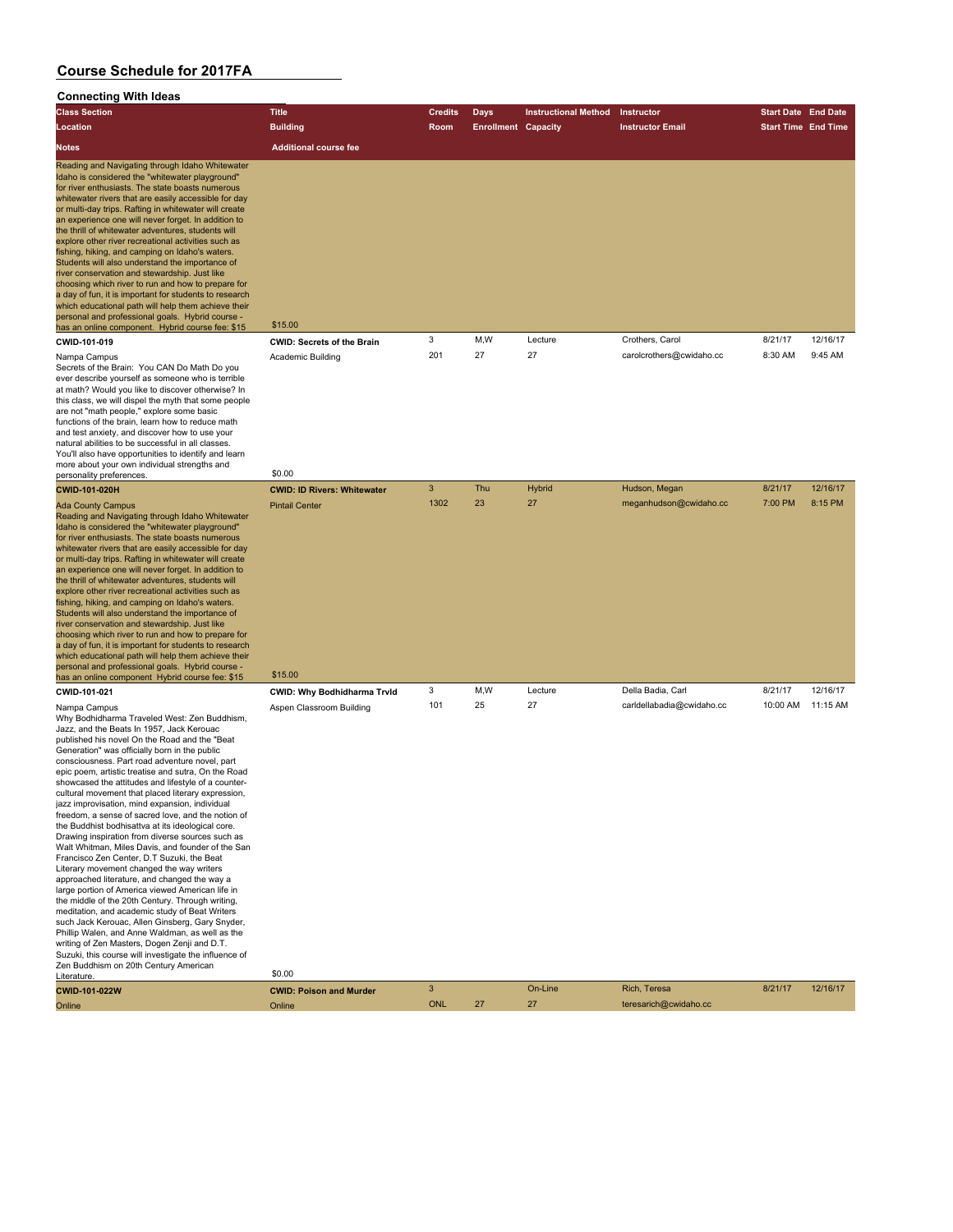| Connecting with ideas                                                                                                                                                                                                                                                                                                                                                                                                                                                                                                                                                                                                                                                                                                                                                                                                                                                                                                                                                                                                                                                                                                                 |                                            |                |                            |                             |                           |                            |          |
|---------------------------------------------------------------------------------------------------------------------------------------------------------------------------------------------------------------------------------------------------------------------------------------------------------------------------------------------------------------------------------------------------------------------------------------------------------------------------------------------------------------------------------------------------------------------------------------------------------------------------------------------------------------------------------------------------------------------------------------------------------------------------------------------------------------------------------------------------------------------------------------------------------------------------------------------------------------------------------------------------------------------------------------------------------------------------------------------------------------------------------------|--------------------------------------------|----------------|----------------------------|-----------------------------|---------------------------|----------------------------|----------|
| <b>Class Section</b>                                                                                                                                                                                                                                                                                                                                                                                                                                                                                                                                                                                                                                                                                                                                                                                                                                                                                                                                                                                                                                                                                                                  | <b>Title</b>                               | <b>Credits</b> | Days                       | <b>Instructional Method</b> | Instructor                | <b>Start Date End Date</b> |          |
| Location                                                                                                                                                                                                                                                                                                                                                                                                                                                                                                                                                                                                                                                                                                                                                                                                                                                                                                                                                                                                                                                                                                                              | <b>Building</b>                            | Room           | <b>Enrollment Capacity</b> |                             | <b>Instructor Email</b>   | <b>Start Time End Time</b> |          |
| Notes                                                                                                                                                                                                                                                                                                                                                                                                                                                                                                                                                                                                                                                                                                                                                                                                                                                                                                                                                                                                                                                                                                                                 | <b>Additional course fee</b>               |                |                            |                             |                           |                            |          |
| Poison and Murder: Toxicology in the Age of<br>Prohibition "Dosis facit venenum" or "The dose<br>makes the poison." - Paracelsus The course will<br>use case studies from the text The Poisoner's<br>Handbook: Murder and the Birth of Forensic<br>Medicine in the Jazz Age to both humanize<br>scientists and to show real world applications of<br>scientific research. Two projects during the class<br>will reinforce these ideals by recreating simulated<br>murder investigations. The focus of this course is<br>to learn the beginnings of the scientific method,<br>critical thinking, quantitative reasoning, and<br>interdisciplinary science by studying accounts of<br>poisoners and the scientists who caught them.<br>Students will explore success strategies for the<br>class through group work and research using<br>online and real world tools provided by the college.<br>NOTE: Online sections of CWID are designed for<br>students in fully online degrees. Students who are<br>taking any face-to-face classes should select a<br>face-to-face or hybrid section of CWID. Online<br>course fee: \$30         | \$30.00                                    |                |                            |                             |                           |                            |          |
| CWID-101-023W                                                                                                                                                                                                                                                                                                                                                                                                                                                                                                                                                                                                                                                                                                                                                                                                                                                                                                                                                                                                                                                                                                                         | <b>CWID: Poison and Murder</b>             | 3              |                            | On-Line                     | Rich, Teresa              | 8/21/17                    | 12/16/17 |
| Online<br>Poison and Murder: Toxicology in the Age of<br>Prohibition Dosis facit venenum" or "The dose<br>makes the poison." -Paracelsus The course will<br>use case studies from the text The Poisoner's<br>Handbook: Murder and the Birth of Forensic<br>Medicine in the Jazz Age to both humanize<br>scientists and to show real world applications of<br>scientific research. Two projects during the class<br>will reinforce these ideals by recreating simulated<br>murder investigations. The focus of this course is<br>to learn the beginnings of the scientific method,<br>critical thinking, quantitative reasoning, and<br>interdisciplinary science by studying accounts of<br>poisoners and the scientists who caught them.<br>Students will explore success strategies for the<br>class through group work and research using<br>online and real world tools provided by the college.<br>NOTE: Online sections of CWID are designed for<br>students in fully online degrees. Students who are<br>taking any face-to-face classes should select a<br>face-to-face or hybrid section of CWID. Online<br>course fee: \$30 | Online<br>\$30.00                          | ONL            | 27                         | 27                          | teresarich@cwidaho.cc     |                            |          |
| CWID-101-024H                                                                                                                                                                                                                                                                                                                                                                                                                                                                                                                                                                                                                                                                                                                                                                                                                                                                                                                                                                                                                                                                                                                         | <b>CWID: Heroes and Villains</b>           | 3              | Thu                        | Hybrid                      | Johanek, Kimberly         | 8/21/17                    | 12/16/17 |
| Nampa Campus<br>Heroes and Villains What does it mean to be a<br>hero or a villain? We will consider both famous and<br>obscure examples of unique individuals and their<br>circumstances. Heroic stories can inspire us to be<br>persistent and resilient in the face of trials, whereas<br>stories of villains can serve as a warning and<br>strengthen our resolve. What factors lead to an<br>individual's success or failure? Various case<br>studies will be examined relating to topics such as<br>culture, opportunity, personality, genius,<br>persistence, and achievement. This is an<br>interdisciplinary course, primarily drawing from<br>sociology, psychology and history. You will be able<br>to develop practical tools to define your own<br>personal and professional goals and determine<br>how you can overcome obstacles to achieve your<br>goals. Hybrid course - has an online component<br>Hybrid course fee: \$15                                                                                                                                                                                          | <b>Aspen Classroom Building</b><br>\$15.00 | 104            | 27                         | 27                          | kimjohanek@cwidaho.cc     | 1:00 PM                    | 2:15 PM  |
| CWID-101-025H                                                                                                                                                                                                                                                                                                                                                                                                                                                                                                                                                                                                                                                                                                                                                                                                                                                                                                                                                                                                                                                                                                                         | <b>CWID: Rated Reality</b>                 | 3              | W                          | Hybrid                      | Armstrong, Jacob          | 8/21/17                    | 12/16/17 |
| Nampa Campus                                                                                                                                                                                                                                                                                                                                                                                                                                                                                                                                                                                                                                                                                                                                                                                                                                                                                                                                                                                                                                                                                                                          | Multipurpose Classroom Bldg                | 205            | 27                         | 27                          | jacobarmstrong@cwidaho.cc | 10:00 AM                   | 11:15 AM |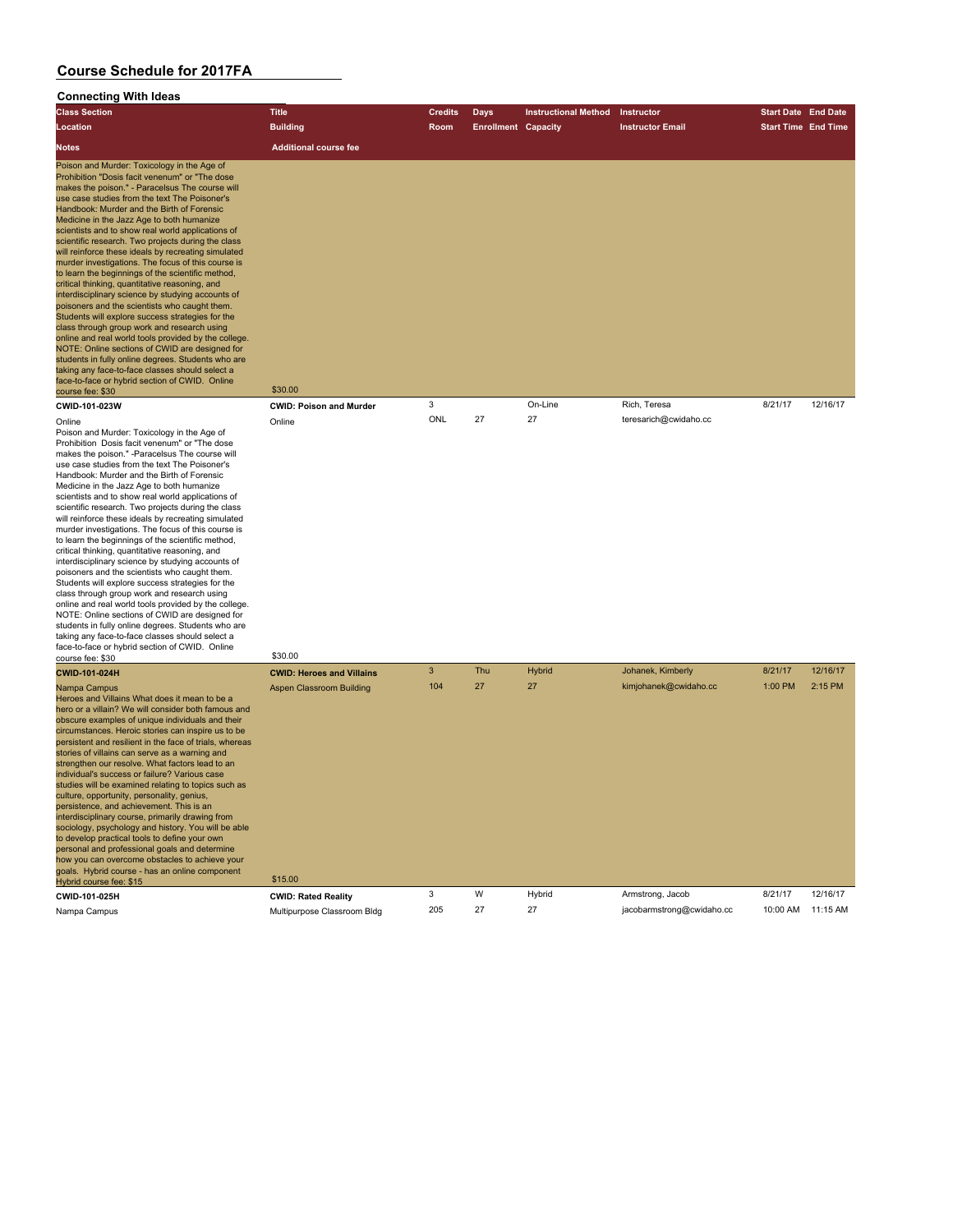| <b>Class Section</b>                                                                                                                                                                                                                                                                                                                                                                                                                                                                                                                                                                                                                                                                                                                                                                                                                                                                                                                                                                                                                                                                                                                                                                                                                                                                                                                   | <b>Title</b>                                                         | <b>Credits</b> | <b>Days</b>                | <b>Instructional Method</b> | Instructor              | <b>Start Date End Date</b> |          |
|----------------------------------------------------------------------------------------------------------------------------------------------------------------------------------------------------------------------------------------------------------------------------------------------------------------------------------------------------------------------------------------------------------------------------------------------------------------------------------------------------------------------------------------------------------------------------------------------------------------------------------------------------------------------------------------------------------------------------------------------------------------------------------------------------------------------------------------------------------------------------------------------------------------------------------------------------------------------------------------------------------------------------------------------------------------------------------------------------------------------------------------------------------------------------------------------------------------------------------------------------------------------------------------------------------------------------------------|----------------------------------------------------------------------|----------------|----------------------------|-----------------------------|-------------------------|----------------------------|----------|
| Location                                                                                                                                                                                                                                                                                                                                                                                                                                                                                                                                                                                                                                                                                                                                                                                                                                                                                                                                                                                                                                                                                                                                                                                                                                                                                                                               | <b>Building</b>                                                      | Room           | <b>Enrollment Capacity</b> |                             | <b>Instructor Email</b> | <b>Start Time End Time</b> |          |
| Notes                                                                                                                                                                                                                                                                                                                                                                                                                                                                                                                                                                                                                                                                                                                                                                                                                                                                                                                                                                                                                                                                                                                                                                                                                                                                                                                                  | <b>Additional course fee</b>                                         |                |                            |                             |                         |                            |          |
| Rated (R)eality: Exploring Controversy in Media<br>and Society "This is your last chance. After this,<br>there is no turning back. You take the blue pill - the<br>story ends, you wake up in your bed and believe<br>whatever you want to believe. You take the red pill<br>- you stay in Wonderland and I show you how deep<br>the rabbit-hole goes." - Morpheus, The Matrix For<br>some, the experience of becoming a college<br>student can be very different then what they had<br>expected or imagined. We all hold ideas and<br>assumptions about the way things "really are," and<br>about how the world works. When those ideas and<br>assumptions are challenged, it can be both<br>uncomfortable and liberating. This course<br>introduces students to the college experience and<br>to ways of thinking and learning that can be both<br>challenging and rewarding. By sociologically<br>exploring interesting (and sometimes controversial)<br>topics that are relevant in contemporary media and<br>society, students will develop strategies for<br>success in college as well as gain new and<br>important insights into the ways in which they are<br>shaped by - and connected to - the community,<br>society and culture in which they live. Hybrid<br>course - has an online component. Hybrid course<br>fee: \$15 | \$15.00                                                              |                |                            |                             |                         |                            |          |
| CWID-101-026                                                                                                                                                                                                                                                                                                                                                                                                                                                                                                                                                                                                                                                                                                                                                                                                                                                                                                                                                                                                                                                                                                                                                                                                                                                                                                                           | <b>CWID: What are the Chances?</b>                                   | $\mathbf{3}$   | M, W                       | Lecture                     | Thomas, Gary            | 8/21/17                    | 12/16/17 |
| <b>Ada County Campus</b><br>What Are the Chances? Newspapers love to<br>splash big headlines about death by shark, but did<br>you realize that you are more likely to be killed by a<br>statistician than by a shark? This topic will take a<br>light-hearted but rigorous approach to probability.<br>giving you the opportunity to exercise some fairly<br>simple mathematical operations while thinking<br>about some fairly complex ideas. The theme will be<br>approached from a variety of disciplines, looking<br>not only at the mathematical concepts of<br>probability, but also at its historical and<br>philosophical underpinnings. Don't be afraid to sign<br>up just because your math background is shaky!<br>All calculations will be done with calculators, and<br>nothing is more complex than simple addition,<br>subtraction, multiplication, and division. About two-                                                                                                                                                                                                                                                                                                                                                                                                                                            | <b>Pintail Center</b>                                                | 1230           | 22                         | 22                          | garythomas@cwidaho.cc   | 8:30 AM                    | 9:45 AM  |
| thirds of the material in this course is not covered                                                                                                                                                                                                                                                                                                                                                                                                                                                                                                                                                                                                                                                                                                                                                                                                                                                                                                                                                                                                                                                                                                                                                                                                                                                                                   | \$0.00                                                               |                |                            |                             |                         |                            |          |
| in any other math course at CWI.                                                                                                                                                                                                                                                                                                                                                                                                                                                                                                                                                                                                                                                                                                                                                                                                                                                                                                                                                                                                                                                                                                                                                                                                                                                                                                       |                                                                      | 3              | M,W                        | Lecture                     | Long, Elizabeth         | 8/21/17                    | 12/16/17 |
| CWID-101-028<br>Ada County Campus<br>You Are What You Eat: Exploring Our<br>Relationships with Food This course explores the<br>complicated relationship between humans and<br>their diet, using Michael Pollan's The Omnivore's<br>Dilemma as a guide. In 21st century America, we<br>have nearly limitless choices about what to eat. But<br>those choices come with hidden costs. What we<br>choose to eat affects everything from our personal<br>physical and mental health to our communities to<br>the global environment. Our diet may reflect deeply<br>held ethical or religious beliefs. It may indicate our<br>economic status or our cultural background. Or it<br>may represent a mindful choice designed to fuel a<br>healthy lifestyle. In this course, we will learn where<br>our food comes from, how diet impacts our health,<br>and what our individual diet choices mean within a<br>global context. We will also learn practical tools<br>and strategies to promote success in college and in<br>life.                                                                                                                                                                                                                                                                                                           | <b>CWID: You Are What You Eat</b><br><b>Pintail Center</b><br>\$0.00 | 1208           | 27                         | 27                          | lizalong@cwidaho.cc     | 5:30 PM                    | 6:45 PM  |
| CWID-101-029W                                                                                                                                                                                                                                                                                                                                                                                                                                                                                                                                                                                                                                                                                                                                                                                                                                                                                                                                                                                                                                                                                                                                                                                                                                                                                                                          | <b>CWID: Heroes and Villains</b>                                     | 3              |                            | On-Line                     | Cowger, Alicia          | 8/21/17                    | 12/16/17 |
| Online<br>Heroes and Villains What does it mean to be a<br>hero or a villain? We will consider both famous<br>and obscure examples of unique individuals and<br>their circumstances. Heroic stories can inspire us<br>to be persistent and resilient in the face of trials,<br>whereas stories of villains can serve as a warning<br>and strengthen our resolve. What factors lead to<br>an individual's success or failure? Various case<br>studies will be examined relating to topics such as<br>culture, opportunity, personality, genius,<br>persistence, and achievement. This is an<br>interdisciplinary course, primarily drawing from<br>sociology, psychology and history. You will be able<br>to develop practical tools to define your own<br>personal and professional goals and determine<br>how you can overcome obstacles to achieve your<br>goals. NOTE: Online sections of CWID are<br>designed for students in fully online degrees.<br>Students who are taking any face-to-face classes<br>should select a face-to-face or hybrid section of                                                                                                                                                                                                                                                                       | Online                                                               | <b>ONL</b>     | 27                         | 27                          | aliciacowger@cwidaho.cc |                            |          |
| CWID. Online course fee: \$30                                                                                                                                                                                                                                                                                                                                                                                                                                                                                                                                                                                                                                                                                                                                                                                                                                                                                                                                                                                                                                                                                                                                                                                                                                                                                                          | \$30.00                                                              |                |                            |                             |                         |                            |          |
| CWID-101-030H                                                                                                                                                                                                                                                                                                                                                                                                                                                                                                                                                                                                                                                                                                                                                                                                                                                                                                                                                                                                                                                                                                                                                                                                                                                                                                                          | <b>CWID: The Art of Influence</b>                                    | 3              | Thu                        | Hybrid                      | Long, Howard            | 8/21/17                    | 12/16/17 |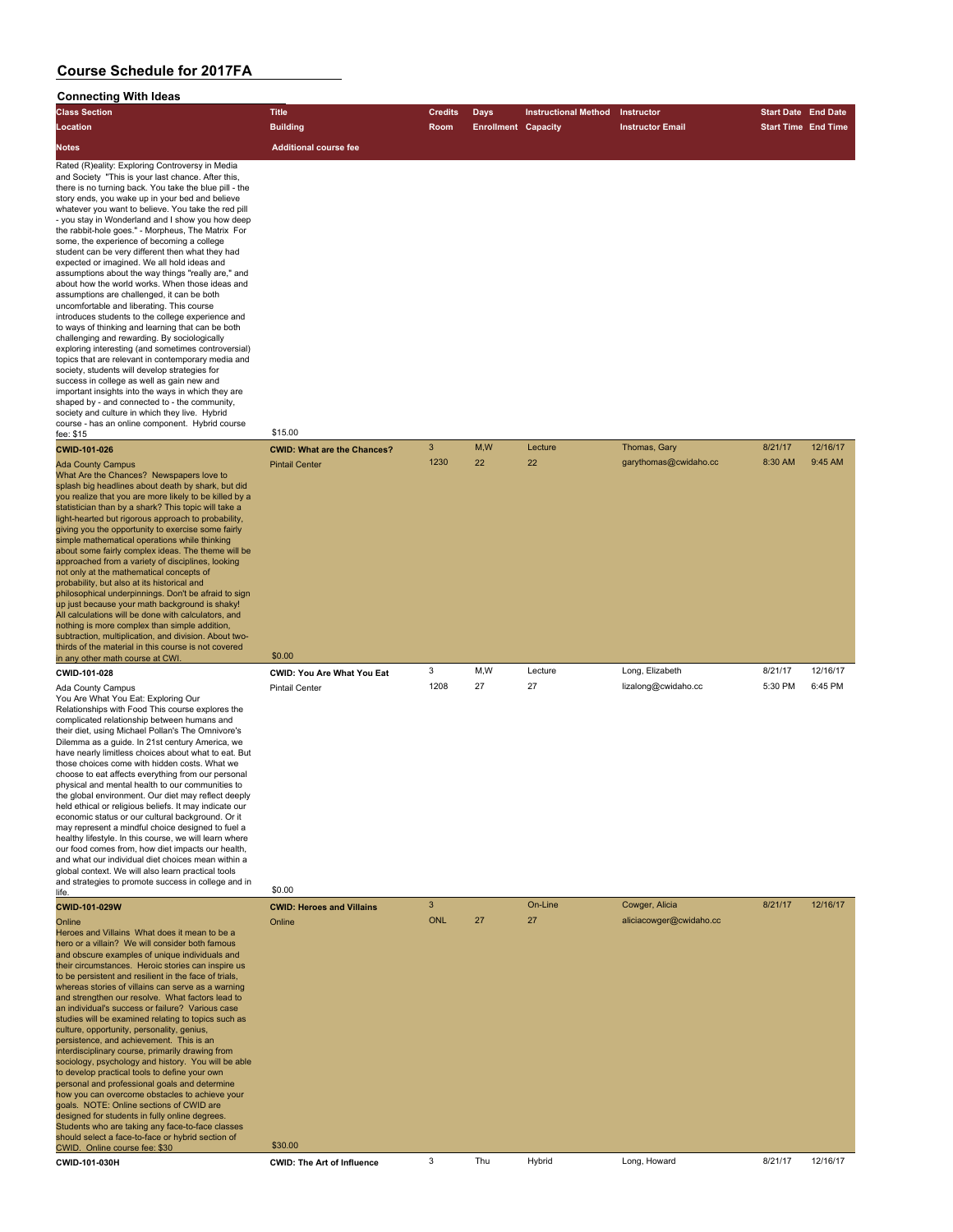| <b>Connecting With Ideas</b>                                                                                                                                                                                                                                                                                                                                                                                                                                                                                                                                                                                                                                                                                                                                                                                                                                                  |                                                    |                |                            |                             |                                         |                            |                     |
|-------------------------------------------------------------------------------------------------------------------------------------------------------------------------------------------------------------------------------------------------------------------------------------------------------------------------------------------------------------------------------------------------------------------------------------------------------------------------------------------------------------------------------------------------------------------------------------------------------------------------------------------------------------------------------------------------------------------------------------------------------------------------------------------------------------------------------------------------------------------------------|----------------------------------------------------|----------------|----------------------------|-----------------------------|-----------------------------------------|----------------------------|---------------------|
| <b>Class Section</b>                                                                                                                                                                                                                                                                                                                                                                                                                                                                                                                                                                                                                                                                                                                                                                                                                                                          | <b>Title</b>                                       | <b>Credits</b> | <b>Days</b>                | <b>Instructional Method</b> | Instructor                              | <b>Start Date End Date</b> |                     |
| Location                                                                                                                                                                                                                                                                                                                                                                                                                                                                                                                                                                                                                                                                                                                                                                                                                                                                      | <b>Building</b>                                    | Room           | <b>Enrollment Capacity</b> |                             | <b>Instructor Email</b>                 | <b>Start Time End Time</b> |                     |
| <b>Notes</b>                                                                                                                                                                                                                                                                                                                                                                                                                                                                                                                                                                                                                                                                                                                                                                                                                                                                  | <b>Additional course fee</b>                       |                |                            |                             |                                         |                            |                     |
| Ada County Campus<br>The Art of Influence "I haven't the slightest idea<br>how to change people, but still I keep a long list of<br>prospective candidates just in case I should ever<br>figure it out." ? David Sedaris, Naked. This course<br>will assess the elements necessary to create<br>lasting and meaningful change in yourself and the<br>world around you. We will delve into the topic of<br>what makes change happen and how the world<br>around us is uniquely designed to influence our<br>behaviors. Using this knowledge, you will create<br>unique projects of influence and change intended<br>to make a positive difference in your life. Hybrid<br>course - has an online component Hybrid course                                                                                                                                                       | Mallard Place Building                             | 1108           | 6                          | 24                          | howielong@cwidaho.cc                    | 4:00 PM                    | 5:15 PM             |
| fee: \$15                                                                                                                                                                                                                                                                                                                                                                                                                                                                                                                                                                                                                                                                                                                                                                                                                                                                     | \$15.00                                            |                |                            |                             |                                         |                            |                     |
| <b>CWID-101-031</b>                                                                                                                                                                                                                                                                                                                                                                                                                                                                                                                                                                                                                                                                                                                                                                                                                                                           | <b>CWID: Failing to Succeed</b>                    | 3<br>1301      | Tue, Thu<br>27             | Lecture<br>27               | Curtis, Lance<br>lancecurtis@cwidaho.cc | 8/21/17<br>2:30 PM         | 12/16/17<br>3:45 PM |
| Nampa Campus<br>Failing to Succeed: Learning from Failure in<br>Engineering and Life What would you do if you saw<br>a 10-foot wave of molasses coming towards you?<br>That's the question citizens in Northeast Boston<br>had to answer in 1919. What does that incident<br>have to do with Hitler's invasion of France in 1940?<br>What can comparing those two events teach<br>students about success in college? In this class<br>we will examine multiple failures in engineering<br>materials and systems; compare them with failures<br>and successes in history, literature, politics,<br>business, and popular culture; and learn what skills<br>students need to succeed both in college and in<br>their careers. Students will have the opportunity to<br>practice these skills during the course, and they will<br>learn to use both failure and success to their | Micron Center for PTE<br>\$0.00                    |                |                            |                             |                                         |                            |                     |
| advantage.<br>CWID-101-032                                                                                                                                                                                                                                                                                                                                                                                                                                                                                                                                                                                                                                                                                                                                                                                                                                                    | <b>CWID: Language and Identity</b>                 | 3              | Tue, Thu                   | Lecture                     | Draney, Jenica                          | 8/21/17                    | 12/16/17            |
| Ada County Campus<br>Language and Identity How literate are you? What<br>parts of your life does literacy affect? What role<br>does a person's speech and writing play in first<br>impressions and stereotypes? Does your lexicon<br>determine whether or not you get a job? A date?<br>Should it? What causes linguistic stereotypes, such<br>as French being the language of love and German<br>the language of war? These questions and more<br>will be addressed through movies, social media<br>and literature. We will explore how the basic<br>building blocks of language affect communication<br>and how language and culture impacts a person's<br>identity and their perspective of the world. Students<br>will learn how an awareness of language and<br>identity can help them to better navigate and                                                            | <b>Pintail Center</b>                              | 1230           | 15                         | 15                          | jenicadraney@cwidaho.cc                 | 11:30 AM                   | 12:45 PM            |
| participate in a multilingual world.<br>CWID-101-033                                                                                                                                                                                                                                                                                                                                                                                                                                                                                                                                                                                                                                                                                                                                                                                                                          | \$0.00<br><b>CWID: Beyond Downtown Abbey</b>       | 3              | Tue, Thu                   | Lecture                     | Yadlin, Michal                          | 8/21/17                    | 12/16/17            |
| Nampa Campus<br>Beyond Downton Abbey It's fun to speculate how<br>the other half lived, and none lived more lavishly<br>and more fully than the British aristocracy<br>Downton Abbey shows us the lives of one family<br>living before and through the interwar period. The<br>family represents a class of people that was poor in<br>cash but rich in power, property, and peerage. This<br>course will look at the people that made up this<br>class, analyzing what levels of power and control<br>they had after WWI and through the interwar<br>period; what ideals, thoughts, and structures made<br>up the aristocratic sensibilities; and how their<br>power declined after WWII. We'll not only look at<br>the mainstream aristocrats but at radical political                                                                                                      | Aspen Classroom Building<br>\$0.00                 | 101            | 27                         | 27                          | michalyadlin@cwidaho.cc                 | 1:00 PM                    | 2:15 PM             |
| rebels and empowered women.<br>CWID-101-034H                                                                                                                                                                                                                                                                                                                                                                                                                                                                                                                                                                                                                                                                                                                                                                                                                                  | <b>CWID: Fantastical Futures</b>                   | 3              | М                          | Hybrid                      | Tucker, Lynne                           | 8/21/17                    | 12/16/17            |
| Nampa Campus<br>Fantastical Futures and What They Teach Us<br>Science fiction is a genre that explores not only a<br>fantastical future or alternative present, but it also<br>plays a pivotal role in critically examining our<br>current societies. Through literature and film, we<br>will investigate the larger questions of what it<br>means to exist on earth today. How are science<br>and technology shaping our societies? What are<br>humanity's greatest challenges? What role can<br>science fiction play in helping us understand our<br>own communities and ourselves, and ultimately,<br>what it means to be human? Hybrid course - has                                                                                                                                                                                                                       | Academic Building                                  | 105            | 26                         | 27                          | lynnetucker@cwidaho.cc                  | 2:30 PM                    | 3:45 PM             |
| an online component; Hybrid course fee: \$15                                                                                                                                                                                                                                                                                                                                                                                                                                                                                                                                                                                                                                                                                                                                                                                                                                  | \$15.00                                            |                |                            |                             |                                         |                            |                     |
| <b>CWID-101-035H</b><br><b>Ada County Campus</b>                                                                                                                                                                                                                                                                                                                                                                                                                                                                                                                                                                                                                                                                                                                                                                                                                              | <b>CWID: Cryptography</b><br><b>Pintail Center</b> | 3<br>1207      | W<br>20                    | Hybrid<br>20                | Kelley, Maia<br>maiakelley@cwidaho.cc   | 8/21/17<br>2:30 PM         | 12/16/17<br>3:45 PM |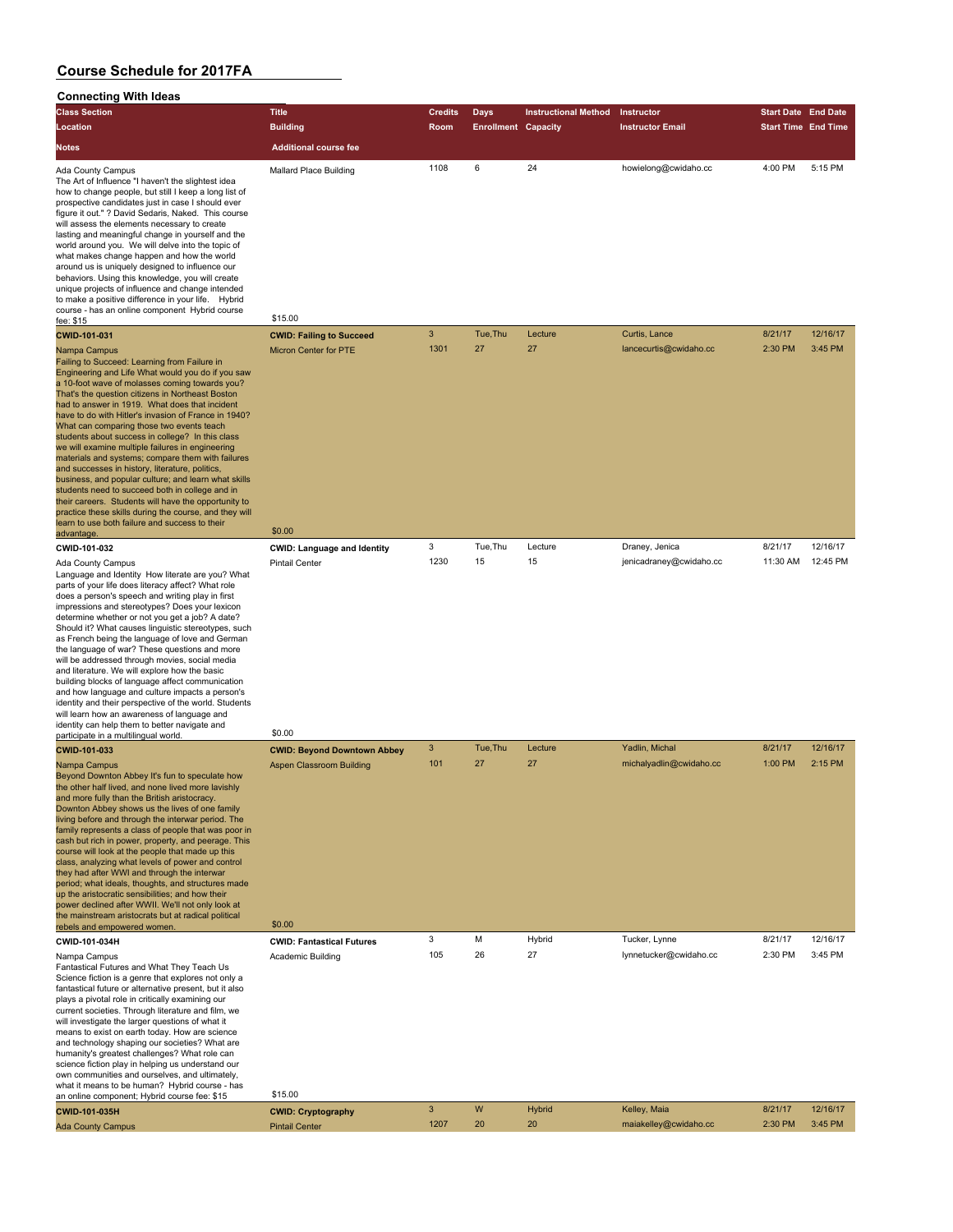#### **Connecting With Ideas**

| <b>Class Section</b>                                                                                                                                                                                                                                                                                                                                                                                                                                                                                                                                                                                                                                                                                                                                                                                                   | <b>Title</b>                     | <b>Credits</b> | Days                       | <b>Instructional Method</b> | Instructor                 | <b>Start Date End Date</b> |          |
|------------------------------------------------------------------------------------------------------------------------------------------------------------------------------------------------------------------------------------------------------------------------------------------------------------------------------------------------------------------------------------------------------------------------------------------------------------------------------------------------------------------------------------------------------------------------------------------------------------------------------------------------------------------------------------------------------------------------------------------------------------------------------------------------------------------------|----------------------------------|----------------|----------------------------|-----------------------------|----------------------------|----------------------------|----------|
| Location                                                                                                                                                                                                                                                                                                                                                                                                                                                                                                                                                                                                                                                                                                                                                                                                               | <b>Building</b>                  | Room           | <b>Enrollment Capacity</b> |                             | <b>Instructor Email</b>    | <b>Start Time End Time</b> |          |
| <b>Notes</b>                                                                                                                                                                                                                                                                                                                                                                                                                                                                                                                                                                                                                                                                                                                                                                                                           | <b>Additional course fee</b>     |                |                            |                             |                            |                            |          |
| Cryptography: Secret and Not-So-Secret Codes<br>Throughout history, cryptography has evolved from<br>messages written on the shaved heads of servants<br>to highly robust computer encryption. In this<br>course, we will examine the history of<br>cryptography, study several cryptosystems, and<br>practice techniques for cracking those<br>cryptosystems. In addition, we will be examining<br>our current level of dependence on cryptography,<br>for instance, in our banking systems and cell<br>phones. The mathematics required to understand<br>and implement these cryptosystems is the<br>equivalent of four years of high school<br>mathematics. This class is designed to appeal to<br>both history and math/science buffs alike! Hybrid<br>course - has an online component Hybrid course<br>fee: \$15 | \$15.00                          |                |                            |                             |                            |                            |          |
| CWID-101-036H                                                                                                                                                                                                                                                                                                                                                                                                                                                                                                                                                                                                                                                                                                                                                                                                          | <b>CWID: Heroes and Villains</b> | 3              | Tue                        | Hybrid                      | Bennett, Michelle          | 8/21/17                    | 12/16/17 |
| <b>Ada County Campus</b><br>Heroes and Villains What does it mean to be a<br>hero or a villain? We will consider both famous and                                                                                                                                                                                                                                                                                                                                                                                                                                                                                                                                                                                                                                                                                       | <b>Pintail Center</b>            | 1208           | 25                         | 27                          | michellebennett@cwidaho.cc | 11:30 AM                   | 12:45 PM |

hero or a villain? We will consider both famous and obscure examples of unique individuals and their circumstances. Heroic stories can inspire us to be persistent and resilient in the face of trials, whereas stories of villains can serve as a warning and strengthen our resolve. What factors lead to an individual's success or failure? Various case studies will be examined relating to topics such as culture, opportunity, personality, genius, persistence, and achievement. This is an interdisciplinary course, primarily drawing from sociology, psychology and history. You will be able to develop practical tools to define your own personal and professional goals and determine how you can overcome obstacles to achieve your goals. Hybrid course - has an online component Hybrid course fee: \$15

**CWID-101-038 CWID: Media and Self** 3 Tue,Thu Lecture Wolford, Abigail 8/21/17 12/16/17 Ada County Campus Pintail Center 1211 24 24 abbywolford@cwidaho.cc 1:00 PM 2:15 PM Media and Self: Shaping Our Beliefs Media sources are central to culture and contribute daily to our communication, socialization, and core beliefs. The "ubiquitous assimilation" of information characterizes the 21st Century. Our beliefs about ender, race, and the consumption of goods from food to clothing to dwellings are influenced by a constant stream of media messages, often times without our conscious awareness. In this course, we will explore these messages and their desired effects and develop ways to discern truth from propaganda, effectively analyze media messages for function, intent and bias, and understand how this information contributes meaning to the lives of individuals and to society as a whole. Hybrid

course - has an online component Hybrid course tee: \$15 \$0.00 **CWID-101-039W CWID: YOLO: Exist/Mod World** 3 On-Line Wilson, Harold 8/21/17 12/16/17 Online Christian Conline Contine Christian Constantine Constantine Constantine Online Constantine Constantine Constantine Constantine Constantine Constantine Constantine Constantine Constantine Constantine Constantine Cons YOLO: Existing in the Modern World You only live once is a popular tag line of our modern society. While some say it just started with a rap song, Soren Kierkegaard, a dusty old Dane who lived more than 150 years ago, had some ideas that look remarkably like the phrase we use today. Through a study of some of his main themes of philosophy such as 'passionate inwardness', 'subjectivity', 'the individual', and 'the leap of faith', we will go on a cultural treasure hunt to see these very popular themes reflected in the movies, music, and short stories that are all around us. By the time you have finished this course, you will be able to decide for yourself if Kierkegaard is indeed the first one with the hashtag YOLO. NOTE: Online sections of CWID are designed for students in fully online degrees. Students who are taking any face-to-face classes should select a face-toface or hybrid section of CWID. Online course fee: \$30 \$30.00 **CWID-101-040W CWID: Humor & Amer Culture** 3 On-Line Newberry, Christina 8/21/17 12/16/17

Online Online ONL 27 27 meagannewberry@cwidaho.cc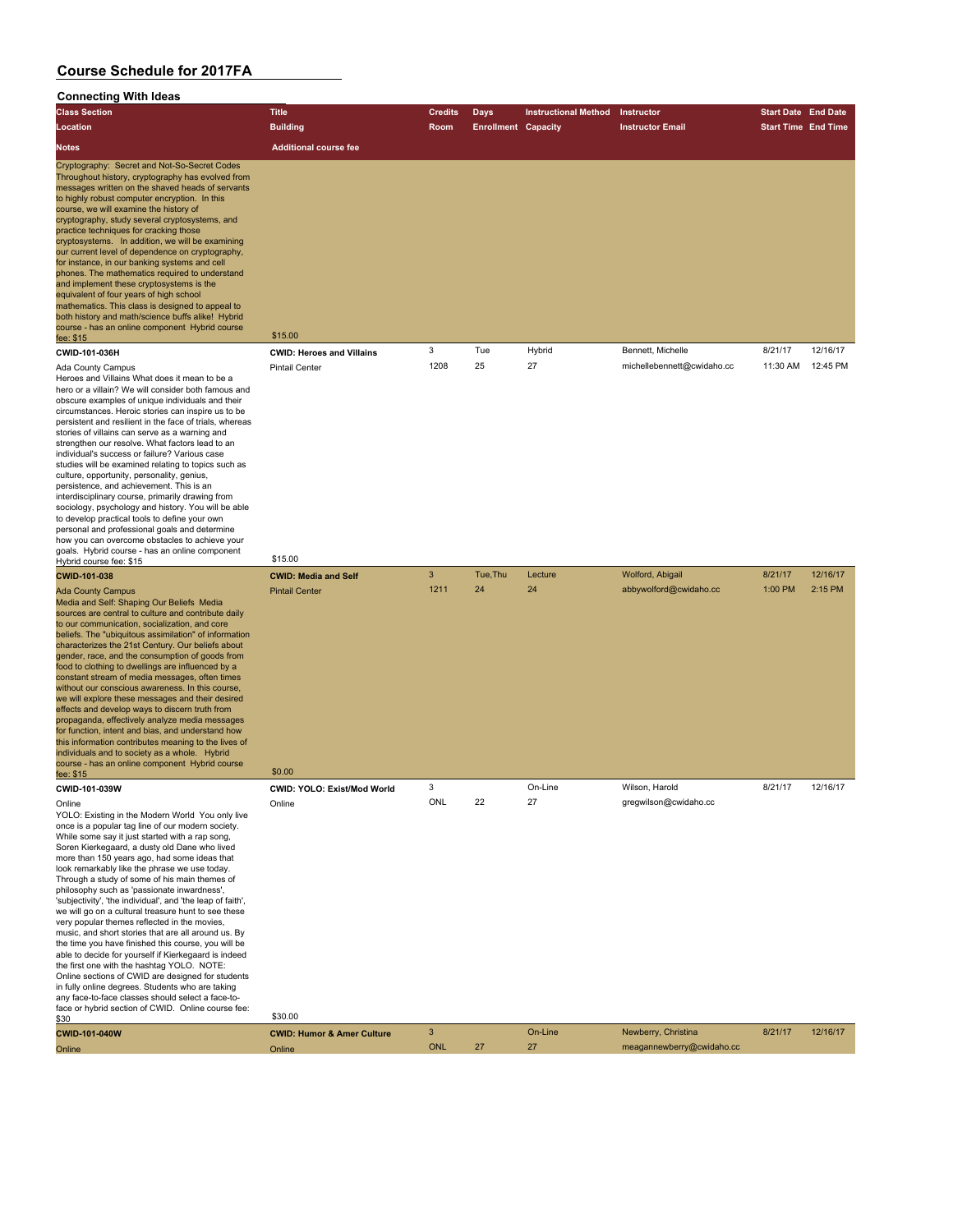| <b>Class Section</b>                                                                                                                                                                                                                                                                                                                                                                                                                                                                                                                                                                                                                                                                                                                                                                                                                                                                                                                                                                                                                                                                                                                                                                                                                                                                                                                                                                  | <b>Title</b>                                                            | <b>Credits</b> | Days                       | <b>Instructional Method</b> | Instructor                                | <b>Start Date End Date</b> |                     |
|---------------------------------------------------------------------------------------------------------------------------------------------------------------------------------------------------------------------------------------------------------------------------------------------------------------------------------------------------------------------------------------------------------------------------------------------------------------------------------------------------------------------------------------------------------------------------------------------------------------------------------------------------------------------------------------------------------------------------------------------------------------------------------------------------------------------------------------------------------------------------------------------------------------------------------------------------------------------------------------------------------------------------------------------------------------------------------------------------------------------------------------------------------------------------------------------------------------------------------------------------------------------------------------------------------------------------------------------------------------------------------------|-------------------------------------------------------------------------|----------------|----------------------------|-----------------------------|-------------------------------------------|----------------------------|---------------------|
| Location                                                                                                                                                                                                                                                                                                                                                                                                                                                                                                                                                                                                                                                                                                                                                                                                                                                                                                                                                                                                                                                                                                                                                                                                                                                                                                                                                                              | <b>Building</b>                                                         | Room           | <b>Enrollment Capacity</b> |                             | <b>Instructor Email</b>                   | <b>Start Time End Time</b> |                     |
| <b>Notes</b>                                                                                                                                                                                                                                                                                                                                                                                                                                                                                                                                                                                                                                                                                                                                                                                                                                                                                                                                                                                                                                                                                                                                                                                                                                                                                                                                                                          | <b>Additional course fee</b>                                            |                |                            |                             |                                           |                            |                     |
| Humor and American Culture "Good satire goes<br>beyond the specific point it's trying to make and<br>teaches you how to think critically. Even after your<br>favorite cartoonist retires or [Stephen] Colbert<br>wraps it up, you're not left believing everything<br>they're telling you." - Aaron McGruder, creator of<br>"The Boondocks" In this course we will examine<br>satirical works such as The Daily Show, The<br>Onion, and South Park to think critically about<br>American culture and to explore important<br>moments and transitions in our history as well as in<br>current events. We will analyze the impact of these<br>works on us as media consumers-how do they<br>change the way we think about our culture and<br>events? Why do so many Americans get their news<br>from humorists instead of or in addition to<br>traditional news outlets? Why does an Onion article<br>prompt us to think about an issue in a way that a<br>New York Times article doesn't? To answer these<br>questions, we will examine satire as a literary<br>genre and art form in political cartoons, film,<br>journalism, television, and social media. NOTE:<br>Online sections of CWID are designed for students<br>in fully online degrees. Students who are taking<br>any face-to-face classes should select a face-to-<br>face or hybrid section of CWID. Online course fee: | \$30.00                                                                 |                |                            |                             |                                           |                            |                     |
| \$30<br>CWID-101-041W                                                                                                                                                                                                                                                                                                                                                                                                                                                                                                                                                                                                                                                                                                                                                                                                                                                                                                                                                                                                                                                                                                                                                                                                                                                                                                                                                                 | <b>CWID: Determined Destination</b>                                     | 3              |                            | On-Line                     | Rensink, Kevin                            | 8/21/17                    | 12/16/17            |
| Online<br>Determined Destination This course will provide<br>guidance in career choice and job-searching skills.<br>Students will use career planning tools to find an<br>answer to the question, "What do I do now?" We<br>will learn to avoid roadblocks on the path to a well-<br>chosen career, increase motivation, and build self-<br>awareness, self-confidence, and patience. We will<br>also discuss how to turn rejections into successes,<br>write resumes and cover letters, and how to plan<br>an education to best match a future career.<br>Students will also learn to navigate Microsoft Office                                                                                                                                                                                                                                                                                                                                                                                                                                                                                                                                                                                                                                                                                                                                                                      | Online<br>\$30.00                                                       | ONL            | 27                         | 27                          | KevinRensink@cwidaho.cc                   |                            |                     |
| and goal-setting tools. Online course fee: \$30<br>CWID-101-043H                                                                                                                                                                                                                                                                                                                                                                                                                                                                                                                                                                                                                                                                                                                                                                                                                                                                                                                                                                                                                                                                                                                                                                                                                                                                                                                      |                                                                         | 3              | M                          | <b>Hybrid</b>               | Collins, Malia                            | 8/21/17                    | 12/16/17            |
| <b>Ada County Campus</b><br>Transformative Storytelling: Shift Your World View;<br>Angela Davis said, "You have to act as if it were<br>possible to radically transform the world. And you<br>have to do it all the time." What does it mean to<br>transform the world? It's an idea you'll hear as you<br>begin your college journey, and this class will<br>examine what that transformation can look like.<br>We'll start building our classroom community by<br>telling the stories of ourselves and our people; we<br>will connect with each other by listening, reflecting,<br>and thinking critically about the stories we tell<br>ourselves and the world around us. Students will<br>share their voices through oral storytelling and<br>creative writing, and examine what the world can<br>look like when it's rooted in interdependence<br>resilience, and regeneration. Hybrid course - has<br>an online component Hybrid course fee: \$15                                                                                                                                                                                                                                                                                                                                                                                                                               | <b>CWID: Transform Storytelling</b><br><b>Pintail Center</b><br>\$15.00 | 1211           | 24                         | 24                          | maliacollins@cwidaho.cc<br>Yadlin, Michal | 1:00 PM                    | 2:15 PM             |
| CWID-101-044                                                                                                                                                                                                                                                                                                                                                                                                                                                                                                                                                                                                                                                                                                                                                                                                                                                                                                                                                                                                                                                                                                                                                                                                                                                                                                                                                                          | <b>CWID: Beyond Downtown Abbey</b>                                      | 3<br>301       | F<br>27                    | Lecture<br>27               | michalyadlin@cwidaho.cc                   | 8/21/17<br>11:00 AM        | 12/16/17<br>1:45 PM |
| Nampa Campus<br>Beyond Downtown Abbey It's fun to speculate how<br>the other half lived, and none lived more lavishly<br>and more fully than the British aristocracy.<br>Downton Abbey shows us the lives of one family<br>living before and through the interwar period. The<br>family represents a class of people that was poor in<br>cash but rich in power, property, and peerage. This<br>course will look at the people that made up this<br>class, analyzing what levels of power and control<br>they had after WWI and through the interwar<br>period; what ideals, thoughts, and structures made<br>up the aristocratic sensibilities; and how their<br>power declined after WWII. We'll not only look at                                                                                                                                                                                                                                                                                                                                                                                                                                                                                                                                                                                                                                                                   | Academic Building                                                       |                |                            |                             |                                           |                            |                     |
| the mainstream aristocrats but at radical political<br>rebels and empowered women.                                                                                                                                                                                                                                                                                                                                                                                                                                                                                                                                                                                                                                                                                                                                                                                                                                                                                                                                                                                                                                                                                                                                                                                                                                                                                                    | \$0.00                                                                  |                |                            |                             |                                           |                            |                     |
| CWID-101-045                                                                                                                                                                                                                                                                                                                                                                                                                                                                                                                                                                                                                                                                                                                                                                                                                                                                                                                                                                                                                                                                                                                                                                                                                                                                                                                                                                          | <b>CWID: Why Bodhidharma Trvld</b>                                      | 3              | M, W                       | Lecture                     | Della Badia, Carl                         | 8/21/17                    | 12/16/17            |
| Nampa Campus                                                                                                                                                                                                                                                                                                                                                                                                                                                                                                                                                                                                                                                                                                                                                                                                                                                                                                                                                                                                                                                                                                                                                                                                                                                                                                                                                                          | <b>Academic Building</b>                                                | 218            | 27                         | 27                          | carldellabadia@cwidaho.cc                 | 1:00 PM                    | 2:15 PM             |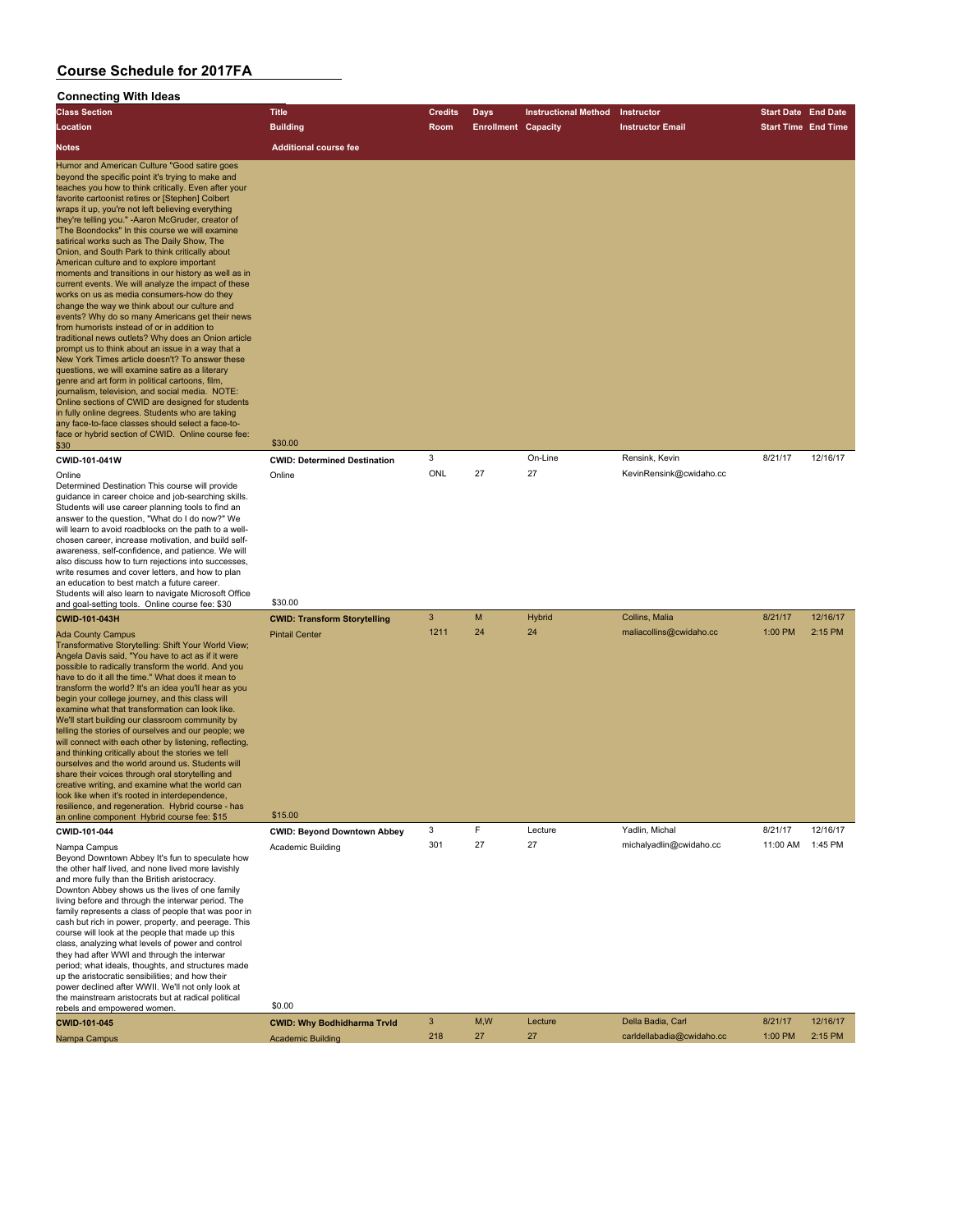| <b>Class Section</b>                                                                                                                                                                                                                                                                                                                                                                                                                                                                                                                                                                                                                                                                                                                                                                                                                                                                                                                                                                                                                                                                                                                                                                                                                                                 | <b>Title</b>                                                              | <b>Credits</b> | Days                       | <b>Instructional Method</b> | Instructor                            | <b>Start Date</b> End Date |                      |
|----------------------------------------------------------------------------------------------------------------------------------------------------------------------------------------------------------------------------------------------------------------------------------------------------------------------------------------------------------------------------------------------------------------------------------------------------------------------------------------------------------------------------------------------------------------------------------------------------------------------------------------------------------------------------------------------------------------------------------------------------------------------------------------------------------------------------------------------------------------------------------------------------------------------------------------------------------------------------------------------------------------------------------------------------------------------------------------------------------------------------------------------------------------------------------------------------------------------------------------------------------------------|---------------------------------------------------------------------------|----------------|----------------------------|-----------------------------|---------------------------------------|----------------------------|----------------------|
| Location                                                                                                                                                                                                                                                                                                                                                                                                                                                                                                                                                                                                                                                                                                                                                                                                                                                                                                                                                                                                                                                                                                                                                                                                                                                             | <b>Building</b>                                                           | Room           | <b>Enrollment Capacity</b> |                             | <b>Instructor Email</b>               | <b>Start Time End Time</b> |                      |
| Notes                                                                                                                                                                                                                                                                                                                                                                                                                                                                                                                                                                                                                                                                                                                                                                                                                                                                                                                                                                                                                                                                                                                                                                                                                                                                | <b>Additional course fee</b>                                              |                |                            |                             |                                       |                            |                      |
| Why Bodhidharma Traveled West: Zen Buddhism,<br>Jazz, and the Beats; In 1957, Jack Kerouac<br>published his novel On the Road and the "Beat<br>Generation" was officially born in the public<br>consciousness. Part road adventure novel, part<br>epic poem, artistic treatise and sutra, On the Road<br>showcased the attitudes and lifestyle of a counter-<br>cultural movement that placed literary expression,<br>jazz improvisation, mind expansion, individual<br>freedom, a sense of sacred love, and the notion of<br>the Buddhist bodhisattva at its ideological core.<br>Drawing inspiration from diverse sources such as<br>Walt Whitman, Miles Davis, and founder of the San<br>Francisco Zen Center, D.T Suzuki, the Beat<br>Literary movement changed the way writers<br>approached literature, and changed the way a<br>large portion of America viewed American life in<br>the middle of the 20th Century. Through writing,<br>meditation, and academic study of Beat Writers<br>such Jack Kerouac, Allen Ginsberg, Gary Snyder,<br>Phillip Walen, and Anne Waldman, as well as the<br>writing of Zen Masters, Dogen Zenji and D.T.<br>Suzuki, this course will investigate the influence of<br>Zen Buddhism on 20th Century American<br>Literature. | \$0.00                                                                    |                |                            |                             |                                       |                            |                      |
| CWID-101-046                                                                                                                                                                                                                                                                                                                                                                                                                                                                                                                                                                                                                                                                                                                                                                                                                                                                                                                                                                                                                                                                                                                                                                                                                                                         | CWID: You Are What You Eat                                                | 3              | Tue, Thu                   | Lecture                     | Long, Elizabeth                       | 8/21/17                    | 12/16/17             |
| Ada County Campus<br>You Are What You Eat: Exploring Our<br>Relationships with Food This course explores the<br>complicated relationship between humans and<br>their diet, using Michael Pollan's The Omnivore's<br>Dilemma as a guide. In 21st century America, we<br>have nearly limitless choices about what to eat. But<br>those choices come with hidden costs. What we<br>choose to eat affects everything from our personal<br>physical and mental health to our communities to<br>the global environment. Our diet may reflect deeply<br>held ethical or religious beliefs. It may indicate our<br>economic status or our cultural background. Or it<br>may represent a mindful choice designed to fuel a<br>healthy lifestyle. In this course, we will learn where<br>our food comes from, how diet impacts our health,<br>and what our individual diet choices mean within a<br>global context. We will also learn practical tools<br>and strategies to promote success in college and in                                                                                                                                                                                                                                                                  | <b>Pintail Center</b>                                                     | 1230           | 22                         | 22                          | lizalong@cwidaho.cc                   | 10:00 AM                   | 11:15 AM             |
| life.                                                                                                                                                                                                                                                                                                                                                                                                                                                                                                                                                                                                                                                                                                                                                                                                                                                                                                                                                                                                                                                                                                                                                                                                                                                                | \$0.00                                                                    |                |                            |                             |                                       |                            |                      |
| CWID-101-047<br>Nampa Campus<br>Journalism in the 21st Century Understanding how<br>to construct journalistic content in the 21st century<br>is more important now than ever given the<br>increasing numbers of outlets and audiences. In<br>particular, this course will focus in on three primary<br>topics: First, how to write media content using<br>journalistic principles, second, how to deliver that<br>message effectively, and finally, how to apply<br>ethical standards to ensure the message is fair,<br>accurate and objective. We will also examine how<br>these same topics can be applied to success in<br>college and beyond.                                                                                                                                                                                                                                                                                                                                                                                                                                                                                                                                                                                                                    | <b>CWID: Journ in the 21st Cent</b><br><b>Academic Building</b><br>\$0.00 | 3<br>201       | M,W<br>25                  | Lecture<br>27               | Poston, James<br>jimposton@cwidaho.cc | 8/21/17<br>10:00 AM        | 12/16/17<br>11:15 AM |
| CWID-101-048W                                                                                                                                                                                                                                                                                                                                                                                                                                                                                                                                                                                                                                                                                                                                                                                                                                                                                                                                                                                                                                                                                                                                                                                                                                                        | <b>CWID: Movies that Move Us</b>                                          | 3              |                            | On-Line                     | Straub, Scott                         | 8/21/17                    | 12/16/17             |
| Online<br>Movies that Move Us Do you like films that are<br>inspiring, uplifting, and intriguing? Do you wonder<br>whether movies can move people to action? The<br>classroom, with all its inherent drama, conflict, and<br>diversity, has provided the perfect setting for many<br>books and movies in our culture. In this course<br>we'll explore how education portrayed in cinema<br>and literature compares to the real world, and we'll<br>have some fun along the way. Additionally, we'll<br>discuss how adults learn, in both a traditional and<br>online environment. Students completing this<br>course will be better prepared to succeed in<br>college, and in life. Whether you are you are just<br>curious about how movies influence our lives or<br>perhaps you are considering a career in teaching,<br>join us to uncover the tips and tricks to<br>achievement in school, and beyond. NOTE:<br>Online sections of CWID are designed for students<br>in fully online degrees. Students who are taking<br>any face-to-face classes should select a face-to-<br>face or hybrid section of CWID. Online course fee:<br>\$30                                                                                                                        | Online<br>\$30.00                                                         | ONL            | 27                         | 27                          | scottstraub@cwidaho.cc                |                            |                      |
| CWID-101-049W                                                                                                                                                                                                                                                                                                                                                                                                                                                                                                                                                                                                                                                                                                                                                                                                                                                                                                                                                                                                                                                                                                                                                                                                                                                        | <b>CWID: Idaho Authors</b>                                                | 3              |                            | On-Line                     | Nicholas, David                       | 8/21/17                    | 12/16/17             |
| Online                                                                                                                                                                                                                                                                                                                                                                                                                                                                                                                                                                                                                                                                                                                                                                                                                                                                                                                                                                                                                                                                                                                                                                                                                                                               | Online                                                                    | <b>ONL</b>     | 27                         | 27                          | davenicholas@cwidaho.cc               |                            |                      |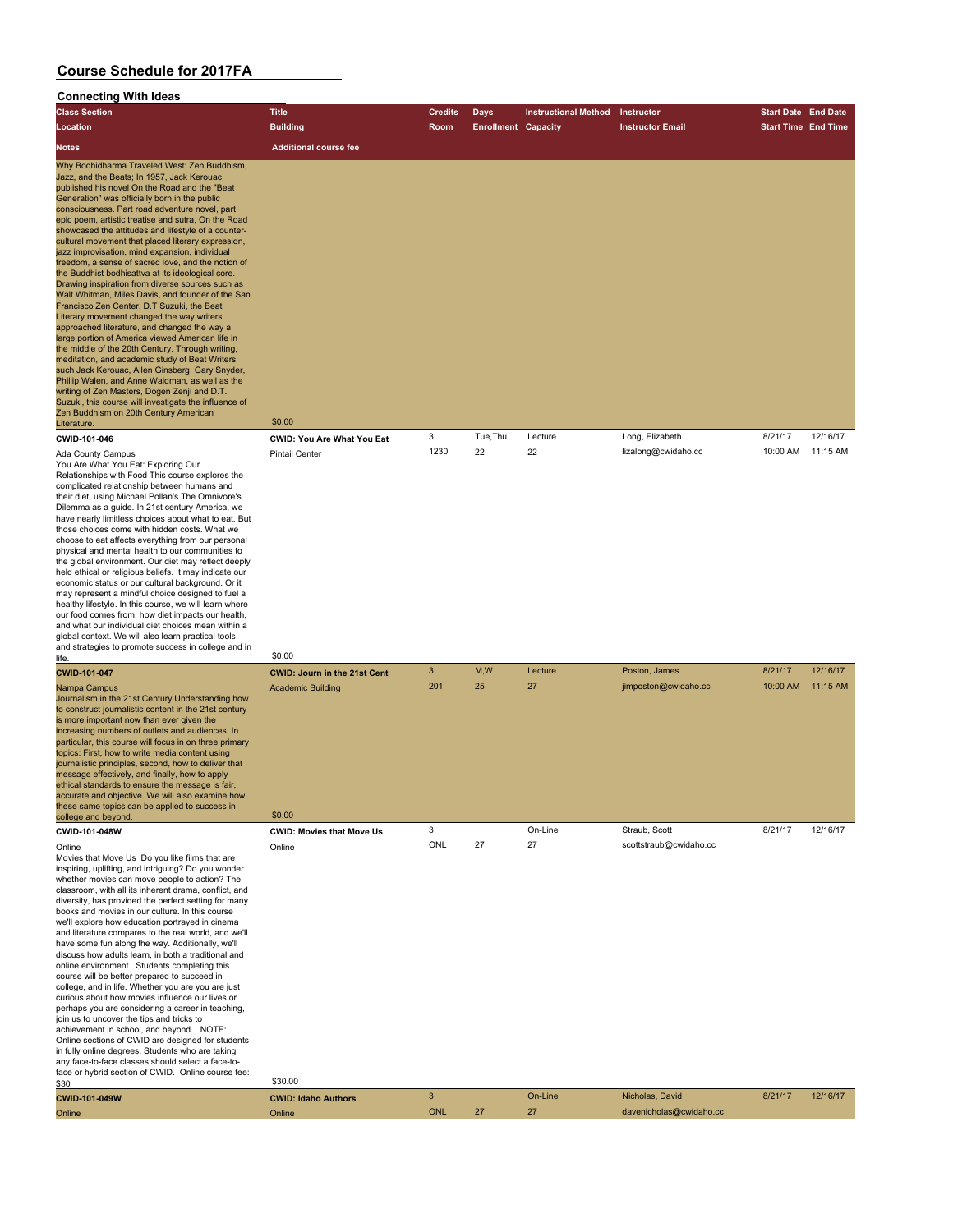#### **Connecting With Ideas**

| <b>Class Section</b>                                                                                                                                                                                                                                                                                                                                                                                                                                                                                                                                                                                                                                                                                                                                                                                                                                                                                                                                                                                                                                                                                                                                                                                         | <b>Title</b>                                                             | <b>Credits</b>       | Days                       | <b>Instructional Method</b> | Instructor                                  | <b>Start Date End Date</b> |                      |
|--------------------------------------------------------------------------------------------------------------------------------------------------------------------------------------------------------------------------------------------------------------------------------------------------------------------------------------------------------------------------------------------------------------------------------------------------------------------------------------------------------------------------------------------------------------------------------------------------------------------------------------------------------------------------------------------------------------------------------------------------------------------------------------------------------------------------------------------------------------------------------------------------------------------------------------------------------------------------------------------------------------------------------------------------------------------------------------------------------------------------------------------------------------------------------------------------------------|--------------------------------------------------------------------------|----------------------|----------------------------|-----------------------------|---------------------------------------------|----------------------------|----------------------|
| Location                                                                                                                                                                                                                                                                                                                                                                                                                                                                                                                                                                                                                                                                                                                                                                                                                                                                                                                                                                                                                                                                                                                                                                                                     | <b>Building</b>                                                          | Room                 | <b>Enrollment Capacity</b> |                             | <b>Instructor Email</b>                     | <b>Start Time End Time</b> |                      |
| Notes                                                                                                                                                                                                                                                                                                                                                                                                                                                                                                                                                                                                                                                                                                                                                                                                                                                                                                                                                                                                                                                                                                                                                                                                        | <b>Additional course fee</b>                                             |                      |                            |                             |                                             |                            |                      |
| Idaho Authors and the West Course content will<br>deal with the American West. The American West<br>conjures images of cowboys and outlaws, gold<br>mines and uncharted wilderness, Wild West shows<br>and Hollywood, vast, empty spaces and suburban<br>sprawl. It has long been viewed as rugged territory<br>where the hearty, the visionary, and the brave can<br>claim fortune, freedom, and fame. It is a land as<br>much myth as reality, full of contradiction and<br>complexity. Literature has played its role creating,<br>perpetuating, and debunking these myths. This<br>course will introduce you to various Idaho writers<br>and their writings. Through their fiction, non-fiction,<br>and poetry-much of it set in the state of Idaho, we<br>will explore the ever-changing West and analyze its<br>many meanings. How do these writers and writings<br>envision the West, and how do these visions fit<br>with your own, as a College of Western Idaho<br>student? Inspired by what we read, we will use our<br>own Western experiences as material for the<br>newest wave of Idaho-authored stories, memoirs,<br>and poems. Online course fee: \$30<br>CWID-101-050<br>Ada County Campus | \$30.00<br><b>CWID: You Are What You Eat</b><br><b>Pintail Center</b>    | 3<br>1208            | SAT<br>27                  | Lecture<br>27               | Cook, Elizabeth<br>elizabethcook@cwidaho.cc | 8/21/17<br>8:00 AM         | 12/16/17<br>10:45 AM |
| You Are What You Eat: Exploring Our<br>Relationships with Food This course explores the<br>complicated relationship between humans and<br>their diet, using Michael Pollan's The Omnivore's<br>Dilemma as a guide. In 21st century America, we<br>have nearly limitless choices about what to eat. But<br>those choices come with hidden costs. What we<br>choose to eat affects everything from our personal<br>physical and mental health to our communities to<br>the global environment. Our diet may reflect deeply<br>held ethical or religious beliefs. It may indicate our<br>economic status or our cultural background. Or it<br>may represent a mindful choice designed to fuel a<br>healthy lifestyle. In this course, we will learn where<br>our food comes from, how diet impacts our health,<br>and what our individual diet choices mean within a<br>global context. We will also learn practical tools<br>and strategies to promote success in college and in                                                                                                                                                                                                                               |                                                                          |                      |                            |                             |                                             |                            |                      |
| <u>life.</u>                                                                                                                                                                                                                                                                                                                                                                                                                                                                                                                                                                                                                                                                                                                                                                                                                                                                                                                                                                                                                                                                                                                                                                                                 | \$0.00                                                                   |                      |                            |                             |                                             |                            |                      |
| CWID-101-051H<br>Nampa Campus<br>The Art of Influence "I haven't the slightest idea<br>how to change people, but still I keep a long list of<br>prospective candidates just in case I should ever<br>figure it out." ? David Sedaris, Naked. This course<br>will assess the elements necessary to create<br>lasting and meaningful change in yourself and the<br>world around you. We will delve into the topic of<br>what makes change happen and how the world<br>around us is uniquely designed to influence our<br>behaviors. Using this knowledge, you will create<br>unique projects of influence and change intended<br>to make a positive difference in your life. Hybrid<br>course - has an online component Hybrid course<br>fee: \$15                                                                                                                                                                                                                                                                                                                                                                                                                                                             | <b>CWID: The Art of Influence</b><br><b>Academic Building</b><br>\$15.00 | 3<br>320             | W<br>27                    | Hybrid<br>27                | Long, Howard<br>howielong@cwidaho.cc        | 8/21/17<br>5:30 PM         | 12/16/17<br>6:45 PM  |
| CWID-101-052W                                                                                                                                                                                                                                                                                                                                                                                                                                                                                                                                                                                                                                                                                                                                                                                                                                                                                                                                                                                                                                                                                                                                                                                                | <b>CWID: Mythbusters in Crim Jus</b>                                     | 3                    |                            | On-Line                     | Ritchie Breach, Stephanie                   | 8/21/17                    | 12/16/17             |
| Online<br>Myth Busters in Criminal Justice Are you a crime<br>drama junkie? Do you think you know all there is to<br>know about the criminal justice system? This<br>course will explore and dispel common myths in<br>the criminal justice, such as crime rates, Miranda<br>warnings, and the death penalty. Additionally we<br>will critically examine statistics and research, as<br>well as look to Supreme Court cases for<br>explanations. NOTE: Online sections of CWID are<br>designed for students in fully online degrees.<br>Students who are taking any face-to-face classes<br>should select a face-to-face or hybrid section of                                                                                                                                                                                                                                                                                                                                                                                                                                                                                                                                                                | Online                                                                   | <b>ONL</b>           | 27                         | 27                          | stephaniebreach@cwidaho.cc                  |                            |                      |
| CWID. Online course fee: \$30                                                                                                                                                                                                                                                                                                                                                                                                                                                                                                                                                                                                                                                                                                                                                                                                                                                                                                                                                                                                                                                                                                                                                                                | \$30.00                                                                  |                      |                            |                             |                                             |                            |                      |
| CWID-101-053<br><b>Ada County Campus</b>                                                                                                                                                                                                                                                                                                                                                                                                                                                                                                                                                                                                                                                                                                                                                                                                                                                                                                                                                                                                                                                                                                                                                                     | <b>CWID: What are the Chances?</b><br><b>Pintail Center</b>              | $\mathbf{3}$<br>1204 | Tue, Thu<br>27             | Lecture<br>27               | Thomas, Gary<br>garythomas@cwidaho.cc       | 8/21/17<br>2:30 PM         | 12/16/17<br>3:45 PM  |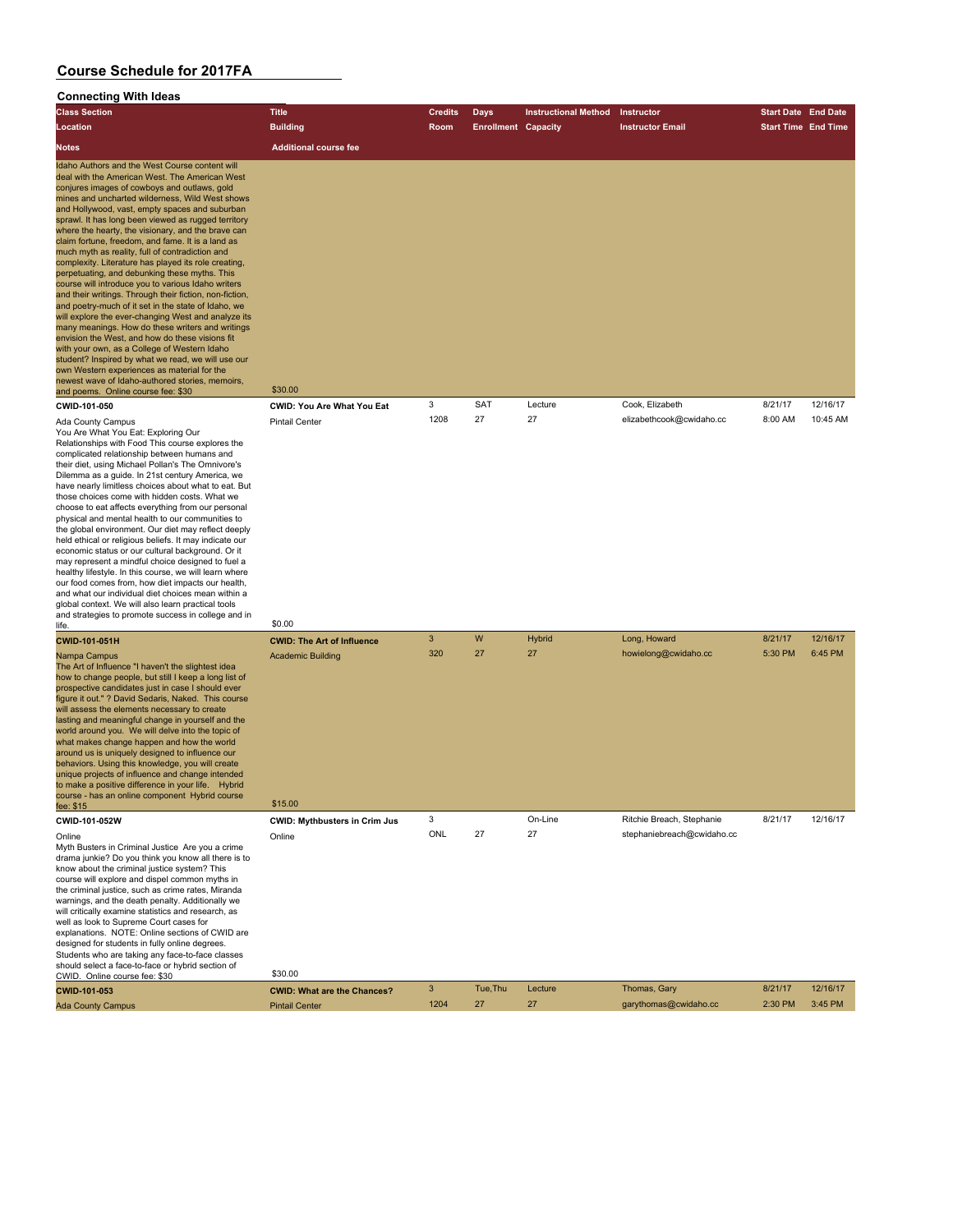#### **Connecting With Ideas**

| <b>Class Section</b>                                                                                                                                                                                                                                                                                                                                                                                                                                                                                                                                                                                                                                                                                                                                                                                                                                                                                                                                                                                                                                                                                                                                               | <b>Title</b>                                                                         | <b>Credits</b> | Days                       | <b>Instructional Method</b> | Instructor                                | <b>Start Date End Date</b> |                     |
|--------------------------------------------------------------------------------------------------------------------------------------------------------------------------------------------------------------------------------------------------------------------------------------------------------------------------------------------------------------------------------------------------------------------------------------------------------------------------------------------------------------------------------------------------------------------------------------------------------------------------------------------------------------------------------------------------------------------------------------------------------------------------------------------------------------------------------------------------------------------------------------------------------------------------------------------------------------------------------------------------------------------------------------------------------------------------------------------------------------------------------------------------------------------|--------------------------------------------------------------------------------------|----------------|----------------------------|-----------------------------|-------------------------------------------|----------------------------|---------------------|
| Location                                                                                                                                                                                                                                                                                                                                                                                                                                                                                                                                                                                                                                                                                                                                                                                                                                                                                                                                                                                                                                                                                                                                                           | <b>Building</b>                                                                      | Room           | <b>Enrollment Capacity</b> |                             | <b>Instructor Email</b>                   | <b>Start Time End Time</b> |                     |
|                                                                                                                                                                                                                                                                                                                                                                                                                                                                                                                                                                                                                                                                                                                                                                                                                                                                                                                                                                                                                                                                                                                                                                    |                                                                                      |                |                            |                             |                                           |                            |                     |
| <b>Notes</b><br>What Are the Chances? Newspapers love to<br>splash big headlines about death by shark, but did<br>you realize that you are more likely to be killed by a<br>statistician than by a shark? This topic will take a<br>light-hearted but rigorous approach to probability,<br>giving you the opportunity to exercise some fairly<br>simple mathematical operations while thinking<br>about some fairly complex ideas. The theme will be<br>approached from a variety of disciplines, looking<br>not only at the mathematical concepts of<br>probability, but also at its historical and<br>philosophical underpinnings. Don't be afraid to sign<br>up just because your math background is shaky!<br>All calculations will be done with calculators, and<br>nothing is more complex than simple addition,<br>subtraction, multiplication, and division. About two-<br>thirds of the material in this course is not covered<br>in any other math course at CWI.<br>CWID-101-054W<br>Online<br>Heroes and Villains What does it mean to be a<br>hero or a villain? We will consider both famous and<br>obscure examples of unique individuals and their | <b>Additional course fee</b><br>\$0.00<br><b>CWID: Heroes and Villains</b><br>Online | 3<br>ONL       | 27                         | On-Line<br>27               | Cowger, Alicia<br>aliciacowger@cwidaho.cc | 8/21/17                    | 12/16/17            |
| circumstances. Heroic stories can inspire us to be<br>persistent and resilient in the face of trials, whereas<br>stories of villains can serve as a warning and<br>strengthen our resolve. What factors lead to an<br>individual's success or failure? Various case<br>studies will be examined relating to topics such as<br>culture, opportunity, personality, genius,<br>persistence, and achievement. This is an<br>interdisciplinary course, primarily drawing from<br>sociology, psychology and history. You will be able<br>to develop practical tools to define your own<br>personal and professional goals and determine<br>how you can overcome obstacles to achieve your                                                                                                                                                                                                                                                                                                                                                                                                                                                                                |                                                                                      |                |                            |                             |                                           |                            |                     |
| goals. Online course fee: \$30                                                                                                                                                                                                                                                                                                                                                                                                                                                                                                                                                                                                                                                                                                                                                                                                                                                                                                                                                                                                                                                                                                                                     | \$30.00                                                                              |                |                            |                             |                                           |                            |                     |
| CWID-101-055H                                                                                                                                                                                                                                                                                                                                                                                                                                                                                                                                                                                                                                                                                                                                                                                                                                                                                                                                                                                                                                                                                                                                                      | <b>CWID: What Am I Worth?</b>                                                        | 3<br>101       | Tue<br>27                  | Lecture<br>27               | Batali, Jorene<br>jorenebatali@cwidaho.cc | 8/21/17<br>4:00 PM         | 12/16/17<br>5:15 PM |
| What Am I Worth? You have worked hard to get an<br>education (or.you are working hard to get an<br>education) and it's time to exchange your<br>knowledge with a paycheck. A paycheck is just a<br>bunch of dollars until you use them. Are these<br>dollars a tool or a convenience? Will you tell your<br>money where it will go? Or will you wonder where it<br>went? You will gain tools in this course to manage<br>your personal financial cash flow in addition to<br>gaining tools to help you navigate through your<br>CWI experience. NOTE: Section reserved for                                                                                                                                                                                                                                                                                                                                                                                                                                                                                                                                                                                         |                                                                                      |                |                            |                             |                                           |                            |                     |
| Kuna and Nampa school district staff.                                                                                                                                                                                                                                                                                                                                                                                                                                                                                                                                                                                                                                                                                                                                                                                                                                                                                                                                                                                                                                                                                                                              | \$15.00                                                                              |                |                            |                             |                                           |                            |                     |
| CWID-101-056H                                                                                                                                                                                                                                                                                                                                                                                                                                                                                                                                                                                                                                                                                                                                                                                                                                                                                                                                                                                                                                                                                                                                                      | <b>CWID: Media/Art of Lying</b>                                                      | 3              | Tue                        | Lecture                     | Daugharthy, Marianne                      | 8/21/17                    | 12/16/17            |
| Ada County Campus<br>Media and the Art of Lying Media and advertising<br>companies pour millions of dollars into video<br>content designed to engage and entice viewers.<br>Are the designers' tactics sincere and honest? Or<br>is there another side to this explosion of video<br>content? What is the real effect of media on our<br>thoughts and decisions? This course will take a<br>look at the methods used to sell the individual and<br>society products and ideas. Students will learn to<br>analyze and evaluate various types of media and<br>become more conscious viewers. Ultimately<br>participants will learn how to make educated<br>decisions and to use those same analytical skills to<br>be more successful in college. Hybrid course - has<br>an online component; Hybrid course fee: \$15                                                                                                                                                                                                                                                                                                                                                | <b>Pintail Center</b><br>\$15.00                                                     | 1208           | 27                         | 27                          | mariannedaugharthy@cwidaho.<br>CC         | 5:30 PM                    | 6:45 PM             |
| CWID-101-057H                                                                                                                                                                                                                                                                                                                                                                                                                                                                                                                                                                                                                                                                                                                                                                                                                                                                                                                                                                                                                                                                                                                                                      | <b>CWID: You Are What You Eat</b>                                                    | 3              | Tue                        | Hybrid                      | Long, Elizabeth                           | 8/21/17                    | 12/16/17            |
| <b>Ada County Campus</b><br>You Are What You Eat: Exploring Our<br>Relationships with Food This course explores the<br>complicated relationship between humans and<br>their diet, using Michael Pollan's The Omnivore's<br>Dilemma as a guide. In 21st century America, we<br>have nearly limitless choices about what to eat. But<br>those choices come with hidden costs. What we<br>choose to eat affects everything from our personal<br>physical and mental health to our communities to<br>the global environment. Our diet may reflect deeply<br>held ethical or religious beliefs. It may indicate our<br>economic status or our cultural background. Or it<br>may represent a mindful choice designed to fuel a<br>healthy lifestyle. In this course, we will learn where<br>our food comes from, how diet impacts our health,<br>and what our individual diet choices mean within a<br>global context. We will also learn practical tools<br>and strategies to promote success in college and in<br>life. Hybrid course - has an online component;                                                                                                       | <b>Pintail Center</b>                                                                | 1204           | 27                         | 27                          | lizalong@cwidaho.cc                       | 11:30 AM                   | 12:45 PM            |
| Hybrid course fee: \$15                                                                                                                                                                                                                                                                                                                                                                                                                                                                                                                                                                                                                                                                                                                                                                                                                                                                                                                                                                                                                                                                                                                                            | \$15.00                                                                              |                |                            |                             |                                           |                            |                     |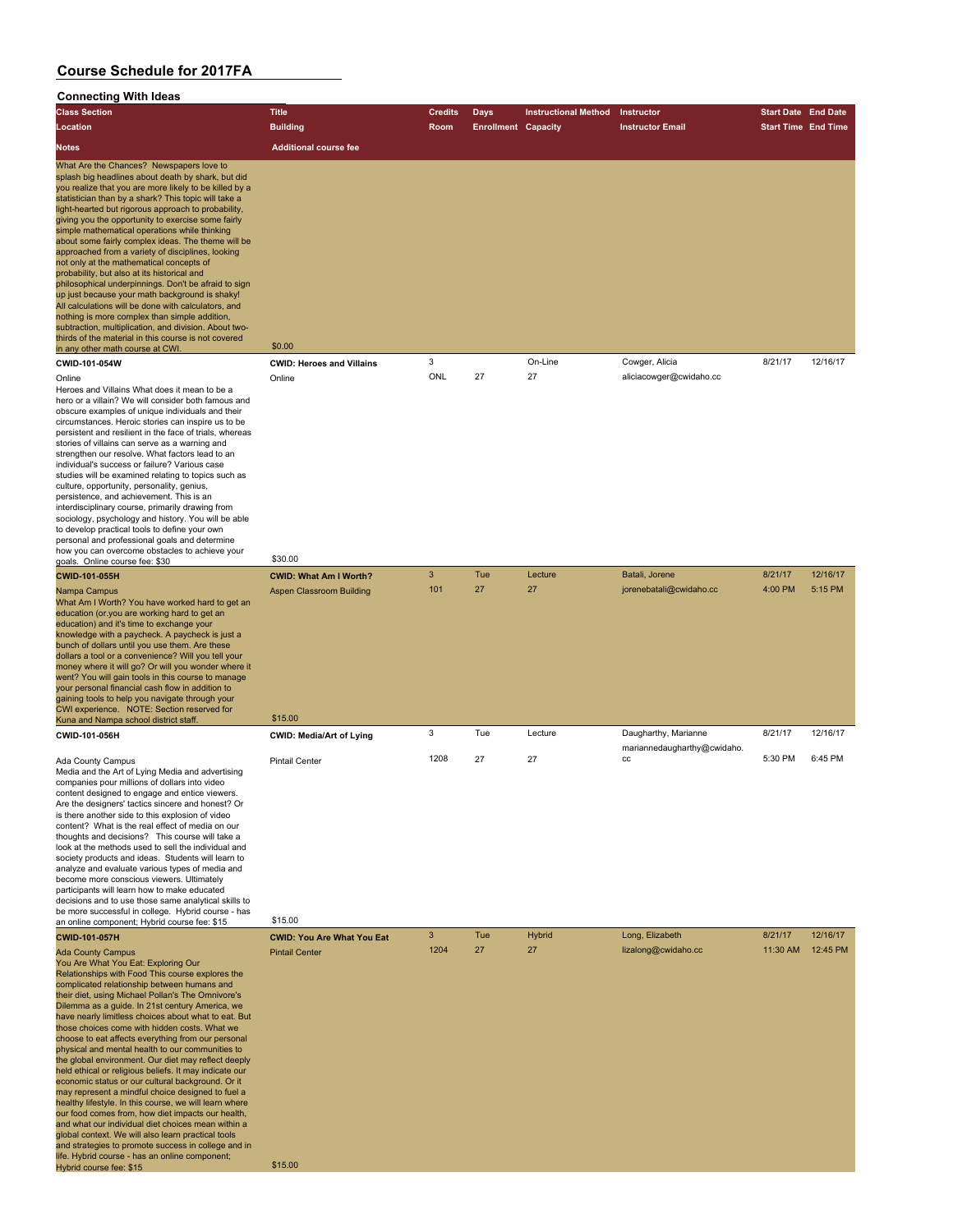| <b>Connecting With Ideas</b>                                                                                  |                                      |                |                            |                             |                            |                            |          |
|---------------------------------------------------------------------------------------------------------------|--------------------------------------|----------------|----------------------------|-----------------------------|----------------------------|----------------------------|----------|
| <b>Class Section</b>                                                                                          | <b>Title</b>                         | <b>Credits</b> | <b>Days</b>                | <b>Instructional Method</b> | Instructor                 | <b>Start Date End Date</b> |          |
| Location                                                                                                      | <b>Building</b>                      | Room           | <b>Enrollment Capacity</b> |                             | <b>Instructor Email</b>    | <b>Start Time End Time</b> |          |
| Notes                                                                                                         | <b>Additional course fee</b>         |                |                            |                             |                            |                            |          |
| CWID-101-058W                                                                                                 | <b>CWID: Heroes and Villains</b>     | 3              |                            | On-Line                     | Molitor, Allison           | 8/21/17                    | 12/16/17 |
| Online                                                                                                        | Online                               | ONL            | 27                         | 27                          | allisonmolitor@cwidaho.cc  |                            |          |
| Heroes and Villains What does it mean to be a                                                                 |                                      |                |                            |                             |                            |                            |          |
| hero or a villain? We will consider both famous and                                                           |                                      |                |                            |                             |                            |                            |          |
| obscure examples of unique individuals and their                                                              |                                      |                |                            |                             |                            |                            |          |
| circumstances. Heroic stories can inspire us to be<br>persistent and resilient in the face of trials, whereas |                                      |                |                            |                             |                            |                            |          |
| stories of villains can serve as a warning and                                                                |                                      |                |                            |                             |                            |                            |          |
| strengthen our resolve. What factors lead to an                                                               |                                      |                |                            |                             |                            |                            |          |
| individual's success or failure? Various case<br>studies will be examined relating to topics such as          |                                      |                |                            |                             |                            |                            |          |
| culture, opportunity, personality, genius,                                                                    |                                      |                |                            |                             |                            |                            |          |
| persistence, and achievement. This is an<br>interdisciplinary course, primarily drawing from                  |                                      |                |                            |                             |                            |                            |          |
| sociology, psychology, and history. You will be able                                                          |                                      |                |                            |                             |                            |                            |          |
| to develop practical tools to define your own                                                                 |                                      |                |                            |                             |                            |                            |          |
| personal and professional goals and determine<br>how you can overcome obstacles to achieve your               |                                      |                |                            |                             |                            |                            |          |
| goals. NOTE: Online sections of CWID are                                                                      |                                      |                |                            |                             |                            |                            |          |
| designed for students in fully online degrees.                                                                |                                      |                |                            |                             |                            |                            |          |
| Students who are taking any face-to-face classes<br>should select a face-to-face or hybrid section of         |                                      |                |                            |                             |                            |                            |          |
| CWID. Online course fee: \$30                                                                                 | \$30.00                              |                |                            |                             |                            |                            |          |
| <b>CWID-101-059H</b>                                                                                          | <b>CWID: Mythbusters in Crim Jst</b> | 3              | Tue                        | <b>Hybrid</b>               | Ritchie Breach, Stephanie  | 8/21/17                    | 12/16/17 |
| Nampa Campus                                                                                                  | Aspen Classroom Building             | 102            | $\overline{2}$             | 24                          | stephaniebreach@cwidaho.cc | 4:00 PM                    | 5:15 PM  |
| Myth Busters in Criminal Justice Are you a crime                                                              |                                      |                |                            |                             |                            |                            |          |
| drama junkie? Do you think you know all there is to                                                           |                                      |                |                            |                             |                            |                            |          |
| know about the criminal justice system? This<br>course will explore and dispel common myths in                |                                      |                |                            |                             |                            |                            |          |
| the criminal justice, such as crime rates, Miranda                                                            |                                      |                |                            |                             |                            |                            |          |
| warnings, and the death penalty. Additionally we<br>will critically examine statistics and research, as       |                                      |                |                            |                             |                            |                            |          |
| well as look to Supreme Court cases for                                                                       |                                      |                |                            |                             |                            |                            |          |
| explanations. Hybrid course - has an online                                                                   |                                      |                |                            |                             |                            |                            |          |
| component; Hybrid course fee: \$15                                                                            | \$15.00                              |                |                            |                             |                            |                            | 12/16/17 |
| CWID-101-060                                                                                                  | CWID: Journ in the 21st Cent         | 3<br>218       | M,W<br>21                  | Lecture                     | Poston, James              | 8/21/17                    | 9:45 AM  |
| Nampa Campus<br>Journalism in the 21st Century Understanding how                                              | Academic Building                    |                |                            | 27                          | jimposton@cwidaho.cc       | 8:30 AM                    |          |
| to construct journalistic content in the 21st century                                                         |                                      |                |                            |                             |                            |                            |          |
| is more important now than ever given the                                                                     |                                      |                |                            |                             |                            |                            |          |
| increasing numbers of outlets and audiences. In<br>particular, this course will focus in on three primary     |                                      |                |                            |                             |                            |                            |          |
| topics: First, how to write media content using                                                               |                                      |                |                            |                             |                            |                            |          |
| journalistic principles, second, how to deliver that                                                          |                                      |                |                            |                             |                            |                            |          |
| message effectively, and finally, how to apply<br>ethical standards to ensure the message is fair,            |                                      |                |                            |                             |                            |                            |          |
| accurate and objective. We will also examine how                                                              |                                      |                |                            |                             |                            |                            |          |
| these same topics can be applied to success in                                                                | \$0.00                               |                |                            |                             |                            |                            |          |
| college and beyond                                                                                            |                                      | 3              | F                          | Lecture                     | Yadlin, Michal             | 8/21/17                    | 12/16/17 |
| CWID-101-062                                                                                                  | <b>CWID: Beyond Downtown Abbey</b>   | 301            | $\overline{1}$             | 24                          |                            | 8:00 AM                    | 10:45 AM |
| Nampa Campus<br>Beyond Downton Abbey It's fun to speculate how                                                | <b>Academic Building</b>             |                |                            |                             | michalyadlin@cwidaho.cc    |                            |          |
| the other half lived, and none lived more lavishly                                                            |                                      |                |                            |                             |                            |                            |          |
| and more fully than the British aristocracy.                                                                  |                                      |                |                            |                             |                            |                            |          |
| Downton Abbey shows us the lives of one family<br>living before and through the interwar period. The          |                                      |                |                            |                             |                            |                            |          |
| family represents a class of people that was poor in                                                          |                                      |                |                            |                             |                            |                            |          |
| cash but rich in power, property, and peerage. This                                                           |                                      |                |                            |                             |                            |                            |          |
| course will look at the people that made up this<br>class, analyzing what levels of power and control         |                                      |                |                            |                             |                            |                            |          |
| they had after WWI and through the interwar                                                                   |                                      |                |                            |                             |                            |                            |          |
| period; what ideals, thoughts, and structures made                                                            |                                      |                |                            |                             |                            |                            |          |
| up the aristocratic sensibilities; and how their<br>power declined after WWII. We'll not only look at         |                                      |                |                            |                             |                            |                            |          |
| the mainstream aristocrats but at radical political                                                           |                                      |                |                            |                             |                            |                            |          |
| rebels and empowered women.                                                                                   | \$0.00                               |                |                            |                             |                            |                            |          |
| CWID-101-063W                                                                                                 | <b>CWID: Movies that Move Us</b>     | 3              |                            | On-Line                     | Raass, Natalie             | 8/21/17                    | 12/16/17 |
| Online                                                                                                        | Online                               | ONL            | 27                         | 27                          | natalieraass@cwidaho.cc    |                            |          |
| Movies that Move Us Do you like films that are<br>inspiring, uplifting, and intriguing? Do you wonder         |                                      |                |                            |                             |                            |                            |          |
| whether movies can move people to action? The                                                                 |                                      |                |                            |                             |                            |                            |          |
| classroom, with all its inherent drama, conflict, and<br>diversity, has provided the perfect setting for many |                                      |                |                            |                             |                            |                            |          |
| books and movies in our culture. In this course                                                               |                                      |                |                            |                             |                            |                            |          |
| we'll explore how education portrayed in cinema                                                               |                                      |                |                            |                             |                            |                            |          |
| and literature compares to the real world, and we'll                                                          |                                      |                |                            |                             |                            |                            |          |
| have some fun along the way. Additionally, we'll<br>discuss how adults learn, in both a traditional and       |                                      |                |                            |                             |                            |                            |          |
| online environment. Students completing this                                                                  |                                      |                |                            |                             |                            |                            |          |
| course will be better prepared to succeed in<br>college and in life. Whether you are just curious             |                                      |                |                            |                             |                            |                            |          |
| about how movies influence our lives or perhaps                                                               |                                      |                |                            |                             |                            |                            |          |
| you are considering a career in teaching, join us to                                                          |                                      |                |                            |                             |                            |                            |          |
| uncover the tips and tricks to achievement in<br>school, and beyond. Online course fee: \$30                  | \$30.00                              |                |                            |                             |                            |                            |          |
| CWID-101-064W                                                                                                 | <b>CWID: Movies That Move Us</b>     | $\sqrt{3}$     |                            | On-Line                     | Straub, Scott              | 8/21/17                    | 12/16/17 |
| Online                                                                                                        | Online                               | <b>ONL</b>     | 27                         | 27                          | scottstraub@cwidaho.cc     |                            |          |
|                                                                                                               |                                      |                |                            |                             |                            |                            |          |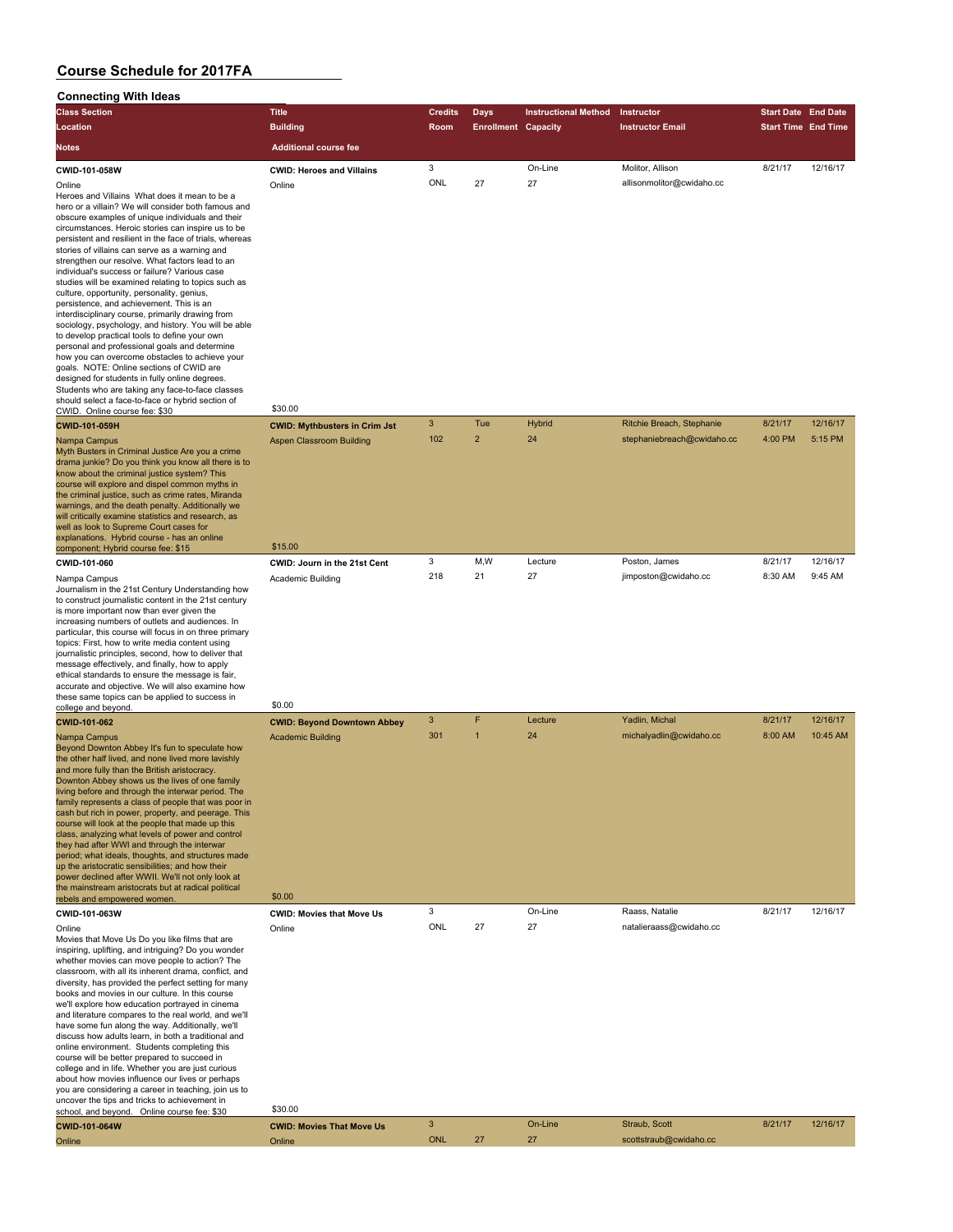#### **Connecting With Ideas**

| oomoonny muunoo<br><b>Class Section</b>                                                                                                                                                                                                                                                                                                                                                                                                                                                                                                                                                                                                                                                                                                                                                                                                                                                                                                                                                                                                                                                                                                                  | <b>Title</b>                                                       | <b>Credits</b>  | Days                       | <b>Instructional Method</b> | Instructor                                | <b>Start Date End Date</b> |                      |
|----------------------------------------------------------------------------------------------------------------------------------------------------------------------------------------------------------------------------------------------------------------------------------------------------------------------------------------------------------------------------------------------------------------------------------------------------------------------------------------------------------------------------------------------------------------------------------------------------------------------------------------------------------------------------------------------------------------------------------------------------------------------------------------------------------------------------------------------------------------------------------------------------------------------------------------------------------------------------------------------------------------------------------------------------------------------------------------------------------------------------------------------------------|--------------------------------------------------------------------|-----------------|----------------------------|-----------------------------|-------------------------------------------|----------------------------|----------------------|
| Location                                                                                                                                                                                                                                                                                                                                                                                                                                                                                                                                                                                                                                                                                                                                                                                                                                                                                                                                                                                                                                                                                                                                                 | <b>Building</b>                                                    | <b>Room</b>     | <b>Enrollment Capacity</b> |                             | <b>Instructor Email</b>                   | <b>Start Time End Time</b> |                      |
| <b>Notes</b>                                                                                                                                                                                                                                                                                                                                                                                                                                                                                                                                                                                                                                                                                                                                                                                                                                                                                                                                                                                                                                                                                                                                             | <b>Additional course fee</b>                                       |                 |                            |                             |                                           |                            |                      |
| Movies That Move Us Do you like films that are<br>inspiring, uplifting, and intriguing? Do you wonder<br>whether movies can move people to action? The<br>classroom, with all its inherent drama, conflict, and<br>diversity, has provided the perfect setting for many<br>books and movies in our culture. In this course<br>we'll explore how education portrayed in cinema<br>and literature compares to the real world, and we'll<br>have some fun along the way. Additionally, we'll<br>discuss how adults learn, in both a traditional and<br>online environment. Students completing this<br>course will be better prepared to succeed in<br>college, and in life. Whether you are you are just<br>curious about how movies influence our lives or<br>perhaps you are considering a career in teaching,<br>join us to uncover the tips and tricks to<br>achievement in school, and beyond. NOTE: Online<br>sections of CWID are designed for students in fully<br>online degrees. Students who are taking any face-<br>to-face classes should select a face-to-face or                                                                            | \$30.00                                                            |                 |                            |                             |                                           |                            |                      |
| hybrid section of CWID. Online course fee: \$30<br>CWID-101-065H                                                                                                                                                                                                                                                                                                                                                                                                                                                                                                                                                                                                                                                                                                                                                                                                                                                                                                                                                                                                                                                                                         | <b>CWID: Media/Art of Lying</b>                                    | 3               | Thu                        | Hybrid                      | Daugharthy, Marianne                      | 8/21/17                    | 12/16/17             |
| Nampa Campus<br>Media and the Art of Lying Media and advertising<br>companies pour millions of dollars into video<br>content designed to engage and entice viewers.<br>Are the designers' tactics sincere and honest? Or<br>is there another side to this explosion of video<br>content? What is the real effect of media on our<br>thoughts and decisions? This course will take a<br>look at the methods used to sell the individual and<br>society products and ideas. Students will learn to<br>analyze and evaluate various types of media and<br>become more conscious viewers. Ultimately<br>participants will learn how to make more-educated<br>decisions and to use those same analytical skills to<br>be more successful in college. Hybrid course - has                                                                                                                                                                                                                                                                                                                                                                                      | Multipurpose Classroom Bldg                                        | 205             | 25                         | 27                          | mariannedaugharthy@cwidaho.<br>CC         | 7:00 PM                    | 8:15 PM              |
| an online component Hybrid course fee: \$15                                                                                                                                                                                                                                                                                                                                                                                                                                                                                                                                                                                                                                                                                                                                                                                                                                                                                                                                                                                                                                                                                                              | \$15.00                                                            |                 |                            |                             |                                           |                            |                      |
| <b>CWID-101-067W</b><br>Online<br>Movies that Move Us Do you like films that are<br>inspiring, uplifting, and intriguing? Do you wonder<br>whether movies can move people to action? The<br>classroom, with all its inherent drama, conflict, and<br>diversity, has provided the perfect setting for many<br>books and movies in our culture. In this course<br>we'll explore how education portrayed in cinema<br>and literature compares to the real world, and we'll<br>have some fun along the way. Additionally, we'll<br>discuss how adults learn, in both a traditional and<br>online environment. Students completing this<br>course will be better prepared to succeed in<br>college and in life. Whether you are just curious<br>about how movies influence our lives or perhaps<br>you are considering a career in teaching, join us to<br>uncover the tips and tricks to achievement in<br>school, and beyond. NOTE: Online sections of<br>CWID are designed for students in fully online<br>degrees. Students who are taking any face-to-face<br>classes should select a face-to-face or hybrid<br>section of CWID. Online course fee: \$30 | <b>CWID: Movies that Move Us</b><br>Online<br>\$30.00              | 3<br><b>ONL</b> | 6                          | On-Line<br>27               | Straub, Scott<br>scottstraub@cwidaho.cc   | 8/21/17                    | 12/16/17             |
| CWID-101-068H<br>Nampa Campus<br>Beyond Downton Abbey It's fun to speculate how<br>the other half lived, and none lived more lavishly<br>and more fully than the British aristocracy.<br>Downton Abbey shows us the lives of one family<br>living before and through the interwar period. The<br>family represents a class of people that was poor in<br>cash but rich in power, property, and peerage. This<br>course will look at the people that made up this<br>class, analyzing what levels of power and control<br>they had after WWI and through the interwar<br>period; what ideals, thoughts, and structures made<br>up the aristocratic sensibilities; and how their<br>power declined after WWII. We'll not only look at<br>the mainstream aristocrats but at radical political<br>rebels and empowered women.                                                                                                                                                                                                                                                                                                                                | <b>CWID: Beyond Downtown Abbey</b><br>Academic Building<br>\$15.00 | 3<br>105        | Thu<br>12                  | Hybrid<br>27                | Yadlin, Michal<br>michalyadlin@cwidaho.cc | 8/21/17<br>10:00 AM        | 12/16/17<br>11:15 AM |

| <b>CWID-101-069W</b> | <b>CWID: Mythbusters in Crim Jus</b> |     | On-Line | Ritchie Breach, Stephanie  | 8/21/17 | 12/16/17 |
|----------------------|--------------------------------------|-----|---------|----------------------------|---------|----------|
| Online               | Online                               | ONL |         | stephaniebreach@cwidaho.cc |         |          |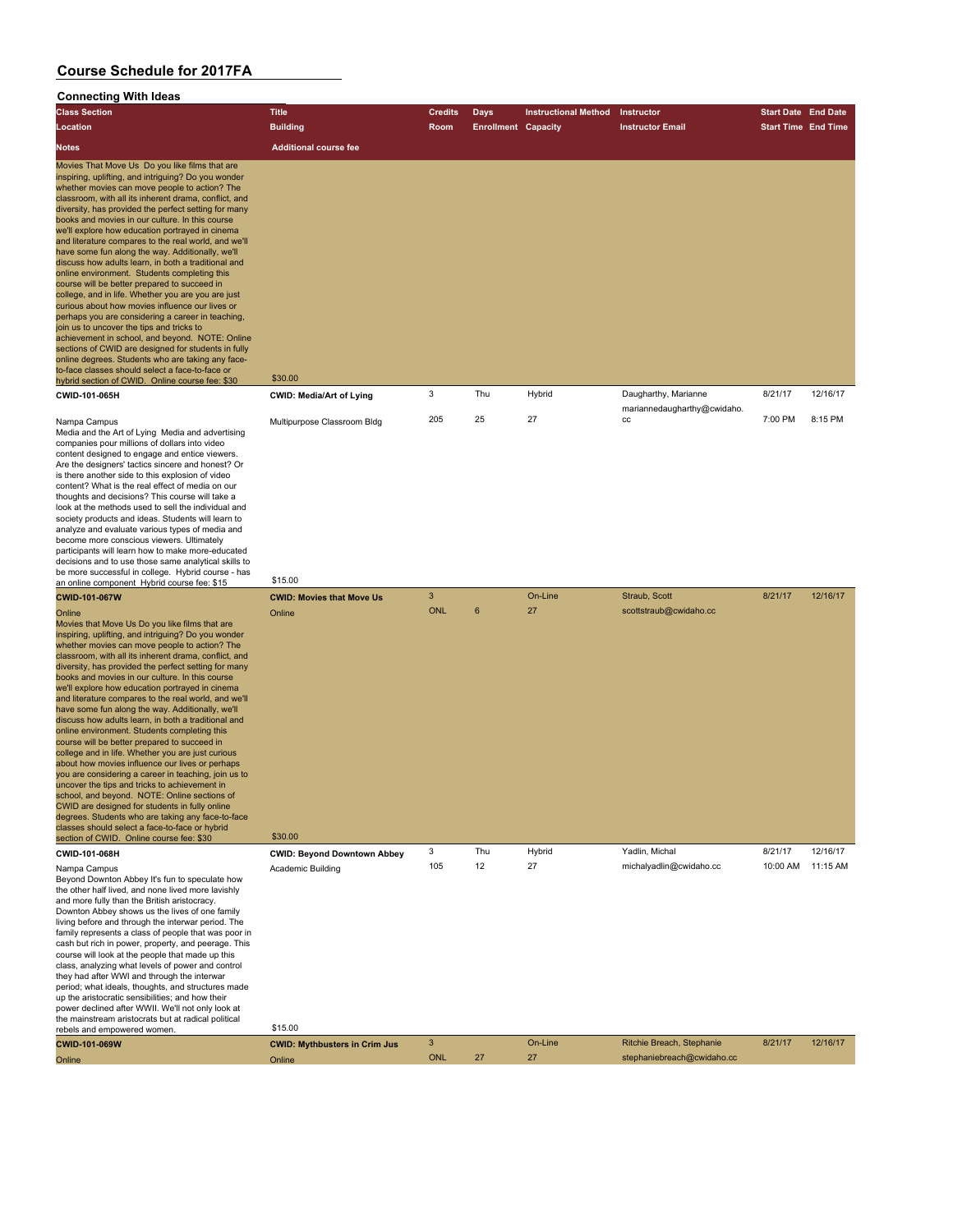| <b>Connecting With Ideas</b>                                                                                                                                                                                                                                                                                                                                                                                                                                                                                                                                                                                                                                                                                                                                                                                                                                                                                                                                                                                                                                                                                                                                             |                                                       |                 |                            |                             |                                           |                            |          |
|--------------------------------------------------------------------------------------------------------------------------------------------------------------------------------------------------------------------------------------------------------------------------------------------------------------------------------------------------------------------------------------------------------------------------------------------------------------------------------------------------------------------------------------------------------------------------------------------------------------------------------------------------------------------------------------------------------------------------------------------------------------------------------------------------------------------------------------------------------------------------------------------------------------------------------------------------------------------------------------------------------------------------------------------------------------------------------------------------------------------------------------------------------------------------|-------------------------------------------------------|-----------------|----------------------------|-----------------------------|-------------------------------------------|----------------------------|----------|
| <b>Class Section</b>                                                                                                                                                                                                                                                                                                                                                                                                                                                                                                                                                                                                                                                                                                                                                                                                                                                                                                                                                                                                                                                                                                                                                     | <b>Title</b>                                          | <b>Credits</b>  | <b>Days</b>                | <b>Instructional Method</b> | Instructor                                | <b>Start Date End Date</b> |          |
| Location                                                                                                                                                                                                                                                                                                                                                                                                                                                                                                                                                                                                                                                                                                                                                                                                                                                                                                                                                                                                                                                                                                                                                                 | <b>Building</b>                                       | Room            | <b>Enrollment Capacity</b> |                             | <b>Instructor Email</b>                   | <b>Start Time End Time</b> |          |
| <b>Notes</b>                                                                                                                                                                                                                                                                                                                                                                                                                                                                                                                                                                                                                                                                                                                                                                                                                                                                                                                                                                                                                                                                                                                                                             | <b>Additional course fee</b>                          |                 |                            |                             |                                           |                            |          |
| Myth Busters in Criminal Justice Are you a crime<br>drama junkie? Do you think you know all there is<br>to know about the criminal justice system? This<br>course will explore and dispel common myths in<br>the criminal justice, such as crime rates, Miranda<br>warnings, and the death penalty. Additionally we<br>will critically examine statistics and research, as<br>well as look to Supreme Court cases for<br>explanations. NOTE: Online sections of CWID are<br>designed for students in fully online degrees.<br>Students who are taking any face-to-face classes<br>should select a face-to-face or hybrid section of<br>CWID. Online course fee: \$30                                                                                                                                                                                                                                                                                                                                                                                                                                                                                                     | \$30.00                                               |                 |                            |                             |                                           |                            |          |
| CWID-101-073                                                                                                                                                                                                                                                                                                                                                                                                                                                                                                                                                                                                                                                                                                                                                                                                                                                                                                                                                                                                                                                                                                                                                             | <b>CWID: Your Life Story</b>                          | 3               | M,W                        | Lecture                     | Miner, Eric                               | 8/21/17                    | 12/16/17 |
| Ada County Campus<br>Be the Author of Your Life Story Do you love<br>stories? If you do, you're in good company! Stories<br>have fascinated humans for thousands of years;<br>guidance, enlightenment, and inspiration await us<br>there. But what about the most important story you<br>will ever encounter? The story of your own life? Is<br>your life story one of power and accomplishment or<br>one of confusion and impotence? Is that story<br>soundly plotted or does it muddle along unquided?<br>Is it written well, so that you and others can benefit<br>from it? Most importantly, who is the author of your<br>life story? Are you its plot master or is someone<br>else penning the words while you just try to keep<br>up? In this class, we will explore what story is, how<br>stories are constructed, and what makes a story<br>good. By sharing a few great stories we will<br>buttress our understanding. And you will write a<br>story of your own life - both the past you have<br>already lived and the potential you want to fulfill.<br>Join us, pick up the pen, enhance your literary and<br>academic skills, and become the author of your | <b>Pintail Center</b>                                 | 1208            | 26                         | 27                          | ericminer@cwidaho.cc                      | 7:00 AM                    | 8:15 AM  |
| own success at CWI and beyond!                                                                                                                                                                                                                                                                                                                                                                                                                                                                                                                                                                                                                                                                                                                                                                                                                                                                                                                                                                                                                                                                                                                                           | \$0.00                                                | 3               |                            | On-Line                     | Raass, Natalie                            | 8/21/17                    | 12/16/17 |
| <b>CWID-101-076W</b><br>Online<br>Movies that Move Us Do you like films that are<br>inspiring, uplifting, and intriguing? Do you wonder<br>whether movies can move people to action? The<br>classroom, with all its inherent drama, conflict, and<br>diversity, has provided the perfect setting for many<br>books and movies in our culture. In this course<br>we'll explore how education portrayed in cinema<br>and literature compares to the real world, and we'll<br>have some fun along the way. Additionally, we'll<br>discuss how adults learn, in both a traditional and<br>online environment. Students completing this<br>course will be better prepared to succeed in<br>college and in life. Whether you are just curious<br>about how movies influence our lives or perhaps<br>you are considering a career in teaching, join us to<br>uncover the tips and tricks to achievement in<br>school, and beyond. Online course fee: \$30                                                                                                                                                                                                                       | <b>CWID: Movies that Move Us</b><br>Online<br>\$30.00 | <b>ONL</b><br>3 | 17                         | 24                          | natalieraass@cwidaho.cc<br>Jensen, Andrew |                            |          |
| CWID-101-077W<br>Online                                                                                                                                                                                                                                                                                                                                                                                                                                                                                                                                                                                                                                                                                                                                                                                                                                                                                                                                                                                                                                                                                                                                                  | <b>CWID: Poison and Murder</b><br>Online              | ONL             | 27                         | On-Line<br>27               | AndyJensen@cwidaho.cc                     | 8/21/17                    | 12/16/17 |
| Poison and Murder: Toxicology in the Jazz Age<br>"Dosis facit venenum" or "The dose makes the<br>poison." - Paracelsus The course will use case<br>studies from the text The Poisoner's Handbook:<br>Murder and the Birth of Forensic Medicine in the<br>Jazz Age to both humanize scientists and to show<br>real world applications of scientific research. A<br>project during the class will reinforce these ideals<br>by recreating a simulated murder investigation.<br>The focus of this course is to learn the beginnings<br>of the scientific method, critical thinking,<br>quantitative reasoning, and interdisciplinary<br>science by studying accounts of poisoners and the<br>scientists who caught them. Students will explore<br>success strategies for the class through group<br>work and research using online and real world<br>tools provided by the college. NOTE: Online<br>sections of CWID are designed for students in fully                                                                                                                                                                                                                     |                                                       |                 |                            |                             |                                           |                            |          |

sections of CWID are designed for students in fully<br>online degrees. Students who are taking any face-<br>to-face classes should select a face-to-face or<br>hybrid section of CWID. Online course fee: \$30 \$30.00

| CWID-101-081H            | <b>CWID: Transform Storvtelling</b> |      |    | <b>Hybrid</b> | Collins, Malia          | 8/21/17         | 12/16/17 |
|--------------------------|-------------------------------------|------|----|---------------|-------------------------|-----------------|----------|
| <b>Ada County Campus</b> | <b>Pintail Center</b>               | 1211 | 19 |               | maliacollins@cwidaho.cc | 1:00 PM 2:15 PM |          |
|                          |                                     |      |    |               |                         |                 |          |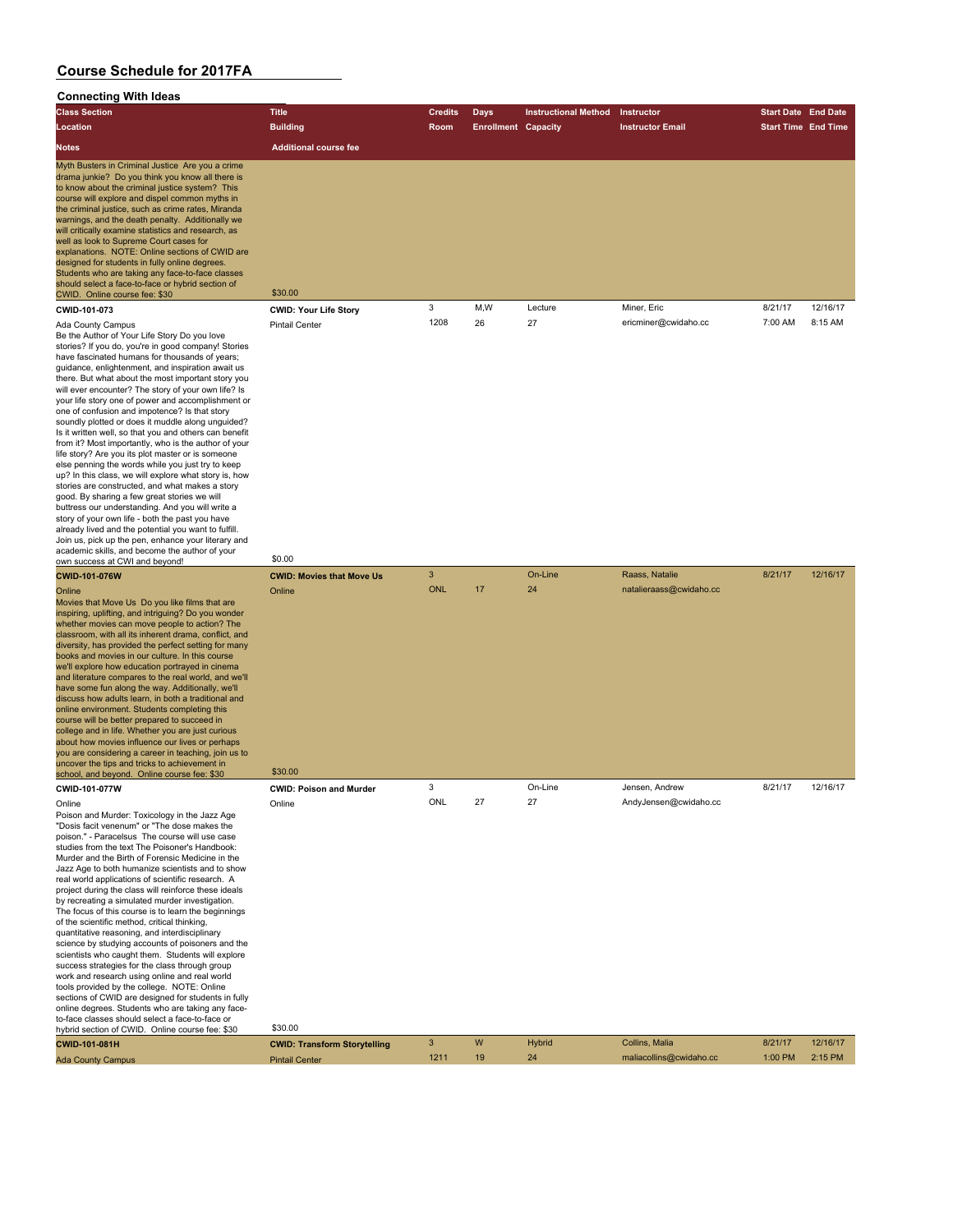# **Connecting With Ideas**

| Connecung with ideas                                                                                                                                                                                                                                                                                                                                                                                                                                                                                                                                                                                                                                                                                                                                                                                                                                                                                                                                                                                                                                                                                                                                                                                                                                                                                                                                                                                                                                                                               |                                                          |                |                            |                             |                          |                            |          |
|----------------------------------------------------------------------------------------------------------------------------------------------------------------------------------------------------------------------------------------------------------------------------------------------------------------------------------------------------------------------------------------------------------------------------------------------------------------------------------------------------------------------------------------------------------------------------------------------------------------------------------------------------------------------------------------------------------------------------------------------------------------------------------------------------------------------------------------------------------------------------------------------------------------------------------------------------------------------------------------------------------------------------------------------------------------------------------------------------------------------------------------------------------------------------------------------------------------------------------------------------------------------------------------------------------------------------------------------------------------------------------------------------------------------------------------------------------------------------------------------------|----------------------------------------------------------|----------------|----------------------------|-----------------------------|--------------------------|----------------------------|----------|
| <b>Class Section</b>                                                                                                                                                                                                                                                                                                                                                                                                                                                                                                                                                                                                                                                                                                                                                                                                                                                                                                                                                                                                                                                                                                                                                                                                                                                                                                                                                                                                                                                                               | <b>Title</b>                                             | <b>Credits</b> | <b>Days</b>                | <b>Instructional Method</b> | Instructor               | <b>Start Date End Date</b> |          |
| Location                                                                                                                                                                                                                                                                                                                                                                                                                                                                                                                                                                                                                                                                                                                                                                                                                                                                                                                                                                                                                                                                                                                                                                                                                                                                                                                                                                                                                                                                                           | <b>Building</b>                                          | <b>Room</b>    | <b>Enrollment Capacity</b> |                             | <b>Instructor Email</b>  | <b>Start Time End Time</b> |          |
| <b>Notes</b>                                                                                                                                                                                                                                                                                                                                                                                                                                                                                                                                                                                                                                                                                                                                                                                                                                                                                                                                                                                                                                                                                                                                                                                                                                                                                                                                                                                                                                                                                       | <b>Additional course fee</b>                             |                |                            |                             |                          |                            |          |
| Transformative Storytelling: Shift Your World View;<br>Angela Davis said, "You have to act as if it were<br>possible to radically transform the world. And you<br>have to do it all the time." What does it mean to<br>transform the world? It's an idea you'll hear as you<br>begin your college journey, and this class will<br>examine what that transformation can look like.<br>We'll start building our classroom community by<br>telling the stories of ourselves and our people; we<br>will connect with each other by listening, reflecting,<br>and thinking critically about the stories we tell<br>ourselves and the world around us. Students will<br>share their voices through oral storytelling and<br>creative writing, and examine what the world can<br>look like when it's rooted in interdependence,<br>resilience, and regeneration. Hybrid course - has<br>an online component Hybrid course fee: \$15                                                                                                                                                                                                                                                                                                                                                                                                                                                                                                                                                                       | \$15.00                                                  | 3              | Tue                        | Hybrid                      | Vassar, Amy              | 8/21/17                    | 12/16/17 |
| CWID-101-501H<br>Nampa Campus                                                                                                                                                                                                                                                                                                                                                                                                                                                                                                                                                                                                                                                                                                                                                                                                                                                                                                                                                                                                                                                                                                                                                                                                                                                                                                                                                                                                                                                                      | <b>CWID: Language and Identity</b><br>Academic Building  | 320            | 24                         | 24                          | amyvassar@cwidaho.cc     | 10:00 AM                   | 11:15 AM |
| Language and Identity Is French really the<br>language of love? German the language of war?<br>Does the way you speak or write affect the way<br>others perceive you? Does your lexicon determine<br>whether or not you get a job? Should it? These<br>questions and more will be addressed through<br>movies, social media and literature. We will explore<br>how the basic building blocks of language affect<br>communication and how a person's native<br>language impacts their identity and their<br>perspective of the world. Students will learn how an<br>awareness of language and identity can help them<br>to better navigate and participate in a multilingual<br>world. Hybrid course-Has an online component.                                                                                                                                                                                                                                                                                                                                                                                                                                                                                                                                                                                                                                                                                                                                                                       | \$15.00                                                  |                |                            |                             |                          |                            |          |
| Hybrid course fee: \$15                                                                                                                                                                                                                                                                                                                                                                                                                                                                                                                                                                                                                                                                                                                                                                                                                                                                                                                                                                                                                                                                                                                                                                                                                                                                                                                                                                                                                                                                            |                                                          | 3              | Thu                        | <b>Hybrid</b>               | Johanek, Kimberly        | 8/21/17                    | 12/16/17 |
| <b>CWID-101-502H</b><br><b>Ada County Campus</b><br>Finding Your Tribe What does it mean to be a part<br>of something bigger than yourself? Sebastian<br>Junger, in his 2016 book Tribe addressed the fact<br>that we are stronger not just as individuals but as a<br>society when we come together for a common<br>good. When we consider tribes, we typically<br>associate groups of distinct people who are largely<br>self-sufficient and not integrated into the society as<br>a whole. Through the understanding of "tribes" in a<br>modern context, this class will discuss the sense of<br>community and interdependence that many argue<br>is absent in today's society. We will consider<br>examples of great adversity both past and present<br>(WWII, 9/11, The Global War on Terrorism, the<br>increase in mass shootings, etc.) and the resulting<br>affects these have/had at both the individual and<br>societal levels. Various case studies will be<br>examined relating to topics such as culture, PTSD,<br>opportunity, war, personality, persistence, and<br>achievement. The format will include discussion,<br>presentations, guest speakers from within CWID<br>and the community, and personal application in<br>order to determine the strengths students need to<br>succeed as a "tribe" while in college and beyond.<br>This class will also require 15-20 hours outside the<br>classroom in a community service capacity<br>(volunteer). Hybrid course-Has an online | <b>CWID: Finding your Tribe</b><br><b>Pintail Center</b> | 1320           | 14                         | 24                          | kimjohanek@cwidaho.cc    | 8:30 AM                    | 9:45 AM  |
| component. Hybrid course fee: \$15                                                                                                                                                                                                                                                                                                                                                                                                                                                                                                                                                                                                                                                                                                                                                                                                                                                                                                                                                                                                                                                                                                                                                                                                                                                                                                                                                                                                                                                                 | \$15.00                                                  | 3              | Thu                        | Hybrid                      | Ascuena, Andrea          | 8/21/17                    | 12/16/17 |
| CWID-101-503H<br>Nampa Campus<br>The New Dystopian Hero - Dystopian stories like<br>Divergent, The Hunger Games or The Giver are<br>set in a time when things have gone horribly wrong<br>in the world, and they warn about where our culture<br>may end up if we aren't careful. In this class we<br>will examine some of these storylines to see what<br>kind of messages they are sending about current<br>American values. Ultimately, we will try to decipher<br>how these books and movies define the new                                                                                                                                                                                                                                                                                                                                                                                                                                                                                                                                                                                                                                                                                                                                                                                                                                                                                                                                                                                    | <b>CWID: The New Dystopian Hero</b><br>Academic Building | 320            | 23                         | 24                          | andreaascuena@cwidaho.cc | 10:00 AM                   | 11:15 AM |
| American hero. Hybrid course - has an online<br>component Hybrid course fee: \$15                                                                                                                                                                                                                                                                                                                                                                                                                                                                                                                                                                                                                                                                                                                                                                                                                                                                                                                                                                                                                                                                                                                                                                                                                                                                                                                                                                                                                  | \$15.00                                                  |                |                            |                             |                          |                            |          |
| CWID-101-504H                                                                                                                                                                                                                                                                                                                                                                                                                                                                                                                                                                                                                                                                                                                                                                                                                                                                                                                                                                                                                                                                                                                                                                                                                                                                                                                                                                                                                                                                                      | <b>CWID: Heroes and Villains</b>                         | 3              | Tue                        | <b>Hybrid</b>               | Johanek, Kimberly        | 8/21/17                    | 12/16/17 |
| <b>Ada County Campus</b>                                                                                                                                                                                                                                                                                                                                                                                                                                                                                                                                                                                                                                                                                                                                                                                                                                                                                                                                                                                                                                                                                                                                                                                                                                                                                                                                                                                                                                                                           | <b>Pintail Center</b>                                    | 1320           | 19                         | 24                          | kimjohanek@cwidaho.cc    | 8:30 AM                    | 9:45 AM  |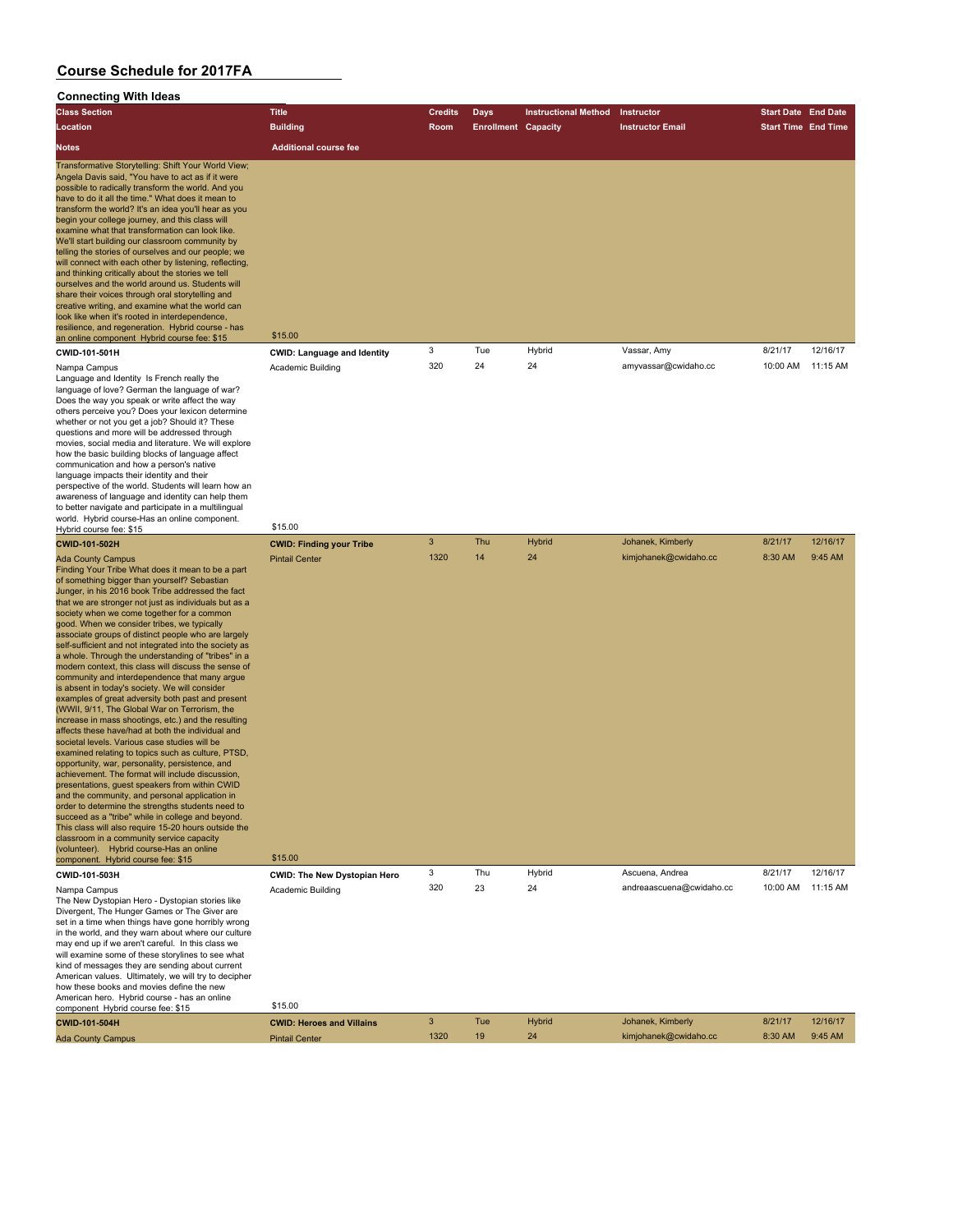#### **Connecting With Ideas**

| <b>Class Section</b>                                                                                                                                                                                                                                                                                                                                                                                                                                                                                                                                                                                                                                                                                                                                                                                                                                                                                                         | <b>Title</b>                 | <b>Credits</b> | <b>Days</b>                | <b>Instructional Method</b> | Instructor              | <b>Start Date End Date</b> |          |
|------------------------------------------------------------------------------------------------------------------------------------------------------------------------------------------------------------------------------------------------------------------------------------------------------------------------------------------------------------------------------------------------------------------------------------------------------------------------------------------------------------------------------------------------------------------------------------------------------------------------------------------------------------------------------------------------------------------------------------------------------------------------------------------------------------------------------------------------------------------------------------------------------------------------------|------------------------------|----------------|----------------------------|-----------------------------|-------------------------|----------------------------|----------|
| Location                                                                                                                                                                                                                                                                                                                                                                                                                                                                                                                                                                                                                                                                                                                                                                                                                                                                                                                     | <b>Building</b>              | Room           | <b>Enrollment Capacity</b> |                             | <b>Instructor Email</b> | <b>Start Time End Time</b> |          |
| <b>Notes</b>                                                                                                                                                                                                                                                                                                                                                                                                                                                                                                                                                                                                                                                                                                                                                                                                                                                                                                                 | <b>Additional course fee</b> |                |                            |                             |                         |                            |          |
| Heroes and Villains What does it mean to be a<br>hero or a villain? We will consider both famous and<br>obscure examples of unique individuals and their<br>circumstances. Heroic stories can inspire us to be<br>persistent and resilient in the face of trials, whereas<br>stories of villains can serve as a warning and<br>strengthen our resolve. What factors lead to an<br>individual's success or failure? Various case<br>studies will be examined relating to topics such as<br>culture, opportunity, personality, genius,<br>persistence, and achievement. This is an<br>interdisciplinary course, primarily drawing from<br>sociology, psychology and history. You will be able<br>to develop practical tools to define your own<br>personal and professional goals and determine<br>how you can overcome obstacles to achieve your<br>goals. Hybrid course - has an online component<br>Hybrid course fee: \$15 | \$15,00                      |                |                            |                             |                         |                            |          |
| CWID-290-001W                                                                                                                                                                                                                                                                                                                                                                                                                                                                                                                                                                                                                                                                                                                                                                                                                                                                                                                | <b>Liberal Arts Capstone</b> |                |                            | On-Line                     | McCurdy, Jana           | 8/21/17                    | 12/16/17 |
| Online                                                                                                                                                                                                                                                                                                                                                                                                                                                                                                                                                                                                                                                                                                                                                                                                                                                                                                                       | Online                       | ONL            |                            | 5                           | janamccurdy@cwidaho.cc  |                            |          |

#### **Criminal Justice**

\$10.00

| <b>Class Section</b>                                                | <b>Title</b>                               | <b>Credits</b>  | <b>Days</b>                | <b>Instructional Method</b> | Instructor                 | <b>Start Date End Date</b> |          |
|---------------------------------------------------------------------|--------------------------------------------|-----------------|----------------------------|-----------------------------|----------------------------|----------------------------|----------|
| Location                                                            | <b>Building</b>                            | Room            | <b>Enrollment Capacity</b> |                             | <b>Instructor Email</b>    | <b>Start Time End Time</b> |          |
| <b>Notes</b>                                                        | <b>Additional course fee</b>               |                 |                            |                             |                            |                            |          |
| CRIJ-101-001H                                                       | <b>Intro to Criminal Justice</b>           | $\mathbf{3}$    | Tue                        | <b>Hybrid</b>               | Wood, McKenzie             | 8/21/17                    | 12/16/17 |
| <b>Canyon County Center</b>                                         | <b>Canyon County Center</b>                | 230             | 27                         | 40                          | mckenziewood@cwidaho.cc    | 1:00 PM                    | 2:15 PM  |
| Hybrid course - has an online component; Hybrid<br>course fee: \$15 | \$15.00                                    |                 |                            |                             |                            |                            |          |
| CRIJ-101-003W                                                       | <b>Intro to Criminal Justice</b>           | 3               |                            | On-Line                     | Wood, McKenzie             | 8/21/17                    | 12/16/17 |
| Online                                                              | Online                                     | ONL             | 35                         | 35                          | mckenziewood@cwidaho.cc    |                            |          |
|                                                                     | \$30.00                                    |                 |                            |                             |                            |                            |          |
| Online course fee: \$30                                             |                                            | 3               |                            | On-Line                     | Wood, McKenzie             | 8/21/17                    | 12/16/17 |
| CRIJ-101-004W<br>Online                                             | <b>Intro to Criminal Justice</b><br>Online | <b>ONL</b>      | 30                         | 35                          | mckenziewood@cwidaho.cc    |                            |          |
|                                                                     |                                            |                 |                            |                             |                            |                            |          |
| Online course fee: \$30                                             | \$30.00                                    |                 |                            |                             |                            |                            |          |
| CRIJ-102-001                                                        | <b>Introduction to Policing</b>            | 3               | Tue, Thu                   | Lecture                     | Brechwald, Matthew         | 8/21/17                    | 12/16/17 |
| Canyon County Center                                                | Canyon County Center                       | 230             | 14                         | 30                          | mattbrechwald@cwidaho.cc   | 7:00 PM                    | 8:15 PM  |
|                                                                     |                                            |                 |                            |                             |                            |                            |          |
|                                                                     | \$0.00                                     |                 |                            |                             |                            |                            |          |
| CRIJ-102-003W                                                       | <b>Introduction to Policing</b>            | 3<br><b>ONL</b> | 35                         | On-Line<br>35               | <b>Brechwald, Matthew</b>  | 8/21/17                    | 12/16/17 |
| Online                                                              | Online                                     |                 |                            |                             | mattbrechwald@cwidaho.cc   |                            |          |
| Online course fee: \$30                                             | \$30.00                                    |                 |                            |                             |                            |                            |          |
| CRIJ-103-001                                                        | Intro to Law & Justice                     | 3               | M,W                        | Lecture                     | Ritchie Breach, Stephanie  | 8/21/17                    | 12/16/17 |
| Canyon County Center                                                | Canyon County Center                       | 230             | 28                         | 40                          | stephaniebreach@cwidaho.cc | 10:00 AM                   | 11:15 AM |
|                                                                     |                                            |                 |                            |                             |                            |                            |          |
|                                                                     | \$0.00                                     | 3               | Tue, Thu                   | Lecture                     | Ritchie Breach, Stephanie  | 8/21/17                    | 12/16/17 |
| CRIJ-103-002                                                        | Intro to Law & Justice                     | 230             | 18                         | 40                          | stephaniebreach@cwidaho.cc | 11:30 AM                   | 12:45 PM |
| <b>Canyon County Center</b>                                         | <b>Canyon County Center</b>                |                 |                            |                             |                            |                            |          |
|                                                                     | \$0.00                                     |                 |                            |                             |                            |                            |          |
| CRIJ-103-003W                                                       | Intro to Law & Justice                     | 3               |                            | On-Line                     | Huskey, Molly              | 8/21/17                    | 12/16/17 |
| Online                                                              | Online                                     | ONL             | 35                         | 35                          | mollyhuskey@cwidaho.cc     |                            |          |
|                                                                     |                                            |                 |                            |                             |                            |                            |          |
| Online course fee: \$30                                             | \$30.00                                    | 3               | M                          | <b>Hybrid</b>               | Ritchie Breach, Stephanie  | 8/21/17                    | 12/16/17 |
| CRIJ-104-001H                                                       | <b>Intro to Corrections</b>                | 230             | 12                         | 40                          | stephaniebreach@cwidaho.cc | 1:00 PM                    | 2:15 PM  |
| <b>Canyon County Center</b>                                         | <b>Canyon County Center</b>                |                 |                            |                             |                            |                            |          |
| Hybrid course - has an online component; Hybrid<br>course fee: \$15 | \$15.00                                    |                 |                            |                             |                            |                            |          |
| CRIJ-104-003W                                                       | <b>Intro to Corrections</b>                | 3               |                            | On-Line                     | Ritchie Breach, Stephanie  | 8/21/17                    | 12/16/17 |
| Online                                                              | Online                                     | ONL             | 34                         | 35                          | stephaniebreach@cwidaho.cc |                            |          |
|                                                                     |                                            |                 |                            |                             |                            |                            |          |
| Online course fee: \$30                                             | \$30.00                                    | $\overline{3}$  | M,W                        | Lecture                     | Wood, McKenzie             | 8/21/17                    | 12/16/17 |
| CRIJ-270-001<br><b>Canyon County Center</b>                         | Criminology<br><b>Canyon County Center</b> | 230             | 16                         | 30                          | mckenziewood@cwidaho.cc    | 11:30 AM                   | 12:45 PM |
|                                                                     |                                            |                 |                            |                             |                            |                            |          |
|                                                                     | \$0.00                                     |                 |                            |                             |                            |                            |          |
|                                                                     |                                            |                 |                            |                             |                            |                            |          |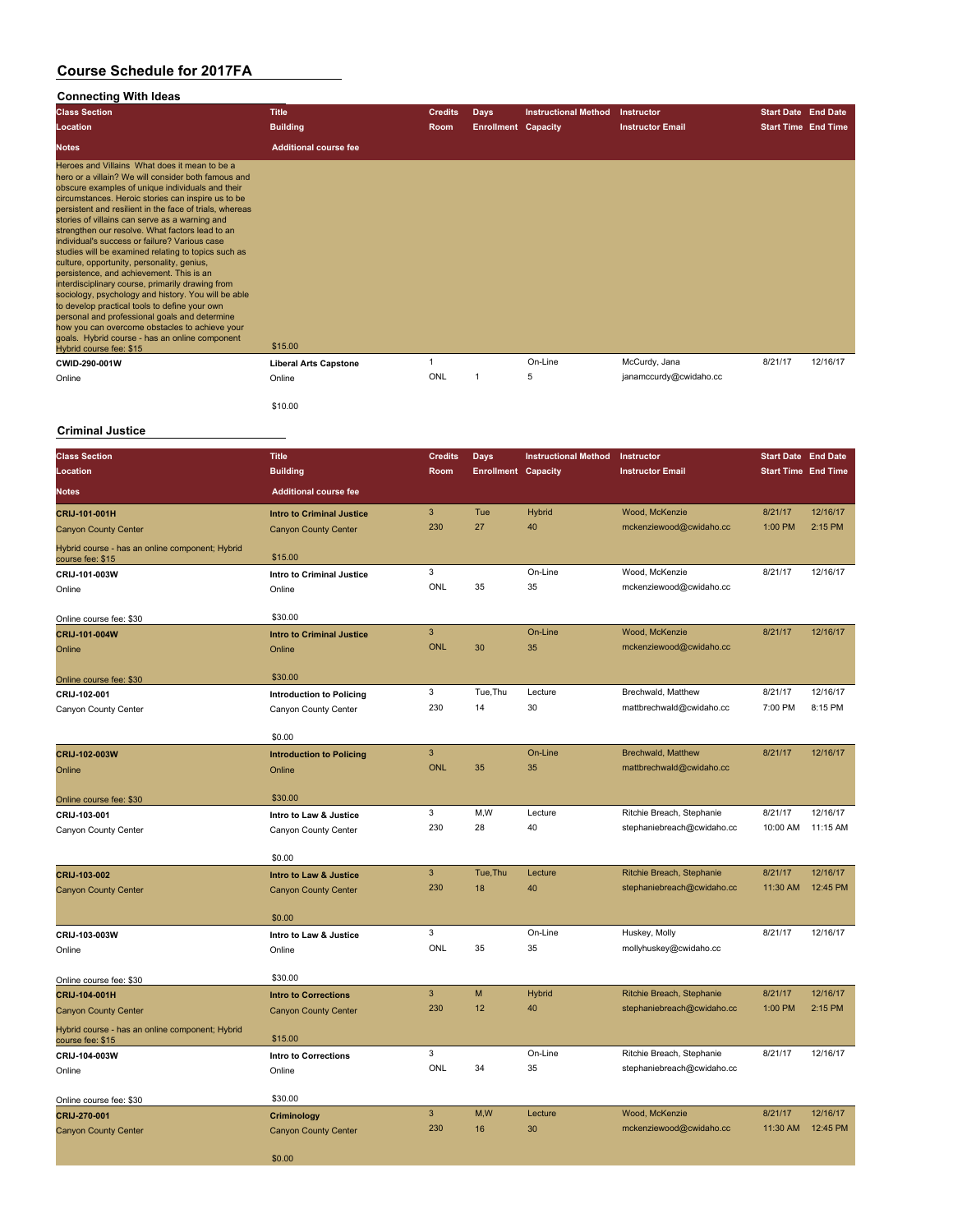| <b>Criminal Justice</b>                                             |                                    |                |                            |                             |                            |                            |          |
|---------------------------------------------------------------------|------------------------------------|----------------|----------------------------|-----------------------------|----------------------------|----------------------------|----------|
| <b>Class Section</b>                                                | <b>Title</b>                       | <b>Credits</b> | Days                       | <b>Instructional Method</b> | <b>Instructor</b>          | Start Date End Date        |          |
| Location                                                            | <b>Building</b>                    | Room           | <b>Enrollment Capacity</b> |                             | <b>Instructor Email</b>    | <b>Start Time End Time</b> |          |
| <b>Notes</b>                                                        | <b>Additional course fee</b>       |                |                            |                             |                            |                            |          |
| CRIJ-270-002W                                                       | Criminology                        | 3              |                            | On-Line                     | Wood, McKenzie             | 8/21/17                    | 12/16/17 |
| Online                                                              | Online                             | ONL            | 35                         | 35                          | mckenziewood@cwidaho.cc    |                            |          |
| Online course fee: \$30                                             | \$30.00                            |                |                            |                             |                            |                            |          |
| CRIJ-293-001H                                                       | <b>Criminal Justice Internship</b> | 3              |                            | Internship                  | Ritchie Breach, Stephanie  | 8/21/17                    | 12/16/17 |
| <b>Community Locations</b>                                          | <b>Community Location</b>          | <b>CMTY</b>    | $\mathbf{0}$               | 10                          | stephaniebreach@cwidaho.cc |                            |          |
| Hybrid course - has an online component; Hybrid<br>course fee: \$15 | \$15.00                            |                |                            |                             |                            |                            |          |

#### **Cybersecurity**

| <b>Class Section</b><br>Location | <b>Title</b><br><b>Building</b>           | <b>Credits</b><br><b>Room</b> | Days<br><b>Enrollment Capacity</b> | <b>Instructional Method</b> | Instructor<br><b>Instructor Email</b> | <b>Start Date End Date</b><br><b>Start Time End Time</b> |          |
|----------------------------------|-------------------------------------------|-------------------------------|------------------------------------|-----------------------------|---------------------------------------|----------------------------------------------------------|----------|
| <b>Notes</b>                     | <b>Additional course fee</b>              |                               |                                    |                             |                                       |                                                          |          |
| <b>CSEC-110-001</b>              | <b>Hardware &amp; Client Oper Systems</b> | $\overline{4}$                | M.Tue, W.Thu Lecture               |                             | Otto, Linda                           | 8/21/17                                                  | 9/23/17  |
| <b>Ada County Campus</b>         | <b>Pintail Center</b>                     | 1411                          | 21                                 | 21                          | lindaotto@cwidaho.cc                  | 9:30 AM                                                  | 1:30 PM  |
| Special course fee: \$25         | \$25.00                                   |                               |                                    |                             |                                       |                                                          |          |
| CSEC-123-001                     | <b>Network Fundamentals</b>               | $\overline{4}$                | M, Tue, W, Thu Lecture             |                             | Otto, Linda                           | 9/25/17                                                  | 10/28/17 |
| Ada County Campus                | <b>Pintail Center</b>                     | 1411                          | 21                                 | 21                          | lindaotto@cwidaho.cc                  | 9:30 AM                                                  | 1:30 PM  |
| Special course fee: \$27         | \$27.00                                   |                               |                                    |                             |                                       |                                                          |          |
| <b>CSEC-125-001</b>              | <b>Basic Network Routing</b>              | $\overline{4}$                | M, Tue, W, Thu Lecture             |                             | Otto, Linda                           | 10/30/17                                                 | 12/9/17  |
| <b>Ada County Campus</b>         | <b>Pintail Center</b>                     | 1411                          | 21                                 | 21                          | lindaotto@cwidaho.cc                  | 9:30 AM                                                  | 1:30 PM  |
|                                  | \$0.00                                    |                               |                                    |                             |                                       |                                                          |          |
| CSEC-246-001                     | <b>Securing Directory Serv Infras</b>     | $\overline{4}$                | M, Tue, W, Thu Lecture             |                             | Bowers, Donald                        | 8/21/17                                                  | 9/23/17  |
| Ada County Campus                | <b>Pintail Center</b>                     | 1411                          | 16                                 | 21                          | donbowers@cwidaho.cc                  | 2:00 PM                                                  | 6:00 PM  |
|                                  | \$0.00                                    |                               |                                    |                             |                                       |                                                          |          |
| <b>CSEC-248-001</b>              | <b>Advanced Cybersecurity</b>             | $\overline{4}$                | M.Tue, W.Thu Lecture               |                             | Bowers, Donald                        | 9/25/17                                                  | 10/28/17 |
| <b>Ada County Campus</b>         | <b>Pintail Center</b>                     | 1411                          | 16                                 | 21                          | donbowers@cwidaho.cc                  | 2:00 PM                                                  | 6:00 PM  |
|                                  | \$0.00                                    |                               |                                    |                             |                                       |                                                          |          |
| CSEC-252-001                     | <b>Programming for Cybersecurity</b>      | 4                             | M, Tue, W, Thu Lecture             |                             | Bowers, Donald                        | 10/30/17                                                 | 12/9/17  |
| Ada County Campus                | <b>Pintail Center</b>                     | 1411                          | 16                                 | 21                          | donbowers@cwidaho.cc                  | 2:00 PM                                                  | 6:00 PM  |
|                                  | \$0.00                                    |                               |                                    |                             |                                       |                                                          |          |

#### **Dental Assisting**

| <b>Class Section</b><br>Location | <b>Title</b><br><b>Building</b>          | <b>Credits</b><br>Room | <b>Days</b><br><b>Enrollment Capacity</b> | <b>Instructional Method</b> | Instructor<br><b>Instructor Email</b> | <b>Start Date</b> End Date<br><b>Start Time End Time</b> |          |
|----------------------------------|------------------------------------------|------------------------|-------------------------------------------|-----------------------------|---------------------------------------|----------------------------------------------------------|----------|
| Notes.                           | <b>Additional course fee</b>             |                        |                                           |                             |                                       |                                                          |          |
| <b>DENT-101-001</b>              | <b>Dental Materials &amp; Procedures</b> | 3                      | M                                         | Lab                         | Holmes, Elaine                        | 8/21/17                                                  | 12/16/17 |
| <b>Ada County Campus</b>         | <b>Quail Court Building</b>              | 2210                   | 10                                        | 24                          | elaineholmes@cwidaho.cc               | 8:00 AM                                                  | 8:50 AM  |
| Special course fee: \$175        | \$175.00                                 |                        |                                           |                             |                                       |                                                          |          |
| DENT-101-001                     | <b>Dental Materials &amp; Procedures</b> | 3                      | M                                         | Lab                         | Satake, Monica                        | 8/21/17                                                  | 12/16/17 |
| Ada County Campus                | <b>Quail Court Building</b>              | 2210                   | 10                                        | 24                          | monicasatake@cwidaho.cc               | 8:00 AM                                                  | 8:50 AM  |
| Special course fee: \$175        | \$175.00                                 |                        |                                           |                             |                                       |                                                          |          |
| DENT-101L-001                    | <b>Dental Matris &amp; Procdrs Lab</b>   | $\mathbf{0}$           | M                                         | Lab                         | Holmes, Elaine                        | 8/21/17                                                  | 12/16/17 |
| <b>Ada County Campus</b>         | <b>Quail Court Building</b>              | 1100                   | 10                                        | 12                          | elaineholmes@cwidaho.cc               | 11:00 AM                                                 | 3:00 PM  |
|                                  | \$0.00                                   |                        |                                           |                             |                                       |                                                          |          |
| DENT-101L-001                    | <b>Dental Matris &amp; Procdrs Lab</b>   | 0                      | M                                         | Lab                         | Satake, Monica                        | 8/21/17                                                  | 12/16/17 |
| Ada County Campus                | <b>Quail Court Building</b>              | 1100                   | 10                                        | 12                          | monicasatake@cwidaho.cc               | 11:00 AM                                                 | 3:00 PM  |
|                                  | \$0.00                                   |                        |                                           |                             |                                       |                                                          |          |
| <b>DENT-102-001</b>              | <b>Dental Clinical Skills 1</b>          | $\overline{2}$         | M                                         | Lab                         | Holmes, Elaine                        | 8/21/17                                                  | 12/16/17 |
| <b>Ada County Campus</b>         | <b>Quail Court Building</b>              | 1100                   | 10                                        | 24                          | elaineholmes@cwidaho.cc               | 9:00 AM                                                  | 9:50 AM  |
|                                  | \$0.00                                   |                        |                                           |                             |                                       |                                                          |          |
| DENT-102-001                     | <b>Dental Clinical Skills 1</b>          | $\overline{2}$         | M                                         | Lab                         | Satake, Monica                        | 8/21/17                                                  | 12/16/17 |
| Ada County Campus                | <b>Quail Court Building</b>              | 1100                   | 10                                        | 24                          | monicasatake@cwidaho.cc               | 9:00 AM                                                  | 9:50 AM  |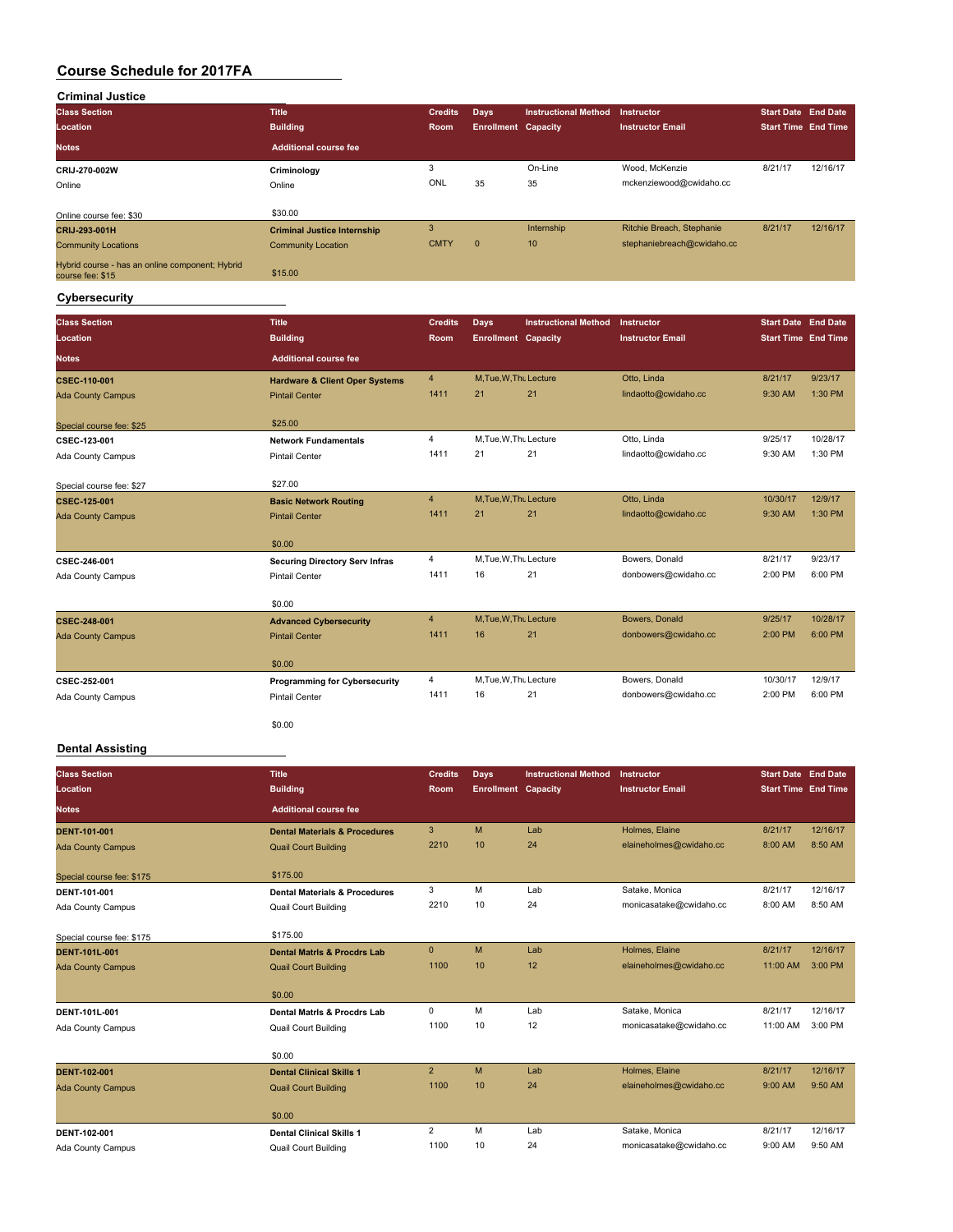| Dental Assisting                                                                                                                                                                                                                                                      |                                                                                                                                                                                                                                                                                                                                                                                                                                                                                                                                                                                                                                                                                                                                                                                                                                                                                                                                                                                                                                                                                                                                                                                                                                                                                                                                                                                                                                                                                                                                                                                                                                                                                                                                                                                                                                                                                                                                                                                                                                                                                                                                                                                                                                                                                                                                                                                                                                                                                                                                                                                                                                                                                                                                                                                                                                                                                                                                                                                                                                                            |                |      |                                                                                              |                         |  |          |
|-----------------------------------------------------------------------------------------------------------------------------------------------------------------------------------------------------------------------------------------------------------------------|------------------------------------------------------------------------------------------------------------------------------------------------------------------------------------------------------------------------------------------------------------------------------------------------------------------------------------------------------------------------------------------------------------------------------------------------------------------------------------------------------------------------------------------------------------------------------------------------------------------------------------------------------------------------------------------------------------------------------------------------------------------------------------------------------------------------------------------------------------------------------------------------------------------------------------------------------------------------------------------------------------------------------------------------------------------------------------------------------------------------------------------------------------------------------------------------------------------------------------------------------------------------------------------------------------------------------------------------------------------------------------------------------------------------------------------------------------------------------------------------------------------------------------------------------------------------------------------------------------------------------------------------------------------------------------------------------------------------------------------------------------------------------------------------------------------------------------------------------------------------------------------------------------------------------------------------------------------------------------------------------------------------------------------------------------------------------------------------------------------------------------------------------------------------------------------------------------------------------------------------------------------------------------------------------------------------------------------------------------------------------------------------------------------------------------------------------------------------------------------------------------------------------------------------------------------------------------------------------------------------------------------------------------------------------------------------------------------------------------------------------------------------------------------------------------------------------------------------------------------------------------------------------------------------------------------------------------------------------------------------------------------------------------------------------------|----------------|------|----------------------------------------------------------------------------------------------|-------------------------|--|----------|
| <b>Class Section</b>                                                                                                                                                                                                                                                  | <b>Title</b>                                                                                                                                                                                                                                                                                                                                                                                                                                                                                                                                                                                                                                                                                                                                                                                                                                                                                                                                                                                                                                                                                                                                                                                                                                                                                                                                                                                                                                                                                                                                                                                                                                                                                                                                                                                                                                                                                                                                                                                                                                                                                                                                                                                                                                                                                                                                                                                                                                                                                                                                                                                                                                                                                                                                                                                                                                                                                                                                                                                                                                               | <b>Credits</b> | Days | <b>Instructional Method</b>                                                                  | Instructor              |  |          |
| Location                                                                                                                                                                                                                                                              | <b>Building</b>                                                                                                                                                                                                                                                                                                                                                                                                                                                                                                                                                                                                                                                                                                                                                                                                                                                                                                                                                                                                                                                                                                                                                                                                                                                                                                                                                                                                                                                                                                                                                                                                                                                                                                                                                                                                                                                                                                                                                                                                                                                                                                                                                                                                                                                                                                                                                                                                                                                                                                                                                                                                                                                                                                                                                                                                                                                                                                                                                                                                                                            | Room           |      |                                                                                              | <b>Instructor Email</b> |  |          |
| Notes                                                                                                                                                                                                                                                                 |                                                                                                                                                                                                                                                                                                                                                                                                                                                                                                                                                                                                                                                                                                                                                                                                                                                                                                                                                                                                                                                                                                                                                                                                                                                                                                                                                                                                                                                                                                                                                                                                                                                                                                                                                                                                                                                                                                                                                                                                                                                                                                                                                                                                                                                                                                                                                                                                                                                                                                                                                                                                                                                                                                                                                                                                                                                                                                                                                                                                                                                            |                |      |                                                                                              |                         |  |          |
|                                                                                                                                                                                                                                                                       |                                                                                                                                                                                                                                                                                                                                                                                                                                                                                                                                                                                                                                                                                                                                                                                                                                                                                                                                                                                                                                                                                                                                                                                                                                                                                                                                                                                                                                                                                                                                                                                                                                                                                                                                                                                                                                                                                                                                                                                                                                                                                                                                                                                                                                                                                                                                                                                                                                                                                                                                                                                                                                                                                                                                                                                                                                                                                                                                                                                                                                                            |                |      |                                                                                              |                         |  |          |
|                                                                                                                                                                                                                                                                       |                                                                                                                                                                                                                                                                                                                                                                                                                                                                                                                                                                                                                                                                                                                                                                                                                                                                                                                                                                                                                                                                                                                                                                                                                                                                                                                                                                                                                                                                                                                                                                                                                                                                                                                                                                                                                                                                                                                                                                                                                                                                                                                                                                                                                                                                                                                                                                                                                                                                                                                                                                                                                                                                                                                                                                                                                                                                                                                                                                                                                                                            |                |      |                                                                                              |                         |  |          |
|                                                                                                                                                                                                                                                                       |                                                                                                                                                                                                                                                                                                                                                                                                                                                                                                                                                                                                                                                                                                                                                                                                                                                                                                                                                                                                                                                                                                                                                                                                                                                                                                                                                                                                                                                                                                                                                                                                                                                                                                                                                                                                                                                                                                                                                                                                                                                                                                                                                                                                                                                                                                                                                                                                                                                                                                                                                                                                                                                                                                                                                                                                                                                                                                                                                                                                                                                            |                |      |                                                                                              |                         |  |          |
| DENT-102L-001                                                                                                                                                                                                                                                         | <b>Enrollment Capacity</b><br><b>Additional course fee</b><br>\$0.00<br>$\pmb{0}$<br>Thu<br>Holmes, Elaine<br>Lab<br>8/21/17<br><b>Dental Clinical Skills 1 Lab</b><br>1100<br>$\overline{2}$<br>12<br>elaineholmes@cwidaho.cc<br>8:00 AM<br><b>Quail Court Building</b><br>\$0.00<br>$\mathsf 0$<br>Thu<br>Lab<br>Satake, Monica<br>8/21/17<br>Dental Clinical Skills 1 Lab<br>1100<br>$\overline{2}$<br>12<br>monicasatake@cwidaho.cc<br>8:00 AM<br>Quail Court Building<br>\$0.00<br>$\pmb{0}$<br>Thu<br>8/21/17<br>Lab<br>Holmes, Elaine<br><b>Dental Clinical Skills 1 Lab</b><br>8<br>12<br>1100<br>elaineholmes@cwidaho.cc<br>10:30 AM<br><b>Quail Court Building</b><br>\$0.00<br>0<br>Thu<br>Lab<br>Satake, Monica<br>8/21/17<br>Dental Clinical Skills 1 Lab<br>1100<br>8<br>12<br>monicasatake@cwidaho.cc<br>10:30 AM<br>Quail Court Building<br>\$0.00<br>$\ensuremath{\mathsf{3}}$<br>Tue<br>Lecture<br>Holmes, Elaine<br>8/21/17<br><b>Dental Radiography</b><br>2210<br>10<br>24<br>elaineholmes@cwidaho.cc<br>8:00 AM<br><b>Quail Court Building</b><br>\$0.00<br>$\pmb{0}$<br>Tue<br>Lab<br>Holmes, Elaine<br>8/21/17<br>Dental Radiography Lab<br>1100<br>5<br>6<br>12:00 PM<br>elaineholmes@cwidaho.cc<br>Quail Court Building<br>\$0.00<br>$\mathbf 0$<br>Thu<br>Lab<br>Holmes, Elaine<br>8/21/17<br><b>Dental Radiography Lab</b><br>1100<br>$\overline{4}$<br>$\boldsymbol{6}$<br>elaineholmes@cwidaho.cc<br>8:00 AM<br><b>Quail Court Building</b><br>\$0.00<br>0<br>Thu<br>Holmes, Elaine<br>8/21/17<br>Lab<br>Dental Radiography Lab<br>1100<br>elaineholmes@cwidaho.cc<br>10:30 AM<br>1<br>6<br>Quail Court Building<br>\$0.00<br>$\overline{2}$<br>Thu<br>Holmes, Elaine<br>Lecture<br>8/21/17<br><b>Dental Office Management</b><br>1205<br>6<br>20<br>elaineholmes@cwidaho.cc<br>2:30 PM<br><b>Pintail Center</b><br>\$0.00<br>$\overline{2}$<br>Thu<br>Lecture<br>Satake, Monica<br>8/21/17<br><b>Dental Office Management</b><br>1205<br>6<br>20<br>2:30 PM<br>monicasatake@cwidaho.cc<br><b>Pintail Center</b><br>\$0.00<br>Holmes, Elaine<br>$\mathbf{1}$<br>Tue<br>8/21/17<br>Lecture<br><b>Public Health &amp; Dental Hygiene</b><br>2210<br>10<br>24<br>elaineholmes@cwidaho.cc<br>10:00 AM<br><b>Quail Court Building</b><br>\$0.00<br>$\mathbf{1}$<br>Tue<br>Satake, Monica<br>8/21/17<br>Lecture<br>Public Health & Dental Hygiene<br>10<br>24<br>2210<br>monicasatake@cwidaho.cc<br>10:00 AM<br><b>Quail Court Building</b><br>\$0.00<br>$\mathbf{3}$<br>W<br>Holmes, Elaine<br>Lecture<br>8/21/17<br><b>Dental Theory 1</b><br>2210<br>10<br>24<br>elaineholmes@cwidaho.cc<br>8:00 AM<br><b>Quail Court Building</b><br>\$0.00<br>$\overline{\mathbf{c}}$<br>W<br>Holmes, Elaine<br>Lecture<br>8/21/17<br>Dental Theory 2<br>2210<br>10<br>24<br>elaineholmes@cwidaho.cc<br>11:30 AM<br>Quail Court Building<br>\$0.00<br>$\overline{2}$<br>${\sf W}$<br>Satake, Monica<br>8/21/17<br>Lecture<br><b>Dental Theory 2</b><br>10<br>24<br>monicasatake@cwidaho.cc<br>2210<br>11:30 AM<br><b>Quail Court Building</b> |                |      |                                                                                              |                         |  |          |
| <b>Ada County Campus</b>                                                                                                                                                                                                                                              | \$0.00<br>6<br>Holmes, Elaine<br>8/21/17<br>Lab<br><b>Adv Dental Assisting Practic 1</b>                                                                                                                                                                                                                                                                                                                                                                                                                                                                                                                                                                                                                                                                                                                                                                                                                                                                                                                                                                                                                                                                                                                                                                                                                                                                                                                                                                                                                                                                                                                                                                                                                                                                                                                                                                                                                                                                                                                                                                                                                                                                                                                                                                                                                                                                                                                                                                                                                                                                                                                                                                                                                                                                                                                                                                                                                                                                                                                                                                   |                |      |                                                                                              |                         |  |          |
|                                                                                                                                                                                                                                                                       |                                                                                                                                                                                                                                                                                                                                                                                                                                                                                                                                                                                                                                                                                                                                                                                                                                                                                                                                                                                                                                                                                                                                                                                                                                                                                                                                                                                                                                                                                                                                                                                                                                                                                                                                                                                                                                                                                                                                                                                                                                                                                                                                                                                                                                                                                                                                                                                                                                                                                                                                                                                                                                                                                                                                                                                                                                                                                                                                                                                                                                                            |                |      |                                                                                              |                         |  |          |
| DENT-102L-001                                                                                                                                                                                                                                                         |                                                                                                                                                                                                                                                                                                                                                                                                                                                                                                                                                                                                                                                                                                                                                                                                                                                                                                                                                                                                                                                                                                                                                                                                                                                                                                                                                                                                                                                                                                                                                                                                                                                                                                                                                                                                                                                                                                                                                                                                                                                                                                                                                                                                                                                                                                                                                                                                                                                                                                                                                                                                                                                                                                                                                                                                                                                                                                                                                                                                                                                            |                |      |                                                                                              |                         |  | 12/16/17 |
|                                                                                                                                                                                                                                                                       |                                                                                                                                                                                                                                                                                                                                                                                                                                                                                                                                                                                                                                                                                                                                                                                                                                                                                                                                                                                                                                                                                                                                                                                                                                                                                                                                                                                                                                                                                                                                                                                                                                                                                                                                                                                                                                                                                                                                                                                                                                                                                                                                                                                                                                                                                                                                                                                                                                                                                                                                                                                                                                                                                                                                                                                                                                                                                                                                                                                                                                                            |                |      | <b>Start Date End Date</b><br><b>Start Time End Time</b><br>12/16/17<br>10:00 AM<br>12:30 PM | 10:00 AM                |  |          |
|                                                                                                                                                                                                                                                                       |                                                                                                                                                                                                                                                                                                                                                                                                                                                                                                                                                                                                                                                                                                                                                                                                                                                                                                                                                                                                                                                                                                                                                                                                                                                                                                                                                                                                                                                                                                                                                                                                                                                                                                                                                                                                                                                                                                                                                                                                                                                                                                                                                                                                                                                                                                                                                                                                                                                                                                                                                                                                                                                                                                                                                                                                                                                                                                                                                                                                                                                            |                |      |                                                                                              |                         |  |          |
|                                                                                                                                                                                                                                                                       |                                                                                                                                                                                                                                                                                                                                                                                                                                                                                                                                                                                                                                                                                                                                                                                                                                                                                                                                                                                                                                                                                                                                                                                                                                                                                                                                                                                                                                                                                                                                                                                                                                                                                                                                                                                                                                                                                                                                                                                                                                                                                                                                                                                                                                                                                                                                                                                                                                                                                                                                                                                                                                                                                                                                                                                                                                                                                                                                                                                                                                                            |                |      |                                                                                              |                         |  |          |
| <b>DENT-102L-002</b>                                                                                                                                                                                                                                                  |                                                                                                                                                                                                                                                                                                                                                                                                                                                                                                                                                                                                                                                                                                                                                                                                                                                                                                                                                                                                                                                                                                                                                                                                                                                                                                                                                                                                                                                                                                                                                                                                                                                                                                                                                                                                                                                                                                                                                                                                                                                                                                                                                                                                                                                                                                                                                                                                                                                                                                                                                                                                                                                                                                                                                                                                                                                                                                                                                                                                                                                            |                |      |                                                                                              |                         |  | 12/16/17 |
| <b>Ada County Campus</b>                                                                                                                                                                                                                                              |                                                                                                                                                                                                                                                                                                                                                                                                                                                                                                                                                                                                                                                                                                                                                                                                                                                                                                                                                                                                                                                                                                                                                                                                                                                                                                                                                                                                                                                                                                                                                                                                                                                                                                                                                                                                                                                                                                                                                                                                                                                                                                                                                                                                                                                                                                                                                                                                                                                                                                                                                                                                                                                                                                                                                                                                                                                                                                                                                                                                                                                            |                |      |                                                                                              |                         |  | 12:30 PM |
|                                                                                                                                                                                                                                                                       |                                                                                                                                                                                                                                                                                                                                                                                                                                                                                                                                                                                                                                                                                                                                                                                                                                                                                                                                                                                                                                                                                                                                                                                                                                                                                                                                                                                                                                                                                                                                                                                                                                                                                                                                                                                                                                                                                                                                                                                                                                                                                                                                                                                                                                                                                                                                                                                                                                                                                                                                                                                                                                                                                                                                                                                                                                                                                                                                                                                                                                                            |                |      |                                                                                              |                         |  |          |
|                                                                                                                                                                                                                                                                       |                                                                                                                                                                                                                                                                                                                                                                                                                                                                                                                                                                                                                                                                                                                                                                                                                                                                                                                                                                                                                                                                                                                                                                                                                                                                                                                                                                                                                                                                                                                                                                                                                                                                                                                                                                                                                                                                                                                                                                                                                                                                                                                                                                                                                                                                                                                                                                                                                                                                                                                                                                                                                                                                                                                                                                                                                                                                                                                                                                                                                                                            |                |      |                                                                                              |                         |  |          |
| DENT-102L-002                                                                                                                                                                                                                                                         |                                                                                                                                                                                                                                                                                                                                                                                                                                                                                                                                                                                                                                                                                                                                                                                                                                                                                                                                                                                                                                                                                                                                                                                                                                                                                                                                                                                                                                                                                                                                                                                                                                                                                                                                                                                                                                                                                                                                                                                                                                                                                                                                                                                                                                                                                                                                                                                                                                                                                                                                                                                                                                                                                                                                                                                                                                                                                                                                                                                                                                                            |                |      |                                                                                              |                         |  | 12/16/17 |
| Ada County Campus                                                                                                                                                                                                                                                     |                                                                                                                                                                                                                                                                                                                                                                                                                                                                                                                                                                                                                                                                                                                                                                                                                                                                                                                                                                                                                                                                                                                                                                                                                                                                                                                                                                                                                                                                                                                                                                                                                                                                                                                                                                                                                                                                                                                                                                                                                                                                                                                                                                                                                                                                                                                                                                                                                                                                                                                                                                                                                                                                                                                                                                                                                                                                                                                                                                                                                                                            |                |      |                                                                                              |                         |  | 12:30 PM |
|                                                                                                                                                                                                                                                                       | Ada County Campus<br><b>CMTY</b><br>11<br>17<br>elaineholmes@cwidaho.cc<br>Community Location                                                                                                                                                                                                                                                                                                                                                                                                                                                                                                                                                                                                                                                                                                                                                                                                                                                                                                                                                                                                                                                                                                                                                                                                                                                                                                                                                                                                                                                                                                                                                                                                                                                                                                                                                                                                                                                                                                                                                                                                                                                                                                                                                                                                                                                                                                                                                                                                                                                                                                                                                                                                                                                                                                                                                                                                                                                                                                                                                              |                |      |                                                                                              |                         |  |          |
|                                                                                                                                                                                                                                                                       |                                                                                                                                                                                                                                                                                                                                                                                                                                                                                                                                                                                                                                                                                                                                                                                                                                                                                                                                                                                                                                                                                                                                                                                                                                                                                                                                                                                                                                                                                                                                                                                                                                                                                                                                                                                                                                                                                                                                                                                                                                                                                                                                                                                                                                                                                                                                                                                                                                                                                                                                                                                                                                                                                                                                                                                                                                                                                                                                                                                                                                                            |                |      |                                                                                              |                         |  |          |
| <b>DENT-104-001</b>                                                                                                                                                                                                                                                   |                                                                                                                                                                                                                                                                                                                                                                                                                                                                                                                                                                                                                                                                                                                                                                                                                                                                                                                                                                                                                                                                                                                                                                                                                                                                                                                                                                                                                                                                                                                                                                                                                                                                                                                                                                                                                                                                                                                                                                                                                                                                                                                                                                                                                                                                                                                                                                                                                                                                                                                                                                                                                                                                                                                                                                                                                                                                                                                                                                                                                                                            |                |      |                                                                                              |                         |  | 12/16/17 |
| <b>Ada County Campus</b>                                                                                                                                                                                                                                              |                                                                                                                                                                                                                                                                                                                                                                                                                                                                                                                                                                                                                                                                                                                                                                                                                                                                                                                                                                                                                                                                                                                                                                                                                                                                                                                                                                                                                                                                                                                                                                                                                                                                                                                                                                                                                                                                                                                                                                                                                                                                                                                                                                                                                                                                                                                                                                                                                                                                                                                                                                                                                                                                                                                                                                                                                                                                                                                                                                                                                                                            |                |      |                                                                                              |                         |  | 9:40 AM  |
|                                                                                                                                                                                                                                                                       |                                                                                                                                                                                                                                                                                                                                                                                                                                                                                                                                                                                                                                                                                                                                                                                                                                                                                                                                                                                                                                                                                                                                                                                                                                                                                                                                                                                                                                                                                                                                                                                                                                                                                                                                                                                                                                                                                                                                                                                                                                                                                                                                                                                                                                                                                                                                                                                                                                                                                                                                                                                                                                                                                                                                                                                                                                                                                                                                                                                                                                                            |                |      |                                                                                              |                         |  |          |
|                                                                                                                                                                                                                                                                       |                                                                                                                                                                                                                                                                                                                                                                                                                                                                                                                                                                                                                                                                                                                                                                                                                                                                                                                                                                                                                                                                                                                                                                                                                                                                                                                                                                                                                                                                                                                                                                                                                                                                                                                                                                                                                                                                                                                                                                                                                                                                                                                                                                                                                                                                                                                                                                                                                                                                                                                                                                                                                                                                                                                                                                                                                                                                                                                                                                                                                                                            |                |      |                                                                                              |                         |  |          |
| DENT-104L-002                                                                                                                                                                                                                                                         |                                                                                                                                                                                                                                                                                                                                                                                                                                                                                                                                                                                                                                                                                                                                                                                                                                                                                                                                                                                                                                                                                                                                                                                                                                                                                                                                                                                                                                                                                                                                                                                                                                                                                                                                                                                                                                                                                                                                                                                                                                                                                                                                                                                                                                                                                                                                                                                                                                                                                                                                                                                                                                                                                                                                                                                                                                                                                                                                                                                                                                                            |                |      |                                                                                              |                         |  | 12/16/17 |
| Ada County Campus                                                                                                                                                                                                                                                     |                                                                                                                                                                                                                                                                                                                                                                                                                                                                                                                                                                                                                                                                                                                                                                                                                                                                                                                                                                                                                                                                                                                                                                                                                                                                                                                                                                                                                                                                                                                                                                                                                                                                                                                                                                                                                                                                                                                                                                                                                                                                                                                                                                                                                                                                                                                                                                                                                                                                                                                                                                                                                                                                                                                                                                                                                                                                                                                                                                                                                                                            |                |      |                                                                                              |                         |  | 2:00 PM  |
|                                                                                                                                                                                                                                                                       |                                                                                                                                                                                                                                                                                                                                                                                                                                                                                                                                                                                                                                                                                                                                                                                                                                                                                                                                                                                                                                                                                                                                                                                                                                                                                                                                                                                                                                                                                                                                                                                                                                                                                                                                                                                                                                                                                                                                                                                                                                                                                                                                                                                                                                                                                                                                                                                                                                                                                                                                                                                                                                                                                                                                                                                                                                                                                                                                                                                                                                                            |                |      |                                                                                              |                         |  |          |
|                                                                                                                                                                                                                                                                       |                                                                                                                                                                                                                                                                                                                                                                                                                                                                                                                                                                                                                                                                                                                                                                                                                                                                                                                                                                                                                                                                                                                                                                                                                                                                                                                                                                                                                                                                                                                                                                                                                                                                                                                                                                                                                                                                                                                                                                                                                                                                                                                                                                                                                                                                                                                                                                                                                                                                                                                                                                                                                                                                                                                                                                                                                                                                                                                                                                                                                                                            |                |      |                                                                                              |                         |  |          |
| DENT-104L-003                                                                                                                                                                                                                                                         |                                                                                                                                                                                                                                                                                                                                                                                                                                                                                                                                                                                                                                                                                                                                                                                                                                                                                                                                                                                                                                                                                                                                                                                                                                                                                                                                                                                                                                                                                                                                                                                                                                                                                                                                                                                                                                                                                                                                                                                                                                                                                                                                                                                                                                                                                                                                                                                                                                                                                                                                                                                                                                                                                                                                                                                                                                                                                                                                                                                                                                                            |                |      |                                                                                              |                         |  | 12/16/17 |
| <b>Ada County Campus</b>                                                                                                                                                                                                                                              |                                                                                                                                                                                                                                                                                                                                                                                                                                                                                                                                                                                                                                                                                                                                                                                                                                                                                                                                                                                                                                                                                                                                                                                                                                                                                                                                                                                                                                                                                                                                                                                                                                                                                                                                                                                                                                                                                                                                                                                                                                                                                                                                                                                                                                                                                                                                                                                                                                                                                                                                                                                                                                                                                                                                                                                                                                                                                                                                                                                                                                                            |                |      |                                                                                              |                         |  | 10:00 AM |
|                                                                                                                                                                                                                                                                       |                                                                                                                                                                                                                                                                                                                                                                                                                                                                                                                                                                                                                                                                                                                                                                                                                                                                                                                                                                                                                                                                                                                                                                                                                                                                                                                                                                                                                                                                                                                                                                                                                                                                                                                                                                                                                                                                                                                                                                                                                                                                                                                                                                                                                                                                                                                                                                                                                                                                                                                                                                                                                                                                                                                                                                                                                                                                                                                                                                                                                                                            |                |      |                                                                                              |                         |  |          |
|                                                                                                                                                                                                                                                                       |                                                                                                                                                                                                                                                                                                                                                                                                                                                                                                                                                                                                                                                                                                                                                                                                                                                                                                                                                                                                                                                                                                                                                                                                                                                                                                                                                                                                                                                                                                                                                                                                                                                                                                                                                                                                                                                                                                                                                                                                                                                                                                                                                                                                                                                                                                                                                                                                                                                                                                                                                                                                                                                                                                                                                                                                                                                                                                                                                                                                                                                            |                |      |                                                                                              |                         |  |          |
|                                                                                                                                                                                                                                                                       |                                                                                                                                                                                                                                                                                                                                                                                                                                                                                                                                                                                                                                                                                                                                                                                                                                                                                                                                                                                                                                                                                                                                                                                                                                                                                                                                                                                                                                                                                                                                                                                                                                                                                                                                                                                                                                                                                                                                                                                                                                                                                                                                                                                                                                                                                                                                                                                                                                                                                                                                                                                                                                                                                                                                                                                                                                                                                                                                                                                                                                                            |                |      |                                                                                              |                         |  | 12/16/17 |
|                                                                                                                                                                                                                                                                       |                                                                                                                                                                                                                                                                                                                                                                                                                                                                                                                                                                                                                                                                                                                                                                                                                                                                                                                                                                                                                                                                                                                                                                                                                                                                                                                                                                                                                                                                                                                                                                                                                                                                                                                                                                                                                                                                                                                                                                                                                                                                                                                                                                                                                                                                                                                                                                                                                                                                                                                                                                                                                                                                                                                                                                                                                                                                                                                                                                                                                                                            |                |      |                                                                                              |                         |  |          |
|                                                                                                                                                                                                                                                                       |                                                                                                                                                                                                                                                                                                                                                                                                                                                                                                                                                                                                                                                                                                                                                                                                                                                                                                                                                                                                                                                                                                                                                                                                                                                                                                                                                                                                                                                                                                                                                                                                                                                                                                                                                                                                                                                                                                                                                                                                                                                                                                                                                                                                                                                                                                                                                                                                                                                                                                                                                                                                                                                                                                                                                                                                                                                                                                                                                                                                                                                            |                |      |                                                                                              |                         |  |          |
|                                                                                                                                                                                                                                                                       |                                                                                                                                                                                                                                                                                                                                                                                                                                                                                                                                                                                                                                                                                                                                                                                                                                                                                                                                                                                                                                                                                                                                                                                                                                                                                                                                                                                                                                                                                                                                                                                                                                                                                                                                                                                                                                                                                                                                                                                                                                                                                                                                                                                                                                                                                                                                                                                                                                                                                                                                                                                                                                                                                                                                                                                                                                                                                                                                                                                                                                                            |                |      |                                                                                              |                         |  | 12/16/17 |
|                                                                                                                                                                                                                                                                       |                                                                                                                                                                                                                                                                                                                                                                                                                                                                                                                                                                                                                                                                                                                                                                                                                                                                                                                                                                                                                                                                                                                                                                                                                                                                                                                                                                                                                                                                                                                                                                                                                                                                                                                                                                                                                                                                                                                                                                                                                                                                                                                                                                                                                                                                                                                                                                                                                                                                                                                                                                                                                                                                                                                                                                                                                                                                                                                                                                                                                                                            |                |      | 4:10 PM                                                                                      |                         |  |          |
|                                                                                                                                                                                                                                                                       |                                                                                                                                                                                                                                                                                                                                                                                                                                                                                                                                                                                                                                                                                                                                                                                                                                                                                                                                                                                                                                                                                                                                                                                                                                                                                                                                                                                                                                                                                                                                                                                                                                                                                                                                                                                                                                                                                                                                                                                                                                                                                                                                                                                                                                                                                                                                                                                                                                                                                                                                                                                                                                                                                                                                                                                                                                                                                                                                                                                                                                                            |                |      |                                                                                              |                         |  |          |
|                                                                                                                                                                                                                                                                       |                                                                                                                                                                                                                                                                                                                                                                                                                                                                                                                                                                                                                                                                                                                                                                                                                                                                                                                                                                                                                                                                                                                                                                                                                                                                                                                                                                                                                                                                                                                                                                                                                                                                                                                                                                                                                                                                                                                                                                                                                                                                                                                                                                                                                                                                                                                                                                                                                                                                                                                                                                                                                                                                                                                                                                                                                                                                                                                                                                                                                                                            |                |      |                                                                                              |                         |  |          |
|                                                                                                                                                                                                                                                                       |                                                                                                                                                                                                                                                                                                                                                                                                                                                                                                                                                                                                                                                                                                                                                                                                                                                                                                                                                                                                                                                                                                                                                                                                                                                                                                                                                                                                                                                                                                                                                                                                                                                                                                                                                                                                                                                                                                                                                                                                                                                                                                                                                                                                                                                                                                                                                                                                                                                                                                                                                                                                                                                                                                                                                                                                                                                                                                                                                                                                                                                            |                |      |                                                                                              |                         |  | 12/16/17 |
|                                                                                                                                                                                                                                                                       |                                                                                                                                                                                                                                                                                                                                                                                                                                                                                                                                                                                                                                                                                                                                                                                                                                                                                                                                                                                                                                                                                                                                                                                                                                                                                                                                                                                                                                                                                                                                                                                                                                                                                                                                                                                                                                                                                                                                                                                                                                                                                                                                                                                                                                                                                                                                                                                                                                                                                                                                                                                                                                                                                                                                                                                                                                                                                                                                                                                                                                                            |                |      |                                                                                              |                         |  | 4:10 PM  |
|                                                                                                                                                                                                                                                                       |                                                                                                                                                                                                                                                                                                                                                                                                                                                                                                                                                                                                                                                                                                                                                                                                                                                                                                                                                                                                                                                                                                                                                                                                                                                                                                                                                                                                                                                                                                                                                                                                                                                                                                                                                                                                                                                                                                                                                                                                                                                                                                                                                                                                                                                                                                                                                                                                                                                                                                                                                                                                                                                                                                                                                                                                                                                                                                                                                                                                                                                            |                |      |                                                                                              |                         |  |          |
|                                                                                                                                                                                                                                                                       |                                                                                                                                                                                                                                                                                                                                                                                                                                                                                                                                                                                                                                                                                                                                                                                                                                                                                                                                                                                                                                                                                                                                                                                                                                                                                                                                                                                                                                                                                                                                                                                                                                                                                                                                                                                                                                                                                                                                                                                                                                                                                                                                                                                                                                                                                                                                                                                                                                                                                                                                                                                                                                                                                                                                                                                                                                                                                                                                                                                                                                                            |                |      |                                                                                              |                         |  |          |
|                                                                                                                                                                                                                                                                       |                                                                                                                                                                                                                                                                                                                                                                                                                                                                                                                                                                                                                                                                                                                                                                                                                                                                                                                                                                                                                                                                                                                                                                                                                                                                                                                                                                                                                                                                                                                                                                                                                                                                                                                                                                                                                                                                                                                                                                                                                                                                                                                                                                                                                                                                                                                                                                                                                                                                                                                                                                                                                                                                                                                                                                                                                                                                                                                                                                                                                                                            |                |      |                                                                                              |                         |  | 12/16/17 |
|                                                                                                                                                                                                                                                                       |                                                                                                                                                                                                                                                                                                                                                                                                                                                                                                                                                                                                                                                                                                                                                                                                                                                                                                                                                                                                                                                                                                                                                                                                                                                                                                                                                                                                                                                                                                                                                                                                                                                                                                                                                                                                                                                                                                                                                                                                                                                                                                                                                                                                                                                                                                                                                                                                                                                                                                                                                                                                                                                                                                                                                                                                                                                                                                                                                                                                                                                            |                |      |                                                                                              |                         |  | 10:50 AM |
| DENT-104L-004<br>Ada County Campus<br><b>DENT-108-001</b><br><b>Ada County Campus</b><br>DENT-108-001<br>Ada County Campus<br><b>DENT-109-001</b><br><b>Ada County Campus</b><br>DENT-109-001<br>Ada County Campus<br><b>DENT-151-001</b><br><b>Ada County Campus</b> |                                                                                                                                                                                                                                                                                                                                                                                                                                                                                                                                                                                                                                                                                                                                                                                                                                                                                                                                                                                                                                                                                                                                                                                                                                                                                                                                                                                                                                                                                                                                                                                                                                                                                                                                                                                                                                                                                                                                                                                                                                                                                                                                                                                                                                                                                                                                                                                                                                                                                                                                                                                                                                                                                                                                                                                                                                                                                                                                                                                                                                                            |                |      |                                                                                              |                         |  |          |
|                                                                                                                                                                                                                                                                       |                                                                                                                                                                                                                                                                                                                                                                                                                                                                                                                                                                                                                                                                                                                                                                                                                                                                                                                                                                                                                                                                                                                                                                                                                                                                                                                                                                                                                                                                                                                                                                                                                                                                                                                                                                                                                                                                                                                                                                                                                                                                                                                                                                                                                                                                                                                                                                                                                                                                                                                                                                                                                                                                                                                                                                                                                                                                                                                                                                                                                                                            |                |      |                                                                                              |                         |  |          |
|                                                                                                                                                                                                                                                                       |                                                                                                                                                                                                                                                                                                                                                                                                                                                                                                                                                                                                                                                                                                                                                                                                                                                                                                                                                                                                                                                                                                                                                                                                                                                                                                                                                                                                                                                                                                                                                                                                                                                                                                                                                                                                                                                                                                                                                                                                                                                                                                                                                                                                                                                                                                                                                                                                                                                                                                                                                                                                                                                                                                                                                                                                                                                                                                                                                                                                                                                            |                |      |                                                                                              |                         |  | 12/16/17 |
|                                                                                                                                                                                                                                                                       |                                                                                                                                                                                                                                                                                                                                                                                                                                                                                                                                                                                                                                                                                                                                                                                                                                                                                                                                                                                                                                                                                                                                                                                                                                                                                                                                                                                                                                                                                                                                                                                                                                                                                                                                                                                                                                                                                                                                                                                                                                                                                                                                                                                                                                                                                                                                                                                                                                                                                                                                                                                                                                                                                                                                                                                                                                                                                                                                                                                                                                                            |                |      |                                                                                              |                         |  | 10:50 AM |
|                                                                                                                                                                                                                                                                       |                                                                                                                                                                                                                                                                                                                                                                                                                                                                                                                                                                                                                                                                                                                                                                                                                                                                                                                                                                                                                                                                                                                                                                                                                                                                                                                                                                                                                                                                                                                                                                                                                                                                                                                                                                                                                                                                                                                                                                                                                                                                                                                                                                                                                                                                                                                                                                                                                                                                                                                                                                                                                                                                                                                                                                                                                                                                                                                                                                                                                                                            |                |      |                                                                                              |                         |  |          |
|                                                                                                                                                                                                                                                                       |                                                                                                                                                                                                                                                                                                                                                                                                                                                                                                                                                                                                                                                                                                                                                                                                                                                                                                                                                                                                                                                                                                                                                                                                                                                                                                                                                                                                                                                                                                                                                                                                                                                                                                                                                                                                                                                                                                                                                                                                                                                                                                                                                                                                                                                                                                                                                                                                                                                                                                                                                                                                                                                                                                                                                                                                                                                                                                                                                                                                                                                            |                |      |                                                                                              |                         |  |          |
|                                                                                                                                                                                                                                                                       |                                                                                                                                                                                                                                                                                                                                                                                                                                                                                                                                                                                                                                                                                                                                                                                                                                                                                                                                                                                                                                                                                                                                                                                                                                                                                                                                                                                                                                                                                                                                                                                                                                                                                                                                                                                                                                                                                                                                                                                                                                                                                                                                                                                                                                                                                                                                                                                                                                                                                                                                                                                                                                                                                                                                                                                                                                                                                                                                                                                                                                                            |                |      |                                                                                              |                         |  | 12/16/17 |
|                                                                                                                                                                                                                                                                       |                                                                                                                                                                                                                                                                                                                                                                                                                                                                                                                                                                                                                                                                                                                                                                                                                                                                                                                                                                                                                                                                                                                                                                                                                                                                                                                                                                                                                                                                                                                                                                                                                                                                                                                                                                                                                                                                                                                                                                                                                                                                                                                                                                                                                                                                                                                                                                                                                                                                                                                                                                                                                                                                                                                                                                                                                                                                                                                                                                                                                                                            |                |      |                                                                                              |                         |  | 10:30 AM |
|                                                                                                                                                                                                                                                                       |                                                                                                                                                                                                                                                                                                                                                                                                                                                                                                                                                                                                                                                                                                                                                                                                                                                                                                                                                                                                                                                                                                                                                                                                                                                                                                                                                                                                                                                                                                                                                                                                                                                                                                                                                                                                                                                                                                                                                                                                                                                                                                                                                                                                                                                                                                                                                                                                                                                                                                                                                                                                                                                                                                                                                                                                                                                                                                                                                                                                                                                            |                |      |                                                                                              |                         |  |          |
|                                                                                                                                                                                                                                                                       |                                                                                                                                                                                                                                                                                                                                                                                                                                                                                                                                                                                                                                                                                                                                                                                                                                                                                                                                                                                                                                                                                                                                                                                                                                                                                                                                                                                                                                                                                                                                                                                                                                                                                                                                                                                                                                                                                                                                                                                                                                                                                                                                                                                                                                                                                                                                                                                                                                                                                                                                                                                                                                                                                                                                                                                                                                                                                                                                                                                                                                                            |                |      |                                                                                              |                         |  |          |
| DENT-152-001                                                                                                                                                                                                                                                          |                                                                                                                                                                                                                                                                                                                                                                                                                                                                                                                                                                                                                                                                                                                                                                                                                                                                                                                                                                                                                                                                                                                                                                                                                                                                                                                                                                                                                                                                                                                                                                                                                                                                                                                                                                                                                                                                                                                                                                                                                                                                                                                                                                                                                                                                                                                                                                                                                                                                                                                                                                                                                                                                                                                                                                                                                                                                                                                                                                                                                                                            |                |      |                                                                                              |                         |  | 12/16/17 |
| Ada County Campus                                                                                                                                                                                                                                                     |                                                                                                                                                                                                                                                                                                                                                                                                                                                                                                                                                                                                                                                                                                                                                                                                                                                                                                                                                                                                                                                                                                                                                                                                                                                                                                                                                                                                                                                                                                                                                                                                                                                                                                                                                                                                                                                                                                                                                                                                                                                                                                                                                                                                                                                                                                                                                                                                                                                                                                                                                                                                                                                                                                                                                                                                                                                                                                                                                                                                                                                            |                |      |                                                                                              |                         |  | 1:10 PM  |
|                                                                                                                                                                                                                                                                       |                                                                                                                                                                                                                                                                                                                                                                                                                                                                                                                                                                                                                                                                                                                                                                                                                                                                                                                                                                                                                                                                                                                                                                                                                                                                                                                                                                                                                                                                                                                                                                                                                                                                                                                                                                                                                                                                                                                                                                                                                                                                                                                                                                                                                                                                                                                                                                                                                                                                                                                                                                                                                                                                                                                                                                                                                                                                                                                                                                                                                                                            |                |      |                                                                                              |                         |  |          |
|                                                                                                                                                                                                                                                                       |                                                                                                                                                                                                                                                                                                                                                                                                                                                                                                                                                                                                                                                                                                                                                                                                                                                                                                                                                                                                                                                                                                                                                                                                                                                                                                                                                                                                                                                                                                                                                                                                                                                                                                                                                                                                                                                                                                                                                                                                                                                                                                                                                                                                                                                                                                                                                                                                                                                                                                                                                                                                                                                                                                                                                                                                                                                                                                                                                                                                                                                            |                |      |                                                                                              |                         |  |          |
| <b>DENT-152-001</b>                                                                                                                                                                                                                                                   |                                                                                                                                                                                                                                                                                                                                                                                                                                                                                                                                                                                                                                                                                                                                                                                                                                                                                                                                                                                                                                                                                                                                                                                                                                                                                                                                                                                                                                                                                                                                                                                                                                                                                                                                                                                                                                                                                                                                                                                                                                                                                                                                                                                                                                                                                                                                                                                                                                                                                                                                                                                                                                                                                                                                                                                                                                                                                                                                                                                                                                                            |                |      |                                                                                              |                         |  | 12/16/17 |
| <b>Ada County Campus</b>                                                                                                                                                                                                                                              |                                                                                                                                                                                                                                                                                                                                                                                                                                                                                                                                                                                                                                                                                                                                                                                                                                                                                                                                                                                                                                                                                                                                                                                                                                                                                                                                                                                                                                                                                                                                                                                                                                                                                                                                                                                                                                                                                                                                                                                                                                                                                                                                                                                                                                                                                                                                                                                                                                                                                                                                                                                                                                                                                                                                                                                                                                                                                                                                                                                                                                                            |                |      |                                                                                              |                         |  | 1:10 PM  |
|                                                                                                                                                                                                                                                                       |                                                                                                                                                                                                                                                                                                                                                                                                                                                                                                                                                                                                                                                                                                                                                                                                                                                                                                                                                                                                                                                                                                                                                                                                                                                                                                                                                                                                                                                                                                                                                                                                                                                                                                                                                                                                                                                                                                                                                                                                                                                                                                                                                                                                                                                                                                                                                                                                                                                                                                                                                                                                                                                                                                                                                                                                                                                                                                                                                                                                                                                            |                |      |                                                                                              |                         |  |          |
|                                                                                                                                                                                                                                                                       |                                                                                                                                                                                                                                                                                                                                                                                                                                                                                                                                                                                                                                                                                                                                                                                                                                                                                                                                                                                                                                                                                                                                                                                                                                                                                                                                                                                                                                                                                                                                                                                                                                                                                                                                                                                                                                                                                                                                                                                                                                                                                                                                                                                                                                                                                                                                                                                                                                                                                                                                                                                                                                                                                                                                                                                                                                                                                                                                                                                                                                                            |                |      |                                                                                              |                         |  | 12/16/17 |
| DENT-225-001                                                                                                                                                                                                                                                          |                                                                                                                                                                                                                                                                                                                                                                                                                                                                                                                                                                                                                                                                                                                                                                                                                                                                                                                                                                                                                                                                                                                                                                                                                                                                                                                                                                                                                                                                                                                                                                                                                                                                                                                                                                                                                                                                                                                                                                                                                                                                                                                                                                                                                                                                                                                                                                                                                                                                                                                                                                                                                                                                                                                                                                                                                                                                                                                                                                                                                                                            |                |      |                                                                                              |                         |  |          |
| <b>Community Locations</b>                                                                                                                                                                                                                                            |                                                                                                                                                                                                                                                                                                                                                                                                                                                                                                                                                                                                                                                                                                                                                                                                                                                                                                                                                                                                                                                                                                                                                                                                                                                                                                                                                                                                                                                                                                                                                                                                                                                                                                                                                                                                                                                                                                                                                                                                                                                                                                                                                                                                                                                                                                                                                                                                                                                                                                                                                                                                                                                                                                                                                                                                                                                                                                                                                                                                                                                            |                |      |                                                                                              |                         |  |          |
|                                                                                                                                                                                                                                                                       |                                                                                                                                                                                                                                                                                                                                                                                                                                                                                                                                                                                                                                                                                                                                                                                                                                                                                                                                                                                                                                                                                                                                                                                                                                                                                                                                                                                                                                                                                                                                                                                                                                                                                                                                                                                                                                                                                                                                                                                                                                                                                                                                                                                                                                                                                                                                                                                                                                                                                                                                                                                                                                                                                                                                                                                                                                                                                                                                                                                                                                                            |                |      |                                                                                              |                         |  |          |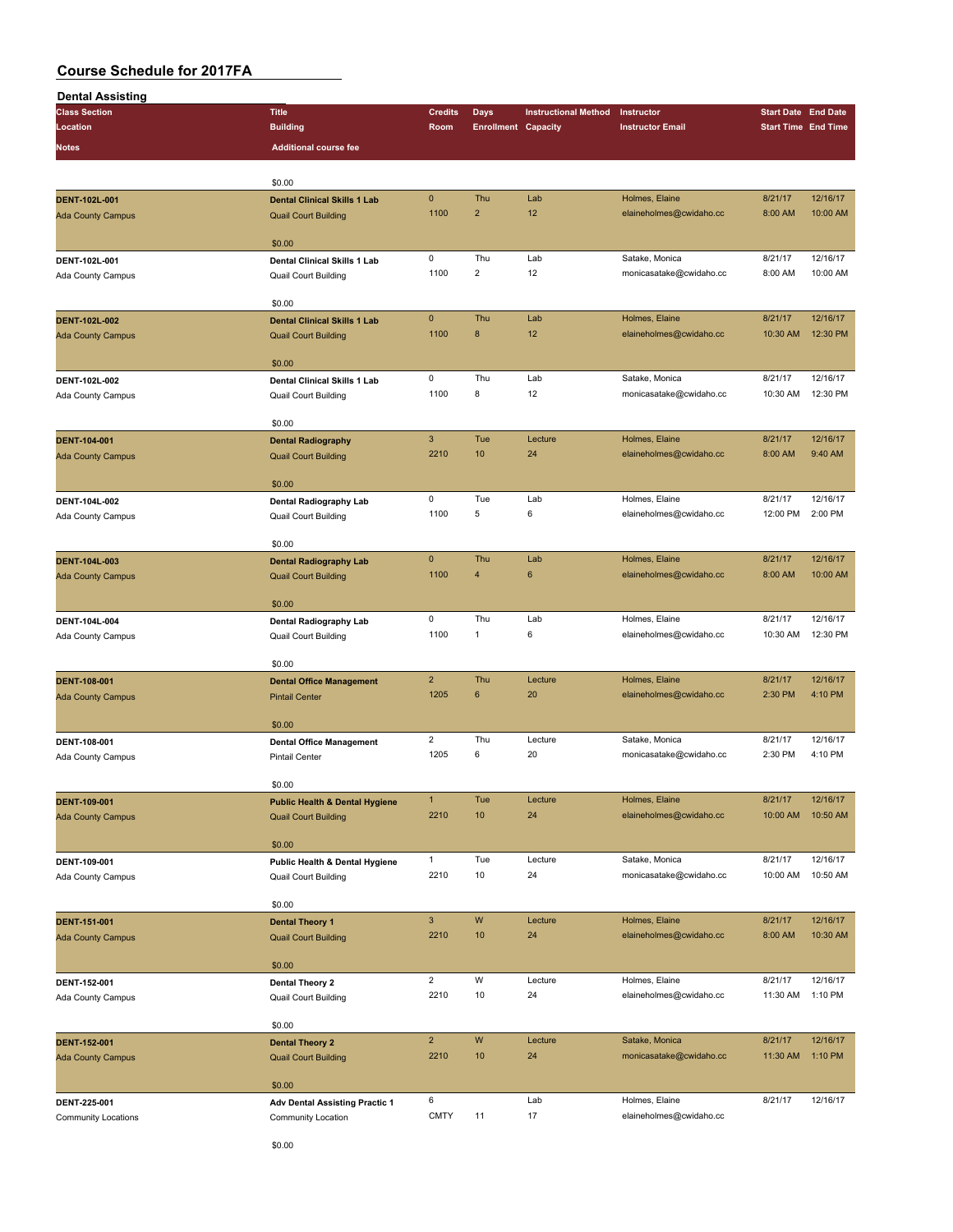| <b>Drafting Tech</b>                                                                              |                                                     |                |                            |                             |                         |                            |          |
|---------------------------------------------------------------------------------------------------|-----------------------------------------------------|----------------|----------------------------|-----------------------------|-------------------------|----------------------------|----------|
| <b>Class Section</b>                                                                              | <b>Title</b>                                        | <b>Credits</b> | <b>Days</b>                | <b>Instructional Method</b> | Instructor              | <b>Start Date End Date</b> |          |
| Location                                                                                          | <b>Building</b>                                     | Room           | <b>Enrollment Capacity</b> |                             | <b>Instructor Email</b> | <b>Start Time End Time</b> |          |
| <b>Notes</b>                                                                                      | <b>Additional course fee</b>                        |                |                            |                             |                         |                            |          |
|                                                                                                   |                                                     |                |                            |                             |                         |                            |          |
| DRFT-100-001                                                                                      | <b>Construct Materials &amp; Procsses</b>           | $\mathbf{3}$   | M,W                        | Lecture                     | Greer, Joanne           | 8/21/17                    | 12/16/17 |
| Nampa Campus                                                                                      | Micron Center for PTE                               | 2131           | 22                         | 24                          | jogreer@cwidaho.cc      | 12:00 PM                   | 1:30 PM  |
|                                                                                                   | \$0.00                                              |                |                            |                             |                         |                            |          |
|                                                                                                   |                                                     | $\overline{2}$ | M                          | Lecture                     | Greer, Joanne           | 8/21/17                    | 12/16/17 |
| DRFT-101-001                                                                                      | <b>Drafting Basics</b>                              | 2131           | 21                         | 24                          |                         | 8:00 AM                    | 10:50 AM |
| Nampa Campus                                                                                      | Micron Center for PTE                               |                |                            |                             | jogreer@cwidaho.cc      |                            |          |
|                                                                                                   | \$0.00                                              |                |                            |                             |                         |                            |          |
| DRFT-101L-001                                                                                     |                                                     | $\overline{2}$ | Tue                        | Lab                         | Greer, Joanne           | 8/21/17                    | 12/16/17 |
| Nampa Campus                                                                                      | <b>Drafting Basics Lab</b><br>Micron Center for PTE | 2131           | 21                         | 24                          | jogreer@cwidaho.cc      | 8:00 AM                    | 10:50 AM |
|                                                                                                   |                                                     |                |                            |                             |                         |                            |          |
|                                                                                                   | \$0.00                                              |                |                            |                             |                         |                            |          |
| DRFT-109-001                                                                                      | <b>Introduction to AutoCAD</b>                      | $\mathbf{1}$   | W                          | Lecture                     | Greer, Joanne           | 8/21/17                    | 12/16/17 |
| Nampa Campus                                                                                      | Micron Center for PTE                               | 2131           | 22                         | 24                          | jogreer@cwidaho.cc      | 8:00 AM                    | 10:50 AM |
|                                                                                                   |                                                     |                |                            |                             |                         |                            |          |
|                                                                                                   | \$0.00                                              |                |                            |                             |                         |                            |          |
| DRFT-109L-001                                                                                     | <b>Introduction to AutoCAD Lab</b>                  | $\mathbf{3}$   | Thu,F                      | Lab                         | Greer, Joanne           | 8/21/17                    | 12/16/17 |
| Nampa Campus                                                                                      | Micron Center for PTE                               | 2131           | 22                         | 24                          | jogreer@cwidaho.cc      | 8:00 AM                    | 10:50 AM |
|                                                                                                   |                                                     |                |                            |                             |                         |                            |          |
| Special course fee: \$10                                                                          | \$10.00                                             |                |                            |                             |                         |                            |          |
| DRFT-139-001                                                                                      | <b>Applied Math for Drafting</b>                    | 3              | Tue, Thu                   | Lecture                     | Green, Robert           | 8/21/17                    | 12/16/17 |
| Nampa Campus                                                                                      | Micron Center for PTE                               | 2131           | 21                         | 24                          | robgreen@cwidaho.cc     | 12:00 PM                   | 1:30 PM  |
|                                                                                                   |                                                     |                |                            |                             |                         |                            |          |
|                                                                                                   | \$0.00                                              |                |                            |                             |                         |                            |          |
| DRFT-201-001                                                                                      | <b>Civil Drafting and Math</b>                      | $\mathbf{1}$   | Tue                        | Lecture                     | Greer, Joanne           | 8/21/17                    | 12/16/17 |
| Nampa Campus                                                                                      | <b>Micron Center for PTE</b>                        | 2124           | 14                         | 24                          | jogreer@cwidaho.cc      | 12:00 PM                   | 2:50 PM  |
|                                                                                                   |                                                     |                |                            |                             |                         |                            |          |
|                                                                                                   | \$0.00                                              |                |                            |                             |                         |                            |          |
| DRFT-201L-001                                                                                     | <b>Civil Drafting Lab</b>                           | 3              | Thu,F                      | Lab                         | Greer, Joanne           | 8/21/17                    | 12/16/17 |
| Nampa Campus                                                                                      | Micron Center for PTE                               | 2124           | 14                         | 24                          | jogreer@cwidaho.cc      | 12:00 PM                   | 2:50 PM  |
|                                                                                                   |                                                     |                |                            |                             |                         |                            |          |
|                                                                                                   | \$0.00                                              |                |                            |                             |                         |                            |          |
| DRFT-202-001                                                                                      | <b>Structural and HVAC Drafting</b>                 | $\overline{2}$ | W                          | Lecture                     | Green, Robert           | 8/21/17                    | 12/16/17 |
| Nampa Campus                                                                                      | Micron Center for PTE                               | 2124           | 14                         | 24                          | robgreen@cwidaho.cc     | 8:00 AM                    | 11:30 AM |
|                                                                                                   |                                                     |                |                            |                             |                         |                            |          |
|                                                                                                   | \$0.00                                              |                |                            |                             |                         |                            |          |
| DRFT-202L-001                                                                                     | <b>Strctural &amp; HVAC Drafting Lab</b>            | 3              | Thu,F                      | Lab                         | Green, Robert           | 8/21/17                    | 12/16/17 |
| Nampa Campus                                                                                      | Micron Center for PTE                               | 2124           | 14                         | 24                          | robgreen@cwidaho.cc     | 8:00 AM                    | 11:30 AM |
|                                                                                                   |                                                     |                |                            |                             |                         |                            |          |
|                                                                                                   | \$0.00                                              |                |                            |                             |                         |                            |          |
| DRFT-203-001                                                                                      | <b>Machine Drafting &amp; Design</b>                | $\mathbf{1}$   | M                          | Lecture                     | Green, Robert           | 8/21/17                    | 12/16/17 |
| Nampa Campus                                                                                      | Micron Center for PTE                               | 2124           | 14                         | 24                          | robgreen@cwidaho.cc     | 8:00 AM                    | 11:30 AM |
|                                                                                                   |                                                     |                |                            |                             |                         |                            |          |
|                                                                                                   | \$0.00                                              |                |                            |                             |                         |                            |          |
| DRFT-203L-001                                                                                     | Machine Drafting & Design Lab                       | 3              | Tue                        | Lab                         | Green, Robert           | 8/21/17                    | 12/16/17 |
| Nampa Campus                                                                                      | Micron Center for PTE                               | 2124           | 14                         | 24                          | robgreen@cwidaho.cc     | 8:00 AM                    | 11:30 AM |
|                                                                                                   |                                                     |                |                            |                             |                         |                            |          |
| Special course fee: \$10                                                                          | \$10.00                                             |                |                            |                             |                         |                            |          |
| <b>Early Childhood Education</b>                                                                  |                                                     |                |                            |                             |                         |                            |          |
|                                                                                                   |                                                     |                |                            |                             |                         |                            |          |
| <b>Class Section</b>                                                                              | <b>Title</b>                                        | <b>Credits</b> | <b>Days</b>                | <b>Instructional Method</b> | Instructor              | <b>Start Date End Date</b> |          |
| Location                                                                                          | <b>Building</b>                                     | Room           | <b>Enrollment Capacity</b> |                             | <b>Instructor Email</b> | <b>Start Time End Time</b> |          |
| <b>Notes</b>                                                                                      | <b>Additional course fee</b>                        |                |                            |                             |                         |                            |          |
|                                                                                                   |                                                     |                |                            |                             |                         |                            |          |
| ECED-100-001H                                                                                     | <b>Foundations of Early Child Ed</b>                | $\mathbf{3}$   | W                          | Hybrid                      | Lauer, Sherri           | 8/21/17                    | 12/16/17 |
| Nampa Campus                                                                                      | Multipurpose Classroom Bldg                         | 205            | 16                         | 17                          | sherrilauer@cwidaho.cc  | 6:00 PM                    | 7:45 PM  |
| Prereq: Compass Writing Score of 70 or ENGL<br>101 Instructor Permission Required Hybrid course - |                                                     |                |                            |                             |                         |                            |          |
| 1 hour of online component; Hybrid course fee: \$15                                               | \$15.00                                             |                |                            |                             |                         |                            |          |
| ECED-101-001                                                                                      | <b>Child Development &amp; Guidance</b>             | 3              | Thu                        | Lecture                     | Noonan, Elizabeth       | 8/21/17                    | 12/16/17 |
| Nampa Campus                                                                                      | Multipurpose Classroom Bldg                         | 205            | 16                         | 20                          | bonnienoonan@cwidaho.cc | 4:00 PM                    | 6:30 PM  |
| Prereq/Coreq: ECED 100 Instructor permission                                                      |                                                     |                |                            |                             |                         |                            |          |
| required.                                                                                         | \$0.00                                              |                |                            |                             |                         |                            |          |
| ECED-105-001                                                                                      | <b>Teaching Young Children 1</b>                    | $\overline{4}$ | M                          | Lecture                     | Noonan, Elizabeth       | 8/21/17                    | 12/16/17 |
| Nampa Campus                                                                                      | Multipurpose Classroom Bldg                         | 205            | $\overline{7}$             | 8                           | bonnienoonan@cwidaho.cc | 4:00 PM                    | 5:00 PM  |
| Prereq/Coreq: ECED 100. Instructor permission                                                     |                                                     |                |                            |                             |                         |                            |          |
| required. Includes 6 hours weekly practicum                                                       | \$0.00                                              |                |                            |                             |                         |                            |          |
| ECED-106-001                                                                                      | <b>Teaching Young Children 2</b>                    | 4              | M                          | Lecture                     | Griffin, Mary           | 8/21/17                    | 12/16/17 |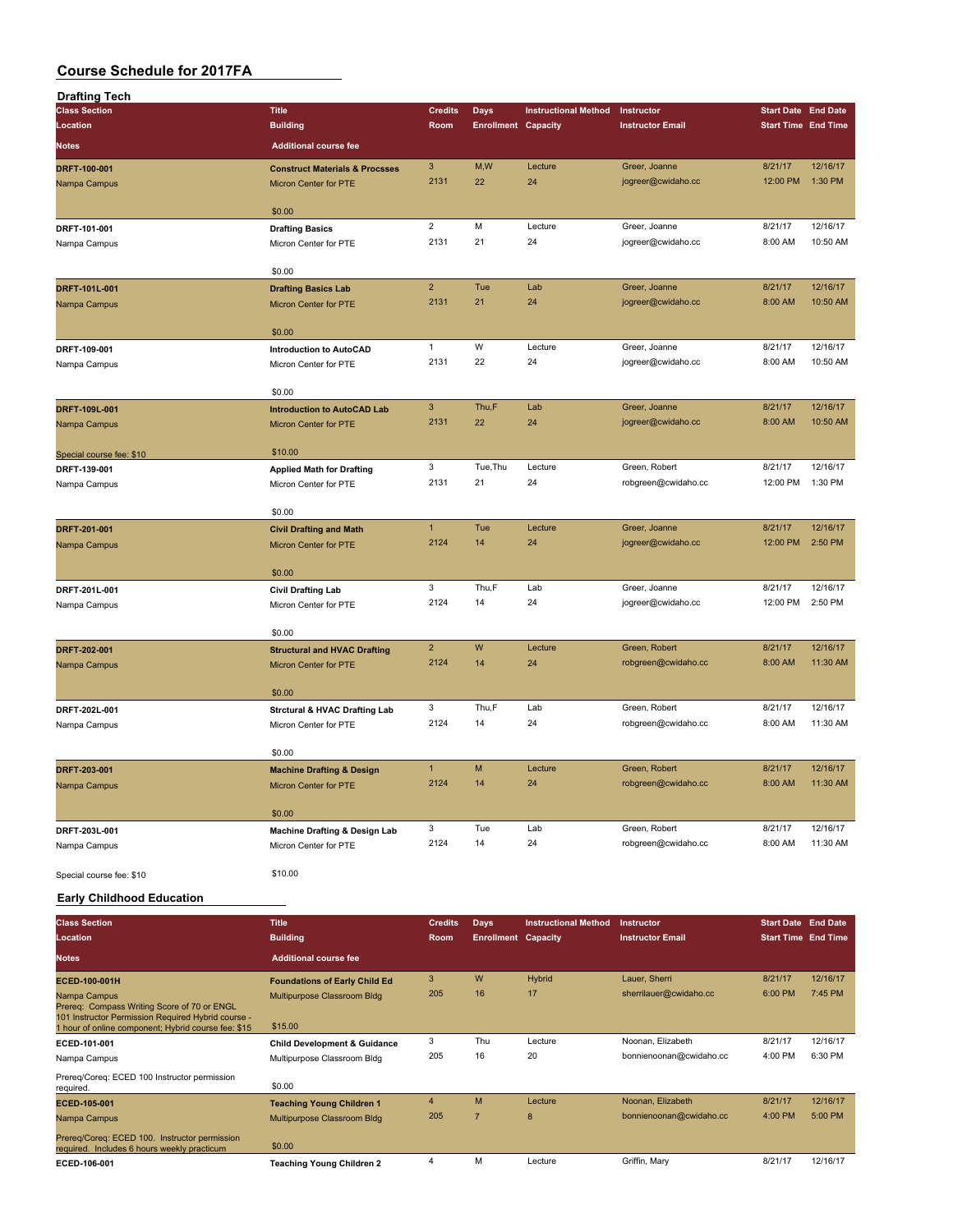#### **Course Schedule for 2017FA Early Childhood Education**

| Early Childhood Education                                                                                                                                                       |                                       |                |                            |                             |                         |                            |          |
|---------------------------------------------------------------------------------------------------------------------------------------------------------------------------------|---------------------------------------|----------------|----------------------------|-----------------------------|-------------------------|----------------------------|----------|
| <b>Class Section</b>                                                                                                                                                            | <b>Title</b>                          | <b>Credits</b> | Days                       | <b>Instructional Method</b> | Instructor              | <b>Start Date End Date</b> |          |
| Location                                                                                                                                                                        | <b>Building</b>                       | Room           | <b>Enrollment</b> Capacity |                             | <b>Instructor Email</b> | <b>Start Time End Time</b> |          |
| <b>Notes</b>                                                                                                                                                                    | <b>Additional course fee</b>          |                |                            |                             |                         |                            |          |
| Nampa Campus                                                                                                                                                                    | Multipurpose Classroom Bldg           | 205            | 3                          | 6                           | marygriffin@cwidaho.cc  | 4:00 PM                    | 5:00 PM  |
| Prereq/Coreq: ECED 100. Instructor permission<br>required. Includes 6 hours weekly practicum                                                                                    | \$0.00                                |                |                            |                             |                         |                            |          |
| ECED-106-002W                                                                                                                                                                   | <b>Teaching Young Children 2</b>      | $\overline{4}$ |                            | On-Line                     | Noonan, Elizabeth       | 8/21/17                    | 12/16/17 |
| Online<br>Prereg/Coreg: ECED 100. Instructor permission<br>required. Includes 6 hours weekly practicum.                                                                         | Online                                | <b>ONL</b>     |                            | 6                           | bonnienoonan@cwidaho.cc |                            |          |
| Online course fee: \$40                                                                                                                                                         | \$40.00                               |                |                            |                             |                         |                            |          |
| ECED-141-001W                                                                                                                                                                   | Health, Safety, and Nutrition         | 3              |                            | On-Line                     | Noonan, Elizabeth       | 8/21/17                    | 12/16/17 |
| Online                                                                                                                                                                          | Online                                | ONL            | 17                         | 20                          | bonnienoonan@cwidaho.cc |                            |          |
| Prereg/Coreg: ECED 100 Online course fee: \$30                                                                                                                                  | \$30.00                               |                |                            |                             |                         |                            |          |
| ECED-171-001H                                                                                                                                                                   | <b>Early Childhood Curriculum 1</b>   | 3              | M                          | Hybrid                      | Noonan, Elizabeth       | 8/21/17                    | 12/16/17 |
| Nampa Campus<br>Prereg/coreg: ECED 100. 1 hour online                                                                                                                           | Multipurpose Classroom Bldg           | 205            | 17                         | 20                          | bonnienoonan@cwidaho.cc | 6:00 PM                    | 7:45 PM  |
| component. Hybrid course - has an online<br>component; Hybrid course fee: \$15                                                                                                  | \$15.00                               |                |                            |                             |                         |                            |          |
| ECED-202-001H                                                                                                                                                                   | <b>Child Growth &amp; Development</b> | 4              | Tue                        | Hybrid                      | Lauer, Sherri           | 8/21/17                    | 12/16/17 |
| Nampa Campus                                                                                                                                                                    | Multipurpose Classroom Bldg           | 205            | $\overline{7}$             | 20                          | sherrilauer@cwidaho.cc  | 6:00 PM                    | 8:30 PM  |
| Prereg: ECED 100. Hybrid course - 1 hour of<br>online component; Hybrid course fee: \$20                                                                                        | \$20.00                               |                |                            |                             |                         |                            |          |
| ECED-203-002W                                                                                                                                                                   | <b>Early Childhood Ed Practicum</b>   | 6              |                            | On-Line                     | Lauer, Sherri           | 8/21/17                    | 12/16/17 |
| Online<br>Prereg: ECED 101, 106, 141, 171, 173, 184.<br>Instructor permission required. Includes 10 hours<br>of Practicum. Special course fee: \$20. Online<br>course fee: \$60 | Online<br>\$80.00                     | <b>ONL</b>     | $\overline{7}$             | $\overline{7}$              | sherrilauer@cwidaho.cc  |                            |          |

#### **Economics**

| <b>Class Section</b>                        | <b>Title</b>                        | <b>Credits</b> | <b>Days</b>                | <b>Instructional Method</b> | Instructor               | <b>Start Date End Date</b> |          |
|---------------------------------------------|-------------------------------------|----------------|----------------------------|-----------------------------|--------------------------|----------------------------|----------|
| Location                                    | <b>Building</b>                     | Room           | <b>Enrollment Capacity</b> |                             | <b>Instructor Email</b>  | <b>Start Time End Time</b> |          |
| <b>Notes</b>                                | <b>Additional course fee</b>        |                |                            |                             |                          |                            |          |
| ECON-201-001                                | <b>Principles of Macroeconomics</b> | 3              | M,W                        | Lecture                     | Ackerman, Stephen        | 8/21/17                    | 12/16/17 |
| Nampa Campus                                | Multipurpose Classroom Bldg         | 205            | 31                         | 32                          | steveackerman@cwidaho.cc | 8:30 AM                    | 9:45 AM  |
| IncludED fee: \$73                          | \$73.00                             |                |                            |                             |                          |                            |          |
| ECON-201-002                                | <b>Principles of Macroeconomics</b> | 3              | M,W                        | Lecture                     | Cox, Kim                 | 8/21/17                    | 12/16/17 |
| Ada County Campus                           | <b>Pintail Center</b>               | 1318           | 10                         | 40                          | taylorcox@cwidaho.cc     | 4:00 PM                    | 5:15 PM  |
| IncludED fee: \$73                          | \$73.00                             |                |                            |                             |                          |                            |          |
| ECON-201-003                                | <b>Principles of Macroeconomics</b> | 3              | Thu                        | Lecture                     | Cox, Kim                 | 8/21/17                    | 12/16/17 |
| <b>Ada County Campus</b>                    | <b>Pintail Center</b>               | 1210           | 14                         | 40                          | taylorcox@cwidaho.cc     | 7:00 PM                    | 9:45 PM  |
| IncludED fee: \$73                          | \$73.00                             |                |                            |                             |                          |                            |          |
| ECON-201-004                                | <b>Principles of Macroeconomics</b> | 3              | Tue, Thu                   | Lecture                     | Ackerman, Stephen        | 8/21/17                    | 12/16/17 |
| Nampa Campus                                | Aspen Classroom Building            | 102            | 28                         | 40                          | steveackerman@cwidaho.cc | 1:00 PM                    | 2:15 PM  |
| IncludED fee: \$73                          | \$73.00                             |                |                            |                             |                          |                            |          |
| ECON-201-005                                | <b>Principles of Macroeconomics</b> | $\mathbf{3}$   | M,W                        | Lecture                     | Ackerman, Stephen        | 8/21/17                    | 12/16/17 |
| Nampa Campus                                | <b>Aspen Classroom Building</b>     | 101            | 27                         | 36                          | steveackerman@cwidaho.cc | 2:30 PM                    | 3:45 PM  |
| IncludED fee: \$73                          | \$73.00                             |                |                            |                             |                          |                            |          |
| ECON-201-009W                               | <b>Principles of Macroeconomics</b> | 3              |                            | On-Line                     | Root, Skye               | 8/21/17                    | 12/16/17 |
| Online                                      | Online                              | ONL            | 30                         | 30                          | skyeroot@cwidaho.cc      |                            |          |
| Online course fee: \$30; IncludED fee: \$73 | \$103.00                            |                |                            |                             |                          |                            |          |
| ECON-201-010W                               | <b>Principles of Macroeconomics</b> | 3              |                            | On-Line                     | Root, Skye               | 8/21/17                    | 12/16/17 |
| Online                                      | Online                              | <b>ONL</b>     | 30                         | 30                          | skyeroot@cwidaho.cc      |                            |          |
| Online course fee: \$30; IncludED fee: \$73 | \$103.00                            |                |                            |                             |                          |                            |          |
| ECON-201-012W                               | <b>Principles of Macroeconomics</b> | 3              |                            | On-Line                     | Root, Skye               | 8/21/17                    | 12/16/17 |
| Online                                      | Online                              | ONL            | 30                         | 30                          | skyeroot@cwidaho.cc      |                            |          |
| Online course fee: \$30; IncludED fee: \$73 | \$103.00                            |                |                            |                             |                          |                            |          |
| ECON-202-001                                | <b>Principles of Microeconomics</b> | 3              | M,W                        | Lecture                     | Ackerman, Stephen        | 8/21/17                    | 12/16/17 |
| Nampa Campus                                | <b>Aspen Classroom Building</b>     | 102            | 24                         | 40                          | steveackerman@cwidaho.cc | 1:00 PM                    | 2:15 PM  |
| IncludED fee: \$73                          | \$73.00                             |                |                            |                             |                          |                            |          |
| ECON-202-004                                | <b>Principles of Microeconomics</b> | 3              | Tue, Thu                   | Lecture                     | Ackerman, Stephen        | 8/21/17                    | 12/16/17 |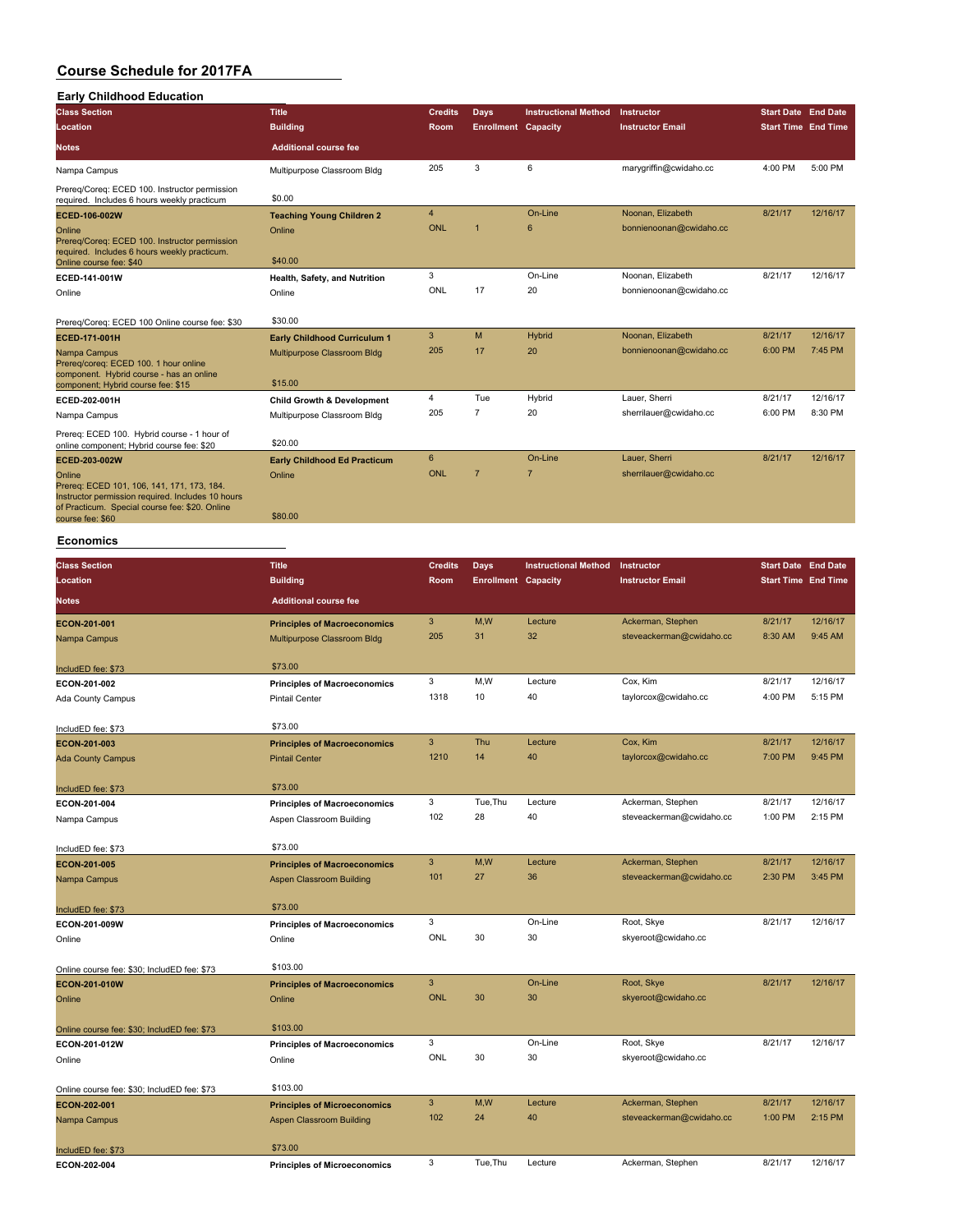| <b>Economics</b>                            |                                     |                |                            |                             |                          |         |                            |
|---------------------------------------------|-------------------------------------|----------------|----------------------------|-----------------------------|--------------------------|---------|----------------------------|
| <b>Class Section</b>                        | <b>Title</b>                        | <b>Credits</b> | Days                       | <b>Instructional Method</b> | <b>Instructor</b>        |         | <b>Start Date End Date</b> |
| Location                                    | <b>Building</b>                     | Room           | <b>Enrollment Capacity</b> |                             | <b>Instructor Email</b>  |         | <b>Start Time End Time</b> |
| <b>Notes</b>                                | <b>Additional course fee</b>        |                |                            |                             |                          |         |                            |
| Nampa Campus                                | Aspen Classroom Building            | 102            | 15                         | 40                          | steveackerman@cwidaho.cc | 2:30 PM | 3:45 PM                    |
| IncludED fee: \$73                          | \$73.00                             |                |                            |                             |                          |         |                            |
| ECON-202-006W                               | <b>Principles of Microeconomics</b> | 3              |                            | On-Line                     | Ronk, Megan              | 8/21/17 | 12/16/17                   |
| Online                                      | Online                              | <b>ONL</b>     | 27                         | 30                          | meganronk@cwidaho.cc     |         |                            |
| Online course fee: \$30; IncludED fee: \$73 | \$103.00                            |                |                            |                             |                          |         |                            |
| ECON-202-007W                               | <b>Principles of Microeconomics</b> | 3              |                            | On-Line                     | Ronk, Megan              | 8/21/17 | 12/16/17                   |
| Online                                      | Online                              | ONL            | $\overline{7}$             | 30                          | meganronk@cwidaho.cc     |         |                            |
| Online course fee: \$30; IncludED fee: \$73 | \$103.00                            |                |                            |                             |                          |         |                            |

#### **Education**

| <b>Class Section</b>                                                | <b>Title</b>                                              | <b>Credits</b> | <b>Days</b>                | <b>Instructional Method</b> | Instructor              | <b>Start Date End Date</b> |           |
|---------------------------------------------------------------------|-----------------------------------------------------------|----------------|----------------------------|-----------------------------|-------------------------|----------------------------|-----------|
| Location                                                            | <b>Building</b>                                           | Room           | <b>Enrollment Capacity</b> |                             | <b>Instructor Email</b> | <b>Start Time End Time</b> |           |
| <b>Notes</b>                                                        | <b>Additional course fee</b>                              |                |                            |                             |                         |                            |           |
| EDUC-120-001                                                        | <b>Foundations of Education</b>                           | $\mathbf{3}$   | M,W                        | Lecture                     | Rapley, Douglas         | 8/21/17                    | 12/16/17  |
| Nampa Campus                                                        | Multipurpose Classroom Bldg                               | 205            | 30                         | 30                          | dougrapley@cwidaho.cc   | 1:00 PM                    | $2:15$ PM |
|                                                                     | \$0.00                                                    |                |                            |                             |                         |                            |           |
| EDUC-120-002W                                                       | <b>Foundations of Education</b>                           | 3              |                            | On-Line                     | Hunt, John              | 8/21/17                    | 12/16/17  |
| Online                                                              | Online                                                    | <b>ONL</b>     | 29                         | 30                          | bradhunt@cwidaho.cc     |                            |           |
|                                                                     | \$30.00                                                   |                |                            |                             |                         |                            |           |
| Online course fee: \$30<br>EDUC-120-003W                            | <b>Foundations of Education</b>                           | 3              |                            | On-Line                     | Hunt, John              | 8/21/17                    | 12/16/17  |
| Online                                                              | Online                                                    | <b>ONL</b>     | 30                         | 30                          | bradhunt@cwidaho.cc     |                            |           |
|                                                                     |                                                           |                |                            |                             |                         |                            |           |
| Online course fee: \$30                                             | \$30.00                                                   |                |                            |                             |                         |                            |           |
| EDUC-120-004W                                                       | <b>Foundations of Education</b>                           | 3              |                            | On-Line                     | Billing, Carol          | 8/21/17                    | 12/16/17  |
| Online                                                              | Online                                                    | ONL            | 30                         | 30                          | carolbilling@cwidaho.cc |                            |           |
|                                                                     |                                                           |                |                            |                             |                         |                            |           |
| Online course fee: \$30                                             | \$30.00                                                   |                |                            |                             |                         |                            |           |
| EDUC-150-001W                                                       | <b>Educational Technology 1</b>                           | 3              |                            | On-Line                     | Straub, Scott           | 8/21/17                    | 12/16/17  |
| Online                                                              | Online                                                    | <b>ONL</b>     | 35                         | 35                          | scottstraub@cwidaho.cc  |                            |           |
| Online course fee: \$30                                             | \$30.00                                                   |                |                            |                             |                         |                            |           |
| EDUC-200-001H                                                       | <b>Education Around the World</b>                         | 3              | M                          | Hybrid                      | Straub, Scott           | 8/21/17                    | 12/16/17  |
| Nampa Campus                                                        | Multipurpose Classroom Bldg                               | 205            | 30                         | 30                          | scottstraub@cwidaho.cc  | 10:00 AM                   | 11:15 AM  |
| Hybrid course - has an online component; Hybrid<br>course fee: \$15 | \$15.00                                                   |                |                            |                             |                         |                            |           |
| EDUC-220-001W                                                       | <b>Diversity in the Schools</b>                           | $\overline{3}$ |                            | On-Line                     | Hunt, John              | 8/21/17                    | 12/16/17  |
| Online                                                              | Online                                                    | <b>ONL</b>     | 30                         | 30                          | bradhunt@cwidaho.cc     |                            |           |
|                                                                     | \$30.00                                                   |                |                            |                             |                         |                            |           |
| Online course fee: \$30                                             |                                                           | 3              | Tue                        | Hybrid                      | Raass, Natalie          | 8/21/17                    | 12/16/17  |
| EDUC-230-001H<br>Nampa Campus                                       | Intro to Special Education<br>Multipurpose Classroom Bldg | 205            | 28                         | 30                          | natalieraass@cwidaho.cc | 4:00 PM                    | 5:15 PM   |
|                                                                     |                                                           |                |                            |                             |                         |                            |           |
| Hybrid course - has an online component; Hybrid<br>course fee: \$15 | \$15.00                                                   |                |                            |                             |                         |                            |           |
| EDUC-280-001                                                        | <b>Teaching &amp; Field Experience</b>                    | $\overline{2}$ | M,W                        | Lecture                     | Straub, Scott           | 8/21/17                    | 12/16/17  |
| Nampa Campus                                                        | Multipurpose Classroom Bldg                               | 205            | 12                         | 20                          | scottstraub@cwidaho.cc  | 2:30 PM                    | 3:45 PM   |
|                                                                     |                                                           |                |                            |                             |                         |                            |           |
| EDUC-290-001W                                                       | \$0.00                                                    | $\mathbf{1}$   |                            | On-Line                     | Rapley, Douglas         | 8/21/17                    | 12/16/17  |
|                                                                     | <b>Education Capstone</b>                                 | <b>ONL</b>     | 9                          | 30                          | dougrapley@cwidaho.cc   |                            |           |
| Online                                                              | Online                                                    |                |                            |                             |                         |                            |           |
| Online course fee: \$10                                             | \$10.00                                                   |                |                            |                             |                         |                            |           |

#### **Engineering**

| <b>Class Section</b><br>Location<br><b>Notes</b> | <b>Title</b><br><b>Building</b><br>Additional course fee | <b>Credits</b><br><b>Room</b> | Days<br><b>Enrollment Capacity</b> | Instructional Method Instructor | <b>Instructor Email</b>                   | <b>Start Date End Date</b><br><b>Start Time End Time</b> |                     |
|--------------------------------------------------|----------------------------------------------------------|-------------------------------|------------------------------------|---------------------------------|-------------------------------------------|----------------------------------------------------------|---------------------|
| ENGR-120-001<br>Nampa Campus                     | Intro to Engineering<br>Academic Building                | 3<br>102E                     | M,W<br>18                          | Lecture<br>30                   | Keenan, Robert<br>robertkeenan@cwidaho.cc | 8/21/17<br>8:30 AM                                       | 12/16/17<br>9:45 AM |
|                                                  | \$0.00                                                   |                               |                                    |                                 |                                           |                                                          |                     |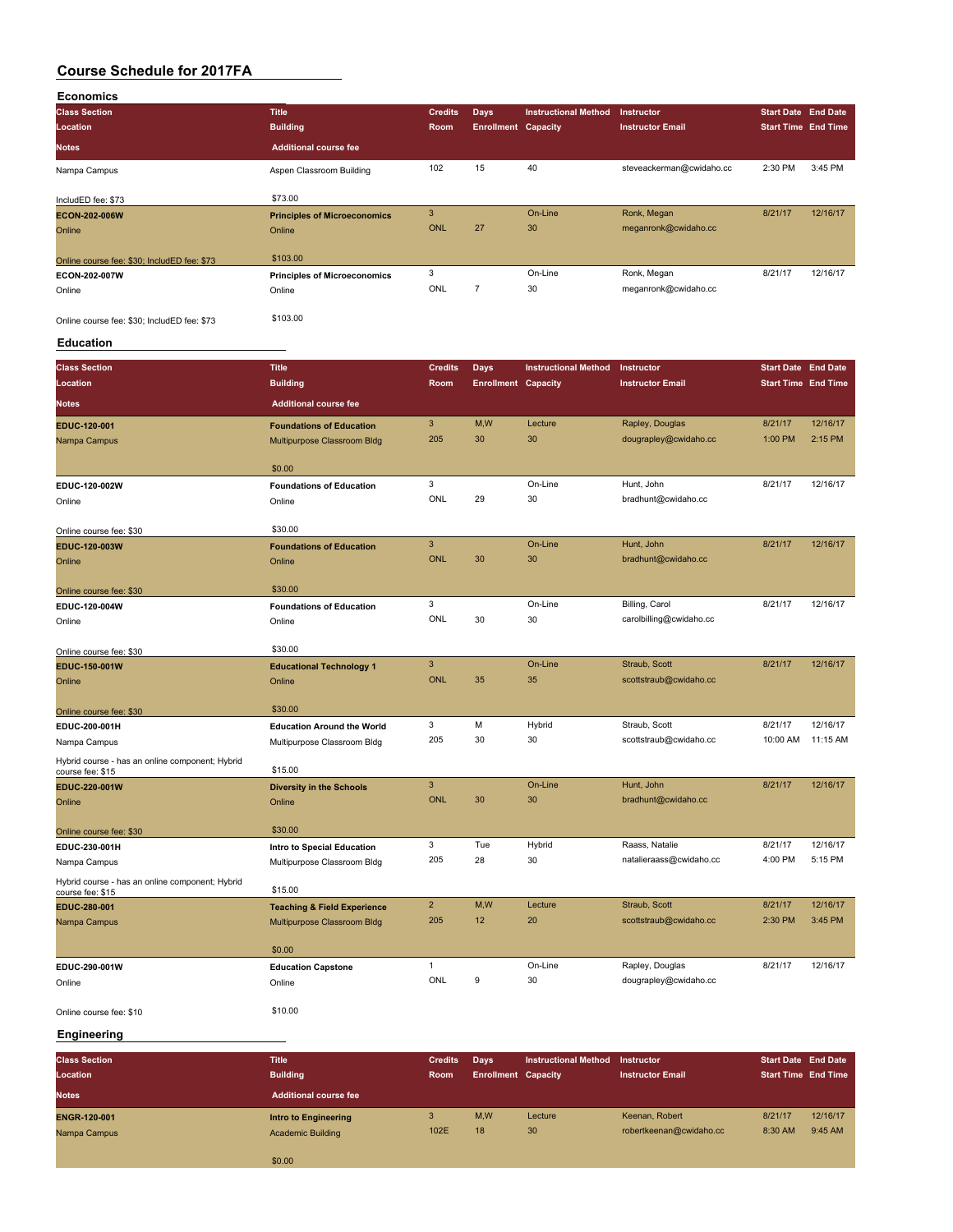| <b>Engineering</b>   |                                       |                |                            |                             |                         |                            |          |
|----------------------|---------------------------------------|----------------|----------------------------|-----------------------------|-------------------------|----------------------------|----------|
| <b>Class Section</b> | <b>Title</b>                          | <b>Credits</b> | <b>Days</b>                | <b>Instructional Method</b> | Instructor              | Start Date End Date        |          |
| Location             | <b>Building</b>                       | Room           | <b>Enrollment Capacity</b> |                             | <b>Instructor Email</b> | <b>Start Time End Time</b> |          |
| <b>Notes</b>         | Additional course fee                 |                |                            |                             |                         |                            |          |
| ENGR-210-001         | <b>Engineerng Mechanics - Statics</b> | 3              | Tue, Thu                   | Lecture                     | Pack, Willard           | 8/21/17                    | 12/16/17 |
| Nampa Campus         | Academic Building                     | 201            | 5                          | 30                          | WillardPack@cwidaho.cc  | 8:30 AM                    | 9:45 AM  |
|                      | \$0.00                                |                |                            |                             |                         |                            |          |

#### **English**

| <b>Class Section</b>         | <b>Title</b>                                                | <b>Credits</b>        | Days                       | <b>Instructional Method</b> | Instructor                  | <b>Start Date End Date</b> |                      |
|------------------------------|-------------------------------------------------------------|-----------------------|----------------------------|-----------------------------|-----------------------------|----------------------------|----------------------|
| Location                     | <b>Building</b>                                             | Room                  | <b>Enrollment Capacity</b> |                             | <b>Instructor Email</b>     | <b>Start Time End Time</b> |                      |
| <b>Notes</b>                 | <b>Additional course fee</b>                                |                       |                            |                             |                             |                            |                      |
| ENGL-100-001                 | <b>English Composition Plus</b>                             | $\overline{2}$        | Tue, Thu                   | Lecture                     | Tucker, Lynne               | 8/21/17                    | 12/16/17             |
| Nampa Campus                 | <b>Academic Building</b>                                    | 303                   | 12                         | 12                          | lynnetucker@cwidaho.cc      | 10:00 AM                   | 10:50 AM             |
|                              |                                                             |                       |                            |                             |                             |                            |                      |
|                              | \$0.00                                                      |                       |                            |                             |                             |                            |                      |
| ENGL-100-002                 | <b>English Composition Plus</b>                             | $\overline{c}$<br>303 | Tue, Thu<br>12             | Lecture<br>12               | Purvis Aldrich, Jennifer    | 8/21/17<br>11:30 AM        | 12/16/17<br>12:20 PM |
| Nampa Campus                 | Academic Building                                           |                       |                            |                             | christianaldrich@cwidaho.cc |                            |                      |
|                              | \$0.00                                                      |                       |                            |                             |                             |                            |                      |
| <b>ENGL-100-003</b>          | <b>English Composition Plus</b>                             | $\mathbf 2$           | Tue, Thu                   | Lecture                     | Wood, Jonathan              | 8/21/17                    | 12/16/17             |
| Nampa Campus                 | <b>Academic Building</b>                                    | 303                   | 12                         | 12                          | jonwood@cwidaho.cc          | 8:30 AM                    | 9:20 AM              |
|                              | \$0.00                                                      |                       |                            |                             |                             |                            |                      |
| ENGL-100-004                 | <b>English Composition Plus</b>                             | $\overline{2}$        | M,W                        | Lecture                     | Nicholas, David             | 8/21/17                    | 12/16/17             |
| Ada County Campus            | Pintail Center                                              | 1414                  | 11                         | 12                          | davenicholas@cwidaho.cc     | 1:00 PM                    | 1:50 PM              |
|                              |                                                             |                       |                            |                             |                             |                            |                      |
|                              | \$0.00                                                      |                       |                            |                             |                             |                            |                      |
| ENGL-100-005                 | <b>English Composition Plus</b>                             | $\mathbf 2$           | M,W                        | Lecture                     | Long, Elizabeth             | 8/21/17                    | 12/16/17             |
| <b>Ada County Campus</b>     | <b>Pintail Center</b>                                       | 1414                  | 12 <sup>2</sup>            | 12                          | lizalong@cwidaho.cc         | 2:30 PM                    | 3:20 PM              |
|                              | \$0.00                                                      |                       |                            |                             |                             |                            |                      |
| ENGL-100-006                 | <b>English Composition Plus</b>                             | $\overline{2}$        | M, W                       | Lecture                     | Gladd, Joel                 | 8/21/17                    | 12/16/17             |
| Ada County Campus            | Pintail Center                                              | 1414                  | 12                         | 12                          | joelgladd@cwidaho.cc        | 11:30 AM                   | 12:20 PM             |
|                              |                                                             |                       |                            |                             |                             |                            |                      |
| ENGL-100-007                 | \$0.00                                                      | $\overline{2}$        | M,W                        | Lecture                     | Ascuena, Andrea             | 8/21/17                    | 12/16/17             |
| Nampa Campus                 | <b>English Composition Plus</b><br><b>Academic Building</b> | 303                   | 12                         | 12                          | andreaascuena@cwidaho.cc    | 11:30 AM                   | 12:20 PM             |
|                              |                                                             |                       |                            |                             |                             |                            |                      |
|                              | \$0.00                                                      |                       |                            |                             |                             |                            |                      |
| ENGL-100-008                 | <b>English Composition Plus</b>                             | $\overline{c}$        | M,W                        | Lecture                     | Kyle, Catherine             | 8/21/17                    | 12/16/17             |
| Nampa Campus                 | Academic Building                                           | 303                   | 12                         | 12                          | catherinekyle@cwidaho.cc    | 10:00 AM                   | 10:50 AM             |
|                              | \$0.00                                                      |                       |                            |                             |                             |                            |                      |
| ENGL-100-009                 | <b>English Composition Plus</b>                             | $\mathbf 2$           | M,W                        | Lecture                     | Ascuena, Andrea             | 8/21/17                    | 12/16/17             |
| Nampa Campus                 | <b>Academic Building</b>                                    | 303                   | 12                         | 12                          | andreaascuena@cwidaho.cc    | 8:30 AM                    | 9:20 AM              |
|                              |                                                             |                       |                            |                             |                             |                            |                      |
|                              | \$0.00                                                      | $\overline{2}$        | Tue, Thu                   | Lecture                     | Della Badia, Carl           | 8/21/17                    | 12/16/17             |
| ENGL-100-010<br>Nampa Campus | <b>English Composition Plus</b><br>Academic Building        | 303                   | 12                         | 12                          | carldellabadia@cwidaho.cc   | 4:00 PM                    | 4:50 PM              |
|                              |                                                             |                       |                            |                             |                             |                            |                      |
|                              | \$0.00                                                      |                       |                            |                             |                             |                            |                      |
| <b>ENGL-100-011</b>          | <b>English Composition Plus</b>                             | $\overline{2}$        | Tue, Thu                   | Lecture                     | Lefavour, Nicole            | 8/21/17                    | 12/16/17             |
| <b>Ada County Campus</b>     | <b>Pintail Center</b>                                       | 1414                  | 12                         | 12                          | nicolelefavour@cwidaho.cc   | 11:30 AM                   | 12:20 PM             |
|                              | \$0.00                                                      |                       |                            |                             |                             |                            |                      |
| ENGL-100-012                 | <b>English Composition Plus</b>                             | $\overline{c}$        | Tue, Thu                   | Lecture                     | Collins, Malia              | 8/21/17                    | 12/16/17             |
| Ada County Campus            | Pintail Center                                              | 1414                  | 12                         | 12                          | maliacollins@cwidaho.cc     | 10:00 AM                   | 10:50 AM             |
|                              |                                                             |                       |                            |                             |                             |                            |                      |
|                              | \$0.00                                                      | $\overline{2}$        | Tue, Thu                   | Lecture                     | Tucker, Lynne               | 8/21/17                    | 12/16/17             |
| ENGL-100-013<br>Nampa Campus | <b>English Composition Plus</b><br><b>Academic Building</b> | 303                   | 12                         | 12                          | lynnetucker@cwidaho.cc      | 1:00 PM                    | 1:50 PM              |
|                              |                                                             |                       |                            |                             |                             |                            |                      |
|                              | \$0.00                                                      |                       |                            |                             |                             |                            |                      |
| ENGL-100-014                 | <b>English Composition Plus</b>                             | $\overline{2}$        | M, W                       | Lecture                     | Kyle, Catherine             | 8/21/17                    | 12/16/17             |
| Nampa Campus                 | Academic Building                                           | 303                   | 12                         | 12                          | catherinekyle@cwidaho.cc    | 2:30 PM                    | 3:20 PM              |
|                              | \$0.00                                                      |                       |                            |                             |                             |                            |                      |
| ENGL-100-015                 | <b>English Composition Plus</b>                             | $\overline{2}$        | M,W                        | Lecture                     | Purvis Aldrich, Jennifer    | 8/21/17                    | 12/16/17             |
|                              |                                                             |                       |                            |                             |                             |                            |                      |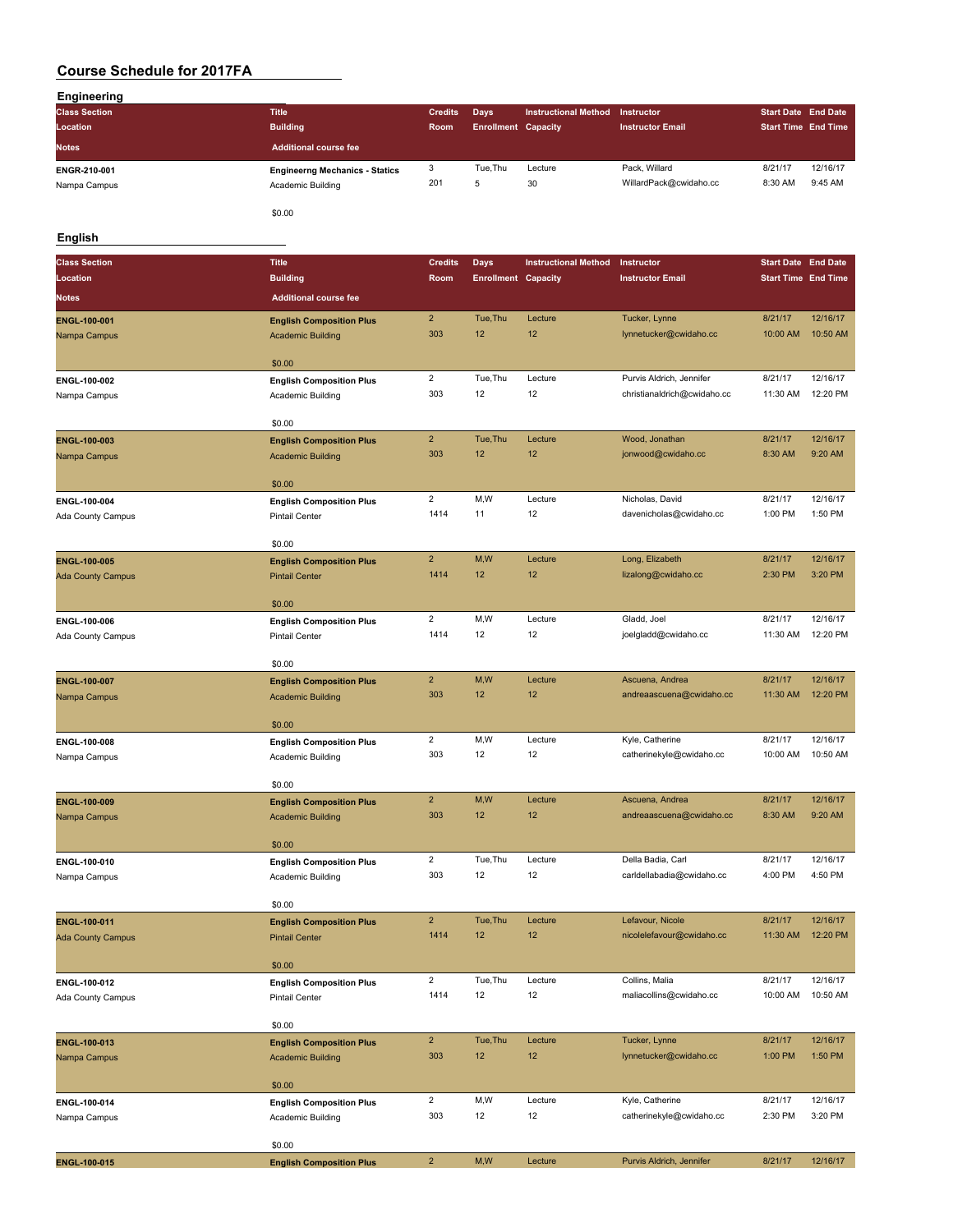| <b>English</b>                           |                                                                  |                         |                            |                             |                                           |                    |                            |
|------------------------------------------|------------------------------------------------------------------|-------------------------|----------------------------|-----------------------------|-------------------------------------------|--------------------|----------------------------|
| <b>Class Section</b>                     | <b>Title</b>                                                     | <b>Credits</b>          | <b>Days</b>                | <b>Instructional Method</b> | Instructor                                |                    | <b>Start Date End Date</b> |
| Location                                 | <b>Building</b>                                                  | Room                    | <b>Enrollment Capacity</b> |                             | <b>Instructor Email</b>                   |                    | <b>Start Time End Time</b> |
| Notes                                    | <b>Additional course fee</b>                                     |                         |                            |                             |                                           |                    |                            |
| Nampa Campus                             | <b>Academic Building</b>                                         | 303                     | 12                         | 12                          | christianaldrich@cwidaho.cc               | 1:00 PM            | 1:50 PM                    |
|                                          | \$0.00                                                           |                         |                            |                             |                                           |                    |                            |
| ENGL-100-016                             | <b>English Composition Plus</b>                                  | $\overline{2}$          | Tue, Thu                   | Lecture                     | Scripps, John                             | 8/21/17            | 12/16/17                   |
| Ada County Campus                        | <b>Pintail Center</b>                                            | 1414                    | 12                         | 12                          | johnscripps@cwidaho.cc                    | 1:00 PM            | 1:50 PM                    |
|                                          | \$0.00                                                           |                         |                            |                             |                                           |                    |                            |
| ENGL-100-017                             | <b>English Composition Plus</b>                                  | $\overline{2}$          | Tue, Thu                   | Lecture                     | Faculty, General Pending                  | 8/21/17            | 12/16/17                   |
| <b>Ada County Campus</b>                 | <b>Mallard Place Building</b>                                    | 1108                    | $\overline{4}$             | 12                          |                                           | 2:30 PM            | 3:20 PM                    |
|                                          | \$0.00                                                           |                         |                            |                             |                                           |                    |                            |
| ENGL-100-019                             | <b>English Composition Plus</b>                                  | $\overline{c}$          | Tue, Thu                   | Lecture                     | Michas, Christopher                       | 8/21/17            | 12/16/17                   |
| Nampa Campus                             | Academic Building                                                | 303                     | 12                         | 12                          | christophermichas@cwidaho.cc              | 7:00 PM            | 7:50 PM                    |
|                                          | \$0.00                                                           |                         |                            |                             |                                           |                    |                            |
| ENGL-100-020                             | <b>English Composition Plus</b>                                  | $\overline{2}$          | M,W                        | Lecture                     | Berg, Paul                                | 8/21/17            | 12/16/17                   |
| <b>Ada County Campus</b>                 | <b>Pintail Center</b>                                            | 1414                    | 12                         | 12                          | paulberg@cwidaho.cc                       | 5:30 PM            | 6:20 PM                    |
|                                          | \$0.00                                                           |                         |                            |                             |                                           |                    |                            |
| ENGL-100-022                             | <b>English Composition Plus</b>                                  | $\overline{2}$          | M, W                       | Lecture                     | Berg, Paul                                | 8/21/17            | 12/16/17                   |
| Ada County Campus                        | <b>Pintail Center</b>                                            | 1414                    | 12                         | 12                          | paulberg@cwidaho.cc                       | 10:00 AM           | 10:50 AM                   |
|                                          | \$0.00                                                           |                         |                            |                             |                                           |                    |                            |
| ENGL-100-024                             | <b>English Composition Plus</b>                                  | $\overline{2}$          | M, W                       | Lecture                     | Wood, Jonathan                            | 8/21/17            | 12/16/17                   |
| <b>Ada County Campus</b>                 | <b>Pintail Center</b>                                            | 1208                    | 11                         | 11                          | jonwood@cwidaho.cc                        | 1:00 PM            | 1:50 PM                    |
|                                          |                                                                  |                         |                            |                             |                                           |                    |                            |
| ENGL-100-030                             | \$0.00<br><b>English Composition Plus</b>                        | $\overline{\mathbf{c}}$ | Tue, Thu                   | Lecture                     | Faculty, General Pending                  | 8/21/17            | 12/16/17                   |
| Nampa Campus                             | Micron Center for PTE                                            | 2130                    | $\mathbf{1}$               | 12                          |                                           | 7:00 PM            | 7:50 PM                    |
|                                          |                                                                  |                         |                            |                             |                                           |                    |                            |
|                                          | \$0.00                                                           | $\overline{2}$          | M,W                        |                             |                                           |                    | 12/16/17                   |
| ENGL-100-031<br><b>Ada County Campus</b> | <b>English Composition Plus</b><br><b>Mallard Place Building</b> | 1116                    | 11                         | Lecture<br>12               | Faculty, General Pending                  | 8/21/17<br>2:30 PM | 3:20 PM                    |
|                                          |                                                                  |                         |                            |                             |                                           |                    |                            |
|                                          | \$0.00                                                           |                         |                            |                             |                                           |                    |                            |
| ENGL-100-032                             | <b>English Composition Plus</b><br><b>Pintail Center</b>         | $\overline{2}$<br>1414  | Tue, Thu<br>12             | Lecture<br>12               | Brown, Monica<br>monicabrown@cwidaho.cc   | 8/21/17<br>8:30 AM | 12/16/17<br>9:20 AM        |
| Ada County Campus                        |                                                                  |                         |                            |                             |                                           |                    |                            |
|                                          | \$0.00                                                           |                         |                            |                             |                                           |                    |                            |
| ENGL-100-034                             | <b>English Composition Plus</b>                                  | 2 <sup>2</sup><br>1414  | M, W<br>11                 | Lecture<br>12               | Barr, Susannah<br>susannahbarr@cwidaho.cc | 8/21/17<br>7:00 PM | 12/16/17<br>7:50 PM        |
| <b>Ada County Campus</b>                 | <b>Pintail Center</b>                                            |                         |                            |                             |                                           |                    |                            |
|                                          | \$0.00                                                           |                         |                            |                             |                                           |                    |                            |
| ENGL-100-036                             | <b>English Composition Plus</b>                                  | $\overline{2}$          | Tue, Thu                   | Lecture                     | Fehrer, Amanda                            | 8/21/17            | 12/16/17                   |
| Ada County Campus                        | Pintail Center                                                   | 1414                    | 12                         | 12                          | amandafehrer@cwidaho.cc                   | 8:30 PM            | 9:20 PM                    |
|                                          | \$0.00                                                           |                         |                            |                             |                                           |                    |                            |
| ENGL-100-038                             | <b>English Composition Plus</b>                                  | $\overline{2}$          | M,W                        | Lecture                     | Faculty, General Pending                  | 8/21/17            | 12/16/17                   |
| Nampa Campus                             | Micron Center for PTE                                            | 2130                    | 12                         | 12                          |                                           | 5:30 PM            | 6:20 PM                    |
|                                          | \$0.00                                                           |                         |                            |                             |                                           |                    |                            |
| ENGL-100-048                             | <b>English Composition Plus</b>                                  | $\overline{2}$          | Tue, Thu                   | Lecture                     | Rippy, Sean                               | 8/21/17            | 12/16/17                   |
| Nampa Campus                             | Academic Building                                                | 303                     | 12                         | 12                          | seanrippy@cwidaho.cc                      | 5:30 PM            | 6:20 PM                    |
|                                          | \$0.00                                                           |                         |                            |                             |                                           |                    |                            |
| ENGL-100-049                             | <b>English Composition Plus</b>                                  | $\overline{2}$          | M,W                        | Lecture                     | Faculty, General Pending                  | 8/21/17            | 12/16/17                   |
| Nampa Campus                             | <b>Academic Building</b>                                         | 303                     | 12                         | 12                          |                                           | 8:30 PM            | 9:20 PM                    |
|                                          | \$0.00                                                           |                         |                            |                             |                                           |                    |                            |
| ENGL-100-052                             | <b>English Composition Plus</b>                                  | $\overline{2}$          | M,W                        | Lecture                     | Fehrer, Amanda                            | 8/21/17            | 12/16/17                   |
| Ada County Campus                        | Pintail Center                                                   | 1414                    | 9                          | 12                          | amandafehrer@cwidaho.cc                   | 8:30 PM            | 9:20 PM                    |
|                                          |                                                                  |                         |                            |                             |                                           |                    |                            |
| ENGL-100-053                             | \$0.00<br><b>English Composition Plus</b>                        | $\overline{2}$          | M,W                        | Lecture                     | Della Badia, Carl                         | 8/21/17            | 12/16/17                   |
| Nampa Campus                             | <b>Academic Building</b>                                         | 303                     | 12                         | 12                          | carldellabadia@cwidaho.cc                 | 4:00 PM            | 4:50 PM                    |
|                                          |                                                                  |                         |                            |                             |                                           |                    |                            |
|                                          | \$0.00                                                           |                         |                            |                             |                                           |                    |                            |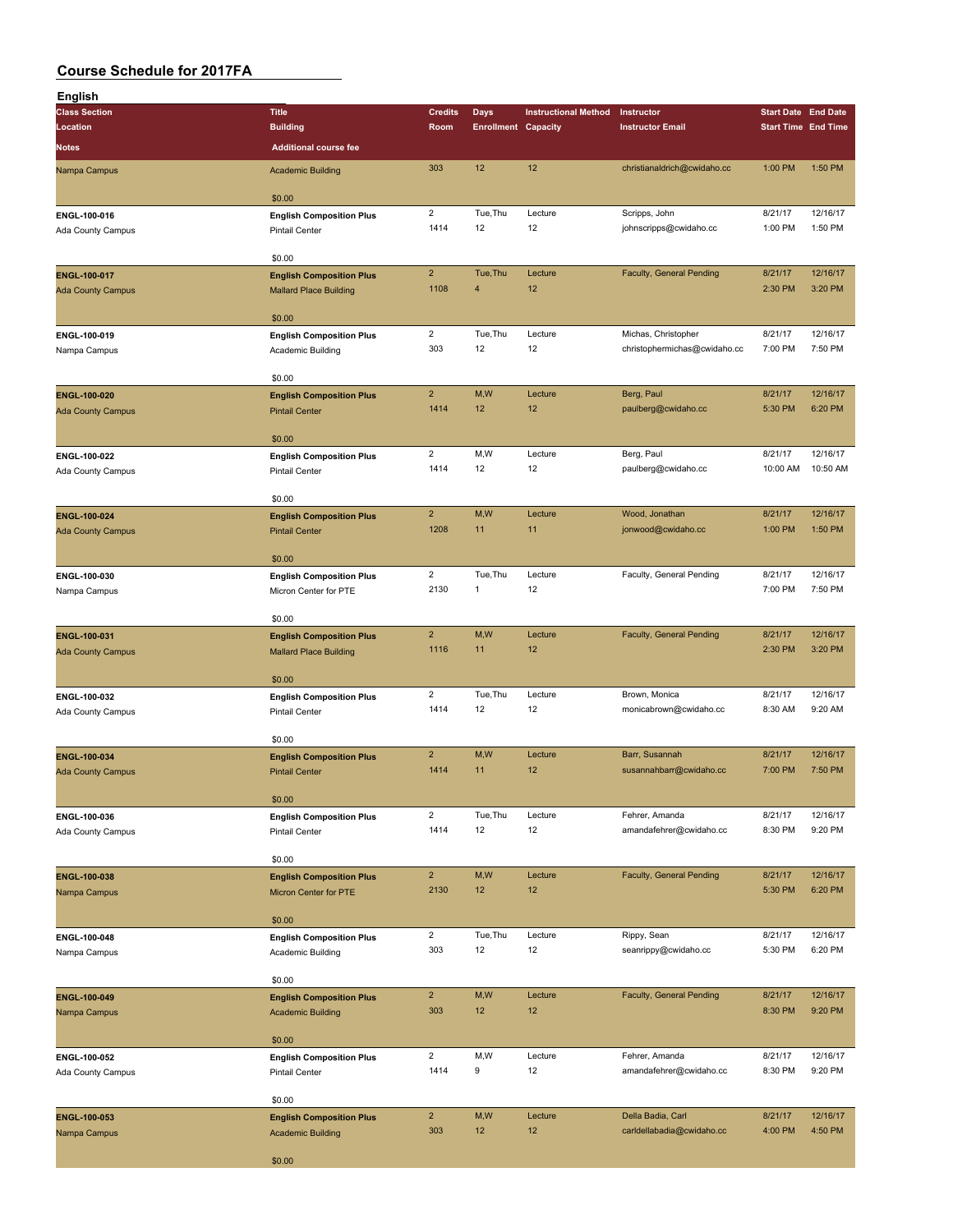| English                                         |                                 |                         |                            |                             |                              |                            |                      |
|-------------------------------------------------|---------------------------------|-------------------------|----------------------------|-----------------------------|------------------------------|----------------------------|----------------------|
| <b>Class Section</b>                            | <b>Title</b>                    | <b>Credits</b>          | <b>Days</b>                | <b>Instructional Method</b> | Instructor                   | <b>Start Date End Date</b> |                      |
| Location                                        | <b>Building</b>                 | Room                    | <b>Enrollment Capacity</b> |                             | <b>Instructor Email</b>      | <b>Start Time End Time</b> |                      |
| Notes                                           | <b>Additional course fee</b>    |                         |                            |                             |                              |                            |                      |
|                                                 |                                 |                         |                            |                             |                              |                            |                      |
| ENGL-100-054                                    | <b>English Composition Plus</b> | $\overline{\mathbf{c}}$ | M,W                        | Lecture                     | Tucker, Lynne                | 8/21/17                    | 12/16/17             |
| Nampa Campus                                    | Academic Building               | 303                     | 12                         | 12                          | lynnetucker@cwidaho.cc       | 5:30 PM                    | 6:20 PM              |
|                                                 |                                 |                         |                            |                             |                              |                            |                      |
|                                                 | \$0.00                          |                         |                            |                             |                              |                            |                      |
| <b>ENGL-100-056</b>                             | <b>English Composition Plus</b> | $\overline{2}$          | M,W                        | Lecture                     | Draney, Jenica               | 8/21/17                    | 12/16/17             |
| <b>Ada County Campus</b>                        | <b>Pintail Center</b>           | 1414                    | 12                         | 12                          | jenicadraney@cwidaho.cc      | 8:30 AM                    | 9:20 AM              |
|                                                 |                                 |                         |                            |                             |                              |                            |                      |
|                                                 | \$0.00                          |                         |                            |                             |                              |                            | 12/16/17             |
| ENGL-100-057                                    | <b>English Composition Plus</b> | 2                       | M,W                        | Lecture                     | Nicholas, David              | 8/21/17                    |                      |
| Ada County Campus                               | Pintail Center                  | 1414                    | 11                         | 12                          | davenicholas@cwidaho.cc      | 4:00 PM                    | 4:50 PM              |
|                                                 | \$0.00                          |                         |                            |                             |                              |                            |                      |
|                                                 |                                 | $\overline{2}$          | Tue, Thu                   | Lecture                     |                              | 8/21/17                    | 12/16/17             |
| ENGL-100-059                                    | <b>English Composition Plus</b> | 1414                    | 11                         | 12                          | Scripps, John                | 4:00 PM                    | 4:50 PM              |
| <b>Ada County Campus</b>                        | <b>Pintail Center</b>           |                         |                            |                             | johnscripps@cwidaho.cc       |                            |                      |
|                                                 | \$0.00                          |                         |                            |                             |                              |                            |                      |
|                                                 |                                 | $\overline{2}$          | Tue, Thu                   | Lecture                     | Rippy, Sean                  | 8/21/17                    | 12/16/17             |
| ENGL-100-060                                    | <b>English Composition Plus</b> | 238                     | 12                         | 12                          | seanrippy@cwidaho.cc         | 2:30 PM                    | 3:20 PM              |
| Canyon County Center                            | Canyon County Center            |                         |                            |                             |                              |                            |                      |
|                                                 | \$0.00                          |                         |                            |                             |                              |                            |                      |
| ENGL-100-063                                    |                                 | $\overline{2}$          | M,W                        | Lecture                     | Fowler, Bret                 | 8/21/17                    | 12/16/17             |
| Nampa Campus                                    | <b>English Composition Plus</b> | 303                     | $9$                        | 12                          | bretfowler@cwidaho.cc        | 7:00 PM                    | 7:50 PM              |
|                                                 | <b>Academic Building</b>        |                         |                            |                             |                              |                            |                      |
|                                                 | \$0.00                          |                         |                            |                             |                              |                            |                      |
| ENGL-100-066                                    | <b>English Composition Plus</b> | $\overline{2}$          | Tue, Thu                   | Lecture                     | Olivas, Bernice              | 8/21/17                    | 12/16/17             |
| Ada County Campus                               | <b>Pintail Center</b>           | 1414                    | 12                         | 12                          | berniceolivas@cwidaho.cc     | 7:00 PM                    | 7:50 PM              |
|                                                 |                                 |                         |                            |                             |                              |                            |                      |
|                                                 | \$0.00                          |                         |                            |                             |                              |                            |                      |
| <b>ENGL-100-068</b>                             | <b>English Composition Plus</b> | $\overline{2}$          | Tue, Thu                   | Lecture                     | Lefavour, Nicole             | 8/21/17                    | 12/16/17             |
| <b>Ada County Campus</b>                        | <b>Pintail Center</b>           | 1414                    | 12                         | 12                          | nicolelefavour@cwidaho.cc    | 5:30 PM                    | 6:20 PM              |
|                                                 |                                 |                         |                            |                             |                              |                            |                      |
|                                                 | \$0.00                          |                         |                            |                             |                              |                            |                      |
| ENGL-100-071                                    | <b>English Composition Plus</b> | $\overline{2}$          | Tue, Thu                   | Lecture                     | Faculty, General Pending     | 8/21/17                    | 12/16/17             |
| Ada County Campus                               | <b>Pintail Center</b>           | 1230                    | 0                          | 10                          |                              | 5:30 PM                    | 6:20 PM              |
|                                                 |                                 |                         |                            |                             |                              |                            |                      |
|                                                 | \$0.00                          |                         |                            |                             |                              |                            |                      |
| ENGL-100-075                                    | <b>English Composition Plus</b> | $\overline{2}$          | Tue, Thu                   | Lecture                     | Michas, Christopher          | 8/21/17                    | 12/16/17             |
| Nampa Campus                                    | Aspen Classroom Building        | 106                     | 12                         | 12                          | christophermichas@cwidaho.cc | 4:00 PM                    | 4:50 PM              |
|                                                 |                                 |                         |                            |                             |                              |                            |                      |
|                                                 | \$0.00                          |                         |                            |                             |                              |                            |                      |
| ENGL-100-076                                    | <b>English Composition Plus</b> | $\overline{c}$          | M,W                        | Lecture                     | Barr, Susannah               | 8/21/17                    | 12/16/17             |
| Nampa Campus                                    | Aspen Classroom Building        | 106                     | 6                          | 12                          | susannahbarr@cwidaho.cc      | 10:00 AM                   | 10:50 AM             |
|                                                 |                                 |                         |                            |                             |                              |                            |                      |
|                                                 | \$0.00                          |                         |                            |                             |                              |                            |                      |
| <b>ENGL-100-501H</b>                            | <b>English Composition Plus</b> | $\overline{2}$          | Tue                        | <b>Hybrid</b>               | Witt, Ryan                   | 8/21/17                    | 12/16/17             |
| Nampa Campus                                    | <b>Academic Building</b>        | 303                     | 9                          | 12                          | ryanwitt@cwidaho.cc          | 2:30 PM                    | 3:20 PM              |
| Hybrid course - has an online component; Hybrid |                                 |                         |                            |                             |                              |                            |                      |
| course fee: \$10                                | \$10.00                         |                         |                            |                             |                              |                            |                      |
| ENGL-100-502H                                   | <b>English Composition Plus</b> | $\overline{\mathbf{c}}$ | Thu                        | Hybrid                      | Collins, Malia               | 8/21/17                    | 12/16/17             |
| Ada County Campus                               | <b>Pintail Center</b>           | 1414                    | 4                          | 12                          | maliacollins@cwidaho.cc      | 2:30 PM                    | 3:20 PM              |
| Hybrid course - has an online component; Hybrid |                                 |                         |                            |                             |                              |                            |                      |
| course fee: \$10                                | \$10.00                         |                         |                            |                             |                              |                            |                      |
| ENGL-100-503H                                   | <b>English Composition Plus</b> | $\overline{2}$          | Thu                        | <b>Hybrid</b>               | Witt, Ryan                   | 8/21/17                    | 12/16/17             |
| Nampa Campus                                    | <b>Academic Building</b>        | 303                     | 10                         | 12                          | ryanwitt@cwidaho.cc          | 2:30 PM                    | 3:20 PM              |
| Hybrid course - has an online component; Hybrid |                                 |                         |                            |                             |                              |                            |                      |
| course fee: \$10                                | \$10.00                         |                         |                            |                             |                              |                            |                      |
| ENGL-100-504H                                   | <b>English Composition Plus</b> | $\overline{2}$          | Tue                        | Hybrid                      | Long, Elizabeth              | 8/21/17                    | 12/16/17             |
| Ada County Campus                               | Pintail Center                  | 1320                    | $\overline{7}$             | 12                          | lizalong@cwidaho.cc          | 2:30 PM                    | 3:20 PM              |
| Hybrid course - has an online component; Hybrid |                                 |                         |                            |                             |                              |                            |                      |
| course fee: \$10                                | \$10.00                         |                         |                            |                             |                              |                            |                      |
| ENGL-101-001                                    | <b>English Composition 1</b>    | 3                       | Tue, Thu                   | Lecture                     | Tucker, Lynne                | 8/21/17                    | 12/16/17             |
| Nampa Campus                                    | <b>Academic Building</b>        | 301                     | 14                         | 14                          | lynnetucker@cwidaho.cc       | 8:30 AM                    | 9:45 AM              |
|                                                 |                                 |                         |                            |                             |                              |                            |                      |
|                                                 | \$0.00                          |                         |                            |                             |                              |                            |                      |
| ENGL-101-002                                    | <b>English Composition 1</b>    | 3<br>301                | Tue, Thu                   | Lecture                     | Purvis Aldrich, Jennifer     | 8/21/17                    | 12/16/17<br>11:15 AM |
| Nampa Campus                                    | Academic Building               |                         | 14                         | 14                          | christianaldrich@cwidaho.cc  | 10:00 AM                   |                      |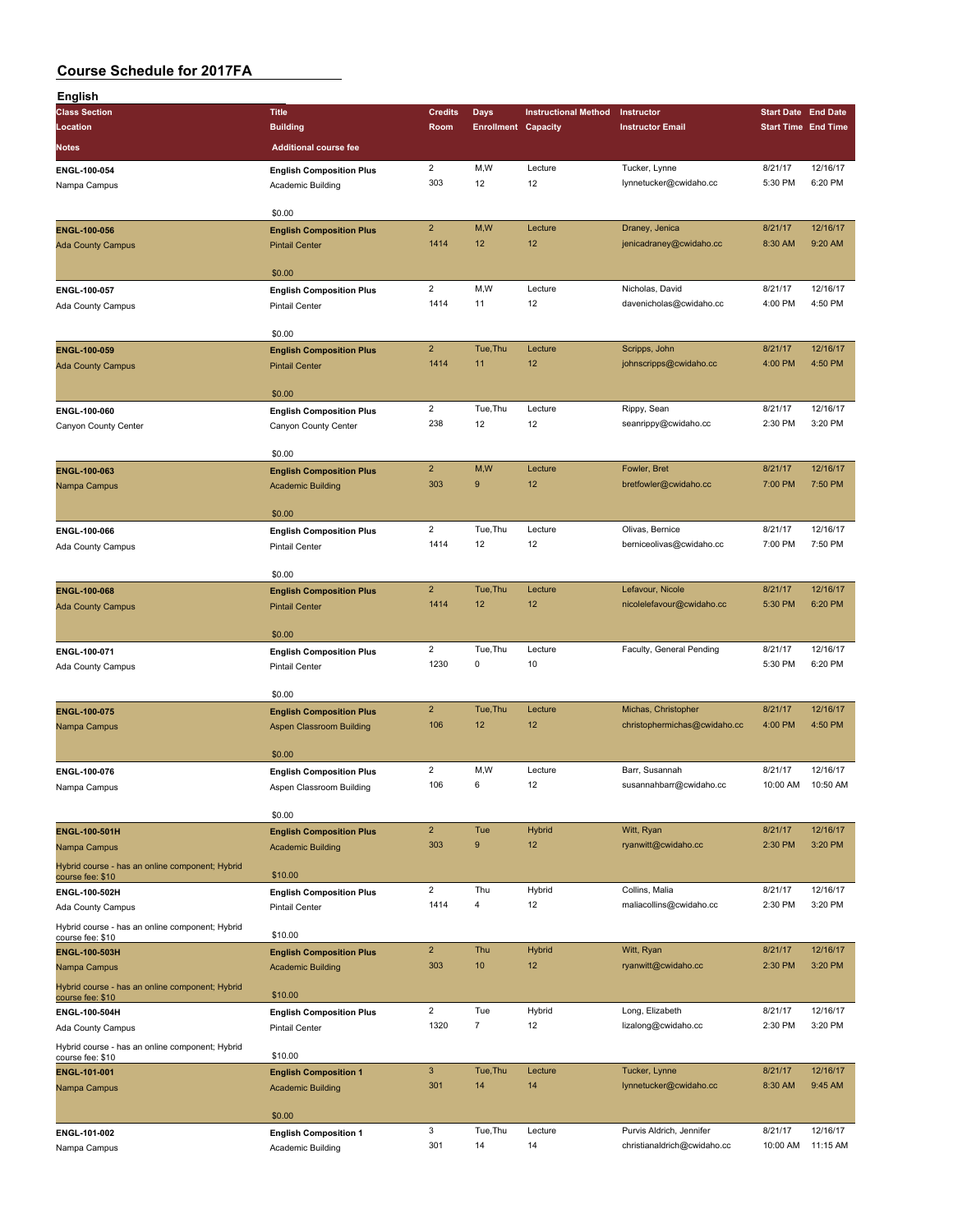| <b>English</b>           |                               |                           |                            |                             |                             |                            |          |
|--------------------------|-------------------------------|---------------------------|----------------------------|-----------------------------|-----------------------------|----------------------------|----------|
| <b>Class Section</b>     | <b>Title</b>                  | <b>Credits</b>            | Days                       | <b>Instructional Method</b> | Instructor                  | <b>Start Date End Date</b> |          |
| Location                 | <b>Building</b>               | Room                      | <b>Enrollment Capacity</b> |                             | <b>Instructor Email</b>     | <b>Start Time End Time</b> |          |
| Notes                    | <b>Additional course fee</b>  |                           |                            |                             |                             |                            |          |
|                          |                               |                           |                            |                             |                             |                            |          |
|                          | \$0.00                        |                           |                            |                             |                             |                            |          |
| ENGL-101-003             | <b>English Composition 1</b>  | $\ensuremath{\mathsf{3}}$ | Tue, Thu                   | Lecture                     | Wood, Jonathan              | 8/21/17                    | 12/16/17 |
| Nampa Campus             | <b>Academic Building</b>      | 301                       | 14                         | 14                          | jonwood@cwidaho.cc          | 7:00 AM                    | 8:15 AM  |
|                          |                               |                           |                            |                             |                             |                            |          |
|                          | \$0.00                        |                           |                            |                             |                             |                            |          |
| ENGL-101-004             | <b>English Composition 1</b>  | 3                         | M,W                        | Lecture                     | Nicholas, David             | 8/21/17                    | 12/16/17 |
| Ada County Campus        | <b>Pintail Center</b>         | 1416                      | 12                         | 12                          | davenicholas@cwidaho.cc     | 11:30 AM                   | 12:45 PM |
|                          |                               |                           |                            |                             |                             |                            |          |
|                          | \$0.00                        |                           |                            |                             |                             |                            |          |
| ENGL-101-005             | <b>English Composition 1</b>  | $\sqrt{3}$                | M,W                        | Lecture                     | Long, Elizabeth             | 8/21/17                    | 12/16/17 |
| <b>Ada County Campus</b> | <b>Pintail Center</b>         | 1416                      | 12                         | 12                          | lizalong@cwidaho.cc         | 1:00 PM                    | 2:15 PM  |
|                          |                               |                           |                            |                             |                             |                            |          |
|                          | \$0.00                        | 3                         | M,W                        |                             | Gladd, Joel                 |                            | 12/16/17 |
| ENGL-101-006             | <b>English Composition 1</b>  | 1416                      | 12                         | Lecture<br>12               |                             | 8/21/17<br>10:00 AM        | 11:15 AM |
| Ada County Campus        | <b>Pintail Center</b>         |                           |                            |                             | joelgladd@cwidaho.cc        |                            |          |
|                          | \$0.00                        |                           |                            |                             |                             |                            |          |
| ENGL-101-007             | <b>English Composition 1</b>  | $\ensuremath{\mathsf{3}}$ | M,W                        | Lecture                     | Ascuena, Andrea             | 8/21/17                    | 12/16/17 |
| Nampa Campus             | <b>Academic Building</b>      | 301                       | 14                         | 14                          | andreaascuena@cwidaho.cc    | 10:00 AM                   | 11:15 AM |
|                          |                               |                           |                            |                             |                             |                            |          |
|                          | \$0.00                        |                           |                            |                             |                             |                            |          |
| ENGL-101-008             | <b>English Composition 1</b>  | 3                         | M,W                        | Lecture                     | Kyle, Catherine             | 8/21/17                    | 12/16/17 |
| Nampa Campus             | Academic Building             | 301                       | 14                         | 14                          | catherinekyle@cwidaho.cc    | 8:30 AM                    | 9:45 AM  |
|                          |                               |                           |                            |                             |                             |                            |          |
|                          | \$0.00                        |                           |                            |                             |                             |                            |          |
| ENGL-101-009             | <b>English Composition 1</b>  | $\ensuremath{\mathsf{3}}$ | M,W                        | Lecture                     | Ascuena, Andrea             | 8/21/17                    | 12/16/17 |
| Nampa Campus             | <b>Academic Building</b>      | 301                       | 14                         | 14                          | andreaascuena@cwidaho.cc    | 7:00 AM                    | 8:15 AM  |
|                          |                               |                           |                            |                             |                             |                            |          |
|                          | \$0.00                        |                           |                            |                             |                             |                            |          |
| ENGL-101-010             | <b>English Composition 1</b>  | 3                         | Tue, Thu                   | Lecture                     | Della Badia, Carl           | 8/21/17                    | 12/16/17 |
| Nampa Campus             | Academic Building             | 301                       | 14                         | 14                          | carldellabadia@cwidaho.cc   | 2:30 PM                    | 3:45 PM  |
|                          | \$0.00                        |                           |                            |                             |                             |                            |          |
| ENGL-101-011             | <b>English Composition 1</b>  | 3                         | Tue, Thu                   | Lecture                     | Lefavour, Nicole            | 8/21/17                    | 12/16/17 |
| <b>Ada County Campus</b> | <b>Pintail Center</b>         | 1416                      | 12                         | 12                          | nicolelefavour@cwidaho.cc   | 10:00 AM                   | 11:15 AM |
|                          |                               |                           |                            |                             |                             |                            |          |
|                          | \$0.00                        |                           |                            |                             |                             |                            |          |
| ENGL-101-012             | <b>English Composition 1</b>  | 3                         | Tue, Thu                   | Lecture                     | Collins, Malia              | 8/21/17                    | 12/16/17 |
| Ada County Campus        | <b>Pintail Center</b>         | 1416                      | 12                         | 12                          | maliacollins@cwidaho.cc     | 8:30 AM                    | 9:45 AM  |
|                          |                               |                           |                            |                             |                             |                            |          |
|                          | \$0.00                        |                           |                            |                             |                             |                            |          |
| ENGL-101-013             | <b>English Composition 1</b>  | $\ensuremath{\mathsf{3}}$ | Tue, Thu                   | Lecture                     | Tucker, Lynne               | 8/21/17                    | 12/16/17 |
| Nampa Campus             | <b>Academic Building</b>      | 301                       | 14                         | 14                          | lynnetucker@cwidaho.cc      | 11:30 AM                   | 12:45 PM |
|                          |                               |                           |                            |                             |                             |                            |          |
|                          | \$0.00                        |                           |                            |                             |                             |                            |          |
| ENGL-101-014             | <b>English Composition 1</b>  | 3                         | M,W                        | Lecture                     | Kyle, Catherine             | 8/21/17                    | 12/16/17 |
| Nampa Campus             | Academic Building             | 301                       | 14                         | 14                          | catherinekyle@cwidaho.cc    | 1:00 PM                    | 2:15 PM  |
|                          | \$0.00                        |                           |                            |                             |                             |                            |          |
|                          |                               | $\ensuremath{\mathsf{3}}$ | M,W                        | Lecture                     | Purvis Aldrich, Jennifer    | 8/21/17                    | 12/16/17 |
| ENGL-101-015             | <b>English Composition 1</b>  | 301                       | 14                         | 14                          | christianaldrich@cwidaho.cc | 11:30 AM                   | 12:45 PM |
| Nampa Campus             | <b>Academic Building</b>      |                           |                            |                             |                             |                            |          |
|                          | \$0.00                        |                           |                            |                             |                             |                            |          |
| ENGL-101-016             | <b>English Composition 1</b>  | 3                         | Tue, Thu                   | Lecture                     | Scripps, John               | 8/21/17                    | 12/16/17 |
| Ada County Campus        | Pintail Center                | 1416                      | 12                         | 12                          | johnscripps@cwidaho.cc      | 11:30 AM                   | 12:45 PM |
|                          |                               |                           |                            |                             |                             |                            |          |
|                          | \$0.00                        |                           |                            |                             |                             |                            |          |
| ENGL-101-017             | <b>English Composition 1</b>  | $\mathsf 3$               | Tue, Thu                   | Lecture                     | Faculty, General Pending    | 8/21/17                    | 12/16/17 |
| <b>Ada County Campus</b> | <b>Mallard Place Building</b> | 1108                      | 10                         | 12                          |                             | 1:00 PM                    | 2:15 PM  |
|                          |                               |                           |                            |                             |                             |                            |          |
|                          | \$0.00                        |                           |                            |                             |                             |                            |          |
| ENGL-101-018             | <b>English Composition 1</b>  | 3                         | M,W                        | Lecture                     | Faculty, General Pending    | 8/21/17                    | 12/16/17 |
| Nampa Campus             | Micron Center for PTE         | 2130                      | 26                         | 26                          |                             | 11:30 AM                   | 12:45 PM |
|                          |                               |                           |                            |                             |                             |                            |          |
|                          | \$0.00                        |                           |                            |                             |                             |                            |          |
| ENGL-101-019             | <b>English Composition 1</b>  | $\mathsf 3$               | Tue, Thu                   | Lecture                     | Michas, Christopher         | 8/21/17                    | 12/16/17 |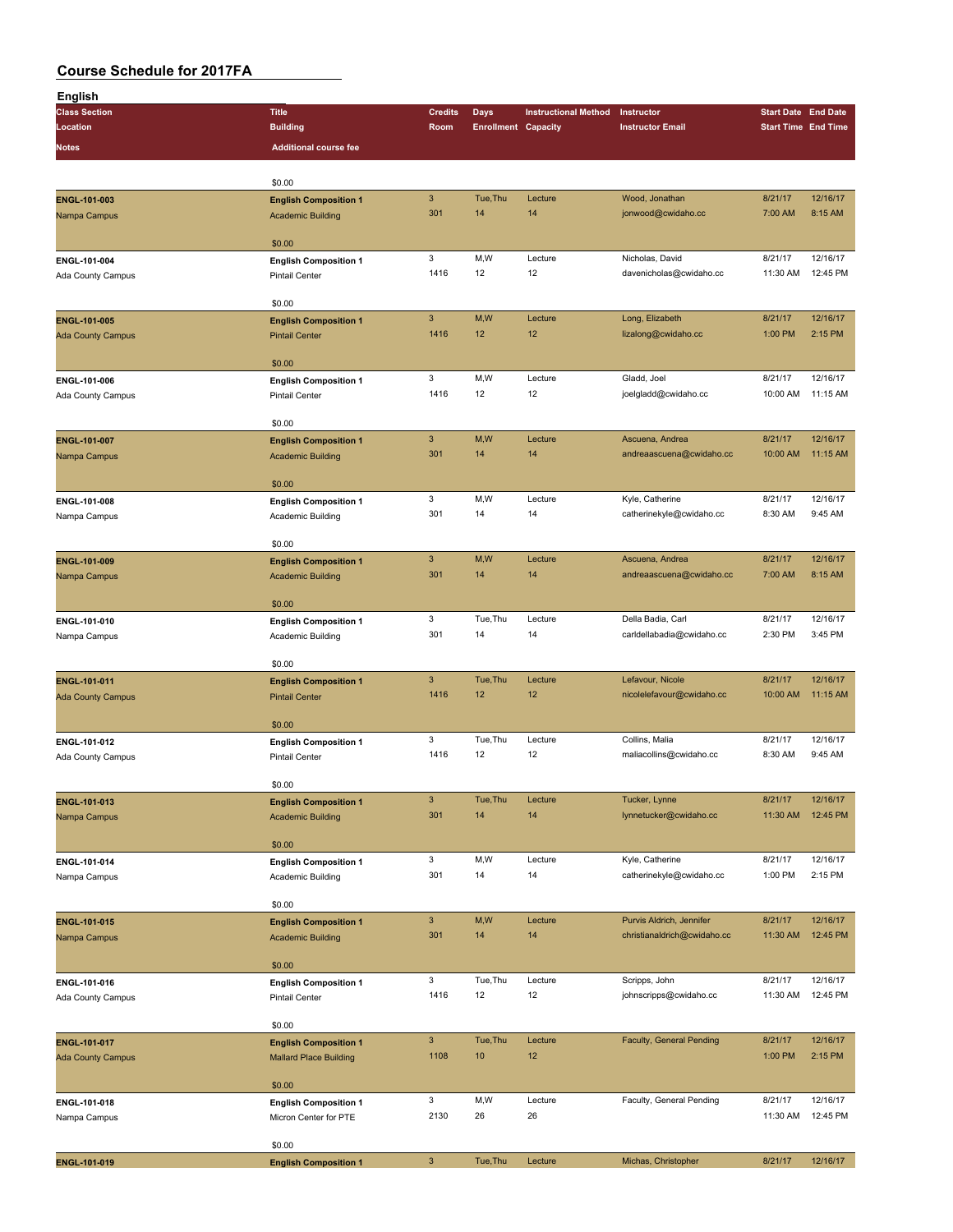| English                                 |                                                       |                           |                            |                             |                                           |                            |                     |
|-----------------------------------------|-------------------------------------------------------|---------------------------|----------------------------|-----------------------------|-------------------------------------------|----------------------------|---------------------|
| <b>Class Section</b>                    | <b>Title</b>                                          | <b>Credits</b>            | <b>Days</b>                | <b>Instructional Method</b> | Instructor                                | <b>Start Date End Date</b> |                     |
| Location                                | <b>Building</b>                                       | Room                      | <b>Enrollment Capacity</b> |                             | <b>Instructor Email</b>                   | <b>Start Time End Time</b> |                     |
| Notes                                   | <b>Additional course fee</b>                          |                           |                            |                             |                                           |                            |                     |
| Nampa Campus                            | <b>Academic Building</b>                              | 301                       | 14                         | 14                          | christophermichas@cwidaho.cc              | 5:30 PM                    | 6:45 PM             |
|                                         | \$0.00                                                |                           |                            |                             |                                           |                            |                     |
| ENGL-101-020                            | <b>English Composition 1</b>                          | 3                         | M,W                        | Lecture                     | Berg, Paul                                | 8/21/17                    | 12/16/17            |
| Ada County Campus                       | Pintail Center                                        | 1416                      | 12                         | 12                          | paulberg@cwidaho.cc                       | 4:00 PM                    | 5:15 PM             |
|                                         | \$0.00                                                |                           |                            |                             |                                           |                            |                     |
| ENGL-101-022                            | <b>English Composition 1</b>                          | $\mathbf{3}$              | M,W                        | Lecture                     | Berg, Paul                                | 8/21/17                    | 12/16/17            |
| <b>Ada County Campus</b>                | <b>Pintail Center</b>                                 | 1416                      | 12                         | 12                          | paulberg@cwidaho.cc                       | 8:30 AM                    | 9:45 AM             |
|                                         | \$0.00                                                |                           |                            |                             |                                           |                            |                     |
| ENGL-101-022W                           | <b>English Composition 1</b>                          | 3                         |                            | On-Line                     | Witt, Ryan                                | 8/21/17                    | 12/16/17            |
| Online                                  | Online                                                | ONL                       | 26                         | 26                          | ryanwitt@cwidaho.cc                       |                            |                     |
| Online course fee: \$30                 | \$30.00                                               |                           |                            |                             |                                           |                            |                     |
| ENGL-101-023W                           | <b>English Composition 1</b>                          | $\ensuremath{\mathsf{3}}$ |                            | On-Line                     | Draney, Jenica                            | 8/21/17                    | 12/16/17            |
| Online                                  | Online                                                | <b>ONL</b>                | 26                         | 26                          | jenicadraney@cwidaho.cc                   |                            |                     |
|                                         | \$30.00                                               |                           |                            |                             |                                           |                            |                     |
| Online course fee: \$30<br>ENGL-101-024 | <b>English Composition 1</b>                          | 3                         | M,W                        | Lecture                     | Wood, Jonathan                            | 8/21/17                    | 12/16/17            |
| Ada County Campus                       | <b>Pintail Center</b>                                 | 1211                      | 13                         | 13                          | jonwood@cwidaho.cc                        | 11:30 AM                   | 12:45 PM            |
|                                         |                                                       |                           |                            |                             |                                           |                            |                     |
|                                         | \$0.00                                                | $\mathbf{3}$              |                            | On-Line                     | Bowen, Kathryn                            | 8/21/17                    | 12/16/17            |
| <b>ENGL-101-026W</b><br>Online          | <b>English Composition 1</b><br>Online                | <b>ONL</b>                | 26                         | 26                          | kathrynbowen@cwidaho.cc                   |                            |                     |
|                                         |                                                       |                           |                            |                             |                                           |                            |                     |
| Online course fee: \$30                 | \$30.00                                               |                           |                            |                             |                                           |                            |                     |
| ENGL-101-027W                           | <b>English Composition 1</b>                          | 3<br>ONL                  | 26                         | On-Line<br>26               | Lowry, Jennifer<br>jennylowry@cwidaho.cc  | 8/21/17                    | 12/16/17            |
| Online                                  | Online                                                |                           |                            |                             |                                           |                            |                     |
| Online course fee: \$30                 | \$30.00                                               |                           |                            |                             |                                           |                            |                     |
| ENGL-101-028W                           | <b>English Composition 1</b>                          | $\mathbf{3}$              |                            | On-Line                     | Bowen, Kathryn                            | 8/21/17                    | 12/16/17            |
| Online                                  | Online                                                | <b>ONL</b>                | 26                         | 26                          | kathrynbowen@cwidaho.cc                   |                            |                     |
| Online course fee: \$30                 | \$30.00                                               |                           |                            |                             |                                           |                            |                     |
| ENGL-101-029W                           | <b>English Composition 1</b>                          | 3                         |                            | On-Line                     | Feeley, Melanie                           | 8/21/17                    | 12/16/17            |
| Online                                  | Online                                                | ONL                       | 14                         | 26                          | melaniefeeley@cwidaho.cc                  |                            |                     |
| Online course fee: \$30                 | \$30.00                                               |                           |                            |                             |                                           |                            |                     |
| ENGL-101-030                            | <b>English Composition 1</b>                          | $\mathbf{3}$              | Tue, Thu                   | Lecture                     | Faculty, General Pending                  | 8/21/17                    | 12/16/17            |
| Nampa Campus                            | <b>Micron Center for PTE</b>                          | 2130                      | $\mathbf{1}$               | 14                          |                                           | 5:30 PM                    | 6:45 PM             |
|                                         | \$0.00                                                |                           |                            |                             |                                           |                            |                     |
| ENGL-101-031                            | <b>English Composition 1</b>                          | 3                         | M,W                        | Lecture                     | Faculty, General Pending                  | 8/21/17                    | 12/16/17            |
| Ada County Campus                       | Mallard Place Building                                | 1116                      | 14                         | 14                          |                                           | 1:00 PM                    | 2:15 PM             |
|                                         |                                                       |                           |                            |                             |                                           |                            |                     |
| ENGL-101-032                            | \$0.00<br><b>English Composition 1</b>                | $\mathbf{3}$              | Tue, Thu                   | Lecture                     | Brown, Monica                             | 8/21/17                    | 12/16/17            |
| <b>Ada County Campus</b>                | <b>Pintail Center</b>                                 | 1416                      | 12                         | 12                          | monicabrown@cwidaho.cc                    | 7:00 AM                    | 8:15 AM             |
|                                         |                                                       |                           |                            |                             |                                           |                            |                     |
|                                         | \$0.00                                                | 3                         | M,W                        | Lecture                     | Barr, Susannah                            | 8/21/17                    | 12/16/17            |
| ENGL-101-034<br>Ada County Campus       | <b>English Composition 1</b><br>Pintail Center        | 1416                      | 12                         | 12                          | susannahbarr@cwidaho.cc                   | 5:30 PM                    | 6:45 PM             |
|                                         |                                                       |                           |                            |                             |                                           |                            |                     |
|                                         | \$0.00                                                |                           |                            |                             |                                           |                            |                     |
| ENGL-101-036                            | <b>English Composition 1</b><br><b>Pintail Center</b> | $\mathbf{3}$<br>1416      | Tue, Thu<br>12             | Lecture<br>12               | Fehrer, Amanda<br>amandafehrer@cwidaho.cc | 8/21/17<br>7:00 PM         | 12/16/17<br>8:15 PM |
| <b>Ada County Campus</b>                |                                                       |                           |                            |                             |                                           |                            |                     |
|                                         | \$0.00                                                |                           |                            |                             |                                           |                            |                     |
| ENGL-101-037W                           | <b>English Composition 1</b>                          | 3                         |                            | On-Line                     | Roehr, Elizabeth                          | 8/21/17                    | 12/16/17            |
| Online                                  | Online                                                | ONL                       | 26                         | 26                          | tinaroehr@cwidaho.cc                      |                            |                     |
| Online course fee: \$30                 | \$30.00                                               |                           |                            |                             |                                           |                            |                     |
| ENGL-101-038                            | <b>English Composition 1</b>                          | $\mathbf{3}$              | M,W                        | Lecture                     | Faculty, General Pending                  | 8/21/17                    | 12/16/17            |
| Nampa Campus                            | Micron Center for PTE                                 | 2130                      | 14                         | 14                          |                                           | 4:00 PM                    | 5:15 PM             |
|                                         | \$0.00                                                |                           |                            |                             |                                           |                            |                     |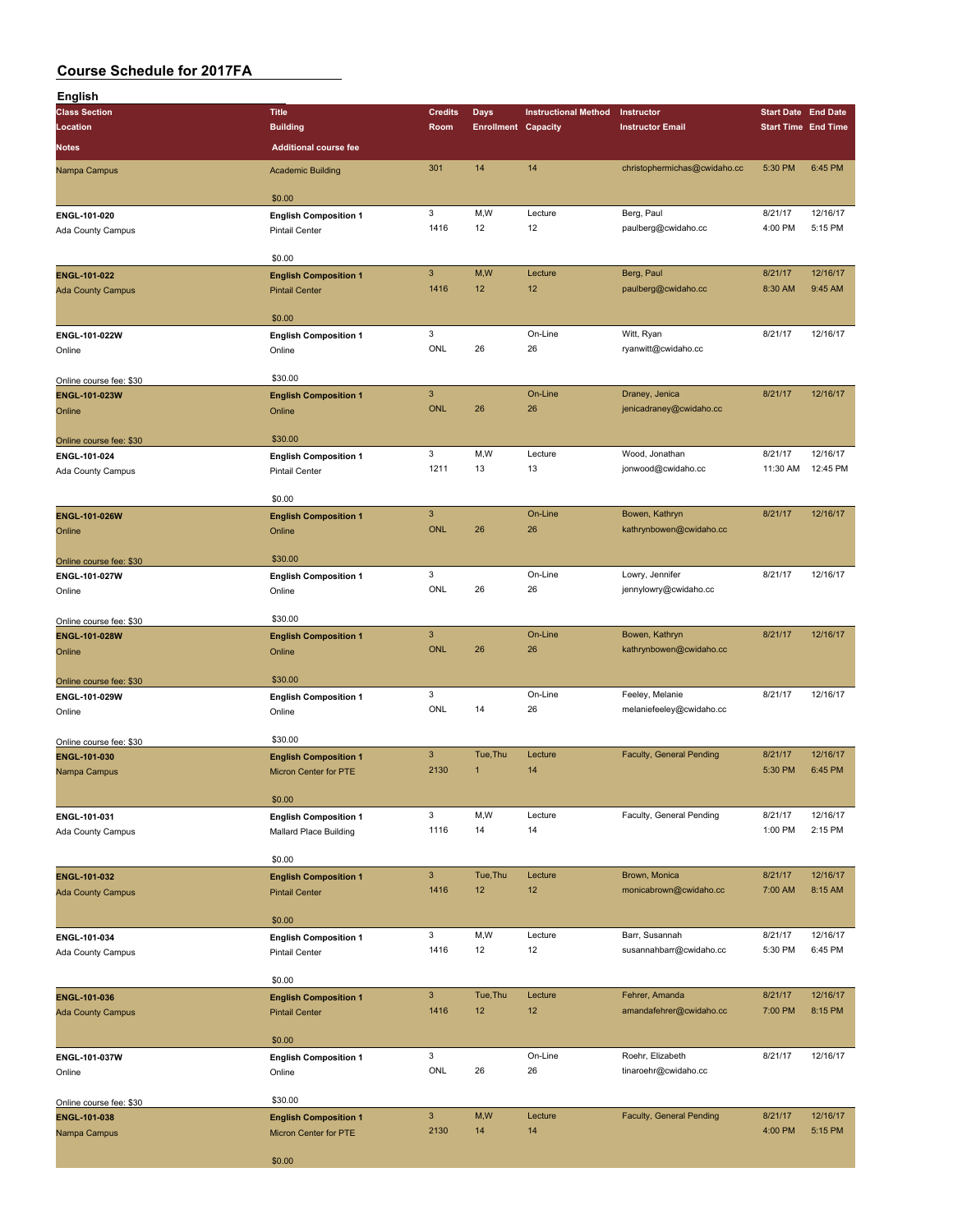| English                                                                                     |                                                      |                            |                            |                             |                                          |                            |                     |
|---------------------------------------------------------------------------------------------|------------------------------------------------------|----------------------------|----------------------------|-----------------------------|------------------------------------------|----------------------------|---------------------|
| <b>Class Section</b>                                                                        | <b>Title</b>                                         | <b>Credits</b>             | Days                       | <b>Instructional Method</b> | Instructor                               | <b>Start Date End Date</b> |                     |
| Location                                                                                    | <b>Building</b>                                      | Room                       | <b>Enrollment Capacity</b> |                             | <b>Instructor Email</b>                  | <b>Start Time End Time</b> |                     |
| Notes                                                                                       | <b>Additional course fee</b>                         |                            |                            |                             |                                          |                            |                     |
| ENGL-101-039W                                                                               | <b>English Composition 1</b>                         | 3                          |                            | On-Line                     | Lowry, Jennifer                          | 8/21/17                    | 12/16/17            |
| Online                                                                                      | Online                                               | ONL                        | 26                         | 26                          | jennylowry@cwidaho.cc                    |                            |                     |
| NOTE: Section reserved for Kuna and Nampa<br>school district staff. Online course fee: \$30 | \$30.00                                              |                            |                            |                             |                                          |                            |                     |
| ENGL-101-040                                                                                | <b>English Composition 1</b>                         | $\ensuremath{\mathsf{3}}$  | F                          | Lecture                     | Peppler, Jan                             | 8/21/17                    | 12/16/17            |
| Nampa Campus                                                                                | <b>Academic Building</b>                             | 303                        | 25                         | 26                          | janpeppler@cwidaho.cc                    | 2:00 PM                    | 4:45 PM             |
|                                                                                             | \$0.00                                               |                            |                            |                             |                                          |                            |                     |
| ENGL-101-043                                                                                | <b>English Composition 1</b>                         | 3                          | M,W                        | Lecture                     | Faculty, General Pending                 | 8/21/17                    | 12/16/17            |
| Nampa Campus                                                                                | Micron Center for PTE                                | 1301                       | 15                         | 26                          |                                          | 1:00 PM                    | 2:15 PM             |
|                                                                                             | \$0.00                                               |                            |                            |                             |                                          |                            |                     |
| ENGL-101-044                                                                                | <b>English Composition 1</b>                         | $\mathbf{3}$               | <b>SAT</b>                 | Lecture                     | Terry, Michael                           | 8/21/17                    | 12/16/17            |
| <b>Ada County Campus</b>                                                                    | <b>Pintail Center</b>                                | 1206                       | 20                         | 26                          | michaelterry@cwidaho.cc                  | 8:00 AM                    | 10:45 AM            |
|                                                                                             |                                                      |                            |                            |                             |                                          |                            |                     |
|                                                                                             | \$0.00                                               | 3                          |                            | On-Line                     | Roehr, Elizabeth                         | 8/21/17                    | 12/16/17            |
| ENGL-101-046W<br>Online                                                                     | <b>English Composition 1</b><br>Online               | ONL                        | 26                         | 26                          | tinaroehr@cwidaho.cc                     |                            |                     |
|                                                                                             |                                                      |                            |                            |                             |                                          |                            |                     |
| Online course fee: \$30                                                                     | \$30.00                                              |                            |                            |                             |                                          |                            |                     |
| <b>ENGL-101-047W</b>                                                                        | <b>English Composition 1</b>                         | $\mathbf{3}$<br><b>ONL</b> | 26                         | On-Line<br>26               | Roehr, Elizabeth<br>tinaroehr@cwidaho.cc | 8/21/17                    | 12/16/17            |
| Online                                                                                      | Online                                               |                            |                            |                             |                                          |                            |                     |
| Online course fee: \$30                                                                     | \$30.00                                              |                            |                            |                             |                                          |                            |                     |
| ENGL-101-048                                                                                | <b>English Composition 1</b>                         | 3                          | Tue, Thu                   | Lecture                     | Rippy, Sean                              | 8/21/17                    | 12/16/17            |
| Nampa Campus                                                                                | Academic Building                                    | 301                        | 14                         | 14                          | seanrippy@cwidaho.cc                     | 4:00 PM                    | 5:15 PM             |
|                                                                                             | \$0.00                                               |                            |                            |                             |                                          |                            |                     |
| ENGL-101-049                                                                                | <b>English Composition 1</b>                         | $\mathbf{3}$               | M, W                       | Lecture                     | Faculty, General Pending                 | 8/21/17                    | 12/16/17            |
| Nampa Campus                                                                                | <b>Academic Building</b>                             | 301                        | 14                         | 14                          |                                          | 7:00 PM                    | 8:15 PM             |
|                                                                                             | \$0.00                                               |                            |                            |                             |                                          |                            |                     |
| ENGL-101-050W                                                                               | <b>English Composition 1</b>                         | 3                          |                            | On-Line                     | Feeley, Melanie                          | 8/21/17                    | 12/16/17            |
| Online                                                                                      | Online                                               | ONL                        | 26                         | 26                          | melaniefeeley@cwidaho.cc                 |                            |                     |
|                                                                                             | \$30.00                                              |                            |                            |                             |                                          |                            |                     |
| Online course fee: \$30<br>ENGL-101-052                                                     | <b>English Composition 1</b>                         | $\mathbf{3}$               | M,W                        | Lecture                     | Fehrer, Amanda                           | 8/21/17                    | 12/16/17            |
| <b>Ada County Campus</b>                                                                    | <b>Pintail Center</b>                                | 1416                       | 12                         | 12                          | amandafehrer@cwidaho.cc                  | 7:00 PM                    | 8:15 PM             |
|                                                                                             |                                                      |                            |                            |                             |                                          |                            |                     |
|                                                                                             | \$0.00<br><b>English Composition 1</b>               | 3                          | M, W                       | Lecture                     | Della Badia, Carl                        | 8/21/17                    | 12/16/17            |
| ENGL-101-053<br>Nampa Campus                                                                | Academic Building                                    | 301                        | 14                         | 14                          | carldellabadia@cwidaho.cc                | 2:30 PM                    | 3:45 PM             |
|                                                                                             |                                                      |                            |                            |                             |                                          |                            |                     |
|                                                                                             | \$0.00                                               |                            |                            |                             |                                          |                            |                     |
| ENGL-101-054                                                                                | <b>English Composition 1</b>                         | $\mathbf{3}$<br>301        | M,W<br>14                  | Lecture<br>14               | Tucker, Lynne<br>lynnetucker@cwidaho.cc  | 8/21/17<br>4:00 PM         | 12/16/17<br>5:15 PM |
| Nampa Campus                                                                                | <b>Academic Building</b>                             |                            |                            |                             |                                          |                            |                     |
|                                                                                             | \$0.00                                               |                            |                            |                             |                                          |                            |                     |
| ENGL-101-055W                                                                               | <b>English Composition 1</b>                         | 3                          |                            | On-Line                     | Feeley, Melanie                          | 8/21/17                    | 12/16/17            |
| Online                                                                                      | Online                                               | ONL                        | 26                         | 26                          | melaniefeeley@cwidaho.cc                 |                            |                     |
| Online course fee: \$30                                                                     | \$30.00                                              |                            |                            |                             |                                          |                            |                     |
| ENGL-101-056                                                                                | <b>English Composition 1</b>                         | $\mathbf{3}$               | M,W                        | Lecture                     | Draney, Jenica                           | 8/21/17                    | 12/16/17            |
| <b>Ada County Campus</b>                                                                    | <b>Pintail Center</b>                                | 1416                       | 12                         | 12                          | jenicadraney@cwidaho.cc                  | 7:00 AM                    | 8:15 AM             |
|                                                                                             | \$0.00                                               |                            |                            |                             |                                          |                            |                     |
| ENGL-101-057                                                                                | <b>English Composition 1</b>                         | 3                          | M,W                        | Lecture                     | Nicholas, David                          | 8/21/17                    | 12/16/17            |
| Ada County Campus                                                                           | Pintail Center                                       | 1416                       | 12                         | 12                          | davenicholas@cwidaho.cc                  | 2:30 PM                    | 3:45 PM             |
|                                                                                             |                                                      |                            |                            |                             |                                          |                            |                     |
| ENGL-101-059                                                                                | \$0.00<br><b>English Composition 1</b>               | $\mathbf{3}$               | Tue, Thu                   | Lecture                     | Scripps, John                            | 8/21/17                    | 12/16/17            |
| <b>Ada County Campus</b>                                                                    | <b>Pintail Center</b>                                | 1416                       | 12                         | 12                          | johnscripps@cwidaho.cc                   | 2:30 PM                    | 3:45 PM             |
|                                                                                             |                                                      |                            |                            |                             |                                          |                            |                     |
|                                                                                             | \$0.00                                               |                            |                            |                             |                                          |                            |                     |
| ENGL-101-060<br>Canyon County Center                                                        | <b>English Composition 1</b><br>Canyon County Center | 3<br>237                   | Tue, Thu<br>13             | Lecture<br>14               | Rippy, Sean<br>seanrippy@cwidaho.cc      | 8/21/17<br>1:00 PM         | 12/16/17<br>2:15 PM |
|                                                                                             |                                                      |                            |                            |                             |                                          |                            |                     |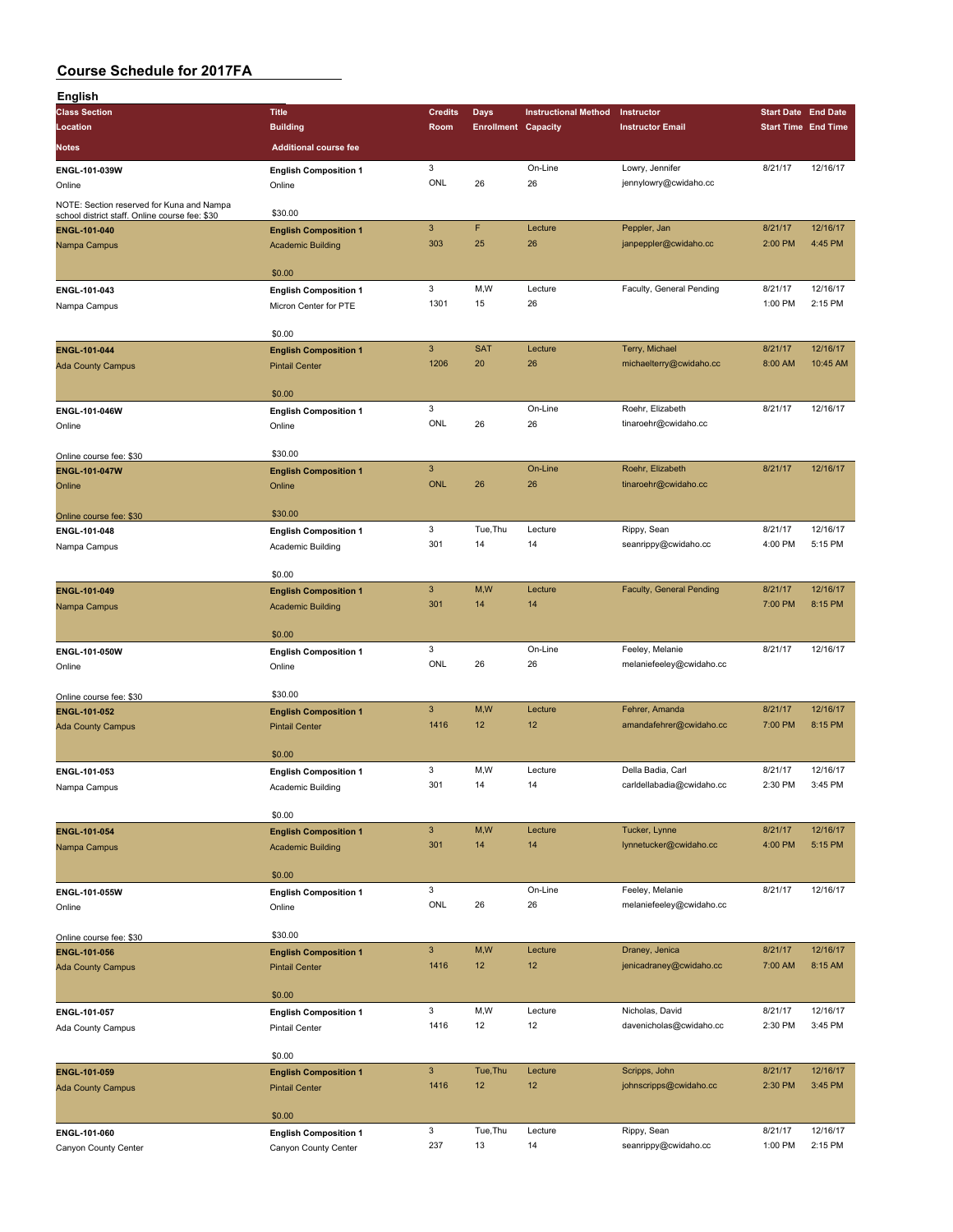| English                                                             |                                                           |                |                            |                             |                              |                            |          |
|---------------------------------------------------------------------|-----------------------------------------------------------|----------------|----------------------------|-----------------------------|------------------------------|----------------------------|----------|
| <b>Class Section</b>                                                | <b>Title</b>                                              | <b>Credits</b> | Days                       | <b>Instructional Method</b> | Instructor                   | <b>Start Date End Date</b> |          |
| Location                                                            | <b>Building</b>                                           | Room           | <b>Enrollment Capacity</b> |                             | <b>Instructor Email</b>      | <b>Start Time End Time</b> |          |
| Notes                                                               | <b>Additional course fee</b>                              |                |                            |                             |                              |                            |          |
|                                                                     |                                                           |                |                            |                             |                              |                            |          |
|                                                                     |                                                           |                |                            |                             |                              |                            |          |
|                                                                     | \$0.00                                                    | 3              | M,W                        | Lecture                     | Fowler, Bret                 | 8/21/17                    | 12/16/17 |
| ENGL-101-063                                                        | <b>English Composition 1</b>                              | 301            | 13                         | 14                          | bretfowler@cwidaho.cc        | 5:30 PM                    | 6:45 PM  |
| Nampa Campus                                                        | <b>Academic Building</b>                                  |                |                            |                             |                              |                            |          |
|                                                                     | \$0.00                                                    |                |                            |                             |                              |                            |          |
| ENGL-101-066                                                        | <b>English Composition 1</b>                              | 3              | Tue, Thu                   | Lecture                     | Olivas, Bernice              | 8/21/17                    | 12/16/17 |
| Ada County Campus                                                   | <b>Pintail Center</b>                                     | 1416           | 12                         | 12                          | berniceolivas@cwidaho.cc     | 5:30 PM                    | 6:45 PM  |
|                                                                     |                                                           |                |                            |                             |                              |                            |          |
|                                                                     | \$0.00                                                    |                |                            |                             |                              |                            |          |
| <b>ENGL-101-068</b>                                                 | <b>English Composition 1</b>                              | $\mathbf{3}$   | Tue, Thu                   | Lecture                     | Lefavour, Nicole             | 8/21/17                    | 12/16/17 |
| <b>Ada County Campus</b>                                            | <b>Pintail Center</b>                                     | 1416           | 12                         | 12                          | nicolelefavour@cwidaho.cc    | 4:00 PM                    | 5:15 PM  |
|                                                                     |                                                           |                |                            |                             |                              |                            |          |
|                                                                     | \$0.00                                                    | 3              | Tue, Thu                   |                             |                              | 8/21/17                    | 12/16/17 |
| ENGL-101-071                                                        | <b>English Composition 1</b>                              | 1230           | $\overline{2}$             | Lecture<br>12               | Faculty, General Pending     | 4:00 PM                    | 5:15 PM  |
| Ada County Campus                                                   | <b>Pintail Center</b>                                     |                |                            |                             |                              |                            |          |
|                                                                     | \$0.00                                                    |                |                            |                             |                              |                            |          |
| ENGL-101-075                                                        | <b>English Composition 1</b>                              | $\mathbf{3}$   | Tue, Thu                   | Lecture                     | Michas, Christopher          | 8/21/17                    | 12/16/17 |
| Nampa Campus                                                        | <b>Aspen Classroom Building</b>                           | 101            | 12                         | 12                          | christophermichas@cwidaho.cc | 2:30 PM                    | 3:45 PM  |
|                                                                     |                                                           |                |                            |                             |                              |                            |          |
|                                                                     | \$0.00                                                    |                |                            |                             |                              |                            |          |
| ENGL-101-076                                                        | <b>English Composition 1</b>                              | 3              | M,W                        | Lecture                     | Barr, Susannah               | 8/21/17                    | 12/16/17 |
| Nampa Campus                                                        | Aspen Classroom Building                                  | 102            | 3                          | 12                          | susannahbarr@cwidaho.cc      | 8:30 AM                    | 9:45 AM  |
|                                                                     |                                                           |                |                            |                             |                              |                            |          |
|                                                                     | \$0.00                                                    |                |                            |                             |                              |                            |          |
| <b>ENGL-101-501H</b>                                                | <b>English Composition 1</b>                              | $\mathbf{3}$   | Tue                        | <b>Hybrid</b>               | Witt, Ryan                   | 8/21/17                    | 12/16/17 |
| Nampa Campus                                                        | <b>Academic Building</b>                                  | 301            | 14                         | 14                          | ryanwitt@cwidaho.cc          | 1:00 PM                    | 2:15 PM  |
| Hybrid course - has an online component; Hybrid                     | \$15.00                                                   |                |                            |                             |                              |                            |          |
| course fee: \$15<br>ENGL-101-502H                                   | <b>English Composition 1</b>                              | 3              | Thu                        | Hybrid                      | Collins, Malia               | 8/21/17                    | 12/16/17 |
| Ada County Campus                                                   | <b>Pintail Center</b>                                     | 1416           | 10                         | 12                          | maliacollins@cwidaho.cc      | 1:00 PM                    | 2:15 PM  |
|                                                                     |                                                           |                |                            |                             |                              |                            |          |
| Hybrid course - has an online component; Hybrid<br>course fee: \$15 | \$15.00                                                   |                |                            |                             |                              |                            |          |
| ENGL-101-503H                                                       | <b>English Composition 1</b>                              | 3              | Thu                        | <b>Hybrid</b>               | Witt, Ryan                   | 8/21/17                    | 12/16/17 |
| Nampa Campus                                                        | <b>Academic Building</b>                                  | 301            | 12                         | 12                          | ryanwitt@cwidaho.cc          | 1:00 PM                    | 2:15 PM  |
| Hybrid course - has an online component; Hybrid                     |                                                           |                |                            |                             |                              |                            |          |
| course fee: \$15                                                    | \$15.00                                                   |                |                            |                             |                              |                            |          |
| ENGL-101-504H                                                       | <b>English Composition 1</b>                              | 3              | Tue                        | Hybrid                      | Long, Elizabeth              | 8/21/17                    | 12/16/17 |
| Ada County Campus                                                   | <b>Pintail Center</b>                                     | 1416           | 12                         | 12                          | lizalong@cwidaho.cc          | 1:00 PM                    | 2:15 PM  |
| Hybrid course - has an online component; Hybrid                     | \$15.00                                                   |                |                            |                             |                              |                            |          |
| course fee: \$15                                                    |                                                           | 3              | Thu                        | Lecture                     | Terry, Michael               | 8/21/17                    | 12/16/17 |
| ENGL-101-900<br><b>Community Locations</b>                          | <b>English Composition 1</b><br>Micron Technology - BOISE | 128B           | 6                          | 15                          | michaelterry@cwidaho.cc      | 6:00 PM                    | 9:00 PM  |
| Micron Technology in Boise. Security clearance                      |                                                           |                |                            |                             |                              |                            |          |
| req'd. Contact Paula Smith<br>(paulasmith@micron.com)               | \$0.00                                                    |                |                            |                             |                              |                            |          |
| ENGL-101P-001                                                       | <b>English Composition 1</b>                              | 3              | Tue, Thu                   | Lecture                     | Tucker, Lynne                | 8/21/17                    | 12/16/17 |
| Nampa Campus                                                        | Academic Building                                         | 301            | 12                         | 12                          | lynnetucker@cwidaho.cc       | 8:30 AM                    | 9:45 AM  |
|                                                                     |                                                           |                |                            |                             |                              |                            |          |
|                                                                     | \$0.00                                                    |                |                            |                             |                              |                            |          |
| ENGL-101P-002                                                       | <b>English Composition 1</b>                              | $\mathbf{3}$   | Tue, Thu                   | Lecture                     | Purvis Aldrich, Jennifer     | 8/21/17                    | 12/16/17 |
| Nampa Campus                                                        | <b>Academic Building</b>                                  | 301            | 12                         | 12                          | christianaldrich@cwidaho.cc  | 10:00 AM                   | 11:15 AM |
|                                                                     |                                                           |                |                            |                             |                              |                            |          |
|                                                                     | \$0.00                                                    |                |                            |                             |                              |                            |          |
| ENGL-101P-003                                                       | <b>English Composition 1</b>                              | 3              | Tue, Thu                   | Lecture                     | Wood, Jonathan               | 8/21/17                    | 12/16/17 |
| Nampa Campus                                                        | Academic Building                                         | 301            | 12                         | 12                          | jonwood@cwidaho.cc           | 7:00 AM                    | 8:15 AM  |
|                                                                     | \$0.00                                                    |                |                            |                             |                              |                            |          |
| <b>ENGL-101P-004</b>                                                | <b>English Composition 1</b>                              | 3              | M, W                       | Lecture                     | Nicholas, David              | 8/21/17                    | 12/16/17 |
| <b>Ada County Campus</b>                                            | <b>Pintail Center</b>                                     | 1416           | 11                         | 12                          | davenicholas@cwidaho.cc      | 11:30 AM                   | 12:45 PM |
|                                                                     |                                                           |                |                            |                             |                              |                            |          |
|                                                                     | \$0.00                                                    |                |                            |                             |                              |                            |          |
| ENGL-101P-005                                                       | <b>English Composition 1</b>                              | 3              | M,W                        | Lecture                     | Long, Elizabeth              | 8/21/17                    | 12/16/17 |
| Ada County Campus                                                   | Pintail Center                                            | 1416           | 12                         | 12                          | lizalong@cwidaho.cc          | 1:00 PM                    | 2:15 PM  |
|                                                                     |                                                           |                |                            |                             |                              |                            |          |
|                                                                     | \$0.00                                                    |                |                            |                             |                              |                            |          |
| ENGL-101P-006                                                       | <b>English Composition 1</b>                              | $\mathbf{3}$   | M,W                        | Lecture                     | Gladd, Joel                  | 8/21/17                    | 12/16/17 |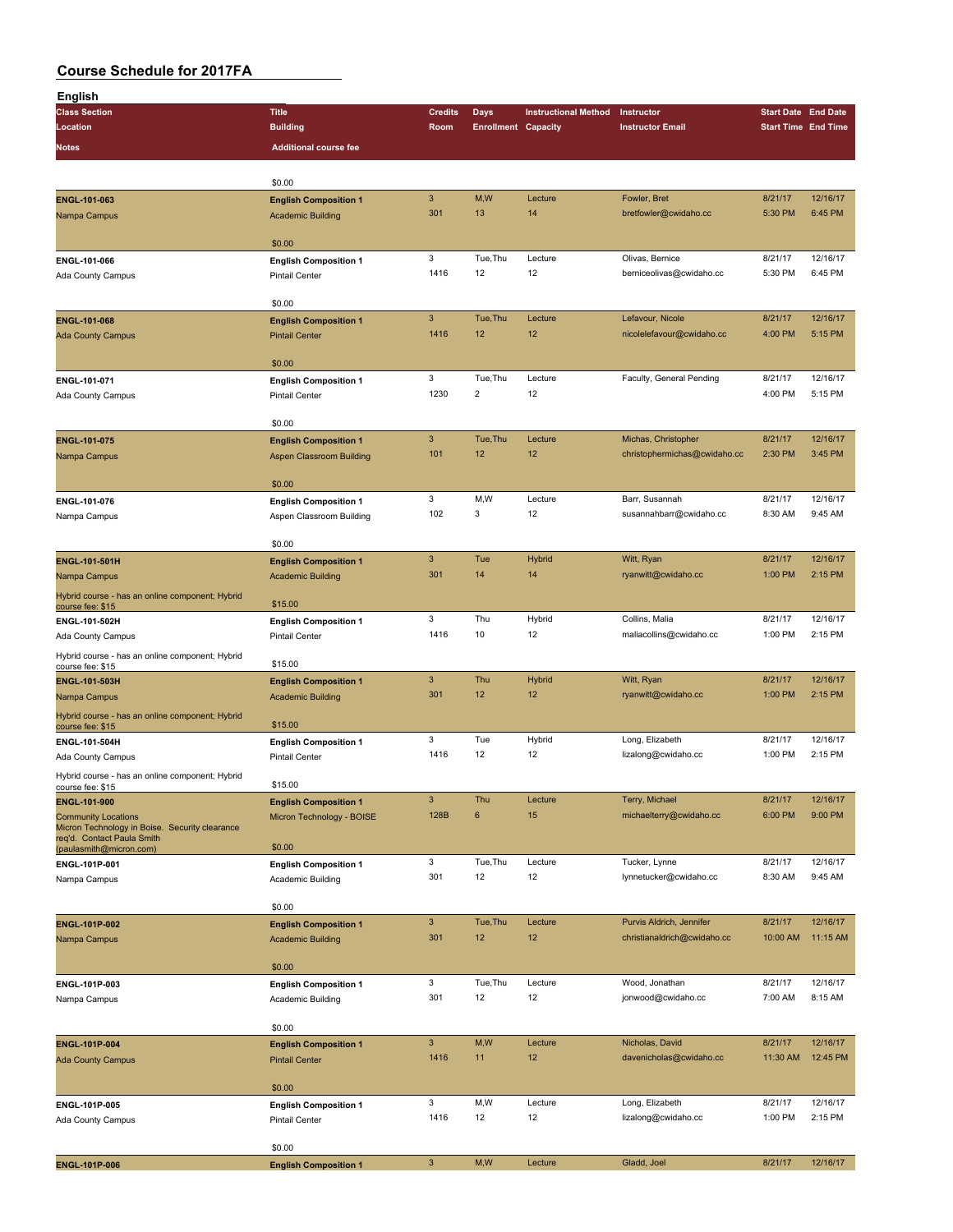| <b>English</b>                |                                                   |                                   |                          |                             |                                               |                            |                      |
|-------------------------------|---------------------------------------------------|-----------------------------------|--------------------------|-----------------------------|-----------------------------------------------|----------------------------|----------------------|
| <b>Class Section</b>          | <b>Title</b>                                      | <b>Credits</b>                    | Days                     | <b>Instructional Method</b> | Instructor                                    | <b>Start Date End Date</b> |                      |
| Location                      | <b>Building</b>                                   | Room                              |                          | <b>Enrollment Capacity</b>  | <b>Instructor Email</b>                       | <b>Start Time End Time</b> |                      |
| <b>Notes</b>                  | <b>Additional course fee</b>                      |                                   |                          |                             |                                               |                            |                      |
| <b>Ada County Campus</b>      | <b>Pintail Center</b>                             | 1416                              | 12                       | 12                          | joelgladd@cwidaho.cc                          | 10:00 AM                   | 11:15 AM             |
|                               |                                                   |                                   |                          |                             |                                               |                            |                      |
|                               | \$0.00                                            |                                   |                          |                             |                                               |                            |                      |
| ENGL-101P-007                 | <b>English Composition 1</b>                      | 3                                 | M, W                     | Lecture                     | Ascuena, Andrea                               | 8/21/17                    | 12/16/17             |
| Nampa Campus                  | Academic Building                                 | 301                               | 12                       | 12                          | andreaascuena@cwidaho.cc                      | 10:00 AM                   | 11:15 AM             |
|                               | \$0.00                                            |                                   |                          |                             |                                               |                            |                      |
| <b>ENGL-101P-008</b>          | <b>English Composition 1</b>                      | $\ensuremath{\mathsf{3}}$         | M,W                      | Lecture                     | Kyle, Catherine                               | 8/21/17                    | 12/16/17             |
| Nampa Campus                  | <b>Academic Building</b>                          | 301                               | 12                       | 12                          | catherinekyle@cwidaho.cc                      | 8:30 AM                    | 9:45 AM              |
|                               |                                                   |                                   |                          |                             |                                               |                            |                      |
|                               | \$0.00                                            |                                   |                          |                             |                                               |                            |                      |
| ENGL-101P-009                 | <b>English Composition 1</b>                      | $\mathbf 3$                       | M, W                     | Lecture                     | Ascuena, Andrea                               | 8/21/17                    | 12/16/17             |
| Nampa Campus                  | Academic Building                                 | 301                               | 12                       | 12                          | andreaascuena@cwidaho.cc                      | 7:00 AM                    | 8:15 AM              |
|                               | \$0.00                                            |                                   |                          |                             |                                               |                            |                      |
| ENGL-101P-010                 | <b>English Composition 1</b>                      | $\ensuremath{\mathsf{3}}$         | Tue, Thu                 | Lecture                     | Della Badia, Carl                             | 8/21/17                    | 12/16/17             |
| Nampa Campus                  | <b>Academic Building</b>                          | 301                               | 12                       | 12                          | carldellabadia@cwidaho.cc                     | 2:30 PM                    | 3:45 PM              |
|                               |                                                   |                                   |                          |                             |                                               |                            |                      |
|                               | \$0.00                                            |                                   |                          |                             |                                               |                            |                      |
| ENGL-101P-011                 | <b>English Composition 1</b>                      | 3<br>1416                         | Tue, Thu<br>12           | Lecture<br>12               | Lefavour, Nicole<br>nicolelefavour@cwidaho.cc | 8/21/17<br>10:00 AM        | 12/16/17<br>11:15 AM |
| Ada County Campus             | <b>Pintail Center</b>                             |                                   |                          |                             |                                               |                            |                      |
|                               | \$0.00                                            |                                   |                          |                             |                                               |                            |                      |
| <b>ENGL-101P-012</b>          | <b>English Composition 1</b>                      | $\mathbf{3}$                      | Tue, Thu                 | Lecture                     | Collins, Malia                                | 8/21/17                    | 12/16/17             |
| <b>Ada County Campus</b>      | <b>Pintail Center</b>                             | 1416                              | 12                       | 12                          | maliacollins@cwidaho.cc                       | 8:30 AM                    | 9:45 AM              |
|                               |                                                   |                                   |                          |                             |                                               |                            |                      |
|                               | \$0.00                                            | 3                                 | Tue, Thu                 | Lecture                     | Tucker, Lynne                                 | 8/21/17                    | 12/16/17             |
| ENGL-101P-013                 | <b>English Composition 1</b>                      | 301                               | 12                       | 12                          | lynnetucker@cwidaho.cc                        | 11:30 AM                   | 12:45 PM             |
| Nampa Campus                  | Academic Building                                 |                                   |                          |                             |                                               |                            |                      |
|                               | \$0.00                                            |                                   |                          |                             |                                               |                            |                      |
| ENGL-101P-014                 | <b>English Composition 1</b>                      | $\ensuremath{\mathsf{3}}$         | M,W                      | Lecture                     | Kyle, Catherine                               | 8/21/17                    | 12/16/17             |
| Nampa Campus                  | <b>Academic Building</b>                          | 301                               | 12                       | 12                          | catherinekyle@cwidaho.cc                      | 1:00 PM                    | 2:15 PM              |
|                               |                                                   |                                   |                          |                             |                                               |                            |                      |
|                               | \$0.00                                            | $\mathbf 3$                       | M,W                      | Lecture                     | Purvis Aldrich, Jennifer                      | 8/21/17                    | 12/16/17             |
| ENGL-101P-015<br>Nampa Campus | <b>English Composition 1</b><br>Academic Building | 301                               | 12                       | 12                          | christianaldrich@cwidaho.cc                   | 11:30 AM                   | 12:45 PM             |
|                               |                                                   |                                   |                          |                             |                                               |                            |                      |
|                               | \$0.00                                            |                                   |                          |                             |                                               |                            |                      |
| <b>ENGL-101P-016</b>          | <b>English Composition 1</b>                      | $\mathbf{3}$                      | Tue, Thu                 | Lecture                     | Scripps, John                                 | 8/21/17                    | 12/16/17             |
| <b>Ada County Campus</b>      | <b>Pintail Center</b>                             | 1416                              | 12                       | 12                          | johnscripps@cwidaho.cc                        | 11:30 AM                   | 12:45 PM             |
|                               | \$0.00                                            |                                   |                          |                             |                                               |                            |                      |
| ENGL-101P-017                 | <b>English Composition 1</b>                      | $\mathbf 3$                       | Tue, Thu                 | Lecture                     | Faculty, General Pending                      | 8/21/17                    | 12/16/17             |
| Ada County Campus             | Mallard Place Building                            | 1108                              | 4                        | 12                          |                                               | 1:00 PM                    | 2:15 PM              |
|                               |                                                   |                                   |                          |                             |                                               |                            |                      |
|                               | \$0.00                                            |                                   |                          |                             |                                               |                            |                      |
| ENGL-101P-019                 | <b>English Composition 1</b>                      | $\ensuremath{\mathsf{3}}$         | Tue, Thu                 | Lecture                     | Michas, Christopher                           | 8/21/17                    | 12/16/17             |
| Nampa Campus                  | <b>Academic Building</b>                          | 301                               | 12                       | 12                          | christophermichas@cwidaho.cc                  | 5:30 PM                    | 6:45 PM              |
|                               | \$0.00                                            |                                   |                          |                             |                                               |                            |                      |
| ENGL-101P-020                 | <b>English Composition 1</b>                      | 3                                 | M,W                      | Lecture                     | Berg, Paul                                    | 8/21/17                    | 12/16/17             |
| Ada County Campus             | Pintail Center                                    | 1416                              | 12                       | 12                          | paulberg@cwidaho.cc                           | 4:00 PM                    | 5:15 PM              |
|                               |                                                   |                                   |                          |                             |                                               |                            |                      |
|                               | \$0.00                                            |                                   |                          |                             |                                               |                            |                      |
| ENGL-101P-022                 | <b>English Composition 1</b>                      | $\mathbf{3}$<br>1416              | M,W<br>12 <sup>2</sup>   | Lecture<br>12               | Berg, Paul                                    | 8/21/17                    | 12/16/17<br>9:45 AM  |
| <b>Ada County Campus</b>      | <b>Pintail Center</b>                             |                                   |                          |                             | paulberg@cwidaho.cc                           | 8:30 AM                    |                      |
|                               | \$0.00                                            |                                   |                          |                             |                                               |                            |                      |
| ENGL-101P-024                 | <b>English Composition 1</b>                      | 3                                 | M,W                      | Lecture                     | Wood, Jonathan                                | 8/21/17                    | 12/16/17             |
| Ada County Campus             | Pintail Center                                    | 1211                              | 11                       | 11                          | jonwood@cwidaho.cc                            | 11:30 AM                   | 12:45 PM             |
|                               |                                                   |                                   |                          |                             |                                               |                            |                      |
|                               | \$0.00                                            |                                   |                          |                             |                                               |                            |                      |
| ENGL-101P-030                 | <b>English Composition 1</b>                      | $\ensuremath{\mathsf{3}}$<br>2130 | Tue, Thu<br>$\mathbf{1}$ | Lecture<br>12               | Faculty, General Pending                      | 8/21/17<br>5:30 PM         | 12/16/17<br>6:45 PM  |
| Nampa Campus                  | Micron Center for PTE                             |                                   |                          |                             |                                               |                            |                      |
|                               | \$0.00                                            |                                   |                          |                             |                                               |                            |                      |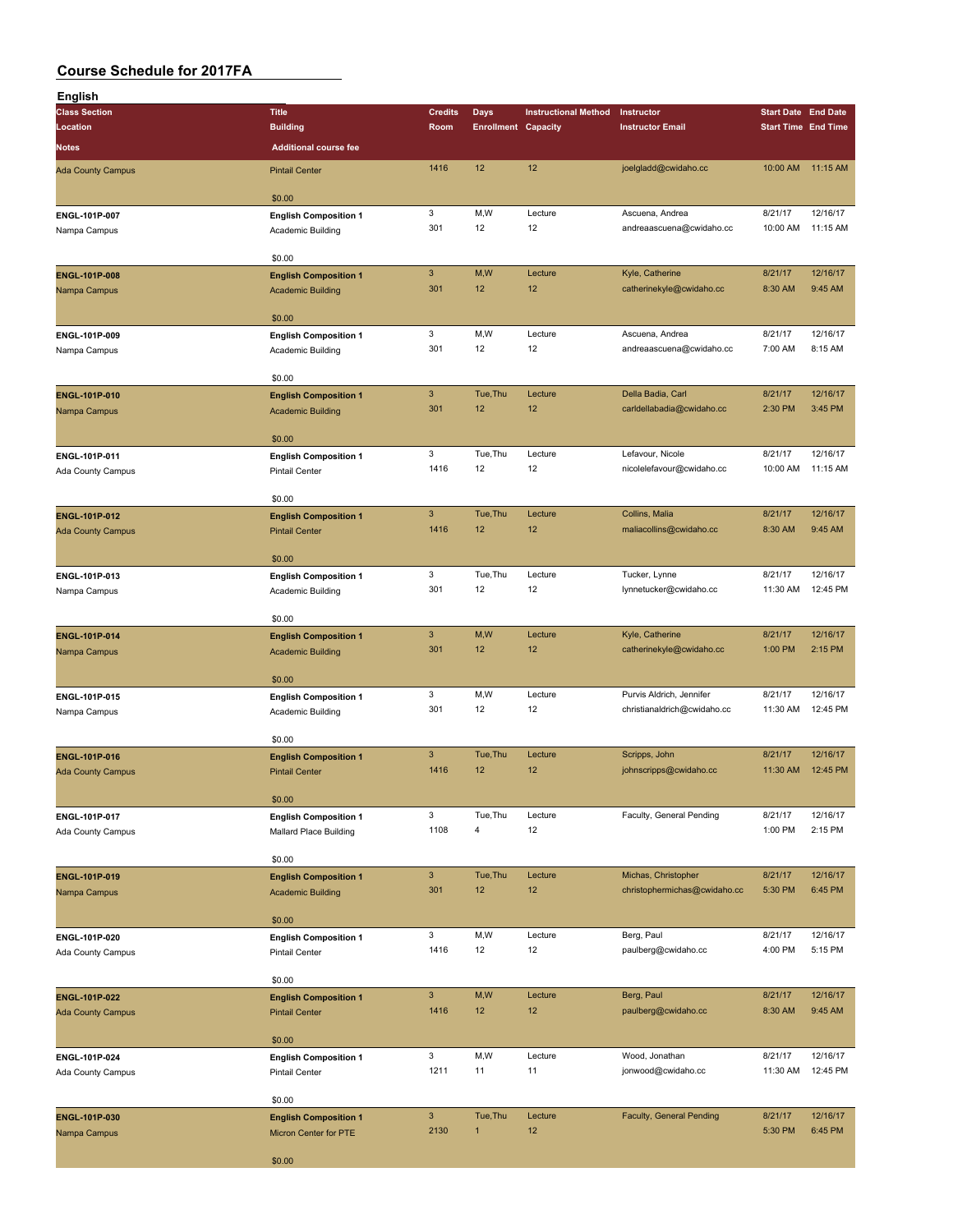| English                     |                                                             |                           |                            |                             |                           |                    |                            |
|-----------------------------|-------------------------------------------------------------|---------------------------|----------------------------|-----------------------------|---------------------------|--------------------|----------------------------|
| <b>Class Section</b>        | <b>Title</b>                                                | <b>Credits</b>            | <b>Days</b>                | <b>Instructional Method</b> | Instructor                |                    | <b>Start Date End Date</b> |
| Location                    | <b>Building</b>                                             | Room                      | <b>Enrollment Capacity</b> |                             | <b>Instructor Email</b>   |                    | <b>Start Time End Time</b> |
| Notes                       | <b>Additional course fee</b>                                |                           |                            |                             |                           |                    |                            |
|                             |                                                             |                           |                            |                             |                           |                    |                            |
| ENGL-101P-031               | <b>English Composition 1</b>                                | 3                         | M, W                       | Lecture<br>12               | Faculty, General Pending  | 8/21/17<br>1:00 PM | 12/16/17<br>2:15 PM        |
| Ada County Campus           | Mallard Place Building                                      | 1116                      | 11                         |                             |                           |                    |                            |
|                             | \$0.00                                                      |                           |                            |                             |                           |                    |                            |
| ENGL-101P-032               |                                                             | $\mathbf{3}$              | Tue, Thu                   | Lecture                     | Brown, Monica             | 8/21/17            | 12/16/17                   |
|                             | <b>English Composition 1</b><br><b>Pintail Center</b>       | 1416                      | 12                         | 12                          | monicabrown@cwidaho.cc    | 7:00 AM            | 8:15 AM                    |
| <b>Ada County Campus</b>    |                                                             |                           |                            |                             |                           |                    |                            |
|                             | \$0.00                                                      |                           |                            |                             |                           |                    |                            |
| ENGL-101P-034               | <b>English Composition 1</b>                                | 3                         | M,W                        | Lecture                     | Barr, Susannah            | 8/21/17            | 12/16/17                   |
| Ada County Campus           | <b>Pintail Center</b>                                       | 1416                      | 11                         | 12                          | susannahbarr@cwidaho.cc   | 5:30 PM            | 6:45 PM                    |
|                             |                                                             |                           |                            |                             |                           |                    |                            |
|                             | \$0.00                                                      |                           |                            |                             |                           |                    |                            |
| ENGL-101P-036               | <b>English Composition 1</b>                                | $\mathbf{3}$              | Tue, Thu                   | Lecture                     | Fehrer, Amanda            | 8/21/17            | 12/16/17                   |
| <b>Ada County Campus</b>    | <b>Pintail Center</b>                                       | 1416                      | 12                         | 12                          | amandafehrer@cwidaho.cc   | 7:00 PM            | 8:15 PM                    |
|                             |                                                             |                           |                            |                             |                           |                    |                            |
|                             | \$0.00                                                      |                           |                            |                             |                           |                    |                            |
| ENGL-101P-038               | <b>English Composition 1</b>                                | 3                         | M,W                        | Lecture                     | Faculty, General Pending  | 8/21/17            | 12/16/17                   |
| Nampa Campus                | Micron Center for PTE                                       | 2130                      | 12                         | 12                          |                           | 4:00 PM            | 5:15 PM                    |
|                             |                                                             |                           |                            |                             |                           |                    |                            |
|                             | \$0.00                                                      |                           |                            |                             |                           |                    |                            |
| <b>ENGL-101P-048</b>        | <b>English Composition 1</b>                                | $\mathbf{3}$              | Tue, Thu                   | Lecture                     | Rippy, Sean               | 8/21/17            | 12/16/17                   |
| Nampa Campus                | <b>Academic Building</b>                                    | 301                       | 12                         | 12                          | seanrippy@cwidaho.cc      | 4:00 PM            | 5:15 PM                    |
|                             |                                                             |                           |                            |                             |                           |                    |                            |
|                             | \$0.00                                                      |                           |                            |                             |                           |                    |                            |
| ENGL-101P-049               | <b>English Composition 1</b>                                | 3                         | M,W                        | Lecture                     | Faculty, General Pending  | 8/21/17            | 12/16/17                   |
| Nampa Campus                | Academic Building                                           | 301                       | 12                         | 12                          |                           | 7:00 PM            | 8:15 PM                    |
|                             | \$0.00                                                      |                           |                            |                             |                           |                    |                            |
|                             |                                                             | $\ensuremath{\mathsf{3}}$ | M,W                        | Lecture                     | Fehrer, Amanda            | 8/21/17            | 12/16/17                   |
| <b>ENGL-101P-052</b>        | <b>English Composition 1</b>                                | 1416                      | $\boldsymbol{9}$           | 12                          | amandafehrer@cwidaho.cc   | 7:00 PM            | 8:15 PM                    |
| <b>Ada County Campus</b>    | <b>Pintail Center</b>                                       |                           |                            |                             |                           |                    |                            |
|                             | \$0.00                                                      |                           |                            |                             |                           |                    |                            |
| ENGL-101P-053               | <b>English Composition 1</b>                                | 3                         | M,W                        | Lecture                     | Della Badia, Carl         | 8/21/17            | 12/16/17                   |
| Nampa Campus                | Academic Building                                           | 301                       | 12                         | 12                          | carldellabadia@cwidaho.cc | 2:30 PM            | 3:45 PM                    |
|                             |                                                             |                           |                            |                             |                           |                    |                            |
|                             | \$0.00                                                      |                           |                            |                             |                           |                    |                            |
| ENGL-101P-054               | <b>English Composition 1</b>                                | $\mathbf{3}$              | M,W                        | Lecture                     | Tucker, Lynne             | 8/21/17            | 12/16/17                   |
| Nampa Campus                | <b>Academic Building</b>                                    | 301                       | 12                         | 12                          | lynnetucker@cwidaho.cc    | 4:00 PM            | 5:15 PM                    |
|                             |                                                             |                           |                            |                             |                           |                    |                            |
|                             | \$0.00                                                      |                           |                            |                             |                           |                    |                            |
| ENGL-101P-056               | <b>English Composition 1</b>                                | 3                         | M,W                        | Lecture                     | Draney, Jenica            | 8/21/17            | 12/16/17                   |
| Ada County Campus           | Pintail Center                                              | 1416                      | 12                         | 12                          | jenicadraney@cwidaho.cc   | 7:00 AM            | 8:15 AM                    |
|                             |                                                             |                           |                            |                             |                           |                    |                            |
|                             | \$0.00                                                      |                           |                            |                             |                           |                    |                            |
| <b>ENGL-101P-057</b>        | <b>English Composition 1</b>                                | $\mathbf{3}$              | M,W                        | Lecture                     | Nicholas, David           | 8/21/17            | 12/16/17                   |
| <b>Ada County Campus</b>    | <b>Pintail Center</b>                                       | 1416                      | 11                         | 12                          | davenicholas@cwidaho.cc   | 2:30 PM            | 3:45 PM                    |
|                             |                                                             |                           |                            |                             |                           |                    |                            |
|                             | \$0.00                                                      |                           |                            |                             |                           |                    |                            |
| ENGL-101P-059               | <b>English Composition 1</b>                                | $\mathbf{3}$              | Tue, Thu                   | Lecture                     | Scripps, John             | 8/21/17            | 12/16/17                   |
| Ada County Campus           | <b>Pintail Center</b>                                       | 1416                      | 11                         | 12                          | johnscripps@cwidaho.cc    | 2:30 PM            | 3:45 PM                    |
|                             | \$0.00                                                      |                           |                            |                             |                           |                    |                            |
|                             |                                                             | $\mathbf{3}$              | Tue, Thu                   | Lecture                     | Rippy, Sean               | 8/21/17            | 12/16/17                   |
| ENGL-101P-060               | <b>English Composition 1</b><br><b>Canyon County Center</b> | 237                       | 12                         | 12                          | seanrippy@cwidaho.cc      | 1:00 PM            | 2:15 PM                    |
| <b>Canyon County Center</b> |                                                             |                           |                            |                             |                           |                    |                            |
|                             | \$0.00                                                      |                           |                            |                             |                           |                    |                            |
| ENGL-101P-063               | <b>English Composition 1</b>                                | 3                         | M, W                       | Lecture                     | Fowler, Bret              | 8/21/17            | 12/16/17                   |
| Nampa Campus                | Academic Building                                           | 301                       | 9                          | 12                          | bretfowler@cwidaho.cc     | 5:30 PM            | 6:45 PM                    |
|                             |                                                             |                           |                            |                             |                           |                    |                            |
|                             | \$0.00                                                      |                           |                            |                             |                           |                    |                            |
| <b>ENGL-101P-066</b>        | <b>English Composition 1</b>                                | $\mathbf{3}$              | Tue, Thu                   | Lecture                     | Olivas, Bernice           | 8/21/17            | 12/16/17                   |
| <b>Ada County Campus</b>    | <b>Pintail Center</b>                                       | 1416                      | 12                         | 12                          | berniceolivas@cwidaho.cc  | 5:30 PM            | 6:45 PM                    |
|                             |                                                             |                           |                            |                             |                           |                    |                            |
|                             | \$0.00                                                      |                           |                            |                             |                           |                    |                            |
| ENGL-101P-068               | <b>English Composition 1</b>                                | 3                         | Tue, Thu                   | Lecture                     | Lefavour, Nicole          | 8/21/17            | 12/16/17                   |
| Ada County Campus           | Pintail Center                                              | 1416                      | 12                         | 12                          | nicolelefavour@cwidaho.cc | 4:00 PM            | 5:15 PM                    |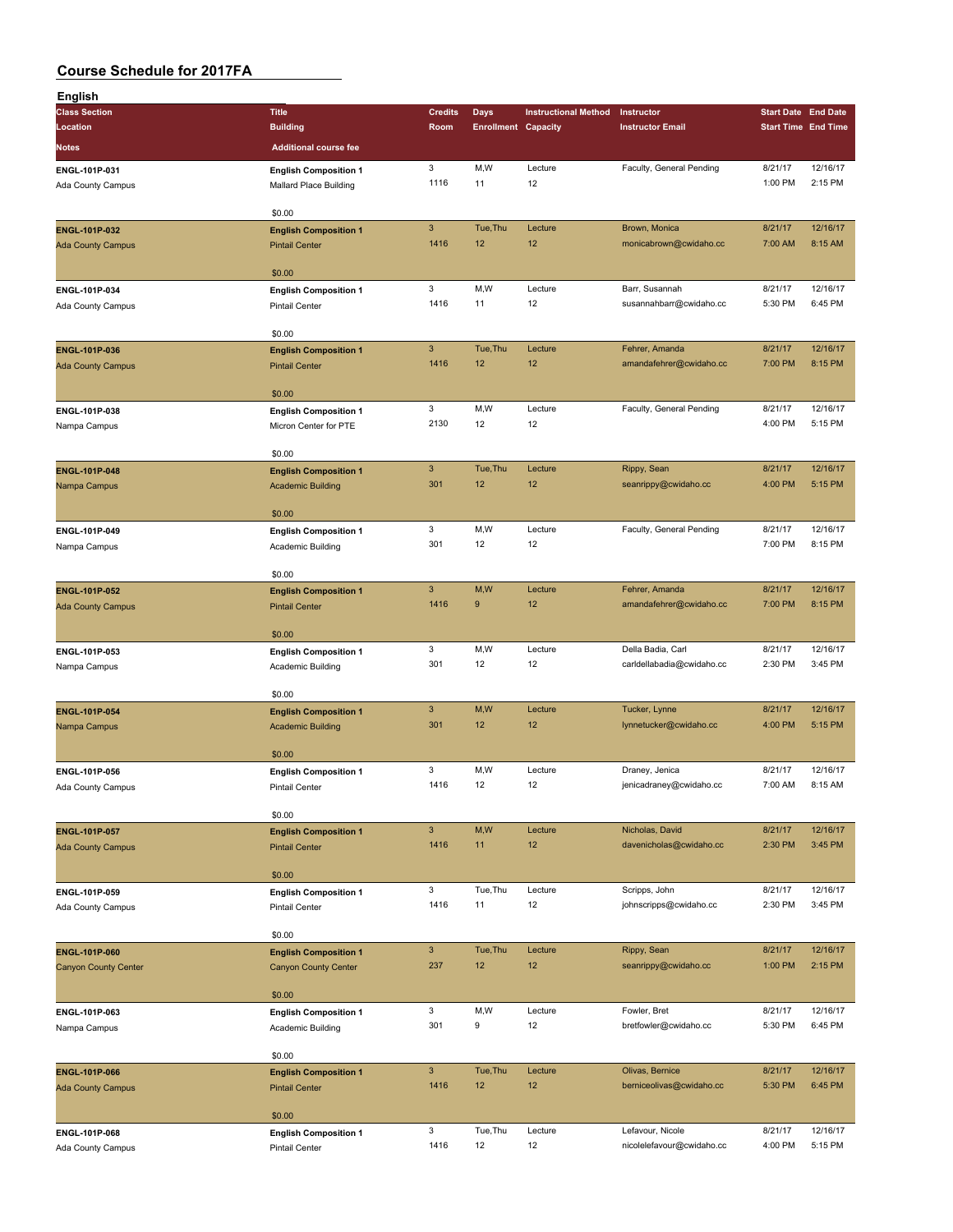| English                                                             |                                                          |                     |                            |                             |                                       |                            |                     |
|---------------------------------------------------------------------|----------------------------------------------------------|---------------------|----------------------------|-----------------------------|---------------------------------------|----------------------------|---------------------|
| <b>Class Section</b>                                                | <b>Title</b>                                             | <b>Credits</b>      | Days                       | <b>Instructional Method</b> | Instructor                            | <b>Start Date End Date</b> |                     |
| Location                                                            | <b>Building</b>                                          | Room                | <b>Enrollment Capacity</b> |                             | <b>Instructor Email</b>               | <b>Start Time End Time</b> |                     |
| <b>Notes</b>                                                        | <b>Additional course fee</b>                             |                     |                            |                             |                                       |                            |                     |
|                                                                     |                                                          |                     |                            |                             |                                       |                            |                     |
|                                                                     | \$0.00                                                   |                     |                            |                             |                                       |                            |                     |
| ENGL-101P-071                                                       | <b>English Composition 1</b>                             | $\mathbf{3}$        | Tue, Thu                   | Lecture                     | <b>Faculty, General Pending</b>       | 8/21/17                    | 12/16/17            |
| <b>Ada County Campus</b>                                            | <b>Pintail Center</b>                                    | 1230                | $\mathbf{0}$               | 10                          |                                       | 4:00 PM                    | 5:15 PM             |
|                                                                     | \$0.00                                                   |                     |                            |                             |                                       |                            |                     |
|                                                                     |                                                          | 3                   | Tue.Thu                    | Lecture                     | Michas, Christopher                   | 8/21/17                    | 12/16/17            |
| ENGL-101P-075<br>Nampa Campus                                       | <b>English Composition 1</b><br>Aspen Classroom Building | 101                 | 12                         | 12                          | christophermichas@cwidaho.cc          | 2:30 PM                    | 3:45 PM             |
|                                                                     |                                                          |                     |                            |                             |                                       |                            |                     |
|                                                                     | \$0.00                                                   |                     |                            |                             |                                       |                            |                     |
| ENGL-101P-076                                                       | <b>English Composition 1</b>                             | $\mathbf{3}$        | M,W                        | Lecture                     | Barr, Susannah                        | 8/21/17                    | 12/16/17            |
| Nampa Campus                                                        | Aspen Classroom Building                                 | 102                 | 6                          | 12                          | susannahbarr@cwidaho.cc               | 8:30 AM                    | 9:45 AM             |
|                                                                     |                                                          |                     |                            |                             |                                       |                            |                     |
|                                                                     | \$0.00                                                   |                     |                            |                             |                                       |                            |                     |
| ENGL-101P-501H                                                      | <b>English Composition 1</b>                             | 3<br>301            | Tue<br>9                   | Hybrid<br>12                | Witt, Ryan<br>ryanwitt@cwidaho.cc     | 8/21/17<br>1:00 PM         | 12/16/17<br>2:15 PM |
| Nampa Campus                                                        | Academic Building                                        |                     |                            |                             |                                       |                            |                     |
| Hybrid course - has an online component; Hybrid<br>course fee: \$15 | \$15.00                                                  |                     |                            |                             |                                       |                            |                     |
| ENGL-101P-502H                                                      | <b>English Composition 1</b>                             | 3                   | Thu                        | Hybrid                      | Collins, Malia                        | 8/21/17                    | 12/16/17            |
| <b>Ada County Campus</b>                                            | <b>Pintail Center</b>                                    | 1416                | $\overline{4}$             | 12                          | maliacollins@cwidaho.cc               | 1:00 PM                    | 2:15 PM             |
| Hybrid course - has an online component; Hybrid                     |                                                          |                     |                            |                             |                                       |                            |                     |
| course fee: \$15                                                    | \$15.00                                                  |                     |                            |                             |                                       |                            |                     |
| ENGL-101P-503H                                                      | <b>English Composition 1</b>                             | 3                   | Thu                        | Hybrid                      | Witt, Ryan                            | 8/21/17                    | 12/16/17            |
| Nampa Campus                                                        | Academic Building                                        | 301                 | 10                         | 12                          | ryanwitt@cwidaho.cc                   | 1:00 PM                    | 2:15 PM             |
| Hybrid course - has an online component; Hybrid<br>course fee: \$15 | \$15.00                                                  |                     |                            |                             |                                       |                            |                     |
| <b>ENGL-101P-504H</b>                                               | <b>English Composition 1</b>                             | 3                   | Tue                        | <b>Hybrid</b>               | Long, Elizabeth                       | 8/21/17                    | 12/16/17            |
| <b>Ada County Campus</b>                                            | <b>Pintail Center</b>                                    | 1416                | $\overline{7}$             | 12                          | lizalong@cwidaho.cc                   | 1:00 PM                    | 2:15 PM             |
| Hybrid course - has an online component; Hybrid                     |                                                          |                     |                            |                             |                                       |                            |                     |
| course fee: \$15                                                    | \$15.00                                                  |                     |                            |                             |                                       |                            |                     |
| ENGL-102-001                                                        | <b>English Composition 2</b>                             | 3                   | Tue, Thu                   | Lecture                     | Heald, Denise                         | 8/21/17                    | 12/16/17            |
| Nampa Campus                                                        | Aspen Classroom Building                                 | 101                 | 26                         | 26                          | deniseheald@cwidaho.cc                | 8:30 AM                    | 9:45 AM             |
|                                                                     | \$0.00                                                   |                     |                            |                             |                                       |                            |                     |
| ENGL-102-002H                                                       | <b>English Composition 2</b>                             | 3                   | Thu                        | Hybrid                      | Kyle, Catherine                       | 8/21/17                    | 12/16/17            |
| Nampa Campus                                                        | <b>Academic Building</b>                                 | 201                 | 26                         | 26                          | catherinekyle@cwidaho.cc              | 10:00 AM                   | 11:15 AM            |
| Hybrid course - has an online component; Hybrid                     |                                                          |                     |                            |                             |                                       |                            |                     |
| course fee: \$15                                                    | \$15.00                                                  |                     |                            |                             |                                       |                            |                     |
| ENGL-102-004                                                        | <b>English Composition 2</b>                             | 3                   | Tue, Thu                   | Lecture                     | Watson, Jaren                         | 8/21/17                    | 12/16/17            |
| Ada County Campus                                                   | <b>Pintail Center</b>                                    | 1208                | 26                         | 26                          | jarenwatson@cwidaho.cc                | 4:00 PM                    | 5:15 PM             |
|                                                                     |                                                          |                     |                            |                             |                                       |                            |                     |
|                                                                     | \$0.00                                                   | 3                   | M, W                       | Lecture                     | Wolford, Abigail                      | 8/21/17                    | 12/16/17            |
| <b>ENGL-102-006</b><br><b>Ada County Campus</b>                     | <b>English Composition 2</b><br><b>Pintail Center</b>    | 1211                | 24                         | 24                          | abbywolford@cwidaho.cc                | 8:30 AM                    | 9:45 AM             |
|                                                                     |                                                          |                     |                            |                             |                                       |                            |                     |
|                                                                     | \$0.00                                                   |                     |                            |                             |                                       |                            |                     |
| ENGL-102-007                                                        | <b>English Composition 2</b>                             | $\mathbf{3}$        | M,W                        | Lecture                     | Roseburg, Sandra                      | 8/21/17                    | 12/16/17            |
| Ada County Campus                                                   | Pintail Center                                           | 1302                | 26                         | 26                          | sandraroseburg@cwidaho.cc             | 5:30 PM                    | 6:45 PM             |
|                                                                     |                                                          |                     |                            |                             |                                       |                            |                     |
|                                                                     | \$0.00                                                   |                     |                            |                             |                                       |                            | 12/16/17            |
| ENGL-102-009                                                        | <b>English Composition 2</b>                             | $\mathbf{3}$<br>106 | M, W<br>25                 | Lecture<br>26               | Jones, Jesse<br>jessejones@cwidaho.cc | 8/21/17<br>2:30 PM         | 3:45 PM             |
| Nampa Campus                                                        | Aspen Classroom Building                                 |                     |                            |                             |                                       |                            |                     |
|                                                                     | \$0.00                                                   |                     |                            |                             |                                       |                            |                     |
| ENGL-102-010                                                        | <b>English Composition 2</b>                             | 3                   | Tue, Thu                   | Lecture                     | Faculty, General Pending              | 8/21/17                    | 12/16/17            |
| Nampa Campus                                                        | Academic Building                                        | 320                 | 26                         | 26                          |                                       | 5:30 PM                    | 6:45 PM             |
|                                                                     |                                                          |                     |                            |                             |                                       |                            |                     |
|                                                                     | \$0.00                                                   |                     |                            |                             |                                       |                            |                     |
| ENGL-102-011W                                                       | <b>English Composition 2</b>                             | 3                   |                            | On-Line                     | Longmire, Amie                        | 8/21/17                    | 12/16/17            |
| Online                                                              | Online                                                   | ONL                 | 26                         | 26                          | amielongmire@cwidaho.cc               |                            |                     |
|                                                                     | \$30.00                                                  |                     |                            |                             |                                       |                            |                     |
| Online course fee: \$30<br>ENGL-102-012W                            | <b>English Composition 2</b>                             | 3                   |                            | On-Line                     | Hughes, Stewart                       | 8/21/17                    | 12/16/17            |
| Online                                                              | Online                                                   | ONL                 | 26                         | 26                          | collinhughes@cwidaho.cc               |                            |                     |
|                                                                     |                                                          |                     |                            |                             |                                       |                            |                     |
| Online course fee: \$30                                             | \$30.00                                                  |                     |                            |                             |                                       |                            |                     |
| ENGL-102-013W                                                       | <b>English Composition 2</b>                             | $\mathbf{3}$        |                            | On-Line                     | Reynolds, Amanda                      | 8/21/17                    | 12/16/17            |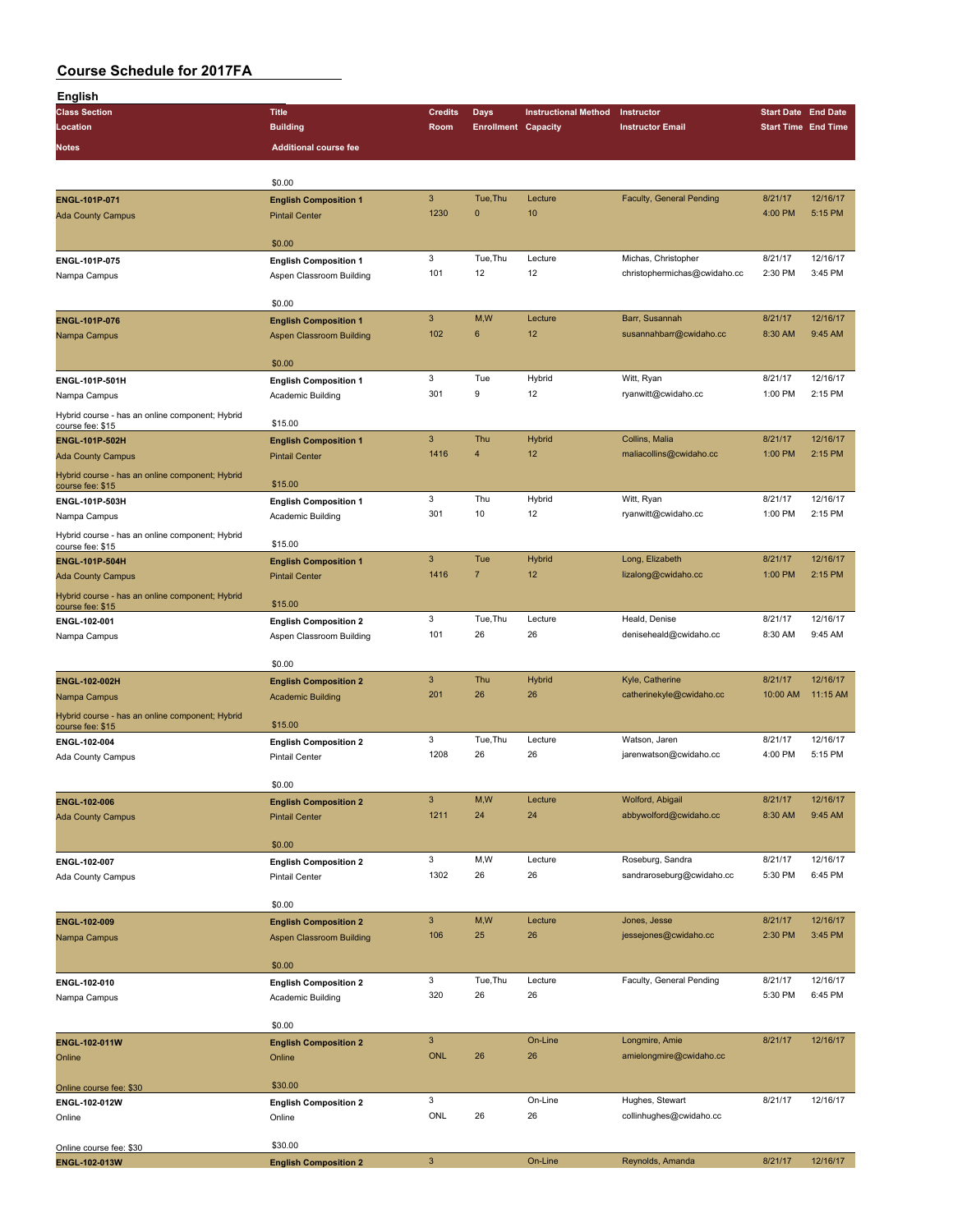| English                                                             |                                 |                |                            |                             |                            |                            |          |
|---------------------------------------------------------------------|---------------------------------|----------------|----------------------------|-----------------------------|----------------------------|----------------------------|----------|
| <b>Class Section</b>                                                | <b>Title</b>                    | <b>Credits</b> | <b>Days</b>                | <b>Instructional Method</b> | Instructor                 | <b>Start Date End Date</b> |          |
| Location                                                            | <b>Building</b>                 | Room           | <b>Enrollment Capacity</b> |                             | <b>Instructor Email</b>    | <b>Start Time End Time</b> |          |
| <b>Notes</b>                                                        | <b>Additional course fee</b>    |                |                            |                             |                            |                            |          |
|                                                                     |                                 | <b>ONL</b>     | 26                         | 26                          | amandareynolds@cwidaho.cc  |                            |          |
| Online                                                              | Online                          |                |                            |                             |                            |                            |          |
| Online course fee: \$30                                             | \$30.00                         |                |                            |                             |                            |                            |          |
| ENGL-102-014W                                                       | <b>English Composition 2</b>    | 3              |                            | On-Line                     | Pettitt, William           | 8/21/17                    | 12/16/17 |
| Online                                                              | Online                          | ONL            | 26                         | 26                          | billpettitt@cwidaho.cc     |                            |          |
|                                                                     |                                 |                |                            |                             |                            |                            |          |
| Online course fee: \$30                                             | \$30.00                         |                |                            |                             |                            |                            |          |
| <b>ENGL-102-015W</b>                                                | <b>English Composition 2</b>    | $\mathbf{3}$   |                            | On-Line                     | Draney, Jenica             | 8/21/17                    | 12/16/17 |
| Online                                                              | Online                          | <b>ONL</b>     | 25                         | 26                          | jenicadraney@cwidaho.cc    |                            |          |
|                                                                     |                                 |                |                            |                             |                            |                            |          |
| Online course fee: \$30                                             | \$30.00                         |                |                            |                             |                            |                            |          |
| ENGL-102-017H                                                       | <b>English Composition 2</b>    | 3              | Tue                        | Hybrid                      | Newberry, Christina        | 8/21/17                    | 12/16/17 |
| Ada County Campus                                                   | <b>Pintail Center</b>           | 1320           | 26                         | 26                          | meagannewberry@cwidaho.cc  | 10:00 AM                   | 11:15 AM |
| Hybrid course - has an online component; Hybrid                     |                                 |                |                            |                             |                            |                            |          |
| course fee: \$15                                                    | \$15.00                         |                |                            |                             |                            |                            |          |
| ENGL-102-018W                                                       | <b>English Composition 2</b>    | $\overline{3}$ |                            | On-Line                     | Hughes, Stewart            | 8/21/17                    | 12/16/17 |
| Online                                                              | Online                          | <b>ONL</b>     | 26                         | 26                          | collinhughes@cwidaho.cc    |                            |          |
|                                                                     |                                 |                |                            |                             |                            |                            |          |
| Online course fee: \$30                                             | \$30.00                         |                |                            |                             |                            |                            |          |
| ENGL-102-019                                                        | <b>English Composition 2</b>    | 3              | Thu                        | Lecture                     | Exline, Eric               | 8/21/17                    | 12/16/17 |
| Nampa Campus                                                        | Academic Building               | 218            | 25                         | 26                          | ericexline@cwidaho.cc      | 7:00 PM                    | 9:45 PM  |
|                                                                     |                                 |                |                            |                             |                            |                            |          |
|                                                                     | \$0.00                          | $\mathbf{3}$   | F                          | Lecture                     |                            | 8/21/17                    | 12/16/17 |
| ENGL-102-021                                                        | <b>English Composition 2</b>    | 303            | 26                         | 26                          | Peppler, Jan               | 11:00 AM                   | 1:45 PM  |
| Nampa Campus                                                        | <b>Academic Building</b>        |                |                            |                             | janpeppler@cwidaho.cc      |                            |          |
|                                                                     | \$0.00                          |                |                            |                             |                            |                            |          |
|                                                                     |                                 | 3              | M,W                        | Lecture                     | Wolford, Abigail           | 8/21/17                    | 12/16/17 |
| ENGL-102-023                                                        | <b>English Composition 2</b>    | 1206           | 26                         | 26                          | abbywolford@cwidaho.cc     | 1:00 PM                    | 2:15 PM  |
| Ada County Campus                                                   | <b>Pintail Center</b>           |                |                            |                             |                            |                            |          |
|                                                                     | \$0.00                          |                |                            |                             |                            |                            |          |
| ENGL-102-029                                                        | <b>English Composition 2</b>    | $\mathbf{3}$   | Tue, Thu                   | Lecture                     | Faculty, General Pending   | 8/21/17                    | 12/16/17 |
| Nampa Campus                                                        | <b>Aspen Classroom Building</b> | 126            | 5                          | 26                          |                            | 11:30 AM                   | 12:45 PM |
|                                                                     |                                 |                |                            |                             |                            |                            |          |
|                                                                     | \$0.00                          |                |                            |                             |                            |                            |          |
| ENGL-102-030W                                                       | <b>English Composition 2</b>    | 3              |                            | On-Line                     | Samuelson, Richard         | 8/21/17                    | 12/16/17 |
|                                                                     |                                 |                |                            |                             | RichardSamuelson@cwidaho.c |                            |          |
| Online                                                              | Online                          | ONL            | 26                         | 26                          | C                          |                            |          |
|                                                                     |                                 |                |                            |                             |                            |                            |          |
| Online course fee: \$30                                             | \$30.00                         |                |                            |                             |                            |                            |          |
| ENGL-102-031W                                                       | <b>English Composition 2</b>    | 3              |                            | On-Line                     | Reynolds, Amanda           | 8/21/17                    | 12/16/17 |
| Online                                                              | Online                          | <b>ONL</b>     | 26                         | 26                          | amandareynolds@cwidaho.cc  |                            |          |
|                                                                     |                                 |                |                            |                             |                            |                            |          |
| Online course fee: \$30                                             | \$30.00                         |                | F                          |                             |                            |                            | 12/16/17 |
| ENGL-102-035                                                        | <b>English Composition 2</b>    | 3              |                            | Lecture                     | Faculty, General Pending   | 8/21/17                    |          |
| Ada County Campus                                                   | Pintail Center                  | 1302           | 3                          | 26                          |                            | 8:00 AM                    | 10:45 AM |
|                                                                     | \$0.00                          |                |                            |                             |                            |                            |          |
|                                                                     |                                 | $\mathbf{3}$   | Tue, Thu                   | Lecture                     | Heald, Denise              | 8/21/17                    | 12/16/17 |
| ENGL-102-038                                                        | <b>English Composition 2</b>    | 101            | 21                         | 26                          | deniseheald@cwidaho.cc     | 7:00 AM                    | 8:15 AM  |
| Nampa Campus                                                        | <b>Aspen Classroom Building</b> |                |                            |                             |                            |                            |          |
|                                                                     | \$0.00                          |                |                            |                             |                            |                            |          |
| ENGL-102-048H                                                       | <b>English Composition 2</b>    | 3              | W                          | Hybrid                      | Gladd, Joel                | 8/21/17                    | 12/16/17 |
| Nampa Campus                                                        | Academic Building               | 201            | 26                         | 26                          | joelgladd@cwidaho.cc       | 2:30 PM                    | 3:45 PM  |
|                                                                     |                                 |                |                            |                             |                            |                            |          |
| Hybrid course - has an online component; Hybrid<br>course fee: \$15 | \$15.00                         |                |                            |                             |                            |                            |          |
| ENGL-102-055                                                        | <b>English Composition 2</b>    | $\mathbf{3}$   | Tue, Thu                   | Lecture                     | Roseburg, Sandra           | 8/21/17                    | 12/16/17 |
| <b>Ada County Campus</b>                                            | <b>Mallard Place Building</b>   | 1114           | 24                         | 24                          | sandraroseburg@cwidaho.cc  | 2:30 PM                    | 3:45 PM  |
|                                                                     |                                 |                |                            |                             |                            |                            |          |
|                                                                     | \$0.00                          |                |                            |                             |                            |                            |          |
| ENGL-102-057                                                        | <b>English Composition 2</b>    | 3              | M,W                        | Lecture                     | Watson, Jaren              | 8/21/17                    | 12/16/17 |
| Canyon County Center                                                | Canyon County Center            | 237            | 20                         | 26                          | jarenwatson@cwidaho.cc     | 11:30 AM                   | 12:45 PM |
|                                                                     |                                 |                |                            |                             |                            |                            |          |
|                                                                     | \$0.00                          |                |                            |                             |                            |                            |          |
| ENGL-102-059                                                        | <b>English Composition 2</b>    | $\mathbf{3}$   | M,W                        | Lecture                     | Wolford, Abigail           | 8/21/17                    | 12/16/17 |
| <b>Ada County Campus</b>                                            | <b>Pintail Center</b>           | 1302           | 26                         | 26                          | abbywolford@cwidaho.cc     | 10:00 AM                   | 11:15 AM |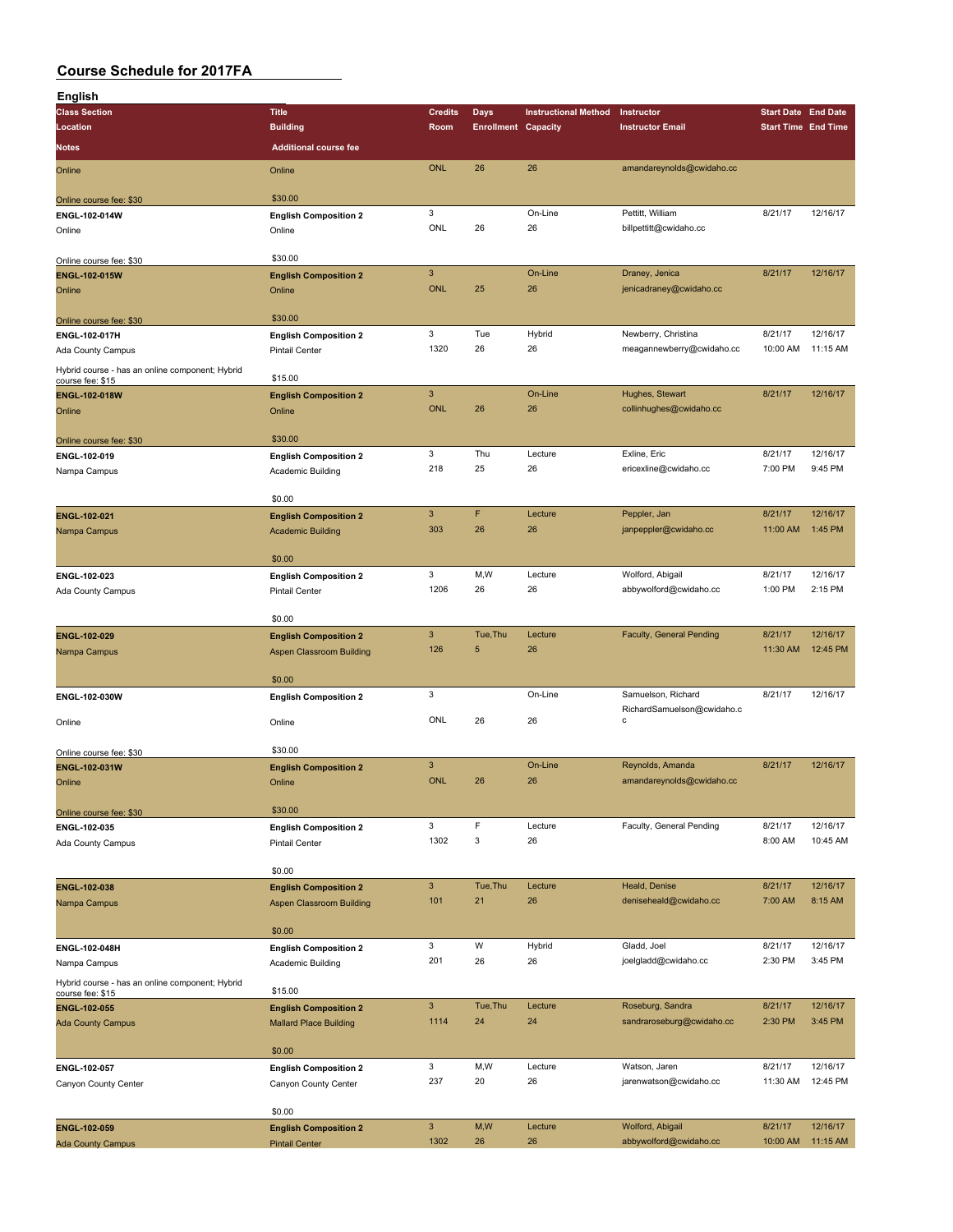| English                                         |                                                                                                                                                                                                                                                                                                                                                                                                                                                                                                                                                                                                                                                                                                                                                                                                                                                                                                                                                                                                                                                                                                                       |                      |                            |                             |                                            |                            |                      |
|-------------------------------------------------|-----------------------------------------------------------------------------------------------------------------------------------------------------------------------------------------------------------------------------------------------------------------------------------------------------------------------------------------------------------------------------------------------------------------------------------------------------------------------------------------------------------------------------------------------------------------------------------------------------------------------------------------------------------------------------------------------------------------------------------------------------------------------------------------------------------------------------------------------------------------------------------------------------------------------------------------------------------------------------------------------------------------------------------------------------------------------------------------------------------------------|----------------------|----------------------------|-----------------------------|--------------------------------------------|----------------------------|----------------------|
| <b>Class Section</b>                            | <b>Title</b>                                                                                                                                                                                                                                                                                                                                                                                                                                                                                                                                                                                                                                                                                                                                                                                                                                                                                                                                                                                                                                                                                                          | <b>Credits</b>       | <b>Days</b>                | <b>Instructional Method</b> | Instructor                                 | <b>Start Date End Date</b> |                      |
| Location                                        | <b>Building</b>                                                                                                                                                                                                                                                                                                                                                                                                                                                                                                                                                                                                                                                                                                                                                                                                                                                                                                                                                                                                                                                                                                       | Room                 | <b>Enrollment Capacity</b> |                             | <b>Instructor Email</b>                    | <b>Start Time End Time</b> |                      |
| Notes                                           | <b>Additional course fee</b>                                                                                                                                                                                                                                                                                                                                                                                                                                                                                                                                                                                                                                                                                                                                                                                                                                                                                                                                                                                                                                                                                          |                      |                            |                             |                                            |                            |                      |
|                                                 |                                                                                                                                                                                                                                                                                                                                                                                                                                                                                                                                                                                                                                                                                                                                                                                                                                                                                                                                                                                                                                                                                                                       |                      |                            |                             |                                            |                            |                      |
|                                                 | \$0.00                                                                                                                                                                                                                                                                                                                                                                                                                                                                                                                                                                                                                                                                                                                                                                                                                                                                                                                                                                                                                                                                                                                |                      |                            |                             |                                            |                            |                      |
| ENGL-102-064H                                   | <b>English Composition 2</b>                                                                                                                                                                                                                                                                                                                                                                                                                                                                                                                                                                                                                                                                                                                                                                                                                                                                                                                                                                                                                                                                                          | 3                    | Thu                        | Hybrid                      | Kyle, Catherine                            | 8/21/17                    | 12/16/17             |
| Nampa Campus                                    | Academic Building                                                                                                                                                                                                                                                                                                                                                                                                                                                                                                                                                                                                                                                                                                                                                                                                                                                                                                                                                                                                                                                                                                     | 201                  | 26                         | 26                          | catherinekyle@cwidaho.cc                   | 11:30 AM                   | 12:45 PM             |
| Hybrid course - has an online component; Hybrid |                                                                                                                                                                                                                                                                                                                                                                                                                                                                                                                                                                                                                                                                                                                                                                                                                                                                                                                                                                                                                                                                                                                       |                      |                            |                             |                                            |                            |                      |
| course fee: \$15                                | \$15.00                                                                                                                                                                                                                                                                                                                                                                                                                                                                                                                                                                                                                                                                                                                                                                                                                                                                                                                                                                                                                                                                                                               |                      |                            |                             |                                            |                            |                      |
| <b>ENGL-102-065H</b>                            | <b>English Composition 2</b>                                                                                                                                                                                                                                                                                                                                                                                                                                                                                                                                                                                                                                                                                                                                                                                                                                                                                                                                                                                                                                                                                          | $\mathbf{3}$         | Thu                        | <b>Hybrid</b>               | Newberry, Christina                        | 8/21/17                    | 12/16/17             |
| <b>Ada County Campus</b>                        | <b>Pintail Center</b>                                                                                                                                                                                                                                                                                                                                                                                                                                                                                                                                                                                                                                                                                                                                                                                                                                                                                                                                                                                                                                                                                                 | 1320                 | 22                         | 26                          | meagannewberry@cwidaho.cc                  | 10:00 AM                   | 11:15 AM             |
| Hybrid course - has an online component; Hybrid | \$15.00<br>3<br>On-Line<br>Pettitt, William<br>8/21/17<br><b>English Composition 2</b><br>ENGL-102-066W<br>ONL<br>26<br>26<br>billpettitt@cwidaho.cc<br>Online<br>\$30.00<br>$\mathsf 3$<br>On-Line<br>8/21/17<br>Feeley, Melanie<br><b>English Composition 2</b><br>26<br><b>ONL</b><br>25<br>melaniefeeley@cwidaho.cc<br>Online<br>\$30.00<br>3<br>Tue<br>Lecture<br>Terry, Michael<br>8/21/17<br><b>English Composition 2</b><br>128B<br>4<br>15<br>michaelterry@cwidaho.cc<br>6:00 PM<br>Micron Technology - BOISE<br>Micron Technology in Boise. Security clearance<br>\$0.00<br>$\overline{3}$<br>8/21/17<br>On-Line<br>Kyle, Catherine<br><b>Literature Appreciation</b><br><b>ONL</b><br>27<br>27<br>catherinekyle@cwidaho.cc<br>Online<br>\$30.00<br>Online course fee: \$30<br>3<br>On-Line<br>Witt, Ryan<br>8/21/17<br><b>Persuasive Writing</b><br>ENGL-201-001W<br>ONL<br>26<br>26<br>ryanwitt@cwidaho.cc<br>Online<br>\$30.00<br>$\ensuremath{\mathsf{3}}$<br>On-Line<br>Von Der Ehe, Karl<br>8/21/17<br><b>Technical Communication</b><br><b>ONL</b><br>27<br>27<br>karlvonderehe@cwidaho.cc<br>Online |                      |                            |                             |                                            |                            |                      |
| course fee: \$15                                |                                                                                                                                                                                                                                                                                                                                                                                                                                                                                                                                                                                                                                                                                                                                                                                                                                                                                                                                                                                                                                                                                                                       |                      |                            |                             |                                            |                            | 12/16/17             |
| Online                                          |                                                                                                                                                                                                                                                                                                                                                                                                                                                                                                                                                                                                                                                                                                                                                                                                                                                                                                                                                                                                                                                                                                                       |                      |                            |                             |                                            |                            |                      |
|                                                 |                                                                                                                                                                                                                                                                                                                                                                                                                                                                                                                                                                                                                                                                                                                                                                                                                                                                                                                                                                                                                                                                                                                       |                      |                            |                             |                                            |                            |                      |
| Online course fee: \$30                         |                                                                                                                                                                                                                                                                                                                                                                                                                                                                                                                                                                                                                                                                                                                                                                                                                                                                                                                                                                                                                                                                                                                       |                      |                            |                             |                                            |                            |                      |
| ENGL-102-067W                                   |                                                                                                                                                                                                                                                                                                                                                                                                                                                                                                                                                                                                                                                                                                                                                                                                                                                                                                                                                                                                                                                                                                                       |                      |                            |                             |                                            |                            | 12/16/17             |
| Online                                          |                                                                                                                                                                                                                                                                                                                                                                                                                                                                                                                                                                                                                                                                                                                                                                                                                                                                                                                                                                                                                                                                                                                       |                      |                            |                             |                                            |                            |                      |
|                                                 |                                                                                                                                                                                                                                                                                                                                                                                                                                                                                                                                                                                                                                                                                                                                                                                                                                                                                                                                                                                                                                                                                                                       |                      |                            |                             |                                            |                            |                      |
| Online course fee: \$30                         |                                                                                                                                                                                                                                                                                                                                                                                                                                                                                                                                                                                                                                                                                                                                                                                                                                                                                                                                                                                                                                                                                                                       |                      |                            |                             |                                            |                            |                      |
| ENGL-102-900                                    |                                                                                                                                                                                                                                                                                                                                                                                                                                                                                                                                                                                                                                                                                                                                                                                                                                                                                                                                                                                                                                                                                                                       |                      |                            |                             |                                            |                            | 12/16/17             |
| <b>Community Locations</b>                      |                                                                                                                                                                                                                                                                                                                                                                                                                                                                                                                                                                                                                                                                                                                                                                                                                                                                                                                                                                                                                                                                                                                       |                      |                            |                             |                                            |                            | 9:00 PM              |
| reg'd. Contact Paula Smith                      |                                                                                                                                                                                                                                                                                                                                                                                                                                                                                                                                                                                                                                                                                                                                                                                                                                                                                                                                                                                                                                                                                                                       |                      |                            |                             |                                            |                            |                      |
| (paulasmith@micron.com)                         |                                                                                                                                                                                                                                                                                                                                                                                                                                                                                                                                                                                                                                                                                                                                                                                                                                                                                                                                                                                                                                                                                                                       |                      |                            |                             |                                            |                            |                      |
| <b>ENGL-175-001W</b>                            |                                                                                                                                                                                                                                                                                                                                                                                                                                                                                                                                                                                                                                                                                                                                                                                                                                                                                                                                                                                                                                                                                                                       |                      |                            |                             |                                            |                            | 12/16/17             |
| Online                                          |                                                                                                                                                                                                                                                                                                                                                                                                                                                                                                                                                                                                                                                                                                                                                                                                                                                                                                                                                                                                                                                                                                                       |                      |                            |                             |                                            |                            |                      |
|                                                 |                                                                                                                                                                                                                                                                                                                                                                                                                                                                                                                                                                                                                                                                                                                                                                                                                                                                                                                                                                                                                                                                                                                       |                      |                            |                             |                                            |                            |                      |
|                                                 |                                                                                                                                                                                                                                                                                                                                                                                                                                                                                                                                                                                                                                                                                                                                                                                                                                                                                                                                                                                                                                                                                                                       |                      |                            |                             |                                            |                            | 12/16/17             |
| Online                                          |                                                                                                                                                                                                                                                                                                                                                                                                                                                                                                                                                                                                                                                                                                                                                                                                                                                                                                                                                                                                                                                                                                                       |                      |                            |                             |                                            |                            |                      |
|                                                 |                                                                                                                                                                                                                                                                                                                                                                                                                                                                                                                                                                                                                                                                                                                                                                                                                                                                                                                                                                                                                                                                                                                       |                      |                            |                             |                                            |                            |                      |
| Online course fee: \$30                         |                                                                                                                                                                                                                                                                                                                                                                                                                                                                                                                                                                                                                                                                                                                                                                                                                                                                                                                                                                                                                                                                                                                       |                      |                            |                             |                                            |                            |                      |
| ENGL-202-001W                                   |                                                                                                                                                                                                                                                                                                                                                                                                                                                                                                                                                                                                                                                                                                                                                                                                                                                                                                                                                                                                                                                                                                                       |                      |                            |                             |                                            |                            | 12/16/17             |
| Online                                          |                                                                                                                                                                                                                                                                                                                                                                                                                                                                                                                                                                                                                                                                                                                                                                                                                                                                                                                                                                                                                                                                                                                       |                      |                            |                             |                                            |                            |                      |
|                                                 |                                                                                                                                                                                                                                                                                                                                                                                                                                                                                                                                                                                                                                                                                                                                                                                                                                                                                                                                                                                                                                                                                                                       |                      |                            |                             |                                            |                            |                      |
| Online course fee: \$30                         | \$30.00                                                                                                                                                                                                                                                                                                                                                                                                                                                                                                                                                                                                                                                                                                                                                                                                                                                                                                                                                                                                                                                                                                               |                      |                            |                             |                                            |                            |                      |
| ENGL-202-002W                                   | <b>Technical Communication</b>                                                                                                                                                                                                                                                                                                                                                                                                                                                                                                                                                                                                                                                                                                                                                                                                                                                                                                                                                                                                                                                                                        | 3                    |                            | On-Line                     | Von Der Ehe, Karl                          | 8/21/17                    | 12/16/17             |
| Online                                          | Online                                                                                                                                                                                                                                                                                                                                                                                                                                                                                                                                                                                                                                                                                                                                                                                                                                                                                                                                                                                                                                                                                                                | ONL                  | 25                         | 27                          | karlvonderehe@cwidaho.cc                   |                            |                      |
|                                                 | \$30.00                                                                                                                                                                                                                                                                                                                                                                                                                                                                                                                                                                                                                                                                                                                                                                                                                                                                                                                                                                                                                                                                                                               |                      |                            |                             |                                            |                            |                      |
| Online course fee: \$30<br>ENGL-211-001         | <b>Literary Analysis</b>                                                                                                                                                                                                                                                                                                                                                                                                                                                                                                                                                                                                                                                                                                                                                                                                                                                                                                                                                                                                                                                                                              | $\mathbf{3}$         | Tue, Thu                   | Lecture                     | Palmer, Cynthia                            | 8/21/17                    | 12/16/17             |
| Nampa Campus                                    | <b>Academic Building</b>                                                                                                                                                                                                                                                                                                                                                                                                                                                                                                                                                                                                                                                                                                                                                                                                                                                                                                                                                                                                                                                                                              | 218                  | 18                         | 27                          | joypalmer@cwidaho.cc                       | 1:00 PM                    | 2:15 PM              |
|                                                 |                                                                                                                                                                                                                                                                                                                                                                                                                                                                                                                                                                                                                                                                                                                                                                                                                                                                                                                                                                                                                                                                                                                       |                      |                            |                             |                                            |                            |                      |
|                                                 | \$0.00                                                                                                                                                                                                                                                                                                                                                                                                                                                                                                                                                                                                                                                                                                                                                                                                                                                                                                                                                                                                                                                                                                                |                      |                            |                             |                                            |                            |                      |
| ENGL-215-001W                                   | Survey of World Mythology                                                                                                                                                                                                                                                                                                                                                                                                                                                                                                                                                                                                                                                                                                                                                                                                                                                                                                                                                                                                                                                                                             | 3                    |                            | On-Line                     | Hughes, Stewart                            | 8/21/17                    | 12/16/17             |
| Online                                          | Online                                                                                                                                                                                                                                                                                                                                                                                                                                                                                                                                                                                                                                                                                                                                                                                                                                                                                                                                                                                                                                                                                                                | ONL                  | 26                         | 27                          | collinhughes@cwidaho.cc                    |                            |                      |
|                                                 |                                                                                                                                                                                                                                                                                                                                                                                                                                                                                                                                                                                                                                                                                                                                                                                                                                                                                                                                                                                                                                                                                                                       |                      |                            |                             |                                            |                            |                      |
| Online course fee: \$30                         | \$30.00                                                                                                                                                                                                                                                                                                                                                                                                                                                                                                                                                                                                                                                                                                                                                                                                                                                                                                                                                                                                                                                                                                               |                      |                            |                             |                                            |                            |                      |
| ENGL-241-001W                                   | <b>Creative Writing Poetry</b>                                                                                                                                                                                                                                                                                                                                                                                                                                                                                                                                                                                                                                                                                                                                                                                                                                                                                                                                                                                                                                                                                        | $\mathbf{3}$         |                            | On-Line                     | Wolford, Abigail                           | 8/21/17                    | 12/16/17             |
| Online                                          | Online                                                                                                                                                                                                                                                                                                                                                                                                                                                                                                                                                                                                                                                                                                                                                                                                                                                                                                                                                                                                                                                                                                                | ONL                  | 24                         | 24                          | abbywolford@cwidaho.cc                     |                            |                      |
|                                                 | \$30.00                                                                                                                                                                                                                                                                                                                                                                                                                                                                                                                                                                                                                                                                                                                                                                                                                                                                                                                                                                                                                                                                                                               |                      |                            |                             |                                            |                            |                      |
| Online course fee: \$30                         |                                                                                                                                                                                                                                                                                                                                                                                                                                                                                                                                                                                                                                                                                                                                                                                                                                                                                                                                                                                                                                                                                                                       | 3                    | Tue, Thu                   | Lecture                     | Della Badia, Carl                          | 8/21/17                    | 12/16/17             |
| ENGL-242-001<br>Nampa Campus                    | <b>Creative Writing Fiction</b><br>Aspen Classroom Building                                                                                                                                                                                                                                                                                                                                                                                                                                                                                                                                                                                                                                                                                                                                                                                                                                                                                                                                                                                                                                                           | 104                  | 21                         | 24                          | carldellabadia@cwidaho.cc                  | 11:30 AM                   | 12:45 PM             |
|                                                 |                                                                                                                                                                                                                                                                                                                                                                                                                                                                                                                                                                                                                                                                                                                                                                                                                                                                                                                                                                                                                                                                                                                       |                      |                            |                             |                                            |                            |                      |
|                                                 | \$0.00                                                                                                                                                                                                                                                                                                                                                                                                                                                                                                                                                                                                                                                                                                                                                                                                                                                                                                                                                                                                                                                                                                                |                      |                            |                             |                                            |                            |                      |
| ENGL-242-002W                                   | <b>Creative Writing Fiction</b>                                                                                                                                                                                                                                                                                                                                                                                                                                                                                                                                                                                                                                                                                                                                                                                                                                                                                                                                                                                                                                                                                       | $\mathbf{3}$         |                            | On-Line                     | Nicholas, David                            | 8/21/17                    | 12/16/17             |
| Online                                          | Online                                                                                                                                                                                                                                                                                                                                                                                                                                                                                                                                                                                                                                                                                                                                                                                                                                                                                                                                                                                                                                                                                                                | <b>ONL</b>           | 23                         | 24                          | davenicholas@cwidaho.cc                    |                            |                      |
|                                                 |                                                                                                                                                                                                                                                                                                                                                                                                                                                                                                                                                                                                                                                                                                                                                                                                                                                                                                                                                                                                                                                                                                                       |                      |                            |                             |                                            |                            |                      |
| Online course fee: \$30                         | \$30.00                                                                                                                                                                                                                                                                                                                                                                                                                                                                                                                                                                                                                                                                                                                                                                                                                                                                                                                                                                                                                                                                                                               |                      |                            |                             |                                            |                            |                      |
| ENGL-243-001                                    | <b>Creative Writing Nonfiction</b>                                                                                                                                                                                                                                                                                                                                                                                                                                                                                                                                                                                                                                                                                                                                                                                                                                                                                                                                                                                                                                                                                    | 3                    | M,W                        | Lecture                     | Collins, Malia                             | 8/21/17                    | 12/16/17             |
| Ada County Campus                               | Pintail Center                                                                                                                                                                                                                                                                                                                                                                                                                                                                                                                                                                                                                                                                                                                                                                                                                                                                                                                                                                                                                                                                                                        | 1318                 | 14                         | 24                          | maliacollins@cwidaho.cc                    | 10:00 AM                   | 11:15 AM             |
|                                                 |                                                                                                                                                                                                                                                                                                                                                                                                                                                                                                                                                                                                                                                                                                                                                                                                                                                                                                                                                                                                                                                                                                                       |                      |                            |                             |                                            |                            |                      |
|                                                 | \$0.00                                                                                                                                                                                                                                                                                                                                                                                                                                                                                                                                                                                                                                                                                                                                                                                                                                                                                                                                                                                                                                                                                                                |                      |                            |                             |                                            |                            |                      |
| ENGL-267-001                                    | <b>Survey of British Literature 1</b>                                                                                                                                                                                                                                                                                                                                                                                                                                                                                                                                                                                                                                                                                                                                                                                                                                                                                                                                                                                                                                                                                 | $\mathbf{3}$<br>1320 | M,W<br>25                  | Lecture<br>30               | Wolford, Abigail<br>abbywolford@cwidaho.cc | 8/21/17<br>11:30 AM        | 12/16/17<br>12:45 PM |
| <b>Ada County Campus</b>                        | <b>Pintail Center</b>                                                                                                                                                                                                                                                                                                                                                                                                                                                                                                                                                                                                                                                                                                                                                                                                                                                                                                                                                                                                                                                                                                 |                      |                            |                             |                                            |                            |                      |
|                                                 | \$0.00                                                                                                                                                                                                                                                                                                                                                                                                                                                                                                                                                                                                                                                                                                                                                                                                                                                                                                                                                                                                                                                                                                                |                      |                            |                             |                                            |                            |                      |
| ENGL-277-001W                                   | Survey of American Lit 1                                                                                                                                                                                                                                                                                                                                                                                                                                                                                                                                                                                                                                                                                                                                                                                                                                                                                                                                                                                                                                                                                              | 3                    |                            | On-Line                     | Gladd, Joel                                | 8/21/17                    | 12/16/17             |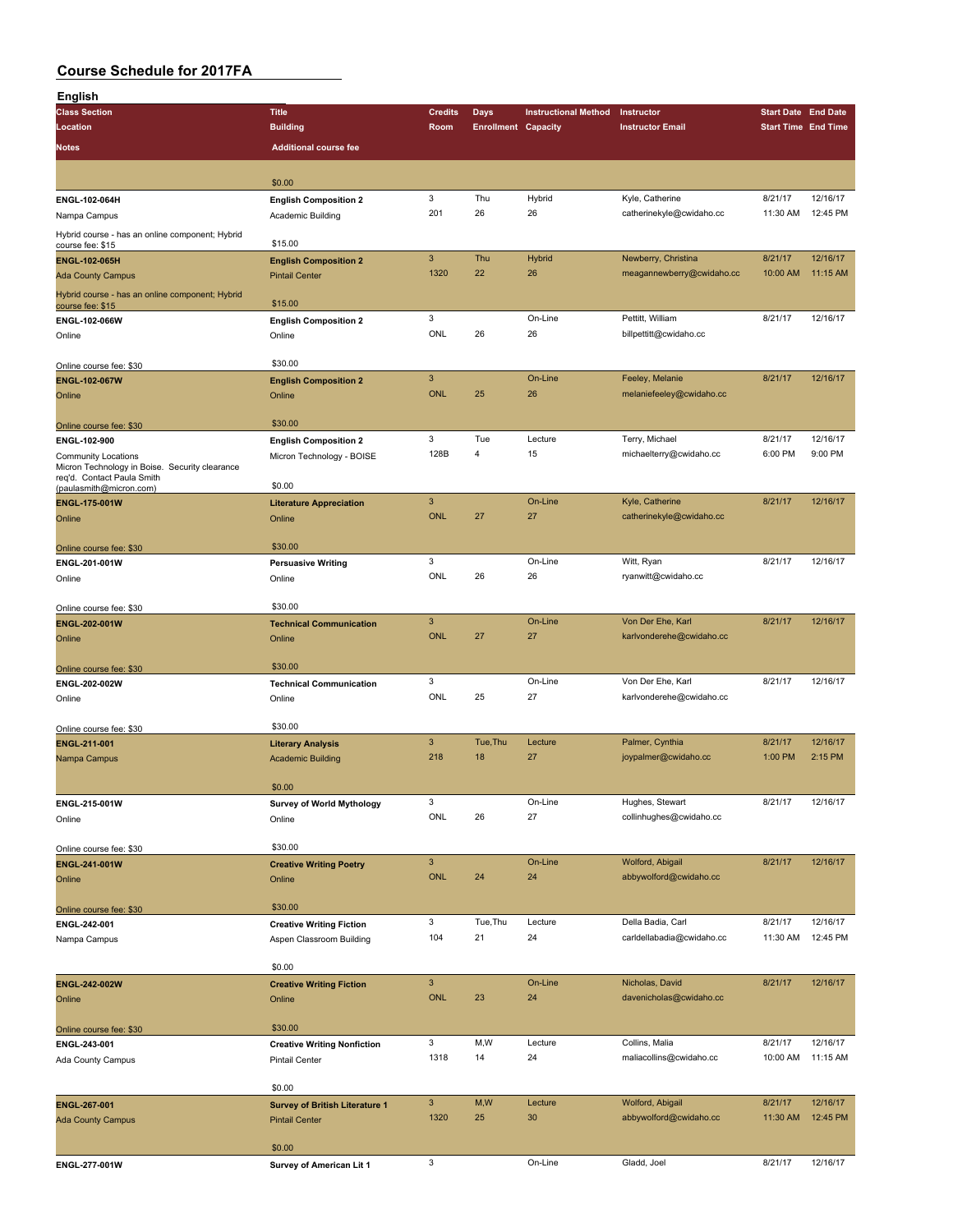| English              |                       |                |                            |                      |                         |                            |  |
|----------------------|-----------------------|----------------|----------------------------|----------------------|-------------------------|----------------------------|--|
| <b>Class Section</b> | <b>Title</b>          | <b>Credits</b> | Days                       | Instructional Method | Instructor              | <b>Start Date End Date</b> |  |
| Location             | <b>Building</b>       | Room           | <b>Enrollment Capacity</b> |                      | <b>Instructor Email</b> | <b>Start Time End Time</b> |  |
| <b>Notes</b>         | Additional course fee |                |                            |                      |                         |                            |  |
| Online               | Online                | ONL            | 26                         | 27                   | joelgladd@cwidaho.cc    |                            |  |

Online course fee: \$30 \$30.00

**English As a Second Language**

\$0.00

| <b>Class Section</b><br>Location                | <b>Title</b><br><b>Building</b>                                     | <b>Credits</b><br>Room | Days<br><b>Enrollment Capacity</b> | <b>Instructional Method</b> | Instructor<br><b>Instructor Email</b>     | <b>Start Date End Date</b><br><b>Start Time End Time</b> |                     |
|-------------------------------------------------|---------------------------------------------------------------------|------------------------|------------------------------------|-----------------------------|-------------------------------------------|----------------------------------------------------------|---------------------|
| <b>Notes</b>                                    | <b>Additional course fee</b>                                        |                        |                                    |                             |                                           |                                                          |                     |
| <b>ENGS-103-001</b><br><b>Ada County Campus</b> | <b>ESL Reading &amp; Writing 1</b><br><b>Mallard Place Building</b> | 3<br>1116              | Tue.Thu<br>11                      | Lecture<br>24               | Draney, Jenica<br>jenicadraney@cwidaho.cc | 8/21/17<br>2:30 PM                                       | 12/16/17<br>3:45 PM |
|                                                 | \$0.00                                                              |                        |                                    |                             |                                           |                                                          |                     |
| ENGS-104-001                                    | <b>ESL Reading and Writing 2</b>                                    | 3                      | Tue.Thu                            | Lecture                     | Draney, Jenica                            | 8/21/17                                                  | 12/16/17            |
| Ada County Campus                               | Mallard Place Building                                              | 1116                   | 6                                  | 24                          | jenicadraney@cwidaho.cc                   | 1:00 PM                                                  | 2:15 PM             |

#### **Environmental Sciences**

| <b>Class Section</b>               | <b>Title</b>                     | <b>Credits</b> | Days                       | <b>Instructional Method</b> | Instructor                 | <b>Start Date End Date</b> |          |
|------------------------------------|----------------------------------|----------------|----------------------------|-----------------------------|----------------------------|----------------------------|----------|
| Location                           | <b>Building</b>                  | Room           | <b>Enrollment Capacity</b> |                             | <b>Instructor Email</b>    | <b>Start Time End Time</b> |          |
| <b>Notes</b>                       | <b>Additional course fee</b>     |                |                            |                             |                            |                            |          |
| ENVI-100-001W                      | <b>Environmental Science</b>     | $\overline{3}$ |                            | On-Line                     | Leavitt, Hollie            | 8/21/17                    | 12/16/17 |
| Online                             | Online                           | <b>ONL</b>     | 30                         | 30                          | hollieleavitt@cwidaho.cc   |                            |          |
|                                    | \$30.00                          |                |                            |                             |                            |                            |          |
| Online course fee: \$30            |                                  | 3              |                            | On-Line                     | Leavitt, Hollie            | 8/21/17                    | 12/16/17 |
| ENVI-100-002W                      | <b>Environmental Science</b>     | <b>ONL</b>     | 30                         | 30                          | hollieleavitt@cwidaho.cc   |                            |          |
| Online                             | Online                           |                |                            |                             |                            |                            |          |
| Online course fee: \$30            | \$30.00                          |                |                            |                             |                            |                            |          |
| ENVI-100-003                       | <b>Environmental Science</b>     | $\mathbf{3}$   | M,W                        | Lecture                     | Heller, Gary               | 8/21/17                    | 12/16/17 |
| Nampa Campus                       | <b>Academic Building</b>         | 102E           | 37                         | 40                          | garyheller@cwidaho.cc      | 4:00 PM                    | 5:15 PM  |
|                                    | \$0.00                           |                |                            |                             |                            |                            |          |
| ENVI-100L-001W                     | <b>Environmental Science Lab</b> | $\mathbf{1}$   |                            | On-Line                     | Leavitt, Hollie            | 8/21/17                    | 12/16/17 |
| Online                             | Online                           | ONL            | 30                         | 30                          | hollieleavitt@cwidaho.cc   |                            |          |
|                                    |                                  |                |                            |                             |                            |                            |          |
|                                    | \$0.00                           |                |                            |                             |                            |                            |          |
| ENVI-100L-002W                     | <b>Environmental Science Lab</b> | $\mathbf{1}$   |                            | On-Line                     | Moore, Christina           | 8/21/17                    | 12/16/17 |
| Online                             | Online                           | <b>ONL</b>     | 30                         | 30                          | christinamoore2@cwidaho.cc |                            |          |
|                                    | \$0.00                           |                |                            |                             |                            |                            |          |
| ENVI-100L-005                      | <b>Environmental Science Lab</b> | $\mathbf{1}$   | Tue                        | Lab A                       | Heller, Gary               | 8/21/17                    | 12/16/17 |
| Nampa Campus                       | Academic Building                | 220            | 19                         | 20                          | garyheller@cwidaho.cc      | 4:00 PM                    | 6:45 PM  |
|                                    |                                  |                |                            |                             |                            |                            |          |
| Special course fee: \$20           | \$20.00                          |                |                            |                             |                            |                            |          |
| ENVI-100L-006                      | <b>Environmental Science Lab</b> | $\mathbf{1}$   | F                          | Lab A                       | Heller, Gary               | 8/21/17                    | 12/16/17 |
| Nampa Campus                       | <b>Academic Building</b>         | 325            | 20                         | 20                          | garyheller@cwidaho.cc      | 2:00 PM                    | 4:45 PM  |
| Special course fee: \$20           | \$20.00                          |                |                            |                             |                            |                            |          |
| ENVI-260-001                       | <b>General Ecology</b>           | 3              | Tue, Thu                   | Lecture                     | Perkins, Dusty             | 8/21/17                    | 12/16/17 |
| Nampa Campus                       | Academic Building                | 325            | 20                         | 20                          | dustyperkins@cwidaho.cc    | 11:30 AM                   | 12:45 PM |
|                                    |                                  |                |                            |                             |                            |                            |          |
|                                    | \$0.00                           |                |                            |                             |                            |                            |          |
| ENVI-260L-001                      | <b>General Ecology Lab</b>       | $\mathbf{1}$   | Thu                        | Lab A                       | Perkins, Dusty             | 8/21/17                    | 12/16/17 |
| Nampa Campus                       | <b>Academic Building</b>         | 325            | 10                         | 10                          | dustyperkins@cwidaho.cc    | 1:00 PM                    | 3:45 PM  |
| Special course fee: \$40           | \$40.00                          |                |                            |                             |                            |                            |          |
| ENVI-260L-002                      | <b>General Ecology Lab</b>       | $\mathbf{1}$   | Tue                        | Lab A                       | Perkins, Dusty             | 8/21/17                    | 12/16/17 |
| Nampa Campus                       | Academic Building                | 325            | 9                          | 10                          | dustyperkins@cwidaho.cc    | 8:30 AM                    | 11:15 AM |
| Special course fee: \$40           | \$40.00                          |                |                            |                             |                            |                            |          |
| <b>Exercise Science- Academics</b> |                                  |                |                            |                             |                            |                            |          |
|                                    |                                  |                |                            |                             |                            |                            |          |

**Class Section Title Credits Days Instructional Method Instructor Start Date End Date Location Building Room Enrollment Capacity Instructor Email Start Time End Time**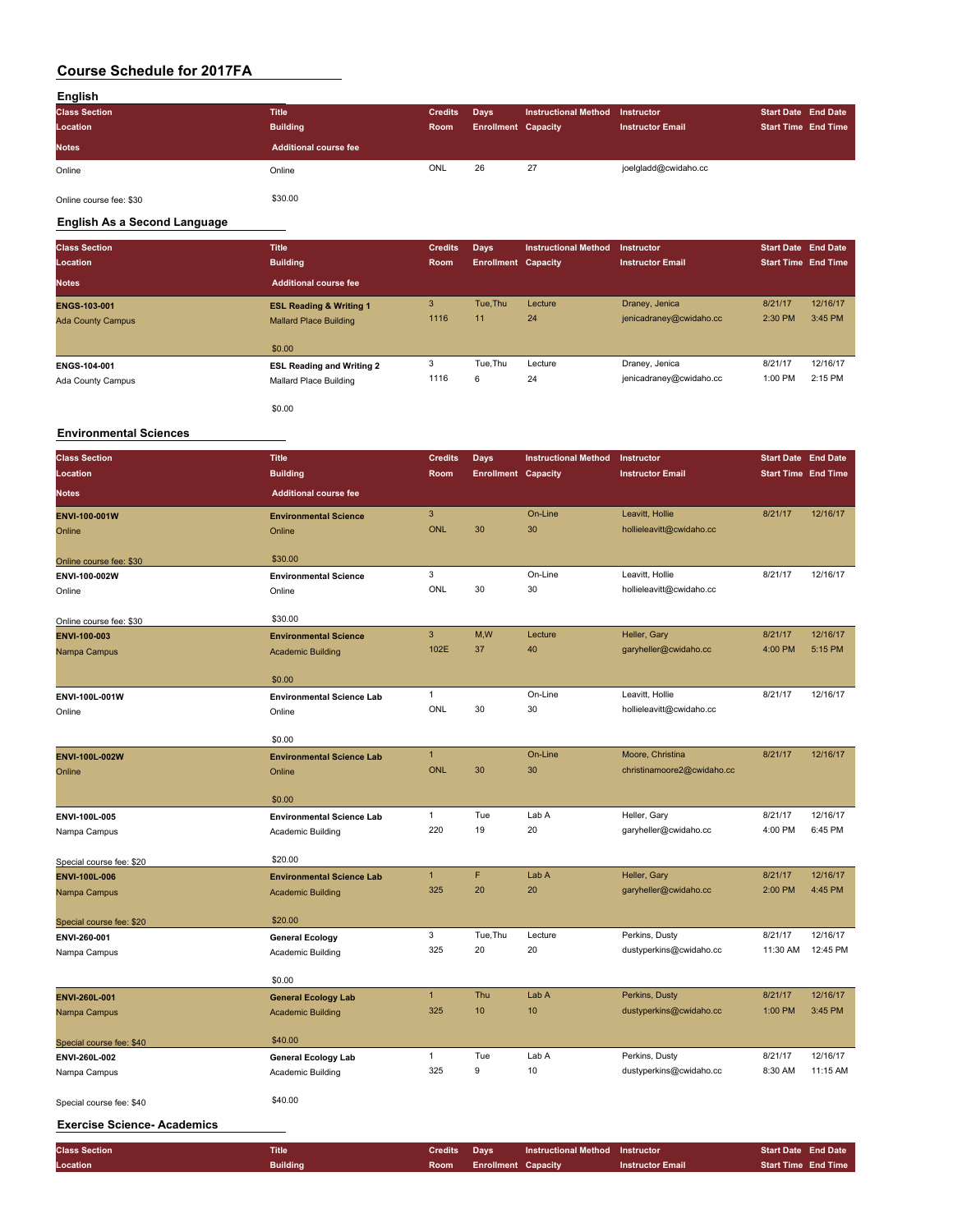| Exercise Science- Academics |  |
|-----------------------------|--|
|-----------------------------|--|

| <b>Notes</b>                                                                                                         | <b>Additional course fee</b>              |                |          |               |                            |          |          |
|----------------------------------------------------------------------------------------------------------------------|-------------------------------------------|----------------|----------|---------------|----------------------------|----------|----------|
| <b>EXHS-155-001</b>                                                                                                  | <b>Health &amp; Wellness</b>              | 3              | M, W     | Lecture       | Curry, Timothy             | 8/21/17  | 12/16/17 |
| Nampa Campus                                                                                                         | Aspen Classroom Building                  | 101            | 35       | 35            | timcurry@cwidaho.cc        | 1:00 PM  | 2:15 PM  |
|                                                                                                                      |                                           |                |          |               |                            |          |          |
| Special course fee: \$5; IncludED fee: \$103                                                                         | \$108.00                                  |                |          |               |                            |          |          |
| EXHS-155-002                                                                                                         | <b>Health &amp; Wellness</b>              | 3              | M,W      | Lecture       | Von Lindern, Aaron         | 8/21/17  | 12/16/17 |
| Nampa Campus                                                                                                         | Academic Building                         | 309            | 35       | 35            | aaronvonlindern@cwidaho.cc | 8:30 AM  | 9:45 AM  |
| Special course fee: \$5; IncludED fee: \$103                                                                         | \$108.00                                  |                |          |               |                            |          |          |
| <b>EXHS-155-003H</b>                                                                                                 | <b>Health &amp; Wellness</b>              | 3              | W        | <b>Hybrid</b> | Lung, Janice               | 8/21/17  | 12/16/17 |
| Nampa Campus                                                                                                         | Aspen Classroom Building                  | 101            | 35       | 35            | janicelung@cwidaho.cc      | 11:30 AM | 12:45 PM |
| Hybrid course - has an online component; Hybrid<br>course fee: \$15; Special course fee: \$5; IncludED<br>fee: \$103 | \$123.00                                  |                |          |               |                            |          |          |
| EXHS-155-005H                                                                                                        | <b>Health &amp; Wellness</b>              | 3              | Tue      | Hybrid        | Curry, Timothy             | 8/21/17  | 12/16/17 |
| Nampa Campus                                                                                                         | Multipurpose Classroom Bldg               | 205            | 32       | 32            | timcurry@cwidaho.cc        | 1:00 PM  | 2:15 PM  |
| Hybrid course - has an online component; Hybrid                                                                      |                                           |                |          |               |                            |          |          |
| course fee: \$15; Special course fee: \$5; IncludED<br>fee: \$103                                                    | \$123.00                                  |                |          |               |                            |          |          |
| <b>EXHS-155-007W</b>                                                                                                 | <b>Health &amp; Wellness</b>              | 3              |          | On-Line       | Tigue, Jaime               | 8/21/17  | 12/16/17 |
| Online                                                                                                               | Online                                    | <b>ONL</b>     | 33       | 33            | jaimetigue@cwidaho.cc      |          |          |
| Special course fee: \$5; Online course fee: \$30;                                                                    |                                           |                |          |               |                            |          |          |
| IncludED fee: \$103                                                                                                  | \$138.00                                  |                |          |               |                            |          |          |
| EXHS-155-008W                                                                                                        | <b>Health &amp; Wellness</b>              | 3              |          | On-Line       | Curry, Timothy             | 8/21/17  | 12/16/17 |
| Online                                                                                                               | Online                                    | ONL            | 32       | 33            | timcurry@cwidaho.cc        |          |          |
| Special course fee: \$5; Online course fee: \$30;<br>IncludED fee: \$103                                             | \$138.00                                  |                |          |               |                            |          |          |
| EXHS-155-009W                                                                                                        | <b>Health &amp; Wellness</b>              | $\mathbf{3}$   |          | On-Line       | Curry, Timothy             | 8/21/17  | 12/16/17 |
| Online                                                                                                               | Online                                    | <b>ONL</b>     | 33       | 33            | timcurry@cwidaho.cc        |          |          |
| Special course fee: \$5; Online course fee: \$30;<br>IncludED fee: \$103                                             | \$138.00                                  |                |          |               |                            |          |          |
| EXHS-155-010W                                                                                                        | <b>Health &amp; Wellness</b>              | 3              |          | On-Line       | Curry, Timothy             | 8/21/17  | 12/16/17 |
| Online                                                                                                               | Online                                    | <b>ONL</b>     | 33       | 33            | timcurry@cwidaho.cc        |          |          |
| Special course fee: \$5; Online course fee: \$30;<br>IncludED fee: \$103                                             | \$138.00                                  |                |          |               |                            |          |          |
| <b>EXHS-155-011W</b>                                                                                                 | <b>Health &amp; Wellness</b>              | 3              |          | On-Line       | Harwood, Kristin           | 8/21/17  | 12/16/17 |
| Online                                                                                                               | Online                                    | <b>ONL</b>     | 32       | 33            | kristinharwood@cwidaho.cc  |          |          |
| Special course fee: \$5; Online course fee: \$30;<br>IncludED fee: \$103                                             | \$138.00                                  |                |          |               |                            |          |          |
| EXHS-155-012W                                                                                                        | <b>Health &amp; Wellness</b>              | 3              |          | On-Line       | Crotty, Leah               | 8/21/17  | 12/16/17 |
| Online                                                                                                               | Online                                    | ONL            | 33       | 33            | leahcrotty@cwidaho.cc      |          |          |
| Special course fee: \$5; Online course fee: \$30;                                                                    |                                           |                |          |               |                            |          |          |
| IncludED fee: \$103                                                                                                  | \$138.00                                  | 3              |          | On-Line       | Stauffer, Kelly            | 8/21/17  | 12/16/17 |
| <b>EXHS-155-014W</b>                                                                                                 | <b>Health &amp; Wellness</b>              | <b>ONL</b>     | 33       | 33            | kellystauffer@cwidaho.cc   |          |          |
| Online                                                                                                               | Online                                    |                |          |               |                            |          |          |
| Special course fee: \$5; Online course fee: \$30;<br>IncludED fee: \$103                                             | \$138.00                                  |                |          |               |                            |          |          |
| EXHS-155-015                                                                                                         | <b>Health &amp; Wellness</b>              | 3              | М        | Lecture       | Heller, Ashley             | 8/21/17  | 12/16/17 |
| Ada County Campus                                                                                                    | <b>Pintail Center</b>                     | 1210           | 35       | 35            | ashleyheller@cwidaho.cc    | 7:00 PM  | 9:45 PM  |
| Special course fee: \$5; IncludED fee: \$103                                                                         | \$108.00                                  |                |          |               |                            |          |          |
| EXHS-155-016                                                                                                         | <b>Health &amp; Wellness</b>              | $\mathbf{3}$   | Tue, Thu | Lecture       | Heller, Ashley             | 8/21/17  | 12/16/17 |
| <b>Ada County Campus</b>                                                                                             | <b>Pintail Center</b>                     | 1210           | 35       | 35            | ashleyheller@cwidaho.cc    | 4:00 PM  | 5:15 PM  |
|                                                                                                                      |                                           |                |          |               |                            |          |          |
| Special course fee: \$5; IncludED fee: \$103                                                                         | \$108.00                                  |                |          |               |                            |          |          |
| EXHS-201-001W                                                                                                        | <b>Foundations of Physical Actvty</b>     | 3              |          | On-Line       | Tigue, Jaime               | 8/21/17  | 12/16/17 |
| Online                                                                                                               | Online                                    | ONL            | 24       | 35            | jaimetigue@cwidaho.cc      |          |          |
|                                                                                                                      | \$30.00                                   |                |          |               |                            |          |          |
| Online course fee: \$30<br>EXHS-220-001                                                                              | <b>Care &amp; Prevntn of Athitc Injry</b> | $\overline{4}$ | M, W     | Lecture       | Ford, Philip               | 8/21/17  | 12/16/17 |
| Nampa Campus                                                                                                         | <b>Aspen Classroom Building</b>           | 101            | 17       | 24            | philford@cwidaho.cc        | 4:00 PM  | 5:50 PM  |
|                                                                                                                      | \$20.00                                   |                |          |               |                            |          |          |
| Special course fee: \$20                                                                                             |                                           |                |          |               |                            |          |          |

#### **Exercise Science- Activities**

| <b>Class Section</b> | <b>Title</b>                 | <b>Credits</b> | <b>Davs</b>                | <b>Instructional Method</b> | Instructor              | <b>Start Date End Date</b> |          |
|----------------------|------------------------------|----------------|----------------------------|-----------------------------|-------------------------|----------------------------|----------|
| Location             | <b>Building</b>              | <b>Room</b>    | <b>Enrollment Capacity</b> |                             | <b>Instructor Email</b> | Start Time End Time        |          |
| <b>Notes</b>         | <b>Additional course fee</b> |                |                            |                             |                         |                            |          |
| EXHA-102-001W        | Couch to 10K                 |                |                            | On-Line                     | Fedigan, Jill           | 8/21/17                    | 12/16/17 |
| Online               | Online                       | ONL            | 40                         | 40                          | jillfedigan@cwidaho.cc  |                            |          |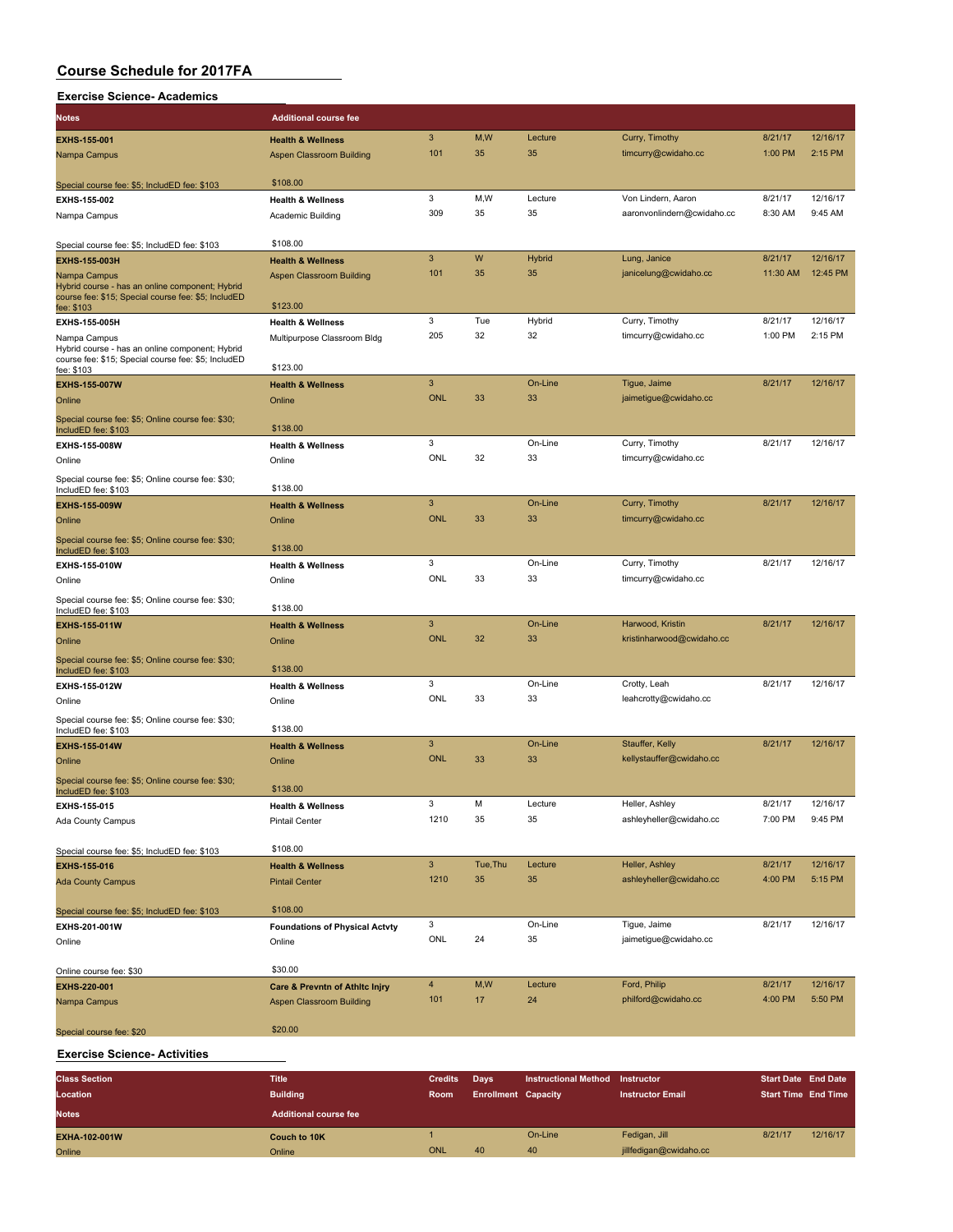| <b>Exercise Science- Activities</b> |                                           |                |                            |                             |                           |                            |          |
|-------------------------------------|-------------------------------------------|----------------|----------------------------|-----------------------------|---------------------------|----------------------------|----------|
| <b>Class Section</b>                | <b>Title</b>                              | <b>Credits</b> | <b>Days</b>                | <b>Instructional Method</b> | Instructor                | <b>Start Date End Date</b> |          |
| Location                            | <b>Building</b>                           | Room           | <b>Enrollment Capacity</b> |                             | <b>Instructor Email</b>   | <b>Start Time End Time</b> |          |
| <b>Notes</b>                        | <b>Additional course fee</b>              |                |                            |                             |                           |                            |          |
| Online course fee: \$10             | \$10.00                                   |                |                            |                             |                           |                            |          |
| EXHA-103-001                        | <b>Stress Management</b>                  | $\mathbf{1}$   | $\mathsf F$                | Lab B                       | Heller, Ashley            | 8/21/17                    | 12/16/17 |
| Nampa Campus                        | Aspen Classroom Building                  | 104            | 21                         | 36                          | ashleyheller@cwidaho.cc   | 11:00 AM                   | 12:45 PM |
|                                     | \$0.00                                    |                |                            |                             |                           |                            |          |
| EXHA-103-002W                       | <b>Stress Management</b>                  | $\mathbf{1}$   |                            | On-Line                     | Tigue, Jaime              | 8/21/17                    | 12/16/17 |
| Online                              | Online                                    | <b>ONL</b>     | 40                         | 40                          | jaimetigue@cwidaho.cc     |                            |          |
| Online course fee: \$10             | \$10.00                                   |                |                            |                             |                           |                            |          |
| EXHA-104-002W                       | Stay Active, Live Well!                   | $\mathbf{1}$   |                            | On-Line                     | Pennington, Lisa          | 8/21/17                    | 12/16/17 |
| Online                              | Online                                    | ONL            | 40                         | 40                          | lisapennington@cwidaho.cc |                            |          |
| Online course fee: \$10             | \$10.00                                   |                |                            |                             |                           |                            |          |
| EXHA-105-001W                       | <b>Walking for Health and Fitness</b>     | $\mathbf{1}$   |                            | On-Line                     | Harris, Barbara           | 8/21/17                    | 12/16/17 |
| Online                              | Online                                    | <b>ONL</b>     | 40                         | 40                          | barbaraharris@cwidaho.cc  |                            |          |
| Online course fee: \$10             | \$10.00                                   |                |                            |                             |                           |                            |          |
| EXHA-105-002W                       | <b>Walking for Health and Fitness</b>     | $\mathbf{1}$   |                            | On-Line                     | Fedigan, Jill             | 8/21/17                    | 12/16/17 |
| Online                              | Online                                    | <b>ONL</b>     | 40                         | 40                          | jillfedigan@cwidaho.cc    |                            |          |
| Online course fee: \$10             | \$10.00                                   |                |                            |                             |                           |                            |          |
| <b>Finance</b>                      |                                           |                |                            |                             |                           |                            |          |
| <b>Class Section</b>                | <b>Title</b>                              | <b>Credits</b> | Days                       | <b>Instructional Method</b> | Instructor                | <b>Start Date End Date</b> |          |
| Location                            | <b>Building</b>                           | Room           | <b>Enrollment Capacity</b> |                             | <b>Instructor Email</b>   | <b>Start Time End Time</b> |          |
| <b>Notes</b>                        | <b>Additional course fee</b>              |                |                            |                             |                           |                            |          |
| FINA-109-003W                       | <b>Persni Finance &amp; Business Math</b> | 3              |                            | On-Line                     | Root, Skye                | 8/21/17                    | 12/16/17 |
| Online                              | Online                                    | <b>ONL</b>     | 23                         | 30                          | skyeroot@cwidaho.cc       |                            |          |
| Online course fee: \$30             | \$30.00                                   |                |                            |                             |                           |                            |          |
| French                              |                                           |                |                            |                             |                           |                            |          |
| <b>Class Section</b>                | <b>Title</b>                              | <b>Credits</b> | Days                       | <b>Instructional Method</b> | Instructor                | <b>Start Date End Date</b> |          |
| Location                            | <b>Building</b>                           | Room           | <b>Enrollment Capacity</b> |                             | <b>Instructor Email</b>   | <b>Start Time End Time</b> |          |
| <b>Notes</b>                        | <b>Additional course fee</b>              |                |                            |                             |                           |                            |          |
| FREN-101-001                        | <b>Elementary French 1</b>                | $\overline{4}$ | M.W                        | Lecture                     | Horning, Andrew           | 8/21/17                    | 12/16/17 |
| Nampa Campus                        | <b>Academic Building</b>                  | 322            | 28                         | 29                          | andrewhorning@cwidaho.cc  | 6:00 PM                    | 7:50 PM  |

**IncludED fee: \$121.26** \$121.26 **FREN-101-002W Elementary French 1** 4 On-Line Horning, Andrew 8/21/17 12/16/17 online Christian Conline Christian Christian Concerns and Christian Concernsive Christian Concernsive Christian<br>Concernsive Christian Christian Christian Christian Christian Christian Christian Christian Christian Christia Online course fee: \$40; IncludED fee: \$121.26 \$161.26

**Geographic Information Science**

| <b>Class Section</b> | <b>Title</b>                          | <b>Credits</b> | Days                       | <b>Instructional Method</b> | Instructor              | <b>Start Date End Date</b> |          |
|----------------------|---------------------------------------|----------------|----------------------------|-----------------------------|-------------------------|----------------------------|----------|
| Location             | <b>Building</b>                       | Room           | <b>Enrollment Capacity</b> |                             | <b>Instructor Email</b> | <b>Start Time End Time</b> |          |
| <b>Notes</b>         | <b>Additional course fee</b>          |                |                            |                             |                         |                            |          |
| GISC-125-001         | <b>Mapping &amp; Spatial Thinking</b> | 3              | Tue.Thu                    | Lecture                     | Krouse, Bryan           | 8/21/17                    | 12/16/17 |
| Nampa Campus         | <b>Academic Building</b>              | 201            | 10                         | 30                          | bryankrouse@cwidaho.cc  | 1:00 PM                    | 2:15 PM  |
|                      |                                       |                |                            |                             |                         |                            |          |
|                      | \$0.00                                |                |                            |                             |                         |                            |          |

#### **Geography**

| <b>Class Section</b><br>Location                       | <b>Title</b><br><b>Building</b> | <b>Credits</b><br><b>Room</b> | Days<br><b>Enrollment Capacity</b> | <b>Instructional Method</b> | Instructor<br><b>Instructor Email</b> | <b>Start Date End Date</b><br><b>Start Time End Time</b> |          |
|--------------------------------------------------------|---------------------------------|-------------------------------|------------------------------------|-----------------------------|---------------------------------------|----------------------------------------------------------|----------|
| <b>Notes</b>                                           | Additional course fee           |                               |                                    |                             |                                       |                                                          |          |
| GEOG-100-001W                                          | <b>Physical Geography</b>       |                               |                                    | On-Line                     | Krouse, Bryan                         | 8/21/17                                                  | 12/16/17 |
| Online                                                 | Online                          | ONL                           | 30                                 | 30                          | bryankrouse@cwidaho.cc                |                                                          |          |
| Corequisite: GEOG 100L 001W Online course fee:<br>\$30 | \$30.00                         |                               |                                    |                             |                                       |                                                          |          |
| GEOG-100-003W                                          | <b>Physical Geography</b>       |                               |                                    | On-Line                     | Webber, Beau                          | 8/21/17                                                  | 12/16/17 |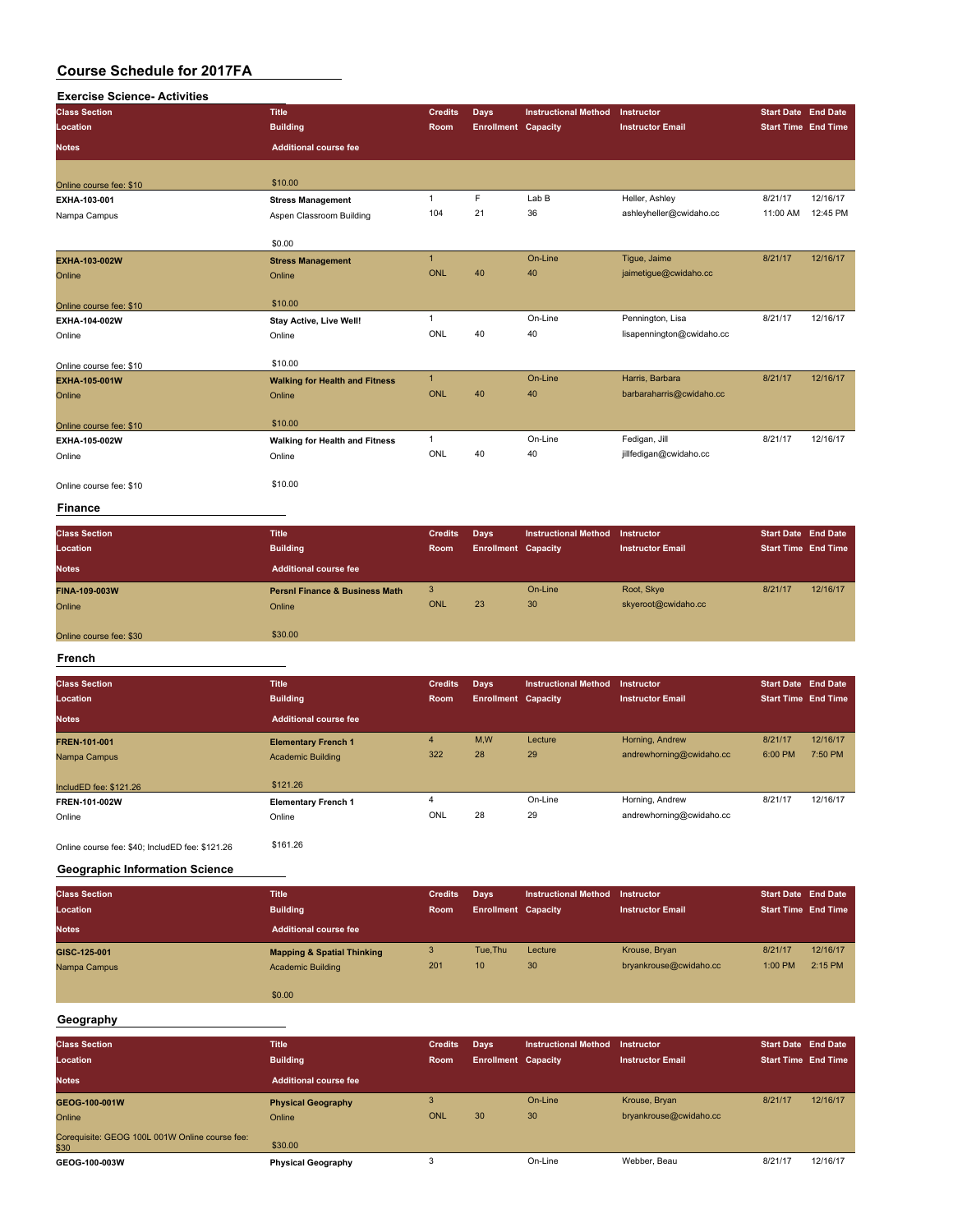| Geography                                                                                  |                               |                |                            |                             |                         |                            |                            |
|--------------------------------------------------------------------------------------------|-------------------------------|----------------|----------------------------|-----------------------------|-------------------------|----------------------------|----------------------------|
| <b>Class Section</b>                                                                       | <b>Title</b>                  | <b>Credits</b> | Days                       | <b>Instructional Method</b> | Instructor              | <b>Start Date End Date</b> |                            |
| Location                                                                                   | <b>Building</b>               | Room           | <b>Enrollment Capacity</b> |                             | <b>Instructor Email</b> |                            | <b>Start Time End Time</b> |
| <b>Notes</b>                                                                               | <b>Additional course fee</b>  |                |                            |                             |                         |                            |                            |
| Online                                                                                     | Online                        | ONL            | 20                         | 20                          | beauwebber@cwidaho.cc   |                            |                            |
| Corequisite: GEOG 100L 003 Lecture is online.<br>Lab is in-person. Online course fee: \$30 | \$30.00                       |                |                            |                             |                         |                            |                            |
| GEOG-100-004W                                                                              | <b>Physical Geography</b>     | 3              |                            | On-Line                     | Krouse, Bryan           | 8/21/17                    | 12/16/17                   |
| Online                                                                                     | Online                        | <b>ONL</b>     | 30                         | 30                          | bryankrouse@cwidaho.cc  |                            |                            |
| Corequisite: GEOG 100L 004W Online course fee:<br>\$30                                     | \$30.00                       |                |                            |                             |                         |                            |                            |
| GEOG-100L-001W                                                                             | <b>Physical Geography Lab</b> | $\mathbf{1}$   |                            | On-Line                     | Krouse, Bryan           | 8/21/17                    | 12/16/17                   |
| Online                                                                                     | Online                        | ONL            | 30                         | 30                          | bryankrouse@cwidaho.cc  |                            |                            |
| Corequisite: GEOG 100 001W                                                                 | \$0.00                        |                |                            |                             |                         |                            |                            |
| GEOG-100L-003W                                                                             | <b>Physical Geography Lab</b> | $\mathbf{1}$   |                            | On-Line                     | Webber, Beau            | 8/21/17                    | 12/16/17                   |
| Online                                                                                     | Online                        | <b>ONL</b>     | 20                         | 20                          | beauwebber@cwidaho.cc   |                            |                            |
|                                                                                            | \$0.00                        |                |                            |                             |                         |                            |                            |
| GEOG-100L-004W                                                                             | <b>Physical Geography Lab</b> | $\mathbf{1}$   |                            | On-Line                     | Krouse, Bryan           | 8/21/17                    | 12/16/17                   |
| Online                                                                                     | Online                        | ONL            | 30                         | 30                          | bryankrouse@cwidaho.cc  |                            |                            |
| Corequisite: GEOG 100 004W                                                                 | \$0.00                        |                |                            |                             |                         |                            |                            |
| GEOG-102-001W                                                                              | <b>Cultural Geography</b>     | 3              |                            | On-Line                     | Krouse, Bryan           | 8/21/17                    | 12/16/17                   |
| Online                                                                                     | Online                        | <b>ONL</b>     | 35                         | 35                          | bryankrouse@cwidaho.cc  |                            |                            |
| Online course fee: \$30                                                                    | \$30.00                       |                |                            |                             |                         |                            |                            |
| GEOG-102-002W                                                                              | <b>Cultural Geography</b>     | 3              |                            | On-Line                     | Krouse, Bryan           | 8/21/17                    | 12/16/17                   |
| Online                                                                                     | Online                        | ONL            | 34                         | 35                          | bryankrouse@cwidaho.cc  |                            |                            |
| Online course fee: \$30                                                                    | \$30.00                       |                |                            |                             |                         |                            |                            |

#### **Geology**

| <b>Class Section</b>                                   | <b>Title</b>                            | <b>Credits</b> | <b>Days</b>                | <b>Instructional Method</b> | Instructor              | <b>Start Date End Date</b> |          |
|--------------------------------------------------------|-----------------------------------------|----------------|----------------------------|-----------------------------|-------------------------|----------------------------|----------|
| Location                                               | <b>Building</b>                         | Room           | <b>Enrollment Capacity</b> |                             | <b>Instructor Email</b> | <b>Start Time End Time</b> |          |
| <b>Notes</b>                                           | <b>Additional course fee</b>            |                |                            |                             |                         |                            |          |
| GEOL-101-001                                           | <b>Physical Geology</b>                 | 3              | M,W                        | Lecture                     | Sundell, Ander          | 8/21/17                    | 12/16/17 |
| Nampa Campus                                           | <b>Academic Building</b>                | 102E           | 30                         | 48                          | andersundell@cwidaho.cc | 11:30 AM                   | 12:45 PM |
| Corequisite: GEOL 101L                                 | \$0.00                                  |                |                            |                             |                         |                            |          |
| GEOL-101-002                                           | <b>Physical Geology</b>                 | 3              | M,W                        | Lecture                     | Sundell, Ander          | 8/21/17                    | 12/16/17 |
| Nampa Campus                                           | Academic Building                       | 105            | 17                         | 24                          | andersundell@cwidaho.cc | 4:00 PM                    | 5:15 PM  |
| Corequisite: GEOL 101L                                 | \$0.00                                  |                |                            |                             |                         |                            |          |
| GEOL-101L-002                                          | <b>Physical Geology Lab</b>             | $\mathbf{1}$   | W                          | Lab <sub>B</sub>            | Sundell, Ander          | 8/21/17                    | 12/16/17 |
| Nampa Campus                                           | <b>Academic Building</b>                | 220            | 24                         | 24                          | andersundell@cwidaho.cc | 1:00 PM                    | 2:45 PM  |
| Corequisite: GEOL 101 Additional course fee: \$15      | \$15.00                                 |                |                            |                             |                         |                            |          |
| GEOL-101L-003                                          | <b>Physical Geology Lab</b>             | $\mathbf{1}$   | W                          | Lab B                       | Sundell, Ander          | 8/21/17                    | 12/16/17 |
| Nampa Campus                                           | Academic Building                       | 220            | 12                         | 24                          | andersundell@cwidaho.cc | 5:30 PM                    | 7:15 PM  |
| Corequisite: GEOL 101 Additional course fee: \$15      | \$15.00                                 |                |                            |                             |                         |                            |          |
| GEOL-101L-004                                          | <b>Physical Geology Lab</b>             | $\mathbf{1}$   | Tue                        | Lab <sub>B</sub>            | Sundell, Ander          | 8/21/17                    | 12/16/17 |
| Nampa Campus                                           | <b>Academic Building</b>                | 220            | 11                         | 24                          | andersundell@cwidaho.cc | 1:00 PM                    | 2:45 PM  |
| Corequisite: GEOL 101; Additional course fee: \$15     | \$15.00                                 |                |                            |                             |                         |                            |          |
| GEOL-104-001                                           | <b>Natural Disasters &amp; Env Geol</b> | 3              | Tue.Thu                    | Lecture                     | Gibble, Katherine       | 8/21/17                    | 12/16/17 |
| Nampa Campus                                           | Academic Building                       | 218            | 13                         | 24                          | katiegibble@cwidaho.cc  | 4:00 PM                    | 5:15 PM  |
| Corequisite: GEOL 104L                                 | \$0.00                                  |                |                            |                             |                         |                            |          |
| GEOL-104-002W                                          | <b>Natural Disasters &amp; Env Geol</b> | 3              |                            | On-Line                     | Gibble, Katherine       | 8/21/17                    | 12/16/17 |
| Online                                                 | Online                                  | <b>ONL</b>     | 23                         | 24                          | katiegibble@cwidaho.cc  |                            |          |
| Corequisite: GEOL 104L 002W Online course fee:<br>\$30 | \$30.00                                 |                |                            |                             |                         |                            |          |
| GEOL-104L-001                                          | Nat Disasters & Env Geol Lab            | $\mathbf{1}$   | Thu                        | Lab B                       | Gibble, Katherine       | 8/21/17                    | 12/16/17 |
| Nampa Campus                                           | <b>Academic Building</b>                | 220            | 13                         | 24                          | katiegibble@cwidaho.cc  | 2:00 PM                    | 3:45 PM  |
| Corequisite: GEOL 104 Special course fee: \$10         | \$10.00                                 |                |                            |                             |                         |                            |          |
| GEOL-104L-002W                                         | <b>Nat Disasters &amp; Env Geol Lab</b> | $\mathbf{1}$   |                            | On-Line                     | Gibble, Katherine       | 8/21/17                    | 12/16/17 |
| Online                                                 | Online                                  | <b>ONL</b>     | 23                         | 24                          | katiegibble@cwidaho.cc  |                            |          |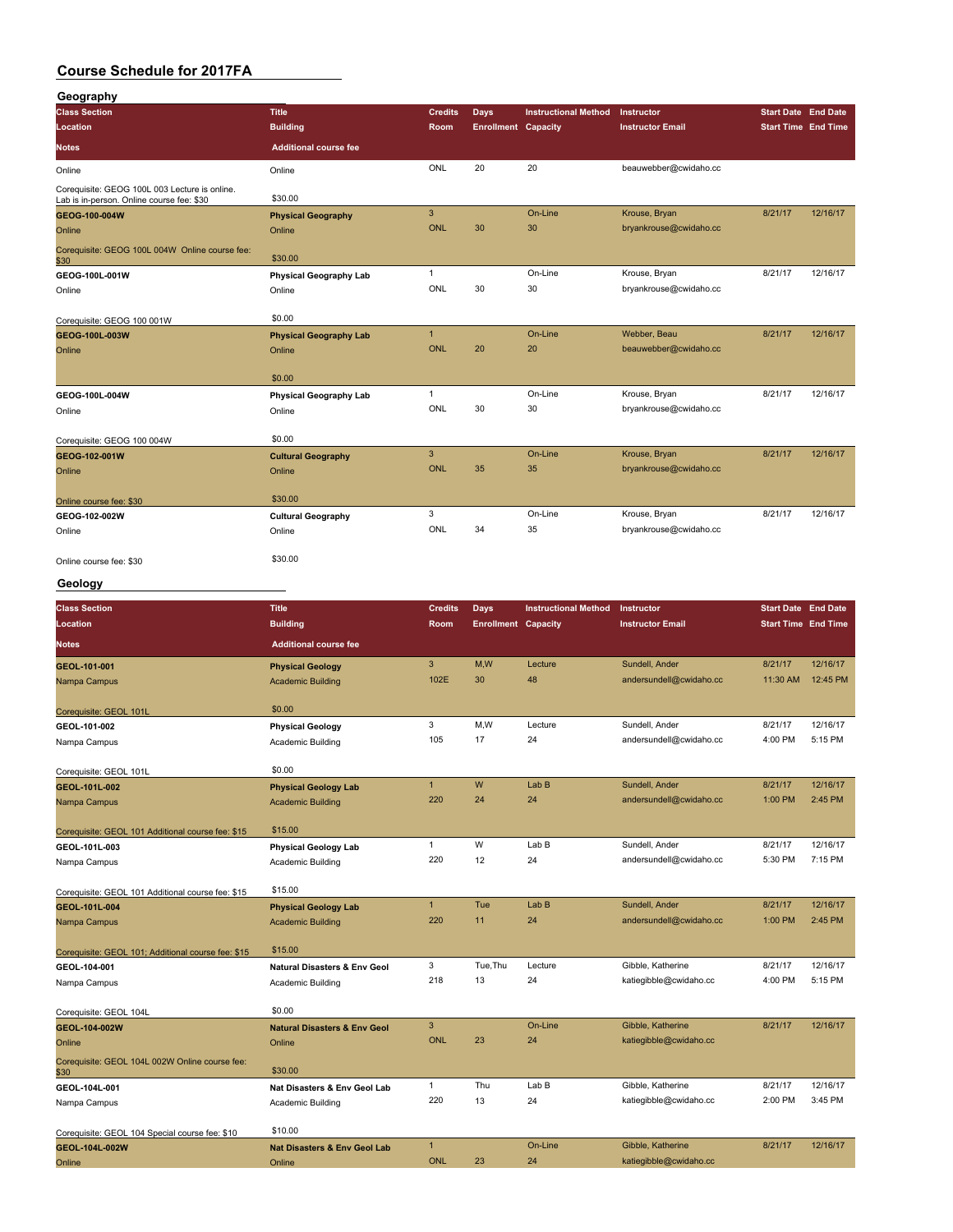| Geology                    |                              |                |                            |                             |                         |                            |          |  |  |
|----------------------------|------------------------------|----------------|----------------------------|-----------------------------|-------------------------|----------------------------|----------|--|--|
| <b>Class Section</b>       | <b>Title</b>                 | <b>Credits</b> | Days                       | <b>Instructional Method</b> | Instructor              | <b>Start Date End Date</b> |          |  |  |
| Location                   | <b>Building</b>              | Room           | <b>Enrollment Capacity</b> |                             | <b>Instructor Email</b> | <b>Start Time End Time</b> |          |  |  |
| <b>Notes</b>               | <b>Additional course fee</b> |                |                            |                             |                         |                            |          |  |  |
|                            |                              |                |                            |                             |                         |                            |          |  |  |
| Corequisite: GEOL 104 002W | \$0.00                       |                |                            |                             |                         |                            |          |  |  |
| GEOL-275-001               | <b>Field Geology</b>         | 4              | F                          | Lecture                     | Sundell, Ander          | 8/21/17                    | 12/16/17 |  |  |
| Nampa Campus               | Academic Building            | 309            | 13                         | 16                          | andersundell@cwidaho.cc | 12:00 PM                   | 5:00 PM  |  |  |
| Special course fee: \$25   | \$25.00                      |                |                            |                             |                         |                            |          |  |  |

#### **Health Science**

| <b>Class Section</b>                                                                     | <b>Title</b>                          | <b>Credits</b> | Days                       | <b>Instructional Method</b> | Instructor                | <b>Start Date End Date</b> |          |
|------------------------------------------------------------------------------------------|---------------------------------------|----------------|----------------------------|-----------------------------|---------------------------|----------------------------|----------|
| Location                                                                                 | <b>Building</b>                       | Room           | <b>Enrollment Capacity</b> |                             | <b>Instructor Email</b>   | <b>Start Time End Time</b> |          |
| Notes                                                                                    | <b>Additional course fee</b>          |                |                            |                             |                           |                            |          |
| <b>HLTH-101-001W</b>                                                                     | <b>Medical Terminology</b>            | $\mathbf{3}$   |                            | On-Line                     | Krouse, Rhonna            | 8/21/17                    | 12/16/17 |
| Online                                                                                   | Online                                | <b>ONL</b>     | 47                         | 50                          | rhonnakrouse@cwidaho.cc   |                            |          |
| Special course fee: \$5; Online course fee: \$30;<br>IncludED fee: \$99                  | \$134.00                              |                |                            |                             |                           |                            |          |
| HLTH-101-002W                                                                            | <b>Medical Terminology</b>            | 3              |                            | On-Line                     | Krouse, Rhonna            | 8/21/17                    | 12/16/17 |
| Online                                                                                   | Online                                | <b>ONL</b>     | 49                         | 50                          | rhonnakrouse@cwidaho.cc   |                            |          |
| Special course fee: \$5; Online course fee: \$30;<br>IncludED fee: \$99                  | \$134.00                              |                |                            |                             |                           |                            |          |
| <b>HLTH-101-003W</b>                                                                     | <b>Medical Terminology</b>            | 3              |                            | On-Line                     | Krouse, Rhonna            | 8/21/17                    | 12/16/17 |
| Online                                                                                   | Online                                | <b>ONL</b>     | 48                         | 50                          | rhonnakrouse@cwidaho.cc   |                            |          |
| Special course fee: \$5; Online course fee: \$30;<br>IncludED fee: \$99                  | \$134.00                              |                |                            |                             |                           |                            |          |
| HLTH-101-004W                                                                            | <b>Medical Terminology</b>            | 3              |                            | On-Line                     | Smit, Melody              | 8/21/17                    | 12/16/17 |
| Online                                                                                   | Online                                | ONL            | 50                         | 50                          | melodysmit@cwidaho.cc     |                            |          |
| Special course fee: \$5; Online course fee: \$30;<br>IncludED fee: \$99                  | \$134.00                              |                |                            |                             |                           |                            |          |
| <b>HLTH-101-006W</b>                                                                     | <b>Medical Terminology</b>            | 3              |                            | On-Line                     | Ward, Carol               | 8/21/17                    | 12/16/17 |
| Online                                                                                   | Online                                | <b>ONL</b>     | 49                         | 50                          | carolward@cwidaho.cc      |                            |          |
| Special course fee: \$5; Online course fee: \$30;<br>IncludED fee: \$99                  | \$134.00                              |                |                            |                             |                           |                            |          |
| HLTH-110-001                                                                             | Drug Use and Abuse                    | 3              | Tue, Thu                   | Lecture                     | Noble, Lauren             | 8/21/17                    | 12/16/17 |
| Ada County Campus                                                                        | <b>Pintail Center</b>                 | 1320           | 18                         | 30                          | laurennoble@cwidaho.cc    | 5:30 PM                    | 6:45 PM  |
|                                                                                          | \$0.00                                |                |                            |                             |                           |                            |          |
| <b>HLTH-202-001W</b>                                                                     | <b>Introduction to Health Systems</b> | 3              |                            | On-Line                     | Rosenberg, James          | 8/21/17                    | 12/16/17 |
| Online                                                                                   | Online                                | <b>ONL</b>     | 32                         | 33                          | jamesrosenberg@cwidaho.cc |                            |          |
| Online course fee: \$30                                                                  | \$30.00                               |                |                            |                             |                           |                            |          |
| <b>HLTH-220-001W</b>                                                                     | <b>Fundamentals of Nutrition</b>      | 3              |                            | On-Line                     | Nelson, Marianne          | 8/21/17                    | 12/16/17 |
| Online                                                                                   | Online                                | ONL            | 33                         | 33                          | mariannenelson@cwidaho.cc |                            |          |
| Online course fee: \$30; IncludED fee: \$102                                             | \$132.00                              |                |                            |                             |                           |                            |          |
| HLTH-220-002                                                                             | <b>Fundamentals of Nutrition</b>      | $\mathbf{3}$   | M,W                        | Lecture                     | Ginnetti, Mary            | 8/21/17                    | 12/16/17 |
| Nampa Campus                                                                             | <b>Academic Building</b>              | 102E           | 35                         | 35                          | maryginnetti@cwidaho.cc   | 10:00 AM                   | 11:15 AM |
|                                                                                          |                                       |                |                            |                             |                           |                            |          |
| IncludED fee: \$102                                                                      | \$102.00                              |                |                            |                             |                           |                            |          |
| HLTH-220-003                                                                             | <b>Fundamentals of Nutrition</b>      | 3              | Tue, Thu                   | Lecture                     | Ginnetti, Mary            | 8/21/17                    | 12/16/17 |
| Ada County Campus                                                                        | Pintail Center                        | 1318           | 35                         | 35                          | maryginnetti@cwidaho.cc   | 2:30 PM                    | 3:45 PM  |
| IncludED fee: \$102                                                                      | \$102.00                              |                |                            |                             |                           |                            |          |
| <b>HLTH-220-004</b>                                                                      | <b>Fundamentals of Nutrition</b>      | 3              | F                          | Lecture                     | Ginnetti, Mary            | 8/21/17                    | 12/16/17 |
| Nampa Campus                                                                             | Aspen Classroom Building              | 101            | 24                         | 35                          | maryginnetti@cwidaho.cc   | 11:00 AM                   | 1:45 PM  |
| IncludED fee: \$102                                                                      | \$102.00                              |                |                            |                             |                           |                            |          |
| HLTH-220-005H                                                                            | <b>Fundamentals of Nutrition</b>      | 3              | М                          | Hybrid                      | Krouse, Rhonna            | 8/21/17                    | 12/16/17 |
| Nampa Campus                                                                             | Aspen Classroom Building              | 101            | 32                         | 35                          | rhonnakrouse@cwidaho.cc   | 11:30 AM                   | 12:45 PM |
| Hybrid course - has an online component; Hybrid<br>course fee: \$15; IncludED fee: \$102 | \$117.00                              |                |                            |                             |                           |                            |          |
| <b>HLTH-220-006H</b>                                                                     | <b>Fundamentals of Nutrition</b>      | 3              | Tue                        | <b>Hybrid</b>               | Krouse, Rhonna            | 8/21/17                    | 12/16/17 |
| Nampa Campus                                                                             | Aspen Classroom Building              | 101            | 35                         | 35                          | rhonnakrouse@cwidaho.cc   | 10:00 AM                   | 11:15 AM |
| Hybrid course - has an online component; Hybrid<br>course fee: \$15; IncludED fee: \$102 | \$117.00                              |                |                            |                             |                           |                            |          |
| HLTH-220-008W                                                                            | <b>Fundamentals of Nutrition</b>      | 3              |                            | On-Line                     | Nelson, Marianne          | 8/21/17                    | 12/16/17 |
| Online                                                                                   | Online                                | ONL            | 33                         | 33                          | mariannenelson@cwidaho.cc |                            |          |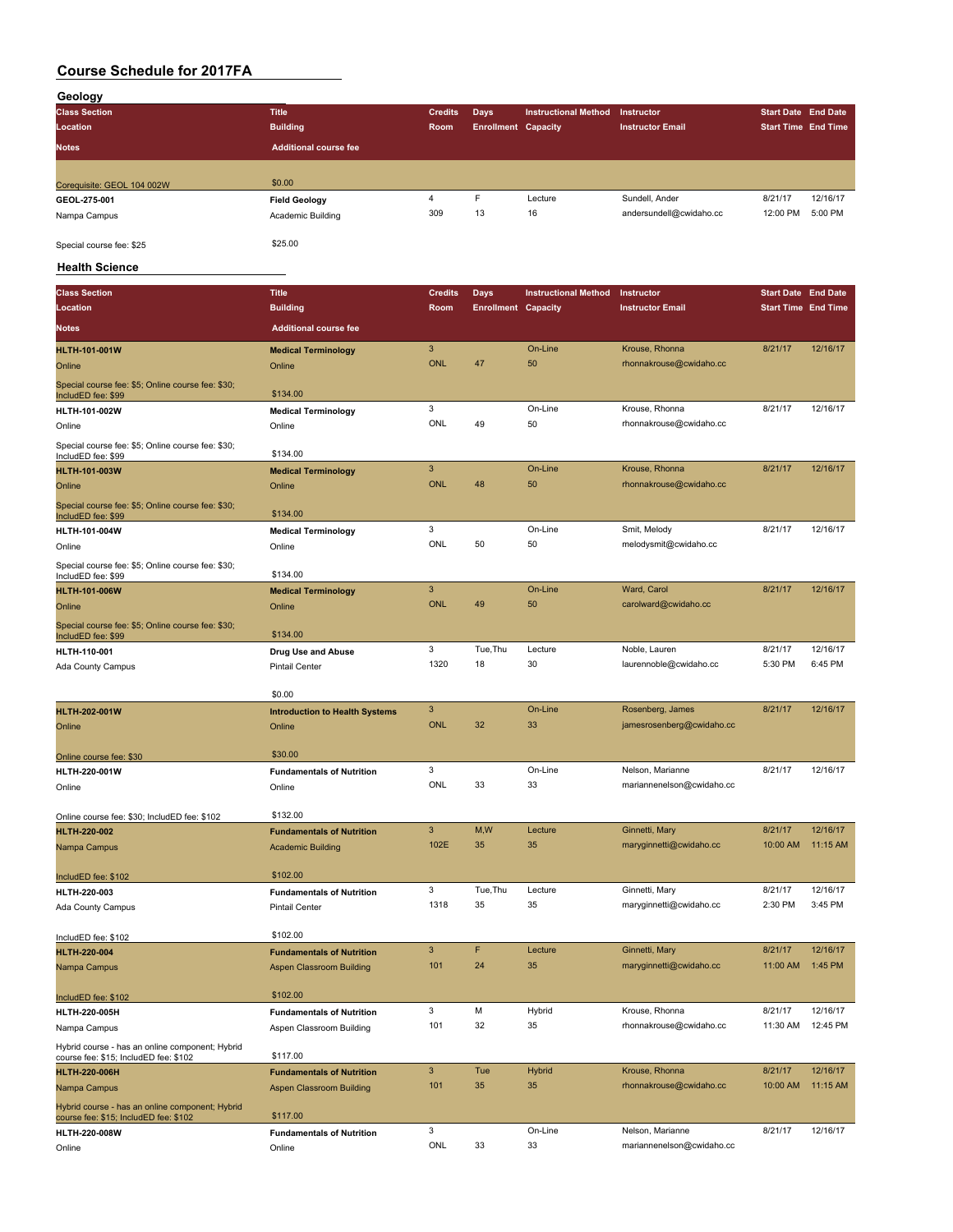| <b>Health Science</b>                                               |                                  |                           |                            |                             |                           |                            |          |
|---------------------------------------------------------------------|----------------------------------|---------------------------|----------------------------|-----------------------------|---------------------------|----------------------------|----------|
| <b>Class Section</b>                                                | <b>Title</b>                     | <b>Credits</b>            | <b>Days</b>                | <b>Instructional Method</b> | Instructor                | Start Date End Date        |          |
| Location                                                            | <b>Building</b>                  | Room                      | <b>Enrollment Capacity</b> |                             | <b>Instructor Email</b>   | <b>Start Time End Time</b> |          |
| <b>Notes</b>                                                        | <b>Additional course fee</b>     |                           |                            |                             |                           |                            |          |
|                                                                     |                                  |                           |                            |                             |                           |                            |          |
| Online course fee: \$30; IncludED fee: \$102                        | \$132.00                         |                           |                            |                             |                           |                            |          |
| <b>HLTH-220-009W</b>                                                | <b>Fundamentals of Nutrition</b> | 3                         |                            | On-Line                     | Krouse, Rhonna            | 8/21/17                    | 12/16/17 |
| Online                                                              | Online                           | <b>ONL</b>                | 33                         | 33                          | rhonnakrouse@cwidaho.cc   |                            |          |
|                                                                     |                                  |                           |                            |                             |                           |                            |          |
| Online course fee: \$30; IncludED fee: \$102                        | \$132.00                         |                           |                            |                             |                           |                            |          |
| HLTH-220-010W                                                       | <b>Fundamentals of Nutrition</b> | 3                         |                            | On-Line                     | Rosenberg, James          | 8/21/17                    | 12/16/17 |
| Online                                                              | Online                           | ONL                       | 33                         | 33                          | jamesrosenberg@cwidaho.cc |                            |          |
| Online course fee: \$30; IncludED fee: \$102                        | \$132.00                         |                           |                            |                             |                           |                            |          |
| <b>HLTH-220-011W</b>                                                | <b>Fundamentals of Nutrition</b> | 3                         |                            | On-Line                     | Albertazzi, Teri          | 8/21/17                    | 12/16/17 |
| Online                                                              | Online                           | <b>ONL</b>                | 33                         | 33                          | terialbertazzi@cwidaho.cc |                            |          |
|                                                                     |                                  |                           |                            |                             |                           |                            |          |
| Online course fee: \$30; IncludED fee: \$102                        | \$132.00                         |                           |                            |                             |                           |                            |          |
| HLTH-220-012W                                                       | <b>Fundamentals of Nutrition</b> | 3                         |                            | On-Line                     | Krouse, Rhonna            | 8/21/17                    | 12/16/17 |
| Online                                                              | Online                           | <b>ONL</b>                | 33                         | 33                          | rhonnakrouse@cwidaho.cc   |                            |          |
|                                                                     | \$132.00                         |                           |                            |                             |                           |                            |          |
| Online course fee: \$30; IncludED fee: \$102<br><b>HLTH-280-001</b> | <b>Global Health</b>             | $\overline{3}$            | Tue, Thu                   | Lecture                     | Lung, Janice              | 8/21/17                    | 12/16/17 |
| Nampa Campus                                                        | <b>Aspen Classroom Building</b>  | 104                       | 35                         | 35                          | janicelung@cwidaho.cc     | 10:00 AM                   | 11:15 AM |
|                                                                     |                                  |                           |                            |                             |                           |                            |          |
|                                                                     | \$0.00                           |                           |                            |                             |                           |                            |          |
| HLTH-280-002                                                        | <b>Global Health</b>             | 3                         | M,W                        | Lecture                     | Curry, Timothy            | 8/21/17                    | 12/16/17 |
| Nampa Campus                                                        | Academic Building                | 106                       | 26                         | 35                          | timcurry@cwidaho.cc       | 11:30 AM                   | 12:45 PM |
|                                                                     |                                  |                           |                            |                             |                           |                            |          |
|                                                                     | \$0.00                           |                           |                            |                             |                           |                            |          |
| <b>HLTH-280-004W</b>                                                | <b>Global Health</b>             | $\overline{3}$            |                            | On-Line                     | Freeman, Tina             | 8/21/17                    | 12/16/17 |
| Online                                                              | Online                           | <b>ONL</b>                | 35                         | 35                          | tinafreeman@cwidaho.cc    |                            |          |
|                                                                     |                                  |                           |                            |                             |                           |                            |          |
| Online course fee: \$30                                             | \$30.00                          | 3                         |                            | On-Line                     | Rosenberg, James          | 8/21/17                    | 12/16/17 |
| HLTH-280-005W<br>Online                                             | <b>Global Health</b><br>Online   | <b>ONL</b>                | 17                         | 35                          | jamesrosenberg@cwidaho.cc |                            |          |
|                                                                     |                                  |                           |                            |                             |                           |                            |          |
| Online course fee: \$30                                             | \$30.00                          |                           |                            |                             |                           |                            |          |
| <b>HLTH-280-006W</b>                                                | <b>Global Health</b>             | $\mathsf 3$               |                            | On-Line                     | Rosenberg, James          | 8/21/17                    | 12/16/17 |
| Online                                                              | Online                           | <b>ONL</b>                | 34                         | 35                          | jamesrosenberg@cwidaho.cc |                            |          |
|                                                                     |                                  |                           |                            |                             |                           |                            |          |
| Online course fee: \$30                                             | \$30.00                          |                           |                            |                             |                           |                            |          |
| HLTH-280-007W                                                       | <b>Global Health</b>             | 3                         |                            | On-Line                     | Freeman, Tina             | 8/21/17                    | 12/16/17 |
| Online                                                              | Online                           | ONL                       | 35                         | 35                          | tinafreeman@cwidaho.cc    |                            |          |
| Online course fee: \$30                                             | \$30.00                          |                           |                            |                             |                           |                            |          |
| <b>HLTH-280-008W</b>                                                | <b>Global Health</b>             | $\ensuremath{\mathsf{3}}$ |                            | On-Line                     | Freeman, Tina             | 8/21/17                    | 12/16/17 |
| Online                                                              | Online                           | <b>ONL</b>                | 35                         | 35                          | tinafreeman@cwidaho.cc    |                            |          |
|                                                                     |                                  |                           |                            |                             |                           |                            |          |
| Online course fee: \$30                                             | \$30.00                          |                           |                            |                             |                           |                            |          |
| Providence Process and Contractors and the                          |                                  |                           |                            |                             |                           |                            |          |

**Heavy Duty Truck Technician**

| <b>Class Section</b>                                                        | <b>Title</b>                           | <b>Credits</b>       | <b>Days</b>                | <b>Instructional Method</b> | Instructor              | <b>Start Date End Date</b> |          |
|-----------------------------------------------------------------------------|----------------------------------------|----------------------|----------------------------|-----------------------------|-------------------------|----------------------------|----------|
| Location                                                                    | <b>Building</b>                        | <b>Room</b>          | <b>Enrollment Capacity</b> |                             | <b>Instructor Email</b> | <b>Start Time End Time</b> |          |
| <b>Notes</b>                                                                | <b>Additional course fee</b>           |                      |                            |                             |                         |                            |          |
| <b>TTEC-101-001</b>                                                         | <b>Safety &amp; Shop Practices Lab</b> | $\overline{2}$       | M.Tue.W.Thu Lab            |                             | Church, Donald          | 8/21/17                    | 9/23/17  |
| Nampa Campus                                                                | <b>Micron Center for PTE</b>           | 1802                 | 18                         | 18                          | rockychurch@cwidaho.cc  | 12:30 PM                   | 4:00 PM  |
| Heavy Duty Truck Technician students only;<br>Special course fee: \$2592.83 | \$2,592.83                             |                      |                            |                             |                         |                            |          |
| TTEC-101-001                                                                | Safety & Shop Practices Lab            | $\overline{2}$       | M.Tue.W.Thu Lab            |                             | Church, Donald          | 8/21/17                    | 9/23/17  |
| Nampa Campus                                                                | Micron Center for PTE                  | 1804                 | 18                         | 18                          | rockychurch@cwidaho.cc  | 12:30 PM                   | 4:00 PM  |
| Heavy Duty Truck Technician students only;<br>Special course fee: \$2592.83 | \$2,592.83                             |                      |                            |                             |                         |                            |          |
| <b>TTEC-104-001</b>                                                         | <b>Introduction to Electrical</b>      | $\blacktriangleleft$ | M.Tue.W.Tht Lecture        |                             | Beal, Alex              | 9/25/17                    | 10/28/17 |
| Nampa Campus                                                                | Micron Center for PTE                  | 1802                 | 18                         | 18                          | alexbeal@cwidaho.cc     | 10:00 AM                   | 11:30 AM |
| Heavy Duty Truck Technician Students Only                                   | \$0.00                                 |                      |                            |                             |                         |                            |          |
| TTEC-104-001                                                                | <b>Introduction to Electrical</b>      |                      | M, Tue, W, Thu Lecture     |                             | Beal, Alex              | 9/25/17                    | 10/28/17 |
| Nampa Campus                                                                | Micron Center for PTE                  | 1804                 | 18                         | 18                          | alexbeal@cwidaho.cc     | 10:00 AM                   | 11:30 AM |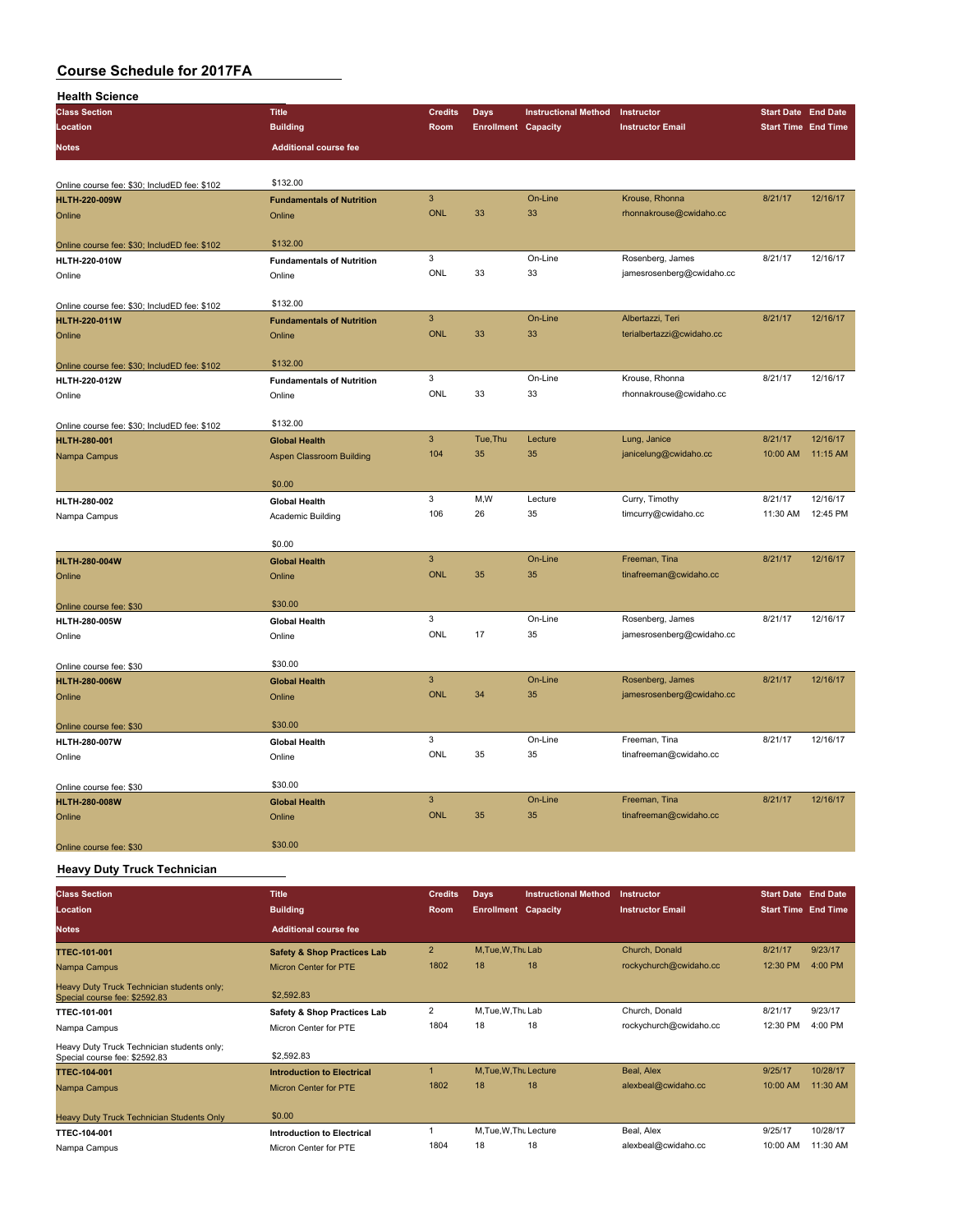| <b>Heavy Duty Truck Technician</b>                                    |                                                         |                |                              |                             |                         |                            |                     |
|-----------------------------------------------------------------------|---------------------------------------------------------|----------------|------------------------------|-----------------------------|-------------------------|----------------------------|---------------------|
| <b>Class Section</b>                                                  | <b>Title</b>                                            | <b>Credits</b> | Days                         | <b>Instructional Method</b> | Instructor              | <b>Start Date End Date</b> |                     |
| Location                                                              | <b>Building</b>                                         | Room           | <b>Enrollment Capacity</b>   |                             | <b>Instructor Email</b> | <b>Start Time End Time</b> |                     |
| <b>Notes</b>                                                          | <b>Additional course fee</b>                            |                |                              |                             |                         |                            |                     |
|                                                                       |                                                         |                |                              |                             |                         |                            |                     |
|                                                                       | \$0.00                                                  |                |                              |                             |                         |                            |                     |
| Heavy Duty Truck Technician Students Only                             | <b>Electrical Systems</b>                               | 3              | M, Tue, W, Thu Lecture       |                             | Beal, Alex              | 9/25/17                    | 10/28/17            |
| <b>TTEC-105-001</b>                                                   | Micron Center for PTE                                   | 1802           | 18                           | 18                          | alexbeal@cwidaho.cc     | 12:00 PM                   | 4:00 PM             |
| Nampa Campus                                                          |                                                         |                |                              |                             |                         |                            |                     |
| Heavy Duty Truck Technician Students Only                             | \$0.00                                                  |                |                              |                             |                         |                            |                     |
| TTEC-105-001                                                          | <b>Electrical Systems</b>                               | 3              | M, Tue, W, Thu Lecture       |                             | Beal, Alex              | 9/25/17                    | 10/28/17            |
| Nampa Campus                                                          | Micron Center for PTE                                   | 1804           | 18                           | 18                          | alexbeal@cwidaho.cc     | 12:00 PM                   | 4:00 PM             |
|                                                                       |                                                         |                |                              |                             |                         |                            |                     |
| Heavy Duty Truck Technician Students Only                             | \$0.00                                                  |                |                              |                             |                         |                            |                     |
| <b>TTEC-110-001</b>                                                   | <b>Engines/Engine Controls</b>                          | $\overline{4}$ | F                            | Lecture                     | Church, Donald          | 10/30/17                   | 12/16/17            |
| Nampa Campus                                                          | <b>Micron Center for PTE</b>                            | 1802           | 18                           | 18                          | rockychurch@cwidaho.cc  | 10:00 AM                   | 4:00 PM             |
|                                                                       |                                                         |                |                              |                             |                         |                            |                     |
| Heavy Duty Truck Technician Students Only                             | \$0.00                                                  |                |                              |                             |                         |                            |                     |
| TTEC-110-001                                                          | <b>Engines/Engine Controls</b>                          | $\overline{4}$ | M, Tue, W, Thu Lecture       |                             | Church, Donald          | 10/30/17                   | 12/16/17            |
| Nampa Campus                                                          | Micron Center for PTE                                   | 1802           | 18                           | 18                          | rockychurch@cwidaho.cc  | 10:00 AM                   | 1:00 PM             |
|                                                                       |                                                         |                |                              |                             |                         |                            |                     |
| Heavy Duty Truck Technician Students Only                             | \$0.00                                                  | $\overline{4}$ | M, Tue, W, Thu Lecture       |                             |                         | 10/30/17                   | 12/16/17            |
| <b>TTEC-110-001</b>                                                   | <b>Engines/Engine Controls</b>                          | 1804           | 18                           | 18                          | Church, Donald          | 10:00 AM                   | 4:00 PM             |
| Nampa Campus                                                          | Micron Center for PTE                                   |                |                              |                             | rockychurch@cwidaho.cc  |                            |                     |
| Heavy Duty Truck Technician Students Only                             | \$0.00                                                  |                |                              |                             |                         |                            |                     |
| TTEC-220-001                                                          | <b>Advanced Electrical Systems</b>                      | 4              | F                            | Lecture                     | Rayburn, Steven         | 8/21/17                    | 9/23/17             |
| Nampa Campus                                                          | Micron Center for PTE                                   | 1802           | 13                           | 18                          | steverayburn@cwidaho.cc | 8:00 AM                    | 2:00 PM             |
|                                                                       |                                                         |                |                              |                             |                         |                            |                     |
| Heavy Duty Truck Technician Students Only<br>Special course fee: \$10 | \$10.00                                                 |                |                              |                             |                         |                            |                     |
| <b>TTEC-220-001</b>                                                   | <b>Advanced Electrical Systems</b>                      | $\overline{4}$ | M, Tue, W, Thu Lecture       |                             | Rayburn, Steven         | 8/21/17                    | 9/23/17             |
| Nampa Campus                                                          | <b>Micron Center for PTE</b>                            | 1802           | 13                           | 18                          | steverayburn@cwidaho.cc | 8:00 AM                    | 10:00 AM            |
| Heavy Duty Truck Technician Students Only                             |                                                         |                |                              |                             |                         |                            |                     |
| Special course fee: \$10                                              | \$10.00                                                 |                |                              |                             |                         |                            |                     |
| TTEC-220-001                                                          | <b>Advanced Electrical Systems</b>                      | $\overline{4}$ | M, Tue, W, Thu Lecture       |                             | Rayburn, Steven         | 8/21/17                    | 9/23/17             |
| Nampa Campus                                                          | Micron Center for PTE                                   | 1804           | 13                           | 18                          | steverayburn@cwidaho.cc | 8:00 AM                    | 2:00 PM             |
| Heavy Duty Truck Technician Students Only                             |                                                         |                |                              |                             |                         |                            |                     |
| Special course fee: \$10                                              | \$10.00                                                 |                |                              |                             |                         |                            |                     |
| <b>TTEC-230-001</b>                                                   | <b>Adv Engine/Eng Controls</b>                          | $\overline{4}$ | F                            | Lecture                     | Church, Donald          | 9/25/17                    | 10/28/17            |
| Nampa Campus                                                          | Micron Center for PTE                                   | 1802           | 14                           | 18                          | rockychurch@cwidaho.cc  | 8:00 AM                    | 2:00 PM             |
| <b>Heavy Duty Truck Technician Students Only</b>                      | \$10.00                                                 |                |                              |                             |                         |                            |                     |
| Special course fee: \$10                                              |                                                         | 4              | M, Tue, W, Thu Lecture       |                             | Church, Donald          | 9/25/17                    | 10/28/17            |
| TTEC-230-001                                                          | <b>Adv Engine/Eng Controls</b><br>Micron Center for PTE | 1802           | 14                           | 18                          | rockychurch@cwidaho.cc  | 8:00 AM                    | 10:00 AM            |
| Nampa Campus                                                          |                                                         |                |                              |                             |                         |                            |                     |
| Heavy Duty Truck Technician Students Only<br>Special course fee: \$10 | \$10.00                                                 |                |                              |                             |                         |                            |                     |
| TTEC-230-001                                                          | <b>Adv Engine/Eng Controls</b>                          | $\overline{4}$ | M, Tue, W, Thu Lecture       |                             | Church, Donald          | 9/25/17                    | 10/28/17            |
| Nampa Campus                                                          | <b>Micron Center for PTE</b>                            | 1804           | 14                           | 18                          | rockychurch@cwidaho.cc  | 8:00 AM                    | 2:00 PM             |
|                                                                       |                                                         |                |                              |                             |                         |                            |                     |
| Heavy Duty Truck Technician Students Only<br>Special course fee: \$10 | \$10.00                                                 |                |                              |                             |                         |                            |                     |
| TTEC-240-001                                                          | <b>Adv Drivetrains/Steer &amp; Susp</b>                 | $\overline{4}$ | F                            | Lecture                     | Rayburn, Steven         | 10/30/17                   | 12/16/17            |
| Nampa Campus                                                          | Micron Center for PTE                                   | 1802           | 14                           | 18                          | steverayburn@cwidaho.cc | 8:00 AM                    | 2:00 PM             |
|                                                                       |                                                         |                |                              |                             |                         |                            |                     |
| Heavy Duty Truck Technician Students Only                             | \$0.00                                                  |                |                              |                             |                         |                            |                     |
| <b>TTEC-240-001</b>                                                   | <b>Adv Drivetrains/Steer &amp; Susp</b>                 | $\overline{4}$ | M, Tue, W, Thu Lecture       |                             | Rayburn, Steven         | 10/30/17                   | 12/16/17            |
| Nampa Campus                                                          | Micron Center for PTE                                   | 1802           | 14                           | 18                          | steverayburn@cwidaho.cc | 8:00 AM                    | 10:00 AM            |
|                                                                       |                                                         |                |                              |                             |                         |                            |                     |
| Heavy Duty Truck Technician Students Only                             | \$0.00                                                  |                |                              |                             | Rayburn, Steven         |                            |                     |
| TTEC-240-001                                                          | Adv Drivetrains/Steer & Susp                            | 4<br>1804      | M, Tue, W, Thu Lecture<br>14 | 18                          | steverayburn@cwidaho.cc | 10/30/17<br>8:00 AM        | 12/16/17<br>2:00 PM |
| Nampa Campus                                                          | Micron Center for PTE                                   |                |                              |                             |                         |                            |                     |
|                                                                       | \$0.00                                                  |                |                              |                             |                         |                            |                     |
| Heavy Duty Truck Technician Students Only                             |                                                         |                |                              |                             |                         |                            |                     |
| <b>Heavy Equipment Technician</b>                                     |                                                         |                |                              |                             |                         |                            |                     |
| <b>Class Section</b>                                                  | <b>Title</b>                                            | <b>Credits</b> | <b>Days</b>                  | <b>Instructional Method</b> | Instructor              | <b>Start Date End Date</b> |                     |
| Location                                                              | <b>Building</b>                                         | Room           | <b>Enrollment Capacity</b>   |                             | <b>Instructor Email</b> | <b>Start Time End Time</b> |                     |
|                                                                       |                                                         |                |                              |                             |                         |                            |                     |
| <b>Notes</b>                                                          | <b>Additional course fee</b>                            |                |                              |                             |                         |                            |                     |

| <b>Notes</b>        | Additional course fee                     |      |                     |    |                          |          |          |
|---------------------|-------------------------------------------|------|---------------------|----|--------------------------|----------|----------|
| <b>HTEC-100-001</b> | <b>Safety &amp; Intro to Shop Practic</b> |      | M.Tue.W.Thu Lecture |    | Kendall, Andrew          | 8/21/17  | 9/23/17  |
| Nampa Campus        | Micron Center for PTE                     | 1801 | 18                  | 18 | andrewkendall@cwidaho.cc | 10:00 AM | 12:00 PM |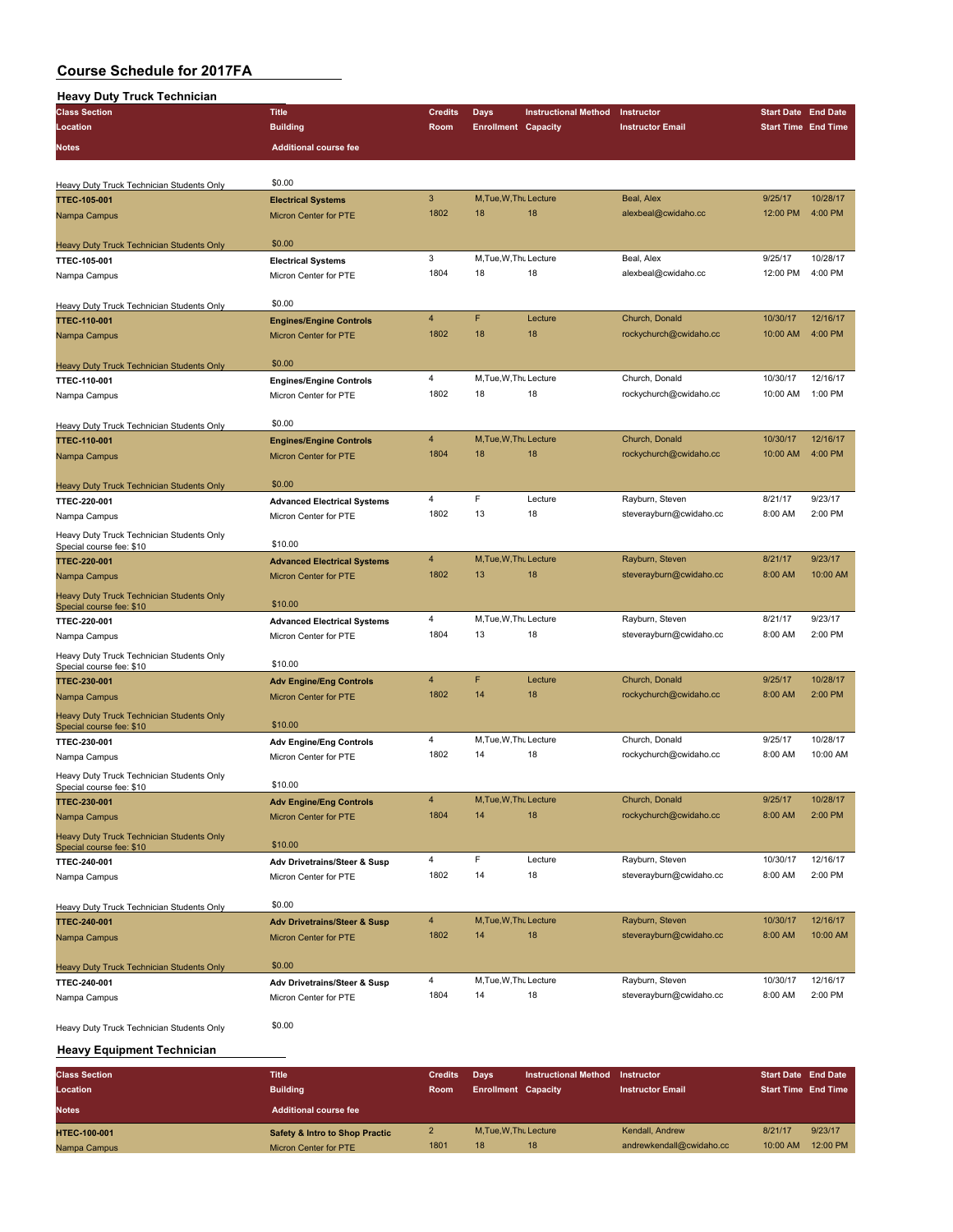| <b>Heavy Equipment Technician</b>                                    |                                                         |                |                            |                             |                                             |                            |                    |
|----------------------------------------------------------------------|---------------------------------------------------------|----------------|----------------------------|-----------------------------|---------------------------------------------|----------------------------|--------------------|
| <b>Class Section</b>                                                 | <b>Title</b>                                            | <b>Credits</b> | Days                       | <b>Instructional Method</b> | Instructor                                  | <b>Start Date End Date</b> |                    |
| Location                                                             | <b>Building</b>                                         | Room           | <b>Enrollment Capacity</b> |                             | <b>Instructor Email</b>                     | <b>Start Time End Time</b> |                    |
| Notes                                                                | <b>Additional course fee</b>                            |                |                            |                             |                                             |                            |                    |
|                                                                      |                                                         |                |                            |                             |                                             |                            |                    |
| Heavy Equipment Technician students only Special                     | \$10.00                                                 |                |                            |                             |                                             |                            |                    |
| course fee: \$10<br>HTEC-100-001                                     | Safety & Intro to Shop Practic                          | $\overline{2}$ | M, Tue, W, Thu Lecture     |                             | Kendall, Andrew                             | 8/21/17                    | 9/23/17            |
| Nampa Campus                                                         | Micron Center for PTE                                   | 1803           | 18                         | 18                          | andrewkendall@cwidaho.cc                    | 10:00 AM                   | 12:00 PM           |
|                                                                      |                                                         |                |                            |                             |                                             |                            |                    |
| Heavy Equipment Technician students only Special<br>course fee: \$10 | \$10.00                                                 |                |                            |                             |                                             |                            |                    |
| HTEC-100-002                                                         | <b>Safety &amp; Intro Shop Practices</b>                | $\overline{2}$ | M, Tue, W, Thu Lab         |                             | Kendall, Andrew                             | 10/30/17                   | 12/9/17            |
| Nampa Campus                                                         | <b>Micron Center for PTE</b>                            | 1803           | 0                          | 16                          | andrewkendall@cwidaho.cc                    | 2:00 PM                    | 4:00 PM            |
|                                                                      |                                                         |                |                            |                             |                                             |                            |                    |
|                                                                      | \$10.00                                                 |                |                            |                             |                                             |                            |                    |
| HTEC-101-001                                                         | Safety & Shop Practices Lab                             | $\overline{2}$ | M, Tue, W, Thu Lab         |                             | Kendall, Andrew                             | 8/21/17                    | 9/23/17            |
| Nampa Campus                                                         | Micron Center for PTE                                   | 1801           | 18                         | 18                          | andrewkendall@cwidaho.cc                    | 12:30 PM                   | 4:00 PM            |
|                                                                      |                                                         |                |                            |                             |                                             |                            |                    |
| Special course fee: \$2,592.83                                       | \$2,592.83                                              | $\overline{2}$ | M.Tue, W.Thu Lab           |                             | Kendall, Andrew                             | 8/21/17                    | 9/23/17            |
| <b>HTEC-101-001</b>                                                  | <b>Safety &amp; Shop Practices Lab</b>                  | 1803           | 18                         | 18                          | andrewkendall@cwidaho.cc                    | 12:30 PM                   | 4:00 PM            |
| Nampa Campus                                                         | <b>Micron Center for PTE</b>                            |                |                            |                             |                                             |                            |                    |
|                                                                      | \$2,592.83                                              |                |                            |                             |                                             |                            |                    |
| Special course fee: \$2,592.83<br>HTEC-104-001                       | <b>Introduction to Electrical</b>                       | $\mathbf{1}$   | M, Tue, W, Thu Lecture     |                             | Beal, Alex                                  | 10/30/17                   | 12/9/17            |
| Nampa Campus                                                         | Micron Center for PTE                                   | 1801           | 18                         | 18                          | alexbeal@cwidaho.cc                         | 10:00 AM                   | 11:30 AM           |
|                                                                      |                                                         |                |                            |                             |                                             |                            |                    |
|                                                                      | \$0.00                                                  |                |                            |                             |                                             |                            |                    |
| HTEC-104-001                                                         | <b>Introduction to Electrical</b>                       | $\mathbf{1}$   | M, Tue, W, Thu Lecture     |                             | Beal, Alex                                  | 10/30/17                   | 12/9/17            |
| Nampa Campus                                                         | <b>Micron Center for PTE</b>                            | 1803           | 18                         | 18                          | alexbeal@cwidaho.cc                         | 10:00 AM                   | 11:30 AM           |
|                                                                      |                                                         |                |                            |                             |                                             |                            |                    |
|                                                                      | \$0.00                                                  |                |                            |                             |                                             |                            |                    |
| HTEC-105-001                                                         | <b>Electrical Systems</b>                               | 3              | M, Tue, W, Thu Lecture     |                             | Beal, Alex                                  | 10/30/17                   | 12/9/17            |
| Nampa Campus                                                         | Micron Center for PTE                                   | 1801           | 18                         | 18                          | alexbeal@cwidaho.cc                         | 12:00 PM                   | 4:00 PM            |
| Heavy Equipment Technician students only Special                     |                                                         |                |                            |                             |                                             |                            |                    |
| course fee: \$10                                                     | \$10.00                                                 |                |                            |                             |                                             |                            |                    |
| <b>HTEC-105-001</b>                                                  | <b>Electrical Systems</b>                               | $\mathbf{3}$   | M, Tue, W, Thu Lecture     |                             | Beal, Alex                                  | 10/30/17                   | 12/9/17            |
| Nampa Campus                                                         | <b>Micron Center for PTE</b>                            | 1803           | 18                         | 18                          | alexbeal@cwidaho.cc                         | 12:00 PM                   | 4:00 PM            |
| Heavy Equipment Technician students only Special                     | \$10.00                                                 |                |                            |                             |                                             |                            |                    |
| course fee: \$10                                                     |                                                         | $\overline{4}$ | M, Tue, W, Thu Lecture     |                             | Rayburn, Steven                             | 9/25/17                    | 10/28/17           |
| HTEC-110-001                                                         | <b>Engines/Engine Controls</b><br>Micron Center for PTE | 1803           | 18                         | 18                          | steverayburn@cwidaho.cc                     | 10:00 AM                   | 4:00 PM            |
| Nampa Campus                                                         |                                                         |                |                            |                             |                                             |                            |                    |
| Heavy Equipment Technician students only                             | \$0.00                                                  |                |                            |                             |                                             |                            |                    |
| HTEC-220-001                                                         | <b>Advanced Electrical Systems</b>                      | 4              | F                          | Lecture                     | Rayburn, Steven                             | 8/21/17                    | 9/23/17            |
| Nampa Campus                                                         | <b>Micron Center for PTE</b>                            | 1801           | 13                         | 18                          | steverayburn@cwidaho.cc                     | 8:00 AM                    | 2:00 PM            |
|                                                                      |                                                         |                |                            |                             |                                             |                            |                    |
| Heavy Equipment Technician students only                             | \$0.00                                                  |                |                            |                             |                                             |                            |                    |
| HTEC-220-001                                                         | <b>Advanced Electrical Systems</b>                      | $\overline{4}$ | M, Tue, W, Thu Lecture     |                             | Rayburn, Steven                             | 8/21/17                    | 9/23/17            |
| Nampa Campus                                                         | Micron Center for PTE                                   | 1801           | 13                         | 18                          | steverayburn@cwidaho.cc                     | 8:00 AM                    | 10:00 AM           |
|                                                                      |                                                         |                |                            |                             |                                             |                            |                    |
| Heavy Equipment Technician students only                             | \$0.00                                                  |                |                            |                             |                                             |                            |                    |
| HTEC-220-001                                                         | <b>Advanced Electrical Systems</b>                      | $\overline{4}$ | M, Tue, W, Thu Lecture     |                             | Rayburn, Steven                             | 8/21/17                    | 9/23/17            |
| Nampa Campus                                                         | Micron Center for PTE                                   | 1803           | 13                         | 18                          | steverayburn@cwidaho.cc                     | 8:00 AM                    | 2:00 PM            |
|                                                                      |                                                         |                |                            |                             |                                             |                            |                    |
| Heavy Equipment Technician students only                             | \$0.00                                                  | $\overline{4}$ | F                          | Lecture                     |                                             | 10/30/17                   |                    |
| HTEC-240-001                                                         | <b>Advanced Powertrain</b>                              | 1801           | 13                         | 18                          | Kendall, Andrew<br>andrewkendall@cwidaho.cc | 8:00 AM                    | 12/9/17<br>2:00 PM |
| Nampa Campus                                                         | Micron Center for PTE                                   |                |                            |                             |                                             |                            |                    |
| Heavy Equipment Technician students only                             | \$0.00                                                  |                |                            |                             |                                             |                            |                    |
| HTEC-240-001                                                         | <b>Advanced Powertrain</b>                              | $\overline{4}$ | M, Tue, W, Thu Lecture     |                             | Kendall, Andrew                             | 10/30/17                   | 12/9/17            |
| Nampa Campus                                                         | Micron Center for PTE                                   | 1801           | 13                         | 18                          | andrewkendall@cwidaho.cc                    | 8:00 AM                    | 10:00 AM           |
|                                                                      |                                                         |                |                            |                             |                                             |                            |                    |
| Heavy Equipment Technician students only                             | \$0.00                                                  |                |                            |                             |                                             |                            |                    |
| HTEC-240-001                                                         | <b>Advanced Powertrain</b>                              | $\overline{4}$ | M, Tue, W, Thu Lecture     |                             | Kendall, Andrew                             | 10/30/17                   | 12/9/17            |
| Nampa Campus                                                         | Micron Center for PTE                                   | 1803           | 13                         | 18                          | andrewkendall@cwidaho.cc                    | 8:00 AM                    | 2:00 PM            |
|                                                                      |                                                         |                |                            |                             |                                             |                            |                    |
| Heavy Equipment Technician students only                             | \$0.00                                                  |                |                            |                             |                                             |                            |                    |
| HTEC-250-001                                                         | <b>Advanced Hydraulic Systems</b>                       | $\overline{4}$ | F                          | Lecture                     | Kendall, Andrew                             | 9/25/17                    | 10/28/17           |
| Nampa Campus                                                         | Micron Center for PTE                                   | 1801           | 13                         | 18                          | andrewkendall@cwidaho.cc                    | 8:00 AM                    | 2:00 PM            |
|                                                                      |                                                         |                |                            |                             |                                             |                            |                    |
|                                                                      | \$0.00                                                  |                |                            |                             |                                             |                            |                    |
| HTEC-250-001                                                         | <b>Advanced Hydraulic Systems</b>                       | 4              | M, Tue, W, Thu Lecture     |                             | Kendall, Andrew                             | 9/25/17                    | 10/28/17           |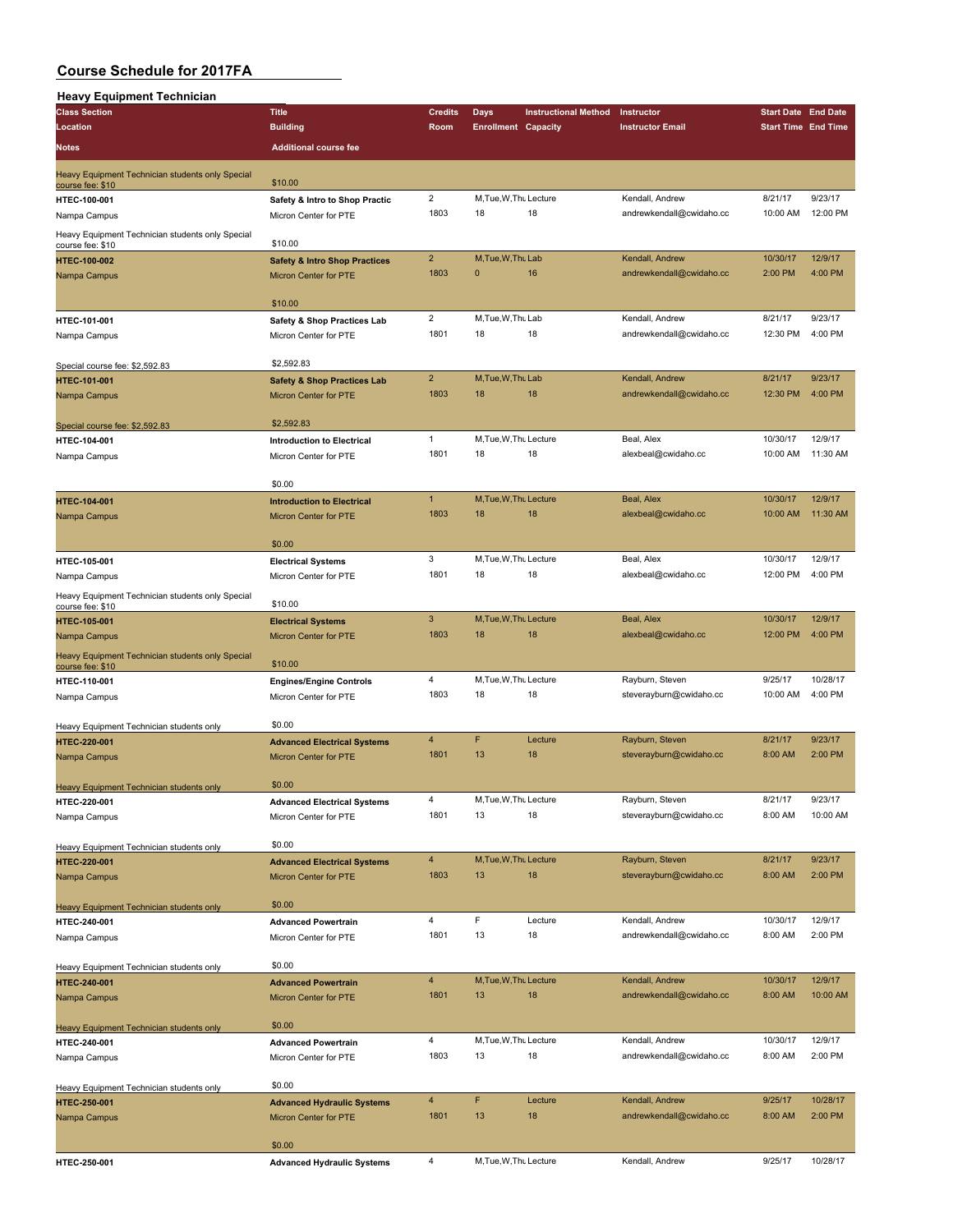| <b>Heavy Equipment Technician</b> |                                   |                |                            |                             |                             |                            |          |
|-----------------------------------|-----------------------------------|----------------|----------------------------|-----------------------------|-----------------------------|----------------------------|----------|
| <b>Class Section</b>              | <b>Title</b>                      | <b>Credits</b> | <b>Days</b>                | <b>Instructional Method</b> | Instructor                  | <b>Start Date End Date</b> |          |
| Location                          | <b>Building</b>                   | Room           | <b>Enrollment Capacity</b> |                             | <b>Instructor Email</b>     | <b>Start Time End Time</b> |          |
|                                   |                                   |                |                            |                             |                             |                            |          |
| <b>Notes</b>                      | <b>Additional course fee</b>      |                |                            |                             |                             |                            |          |
| Nampa Campus                      | Micron Center for PTE             | 1801           | 13                         | 18                          | andrewkendall@cwidaho.cc    | 8:00 AM                    | 10:00 AM |
|                                   |                                   |                |                            |                             |                             |                            |          |
|                                   | \$0.00                            |                |                            |                             |                             |                            |          |
| HTEC-250-001                      | <b>Advanced Hydraulic Systems</b> | $\overline{4}$ | M, Tue, W, Thu Lecture     |                             | Kendall, Andrew             | 9/25/17                    | 10/28/17 |
| Nampa Campus                      | Micron Center for PTE             | 1803           | 13                         | 18                          | andrewkendall@cwidaho.cc    | 8:00 AM                    | 2:00 PM  |
|                                   |                                   |                |                            |                             |                             |                            |          |
|                                   | \$0.00                            |                |                            |                             |                             |                            |          |
|                                   |                                   |                |                            |                             |                             |                            |          |
| History                           |                                   |                |                            |                             |                             |                            |          |
| <b>Class Section</b>              | <b>Title</b>                      | <b>Credits</b> | <b>Days</b>                | <b>Instructional Method</b> | Instructor                  | <b>Start Date End Date</b> |          |
| Location                          | <b>Building</b>                   | Room           | <b>Enrollment Capacity</b> |                             | <b>Instructor Email</b>     | <b>Start Time End Time</b> |          |
| <b>Notes</b>                      | <b>Additional course fee</b>      |                |                            |                             |                             |                            |          |
|                                   |                                   |                |                            |                             |                             |                            |          |
| HIST-101-001W                     | <b>Western Civilization 1</b>     | $\mathbf{3}$   |                            | On-Line                     | Jayne, Reginald             | 8/21/17                    | 12/16/17 |
| Online                            | Online                            | <b>ONL</b>     | 35                         | 35                          | reggiejayne@cwidaho.cc      |                            |          |
|                                   |                                   |                |                            |                             |                             |                            |          |
| Online course fee: \$30           | \$30.00                           |                |                            |                             |                             |                            |          |
| HIST-101-002W                     | <b>Western Civilization 1</b>     | 3              |                            | On-Line                     | Jayne, Reginald             | 8/21/17                    | 12/16/17 |
| Online                            | Online                            | <b>ONL</b>     | 35                         | 35                          | reggiejayne@cwidaho.cc      |                            |          |
|                                   |                                   |                |                            |                             |                             |                            |          |
| Online course fee: \$30           | \$30.00                           |                |                            |                             |                             |                            |          |
| HIST-101-003                      | <b>Western Civilization 1</b>     | $\mathbf{3}$   | Tue.Thu                    | Lecture                     | Jayne, Reginald             | 8/21/17                    | 12/16/17 |
| Nampa Campus                      | <b>Aspen Classroom Building</b>   | 106            | 35                         | 35                          | reggiejayne@cwidaho.cc      | 10:00 AM                   | 11:15 AM |
|                                   |                                   |                |                            |                             |                             |                            |          |
|                                   | \$0.00                            |                |                            |                             |                             |                            |          |
| HIST-101-004                      | <b>Western Civilization 1</b>     | 3              | M, W                       | Lecture                     | Jayne, Reginald             | 8/21/17                    | 12/16/17 |
| Nampa Campus                      | Aspen Classroom Building          | 106            | 33                         | 35                          | reggiejayne@cwidaho.cc      | 11:30 AM                   | 12:45 PM |
|                                   |                                   |                |                            |                             |                             |                            |          |
|                                   | \$0.00                            |                |                            |                             |                             |                            |          |
| HIST-101-005                      | <b>Western Civilization 1</b>     | $\overline{3}$ | M                          | Lecture                     | Cramer, Clayton             | 8/21/17                    | 12/16/17 |
| <b>Ada County Campus</b>          | <b>Pintail Center</b>             | 1318           | 31                         | 35                          | claytoncramer@cwidaho.cc    | 5:30 PM                    | 8:15 PM  |
|                                   |                                   |                |                            |                             |                             |                            |          |
|                                   | \$0.00                            |                |                            |                             |                             |                            |          |
| HIST-102-002W                     | <b>Western Civilization 2</b>     | 3              |                            | On-Line                     | Miszczenko, Wladimir        | 8/21/17                    | 12/16/17 |
| Online                            | Online                            | ONL            | 40                         | 40                          | waltermiszczenko@cwidaho.cc |                            |          |
|                                   |                                   |                |                            |                             |                             |                            |          |
| Online course fee: \$30           | \$30.00                           |                |                            |                             |                             |                            |          |
| HIST-102-003                      | <b>Western Civilization 2</b>     | $\mathbf{3}$   | M,W                        | Lecture                     | Miszczenko, Wladimir        | 8/21/17                    | 12/16/17 |
| <b>Ada County Campus</b>          | <b>Pintail Center</b>             | 1208           | 19                         | 30                          | waltermiszczenko@cwidaho.cc | 11:30 AM                   | 12:45 PM |
|                                   |                                   |                |                            |                             |                             |                            |          |
|                                   | \$0.00                            |                |                            |                             |                             |                            |          |
| HIST-111-001                      | American History 1                | 3              | Tue, Thu                   | Lecture                     | Vance, Justin               | 8/21/17                    | 12/16/17 |
| Ada County Campus                 | <b>Pintail Center</b>             | 1206           | 29                         | 30                          | justinvance@cwidaho.cc      | 4:00 PM                    | 5:15 PM  |
|                                   |                                   |                |                            |                             |                             |                            |          |
|                                   | \$0.00                            |                |                            |                             |                             |                            |          |
| HIST-111-002                      | <b>American History 1</b>         | $\mathbf{3}$   | M,W                        | Lecture                     | Jayne, Reginald             | 8/21/17                    | 12/16/17 |
|                                   |                                   | 102            | 34                         | 35                          | reggiejayne@cwidaho.cc      | 10:00 AM                   | 11:15 AM |
| Nampa Campus                      | Aspen Classroom Building          |                |                            |                             |                             |                            |          |
|                                   | \$0.00                            |                |                            |                             |                             |                            |          |
|                                   |                                   | 3              |                            | On-Line                     | Miszczenko, Wladimir        | 8/21/17                    | 12/16/17 |
| HIST-111-003W                     | <b>American History 1</b>         | ONL            | 35                         | 35                          | waltermiszczenko@cwidaho.cc |                            |          |
| Online                            | Online                            |                |                            |                             |                             |                            |          |
|                                   | \$30.00                           |                |                            |                             |                             |                            |          |
| Online course fee: \$30           |                                   | $\mathbf{3}$   |                            | On-Line                     | Miszczenko, Wladimir        | 8/21/17                    | 12/16/17 |
| HIST-111-004W                     | <b>American History 1</b>         | <b>ONL</b>     | 35                         | 35                          |                             |                            |          |
| Online                            | Online                            |                |                            |                             | waltermiszczenko@cwidaho.cc |                            |          |
|                                   |                                   |                |                            |                             |                             |                            |          |
| Online course fee: \$30           | \$30.00                           |                |                            |                             |                             |                            |          |
| HIST-112-001                      | <b>American History 2</b>         | 3              | Tue, Thu                   | Lecture                     | Miszczenko, Wladimir        | 8/21/17                    | 12/16/17 |
| Ada County Campus                 | Pintail Center                    | 1206           | 21                         | 30                          | waltermiszczenko@cwidaho.cc | 11:30 AM                   | 12:45 PM |
|                                   |                                   |                |                            |                             |                             |                            |          |
|                                   | \$0.00                            |                |                            |                             |                             |                            |          |
| HIST-112-002W                     | <b>American History 2</b>         | $\mathbf{3}$   |                            | On-Line                     | Miszczenko, Wladimir        | 8/21/17                    | 12/16/17 |
| Online                            | Online                            | ONL            | 31                         | 40                          | waltermiszczenko@cwidaho.cc |                            |          |
|                                   |                                   |                |                            |                             |                             |                            |          |
| Online course fee: \$30           | \$30.00                           |                |                            |                             |                             |                            |          |
| HIST-112-003W                     | <b>American History 2</b>         | 3              |                            | On-Line                     | Harris, Benjamin            | 8/21/17                    | 12/16/17 |
| Online                            | Online                            | ONL            | 17                         | 40                          | benjaminharris@cwidaho.cc   |                            |          |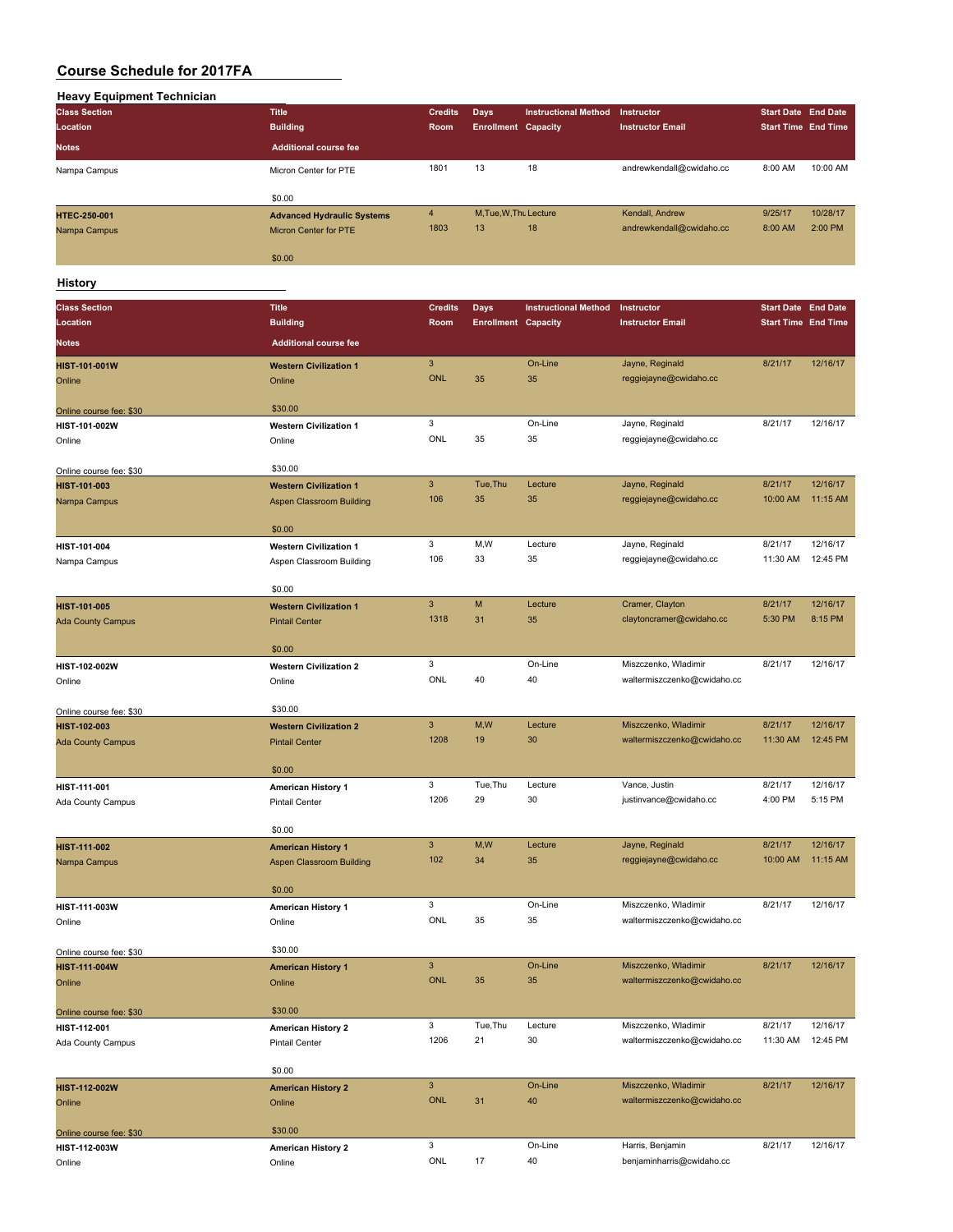| History                                                                                                  |                                           |                |                            |                             |                             |                            |          |
|----------------------------------------------------------------------------------------------------------|-------------------------------------------|----------------|----------------------------|-----------------------------|-----------------------------|----------------------------|----------|
| <b>Class Section</b>                                                                                     | <b>Title</b>                              | <b>Credits</b> | Days                       | <b>Instructional Method</b> | Instructor                  | <b>Start Date End Date</b> |          |
| Location                                                                                                 | <b>Building</b>                           | Room           | <b>Enrollment Capacity</b> |                             | <b>Instructor Email</b>     | <b>Start Time End Time</b> |          |
| <b>Notes</b>                                                                                             | <b>Additional course fee</b>              |                |                            |                             |                             |                            |          |
|                                                                                                          |                                           |                |                            |                             |                             |                            |          |
| Online course fee: \$30                                                                                  | \$30.00                                   |                |                            |                             |                             |                            |          |
| <b>HIST-190-001H</b>                                                                                     | Intro to the Study of History             | 3              | Tue                        | Hybrid                      | Jayne, Reginald             | 8/21/17                    | 12/16/17 |
| Nampa Campus                                                                                             | <b>Aspen Classroom Building</b>           | 126            | 14                         | 20                          | reggiejayne@cwidaho.cc      | 2:30 PM                    | 3:45 PM  |
| Hybrid course - has an online component; Hybrid                                                          |                                           |                |                            |                             |                             |                            |          |
| course fee: \$15                                                                                         | \$15.00                                   |                |                            |                             |                             |                            |          |
| <b>HIST-210-001H</b>                                                                                     | <b>History Through Biography</b>          | 3              | Tue                        | Hybrid                      | Jayne, Reginald             | 8/21/17                    | 12/16/17 |
| Nampa Campus                                                                                             | Aspen Classroom Building                  | 104            | 14                         | 30                          | reggiejayne@cwidaho.cc      | 1:00 PM                    | 2:15 PM  |
| Ben Franklin The life of Benjamin Franklin is the<br>focus for the course. Hybrid course - has an online |                                           |                |                            |                             |                             |                            |          |
| component; Hybrid course fee: \$15                                                                       | \$15.00                                   |                |                            |                             |                             |                            |          |
| HIST-230-001W                                                                                            | Themes in U.S. History                    | 3              |                            | On-Line                     | Vance, Justin               | 8/21/17                    | 12/16/17 |
| Online                                                                                                   | Online                                    | <b>ONL</b>     | 23                         | 30                          | justinvance@cwidaho.cc      |                            |          |
| Civil War The theme for this course is the                                                               |                                           |                |                            |                             |                             |                            |          |
| American Civil War. Online course fee: \$30                                                              | \$30.00                                   |                |                            |                             |                             |                            |          |
| HIST-240-001                                                                                             | <b>Themes in Western History</b>          | 3              | M,W                        | Lecture                     | Miszczenko, Wladimir        | 8/21/17                    | 12/16/17 |
| Ada County Campus                                                                                        | <b>Pintail Center</b>                     | 1204           | 10                         | 30                          | waltermiszczenko@cwidaho.cc | 10:00 AM                   | 11:15 AM |
| Holocaust The Holocaust during War World II is the                                                       | \$0.00                                    |                |                            |                             |                             |                            |          |
| theme for this course.                                                                                   |                                           |                |                            |                             |                             |                            |          |
| <b>Horticulture Technology</b>                                                                           |                                           |                |                            |                             |                             |                            |          |
|                                                                                                          |                                           |                |                            |                             |                             |                            |          |
| <b>Class Section</b>                                                                                     | <b>Title</b>                              | <b>Credits</b> | Days                       | <b>Instructional Method</b> | Instructor                  | <b>Start Date End Date</b> |          |
| Location                                                                                                 | <b>Building</b>                           | Room           | <b>Enrollment Capacity</b> |                             | <b>Instructor Email</b>     | <b>Start Time End Time</b> |          |
| Notes                                                                                                    | <b>Additional course fee</b>              |                |                            |                             |                             |                            |          |
| <b>HRTC-106-001</b>                                                                                      | <b>Annuals and Perennials</b>             | 3              | M,W,F                      | Lecture                     | Blackburn, Leslie           | 8/21/17                    | 12/16/17 |
| <b>CWI Horticulture</b>                                                                                  | Guardhouse                                | 104            | 15                         | 15                          | leslieblackburn@cwidaho.cc  | 9:30 AM                    | 11:10 AM |
|                                                                                                          |                                           |                |                            |                             |                             |                            |          |
| Special course fee: \$10                                                                                 | \$10.00                                   |                |                            |                             |                             |                            |          |
| <b>HRTC-107-001</b>                                                                                      | Landscape Mgmt - Maintenance              | 3              | M                          | Lecture                     | Blackburn, Leslie           | 8/21/17                    | 12/16/17 |
| <b>CWI Horticulture</b>                                                                                  | Guardhouse                                | 001            | 12                         | 12                          | leslieblackburn@cwidaho.cc  | 12:30 PM                   | 2:20 PM  |
|                                                                                                          |                                           |                |                            |                             |                             |                            |          |
| Special course fee: \$35                                                                                 | \$35.00                                   |                |                            |                             |                             |                            |          |
| <b>HRTC-107-001</b>                                                                                      | Landscape Mgmt - Maintenance              | 3              | W                          | Lecture                     | Blackburn, Leslie           | 8/21/17                    | 12/16/17 |
| <b>CWI Horticulture</b>                                                                                  | Guardhouse                                | 001            | 12                         | 12                          | leslieblackburn@cwidaho.cc  | 12:30 PM                   | 3:20 PM  |
|                                                                                                          | \$35.00                                   |                |                            |                             |                             |                            |          |
| Special course fee: \$35                                                                                 |                                           | 3              | Tue, Thu                   | Lecture                     | Blackburn, Leslie           | 8/21/17                    | 12/16/17 |
| HRTC-108-001                                                                                             | <b>Plant Propagation &amp; Management</b> | 104            | 15                         | 15                          | leslieblackburn@cwidaho.cc  | 12:30 PM                   | 2:50 PM  |
| <b>CWI Horticulture</b>                                                                                  | Guardhouse                                |                |                            |                             |                             |                            |          |
| Special course fee: \$25                                                                                 | \$25.00                                   |                |                            |                             |                             |                            |          |
| <b>HRTC-110-001</b>                                                                                      | <b>Horticulture Botany</b>                | 3              | Tue, Thu                   | Lecture                     | Blackburn, Leslie           | 8/21/17                    | 12/16/17 |
| <b>CWI Horticulture</b>                                                                                  | Guardhouse                                | 104            | 18                         | 18                          | leslieblackburn@cwidaho.cc  | 9:30 AM                    | 11:20 AM |
|                                                                                                          |                                           |                |                            |                             |                             |                            |          |
| Special course fee: \$50                                                                                 | \$50.00                                   |                |                            |                             |                             |                            |          |
| HRTC-200-001                                                                                             | QWEL: Water Effcnt Landscpr               | 3              | M,W                        | Lecture                     | Blackburn, Leslie           | 8/21/17                    | 12/16/17 |
| <b>CWI Horticulture</b>                                                                                  | Guardhouse                                | 104            | 15                         | 15                          | leslieblackburn@cwidaho.cc  | 3:30 PM                    | 5:30 PM  |
|                                                                                                          |                                           |                |                            |                             |                             |                            |          |
| 2 additional field trip Saturdays required                                                               | \$0.00                                    |                |                            |                             |                             |                            |          |
| <b>HRTC-200-001</b>                                                                                      | <b>QWEL: Water Effcnt Landscpr</b>        | 3              | M,W                        | Lecture                     | Schults, Dan                | 8/21/17                    | 12/16/17 |
| <b>CWI Horticulture</b>                                                                                  | Guardhouse                                | 104            | 15                         | 15                          | danschults@cwidaho.cc       | 3:30 PM                    | 5:30 PM  |
|                                                                                                          |                                           |                |                            |                             |                             |                            |          |
| 2 additional field trip Saturdays required                                                               | \$0.00                                    |                |                            |                             |                             |                            |          |
| <b>HRTC-203-001</b>                                                                                      | <b>Landscape Trees</b>                    | 3              | М                          | Lecture                     | Blackburn, Leslie           | 8/21/17                    | 12/16/17 |
| <b>CWI Horticulture</b>                                                                                  | Guardhouse                                | 001            | 11                         | 12                          | leslieblackburn@cwidaho.cc  | 9:30 AM                    | 11:20 AM |
|                                                                                                          | \$0.00                                    |                |                            |                             |                             |                            |          |
|                                                                                                          |                                           | $\mathbf{3}$   | M                          | Lecture                     | Schults, Dan                | 8/21/17                    | 12/16/17 |
| HRTC-203-001                                                                                             | <b>Landscape Trees</b>                    | 001            | 11                         | 12                          | danschults@cwidaho.cc       | 9:30 AM                    | 11:20 AM |
| <b>CWI Horticulture</b>                                                                                  | Guardhouse                                |                |                            |                             |                             |                            |          |
|                                                                                                          | \$0.00                                    |                |                            |                             |                             |                            |          |
| <b>HRTC-203-001</b>                                                                                      | <b>Landscape Trees</b>                    | 3              | W,F                        | Lecture                     | Blackburn, Leslie           | 8/21/17                    | 12/16/17 |
| <b>CWI Horticulture</b>                                                                                  | Guardhouse                                | 001            | 11                         | 12                          | leslieblackburn@cwidaho.cc  | 9:30 AM                    | 11:00 AM |
|                                                                                                          |                                           |                |                            |                             |                             |                            |          |
|                                                                                                          | \$0.00                                    |                |                            |                             |                             |                            |          |
| HRTC-203-001                                                                                             | <b>Landscape Trees</b>                    | $\mathbf{3}$   | W,F                        | Lecture                     | Schults, Dan                | 8/21/17                    | 12/16/17 |
| <b>CWI Horticulture</b>                                                                                  | Guardhouse                                | 001            | 11                         | 12                          | danschults@cwidaho.cc       | 9:30 AM                    | 11:00 AM |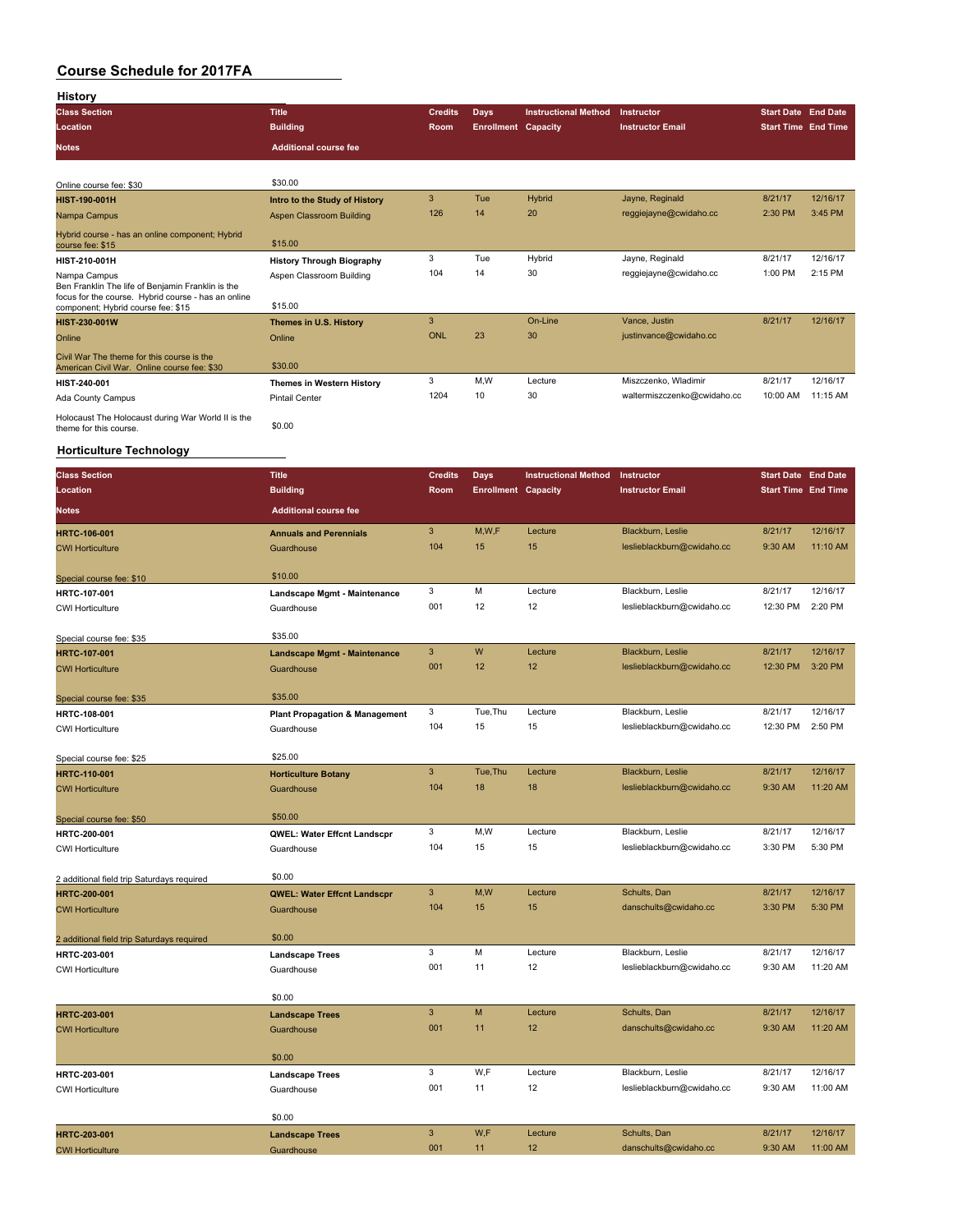| <b>Horticulture Technology</b> |                                       |                |                            |                             |                            |                            |          |
|--------------------------------|---------------------------------------|----------------|----------------------------|-----------------------------|----------------------------|----------------------------|----------|
| <b>Class Section</b>           | <b>Title</b>                          | <b>Credits</b> | <b>Days</b>                | <b>Instructional Method</b> | Instructor                 | <b>Start Date End Date</b> |          |
| Location                       | <b>Building</b>                       | Room           | <b>Enrollment Capacity</b> |                             | <b>Instructor Email</b>    | <b>Start Time End Time</b> |          |
| <b>Notes</b>                   | <b>Additional course fee</b>          |                |                            |                             |                            |                            |          |
|                                | \$0.00                                |                |                            |                             |                            |                            |          |
| HRTC-204-001                   | <b>Landscape Mgmt-Installation</b>    | 3              | Tue, Thu                   | Lecture                     | Blackburn, Leslie          | 8/21/17                    | 12/16/17 |
| <b>CWI Horticulture</b>        | Guardhouse                            | 104            | 8                          | 12                          | leslieblackburn@cwidaho.cc | 12:30 PM                   | 2:50 PM  |
| Special course fee: \$30       | \$30.00                               |                |                            |                             |                            |                            |          |
| HRTC-204-001                   | <b>Landscape Mgmt-Installation</b>    | 3              | Tue.Thu                    | Lecture                     | Schults, Dan               | 8/21/17                    | 12/16/17 |
| <b>CWI Horticulture</b>        | Guardhouse                            | 104            | 8                          | 12                          | danschults@cwidaho.cc      | 12:30 PM                   | 2:50 PM  |
| Special course fee: \$30       | \$30.00                               |                |                            |                             |                            |                            |          |
| HRTC-206-001                   | <b>Integrated Turf &amp; Weed Mgt</b> | 3              | M,W                        | Lecture                     | Blackburn, Leslie          | 8/21/17                    | 12/16/17 |
| <b>CWI Horticulture</b>        | Guardhouse                            | 104            | 8                          | 12                          | leslieblackburn@cwidaho.cc | 12:30 PM                   | 2:30 PM  |
|                                | \$0.00                                |                |                            |                             |                            |                            |          |
| HRTC-220-001                   | <b>Interior &amp; Floral Plants</b>   | 3              | M,W                        | Lecture                     | Blackburn, Leslie          | 8/21/17                    | 12/16/17 |
| <b>CWI Horticulture</b>        | Guardhouse                            | 100            | 12                         | 12                          | leslieblackburn@cwidaho.cc | 9:00 AM                    | 11:20 AM |
| Special course fee: \$15       | \$15.00                               |                |                            |                             |                            |                            |          |
| HRTC-256-001                   | <b>Landscape Design Principles</b>    | 3              | Tue, Thu                   | Lecture                     | Blackburn, Leslie          | 8/21/17                    | 12/16/17 |
| <b>CWI Horticulture</b>        | Guardhouse                            | 001            | $\overline{7}$             | 12                          | leslieblackburn@cwidaho.cc | 9:00 AM                    | 11:20 AM |
| Special course fee: \$15       | \$15.00                               |                |                            |                             |                            |                            |          |
| HRTC-256-001                   | <b>Landscape Design Principles</b>    | $\mathbf{3}$   | Tue.Thu                    | Lecture                     | Schults, Dan               | 8/21/17                    | 12/16/17 |
| <b>CWI Horticulture</b>        | Guardhouse                            | 001            | $\overline{7}$             | 12                          | danschults@cwidaho.cc      | 9:00 AM                    | 11:20 AM |
| Special course fee: \$15       | \$15.00                               |                |                            |                             |                            |                            |          |

#### **Humanities**

| <b>Class Section</b>                                                                       | Title                               | <b>Credits</b> | <b>Days</b>                | <b>Instructional Method</b> | Instructor                  | <b>Start Date End Date</b> |          |
|--------------------------------------------------------------------------------------------|-------------------------------------|----------------|----------------------------|-----------------------------|-----------------------------|----------------------------|----------|
| Location                                                                                   | <b>Building</b>                     | Room           | <b>Enrollment Capacity</b> |                             | <b>Instructor Email</b>     | <b>Start Time End Time</b> |          |
| <b>Notes</b>                                                                               | <b>Additional course fee</b>        |                |                            |                             |                             |                            |          |
| <b>HUMA-101-001W</b>                                                                       | <b>Intro to Humanities 1</b>        | 3              |                            | On-Line                     | Purvis Aldrich, Jennifer    | 8/21/17                    | 12/16/17 |
| Online                                                                                     | Online                              | <b>ONL</b>     | 30                         | 30                          | christianaldrich@cwidaho.cc |                            |          |
| Online course fee: \$30; IncludED fee: \$92.60                                             | \$122.60                            |                |                            |                             |                             |                            |          |
| HUMA-101-002W                                                                              | Intro to Humanities 1               | 3              |                            | On-Line                     | Hughes, Stewart             | 8/21/17                    | 12/16/17 |
| Online                                                                                     | Online                              | ONL            | 29                         | 30                          | collinhughes@cwidaho.cc     |                            |          |
| Online course fee: \$30; IncludED fee: \$92.60                                             | \$122.60                            |                |                            |                             |                             |                            |          |
| <b>HUMA-101-003</b>                                                                        | <b>Intro to Humanities 1</b>        | $\mathbf{3}$   | Tue.Thu                    | Lecture                     | Bonde, Deborah              | 8/21/17                    | 12/16/17 |
| <b>Ada County Campus</b>                                                                   | <b>Pintail Center</b>               | 1210           | 44                         | 45                          | debbiebonde@cwidaho.cc      | 1:00 PM                    | 2:15 PM  |
| IncludED fee: \$92.60                                                                      | \$92.60                             |                |                            |                             |                             |                            |          |
| HUMA-101-004W                                                                              | Intro to Humanities 1               | 3              |                            | On-Line                     | Purvis Aldrich, Jennifer    | 8/21/17                    | 12/16/17 |
| Online                                                                                     | Online                              | ONL            | 29                         | 30                          | christianaldrich@cwidaho.cc |                            |          |
| Online course fee: \$30; IncludED fee: \$92.60                                             | \$122.60                            |                |                            |                             |                             |                            |          |
| <b>HUMA-101-006</b>                                                                        | <b>Intro to Humanities 1</b>        | 3              | Tue, Thu                   | Lecture                     | Brown, Karen                | 8/21/17                    | 12/16/17 |
| Nampa Campus                                                                               | <b>Academic Building</b>            | 105            | 27                         | 45                          | karenbrown@cwidaho.cc       | 2:30 PM                    | 3:45 PM  |
| IncludED fee: \$92.60                                                                      | \$92.60                             |                |                            |                             |                             |                            |          |
| HUMA-101-012H                                                                              | Intro to Humanities 1               | 3              | Tue                        | Hybrid                      | Bonde, Deborah              | 8/21/17                    | 12/16/17 |
| Ada County Campus                                                                          | <b>Pintail Center</b>               | 1208           | 20                         | 30                          | debbiebonde@cwidaho.cc      | 2:30 PM                    | 3:45 PM  |
| Hybrid course - has an online component; Hybrid<br>course fee: \$15; IncludED fee: \$92.60 | \$107.60                            |                |                            |                             |                             |                            |          |
| <b>HUMA-102-001</b>                                                                        | <b>Intro to Humanities 2</b>        | 3              | M,W                        | Lecture                     | Bonde, Deborah              | 8/21/17                    | 12/16/17 |
| Nampa Campus                                                                               | <b>Academic Building</b>            | 218            | 14                         | 30                          | debbiebonde@cwidaho.cc      | 2:30 PM                    | 3:45 PM  |
| IncludED fee: \$92.60                                                                      | \$92.60                             |                |                            |                             |                             |                            |          |
| HUMA-102-002W                                                                              | Intro to Humanities 2               | 3              |                            | On-Line                     | Cook, Elizabeth             | 8/21/17                    | 12/16/17 |
| Online                                                                                     | Online                              | ONL            | 30                         | 30                          | elizabethcook@cwidaho.cc    |                            |          |
| Online course fee: \$30; IncludED fee: \$92.60                                             | \$122.60                            |                |                            |                             |                             |                            |          |
| <b>HUMA-110-001H</b>                                                                       | <b>Introduction to Film Studies</b> | 3              | F                          | <b>Hybrid</b>               | McMorrow, Sharon            | 8/21/17                    | 12/16/17 |
| <b>Ada County Campus</b>                                                                   | <b>Pintail Center</b>               | 1208           | 30                         | 30                          | sharonmcmorrow@cwidaho.cc   | 2:00 PM                    | 3:15 PM  |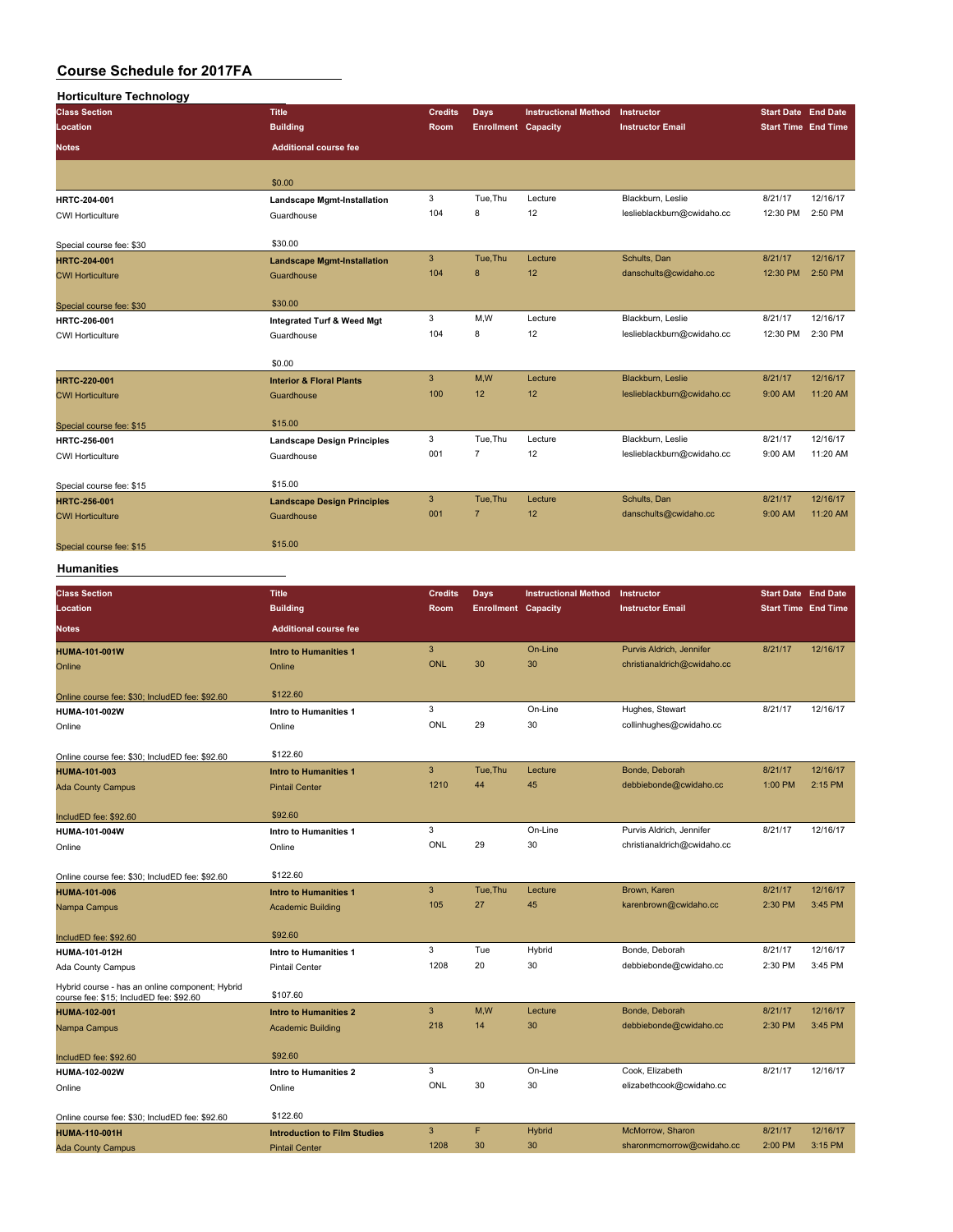| <b>Humanities</b>    |                              |                |                            |                             |                         |                            |  |
|----------------------|------------------------------|----------------|----------------------------|-----------------------------|-------------------------|----------------------------|--|
| <b>Class Section</b> | <b>Title</b>                 | <b>Credits</b> | Days                       | <b>Instructional Method</b> | Instructor              | <b>Start Date End Date</b> |  |
| Location             | <b>Building</b>              | Room           | <b>Enrollment Capacity</b> |                             | <b>Instructor Email</b> | <b>Start Time End Time</b> |  |
| <b>Notes</b>         | <b>Additional course fee</b> |                |                            |                             |                         |                            |  |
|                      |                              |                |                            |                             |                         |                            |  |

#### **Idaho Profess Driver Training**

| <b>Class Section</b>                                  | <b>Title</b>                                                            | <b>Credits</b> | <b>Days</b>                | <b>Instructional Method</b> | Instructor              | <b>Start Date</b> End Date |          |
|-------------------------------------------------------|-------------------------------------------------------------------------|----------------|----------------------------|-----------------------------|-------------------------|----------------------------|----------|
| Location                                              | <b>Building</b>                                                         | Room           | <b>Enrollment Capacity</b> |                             | <b>Instructor Email</b> | <b>Start Time End Time</b> |          |
| <b>Notes</b>                                          | <b>Additional course fee</b>                                            |                |                            |                             |                         |                            |          |
|                                                       |                                                                         |                |                            |                             |                         |                            |          |
| <b>IPDT-102-001</b>                                   | <b>Basic Knowledge Dev &amp; Theory</b>                                 | $\overline{4}$ | M, Tue, W, Thu Lecture     |                             | Younger, Tracy          | 7/17/17                    | 8/3/17   |
| Nampa Campus                                          | <b>Professional Truck Driving</b>                                       | <b>CLASS</b>   | $\overline{2}$             | 12                          | TracyYounger@cwidaho.cc | 7:00 AM                    | 5:30 PM  |
|                                                       | \$984.08                                                                |                |                            |                             |                         |                            |          |
| <b>Instructor Permission Required</b><br>IPDT-102-002 | Basic Knowledge Dev & Theory                                            | 4              | M,Tue                      | Lecture                     | Younger, Tracy          | 7/31/17                    | 11/26/17 |
| Nampa Campus                                          | Professional Truck Driving                                              | <b>CLASS</b>   | $\overline{4}$             | 12                          | TracyYounger@cwidaho.cc | 6:00 PM                    | 9:00 PM  |
|                                                       |                                                                         |                |                            |                             |                         |                            |          |
| Instructor Permission Required                        | \$984.08                                                                |                |                            |                             |                         |                            |          |
| <b>IPDT-102-002</b>                                   | <b>Basic Knowledge Dev &amp; Theory</b>                                 | 4              | SAT, SUN                   | Lecture                     | Younger, Tracy          | 7/31/17                    | 11/26/17 |
| Nampa Campus                                          | <b>Professional Truck Driving</b>                                       | <b>YARD</b>    | $\overline{4}$             | 12                          | TracyYounger@cwidaho.cc | 7:00 AM                    | 5:30 PM  |
|                                                       |                                                                         |                |                            |                             |                         |                            |          |
| <b>Instructor Permission Required</b>                 | \$984.08                                                                |                |                            |                             |                         |                            |          |
| IPDT-102-003                                          | <b>Basic Knowledge Dev &amp; Theory</b>                                 | 4              | M, Tue, W, Thu Lecture     |                             | Younger, Tracy          | 8/7/17                     | 8/24/17  |
| Nampa Campus                                          | Professional Truck Driving                                              | <b>CLASS</b>   | 3                          | 12                          | TracyYounger@cwidaho.cc | 7:00 AM                    | 5:30 PM  |
| Instructor Permission Required                        | \$984.08                                                                |                |                            |                             |                         |                            |          |
| <b>IPDT-106-001</b>                                   | <b>Driving Skills Development</b>                                       | 4              | M, Tue, W, Thu Lab         |                             | Younger, Tracy          | 8/7/17                     | 8/24/17  |
| Nampa Campus                                          | <b>Professional Truck Driving</b>                                       | <b>YARD</b>    | $\overline{2}$             | 12                          | TracyYounger@cwidaho.cc | 7:00 AM                    | 5:30 PM  |
|                                                       |                                                                         |                |                            |                             |                         |                            |          |
| <b>Instructor Permission Required</b>                 | \$1,269.12                                                              |                |                            |                             |                         |                            |          |
| IPDT-106-002                                          | <b>Driving Skills Development</b>                                       | 4              | M,Tue                      | Lab                         | Younger, Tracy          | 8/14/17                    | 10/1/17  |
| Nampa Campus                                          | Professional Truck Driving                                              | <b>CLASS</b>   | 4                          | 12                          | TracyYounger@cwidaho.cc | 6:00 PM                    | 9:00 PM  |
| Instructor Permission Required                        | \$1,269.12                                                              |                |                            |                             |                         |                            |          |
| <b>IPDT-106-002</b>                                   | <b>Driving Skills Development</b>                                       | $\overline{4}$ | SAT, SUN                   | Lab                         | Younger, Tracy          | 8/14/17                    | 10/1/17  |
| Nampa Campus                                          | <b>Professional Truck Driving</b>                                       | <b>YARD</b>    | 4                          | 12                          | TracyYounger@cwidaho.cc | 7:00 AM                    | 5:30 PM  |
|                                                       |                                                                         |                |                            |                             |                         |                            |          |
| <b>Instructor Permission Required</b>                 | \$1,269.12                                                              |                |                            |                             |                         |                            |          |
| IPDT-106-003                                          | <b>Driving Skills Development</b>                                       | 4              | M, Tue, W, Thu Lab         |                             | Younger, Tracy          | 8/28/17                    | 9/14/17  |
| Nampa Campus                                          | Professional Truck Driving                                              | YARD           | 3                          | 12                          | TracyYounger@cwidaho.cc | 7:00 AM                    | 5:30 PM  |
| Instructor Permission Required                        | \$1,269.12                                                              |                |                            |                             |                         |                            |          |
| <b>IPDT-112-001</b>                                   | <b>Driving Skills Enhancement</b>                                       | $\overline{4}$ | M, Tue, W, Thu Lab         |                             | Younger, Tracy          | 8/28/17                    | 9/14/17  |
| Nampa Campus                                          | <b>Professional Truck Driving</b>                                       | <b>YARD</b>    | $\overline{2}$             | 12                          | TracyYounger@cwidaho.cc | 7:00 AM                    | 5:30 PM  |
|                                                       |                                                                         |                |                            |                             |                         |                            |          |
| <b>Instructor Permission Required</b>                 | \$1,269.12                                                              |                |                            |                             |                         |                            |          |
| IPDT-112-002                                          | <b>Driving Skills Enhancement</b>                                       | 4              | M,Tue                      | Lab                         | Younger, Tracy          | 10/2/17                    | 11/19/17 |
| Nampa Campus                                          | Professional Truck Driving                                              | YARD           | 4                          | 12                          | TracyYounger@cwidaho.cc | 6:00 PM                    | 9:00 PM  |
|                                                       | \$1,269.12                                                              |                |                            |                             |                         |                            |          |
| Instructor Permission Required<br><b>IPDT-112-002</b> | <b>Driving Skills Enhancement</b>                                       | 4              | <b>SAT, SUN</b>            | Lab                         | Younger, Tracy          | 10/2/17                    | 11/19/17 |
| Nampa Campus                                          | <b>Professional Truck Driving</b>                                       | <b>CLASS</b>   | $\overline{4}$             | 12                          | TracyYounger@cwidaho.cc | 7:00 AM                    | 5:30 PM  |
|                                                       |                                                                         |                |                            |                             |                         |                            |          |
| <b>Instructor Permission Required</b>                 | \$1,269.12                                                              |                |                            |                             |                         |                            |          |
| IPDT-112-003                                          | <b>Driving Skills Enhancement</b>                                       | 4              | M, Tue, W, Thu Lab         |                             | Younger, Tracy          | 9/18/17                    | 10/5/17  |
| Nampa Campus                                          | Professional Truck Driving                                              | YARD           | 3                          | 12                          | TracyYounger@cwidaho.cc | 7:00 AM                    | 5:30 PM  |
|                                                       |                                                                         |                |                            |                             |                         |                            |          |
| Instructor Permission Required<br><b>IPDT-120-001</b> | \$1,269.12<br><b>Adv Professional Truck Drvg</b>                        | 6              | M, Tue, W, Thu Lecture     |                             | Younger, Tracy          | 9/18/17                    | 10/26/17 |
| Nampa Campus                                          | <b>Professional Truck Driving</b>                                       | <b>CLASS</b>   | $\overline{2}$             | 12                          | TracyYounger@cwidaho.cc | 7:00 AM                    | 5:30 PM  |
|                                                       |                                                                         |                |                            |                             |                         |                            |          |
|                                                       | \$1,408.68                                                              |                |                            |                             |                         |                            |          |
| IPDT-120-002                                          | <b>Adv Professional Truck Drvg</b>                                      | 6              | M,Tue                      | Lecture                     | Younger, Tracy          | 11/20/17                   | 1/4/18   |
| Nampa Campus                                          | Professional Truck Driving                                              | <b>CLASS</b>   | 4                          | 12                          | TracyYounger@cwidaho.cc | 6:00 PM                    | 9:00 PM  |
|                                                       |                                                                         |                |                            |                             |                         |                            |          |
| <b>IPDT-120-002</b>                                   | \$1,408.68                                                              | 6              | SAT, SUN                   | Lecture                     | Younger, Tracy          | 11/20/17                   | 1/4/18   |
| Nampa Campus                                          | <b>Adv Professional Truck Drvg</b><br><b>Professional Truck Driving</b> | <b>YARD</b>    | $\overline{4}$             | 12                          | TracyYounger@cwidaho.cc | 7:00 AM                    | 5:30 PM  |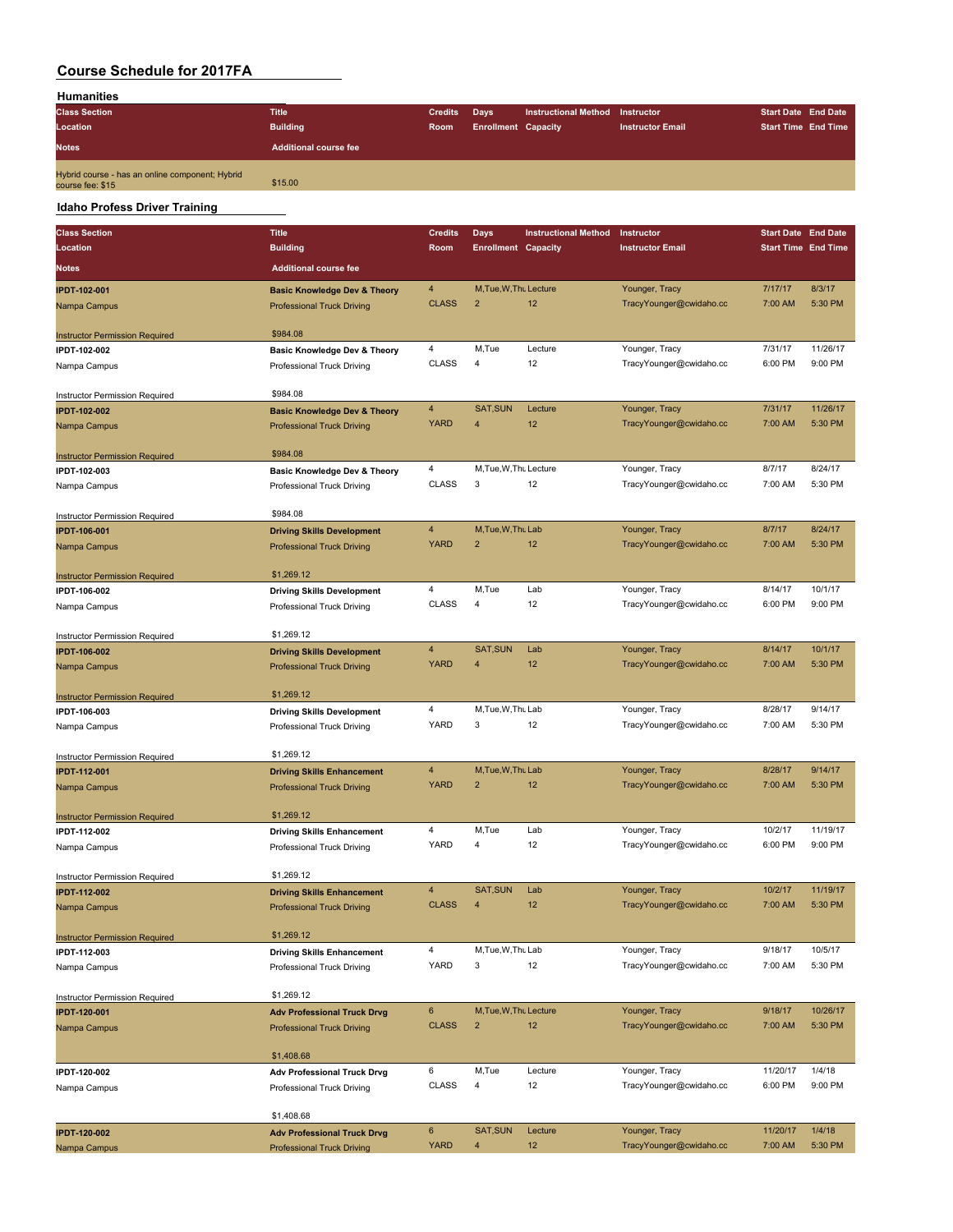### **Idaho Profess Driver Training**

| <b>Title</b>                 | <b>Credits</b> |                        | <b>Instructional Method</b> | Instructor                 | <b>Start Date End Date</b> |          |
|------------------------------|----------------|------------------------|-----------------------------|----------------------------|----------------------------|----------|
| <b>Building</b>              | Room           |                        |                             | <b>Instructor Email</b>    | <b>Start Time End Time</b> |          |
| <b>Additional course fee</b> |                |                        |                             |                            |                            |          |
|                              |                |                        |                             |                            |                            |          |
| \$1,408.68                   |                |                        |                             |                            |                            |          |
| Adv Professional Truck Drvg  | 6              | M, Tue, W, Thu Lecture |                             | Younger, Tracy             | 10/9/17                    | 11/16/17 |
| Professional Truck Driving   | YARD           | 3                      | 12                          | TracyYounger@cwidaho.cc    | 7:00 AM                    | 5:30 PM  |
|                              |                |                        | Days                        | <b>Enrollment Capacity</b> |                            |          |

Instructor Permission Required \$1,408.68

#### **Info Tech Applications Mgmt Class Section Title Credits Days Instructional Method Instructor Start Date End Date Location Building Room Enrollment Capacity Instructor Email Start Time End Time Notes Additional course fee ITAM-101-001 INTO to Computer Applications** 3 Tue,Thu Lecture Duley, Alanna 8/21/17 12/16/17<br>Ada County Campus 11:30 AM 12:45 PM Pintail Center 1203 17 20 lanaduley@cwidaho.cc 11:30 AM 12:45 PM Ada County Campus **Pintail Center 1203 17** 20 lanaduley@cwidaho.cc 11:30 AM 12:45 PM \$0.00 **ITAM-101-003W 11tro to Computer Applications** 3 On-Line Duley, Alanna 8/21/17 12/16/17<br>
Online Online Duley, Alanna 8/21/17 12/16/17 Online Online ONL 16 33 lanaduley@cwidaho.cc Online course fee: \$30 \$30.00 **ITAM-110-001W Intro to Word Processing** 1 On-Line Daugharthy, Marianne 9/25/17 10/28/17 Online **Online Contract Contract Online** Online **Contract Contract Online** ONL 13 30 mariannedaugharthy@cwidaho. cc online course fee: \$10 \$10.00 **ITAM-120-001W Intro to Presentation Software** 1 **Dn-Line** Daugharthy, Marianne 9/25/17 10/28/17 Online Changes on the Online Changes of Changes of Changes Online Changes Online Changes of Changes of Changes of Changes of Changes of Changes of Changes of Changes of Changes of Changes of Changes of Changes of Changes o mariannedaugharthy@cwidaho. cc Online course fee: \$10 \$10.00 **ITAM-130-001W Intro to Spreadsheets** 1 On-Line Daugharthy, Marianne 9/25/17 10/28/17 Online **Online Contract Contract Online** Online **Contract Contract Online** ONL 12 30 mariannedaugharthy@cwidaho.  $cc$ Online course fee: \$10 \$10.00

#### **Law Enforcement**

| <b>Class Section</b>                                                          | Title                        | <b>Credits</b> | Days                       | <b>Instructional Method</b> | Instructor              | <b>Start Date End Date</b> |           |
|-------------------------------------------------------------------------------|------------------------------|----------------|----------------------------|-----------------------------|-------------------------|----------------------------|-----------|
| Location                                                                      | <b>Building</b>              | Room           | <b>Enrollment Capacity</b> |                             | <b>Instructor Email</b> | <b>Start Time</b> End Time |           |
| Notes                                                                         | <b>Additional course fee</b> |                |                            |                             |                         |                            |           |
|                                                                               |                              |                |                            |                             |                         |                            |           |
| LAWE-103-001                                                                  | <b>Basic Law</b>             | 3              | M.Tue.W.Thu Lecture        |                             | Forsman, LeRoy          | 8/21/17                    | 12/16/17  |
| <b>Canyon County Center</b>                                                   | <b>Canyon County Center</b>  | 117            | 17                         | 20                          | leroyforsman@cwidaho.cc | 7:00 AM                    | 5:00 PM   |
| Mandatory course for Law Enforcement Program<br>students. Not open admission. | \$0.00                       |                |                            |                             |                         |                            |           |
| LAWE-103-001                                                                  | <b>Basic Law</b>             | 3              | M.Tue.W.Thu Lecture        |                             | Forsman, LeRoy          | 8/21/17                    | 12/16/17  |
| Canyon County Center                                                          | Canyon County Center         | 118            | 17                         | 20                          | leroyforsman@cwidaho.cc | 7:00 AM                    | 5:00 PM   |
| Mandatory course for Law Enforcement Program<br>students. Not open admission. | \$0.00                       |                |                            |                             |                         |                            |           |
| LAWE-103-001                                                                  | <b>Basic Law</b>             | 3              | M, Tue, W, Thu Lecture     |                             | Forsman, LeRoy          | 8/21/17                    | 12/16/17  |
| <b>Canyon County Center</b>                                                   | <b>Canyon County Center</b>  | 120            | 17                         | 20                          | leroyforsman@cwidaho.cc | 7:00 AM                    | 5:00 PM   |
| Mandatory course for Law Enforcement Program<br>students. Not open admission. | \$0.00                       |                |                            |                             |                         |                            |           |
| LAWE-103-001                                                                  | <b>Basic Law</b>             | 3              | M, Tue, W, Thu Lecture     |                             | Forsman, LeRoy          | 8/21/17                    | 12/16/17  |
| Canyon County Center                                                          | Canyon County Center         | 121            | 17                         | 20                          | leroyforsman@cwidaho.cc | 7:00 AM                    | 5:00 PM   |
| Mandatory course for Law Enforcement Program<br>students. Not open admission. | \$0.00                       |                |                            |                             |                         |                            |           |
| LAWE-103-001                                                                  | <b>Basic Law</b>             | 3              | M.Tue.W.Thu Lecture        |                             | Reid, Ralph             | 8/21/17                    | 12/16/17  |
| <b>Canyon County Center</b>                                                   | <b>Canyon County Center</b>  | 117            | 17                         | 20                          | brettreid2@cwidaho.cc   | 7:00 AM                    | $5:00$ PM |
| Mandatory course for Law Enforcement Program<br>students. Not open admission. | \$0.00                       |                |                            |                             |                         |                            |           |
| LAWE-103-001                                                                  | <b>Basic Law</b>             | 3              | M.Tue.W.Thu Lecture        |                             | Reid, Ralph             | 8/21/17                    | 12/16/17  |
| Canyon County Center                                                          | Canyon County Center         | 118            | 17                         | 20                          | brettreid2@cwidaho.cc   | 7:00 AM                    | 5:00 PM   |
| Mandatory course for Law Enforcement Program<br>students. Not open admission. | \$0.00                       |                |                            |                             |                         |                            |           |
| LAWE-103-001                                                                  | <b>Basic Law</b>             | 3              | M.Tue.W.Thu Lecture        |                             | Reid, Ralph             | 8/21/17                    | 12/16/17  |
| <b>Canyon County Center</b>                                                   | <b>Canyon County Center</b>  | 120            | 17                         | 20                          | brettreid2@cwidaho.cc   | 7:00 AM                    | 5:00 PM   |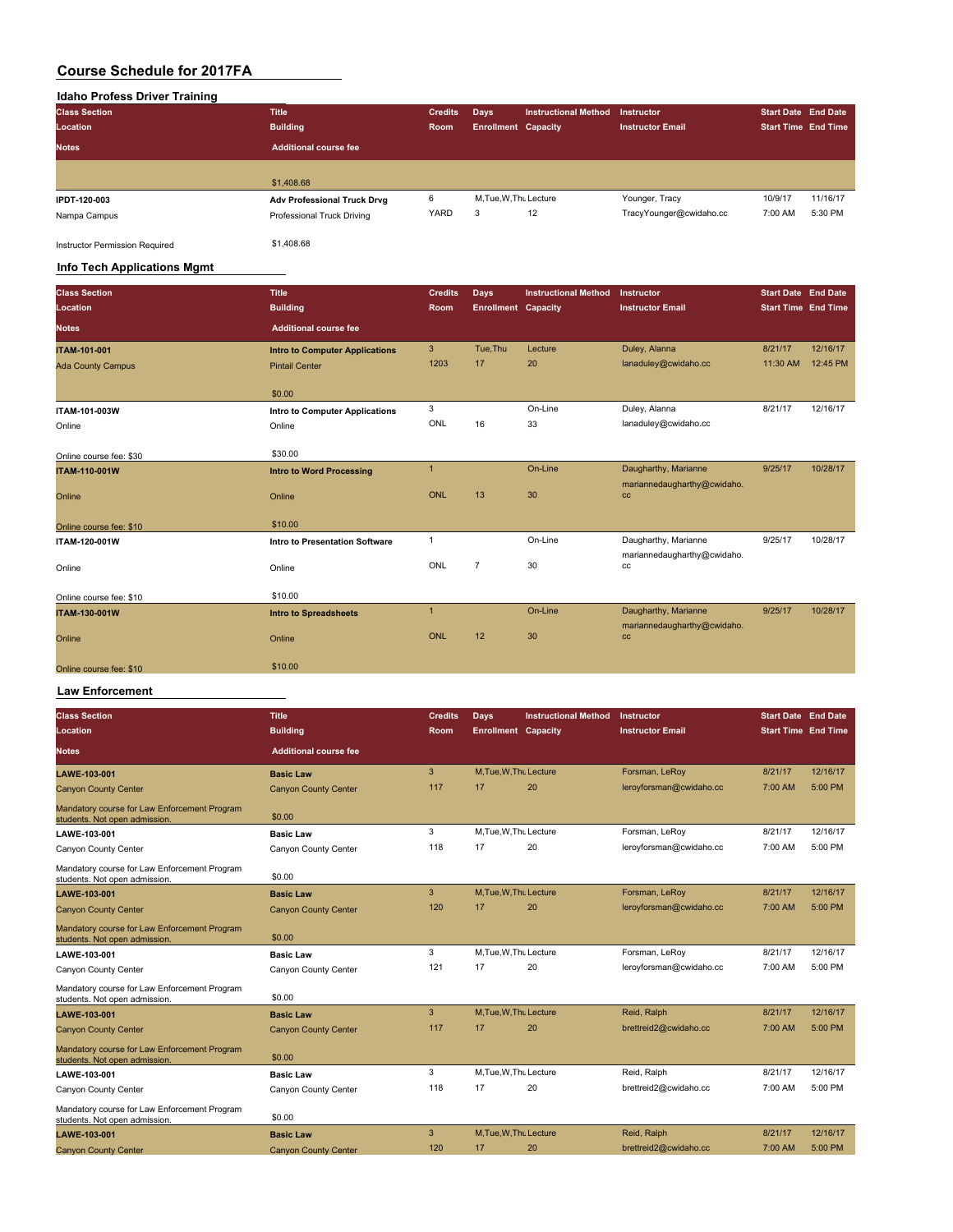| <b>Law Enforcement</b>                                                                                                                           |                                                            |                         |                              |                             |                                      |                            |                     |
|--------------------------------------------------------------------------------------------------------------------------------------------------|------------------------------------------------------------|-------------------------|------------------------------|-----------------------------|--------------------------------------|----------------------------|---------------------|
| <b>Class Section</b>                                                                                                                             | <b>Title</b>                                               | <b>Credits</b>          | <b>Days</b>                  | <b>Instructional Method</b> | Instructor                           | <b>Start Date End Date</b> |                     |
| Location                                                                                                                                         | <b>Building</b>                                            | Room                    | <b>Enrollment Capacity</b>   |                             | <b>Instructor Email</b>              | <b>Start Time End Time</b> |                     |
| Notes                                                                                                                                            | <b>Additional course fee</b>                               |                         |                              |                             |                                      |                            |                     |
|                                                                                                                                                  |                                                            |                         |                              |                             |                                      |                            |                     |
| Mandatory course for Law Enforcement Program<br>students. Not open admission.                                                                    | \$0.00                                                     |                         |                              |                             |                                      |                            |                     |
| LAWE-103-001                                                                                                                                     | <b>Basic Law</b>                                           | 3                       | M, Tue, W, Thu Lecture       |                             | Reid, Ralph                          | 8/21/17                    | 12/16/17            |
| Canyon County Center                                                                                                                             | Canyon County Center                                       | 121                     | 17                           | 20                          | brettreid2@cwidaho.cc                | 7:00 AM                    | 5:00 PM             |
|                                                                                                                                                  |                                                            |                         |                              |                             |                                      |                            |                     |
| Mandatory course for Law Enforcement Program<br>students. Not open admission.                                                                    | \$0.00                                                     |                         |                              |                             |                                      |                            |                     |
| LAWE-105-001                                                                                                                                     | <b>Police Procedures</b>                                   | $\overline{2}$          | M.Tue.W.Thu Lecture          |                             | Forsman, LeRoy                       | 8/21/17                    | 12/16/17            |
| <b>Canyon County Center</b><br>Mandatory Course for PTE Law Enforcement<br>Program students. Not Open Admission.<br>Additional course fee: \$150 | <b>Canyon County Center</b><br>\$150.00                    | 117                     | 17                           | 20                          | leroyforsman@cwidaho.cc              | 7:00 AM                    | 5:00 PM             |
| LAWE-105-001                                                                                                                                     | <b>Police Procedures</b>                                   | $\overline{2}$          | M, Tue, W, Thu Lecture       |                             | Forsman, LeRoy                       | 8/21/17                    | 12/16/17            |
| Canyon County Center                                                                                                                             | Canyon County Center                                       | 118                     | 17                           | 20                          | leroyforsman@cwidaho.cc              | 7:00 AM                    | 5:00 PM             |
| Mandatory Course for PTE Law Enforcement<br>Program students. Not Open Admission.                                                                | \$150.00                                                   |                         |                              |                             |                                      |                            |                     |
| Additional course fee: \$150                                                                                                                     |                                                            | $\overline{2}$          | M, Tue, W, Thu Lecture       |                             | Forsman, LeRoy                       | 8/21/17                    | 12/16/17            |
| LAWE-105-001<br><b>Canyon County Center</b>                                                                                                      | <b>Police Procedures</b><br><b>Canyon County Center</b>    | 120                     | 17                           | 20                          | leroyforsman@cwidaho.cc              | 7:00 AM                    | 5:00 PM             |
| Mandatory Course for PTE Law Enforcement<br>Program students. Not Open Admission.                                                                |                                                            |                         |                              |                             |                                      |                            |                     |
| Additional course fee: \$150                                                                                                                     | \$150.00                                                   |                         |                              |                             |                                      |                            |                     |
| LAWE-105-001                                                                                                                                     | <b>Police Procedures</b>                                   | $\overline{2}$          | M.Tue, W.Thu Lecture         |                             | Forsman, LeRoy                       | 8/21/17                    | 12/16/17            |
| Canyon County Center<br>Mandatory Course for PTE Law Enforcement<br>Program students. Not Open Admission.                                        | Canyon County Center<br>\$150.00                           | 121                     | 17                           | 20                          | leroyforsman@cwidaho.cc              | 7:00 AM                    | 5:00 PM             |
| Additional course fee: \$150                                                                                                                     |                                                            | $\overline{2}$          | M, Tue, W, Thu Lecture       |                             | Reid, Ralph                          | 8/21/17                    | 12/16/17            |
| LAWE-105-001                                                                                                                                     | <b>Police Procedures</b><br><b>Canyon County Center</b>    | 117                     | 17                           | 20                          | brettreid2@cwidaho.cc                | 7:00 AM                    | 5:00 PM             |
| <b>Canyon County Center</b><br>Mandatory Course for PTE Law Enforcement<br>Program students. Not Open Admission.<br>Additional course fee: \$150 | \$150.00                                                   |                         |                              |                             |                                      |                            |                     |
| LAWE-105-001                                                                                                                                     | <b>Police Procedures</b>                                   | $\overline{2}$          | M, Tue, W, Thu Lecture       |                             | Reid, Ralph                          | 8/21/17                    | 12/16/17            |
| Canyon County Center                                                                                                                             | Canyon County Center                                       | 118                     | 17                           | 20                          | brettreid2@cwidaho.cc                | 7:00 AM                    | 5:00 PM             |
| Mandatory Course for PTE Law Enforcement<br>Program students. Not Open Admission.<br>Additional course fee: \$150                                | \$150.00                                                   |                         |                              |                             |                                      |                            |                     |
| LAWE-105-001                                                                                                                                     | <b>Police Procedures</b>                                   | $\overline{2}$          | M.Tue.W.Thu Lecture          |                             | Reid, Ralph                          | 8/21/17                    | 12/16/17            |
| <b>Canyon County Center</b><br>Mandatory Course for PTE Law Enforcement<br>Program students. Not Open Admission.                                 | <b>Canyon County Center</b>                                | 120                     | 17                           | 20                          | brettreid2@cwidaho.cc                | 7:00 AM                    | 5:00 PM             |
| Additional course fee: \$150                                                                                                                     | \$150.00                                                   |                         |                              |                             |                                      |                            |                     |
| LAWE-105-001                                                                                                                                     | <b>Police Procedures</b>                                   | $\overline{2}$<br>121   | M, Tue, W, Thu Lecture<br>17 | 20                          | Reid, Ralph<br>brettreid2@cwidaho.cc | 8/21/17<br>7:00 AM         | 12/16/17<br>5:00 PM |
| Canyon County Center<br>Mandatory Course for PTE Law Enforcement<br>Program students. Not Open Admission.                                        | Canyon County Center                                       |                         |                              |                             |                                      |                            |                     |
| Additional course fee: \$150                                                                                                                     | \$150.00                                                   |                         |                              |                             |                                      |                            |                     |
| LAWE-106-001                                                                                                                                     | <b>Police Proficiencies</b>                                | $\overline{2}$          | M, Tue, W, Thu Lecture       |                             | Forsman, LeRoy                       | 8/21/17                    | 12/16/17            |
| <b>Canvon County Center</b><br>Mandatory course for Law Enforcement Program<br>students. Not open admission. Additional course                   | <b>Canyon County Center</b><br>\$475.00                    | 117                     | 17                           | 20                          | leroyforsman@cwidaho.cc              | 7:00 AM                    | 5:00 PM             |
| fee: \$475                                                                                                                                       |                                                            | $\overline{\mathbf{c}}$ | M, Tue, W, Thu Lecture       |                             | Forsman, LeRoy                       | 8/21/17                    | 12/16/17            |
| LAWE-106-001<br>Canyon County Center                                                                                                             | <b>Police Proficiencies</b><br>Canyon County Center        | 118                     | 17                           | 20                          | leroyforsman@cwidaho.cc              | 7:00 AM                    | 5:00 PM             |
| Mandatory course for Law Enforcement Program<br>students. Not open admission. Additional course                                                  |                                                            |                         |                              |                             |                                      |                            |                     |
| fee: \$475                                                                                                                                       | \$475.00                                                   | $\overline{2}$          | M, Tue, W, Thu Lecture       |                             | Forsman, LeRoy                       | 8/21/17                    | 12/16/17            |
| LAWE-106-001<br><b>Canyon County Center</b><br>Mandatory course for Law Enforcement Program                                                      | <b>Police Proficiencies</b><br><b>Canyon County Center</b> | 120                     | 17                           | 20                          | leroyforsman@cwidaho.cc              | 7:00 AM                    | 5:00 PM             |
| students. Not open admission. Additional course<br>fee: \$475                                                                                    | \$475.00                                                   |                         |                              |                             |                                      |                            |                     |
| LAWE-106-001                                                                                                                                     | <b>Police Proficiencies</b>                                | $\overline{2}$          | M, Tue, W, Thu Lecture       |                             | Forsman, LeRoy                       | 8/21/17                    | 12/16/17            |
| Canyon County Center<br>Mandatory course for Law Enforcement Program<br>students. Not open admission. Additional course                          | Canyon County Center                                       | 121                     | 17                           | 20                          | leroyforsman@cwidaho.cc              | 7:00 AM                    | 5:00 PM             |
| fee: \$475                                                                                                                                       | \$475.00                                                   | $\overline{2}$          | M, Tue, W, Thu Lecture       |                             | Reid, Ralph                          | 8/21/17                    | 12/16/17            |
| LAWE-106-001                                                                                                                                     | <b>Police Proficiencies</b>                                | 117                     | 17                           | 20                          | brettreid2@cwidaho.cc                | 7:00 AM                    | 5:00 PM             |
| <b>Canyon County Center</b><br>Mandatory course for Law Enforcement Program<br>students. Not open admission. Additional course                   | <b>Canyon County Center</b>                                |                         |                              |                             |                                      |                            |                     |
| fee: \$475                                                                                                                                       | \$475.00                                                   | $\overline{\mathbf{c}}$ | M, Tue, W, Thu Lecture       |                             | Reid, Ralph                          | 8/21/17                    | 12/16/17            |
| LAWE-106-001                                                                                                                                     | <b>Police Proficiencies</b>                                | 118                     | 17                           | 20                          | brettreid2@cwidaho.cc                | 7:00 AM                    | 5:00 PM             |
| Canyon County Center<br>Mandatory course for Law Enforcement Program<br>students. Not open admission. Additional course                          | Canyon County Center<br>\$475.00                           |                         |                              |                             |                                      |                            |                     |
| fee: \$475<br>LAWE-106-001                                                                                                                       | <b>Police Proficiencies</b>                                | $\overline{2}$          | M, Tue, W, Thu Lecture       |                             | Reid, Ralph                          | 8/21/17                    | 12/16/17            |
| <b>Canyon County Center</b>                                                                                                                      | <b>Canyon County Center</b>                                | 120                     | 17                           | 20                          | brettreid2@cwidaho.cc                | 7:00 AM                    | 5:00 PM             |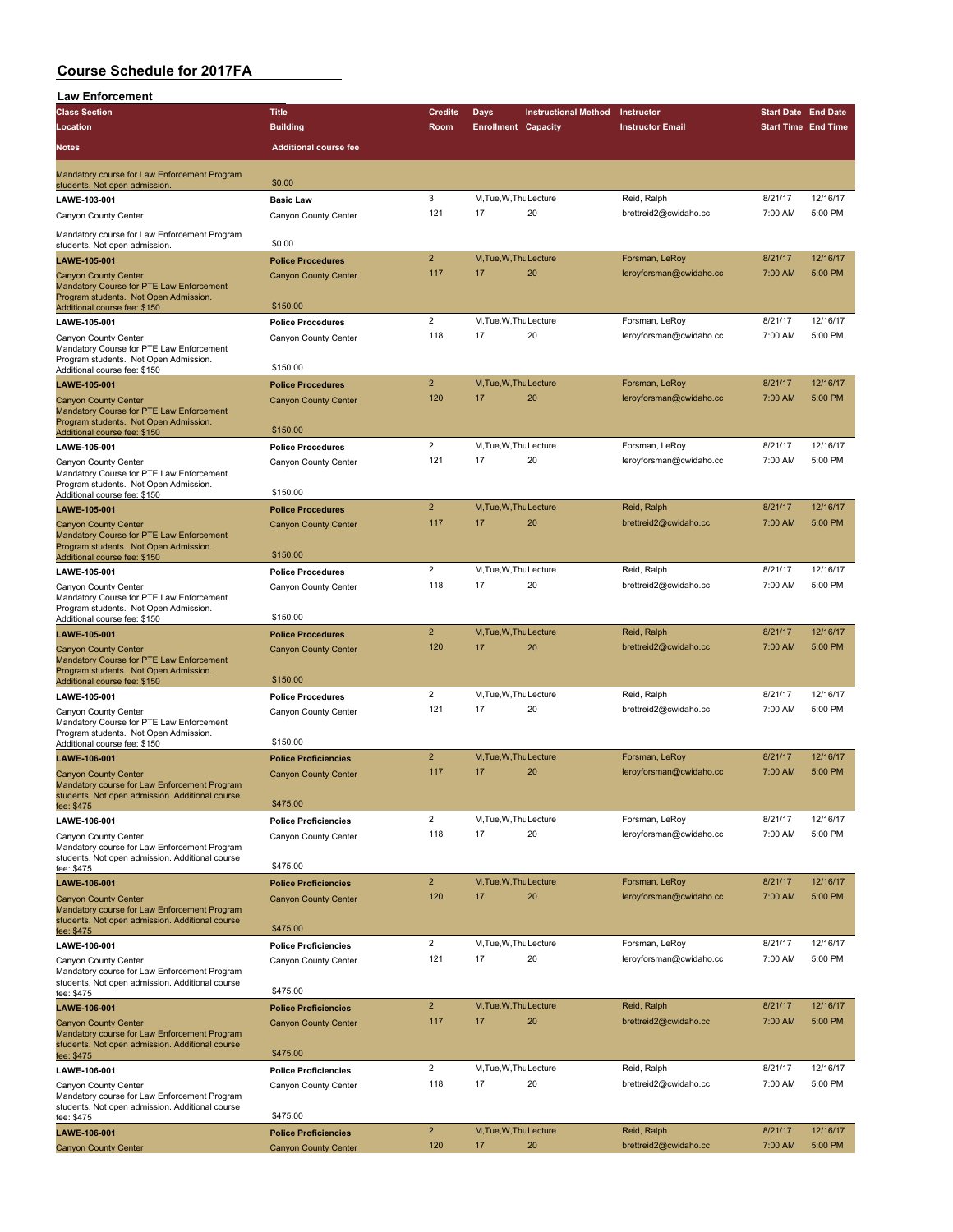| <b>Law Enforcement</b>                                                                                        |                                                                  |                |                            |                             |                         |                            |          |
|---------------------------------------------------------------------------------------------------------------|------------------------------------------------------------------|----------------|----------------------------|-----------------------------|-------------------------|----------------------------|----------|
| <b>Class Section</b>                                                                                          | <b>Title</b>                                                     | <b>Credits</b> | Days                       | <b>Instructional Method</b> | Instructor              | <b>Start Date End Date</b> |          |
| Location                                                                                                      | <b>Building</b>                                                  | Room           | <b>Enrollment Capacity</b> |                             | <b>Instructor Email</b> | <b>Start Time End Time</b> |          |
| Notes                                                                                                         | <b>Additional course fee</b>                                     |                |                            |                             |                         |                            |          |
| Mandatory course for Law Enforcement Program<br>students. Not open admission. Additional course               | \$475.00                                                         |                |                            |                             |                         |                            |          |
| fee: \$475<br>LAWE-106-001                                                                                    | <b>Police Proficiencies</b>                                      | $\overline{2}$ | M, Tue, W, Thu Lecture     |                             | Reid, Ralph             | 8/21/17                    | 12/16/17 |
| Canyon County Center                                                                                          | Canyon County Center                                             | 121            | 17                         | 20                          | brettreid2@cwidaho.cc   | 7:00 AM                    | 5:00 PM  |
| Mandatory course for Law Enforcement Program<br>students. Not open admission. Additional course<br>fee: \$475 | \$475.00                                                         |                |                            |                             |                         |                            |          |
| LAWE-107-001                                                                                                  | <b>Law Enforcement Leadership</b>                                | $\mathbf{1}$   | M, Tue, W, Thu Lecture     |                             | Forsman, LeRoy          | 8/21/17                    | 12/16/17 |
| <b>Canyon County Center</b>                                                                                   | <b>Canyon County Center</b>                                      | 117            | 17                         | 20                          | leroyforsman@cwidaho.cc | 7:00 AM                    | 5:00 PM  |
| Mandatory course for Law Enforcement Program<br>students. Not open admission.                                 | \$0.00                                                           |                |                            |                             |                         |                            |          |
| LAWE-107-001                                                                                                  | <b>Law Enforcement Leadership</b>                                | $\mathbf{1}$   | M.Tue, W.Thu Lecture       |                             | Forsman, LeRoy          | 8/21/17                    | 12/16/17 |
| Canyon County Center                                                                                          | Canyon County Center                                             | 118            | 17                         | 20                          | leroyforsman@cwidaho.cc | 7:00 AM                    | 5:00 PM  |
| Mandatory course for Law Enforcement Program                                                                  |                                                                  |                |                            |                             |                         |                            |          |
| students. Not open admission.                                                                                 | \$0.00                                                           | $\mathbf{1}$   | M, Tue, W, Thu Lecture     |                             | Forsman, LeRoy          | 8/21/17                    | 12/16/17 |
| LAWE-107-001<br><b>Canyon County Center</b>                                                                   | <b>Law Enforcement Leadership</b><br><b>Canyon County Center</b> | 120            | 17                         | 20                          | leroyforsman@cwidaho.cc | 7:00 AM                    | 5:00 PM  |
|                                                                                                               |                                                                  |                |                            |                             |                         |                            |          |
| Mandatory course for Law Enforcement Program<br>students. Not open admission                                  | \$0.00                                                           |                |                            |                             |                         |                            |          |
| LAWE-107-001                                                                                                  | <b>Law Enforcement Leadership</b>                                | $\mathbf{1}$   | M, Tue, W, Thu Lecture     |                             | Forsman, LeRoy          | 8/21/17                    | 12/16/17 |
| Canyon County Center                                                                                          | Canyon County Center                                             | 121            | 17                         | 20                          | leroyforsman@cwidaho.cc | 7:00 AM                    | 5:00 PM  |
| Mandatory course for Law Enforcement Program<br>students. Not open admission                                  | \$0.00                                                           |                |                            |                             |                         |                            |          |
| LAWE-107-001                                                                                                  | <b>Law Enforcement Leadership</b>                                | $\mathbf{1}$   | M, Tue, W, Thu Lecture     |                             | Reid, Ralph             | 8/21/17                    | 12/16/17 |
| <b>Canyon County Center</b>                                                                                   | <b>Canyon County Center</b>                                      | 117            | 17                         | 20                          | brettreid2@cwidaho.cc   | 7:00 AM                    | 5:00 PM  |
| Mandatory course for Law Enforcement Program                                                                  |                                                                  |                |                            |                             |                         |                            |          |
| students. Not open admission.                                                                                 | \$0.00                                                           | 1              | M, Tue, W, Thu Lecture     |                             | Reid, Ralph             | 8/21/17                    | 12/16/17 |
| <b>LAWE-107-001</b><br>Canyon County Center                                                                   | <b>Law Enforcement Leadership</b><br>Canyon County Center        | 118            | 17                         | 20                          | brettreid2@cwidaho.cc   | 7:00 AM                    | 5:00 PM  |
|                                                                                                               |                                                                  |                |                            |                             |                         |                            |          |
| Mandatory course for Law Enforcement Program<br>students. Not open admission                                  | \$0.00                                                           | $\mathbf{1}$   | M, Tue, W, Thu Lecture     |                             | Reid, Ralph             | 8/21/17                    | 12/16/17 |
| LAWE-107-001                                                                                                  | <b>Law Enforcement Leadership</b>                                | 120            | 17                         | 20                          | brettreid2@cwidaho.cc   | 7:00 AM                    | 5:00 PM  |
| <b>Canyon County Center</b><br>Mandatory course for Law Enforcement Program                                   | <b>Canyon County Center</b><br>\$0.00                            |                |                            |                             |                         |                            |          |
| students. Not open admission<br>LAWE-107-001                                                                  | <b>Law Enforcement Leadership</b>                                | $\mathbf{1}$   | M, Tue, W, Thu Lecture     |                             | Reid, Ralph             | 8/21/17                    | 12/16/17 |
| Canyon County Center                                                                                          | Canyon County Center                                             | 121            | 17                         | 20                          | brettreid2@cwidaho.cc   | 7:00 AM                    | 5:00 PM  |
| Mandatory course for Law Enforcement Program                                                                  | \$0.00                                                           |                |                            |                             |                         |                            |          |
| students. Not open admission.                                                                                 |                                                                  | $\mathbf{3}$   | M.Tue.W.Thu Lecture        |                             | Forsman, LeRoy          | 8/21/17                    | 12/16/17 |
| LAWE-111-001<br><b>Canyon County Center</b>                                                                   | <b>Patrol Procedures</b><br><b>Canyon County Center</b>          | 117            | 17                         | 20                          | leroyforsman@cwidaho.cc | 7:00 AM                    | 5:00 PM  |
|                                                                                                               |                                                                  |                |                            |                             |                         |                            |          |
| Mandatory course for Law Enforcement Program<br>students. Not open admission                                  | \$0.00                                                           |                |                            |                             |                         |                            |          |
| <b>LAWE-111-001</b>                                                                                           | <b>Patrol Procedures</b>                                         | 3              | M, Tue, W, Thu Lecture     |                             | Forsman, LeRoy          | 8/21/17                    | 12/16/17 |
| Canyon County Center                                                                                          | Canyon County Center                                             | 118            | 17                         | 20                          | leroyforsman@cwidaho.cc | 7:00 AM                    | 5:00 PM  |
| Mandatory course for Law Enforcement Program<br>students. Not open admission.                                 | \$0.00                                                           |                |                            |                             |                         |                            |          |
| LAWE-111-001                                                                                                  | <b>Patrol Procedures</b>                                         | $\mathbf{3}$   | M, Tue, W, Thu Lecture     |                             | Forsman, LeRoy          | 8/21/17                    | 12/16/17 |
| <b>Canyon County Center</b>                                                                                   | <b>Canyon County Center</b>                                      | 120            | 17                         | 20                          | leroyforsman@cwidaho.cc | 7:00 AM                    | 5:00 PM  |
| Mandatory course for Law Enforcement Program<br>students. Not open admission                                  | \$0.00                                                           |                |                            |                             |                         |                            |          |
| LAWE-111-001                                                                                                  | <b>Patrol Procedures</b>                                         | 3              | M, Tue, W, Thu Lecture     |                             | Forsman, LeRoy          | 8/21/17                    | 12/16/17 |
| Canyon County Center                                                                                          | Canyon County Center                                             | 121            | 17                         | 20                          | leroyforsman@cwidaho.cc | 7:00 AM                    | 5:00 PM  |
| Mandatory course for Law Enforcement Program<br>students. Not open admission.                                 | \$0.00                                                           |                |                            |                             |                         |                            |          |
| LAWE-111-001                                                                                                  | <b>Patrol Procedures</b>                                         | $\mathbf{3}$   | M, Tue, W, Thu Lecture     |                             | Reid, Ralph             | 8/21/17                    | 12/16/17 |
| <b>Canyon County Center</b>                                                                                   | <b>Canyon County Center</b>                                      | 117            | 17                         | 20                          | brettreid2@cwidaho.cc   | 7:00 AM                    | 5:00 PM  |
| Mandatory course for Law Enforcement Program<br>students. Not open admission.                                 | \$0.00                                                           |                |                            |                             |                         |                            |          |
| LAWE-111-001                                                                                                  | <b>Patrol Procedures</b>                                         | 3              | M, Tue, W, Thu Lecture     |                             | Reid, Ralph             | 8/21/17                    | 12/16/17 |
| Canyon County Center                                                                                          | Canyon County Center                                             | 118            | 17                         | 20                          | brettreid2@cwidaho.cc   | 7:00 AM                    | 5:00 PM  |
| Mandatory course for Law Enforcement Program                                                                  | \$0.00                                                           |                |                            |                             |                         |                            |          |
| students. Not open admission.<br>LAWE-111-001                                                                 | <b>Patrol Procedures</b>                                         | $\mathbf{3}$   | M, Tue, W, Thu Lecture     |                             | Reid, Ralph             | 8/21/17                    | 12/16/17 |
| <b>Canyon County Center</b>                                                                                   | <b>Canyon County Center</b>                                      | 120            | 17                         | 20                          | brettreid2@cwidaho.cc   | 7:00 AM                    | 5:00 PM  |
| Mandatory course for Law Enforcement Program                                                                  | \$0.00                                                           |                |                            |                             |                         |                            |          |
| students. Not open admission.<br>LAWE-111-001                                                                 | <b>Patrol Procedures</b>                                         | 3              | M, Tue, W, Thu Lecture     |                             | Reid, Ralph             | 8/21/17                    | 12/16/17 |
|                                                                                                               |                                                                  |                |                            |                             |                         |                            |          |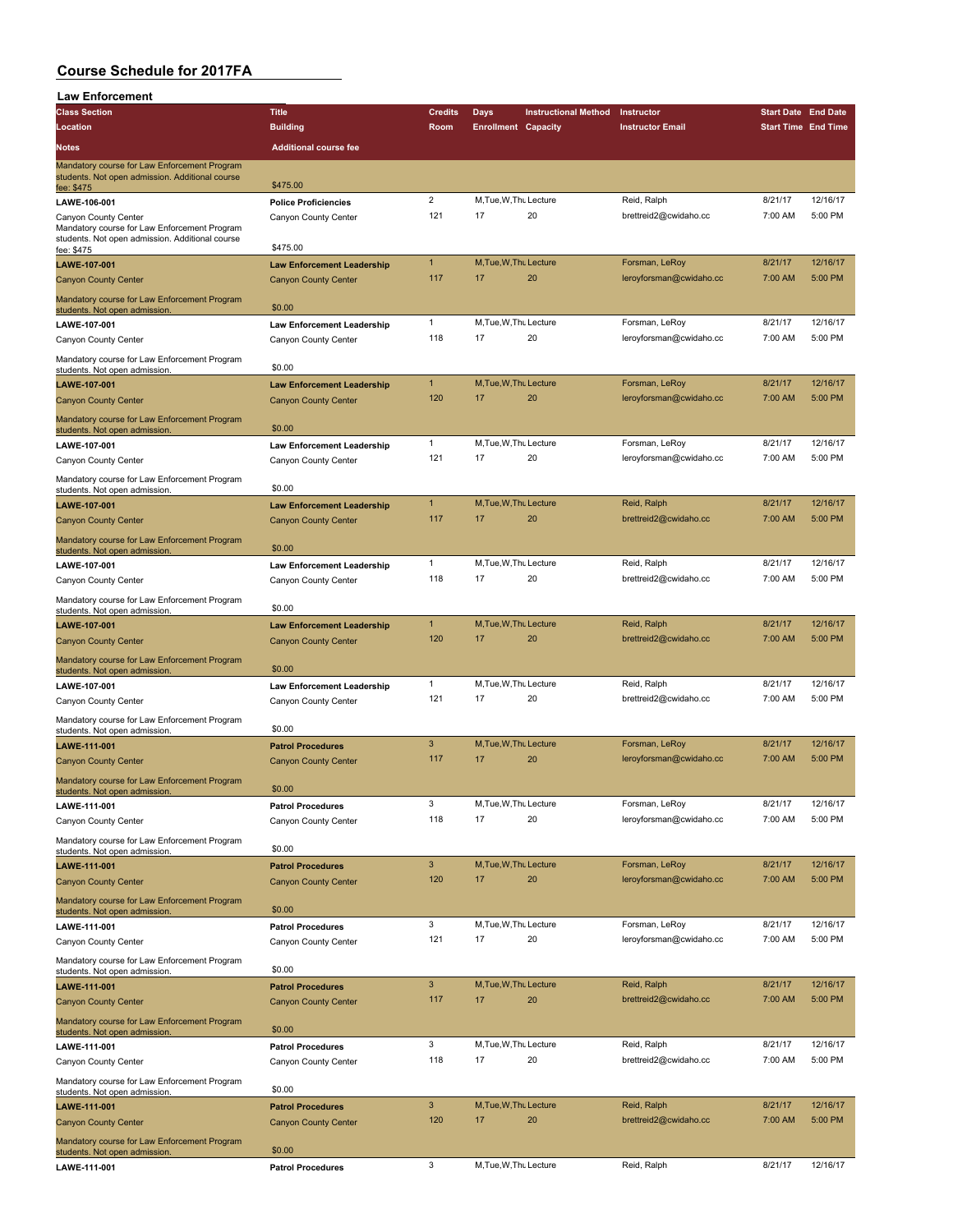| <b>Law Enforcement</b>                                                        |                                                                  |                       |                              |                             |                                           |                            |                     |
|-------------------------------------------------------------------------------|------------------------------------------------------------------|-----------------------|------------------------------|-----------------------------|-------------------------------------------|----------------------------|---------------------|
| <b>Class Section</b>                                                          | <b>Title</b>                                                     | <b>Credits</b>        | Days                         | <b>Instructional Method</b> | Instructor                                | <b>Start Date End Date</b> |                     |
| Location                                                                      | <b>Building</b>                                                  | Room                  | <b>Enrollment Capacity</b>   |                             | <b>Instructor Email</b>                   | <b>Start Time End Time</b> |                     |
| Notes                                                                         | <b>Additional course fee</b>                                     |                       |                              |                             |                                           |                            |                     |
| Canyon County Center                                                          | Canyon County Center                                             | 121                   | 17                           | 20                          | brettreid2@cwidaho.cc                     | 7:00 AM                    | 5:00 PM             |
| Mandatory course for Law Enforcement Program                                  |                                                                  |                       |                              |                             |                                           |                            |                     |
| students. Not open admission.                                                 | \$0.00                                                           |                       |                              |                             |                                           |                            |                     |
| LAWE-115-001                                                                  | <b>Criminal Investigation</b>                                    | $\mathbf{1}$          | M, Tue, W, Thu Lecture       |                             | Forsman, LeRoy                            | 8/21/17                    | 12/16/17            |
| <b>Canyon County Center</b>                                                   | <b>Canyon County Center</b>                                      | 117                   | 17                           | 20                          | leroyforsman@cwidaho.cc                   | 7:00 AM                    | 5:00 PM             |
| Mandatory course for Law Enforcement Program<br>students. Not open admission  | \$0.00                                                           |                       |                              |                             |                                           |                            |                     |
| LAWE-115-001                                                                  | <b>Criminal Investigation</b>                                    | 1                     | M, Tue, W, Thu Lecture       |                             | Forsman, LeRoy                            | 8/21/17                    | 12/16/17            |
| Canyon County Center                                                          | Canyon County Center                                             | 118                   | 17                           | 20                          | leroyforsman@cwidaho.cc                   | 7:00 AM                    | 5:00 PM             |
| Mandatory course for Law Enforcement Program<br>students. Not open admission. | \$0.00                                                           |                       |                              |                             |                                           |                            |                     |
| LAWE-115-001                                                                  | <b>Criminal Investigation</b>                                    | $\mathbf{1}$          | M, Tue, W, Thu Lecture       |                             | Forsman, LeRoy                            | 8/21/17                    | 12/16/17            |
| <b>Canyon County Center</b>                                                   | <b>Canyon County Center</b>                                      | 120                   | 17                           | 20                          | leroyforsman@cwidaho.cc                   | 7:00 AM                    | 5:00 PM             |
| Mandatory course for Law Enforcement Program<br>students. Not open admission. | \$0.00                                                           |                       |                              |                             |                                           |                            |                     |
| <b>LAWE-115-001</b>                                                           | <b>Criminal Investigation</b>                                    | $\mathbf{1}$          | M.Tue, W.Th. Lecture         |                             | Forsman, LeRoy                            | 8/21/17                    | 12/16/17            |
| Canyon County Center                                                          | Canyon County Center                                             | 121                   | 17                           | 20                          | leroyforsman@cwidaho.cc                   | 7:00 AM                    | 5:00 PM             |
| Mandatory course for Law Enforcement Program                                  | \$0.00                                                           |                       |                              |                             |                                           |                            |                     |
| students. Not open admission<br>LAWE-115-001                                  |                                                                  | $\mathbf{1}$          | M, Tue, W, Thu Lecture       |                             | Reid, Ralph                               | 8/21/17                    | 12/16/17            |
| <b>Canyon County Center</b>                                                   | <b>Criminal Investigation</b><br><b>Canyon County Center</b>     | 117                   | 17                           | 20                          | brettreid2@cwidaho.cc                     | 7:00 AM                    | 5:00 PM             |
|                                                                               |                                                                  |                       |                              |                             |                                           |                            |                     |
| Mandatory course for Law Enforcement Program<br>students. Not open admission  | \$0.00                                                           |                       |                              |                             |                                           |                            |                     |
| LAWE-115-001                                                                  | <b>Criminal Investigation</b>                                    | $\mathbf{1}$          | M, Tue, W, Thu Lecture       |                             | Reid, Ralph                               | 8/21/17                    | 12/16/17            |
| Canyon County Center                                                          | Canyon County Center                                             | 118                   | 17                           | 20                          | brettreid2@cwidaho.cc                     | 7:00 AM                    | 5:00 PM             |
| Mandatory course for Law Enforcement Program                                  | \$0.00                                                           |                       |                              |                             |                                           |                            |                     |
| students. Not open admission<br>LAWE-115-001                                  | <b>Criminal Investigation</b>                                    | $\mathbf{1}$          | M.Tue.W.Thu Lecture          |                             | Reid, Ralph                               | 8/21/17                    | 12/16/17            |
| <b>Canyon County Center</b>                                                   | <b>Canyon County Center</b>                                      | 120                   | 17                           | 20                          | brettreid2@cwidaho.cc                     | 7:00 AM                    | 5:00 PM             |
| Mandatory course for Law Enforcement Program                                  |                                                                  |                       |                              |                             |                                           |                            |                     |
| students. Not open admission                                                  | \$0.00                                                           |                       |                              |                             |                                           |                            |                     |
| <b>LAWE-115-001</b>                                                           | <b>Criminal Investigation</b>                                    | $\mathbf{1}$          | M, Tue, W, Thu Lecture       |                             | Reid, Ralph                               | 8/21/17                    | 12/16/17            |
| Canyon County Center                                                          | Canyon County Center                                             | 121                   | 17                           | 20                          | brettreid2@cwidaho.cc                     | 7:00 AM                    | 5:00 PM             |
| Mandatory course for Law Enforcement Program<br>students. Not open admission. | \$0.00                                                           |                       |                              |                             |                                           |                            |                     |
| LAWE-117-001                                                                  | <b>Advanced Patrol Procedures</b>                                | $\overline{2}$        | M, Tue, W, Thu Lecture       |                             | Forsman, LeRoy                            | 8/21/17                    | 12/16/17            |
| <b>Canyon County Center</b>                                                   | <b>Canyon County Center</b>                                      | 117                   | 17                           | 20                          | leroyforsman@cwidaho.cc                   | 7:00 AM                    | 5:00 PM             |
| Mandatory course for Law Enforcement Program<br>students. Not open admission  | \$0.00                                                           |                       |                              |                             |                                           |                            |                     |
| <b>LAWE-117-001</b>                                                           | <b>Advanced Patrol Procedures</b>                                | $\overline{2}$        | M, Tue, W, Thu Lecture       |                             | Forsman, LeRoy                            | 8/21/17                    | 12/16/17            |
| Canyon County Center                                                          | Canyon County Center                                             | 118                   | 17                           | 20                          | leroyforsman@cwidaho.cc                   | 7:00 AM                    | 5:00 PM             |
| Mandatory course for Law Enforcement Program                                  |                                                                  |                       |                              |                             |                                           |                            |                     |
| students. Not open admission.                                                 | \$0.00                                                           |                       |                              |                             |                                           |                            |                     |
| LAWE-117-001                                                                  | <b>Advanced Patrol Procedures</b>                                | $\overline{c}$<br>120 | M, Tue, W, Thu Lecture<br>17 | 20                          | Forsman, LeRoy<br>leroyforsman@cwidaho.cc | 8/21/17<br>7:00 AM         | 12/16/17<br>5:00 PM |
| <b>Canyon County Center</b>                                                   | <b>Canyon County Center</b>                                      |                       |                              |                             |                                           |                            |                     |
| Mandatory course for Law Enforcement Program<br>students. Not open admission. | \$0.00                                                           |                       |                              |                             |                                           |                            |                     |
| LAWE-117-001                                                                  | <b>Advanced Patrol Procedures</b>                                | $\overline{2}$        | M, Tue, W, Thu Lecture       |                             | Forsman, LeRoy                            | 8/21/17                    | 12/16/17            |
| Canyon County Center                                                          | Canyon County Center                                             | 121                   | 17                           | 20                          | leroyforsman@cwidaho.cc                   | 7:00 AM                    | 5:00 PM             |
| Mandatory course for Law Enforcement Program                                  |                                                                  |                       |                              |                             |                                           |                            |                     |
| students. Not open admission.<br>LAWE-117-001                                 | \$0.00                                                           | $\overline{c}$        | M, Tue, W, Thu Lecture       |                             | Reid, Ralph                               | 8/21/17                    | 12/16/17            |
| <b>Canyon County Center</b>                                                   | <b>Advanced Patrol Procedures</b><br><b>Canyon County Center</b> | 117                   | 17                           | 20                          | brettreid2@cwidaho.cc                     | 7:00 AM                    | 5:00 PM             |
| Mandatory course for Law Enforcement Program                                  |                                                                  |                       |                              |                             |                                           |                            |                     |
| students. Not open admission                                                  | \$0.00                                                           |                       |                              |                             |                                           |                            |                     |
| LAWE-117-001                                                                  | <b>Advanced Patrol Procedures</b>                                | $\overline{2}$        | M, Tue, W, Thu Lecture       |                             | Reid, Ralph                               | 8/21/17                    | 12/16/17            |
| Canyon County Center                                                          | Canyon County Center                                             | 118                   | 17                           | 20                          | brettreid2@cwidaho.cc                     | 7:00 AM                    | 5:00 PM             |
| Mandatory course for Law Enforcement Program<br>students. Not open admission. | \$0.00                                                           |                       |                              |                             |                                           |                            |                     |
| LAWE-117-001                                                                  | <b>Advanced Patrol Procedures</b>                                | $\overline{c}$        | M, Tue, W, Thu Lecture       |                             | Reid, Ralph                               | 8/21/17                    | 12/16/17            |
| <b>Canyon County Center</b>                                                   | <b>Canyon County Center</b>                                      | 120                   | 17                           | 20                          | brettreid2@cwidaho.cc                     | 7:00 AM                    | 5:00 PM             |
| Mandatory course for Law Enforcement Program<br>students. Not open admission. | \$0.00                                                           |                       |                              |                             |                                           |                            |                     |
| LAWE-117-001                                                                  | <b>Advanced Patrol Procedures</b>                                | $\overline{c}$        | M, Tue, W, Thu Lecture       |                             | Reid, Ralph                               | 8/21/17                    | 12/16/17            |
| Canyon County Center                                                          | Canyon County Center                                             | 121                   | 17                           | 20                          | brettreid2@cwidaho.cc                     | 7:00 AM                    | 5:00 PM             |
| Mandatory course for Law Enforcement Program                                  |                                                                  |                       |                              |                             |                                           |                            |                     |
| students. Not open admission.                                                 | \$0.00                                                           |                       |                              |                             |                                           |                            |                     |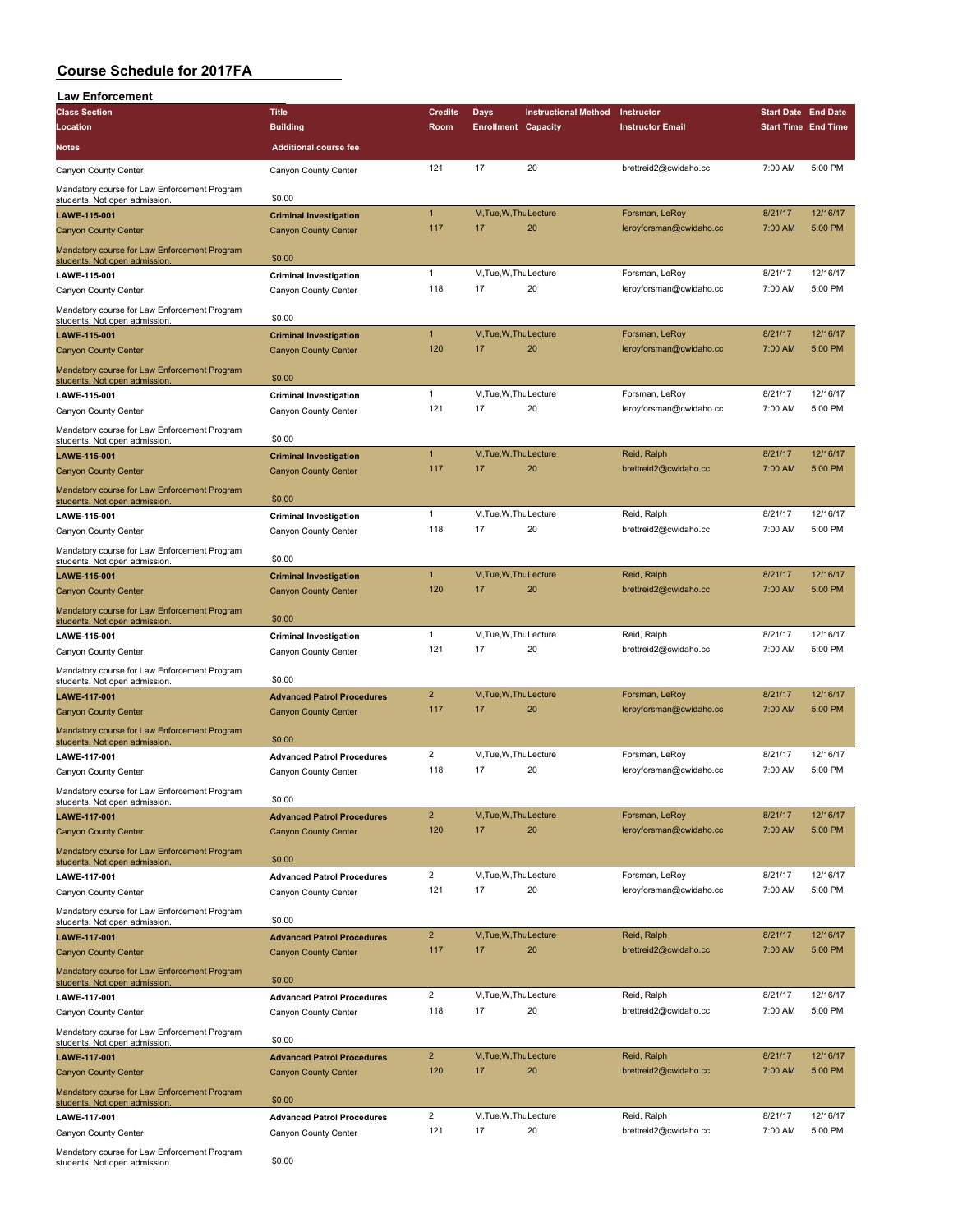### **Law Enforcement Class Section Title Credits Days Instructional Method Instructor Start Date End Date Location Building Room Enrollment Capacity Instructor Email Start Time End Time Notes Additional course fee LAWE-122-001 Cadet Practicum 3** 1 Lab Forsman, LeRoy 8/21/17 12/16/17 Community Locations Community Location CMTY 17 20 leroyforsman@cwidaho.cc Mandatory course for Law Enforcement Program mandalory course for Eaw Enforcement Program<br>students. Not open admission. \$0.00 **LAWE-122-001 Cadet Practicum 3** 1 Lab Reid, Ralph 8/21/17 12/16/17 Community Locations Community Location Community Location CMTY 17 20 brettreid2@cwidaho.cc Mandatory course for Law Enforcement Program<br>students. Not open admission.

#### **Machine Tool Tech**

| <b>Class Section</b>        | <b>Title</b>                     | <b>Credits</b>            | Days                       | <b>Instructional Method</b> | Instructor              | <b>Start Date End Date</b> |          |
|-----------------------------|----------------------------------|---------------------------|----------------------------|-----------------------------|-------------------------|----------------------------|----------|
| Location                    | <b>Building</b>                  | Room                      | <b>Enrollment Capacity</b> |                             | <b>Instructor Email</b> | <b>Start Time End Time</b> |          |
| <b>Notes</b>                | <b>Additional course fee</b>     |                           |                            |                             |                         |                            |          |
| MACH-103-001                | <b>Machine Shop Laboratory 1</b> | $\ensuremath{\mathsf{3}}$ | M,W,F                      | Lab                         | Sperry, David           | 8/21/17                    | 10/14/17 |
| Nampa Campus                | <b>Micron Center for PTE</b>     | 1501                      | 18                         | 18                          | davesperry@cwidaho.cc   | 9:00 AM                    | 12:30 PM |
| Special course fee: \$1,300 | \$1,300.00                       |                           |                            |                             |                         |                            |          |
| MACH-103-001                | <b>Machine Shop Laboratory 1</b> | 3                         | M, W, F                    | Lab                         | Wilhite, Jeffrey        | 8/21/17                    | 10/14/17 |
| Nampa Campus                | Micron Center for PTE            | 1501                      | 18                         | 18                          | jeffwilhite@cwidaho.cc  | 9:00 AM                    | 12:30 PM |
| Special course fee: \$1,300 | \$1,300.00                       |                           |                            |                             |                         |                            |          |
| MACH-103-001                | <b>Machine Shop Laboratory 1</b> | 3                         | Tue, Thu                   | Lab                         | Sperry, David           | 8/21/17                    | 10/14/17 |
| Nampa Campus                | <b>Micron Center for PTE</b>     | 1501                      | 18                         | 18                          | davesperry@cwidaho.cc   | 8:00 AM                    | 12:30 PM |
| Special course fee: \$1,300 | \$1,300.00                       |                           |                            |                             |                         |                            |          |
| MACH-103-001                | <b>Machine Shop Laboratory 1</b> | 3                         | Tue, Thu                   | Lab                         | Wilhite, Jeffrey        | 8/21/17                    | 10/14/17 |
| Nampa Campus                | Micron Center for PTE            | 1501                      | 18                         | 18                          | jeffwilhite@cwidaho.cc  | 8:00 AM                    | 12:30 PM |
| Special course fee: \$1,300 | \$1,300.00                       |                           |                            |                             |                         |                            |          |
| MACH-103-002                | <b>Machine Shop Laboratory 1</b> | 3                         | M,W,F                      | Lab                         | Starkey, William        | 8/21/17                    | 10/14/17 |
| Nampa Campus                | <b>Micron Center for PTE</b>     | 1501                      | 9                          | 18                          | billstarkey@cwidaho.cc  | 6:00 PM                    | 9:30 PM  |
| Special course fee: \$1,300 | \$1,300.00                       |                           |                            |                             |                         |                            |          |
| MACH-103-002                | <b>Machine Shop Laboratory 1</b> | 3                         | M,W,F                      | Lab                         | Wilhite, Jeffrey        | 8/21/17                    | 10/14/17 |
| Nampa Campus                | Micron Center for PTE            | 1501                      | 9                          | 18                          | jeffwilhite@cwidaho.cc  | 6:00 PM                    | 9:30 PM  |
| Special course fee: \$1,300 | \$1,300.00                       |                           |                            |                             |                         |                            |          |
| MACH-103-002                | <b>Machine Shop Laboratory 1</b> | $\sqrt{3}$                | Tue, Thu                   | Lab                         | Starkey, William        | 8/21/17                    | 10/14/17 |
| Nampa Campus                | Micron Center for PTE            | 1501                      | 9                          | 18                          | billstarkey@cwidaho.cc  | 5:00 PM                    | 9:30 PM  |
| Special course fee: \$1,300 | \$1,300.00                       |                           |                            |                             |                         |                            |          |
| MACH-103-002                | <b>Machine Shop Laboratory 1</b> | 3                         | Tue, Thu                   | Lab                         | Wilhite, Jeffrey        | 8/21/17                    | 10/14/17 |
| Nampa Campus                | Micron Center for PTE            | 1501                      | 9                          | 18                          | jeffwilhite@cwidaho.cc  | 5:00 PM                    | 9:30 PM  |
| Special course fee: \$1,300 | \$1,300.00                       |                           |                            |                             |                         |                            |          |
| MACH-104-001                | <b>Machine Shop Laboratory 2</b> | $\ensuremath{\mathsf{3}}$ | M,W,F                      | Lab                         | Sperry, David           | 10/16/17                   | 12/16/17 |
| Nampa Campus                | <b>Micron Center for PTE</b>     | 1501                      | 18                         | 18                          | davesperry@cwidaho.cc   | 9:00 AM                    | 12:30 PM |
| Special course fee: \$125   | \$125.00                         |                           |                            |                             |                         |                            |          |
| MACH-104-001                | <b>Machine Shop Laboratory 2</b> | 3                         | M, W, F                    | Lab                         | Wilhite, Jeffrey        | 10/16/17                   | 12/16/17 |
| Nampa Campus                | Micron Center for PTE            | 1501                      | 18                         | 18                          | jeffwilhite@cwidaho.cc  | 9:00 AM                    | 12:30 PM |
| Special course fee: \$125   | \$125.00                         |                           |                            |                             |                         |                            |          |
| MACH-104-001                | <b>Machine Shop Laboratory 2</b> | 3                         | Tue, Thu                   | Lab                         | Sperry, David           | 10/16/17                   | 12/16/17 |
| Nampa Campus                | <b>Micron Center for PTE</b>     | 1501                      | 18                         | 18                          | davesperry@cwidaho.cc   | 8:00 AM                    | 12:30 PM |
| Special course fee: \$125   | \$125.00                         |                           |                            |                             |                         |                            |          |
| MACH-104-001                | <b>Machine Shop Laboratory 2</b> | 3                         | Tue, Thu                   | Lab                         | Wilhite, Jeffrey        | 10/16/17                   | 12/16/17 |
| Nampa Campus                | Micron Center for PTE            | 1501                      | 18                         | 18                          | jeffwilhite@cwidaho.cc  | 8:00 AM                    | 12:30 PM |
| Special course fee: \$125   | \$125.00                         |                           |                            |                             |                         |                            |          |
| MACH-104-002                | <b>Machine Shop Laboratory 2</b> | 3                         | M,W,F                      | Lab                         | Starkey, William        | 10/16/17                   | 12/16/17 |
| Nampa Campus                | <b>Micron Center for PTE</b>     | 1501                      | 9                          | 18                          | billstarkey@cwidaho.cc  | 6:00 PM                    | 9:30 PM  |
| Special course fee: \$125   | \$125.00                         |                           |                            |                             |                         |                            |          |
| MACH-104-002                | <b>Machine Shop Laboratory 2</b> | 3                         | M,W,F                      | Lab                         | Wilhite, Jeffrey        | 10/16/17                   | 12/16/17 |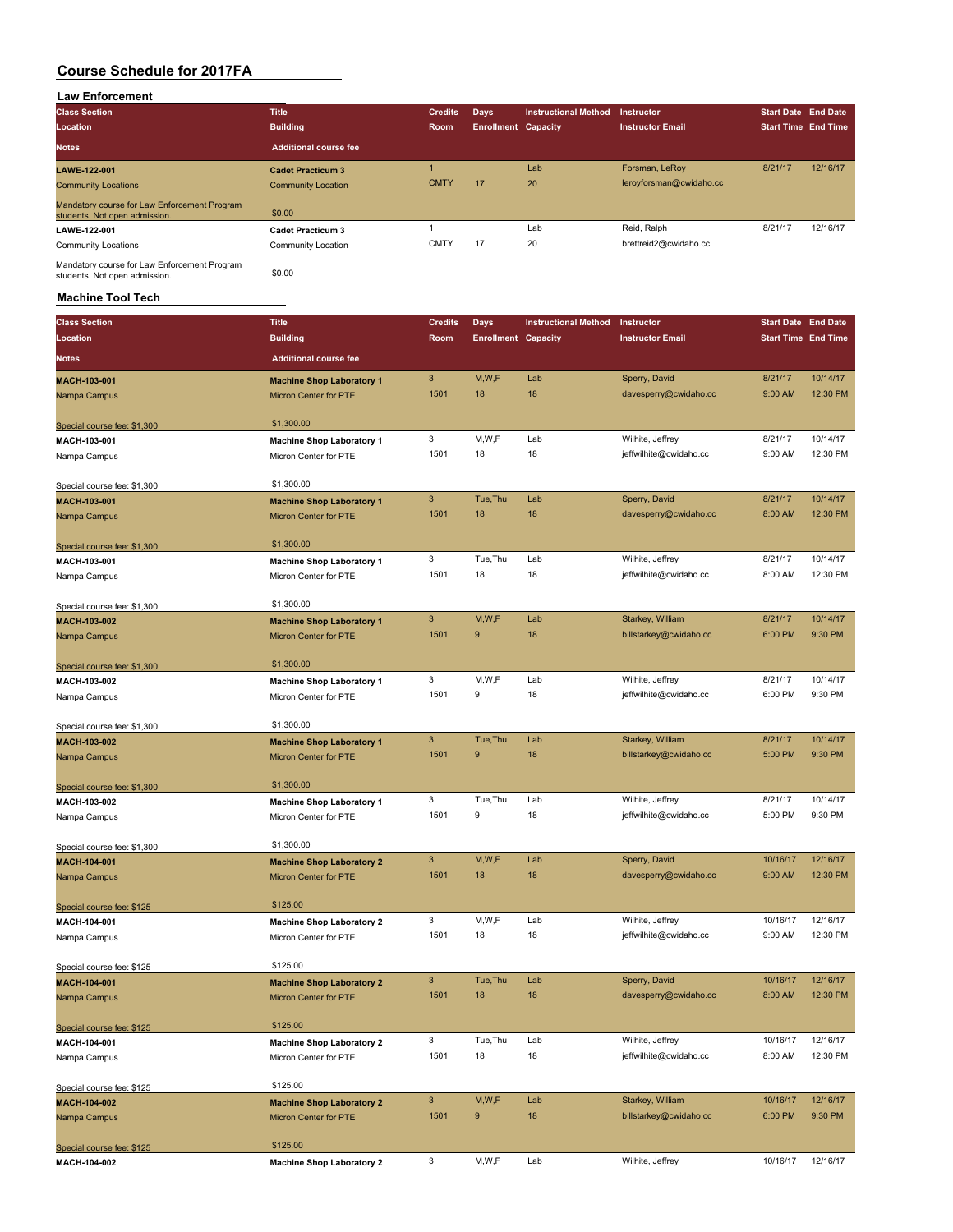| <b>Machine Tool Tech</b>  |                                    |                           |                            |                             |                         |                            |          |
|---------------------------|------------------------------------|---------------------------|----------------------------|-----------------------------|-------------------------|----------------------------|----------|
| <b>Class Section</b>      | <b>Title</b>                       | <b>Credits</b>            | Days                       | <b>Instructional Method</b> | Instructor              | <b>Start Date End Date</b> |          |
| Location                  | <b>Building</b>                    | Room                      | <b>Enrollment Capacity</b> |                             | <b>Instructor Email</b> | <b>Start Time End Time</b> |          |
| Notes                     | <b>Additional course fee</b>       |                           |                            |                             |                         |                            |          |
| Nampa Campus              | Micron Center for PTE              | 1501                      | 9                          | 18                          | jeffwilhite@cwidaho.cc  | 6:00 PM                    | 9:30 PM  |
|                           |                                    |                           |                            |                             |                         |                            |          |
| Special course fee: \$125 | \$125.00                           |                           |                            |                             |                         |                            |          |
| MACH-104-002              | <b>Machine Shop Laboratory 2</b>   | $\ensuremath{\mathsf{3}}$ | Tue, Thu<br>9              | Lab                         | Starkey, William        | 10/16/17                   | 12/16/17 |
| Nampa Campus              | Micron Center for PTE              | 1501                      |                            | 18                          | billstarkey@cwidaho.cc  | 5:00 PM                    | 9:30 PM  |
| Special course fee: \$125 | \$125.00                           |                           |                            |                             |                         |                            |          |
| MACH-104-002              | <b>Machine Shop Laboratory 2</b>   | 3                         | Tue, Thu                   | Lab                         | Wilhite, Jeffrey        | 10/16/17                   | 12/16/17 |
| Nampa Campus              | Micron Center for PTE              | 1501                      | 9                          | 18                          | jeffwilhite@cwidaho.cc  | 5:00 PM                    | 9:30 PM  |
|                           |                                    |                           |                            |                             |                         |                            |          |
| Special course fee: \$125 | \$125.00                           |                           |                            |                             |                         |                            |          |
| MACH-126-001              | <b>Related Blueprint Reading 1</b> | $\overline{2}$            | Tue, Thu                   | Lecture                     | Sperry, David           | 8/21/17                    | 12/16/17 |
| Nampa Campus              | Micron Center for PTE              | 1602                      | 18                         | 18                          | davesperry@cwidaho.cc   | 7:00 AM                    | 7:50 AM  |
|                           | \$0.00                             |                           |                            |                             |                         |                            |          |
| MACH-126-001              | <b>Related Blueprint Reading 1</b> | $\overline{2}$            | Tue, Thu                   | Lecture                     | Wilhite, Jeffrey        | 8/21/17                    | 12/16/17 |
| Nampa Campus              | Micron Center for PTE              | 1602                      | 18                         | 18                          | jeffwilhite@cwidaho.cc  | 7:00 AM                    | 7:50 AM  |
|                           | \$0.00                             |                           |                            |                             |                         |                            |          |
| MACH-126-002              | <b>Related Blueprint Reading 1</b> | $\overline{2}$            | Tue, Thu                   | Lecture                     | Starkey, William        | 8/21/17                    | 12/16/17 |
| Nampa Campus              | Micron Center for PTE              | 1506                      | 9                          | 18                          | billstarkey@cwidaho.cc  | 4:00 PM                    | 4:50 PM  |
|                           |                                    |                           |                            |                             |                         |                            |          |
|                           | \$0.00                             |                           |                            |                             |                         |                            |          |
| MACH-126-002              | <b>Related Blueprint Reading 1</b> | $\overline{2}$            | Tue, Thu                   | Lecture                     | Wilhite, Jeffrey        | 8/21/17                    | 12/16/17 |
| Nampa Campus              | Micron Center for PTE              | 1506                      | 9                          | 18                          | jeffwilhite@cwidaho.cc  | 4:00 PM                    | 4:50 PM  |
|                           | \$0.00                             |                           |                            |                             |                         |                            |          |
| MACH-143-001              | <b>Related Machine Shop Math</b>   | $\mathbf{3}$              | M,W,F                      | Lecture                     | Sperry, David           | 8/21/17                    | 12/16/17 |
| Nampa Campus              | Micron Center for PTE              | 1602                      | 18                         | 18                          | davesperry@cwidaho.cc   | 8:00 AM                    | 8:50 AM  |
|                           |                                    |                           |                            |                             |                         |                            |          |
|                           | \$0.00                             |                           |                            |                             |                         |                            |          |
| MACH-143-001              | <b>Related Machine Shop Math</b>   | 3                         | M,W,F                      | Lecture                     | Wilhite, Jeffrey        | 8/21/17                    | 12/16/17 |
| Nampa Campus              | Micron Center for PTE              | 1602                      | 18                         | 18                          | jeffwilhite@cwidaho.cc  | 8:00 AM                    | 8:50 AM  |
|                           | \$0.00                             |                           |                            |                             |                         |                            |          |
| MACH-143-002              | <b>Related Machine Shop Math</b>   | $\mathbf{3}$              | M,W,F                      | Lecture                     | Starkey, William        | 8/21/17                    | 12/16/17 |
| Nampa Campus              | Micron Center for PTE              | 1506                      | 7                          | 18                          | billstarkey@cwidaho.cc  | 5:00 PM                    | 5:50 PM  |
|                           | \$0.00                             |                           |                            |                             |                         |                            |          |
| MACH-143-002              | <b>Related Machine Shop Math</b>   | 3                         | M,W,F                      | Lecture                     | Wilhite, Jeffrey        | 8/21/17                    | 12/16/17 |
|                           | Micron Center for PTE              | 1506                      | $\overline{7}$             | 18                          | jeffwilhite@cwidaho.cc  | 5:00 PM                    | 5:50 PM  |
| Nampa Campus              |                                    |                           |                            |                             |                         |                            |          |
|                           | \$0.00                             |                           |                            |                             |                         |                            |          |
| MACH-153-001              | <b>Machine Shop Theory 1</b>       | $\overline{2}$            | M,W,F                      | Lecture                     | Sperry, David           | 8/21/17                    | 10/14/17 |
| Nampa Campus              | Micron Center for PTE              | 1602                      | 18                         | 18                          | davesperry@cwidaho.cc   | 7:00 AM                    | 7:50 AM  |
|                           | \$0.00                             |                           |                            |                             |                         |                            |          |
| MACH-153-001              | <b>Machine Shop Theory 1</b>       | $\overline{2}$            | M, W, F                    | Lecture                     | Wilhite, Jeffrey        | 8/21/17                    | 10/14/17 |
| Nampa Campus              | Micron Center for PTE              | 1602                      | 18                         | 18                          | jeffwilhite@cwidaho.cc  | 7:00 AM                    | 7:50 AM  |
|                           |                                    |                           |                            |                             |                         |                            |          |
|                           | \$0.00                             | $\overline{2}$            |                            |                             |                         |                            | 10/14/17 |
| MACH-153-002              | <b>Machine Shop Theory 1</b>       |                           | M,W,F<br>$\boldsymbol{9}$  | Lecture<br>18               | Starkey, William        | 8/21/17                    | 4:50 PM  |
| Nampa Campus              | <b>Micron Center for PTE</b>       | 1506                      |                            |                             | billstarkey@cwidaho.cc  | 4:00 PM                    |          |
|                           | \$0.00                             |                           |                            |                             |                         |                            |          |
| MACH-153-002              | <b>Machine Shop Theory 1</b>       | $\overline{2}$            | M,W,F                      | Lecture                     | Wilhite, Jeffrey        | 8/21/17                    | 10/14/17 |
| Nampa Campus              | Micron Center for PTE              | 1506                      | 9                          | 18                          | jeffwilhite@cwidaho.cc  | 4:00 PM                    | 4:50 PM  |
|                           | \$0.00                             |                           |                            |                             |                         |                            |          |
| MACH-154-001              | <b>Machine Shop Theory 2</b>       | $\overline{2}$            | M,W,F                      | Lecture                     | Sperry, David           | 10/16/17                   | 12/16/17 |
| Nampa Campus              | Micron Center for PTE              | 1602                      | 18                         | 18                          | davesperry@cwidaho.cc   | 7:00 AM                    | 7:50 AM  |
|                           |                                    |                           |                            |                             |                         |                            |          |
|                           | \$0.00                             |                           |                            |                             |                         |                            |          |
| MACH-154-001              | <b>Machine Shop Theory 2</b>       | $\overline{2}$            | M,W,F                      | Lecture                     | Wilhite, Jeffrey        | 10/16/17                   | 12/16/17 |
| Nampa Campus              | Micron Center for PTE              | 1602                      | 18                         | 18                          | jeffwilhite@cwidaho.cc  | 7:00 AM                    | 7:50 AM  |
|                           |                                    |                           |                            |                             |                         |                            |          |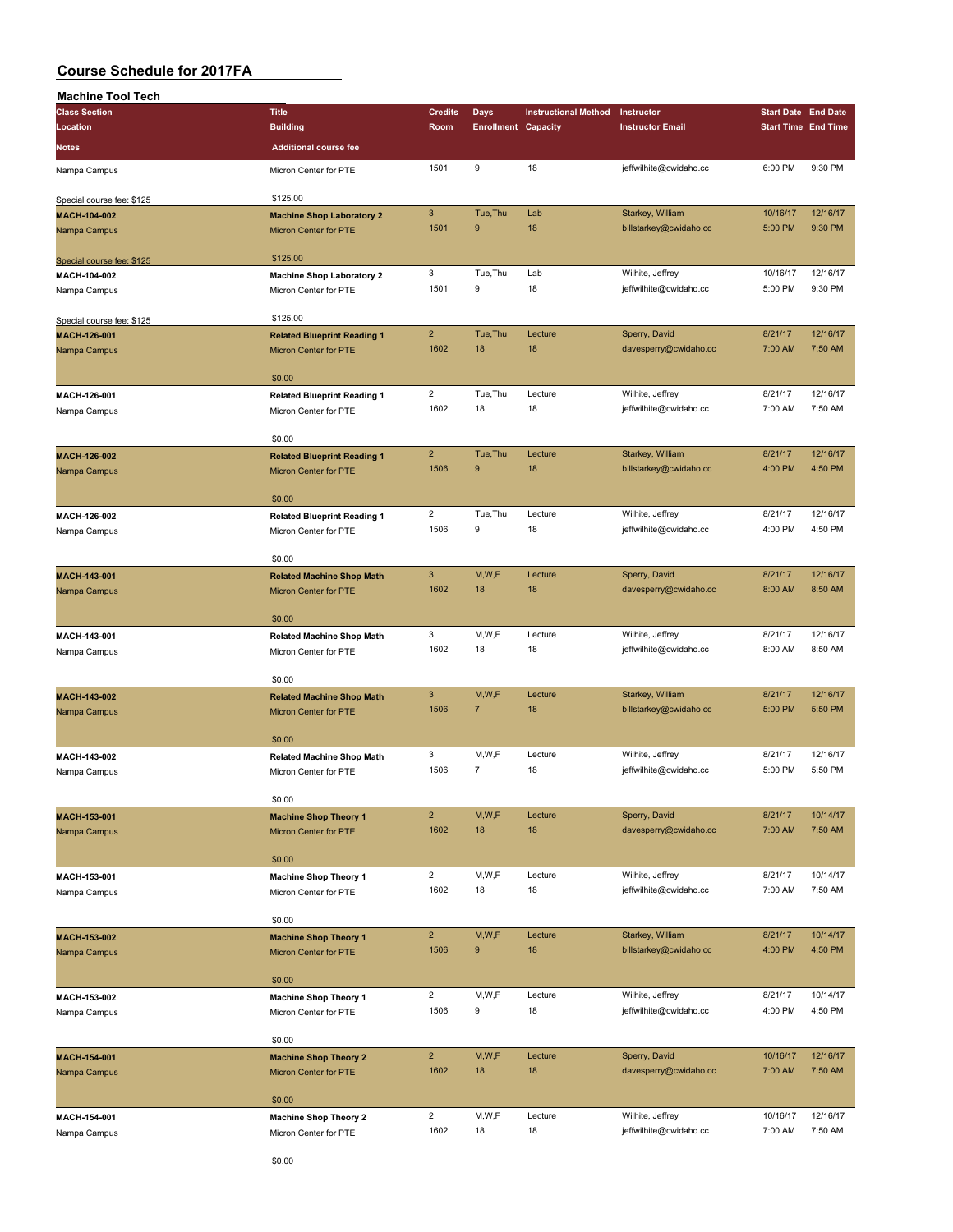| <b>Machine Tool Tech</b>  |                                         |                |                            |                             |                         |                            |          |
|---------------------------|-----------------------------------------|----------------|----------------------------|-----------------------------|-------------------------|----------------------------|----------|
| <b>Class Section</b>      | <b>Title</b>                            | <b>Credits</b> | <b>Days</b>                | <b>Instructional Method</b> | Instructor              | <b>Start Date End Date</b> |          |
| Location                  | <b>Building</b>                         | Room           | <b>Enrollment Capacity</b> |                             | <b>Instructor Email</b> | <b>Start Time End Time</b> |          |
| <b>Notes</b>              | <b>Additional course fee</b>            |                |                            |                             |                         |                            |          |
| <b>MACH-154-002</b>       | <b>Machine Shop Theory 2</b>            | 2 <sup>2</sup> | M,W,F                      | Lecture                     | Starkey, William        | 10/16/17                   | 12/16/17 |
| Nampa Campus              | <b>Micron Center for PTE</b>            | 1602           | 9                          | 18                          | billstarkey@cwidaho.cc  | 4:00 PM                    | 4:50 PM  |
|                           | \$0.00                                  |                |                            |                             |                         |                            |          |
| MACH-154-002              | <b>Machine Shop Theory 2</b>            | $\overline{2}$ | M, W, F                    | Lecture                     | Wilhite, Jeffrey        | 10/16/17                   | 12/16/17 |
| Nampa Campus              | Micron Center for PTE                   | 1602           | 9                          | 18                          | jeffwilhite@cwidaho.cc  | 4:00 PM                    | 4:50 PM  |
|                           | \$0.00                                  |                |                            |                             |                         |                            |          |
| MACH-203-001              | <b>Advanced Machine Shop Lab 1</b>      | 6              | M,W,F                      | Lab                         | Sperry, David           | 8/21/17                    | 12/16/17 |
| Nampa Campus              | <b>Micron Center for PTE</b>            | 1501           | 8                          | 18                          | davesperry@cwidaho.cc   | 9:30 AM                    | 12:30 PM |
| Special course fee: \$125 | \$125.00                                |                |                            |                             |                         |                            |          |
| MACH-203-001              | <b>Advanced Machine Shop Lab 1</b>      | 6              | Tue, Thu                   | Lab                         | Sperry, David           | 8/21/17                    | 12/16/17 |
| Nampa Campus              | Micron Center for PTE                   | 1501           | 8                          | 18                          | davesperry@cwidaho.cc   | 8:00 AM                    | 12:30 PM |
| Special course fee: \$125 | \$125.00                                |                |                            |                             |                         |                            |          |
| <b>MACH-212-001</b>       | <b>Computer-Aided Manufacturing</b>     | 3              | M,W,F                      | Lecture                     | Sperry, David           | 8/21/17                    | 12/16/17 |
| Nampa Campus              | <b>Micron Center for PTE</b>            | 1506           | 8                          | 18                          | davesperry@cwidaho.cc   | 7:00 AM                    | 8:20 AM  |
|                           | \$0.00                                  |                |                            |                             |                         |                            |          |
| MACH-225-001              | <b>Geometric Dimensioning &amp; Tol</b> | $\overline{2}$ | Tue, Thu                   | Lecture                     | Sperry, David           | 8/21/17                    | 12/16/17 |
| Nampa Campus              | Micron Center for PTE                   | 1506           | 8                          | 18                          | davesperry@cwidaho.cc   | 7:00 AM                    | 7:50 AM  |
|                           | \$0.00                                  |                |                            |                             |                         |                            |          |
| MACH-253-001              | <b>Adv Machine Shop Theory 1</b>        | 3              | M.W.F                      | Lecture                     | Sperry, David           | 8/21/17                    | 12/16/17 |
| Nampa Campus              | Micron Center for PTE                   | 1506           | 8                          | 18                          | davesperry@cwidaho.cc   | 8:30 AM                    | 9:20 AM  |
|                           | \$0.00                                  |                |                            |                             |                         |                            |          |

#### **Marketing Management**

| <b>Class Section</b><br>Location                                                             | <b>Title</b><br><b>Building</b>           | <b>Credits</b><br><b>Room</b> | <b>Days</b><br><b>Enrollment Capacity</b> | <b>Instructional Method</b> | Instructor<br><b>Instructor Email</b> | <b>Start Date End Date</b><br><b>Start Time End Time</b> |           |
|----------------------------------------------------------------------------------------------|-------------------------------------------|-------------------------------|-------------------------------------------|-----------------------------|---------------------------------------|----------------------------------------------------------|-----------|
| <b>Notes</b>                                                                                 | <b>Additional course fee</b>              |                               |                                           |                             |                                       |                                                          |           |
| <b>MRKT-121-001H</b>                                                                         | <b>Business Concepts</b>                  | 3                             | Tue                                       | <b>Hybrid</b>               | Holten Baird, Nicole                  | 8/21/17                                                  | 12/16/17  |
| <b>Ada County Campus</b>                                                                     | <b>Pintail Center</b>                     | 1208                          | 23                                        | 30                          | nicolebaird@cwidaho.cc                | 10:00 AM                                                 | 11:15 AM  |
| Hybrid course - has an online component Hybrid<br>course fee: \$15                           | \$15.00                                   |                               |                                           |                             |                                       |                                                          |           |
| MRKT-125-001H                                                                                | <b>Introduction to Marketing</b>          | 3                             | Tue                                       | Hybrid                      | Holten Baird, Nicole                  | 8/21/17                                                  | 12/16/17  |
| Ada County Campus                                                                            | <b>Pintail Center</b>                     | 1204                          | 15                                        | 30                          | nicolebaird@cwidaho.cc                | 1:00 PM                                                  | 2:15 PM   |
| Hybrid course - has an online component; Hybrid<br>course fee: \$15                          | \$15.00                                   |                               |                                           |                             |                                       |                                                          |           |
| <b>MRKT-161-001H</b>                                                                         | <b>Intro to Computer Applications</b>     | 3                             | W                                         | <b>Hybrid</b>               | Wallgren, Lindsey                     | 8/21/17                                                  | 12/16/17  |
| <b>Ada County Campus</b>                                                                     | <b>Pintail Center</b>                     | 1205                          | 12                                        | 20                          | lindseywallgren@cwidaho.cc            | 1:00 PM                                                  | $2:15$ PM |
| Hybrid course - has an online component Special<br>course fee: \$10; Hybrid course fee: \$15 | \$25.00                                   |                               |                                           |                             |                                       |                                                          |           |
| MRKT-245-001H                                                                                | <b>Business Simulation &amp; Analysis</b> | 3                             | M                                         | Hybrid                      | Holten Baird, Nicole                  | 8/21/17                                                  | 12/16/17  |
| Ada County Campus                                                                            | <b>Pintail Center</b>                     | 1204                          | 8                                         | 30                          | nicolebaird@cwidaho.cc                | 1:00 PM                                                  | 2:15 PM   |
| Hybrid course - has an online component Special<br>course fee: \$60; Hybrid course fee: \$15 | \$75.00                                   |                               |                                           |                             |                                       |                                                          |           |
| <b>MRKT-257-001H</b>                                                                         | <b>Principles of Management</b>           | 3                             | M                                         | <b>Hybrid</b>               | Holten Baird, Nicole                  | 8/21/17                                                  | 12/16/17  |
| <b>Ada County Campus</b>                                                                     | <b>Pintail Center</b>                     | 1208                          | 20                                        | 30                          | nicolebaird@cwidaho.cc                | 10:00 AM                                                 | 11:15 AM  |
| Hybrid course - has an online component Special<br>course fee: \$40; Hybrid course fee: \$15 | \$55.00                                   |                               |                                           |                             |                                       |                                                          |           |
| MRKT-265-001H                                                                                | <b>Digital Publishing</b>                 | 3                             | Thu                                       | Hybrid                      | Wallgren, Lindsey                     | 8/21/17                                                  | 12/16/17  |
| Ada County Campus                                                                            | <b>Pintail Center</b>                     | 1203                          | 9                                         | 12                          | lindseywallgren@cwidaho.cc            | 10:00 AM                                                 | 11:15 AM  |
| Hybrid course - has an online component Special<br>course fee: \$10; Hybrid course fee: \$15 | \$25.00                                   |                               |                                           |                             |                                       |                                                          |           |
| MRKT-293-001                                                                                 | <b>Marketing Management Intern.</b>       | 3                             |                                           | Internship                  | Holten Baird, Nicole                  | 8/21/17                                                  | 12/16/17  |
| <b>Community Locations</b>                                                                   | <b>Community Location</b>                 | <b>CMTY</b>                   | $\mathbf{0}$                              | 10                          | nicolebaird@cwidaho.cc                |                                                          |           |
|                                                                                              | \$0.00                                    |                               |                                           |                             |                                       |                                                          |           |
| <b>Mathematics</b>                                                                           |                                           |                               |                                           |                             |                                       |                                                          |           |
| <b>Class Section</b>                                                                         | <b>Title</b>                              | <b>Credits</b>                | <b>Days</b>                               | <b>Instructional Method</b> | Instructor                            | <b>Start Date End Date</b>                               |           |
| Location                                                                                     | <b>Building</b>                           | Room                          | <b>Enrollment Capacity</b>                |                             | <b>Instructor Email</b>               | <b>Start Time End Time</b>                               |           |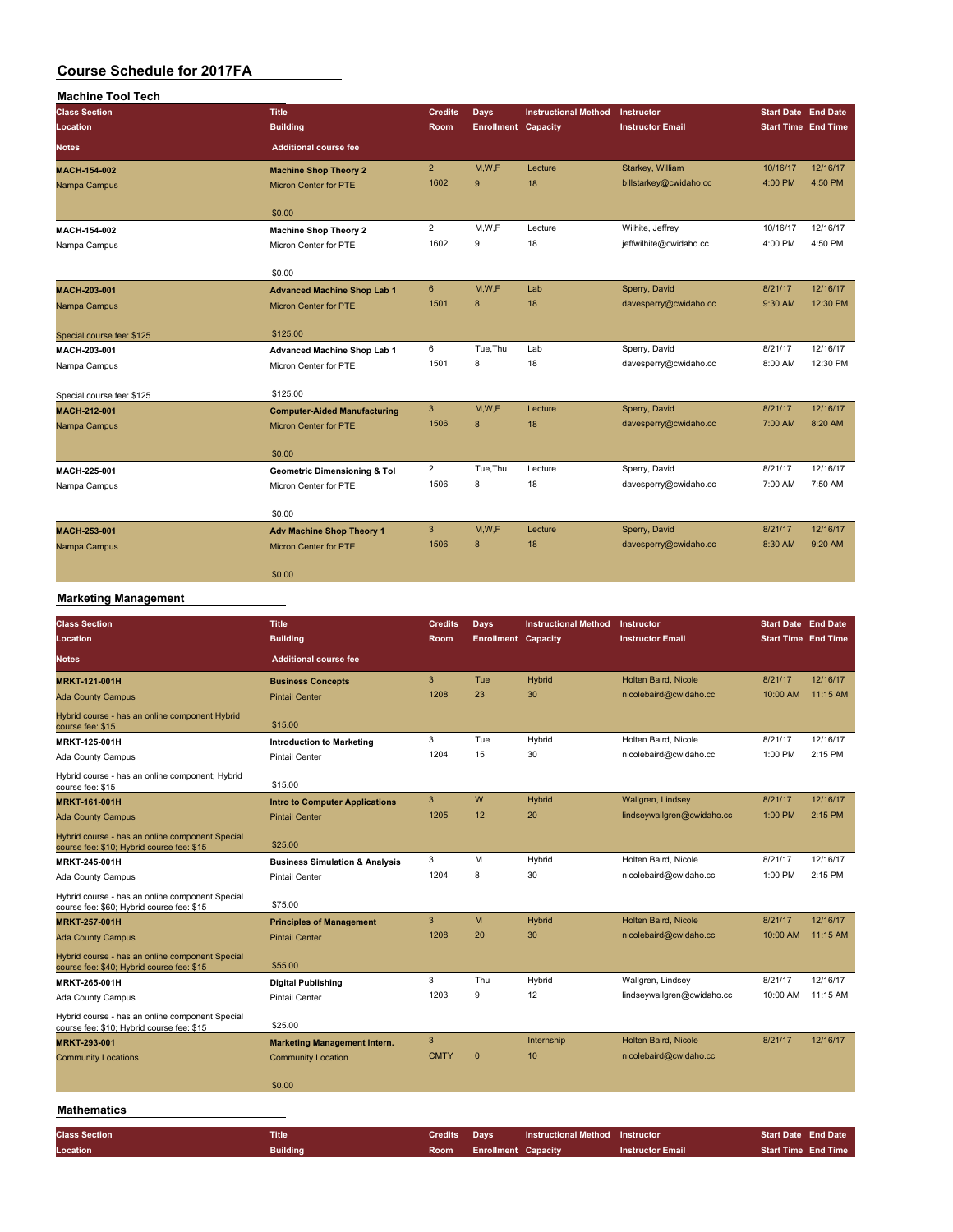| Mathematics              |                                 |                                   |            |           |                                                 |                     |                     |
|--------------------------|---------------------------------|-----------------------------------|------------|-----------|-------------------------------------------------|---------------------|---------------------|
| <b>Notes</b>             | <b>Additional course fee</b>    |                                   |            |           |                                                 |                     |                     |
| MATH-095-001             | <b>College Prep Mathematics</b> | $\mathbf{3}$                      | Tue, Thu   | Lab       | <b>Susan Knights</b>                            | 8/21/17             | 12/16/17            |
| Nampa Campus             | <b>Academic Building</b>        | 116                               | 60         | 60        | susanknights@cwidaho.cc                         | 8:30 AM             | 9:45 AM             |
| Special course fee: \$99 | \$99.00                         |                                   |            |           |                                                 |                     |                     |
| MATH-095-003             | <b>College Prep Mathematics</b> | 3                                 | F          | Lab       | Susan Knights                                   | 8/21/17             | 12/16/17            |
| Nampa Campus             | Academic Building               | 116                               | 60         | 60        | susanknights@cwidaho.cc                         | 7:00 AM             | 9:45 AM             |
| Special course fee: \$99 | \$99.00                         |                                   |            |           |                                                 |                     |                     |
| MATH-095-004             | <b>College Prep Mathematics</b> | $\mathbf{3}$                      | F          | Lab       | <b>Susan Knights</b>                            | 8/21/17             | 12/16/17            |
| <b>Ada County Campus</b> | <b>Pintail Center</b>           | 1307                              | 60         | 60        | susanknights@cwidaho.cc                         | 7:00 AM             | 9:45 AM             |
| Special course fee: \$99 | \$99.00                         |                                   |            |           |                                                 |                     |                     |
| MATH-095-005             | <b>College Prep Mathematics</b> | 3                                 | M,W        | Lab       | Susan Knights                                   | 8/21/17             | 12/16/17            |
| Nampa Campus             | Academic Building               | 116                               | 60         | 60        | susanknights@cwidaho.cc                         | 10:00 AM            | 11:15 AM            |
| Special course fee: \$99 | \$99.00                         |                                   |            |           |                                                 |                     |                     |
| MATH-095-006             | <b>College Prep Mathematics</b> | $\mathbf{3}$                      | M,W        | Lab       | <b>Susan Knights</b>                            | 8/21/17             | 12/16/17            |
| <b>Ada County Campus</b> | <b>Pintail Center</b>           | 1307                              | 58         | 60        | susanknights@cwidaho.cc                         | 10:00 AM            | 11:15 AM            |
| Special course fee: \$99 | \$99.00                         |                                   |            |           |                                                 |                     |                     |
| MATH-095-007             | <b>College Prep Mathematics</b> | 3<br>116                          | Tue, Thu   | Lab<br>60 | Susan Knights                                   | 8/21/17<br>10:00 AM | 12/16/17            |
| Nampa Campus             | Academic Building               |                                   | 58         |           | susanknights@cwidaho.cc                         |                     | 11:15 AM            |
| Special course fee: \$99 | \$99.00                         |                                   |            |           |                                                 |                     |                     |
| <b>MATH-095-008</b>      | <b>College Prep Mathematics</b> | $\mathsf 3$                       | Tue, Thu   | Lab       | <b>Susan Knights</b>                            | 8/21/17             | 12/16/17            |
| <b>Ada County Campus</b> | <b>Pintail Center</b>           | 1307                              | 60         | 60        | susanknights@cwidaho.cc                         | 10:00 AM            | 11:15 AM            |
| Special course fee: \$99 | \$99.00                         |                                   |            |           |                                                 |                     |                     |
| MATH-095-009             | <b>College Prep Mathematics</b> | 3                                 | F          | Lab       | Susan Knights                                   | 8/21/17             | 12/16/17            |
| Nampa Campus             | Academic Building               | 116                               | 60         | 60        | susanknights@cwidaho.cc                         | 10:00 AM            | 12:45 PM            |
| Special course fee: \$99 | \$99.00                         |                                   |            |           |                                                 |                     |                     |
| MATH-095-010             | <b>College Prep Mathematics</b> | $\mathbf{3}$                      | F          | Lab       | <b>Susan Knights</b>                            | 8/21/17             | 12/16/17            |
| <b>Ada County Campus</b> | <b>Pintail Center</b>           | 1307                              | 52         | 60        | susanknights@cwidaho.cc                         | 10:00 AM            | 12:45 PM            |
| Special course fee: \$99 | \$99.00                         |                                   |            |           |                                                 |                     |                     |
| MATH-095-011             | <b>College Prep Mathematics</b> | 3                                 | <b>SAT</b> | Lab       | Susan Knights                                   | 8/21/17             | 12/16/17            |
| Nampa Campus             | Academic Building               | 116                               | 50         | 60        | susanknights@cwidaho.cc                         | 8:30 AM             | 11:15 AM            |
| Special course fee: \$99 | \$99.00                         |                                   |            |           |                                                 |                     |                     |
| MATH-095-012             | <b>College Prep Mathematics</b> | $\mathbf{3}$                      | <b>SAT</b> | Lab       | <b>Susan Knights</b>                            | 8/21/17             | 12/16/17            |
| <b>Ada County Campus</b> | <b>Pintail Center</b>           | 1307                              | 21         | 60        | susanknights@cwidaho.cc                         | 8:30 AM             | 11:15 AM            |
| Special course fee: \$99 | \$99.00                         |                                   |            |           |                                                 |                     |                     |
| MATH-095-013             | <b>College Prep Mathematics</b> | 3                                 | M,W        | Lab       | Susan Knights                                   | 8/21/17             | 12/16/17            |
| Nampa Campus             | Academic Building               | 116                               | 60         | 60        | susanknights@cwidaho.cc                         | 11:30 AM            | 12:45 PM            |
| Special course fee: \$99 | \$99.00                         |                                   |            |           |                                                 |                     |                     |
| MATH-095-014             | <b>College Prep Mathematics</b> | $\ensuremath{\mathsf{3}}$         | M,W        | Lab       | <b>Susan Knights</b>                            | 8/21/17             | 12/16/17            |
| <b>Ada County Campus</b> | <b>Pintail Center</b>           | 1307                              | 48         | 60        | susanknights@cwidaho.cc                         | 11:30 AM            | 12:45 PM            |
| Special course fee: \$99 | \$99.00                         |                                   |            |           |                                                 |                     |                     |
| MATH-095-015             | <b>College Prep Mathematics</b> | 3                                 | Tue, Thu   | Lab       | Susan Knights                                   | 8/21/17             | 12/16/17            |
| Nampa Campus             | Academic Building               | 116                               | 60         | 60        | susanknights@cwidaho.cc                         | 11:30 AM            | 12:45 PM            |
| Special course fee: \$99 | \$99.00                         |                                   |            |           |                                                 |                     |                     |
| MATH-095-016             | <b>College Prep Mathematics</b> | $\mathbf{3}$                      | Tue, Thu   | Lab       | <b>Susan Knights</b>                            | 8/21/17             | 12/16/17            |
| <b>Ada County Campus</b> | <b>Pintail Center</b>           | 1307                              | 43         | 60        | susanknights@cwidaho.cc                         | 11:30 AM            | 12:45 PM            |
| Special course fee: \$99 | \$99.00                         |                                   |            |           |                                                 |                     |                     |
| MATH-095-017             | <b>College Prep Mathematics</b> | 3                                 | F          | Lab       | Susan Knights                                   | 8/21/17             | 12/16/17            |
| Nampa Campus             | Academic Building               | 116                               | 20         | 60        | susanknights@cwidaho.cc                         | 1:00 PM             | 3:45 PM             |
| Special course fee: \$99 | \$99.00                         |                                   |            |           |                                                 |                     |                     |
| MATH-095-018             | <b>College Prep Mathematics</b> | $\ensuremath{\mathsf{3}}$<br>1307 | F<br>23    | Lab<br>60 | <b>Susan Knights</b><br>susanknights@cwidaho.cc | 8/21/17<br>1:00 PM  | 12/16/17<br>3:45 PM |
| <b>Ada County Campus</b> | <b>Pintail Center</b>           |                                   |            |           |                                                 |                     |                     |
| Special course fee: \$99 | \$99.00                         |                                   |            |           |                                                 |                     |                     |
| MATH-095-019             | <b>College Prep Mathematics</b> | 3                                 | <b>SAT</b> | Lab       | Susan Knights                                   | 8/21/17             | 12/16/17            |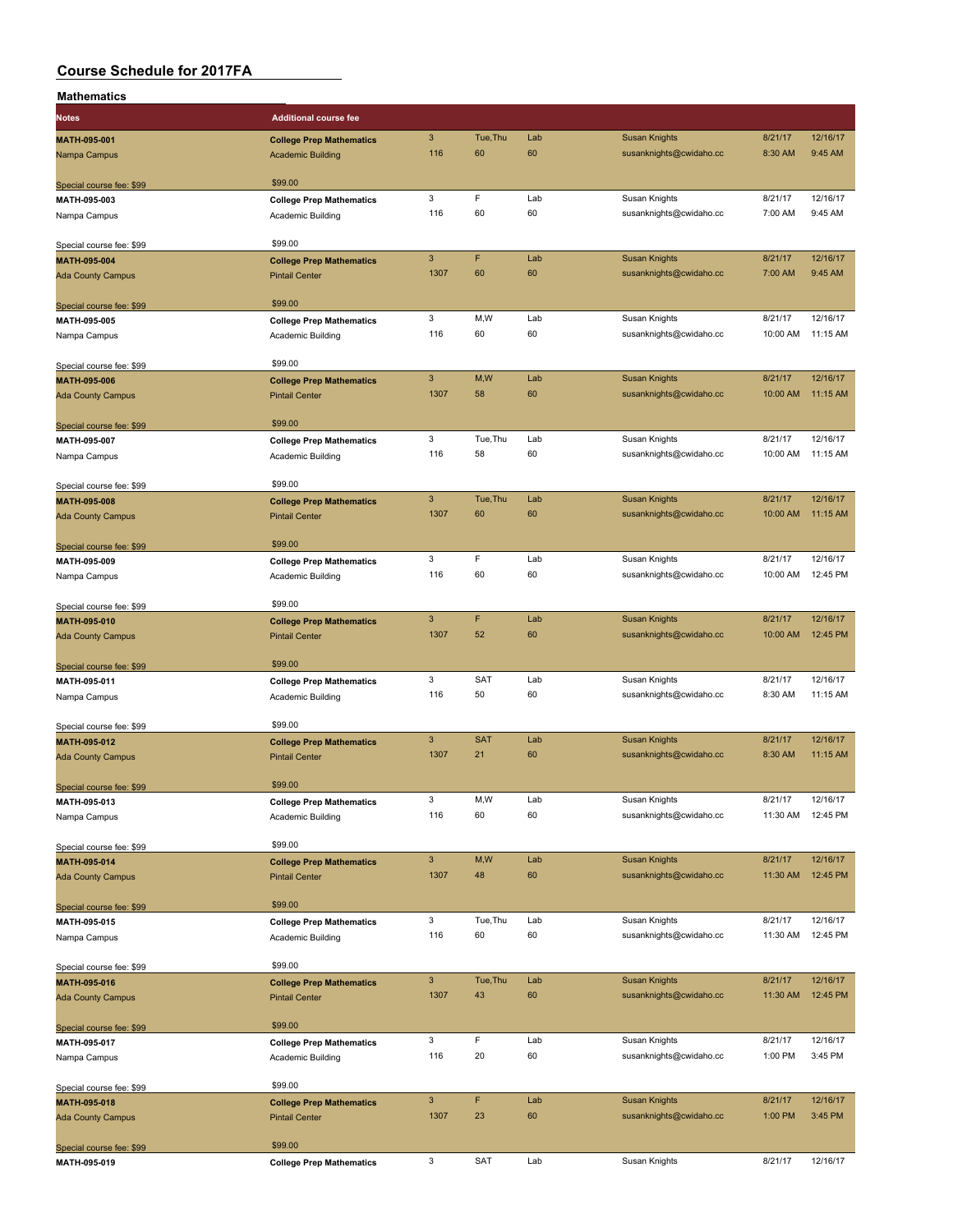| <b>Mathematics</b>       |                                 |                |                            |                             |                         |                            |          |
|--------------------------|---------------------------------|----------------|----------------------------|-----------------------------|-------------------------|----------------------------|----------|
| <b>Class Section</b>     | <b>Title</b>                    | <b>Credits</b> | Days                       | <b>Instructional Method</b> | Instructor              | <b>Start Date End Date</b> |          |
| Location                 | <b>Building</b>                 | Room           | <b>Enrollment Capacity</b> |                             | <b>Instructor Email</b> | <b>Start Time End Time</b> |          |
| <b>Notes</b>             | <b>Additional course fee</b>    |                |                            |                             |                         |                            |          |
| Nampa Campus             | Academic Building               | 116            | 14                         | 60                          | susanknights@cwidaho.cc | 11:30 AM                   | 2:15 PM  |
| Special course fee: \$99 | \$99.00                         |                |                            |                             |                         |                            |          |
| MATH-095-020             | <b>College Prep Mathematics</b> | 3              | <b>SAT</b>                 | Lab                         | <b>Susan Knights</b>    | 8/21/17                    | 12/16/17 |
| <b>Ada County Campus</b> | <b>Pintail Center</b>           | 1307           | 22                         | 60                          | susanknights@cwidaho.cc | 11:30 AM                   | 2:15 PM  |
| Special course fee: \$99 | \$99.00                         |                |                            |                             |                         |                            |          |
| MATH-095-021             | <b>College Prep Mathematics</b> | 3              | M,W                        | Lab                         | Susan Knights           | 8/21/17                    | 12/16/17 |
| Nampa Campus             | Academic Building               | 116            | 37                         | 60                          | susanknights@cwidaho.cc | 1:00 PM                    | 2:15 PM  |
| Special course fee: \$99 | \$99.00                         |                |                            |                             |                         |                            |          |
| MATH-095-022             | <b>College Prep Mathematics</b> | 3              | M,W                        | Lab                         | <b>Susan Knights</b>    | 8/21/17                    | 12/16/17 |
| <b>Ada County Campus</b> | <b>Pintail Center</b>           | 1307           | 23                         | 60                          | susanknights@cwidaho.cc | 1:00 PM                    | 2:15 PM  |
| Special course fee: \$99 | \$99.00                         |                |                            |                             |                         |                            |          |
| MATH-095-023             | <b>College Prep Mathematics</b> | 3              | Tue, Thu                   | Lab                         | Susan Knights           | 8/21/17                    | 12/16/17 |
| Nampa Campus             | Academic Building               | 116            | 28                         | 60                          | susanknights@cwidaho.cc | 1:00 PM                    | 2:15 PM  |
| Special course fee: \$99 | \$99.00                         |                |                            |                             |                         |                            |          |
| MATH-095-024             | <b>College Prep Mathematics</b> | 3              | Tue, Thu                   | Lab                         | <b>Susan Knights</b>    | 8/21/17                    | 12/16/17 |
| <b>Ada County Campus</b> | <b>Pintail Center</b>           | 1307           | 23                         | 60                          | susanknights@cwidaho.cc | 1:00 PM                    | 2:15 PM  |
| Special course fee: \$99 | \$99.00                         |                |                            |                             |                         |                            |          |
| MATH-095-025             | <b>College Prep Mathematics</b> | 3              | M,W                        | Lab                         | Susan Knights           | 8/21/17                    | 12/16/17 |
| Nampa Campus             | Academic Building               | 116            | 23                         | 60                          | susanknights@cwidaho.cc | 2:30 PM                    | 3:45 PM  |
| Special course fee: \$99 | \$99.00                         |                |                            |                             |                         |                            |          |
| MATH-095-026             | <b>College Prep Mathematics</b> | 3              | M,W                        | Lab                         | <b>Susan Knights</b>    | 8/21/17                    | 12/16/17 |
| <b>Ada County Campus</b> | <b>Pintail Center</b>           | 1307           | 14                         | 60                          | susanknights@cwidaho.cc | 2:30 PM                    | 3:45 PM  |
| Special course fee: \$99 | \$99.00                         |                |                            |                             |                         |                            |          |
| MATH-095-027             | <b>College Prep Mathematics</b> | 3              | Tue, Thu                   | Lab                         | Susan Knights           | 8/21/17                    | 12/16/17 |
| Nampa Campus             | Academic Building               | 116            | 23                         | 60                          | susanknights@cwidaho.cc | 2:30 PM                    | 3:45 PM  |
| Special course fee: \$99 | \$99.00                         |                |                            |                             |                         |                            |          |
| MATH-095-028             | <b>College Prep Mathematics</b> | 3              | Tue, Thu                   | Lab                         | <b>Susan Knights</b>    | 8/21/17                    | 12/16/17 |
| <b>Ada County Campus</b> | <b>Pintail Center</b>           | 1307           | 18                         | 60                          | susanknights@cwidaho.cc | 2:30 PM                    | 3:45 PM  |
| Special course fee: \$99 | \$99.00                         |                |                            |                             |                         |                            |          |
| MATH-095-029             | <b>College Prep Mathematics</b> | 3              | M,W                        | Lab                         | Susan Knights           | 8/21/17                    | 12/16/17 |
| Nampa Campus             | Academic Building               | 116            | 24                         | 60                          | susanknights@cwidaho.cc | 4:00 PM                    | 5:15 PM  |
| Special course fee: \$99 | \$99.00                         |                |                            |                             |                         |                            |          |
| MATH-095-030             | <b>College Prep Mathematics</b> | 3              | M,W                        | Lab                         | <b>Susan Knights</b>    | 8/21/17                    | 12/16/17 |
| <b>Ada County Campus</b> | <b>Pintail Center</b>           | 1307           | 22                         | 60                          | susanknights@cwidaho.cc | 4:00 PM                    | 5:15 PM  |
| Special course fee: \$99 | \$99.00                         |                |                            |                             |                         |                            |          |
| MATH-095-031             | <b>College Prep Mathematics</b> | 3              | Tue, Thu                   | Lab                         | Susan Knights           | 8/21/17                    | 12/16/17 |
| Nampa Campus             | Academic Building               | 116            | 13                         | 60                          | susanknights@cwidaho.cc | 4:00 PM                    | 5:15 PM  |
| Special course fee: \$99 | \$99.00                         |                |                            |                             |                         |                            |          |
| MATH-095-032             | <b>College Prep Mathematics</b> | $\mathbf{3}$   | Tue, Thu                   | Lab                         | <b>Susan Knights</b>    | 8/21/17                    | 12/16/17 |
| <b>Ada County Campus</b> | <b>Pintail Center</b>           | 1307           | 15                         | 60                          | susanknights@cwidaho.cc | 4:00 PM                    | 5:15 PM  |
| Special course fee: \$99 | \$99.00                         |                |                            |                             |                         |                            |          |
| MATH-095-033             | <b>College Prep Mathematics</b> | 3              | M,W                        | Lab                         | Susan Knights           | 8/21/17                    | 12/16/17 |
| Nampa Campus             | Academic Building               | 116            | 26                         | 60                          | susanknights@cwidaho.cc | 5:30 PM                    | 6:45 PM  |
| Special course fee: \$99 | \$99.00                         |                |                            |                             |                         |                            |          |
| MATH-095-034             | <b>College Prep Mathematics</b> | $\mathbf{3}$   | M,W                        | Lab                         | <b>Susan Knights</b>    | 8/21/17                    | 12/16/17 |
| <b>Ada County Campus</b> | <b>Pintail Center</b>           | 1307           | 29                         | 60                          | susanknights@cwidaho.cc | 5:30 PM                    | 6:45 PM  |
| Special course fee: \$99 | \$99.00                         |                |                            |                             |                         |                            |          |
| MATH-095-035             | <b>College Prep Mathematics</b> | 3              | Tue, Thu                   | Lab                         | Susan Knights           | 8/21/17                    | 12/16/17 |
| Nampa Campus             | Academic Building               | 116            | 19                         | 60                          | susanknights@cwidaho.cc | 5:30 PM                    | 6:45 PM  |
| Special course fee: \$99 | \$99.00                         |                |                            |                             |                         |                            |          |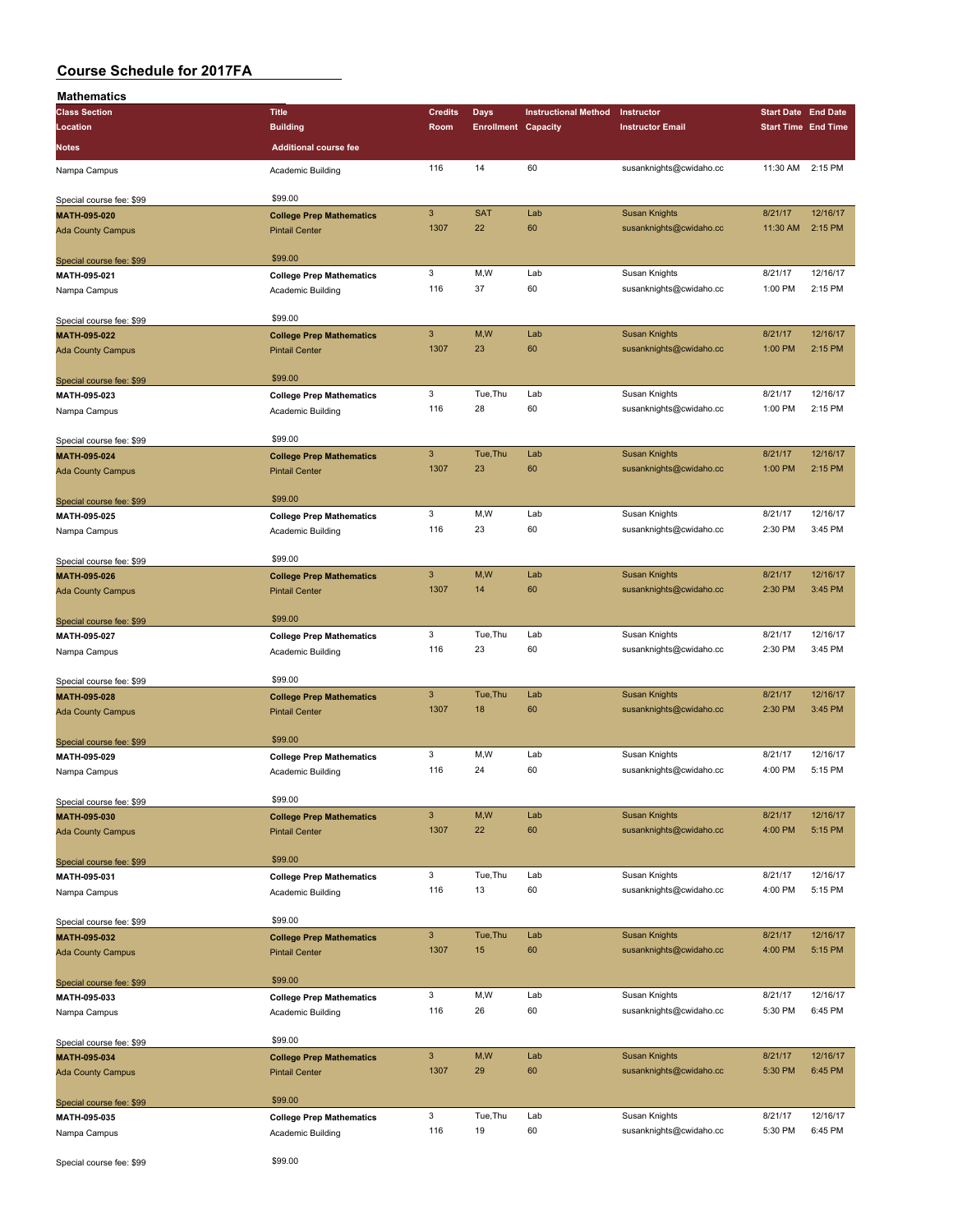| <b>Mathematics</b>                             |                                                          |                      |                            |                             |                                                    |                            |                     |
|------------------------------------------------|----------------------------------------------------------|----------------------|----------------------------|-----------------------------|----------------------------------------------------|----------------------------|---------------------|
| <b>Class Section</b>                           | <b>Title</b>                                             | <b>Credits</b>       | Days                       | <b>Instructional Method</b> | Instructor                                         | <b>Start Date End Date</b> |                     |
| Location                                       | <b>Building</b>                                          | Room                 | <b>Enrollment Capacity</b> |                             | <b>Instructor Email</b>                            | <b>Start Time End Time</b> |                     |
| Notes                                          | <b>Additional course fee</b>                             |                      |                            |                             |                                                    |                            |                     |
|                                                |                                                          | $\sqrt{3}$           | Tue, Thu                   | Lab                         |                                                    | 8/21/17                    | 12/16/17            |
| MATH-095-036                                   | <b>College Prep Mathematics</b>                          | 1307                 | 16                         | 60                          | <b>Susan Knights</b><br>susanknights@cwidaho.cc    | 5:30 PM                    | 6:45 PM             |
| <b>Ada County Campus</b>                       | <b>Pintail Center</b>                                    |                      |                            |                             |                                                    |                            |                     |
| Special course fee: \$99                       | \$99.00                                                  |                      |                            |                             |                                                    |                            |                     |
| MATH-095-037                                   | <b>College Prep Mathematics</b>                          | 3                    | M,W                        | Lab                         | Susan Knights                                      | 8/21/17                    | 12/16/17            |
| Nampa Campus                                   | Academic Building                                        | 116                  | 23                         | 60                          | susanknights@cwidaho.cc                            | 7:00 PM                    | 8:15 PM             |
|                                                |                                                          |                      |                            |                             |                                                    |                            |                     |
| Special course fee: \$99                       | \$99.00                                                  |                      |                            |                             |                                                    |                            |                     |
| MATH-095-038                                   | <b>College Prep Mathematics</b>                          | $\mathbf{3}$         | M,W                        | Lab                         | <b>Susan Knights</b>                               | 8/21/17                    | 12/16/17            |
| Ada County Campus                              | <b>Pintail Center</b>                                    | 1307                 | 22                         | 60                          | susanknights@cwidaho.cc                            | 7:00 PM                    | 8:15 PM             |
|                                                |                                                          |                      |                            |                             |                                                    |                            |                     |
| Special course fee: \$99                       | \$99.00                                                  |                      |                            |                             |                                                    |                            |                     |
| MATH-095-039                                   | <b>College Prep Mathematics</b>                          | 3                    | Tue, Thu                   | Lab                         | Susan Knights                                      | 8/21/17                    | 12/16/17            |
| Nampa Campus                                   | Academic Building                                        | 116                  | 15                         | 60                          | susanknights@cwidaho.cc                            | 7:00 PM                    | 8:15 PM             |
|                                                |                                                          |                      |                            |                             |                                                    |                            |                     |
| Special course fee: \$99                       | \$99.00                                                  |                      |                            |                             |                                                    |                            |                     |
| MATH-095-040                                   | <b>College Prep Mathematics</b>                          | $\mathbf{3}$         | Tue, Thu                   | Lab                         | <b>Susan Knights</b>                               | 8/21/17                    | 12/16/17            |
| <b>Ada County Campus</b>                       | <b>Pintail Center</b>                                    | 1307                 | 18                         | 60                          | susanknights@cwidaho.cc                            | 7:00 PM                    | 8:15 PM             |
|                                                |                                                          |                      |                            |                             |                                                    |                            |                     |
| Special course fee: \$99                       | \$99.00                                                  |                      |                            |                             |                                                    |                            |                     |
| MATH-095-041                                   | <b>College Prep Mathematics</b>                          | 3<br>116             | M, W<br>14                 | Lab                         | Susan Knights                                      | 8/21/17                    | 12/16/17<br>9:45 AM |
| Nampa Campus                                   | Academic Building                                        |                      |                            | 60                          | susanknights@cwidaho.cc                            | 8:30 AM                    |                     |
|                                                | \$99.00                                                  |                      |                            |                             |                                                    |                            |                     |
| Special course fee: \$99                       |                                                          | $\mathbf{3}$         | M,W                        | Lab                         | <b>Susan Knights</b>                               | 8/21/17                    | 12/16/17            |
| MATH-095-042                                   | <b>College Prep Mathematics</b><br><b>Pintail Center</b> | 1307                 | 18                         | 60                          | susanknights@cwidaho.cc                            | 8:30 AM                    | 9:45 AM             |
| <b>Ada County Campus</b>                       |                                                          |                      |                            |                             |                                                    |                            |                     |
| Special course fee: \$99                       | \$99.00                                                  |                      |                            |                             |                                                    |                            |                     |
| MATH-122-001                                   | Math in Modern Society Plus                              | $\overline{2}$       | Tue, Thu                   | Lecture                     | Murdock, Timothy                                   | 8/21/17                    | 12/16/17            |
| <b>CWI Horticulture</b>                        | Guardhouse                                               | 104                  | 5                          | $\overline{7}$              | timothymurdock@cwidaho.cc                          | 5:00 PM                    | 5:50 PM             |
|                                                |                                                          |                      |                            |                             |                                                    |                            |                     |
| Horticulture students only                     | \$0.00                                                   |                      |                            |                             |                                                    |                            |                     |
| MATH-122-002                                   | <b>Math in Modern Society Plus</b>                       | $\overline{2}$       | Tue, Thu                   | Lecture                     | <b>Brosious, Derek</b>                             | 8/21/17                    | 12/16/17            |
| <b>Ada County Campus</b>                       | <b>Pintail Center</b>                                    | 1206                 | 15                         | 15                          | derekbrosious@cwidaho.cc                           | 5:30 PM                    | 6:20 PM             |
|                                                |                                                          |                      |                            |                             |                                                    |                            |                     |
|                                                | \$0.00                                                   |                      |                            |                             |                                                    |                            |                     |
| MATH-122-003                                   | Math in Modern Society Plus                              | $\overline{c}$       | M, W                       | Lecture                     | Kelley, Maia                                       | 8/21/17                    | 12/16/17            |
| Ada County Campus                              | <b>Pintail Center</b>                                    | 1320                 | 6                          | 15                          | maiakelley@cwidaho.cc                              | 8:30 AM                    | 9:20 AM             |
|                                                |                                                          |                      |                            |                             |                                                    |                            |                     |
|                                                | \$0.00                                                   |                      |                            |                             |                                                    |                            |                     |
| MATH-122-004                                   | <b>Math in Modern Society Plus</b>                       | $\overline{2}$       | Tue, Thu                   | Lecture                     | Belue, Paul                                        | 8/21/17                    | 12/16/17            |
| <b>Ada County Campus</b>                       | <b>Pintail Center</b>                                    | 1302                 | 12                         | 12                          | paulbelue@cwidaho.cc                               | 10:00 AM                   | 10:50 AM            |
|                                                | \$0.00                                                   |                      |                            |                             |                                                    |                            |                     |
|                                                |                                                          | $\overline{2}$       | M,W                        | Lecture                     | Yazzie, Tyler                                      | 8/21/17                    | 12/16/17            |
| MATH-122-005<br>Ada County Campus              | Math in Modern Society Plus<br>Pintail Center            | 1206                 | 8                          | 15                          | tyleryazzie@cwidaho.cc                             | 8:30 PM                    | 9:20 PM             |
|                                                |                                                          |                      |                            |                             |                                                    |                            |                     |
|                                                | \$0.00                                                   |                      |                            |                             |                                                    |                            |                     |
| MATH-122-006                                   | <b>Math in Modern Society Plus</b>                       | $\overline{2}$       | M,W                        | Lecture                     | Keenan, Robert                                     | 8/21/17                    | 12/16/17            |
| Nampa Campus                                   | <b>Aspen Classroom Building</b>                          | 108                  | 15                         | 15                          | robertkeenan@cwidaho.cc                            | 1:00 PM                    | 1:50 PM             |
|                                                |                                                          |                      |                            |                             |                                                    |                            |                     |
|                                                | \$0.00                                                   |                      |                            |                             |                                                    |                            |                     |
| MATH-122-007                                   | <b>Math in Modern Society Plus</b>                       | $\overline{2}$       | Tue, Thu                   | Lecture                     | Hofhine, Paul                                      | 8/21/17                    | 12/16/17            |
| Nampa Campus                                   | Aspen Classroom Building                                 | 108                  | 15                         | 15                          | paulhofhine@cwidaho.cc                             | 11:30 AM                   | 12:20 PM            |
|                                                |                                                          |                      |                            |                             |                                                    |                            |                     |
|                                                | \$0.00                                                   |                      |                            |                             |                                                    |                            |                     |
| MATH-122-009                                   | <b>Math in Modern Society Plus</b>                       | $\overline{2}$       | M,W                        | Lecture                     | Faculty, General                                   | 8/21/17                    | 12/16/17            |
| Nampa Campus                                   | <b>Aspen Classroom Building</b>                          | 108                  | 12                         | 15                          |                                                    | 7:00 PM                    | 7:50 PM             |
|                                                |                                                          |                      |                            |                             |                                                    |                            |                     |
|                                                | \$0.00                                                   |                      |                            |                             |                                                    |                            |                     |
| MATH-123-001                                   | <b>Math in Modern Society</b>                            | 3                    | Tue, Thu                   | Lecture                     | Murdock, Timothy                                   | 8/21/17                    | 12/16/17            |
| <b>CWI Horticulture</b>                        | Guardhouse                                               | 104                  | 5                          | 8                           | timothymurdock@cwidaho.cc                          | 3:30 PM                    | 4:45 PM             |
|                                                |                                                          |                      |                            |                             |                                                    |                            |                     |
| Horticulture students only IncludED fee: \$119 | \$119.00                                                 |                      |                            |                             |                                                    |                            | 12/16/17            |
| MATH-123-002                                   | <b>Math in Modern Society</b>                            | $\mathbf{3}$<br>1302 | Tue, Thu<br>15             | Lecture<br>15               | <b>Brosious, Derek</b><br>derekbrosious@cwidaho.cc | 8/21/17<br>4:00 PM         | 5:15 PM             |
| <b>Ada County Campus</b>                       | <b>Pintail Center</b>                                    |                      |                            |                             |                                                    |                            |                     |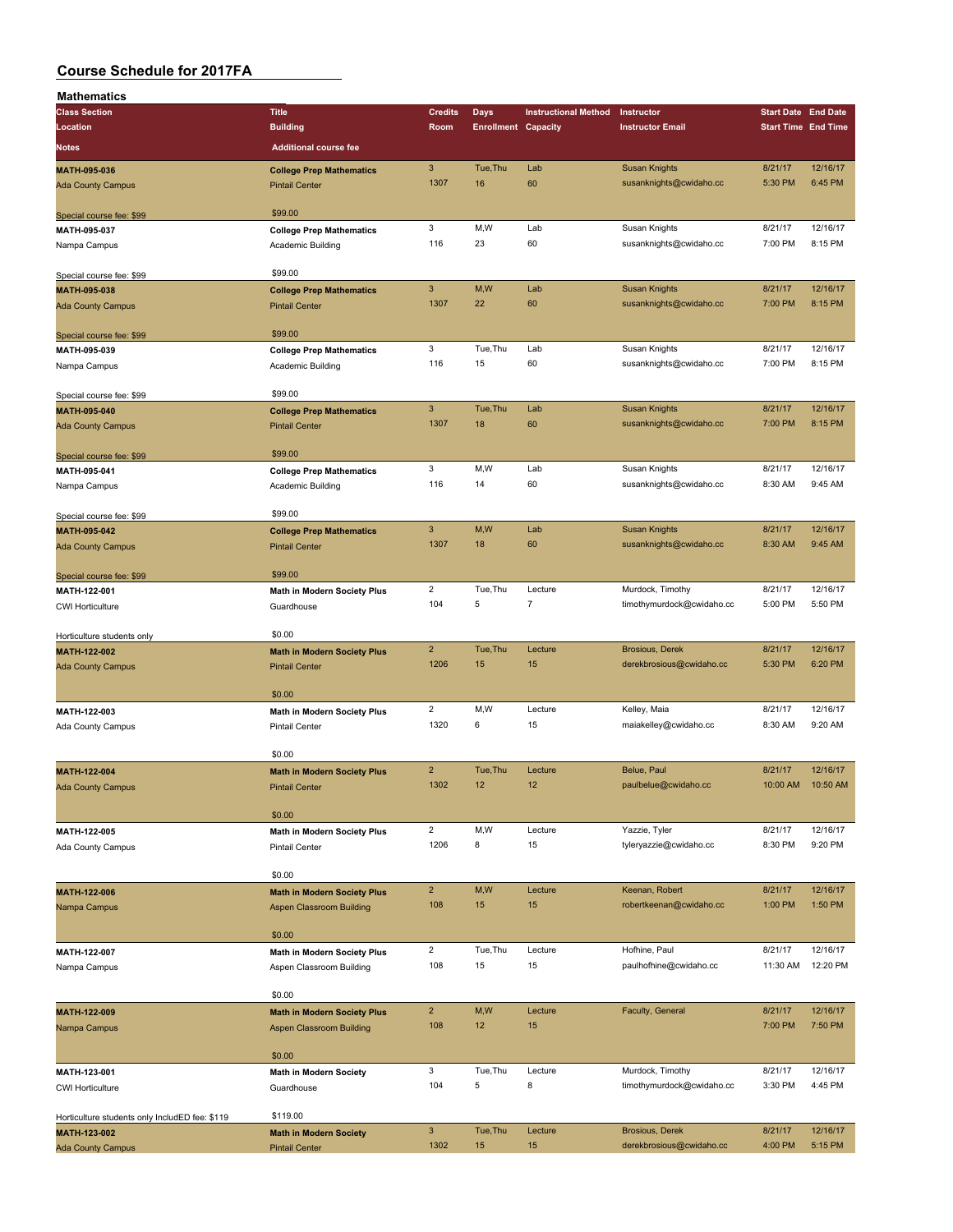| Mathematics                                      |                                 |                           |                            |                             |                           |                            |          |
|--------------------------------------------------|---------------------------------|---------------------------|----------------------------|-----------------------------|---------------------------|----------------------------|----------|
| <b>Class Section</b>                             | <b>Title</b>                    | <b>Credits</b>            | Days                       | <b>Instructional Method</b> | Instructor                | <b>Start Date End Date</b> |          |
| Location                                         | <b>Building</b>                 | Room                      | <b>Enrollment Capacity</b> |                             | <b>Instructor Email</b>   | <b>Start Time End Time</b> |          |
| Notes                                            | <b>Additional course fee</b>    |                           |                            |                             |                           |                            |          |
|                                                  |                                 |                           |                            |                             |                           |                            |          |
| InlcudED fee: \$119                              | \$119.00                        |                           |                            |                             |                           |                            |          |
| MATH-123-003                                     | <b>Math in Modern Society</b>   | 3                         | M, W                       | Lecture                     | Kelley, Maia              | 8/21/17                    | 12/16/17 |
| Ada County Campus                                | <b>Pintail Center</b>           | 1206                      | 14                         | 15                          | maiakelley@cwidaho.cc     | 7:00 AM                    | 8:15 AM  |
|                                                  |                                 |                           |                            |                             |                           |                            |          |
| IncludED fee: \$119                              | \$119.00                        |                           |                            |                             |                           |                            |          |
| MATH-123-004                                     | <b>Math in Modern Society</b>   | $\mathbf{3}$              | Tue, Thu                   | Lecture                     | Belue, Paul               | 8/21/17                    | 12/16/17 |
| <b>Ada County Campus</b>                         | <b>Pintail Center</b>           | 1230                      | 12                         | 12                          | paulbelue@cwidaho.cc      | 8:30 AM                    | 9:45 AM  |
|                                                  |                                 |                           |                            |                             |                           |                            |          |
| IncludED fee: \$119                              | \$119.00                        |                           |                            |                             |                           |                            |          |
| MATH-123-005                                     | <b>Math in Modern Society</b>   | 3                         | M,W                        | Lecture                     | Yazzie, Tyler             | 8/21/17                    | 12/16/17 |
| Ada County Campus                                | <b>Pintail Center</b>           | 1206                      | 15                         | 15                          | tyleryazzie@cwidaho.cc    | 7:00 PM                    | 8:15 PM  |
|                                                  |                                 |                           |                            |                             |                           |                            |          |
| IncludED fee: \$119                              | \$119.00                        |                           |                            |                             |                           |                            |          |
| MATH-123-006                                     | <b>Math in Modern Society</b>   | $\ensuremath{\mathsf{3}}$ | M,W                        | Lecture                     | Keenan, Robert            | 8/21/17                    | 12/16/17 |
| Nampa Campus                                     | Aspen Classroom Building        | 127                       | 15                         | 15                          | robertkeenan@cwidaho.cc   | 11:30 AM                   | 12:45 PM |
|                                                  |                                 |                           |                            |                             |                           |                            |          |
| IncludED fee: \$119                              | \$119.00                        |                           |                            |                             |                           |                            |          |
| MATH-123-007                                     | Math in Modern Society          | 3                         | Tue, Thu                   | Lecture                     | Hofhine, Paul             | 8/21/17                    | 12/16/17 |
| Nampa Campus                                     | Aspen Classroom Building        | 127                       | 15                         | 15                          | paulhofhine@cwidaho.cc    | 10:00 AM                   | 11:15 AM |
|                                                  |                                 |                           |                            |                             |                           |                            |          |
| IncludED fee: \$119                              | \$119.00                        |                           |                            |                             |                           |                            |          |
| MATH-123-009                                     | <b>Math in Modern Society</b>   | $\ensuremath{\mathsf{3}}$ | M,W                        | Lecture                     | Faculty, General          | 8/21/17                    | 12/16/17 |
| Nampa Campus                                     | <b>Aspen Classroom Building</b> | 127                       | 15                         | 15                          |                           | 5:30 PM                    | 6:45 PM  |
|                                                  |                                 |                           |                            |                             |                           |                            |          |
| IncludED fee: \$119                              | \$119.00                        |                           |                            |                             |                           |                            |          |
| MATH-123-010                                     | <b>Math in Modern Society</b>   | 3                         | Thu                        | Lecture                     | Rhinehart, Diana          | 8/21/17                    | 12/16/17 |
| Ada County Campus                                | <b>Pintail Center</b>           | 1204                      | 28                         | 30                          | dianarhinehart@cwidaho.cc | 7:00 PM                    | 9:45 PM  |
|                                                  |                                 |                           |                            |                             |                           |                            |          |
| IncludED fee: \$119                              | \$119.00                        |                           |                            |                             |                           |                            |          |
| MATH-123-011                                     | <b>Math in Modern Society</b>   | $\mathbf{3}$              | W                          | Lecture                     | Hofhine, Paul             | 8/21/17                    | 12/16/17 |
| Nampa Campus                                     | <b>Academic Building</b>        | 218                       | 21                         | 30                          | paulhofhine@cwidaho.cc    | 7:00 PM                    | 9:45 PM  |
|                                                  |                                 |                           |                            |                             |                           |                            |          |
| IncludED fee: \$119                              | \$119.00                        |                           |                            |                             |                           |                            |          |
| MATH-123-012W                                    | <b>Math in Modern Society</b>   | 3                         |                            | On-Line                     | Rhinehart, Diana          | 8/21/17                    | 12/16/17 |
| Online                                           | Online                          | ONL                       | 30                         | 30                          | dianarhinehart@cwidaho.cc |                            |          |
|                                                  |                                 |                           |                            |                             |                           |                            |          |
| Online course fee: \$30 IncludED fee: \$119      | \$149.00                        |                           |                            |                             |                           |                            |          |
| MATH-123-013H                                    | <b>Math in Modern Society</b>   | $\mathbf{3}$              | Thu                        | Hybrid                      | Bosch, Laura              | 8/21/17                    | 12/16/17 |
| Nampa Campus                                     | <b>Academic Building</b>        | 218                       | 30                         | 30                          | laurabosch@cwidaho.cc     | 2:30 PM                    | 3:45 PM  |
| Hybrid course - has an online component IncludED |                                 |                           |                            |                             |                           |                            |          |
| fee: \$119; Hybrid course fee: \$15              | \$134.00                        |                           |                            |                             |                           |                            |          |
| MATH-123-014W                                    | <b>Math in Modern Society</b>   | $\mathbf 3$               |                            | On-Line                     | Quintana, Emiko           | 8/21/17                    | 12/16/17 |
| Online                                           | Online                          | ONL                       | 29                         | 30                          | emikoquintana@cwidaho.cc  |                            |          |
|                                                  |                                 |                           |                            |                             |                           |                            |          |
| Online course fee: \$30 IncludED fee: \$119      | \$149.00                        |                           |                            |                             |                           |                            |          |
| MATH-123-015H                                    | <b>Math in Modern Society</b>   | $\ensuremath{\mathsf{3}}$ | Tue                        | <b>Hybrid</b>               | Cook, Kristin             | 8/21/17                    | 12/16/17 |
| Nampa Campus                                     | <b>Academic Building</b>        | 218                       | 20                         | 30                          | kristincook@cwidaho.cc    | 2:30 PM                    | 3:45 PM  |
| Hybrid course - has an online component IncludED |                                 |                           |                            |                             |                           |                            |          |
| fee: \$119; Hybrid course fee: \$15              | \$134.00                        |                           |                            |                             |                           |                            |          |
| MATH-123-016W                                    | Math in Modern Society          | 3                         |                            | On-Line                     | Bosch, Laura              | 8/21/17                    | 12/16/17 |
| Online                                           | Online                          | ONL                       | 30                         | 30                          | laurabosch@cwidaho.cc     |                            |          |
|                                                  | \$149.00                        |                           |                            |                             |                           |                            |          |
| Online course fee: \$30 IncludED fee: \$119      |                                 | $\mathbf{3}$              |                            | On-Line                     |                           |                            | 12/16/17 |
| MATH-123-017W                                    | <b>Math in Modern Society</b>   | <b>ONL</b>                | 29                         | 30                          | Kelley, Maia              | 8/21/17                    |          |
| Online                                           | Online                          |                           |                            |                             | maiakelley@cwidaho.cc     |                            |          |
|                                                  | \$149.00                        |                           |                            |                             |                           |                            |          |
| Online course fee: \$30; IncludED fee: \$119     |                                 | 3                         | Tue, Thu                   | Lecture                     | Murdock, Timothy          | 8/21/17                    | 12/16/17 |
| MATH-123P-001                                    | <b>Math in Modern Society</b>   | 104                       | 5                          | 7                           | timothymurdock@cwidaho.cc | 3:30 PM                    | 4:45 PM  |
| <b>CWI Horticulture</b>                          | Guardhouse                      |                           |                            |                             |                           |                            |          |
|                                                  | \$119.00                        |                           |                            |                             |                           |                            |          |
| Horticulture students only IncludED fee: \$119   |                                 | $\mathbf{3}$              | Tue, Thu                   | Lecture                     | <b>Brosious, Derek</b>    | 8/21/17                    | 12/16/17 |
| MATH-123P-002                                    | <b>Math in Modern Society</b>   | 1302                      | 15                         | 15                          | derekbrosious@cwidaho.cc  | 4:00 PM                    | 5:15 PM  |
| <b>Ada County Campus</b>                         | <b>Pintail Center</b>           |                           |                            |                             |                           |                            |          |
|                                                  | \$119.00                        |                           |                            |                             |                           |                            |          |
| IncludED fee: \$119<br>MATH-123P-003             | Math in Modern Society          | 3                         | M, W                       | Lecture                     | Kelley, Maia              | 8/21/17                    | 12/16/17 |
|                                                  |                                 |                           |                            |                             |                           |                            |          |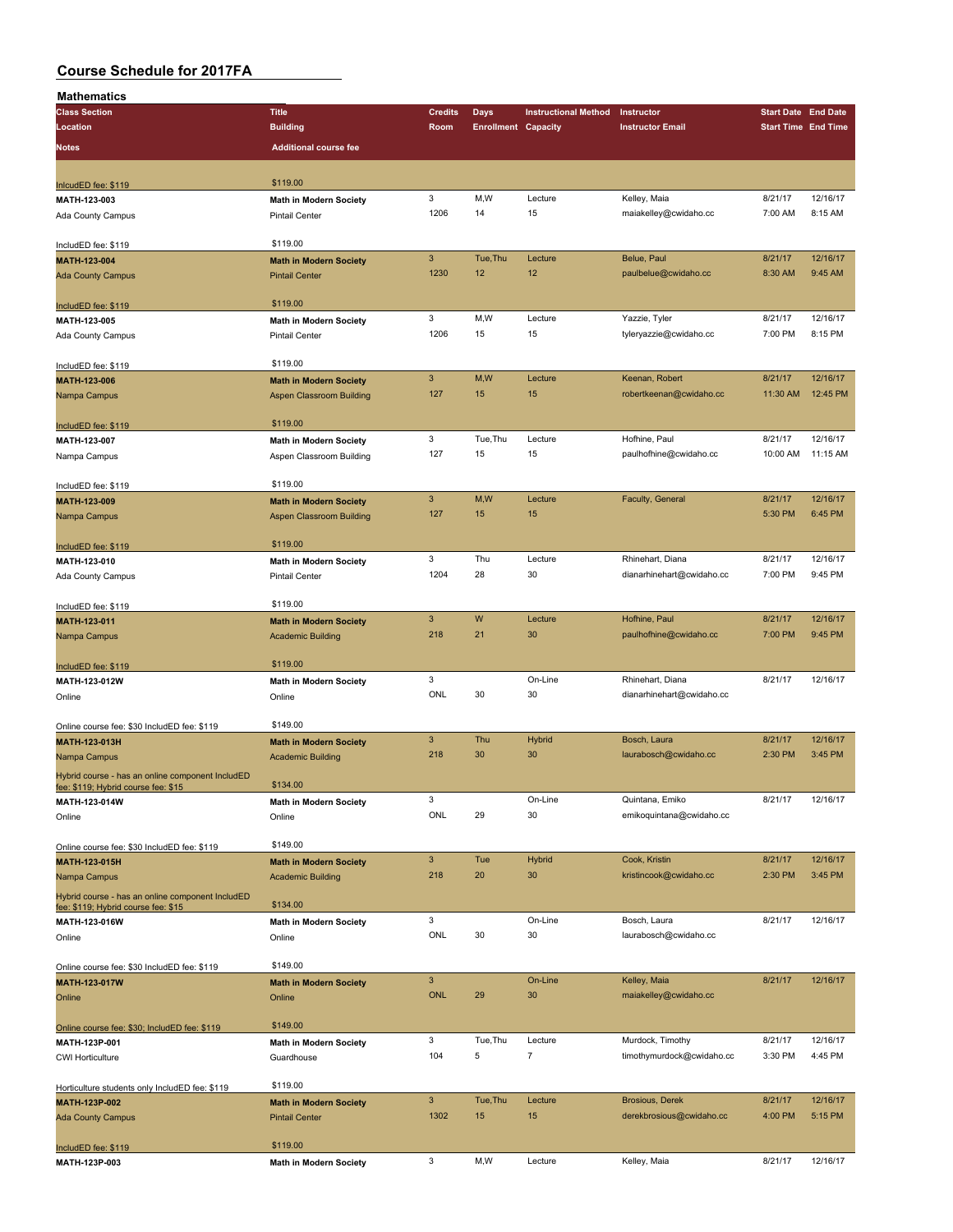| Mathematics              |                                 |                           |                            |                             |                          |                            |          |
|--------------------------|---------------------------------|---------------------------|----------------------------|-----------------------------|--------------------------|----------------------------|----------|
| <b>Class Section</b>     | <b>Title</b>                    | <b>Credits</b>            | <b>Days</b>                | <b>Instructional Method</b> | Instructor               | <b>Start Date End Date</b> |          |
| Location                 | <b>Building</b>                 | Room                      | <b>Enrollment Capacity</b> |                             | <b>Instructor Email</b>  | <b>Start Time End Time</b> |          |
|                          |                                 |                           |                            |                             |                          |                            |          |
| Notes                    | <b>Additional course fee</b>    |                           |                            |                             |                          |                            |          |
| Ada County Campus        | <b>Pintail Center</b>           | 1206                      | 6                          | 15                          | maiakelley@cwidaho.cc    | 7:00 AM                    | 8:15 AM  |
|                          |                                 |                           |                            |                             |                          |                            |          |
|                          | \$119.00                        |                           |                            |                             |                          |                            |          |
| IncludED fee: \$119      |                                 |                           |                            |                             |                          |                            |          |
| MATH-123P-004            | <b>Math in Modern Society</b>   | $\mathbf{3}$              | Tue, Thu                   | Lecture                     | Belue, Paul              | 8/21/17                    | 12/16/17 |
| <b>Ada County Campus</b> | <b>Pintail Center</b>           | 1230                      | 12                         | 12                          | paulbelue@cwidaho.cc     | 8:30 AM                    | 9:45 AM  |
|                          |                                 |                           |                            |                             |                          |                            |          |
| IncludED fee: \$119      | \$119.00                        |                           |                            |                             |                          |                            |          |
| MATH-123P-005            | <b>Math in Modern Society</b>   | 3                         | M,W                        | Lecture                     | Yazzie, Tyler            | 8/21/17                    | 12/16/17 |
| Ada County Campus        | <b>Pintail Center</b>           | 1206                      | 8                          | 15                          | tyleryazzie@cwidaho.cc   | 7:00 PM                    | 8:15 PM  |
|                          |                                 |                           |                            |                             |                          |                            |          |
|                          |                                 |                           |                            |                             |                          |                            |          |
| IncludED fee: \$119      | \$119.00                        |                           |                            |                             |                          |                            |          |
| MATH-123P-006            | <b>Math in Modern Society</b>   | $\mathbf{3}$              | M,W                        | Lecture                     | Keenan, Robert           | 8/21/17                    | 12/16/17 |
| Nampa Campus             | Aspen Classroom Building        | 127                       | 15                         | 15                          | robertkeenan@cwidaho.cc  | 11:30 AM                   | 12:45 PM |
|                          |                                 |                           |                            |                             |                          |                            |          |
| IncludED fee: \$119      | \$119.00                        |                           |                            |                             |                          |                            |          |
| MATH-123P-007            | <b>Math in Modern Society</b>   | 3                         | Tue, Thu                   | Lecture                     | Hofhine, Paul            | 8/21/17                    | 12/16/17 |
|                          |                                 | 127                       | 15                         | 15                          | paulhofhine@cwidaho.cc   | 10:00 AM                   | 11:15 AM |
| Nampa Campus             | Aspen Classroom Building        |                           |                            |                             |                          |                            |          |
|                          |                                 |                           |                            |                             |                          |                            |          |
| IncludED fee: \$119      | \$119.00                        |                           |                            |                             |                          |                            |          |
| MATH-123P-009            | <b>Math in Modern Society</b>   | $\ensuremath{\mathsf{3}}$ | M,W                        | Lecture                     | Faculty, General         | 8/21/17                    | 12/16/17 |
| Nampa Campus             | <b>Aspen Classroom Building</b> | 127                       | 12 <sup>2</sup>            | 15                          |                          | 5:30 PM                    | 6:45 PM  |
|                          |                                 |                           |                            |                             |                          |                            |          |
| IncludED fee: \$119      | \$119.00                        |                           |                            |                             |                          |                            |          |
| MATH-142-001             |                                 | $\overline{2}$            | Tue, Thu                   | Lecture                     | Murray, Shannon          | 8/21/17                    | 12/16/17 |
|                          | <b>College Algebra Plus</b>     | 1211                      | 11                         | 15                          | shannonmurray@cwidaho.cc | 4:00 PM                    | 4:50 PM  |
| Ada County Campus        | <b>Pintail Center</b>           |                           |                            |                             |                          |                            |          |
|                          |                                 |                           |                            |                             |                          |                            |          |
|                          | \$0.00                          |                           |                            |                             |                          |                            |          |
| MATH-142-002             | <b>College Algebra Plus</b>     | $\overline{2}$            | M,W                        | Lecture                     | Belue, Paul              | 8/21/17                    | 12/16/17 |
| <b>Ada County Campus</b> | <b>Mallard Place Building</b>   | 1108                      | 12                         | 12                          | paulbelue@cwidaho.cc     | 2:30 PM                    | 3:20 PM  |
|                          |                                 |                           |                            |                             |                          |                            |          |
|                          | \$0.00                          |                           |                            |                             |                          |                            |          |
|                          |                                 | $\overline{2}$            | Tue, Thu                   | Lecture                     | Manship, Ken             | 8/21/17                    | 12/16/17 |
| MATH-142-003             | <b>College Algebra Plus</b>     |                           |                            |                             |                          |                            |          |
| Nampa Campus             | Aspen Classroom Building        | 108                       | $\overline{7}$             | 15                          | kenmanship@cwidaho.cc    | 10:00 AM                   | 10:50 AM |
|                          |                                 |                           |                            |                             |                          |                            |          |
|                          | \$0.00                          |                           |                            |                             |                          |                            |          |
| MATH-142-004             | <b>College Algebra Plus</b>     | $\overline{2}$            | Tue, Thu                   | Lecture                     | Manship, Ken             | 8/21/17                    | 12/16/17 |
| Nampa Campus             | <b>Aspen Classroom Building</b> | 108                       | $\mathbf{1}$               | 15                          | kenmanship@cwidaho.cc    | 4:00 PM                    | 4:50 PM  |
|                          |                                 |                           |                            |                             |                          |                            |          |
|                          | \$0.00                          |                           |                            |                             |                          |                            |          |
|                          |                                 |                           |                            |                             |                          |                            |          |
| MATH-142-005             | <b>College Algebra Plus</b>     | $\overline{2}$            | Tue, Thu                   | Lecture                     | Thomas, Gary             | 8/21/17                    | 12/16/17 |
| Ada County Campus        | <b>Pintail Center</b>           | 1206                      | $\overline{4}$             | $\overline{4}$              | garythomas@cwidaho.cc    | 7:00 PM                    | 7:50 PM  |
|                          |                                 |                           |                            |                             |                          |                            |          |
|                          | \$0.00                          |                           |                            |                             |                          |                            |          |
| MATH-142-006             | <b>College Algebra Plus</b>     | $\overline{2}$            | M,W                        | Lecture                     | Cook, Kristin            | 8/21/17                    | 12/16/17 |
| Nampa Campus             | <b>Aspen Classroom Building</b> | 108                       | 3                          | $9\,$                       | kristincook@cwidaho.cc   | 11:30 AM                   | 12:20 PM |
|                          |                                 |                           |                            |                             |                          |                            |          |
|                          |                                 |                           |                            |                             |                          |                            |          |
|                          | \$0.00                          |                           |                            |                             |                          |                            |          |
| MATH-142-007             | <b>College Algebra Plus</b>     | $\overline{2}$            | Tue, Thu                   | Lecture                     | Faculty, General         | 8/21/17                    | 12/16/17 |
| Nampa Campus             | Academic Building               | 218                       | 4                          | 15                          |                          | 5:30 PM                    | 6:20 PM  |
|                          |                                 |                           |                            |                             |                          |                            |          |
|                          | \$0.00                          |                           |                            |                             |                          |                            |          |
|                          |                                 | $\overline{2}$            | M,W                        | Lecture                     | Manship, Ken             | 8/21/17                    | 12/16/17 |
| MATH-142-008             | <b>College Algebra Plus</b>     |                           |                            |                             |                          |                            |          |
| Nampa Campus             | <b>Aspen Classroom Building</b> | 108                       | $\overline{\mathbf{c}}$    | 15                          | kenmanship@cwidaho.cc    | 2:30 PM                    | 3:20 PM  |
|                          |                                 |                           |                            |                             |                          |                            |          |
|                          | \$0.00                          |                           |                            |                             |                          |                            |          |
| MATH-142-009             | <b>College Algebra Plus</b>     | $\overline{2}$            | Tue, Thu                   | Lecture                     | Carson, Catherine        | 8/21/17                    | 12/16/17 |
| Nampa Campus             | Aspen Classroom Building        | 108                       | 3                          | 15                          | cathycarson@cwidaho.cc   | 1:00 PM                    | 1:50 PM  |
|                          |                                 |                           |                            |                             |                          |                            |          |
|                          | \$0.00                          |                           |                            |                             |                          |                            |          |
|                          |                                 |                           |                            |                             |                          |                            |          |
| MATH-142-010             | <b>College Algebra Plus</b>     | $\overline{2}$            | M,W                        | Lecture                     | Pack, Willard            | 8/21/17                    | 12/16/17 |
| Nampa Campus             | <b>Aspen Classroom Building</b> | 108                       | 3                          | 15                          | WillardPack@cwidaho.cc   | 4:00 PM                    | 4:50 PM  |
|                          |                                 |                           |                            |                             |                          |                            |          |
|                          | \$0.00                          |                           |                            |                             |                          |                            |          |
| MATH-142-012             | <b>College Algebra Plus</b>     | $\overline{2}$            | M,W                        | Lecture                     | Isaacson, Kathleen       | 8/21/17                    | 12/16/17 |
|                          |                                 | 108                       | 3                          | 15                          | katisaacson@cwidaho.cc   | 10:00 AM                   | 10:50 AM |
| Nampa Campus             | Aspen Classroom Building        |                           |                            |                             |                          |                            |          |
|                          |                                 |                           |                            |                             |                          |                            |          |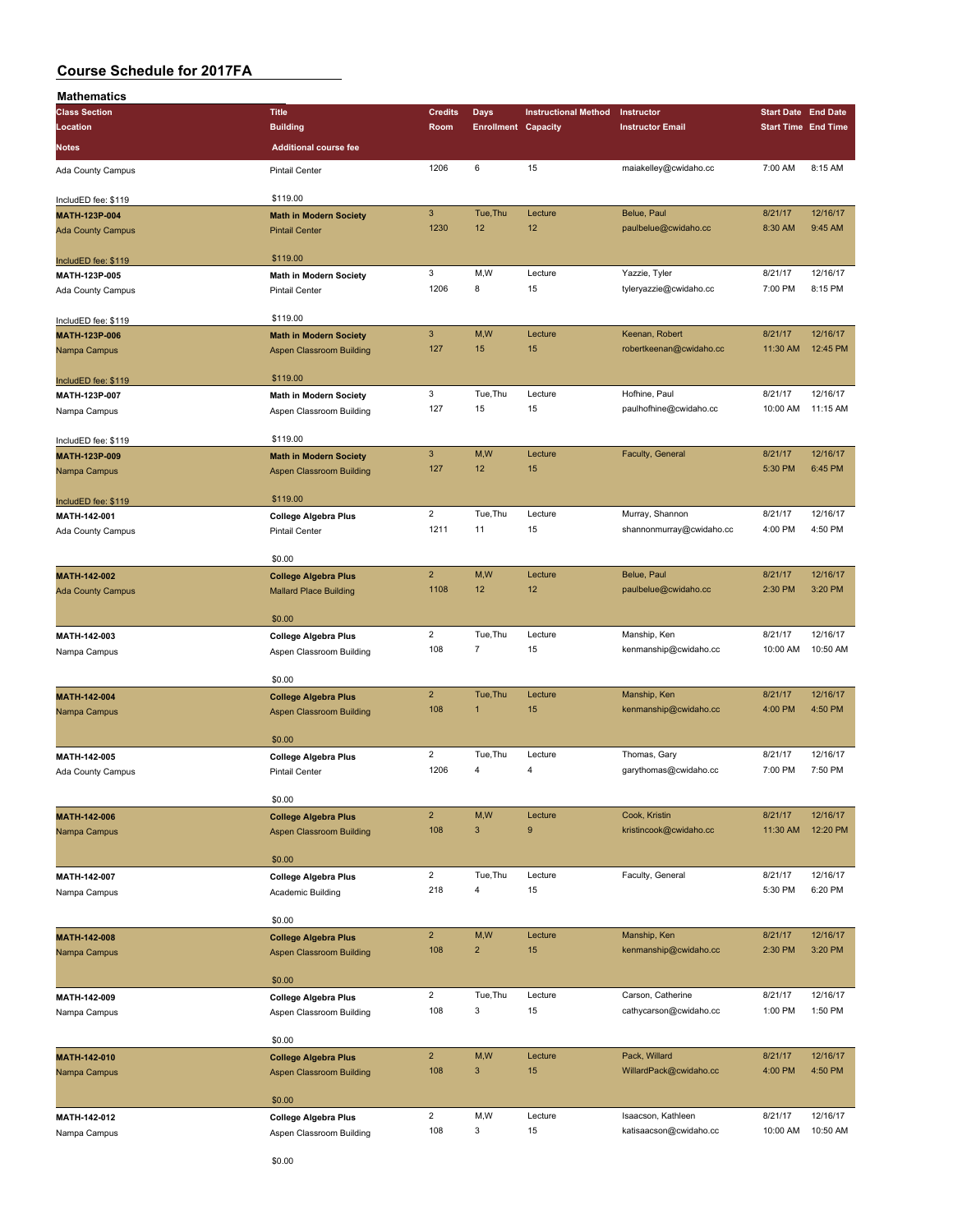| <b>Mathematics</b>                             |                                 |                |                            |                             |                          |                            |          |
|------------------------------------------------|---------------------------------|----------------|----------------------------|-----------------------------|--------------------------|----------------------------|----------|
| <b>Class Section</b>                           | <b>Title</b>                    | <b>Credits</b> | <b>Days</b>                | <b>Instructional Method</b> | Instructor               | <b>Start Date</b> End Date |          |
| Location                                       | <b>Building</b>                 | Room           | <b>Enrollment Capacity</b> |                             | <b>Instructor Email</b>  | <b>Start Time End Time</b> |          |
| Notes                                          | <b>Additional course fee</b>    |                |                            |                             |                          |                            |          |
|                                                |                                 |                |                            |                             |                          |                            |          |
| MATH-143-001                                   | <b>College Algebra</b>          | $\sqrt{3}$     | Tue, Thu                   | Lecture                     | Murray, Shannon          | 8/21/17                    | 12/16/17 |
| <b>Ada County Campus</b>                       | <b>Pintail Center</b>           | 1206           | 15                         | 15                          | shannonmurray@cwidaho.cc | 2:30 PM                    | 3:45 PM  |
|                                                |                                 |                |                            |                             |                          |                            |          |
| IncludED fee: \$119                            | \$119.00                        |                |                            |                             |                          |                            |          |
| MATH-143-002                                   | <b>College Algebra</b>          | 3              | M,W                        | Lecture                     | Belue, Paul              | 8/21/17                    | 12/16/17 |
| Ada County Campus                              | Mallard Place Building          | 1108           | 10                         | 12                          | paulbelue@cwidaho.cc     | 1:00 PM                    | 2:15 PM  |
|                                                |                                 |                |                            |                             |                          |                            |          |
| IncludED fee: \$119                            | \$119.00                        |                |                            |                             |                          |                            |          |
| MATH-143-003                                   | <b>College Algebra</b>          | $\mathsf 3$    | Tue, Thu                   | Lecture                     | Manship, Ken             | 8/21/17                    | 12/16/17 |
| Nampa Campus                                   | Aspen Classroom Building        | 127            | 15                         | 15                          | kenmanship@cwidaho.cc    | 8:30 AM                    | 9:45 AM  |
|                                                |                                 |                |                            |                             |                          |                            |          |
| IncludED fee: \$119                            | \$119.00                        |                |                            |                             |                          |                            |          |
| MATH-143-004                                   | <b>College Algebra</b>          | 3              | Tue, Thu                   | Lecture                     | Manship, Ken             | 8/21/17                    | 12/16/17 |
| Nampa Campus                                   | Aspen Classroom Building        | 127            | 15                         | 15                          | kenmanship@cwidaho.cc    | 2:30 PM                    | 3:45 PM  |
|                                                |                                 |                |                            |                             |                          |                            |          |
| IncludED fee: \$119                            | \$119.00                        |                |                            |                             |                          |                            |          |
| MATH-143-005                                   | <b>College Algebra</b>          | 3              | Tue, Thu                   | Lecture                     | Thomas, Gary             | 8/21/17                    | 12/16/17 |
| <b>Ada County Campus</b>                       | <b>Pintail Center</b>           | 1318           | 27                         | 27                          | garythomas@cwidaho.cc    | 5:30 PM                    | 6:45 PM  |
|                                                |                                 |                |                            |                             |                          |                            |          |
| IncludED fee: \$119                            | \$119.00                        |                |                            |                             |                          |                            |          |
| MATH-143-006                                   | <b>College Algebra</b>          | 3              | M, W                       | Lecture                     | Cook, Kristin            | 8/21/17                    | 12/16/17 |
| Nampa Campus                                   | Aspen Classroom Building        | 127            | 21                         | 21                          | kristincook@cwidaho.cc   | 10:00 AM                   | 11:15 AM |
|                                                |                                 |                |                            |                             |                          |                            |          |
| IncludED fee: \$119                            | \$119.00                        |                |                            |                             |                          |                            |          |
| MATH-143-007                                   | <b>College Algebra</b>          | $\mathbf{3}$   | Tue, Thu                   | Lecture                     | Faculty, General         | 8/21/17                    | 12/16/17 |
| Nampa Campus                                   | <b>Academic Building</b>        | 105            | 14                         | 15                          |                          | 4:00 PM                    | 5:15 PM  |
|                                                |                                 |                |                            |                             |                          |                            |          |
| IncludED fee: \$119                            | \$119.00                        |                |                            |                             |                          |                            |          |
| MATH-143-008                                   | <b>College Algebra</b>          | 3              | M, W                       | Lecture                     | Manship, Ken             | 8/21/17                    | 12/16/17 |
| Nampa Campus                                   | Aspen Classroom Building        | 127            | 15                         | 15                          | kenmanship@cwidaho.cc    | 1:00 PM                    | 2:15 PM  |
|                                                |                                 |                |                            |                             |                          |                            |          |
| IncludED fee: \$119                            | \$119.00                        |                |                            |                             |                          |                            |          |
| MATH-143-009                                   | <b>College Algebra</b>          | 3              | Tue, Thu                   | Lecture                     | Carson, Catherine        | 8/21/17                    | 12/16/17 |
| Nampa Campus                                   | Aspen Classroom Building        | 127            | 15                         | 15                          | cathycarson@cwidaho.cc   | 11:30 AM                   | 12:45 PM |
|                                                |                                 |                |                            |                             |                          |                            |          |
| IncludED fee: \$119                            | \$119.00                        |                |                            |                             |                          |                            |          |
| MATH-143-010                                   | <b>College Algebra</b>          | 3              | M, W                       | Lecture                     | Pack, Willard            | 8/21/17                    | 12/16/17 |
| Nampa Campus                                   | Aspen Classroom Building        | 127            | 15                         | 15                          | WillardPack@cwidaho.cc   | 2:30 PM                    | 3:45 PM  |
|                                                |                                 |                |                            |                             |                          |                            |          |
| IncludED fee: \$119                            | \$119.00                        |                |                            |                             |                          |                            |          |
| MATH-143-011                                   | <b>College Algebra</b>          | $\mathbf{3}$   | Tue, Thu                   | Lecture                     | Pack, Willard            | 8/21/17                    | 12/16/17 |
| Nampa Campus                                   | <b>Aspen Classroom Building</b> | 127            | 12                         | 30                          | WillardPack@cwidaho.cc   | 1:00 PM                    | 2:15 PM  |
|                                                |                                 |                |                            |                             |                          |                            |          |
| IncludED fee: \$119                            | \$119.00                        |                |                            |                             |                          |                            |          |
| MATH-143-012                                   | College Algebra                 | 3              | M, W                       | Lecture                     | Isaacson, Kathleen       | 8/21/17                    | 12/16/17 |
| Nampa Campus                                   | Aspen Classroom Building        | 127            | 9                          | 15                          | katisaacson@cwidaho.cc   | 8:30 AM                    | 9:45 AM  |
|                                                |                                 |                |                            |                             |                          |                            |          |
| IncludED fee: \$119                            | \$119.00                        |                |                            |                             |                          |                            |          |
| MATH-143-014W                                  | <b>College Algebra</b>          | $\mathbf{3}$   |                            | On-Line                     | Carson, Catherine        | 8/21/17                    | 12/16/17 |
| Online                                         | Online                          | <b>ONL</b>     | 30                         | 30                          | cathycarson@cwidaho.cc   |                            |          |
|                                                |                                 |                |                            |                             |                          |                            |          |
| Online course fee: \$30 IncludED fee: \$119    | \$149.00                        |                |                            |                             |                          |                            |          |
| MATH-143-015W                                  | College Algebra                 | 3              |                            | On-Line                     | Carson, Catherine        | 8/21/17                    | 12/16/17 |
|                                                |                                 | ONL            | 29                         | 30                          | cathycarson@cwidaho.cc   |                            |          |
| Online                                         | Online                          |                |                            |                             |                          |                            |          |
|                                                | \$149.00                        |                |                            |                             |                          |                            |          |
| Online course fee: \$30 IncludED fee: \$119    |                                 | $\mathbf{3}$   |                            | On-Line                     | Orduno, Kathleen         | 8/21/17                    | 12/16/17 |
| MATH-143-016W                                  | <b>College Algebra</b>          | <b>ONL</b>     | 29                         | 30                          |                          |                            |          |
| Online                                         | Online                          |                |                            |                             | kateorduno@cwidaho.cc    |                            |          |
|                                                | \$149.00                        |                |                            |                             |                          |                            |          |
| Online course fee: \$30 IncludED fee: \$119    |                                 |                |                            |                             |                          |                            |          |
| MATH-143-020H                                  | College Algebra                 | 3              | Thu                        | Hybrid                      | Belue, Paul              | 8/21/17                    | 12/16/17 |
| Ada County Campus                              | <b>Pintail Center</b>           | 1320           | 27                         | 30                          | paulbelue@cwidaho.cc     | 2:30 PM                    | 3:45 PM  |
| Hybrid - has an online component IncludED fee: |                                 |                |                            |                             |                          |                            |          |
| \$119; Hybrid course fee: \$15                 | \$134.00                        |                |                            |                             |                          |                            |          |
| MATH-143-021                                   | <b>College Algebra</b>          | $\mathsf 3$    | Thu                        | Lecture                     | Orduno, Kathleen         | 8/21/17                    | 12/16/17 |
| <b>Ada County Campus</b>                       | <b>Pintail Center</b>           | 1318           | 23                         | 27                          | kateorduno@cwidaho.cc    | 7:00 PM                    | 9:45 PM  |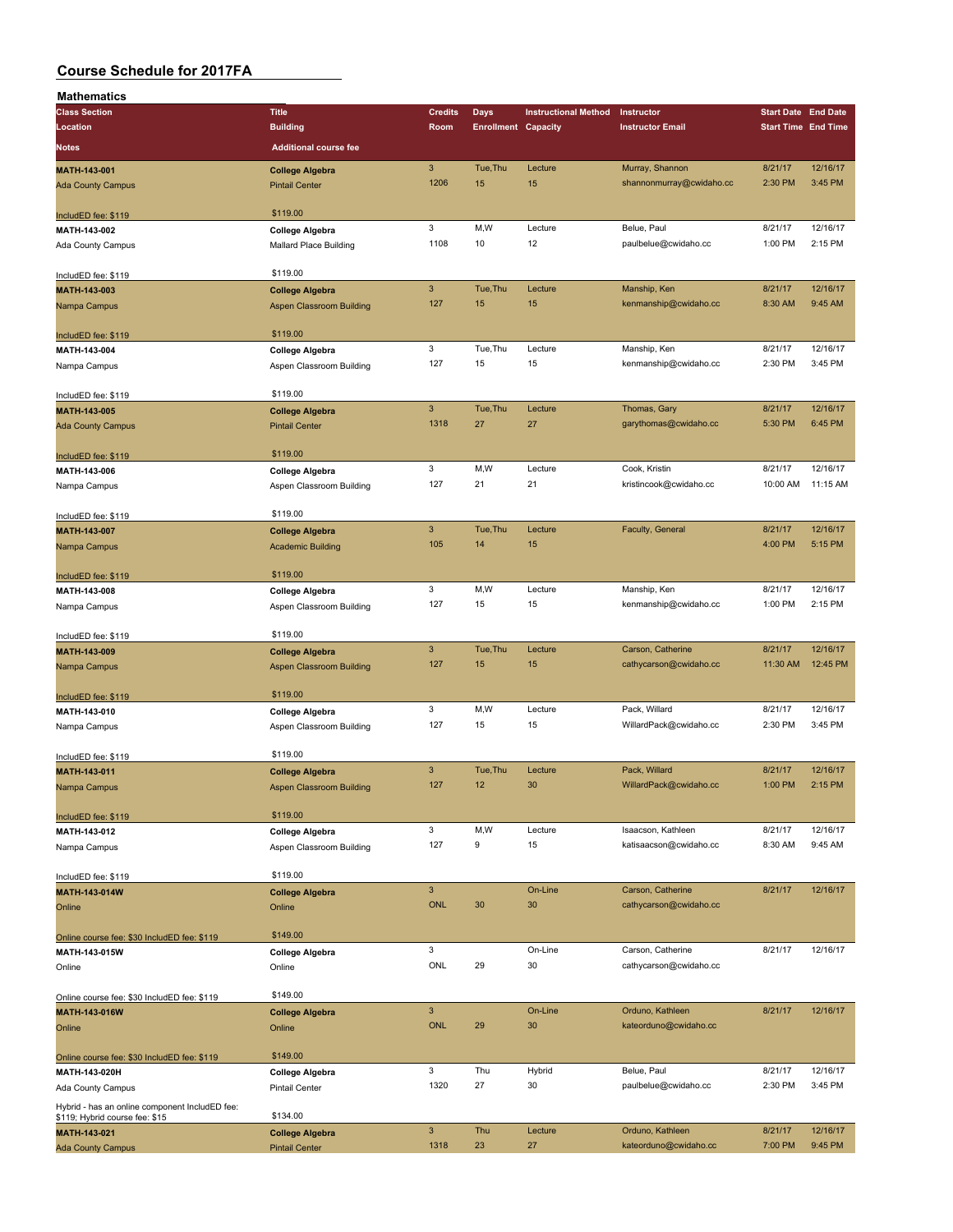| Mathematics                                                                  |                                 |                           |                            |                             |                                           |                            |          |
|------------------------------------------------------------------------------|---------------------------------|---------------------------|----------------------------|-----------------------------|-------------------------------------------|----------------------------|----------|
| <b>Class Section</b>                                                         | <b>Title</b>                    | <b>Credits</b>            | Days                       | <b>Instructional Method</b> | Instructor                                | <b>Start Date End Date</b> |          |
| Location                                                                     | <b>Building</b>                 | Room                      | <b>Enrollment Capacity</b> |                             | <b>Instructor Email</b>                   | <b>Start Time End Time</b> |          |
| <b>Notes</b>                                                                 | <b>Additional course fee</b>    |                           |                            |                             |                                           |                            |          |
|                                                                              |                                 |                           |                            |                             |                                           |                            |          |
|                                                                              |                                 |                           |                            |                             |                                           |                            |          |
| IncludED fee: \$119                                                          | \$119.00                        |                           |                            |                             |                                           |                            |          |
| MATH-143-022                                                                 | <b>College Algebra</b>          | $\mathbf 3$               | W                          | Lecture                     | Murdock, Timothy                          | 8/21/17                    | 12/16/17 |
| Nampa Campus                                                                 | Academic Building               | 309                       | 13                         | 29                          | timothymurdock@cwidaho.cc                 | 7:00 PM                    | 9:45 PM  |
|                                                                              |                                 |                           |                            |                             |                                           |                            |          |
| IncludED fee: \$119                                                          | \$119.00                        |                           |                            |                             |                                           |                            |          |
| MATH-143-900                                                                 | <b>College Algebra</b>          | $\mathbf{3}$              | Thu,F                      | Lecture                     | Willoughby, Amanda                        | 8/21/17                    | 12/16/17 |
|                                                                              |                                 | 128B                      | $\overline{\mathbf{c}}$    | 15                          | amandawilloughby@cwidaho.c<br>$\mathbf c$ | 11:00 AM                   | 12:15 PM |
| <b>Community Locations</b><br>Micron Technology in Boise. Security clearance | Micron Technology - BOISE       |                           |                            |                             |                                           |                            |          |
| req'd. Contact Paula Smith                                                   |                                 |                           |                            |                             |                                           |                            |          |
| (paulasmith@micron.com) IncludED fee: \$119                                  | \$119.00                        |                           |                            |                             |                                           |                            |          |
| MATH-143P-001                                                                | <b>College Algebra</b>          | 3                         | Tue, Thu                   | Lecture                     | Murray, Shannon                           | 8/21/17                    | 12/16/17 |
| Ada County Campus                                                            | Pintail Center                  | 1206                      | 11                         | 15                          | shannonmurray@cwidaho.cc                  | 2:30 PM                    | 3:45 PM  |
|                                                                              |                                 |                           |                            |                             |                                           |                            |          |
| IncludED fee: \$119                                                          | \$119.00                        |                           |                            |                             |                                           |                            |          |
| MATH-143P-002                                                                | <b>College Algebra</b>          | $\mathbf{3}$              | M,W                        | Lecture                     | Belue, Paul                               | 8/21/17                    | 12/16/17 |
| <b>Ada County Campus</b>                                                     | <b>Mallard Place Building</b>   | 1108                      | 12                         | 12                          | paulbelue@cwidaho.cc                      | 1:00 PM                    | 2:15 PM  |
|                                                                              |                                 |                           |                            |                             |                                           |                            |          |
| IncludED fee: \$119                                                          | \$119.00                        |                           |                            |                             |                                           |                            |          |
| MATH-143P-003                                                                | College Algebra                 | 3                         | Tue, Thu                   | Lecture                     | Manship, Ken                              | 8/21/17                    | 12/16/17 |
| Nampa Campus                                                                 | Aspen Classroom Building        | 127                       | $\overline{7}$             | 15                          | kenmanship@cwidaho.cc                     | 8:30 AM                    | 9:45 AM  |
|                                                                              |                                 |                           |                            |                             |                                           |                            |          |
| IncludED fee: \$119                                                          | \$119.00                        |                           |                            |                             |                                           |                            |          |
| MATH-143P-004                                                                | <b>College Algebra</b>          | $\ensuremath{\mathsf{3}}$ | Tue, Thu                   | Lecture                     | Manship, Ken                              | 8/21/17                    | 12/16/17 |
| Nampa Campus                                                                 | Aspen Classroom Building        | 127                       | 1                          | 15                          | kenmanship@cwidaho.cc                     | 2:30 PM                    | 3:45 PM  |
|                                                                              |                                 |                           |                            |                             |                                           |                            |          |
| IncludED fee: \$119                                                          | \$119.00                        |                           |                            |                             |                                           |                            |          |
| MATH-143P-005                                                                | <b>College Algebra</b>          | 3                         | Tue, Thu                   | Lecture                     | Thomas, Gary                              | 8/21/17                    | 12/16/17 |
| Ada County Campus                                                            | <b>Pintail Center</b>           | 1318                      | 4                          | 4                           | garythomas@cwidaho.cc                     | 5:30 PM                    | 6:45 PM  |
|                                                                              |                                 |                           |                            |                             |                                           |                            |          |
| IncludED fee: \$119                                                          | \$119.00                        |                           |                            |                             |                                           |                            |          |
| MATH-143P-006                                                                | <b>College Algebra</b>          | $\mathbf{3}$              | M,W                        | Lecture                     | Cook, Kristin                             | 8/21/17                    | 12/16/17 |
| Nampa Campus                                                                 | <b>Aspen Classroom Building</b> | 127                       | 3                          | 9                           | kristincook@cwidaho.cc                    | 10:00 AM                   | 11:15 AM |
|                                                                              |                                 |                           |                            |                             |                                           |                            |          |
| IncludED fee: \$119                                                          | \$119.00                        |                           |                            |                             |                                           |                            |          |
| MATH-143P-007                                                                | College Algebra                 | $\mathbf 3$               | Tue, Thu                   | Lecture                     | Faculty, General                          | 8/21/17                    | 12/16/17 |
| Nampa Campus                                                                 | Academic Building               | 105                       | 4                          | 15                          |                                           | 4:00 PM                    | 5:15 PM  |
|                                                                              |                                 |                           |                            |                             |                                           |                            |          |
| IncludED fee: \$119                                                          | \$119.00                        |                           |                            |                             |                                           |                            |          |
| MATH-143P-008                                                                | <b>College Algebra</b>          | $\mathbf{3}$              | M,W                        | Lecture                     | Manship, Ken                              | 8/21/17                    | 12/16/17 |
| Nampa Campus                                                                 | Aspen Classroom Building        | 127                       | $\overline{2}$             | 15                          | kenmanship@cwidaho.cc                     | 1:00 PM                    | 2:15 PM  |
|                                                                              |                                 |                           |                            |                             |                                           |                            |          |
| IncludED fee: \$119                                                          | \$119.00                        |                           |                            |                             |                                           |                            |          |
| MATH-143P-009                                                                | <b>College Algebra</b>          | $\mathbf 3$               | Tue, Thu                   | Lecture                     | Carson, Catherine                         | 8/21/17                    | 12/16/17 |
| Nampa Campus                                                                 | Aspen Classroom Building        | 127                       | 3                          | 15                          | cathycarson@cwidaho.cc                    | 11:30 AM                   | 12:45 PM |
|                                                                              |                                 |                           |                            |                             |                                           |                            |          |
| IncludED fee: \$119                                                          | \$119.00                        |                           |                            |                             |                                           |                            |          |
| MATH-143P-010                                                                | <b>College Algebra</b>          | $\mathbf{3}$              | M,W                        | Lecture                     | Pack, Willard                             | 8/21/17                    | 12/16/17 |
| Nampa Campus                                                                 | Aspen Classroom Building        | 127                       | $\mathsf 3$                | 15                          | WillardPack@cwidaho.cc                    | 2:30 PM                    | 3:45 PM  |
|                                                                              |                                 |                           |                            |                             |                                           |                            |          |
| IncludED fee: \$119                                                          | \$119.00                        |                           |                            |                             |                                           |                            |          |
| MATH-143P-012                                                                | <b>College Algebra</b>          | 3                         | M,W                        | Lecture                     | Isaacson, Kathleen                        | 8/21/17                    | 12/16/17 |
| Nampa Campus                                                                 | Aspen Classroom Building        | 127                       | 3                          | 15                          | katisaacson@cwidaho.cc                    | 8:30 AM                    | 9:45 AM  |
|                                                                              |                                 |                           |                            |                             |                                           |                            |          |
| IncludED fee: \$119                                                          | \$119.00                        |                           |                            |                             |                                           |                            |          |
| MATH-144-001W                                                                | <b>Trigonometry</b>             | $\overline{2}$            |                            | On-Line                     | Kelley, Maia                              | 8/21/17                    | 12/16/17 |
| Online                                                                       | Online                          | ONL                       | 23                         | 35                          | maiakelley@cwidaho.cc                     |                            |          |
|                                                                              |                                 |                           |                            |                             |                                           |                            |          |
| Online course fee: \$20                                                      | \$20.00                         |                           |                            |                             |                                           |                            |          |
| MATH-144-002                                                                 | Trigonometry                    | $\overline{2}$            | M,W                        | Lecture                     | Pack, Willard                             | 8/21/17                    | 12/16/17 |
| Nampa Campus                                                                 | Academic Building               | 218                       | 17                         | 32                          | WillardPack@cwidaho.cc                    | 12:00 PM                   | 12:50 PM |
|                                                                              |                                 |                           |                            |                             |                                           |                            |          |
|                                                                              | \$0.00                          |                           |                            |                             |                                           |                            |          |
| MATH-144-900                                                                 | <b>Trigonometry</b>             | $\mathbf 2$               | Tue                        | Lecture                     | Willoughby, Amanda                        | 8/21/17                    | 12/16/17 |
|                                                                              |                                 |                           |                            |                             | amandawilloughby@cwidaho.c                |                            |          |
| <b>Community Locations</b>                                                   | Micron Technology - BOISE       | 128B                      | $\bf8$                     | 15                          | c                                         | 11:00 AM                   | 12:45 PM |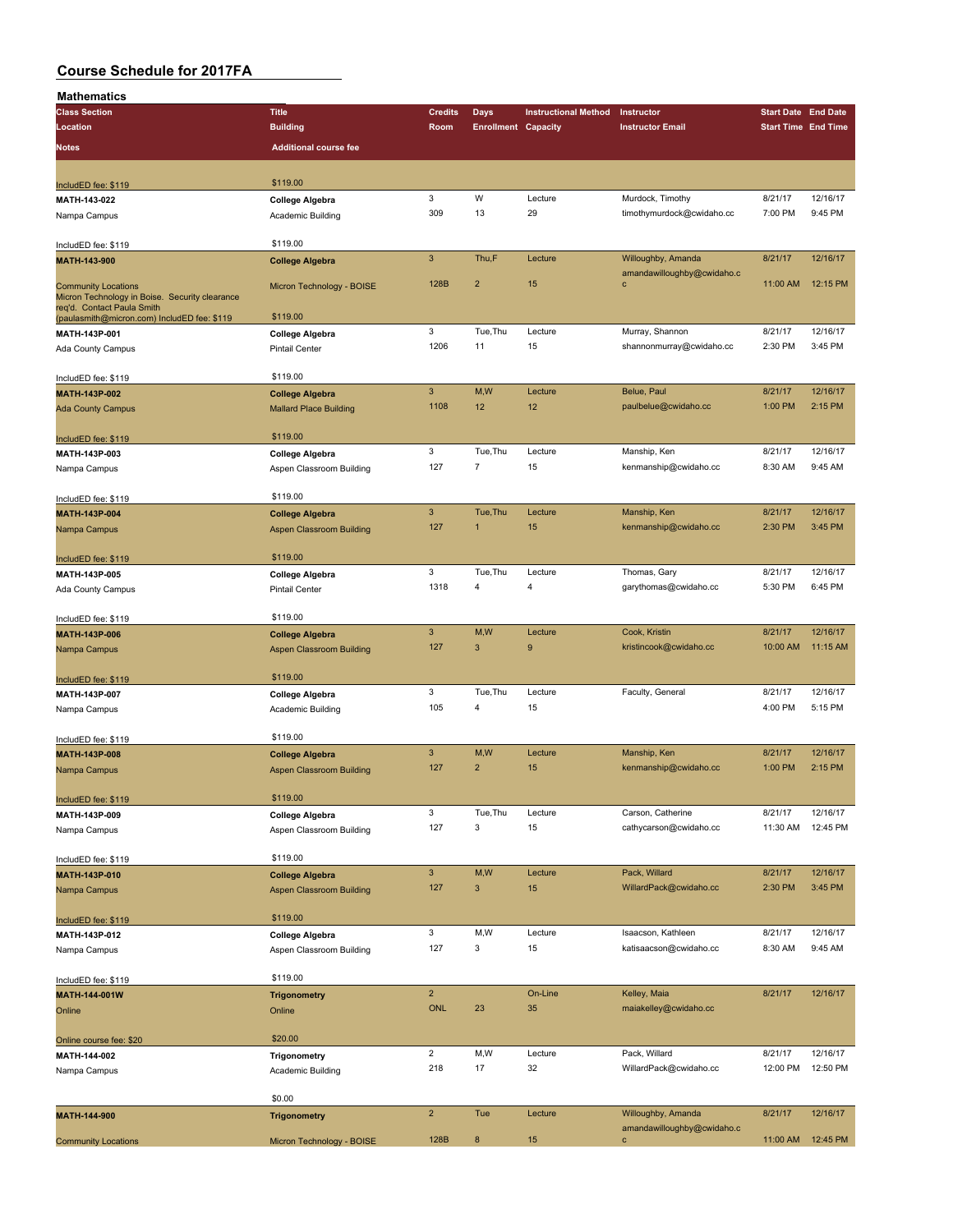| Mathematics                                                                                             |                                       |                           |                            |                             |                                         |                            |          |
|---------------------------------------------------------------------------------------------------------|---------------------------------------|---------------------------|----------------------------|-----------------------------|-----------------------------------------|----------------------------|----------|
| <b>Class Section</b>                                                                                    | <b>Title</b>                          | <b>Credits</b>            | Days                       | <b>Instructional Method</b> | Instructor                              | <b>Start Date End Date</b> |          |
| Location                                                                                                | <b>Building</b>                       | Room                      | <b>Enrollment Capacity</b> |                             | <b>Instructor Email</b>                 | <b>Start Time End Time</b> |          |
| Notes                                                                                                   | <b>Additional course fee</b>          |                           |                            |                             |                                         |                            |          |
|                                                                                                         |                                       |                           |                            |                             |                                         |                            |          |
| Micron Technology in Boise. Security clearance<br>req'd. Contact Paula Smith<br>(paulasmith@micron.com) | \$0.00                                |                           |                            |                             |                                         |                            |          |
| MATH-147-001                                                                                            | Precalculus                           | 5                         | M, Tue, W, Thu Lecture     |                             | Pack, Willard                           | 8/21/17                    | 12/16/17 |
| Nampa Campus                                                                                            | Academic Building                     | 309                       | 22                         | 35                          | WillardPack@cwidaho.cc                  | 10:00 AM                   | 11:05 AM |
|                                                                                                         |                                       |                           |                            |                             |                                         |                            |          |
| IncludED fee: \$119                                                                                     | \$119.00                              |                           |                            |                             |                                         |                            |          |
| MATH-147-002                                                                                            | <b>Precalculus</b>                    | $\sqrt{5}$                | Tue, Thu                   | Lecture                     | Isom, Teresa                            | 8/21/17                    | 12/16/17 |
| Nampa Campus                                                                                            | <b>Academic Building</b>              | 322                       | 32                         | 32                          | teresaisom@cwidaho.cc                   | 4:00 PM                    | 5:50 PM  |
| IncludED fee: \$119                                                                                     | \$119.00                              |                           |                            |                             |                                         |                            |          |
| MATH-147-003W                                                                                           | Precalculus                           | 5                         |                            | On-Line                     | Kelley, Maia                            | 8/21/17                    | 12/16/17 |
| Online                                                                                                  | Online                                | ONL                       | 30                         | 30                          | maiakelley@cwidaho.cc                   |                            |          |
| Online course fee: \$50 IncludED fee: \$119                                                             | \$169.00                              |                           |                            |                             |                                         |                            |          |
| MATH-152-001                                                                                            | <b>Elementary Statistics Plus</b>     | $\overline{2}$            | M,W                        | Lecture                     | Thomas, Gary                            | 8/21/17                    | 12/16/17 |
| <b>Ada County Campus</b>                                                                                | <b>Pintail Center</b>                 | 1207                      | 10                         | 10                          | garythomas@cwidaho.cc                   | 1:00 PM                    | 1:50 PM  |
|                                                                                                         | \$0.00                                |                           |                            |                             |                                         |                            |          |
| MATH-152-002                                                                                            | <b>Elementary Statistics Plus</b>     | $\overline{2}$            | Tue, Thu                   | Lecture                     | Curtis, Lance                           | 8/21/17                    | 12/16/17 |
| Ada County Campus                                                                                       | <b>Pintail Center</b>                 | 1207                      | 10                         | 10                          | lancecurtis@cwidaho.cc                  | 7:00 PM                    | 7:50 PM  |
|                                                                                                         |                                       |                           |                            |                             |                                         |                            |          |
|                                                                                                         | \$0.00                                |                           |                            |                             |                                         |                            |          |
| MATH-153-001                                                                                            | <b>Elementary Statistics</b>          | $\mathbf{3}$              | M, W                       | Lecture                     | Thomas, Gary                            | 8/21/17                    | 12/16/17 |
| <b>Ada County Campus</b>                                                                                | <b>Pintail Center</b>                 | 1207                      | 10                         | 10                          | garythomas@cwidaho.cc                   | 11:30 AM                   | 12:45 PM |
|                                                                                                         |                                       |                           |                            |                             |                                         |                            |          |
| IncludED fee: \$119                                                                                     | \$119.00                              |                           |                            |                             |                                         |                            |          |
| MATH-153-002                                                                                            | <b>Elementary Statistics</b>          | 3                         | Tue, Thu                   | Lecture                     | Curtis, Lance                           | 8/21/17                    | 12/16/17 |
| Ada County Campus                                                                                       | <b>Pintail Center</b>                 | 1207                      | 10                         | 10                          | lancecurtis@cwidaho.cc                  | 5:30 PM                    | 6:45 PM  |
| IncludED fee: \$119                                                                                     | \$119.00                              |                           |                            |                             |                                         |                            |          |
| MATH-153-003W                                                                                           | <b>Elementary Statistics</b>          | $\overline{3}$            |                            | On-Line                     | Cook, Kristin                           | 8/21/17                    | 12/16/17 |
| Online                                                                                                  | Online                                | <b>ONL</b>                | 28                         | 28                          | kristincook@cwidaho.cc                  |                            |          |
|                                                                                                         |                                       |                           |                            |                             |                                         |                            |          |
| Online course fee: \$30 IncludED fee: \$119                                                             | \$149.00                              | 3                         |                            | On-Line                     |                                         | 8/21/17                    | 12/16/17 |
| MATH-153-004W                                                                                           | <b>Elementary Statistics</b>          | ONL                       | 28                         | 28                          | Cook, Kristin<br>kristincook@cwidaho.cc |                            |          |
| Online                                                                                                  | Online                                |                           |                            |                             |                                         |                            |          |
| Online course fee: \$30 IncludED fee: \$119                                                             | \$149.00                              |                           |                            |                             |                                         |                            |          |
| MATH-153-005H                                                                                           | <b>Elementary Statistics</b>          | $\mathbf{3}$              | Tue                        | <b>Hybrid</b>               | Cook, Kristin                           | 8/21/17                    | 12/16/17 |
| Nampa Campus                                                                                            | <b>Academic Building</b>              | 201                       | 27                         | 28                          | kristincook@cwidaho.cc                  | 11:30 AM                   | 12:45 PM |
| Hybrid course - has an online component; Hybrid                                                         |                                       |                           |                            |                             |                                         |                            |          |
| course fee: \$15 IncludED fee: \$119                                                                    | \$134.00                              | 3                         | Tue, Thu                   | Lecture                     | Faculty, General                        | 8/21/17                    | 12/16/17 |
| MATH-153-006                                                                                            | <b>Elementary Statistics</b>          | 201                       | 15                         | 28                          |                                         | 2:30 PM                    | 3:45 PM  |
| Nampa Campus                                                                                            | Academic Building                     |                           |                            |                             |                                         |                            |          |
|                                                                                                         | \$119.00                              |                           |                            |                             |                                         |                            |          |
| MATH-153-007W                                                                                           | <b>Elementary Statistics</b>          | $\mathbf{3}$              |                            | On-Line                     | Cook, Kristin                           | 8/21/17                    | 12/16/17 |
| Online                                                                                                  | Online                                | <b>ONL</b>                | 27                         | 28                          | kristincook@cwidaho.cc                  |                            |          |
|                                                                                                         |                                       |                           |                            |                             |                                         |                            |          |
| Online course fee: \$30; IncludED fee: \$119                                                            | \$149.00                              |                           |                            |                             |                                         |                            |          |
| MATH-153P-001                                                                                           | <b>Elementary Statistics</b>          | 3                         | M,W                        | Lecture                     | Thomas, Gary                            | 8/21/17                    | 12/16/17 |
| Ada County Campus                                                                                       | <b>Pintail Center</b>                 | 1207                      | 10                         | 10                          | garythomas@cwidaho.cc                   | 11:30 AM                   | 12:45 PM |
| IncludED fee: \$119                                                                                     | \$119.00                              |                           |                            |                             |                                         |                            |          |
| MATH-153P-002                                                                                           | <b>Elementary Statistics</b>          | $\ensuremath{\mathsf{3}}$ | Tue, Thu                   | Lecture                     | Curtis, Lance                           | 8/21/17                    | 12/16/17 |
| <b>Ada County Campus</b>                                                                                | <b>Pintail Center</b>                 | 1207                      | 10                         | 10                          | lancecurtis@cwidaho.cc                  | 5:30 PM                    | 6:45 PM  |
|                                                                                                         |                                       |                           |                            |                             |                                         |                            |          |
| IncludED fee: \$119                                                                                     | \$119.00                              |                           |                            |                             |                                         |                            |          |
| MATH-157-001                                                                                            | Math for Elementary Teachers 1        | 4                         | Tue, Thu                   | Lecture                     | Carson, Catherine                       | 8/21/17                    | 12/16/17 |
| Nampa Campus                                                                                            | Academic Building                     | 309                       | 32                         | 32                          | cathycarson@cwidaho.cc                  | 5:30 PM                    | 7:20 PM  |
|                                                                                                         | \$0.00                                |                           |                            |                             |                                         |                            |          |
| MATH-157-002                                                                                            | <b>Math for Elementary Teachers 1</b> | $\overline{4}$            | M,W                        | Lecture                     | Carson, Catherine                       | 8/21/17                    | 12/16/17 |
| Nampa Campus                                                                                            | Micron Center for PTE                 | 1301                      | 14                         | 32                          | cathycarson@cwidaho.cc                  | 10:00 AM                   | 11:50 AM |
|                                                                                                         | \$0.00                                |                           |                            |                             |                                         |                            |          |
| MATH-160-001W                                                                                           | <b>Brief Calculus</b>                 | $\overline{\mathbf{4}}$   |                            | On-Line                     | Aydelotte, Susan                        | 8/21/17                    | 12/16/17 |
|                                                                                                         |                                       |                           |                            |                             |                                         |                            |          |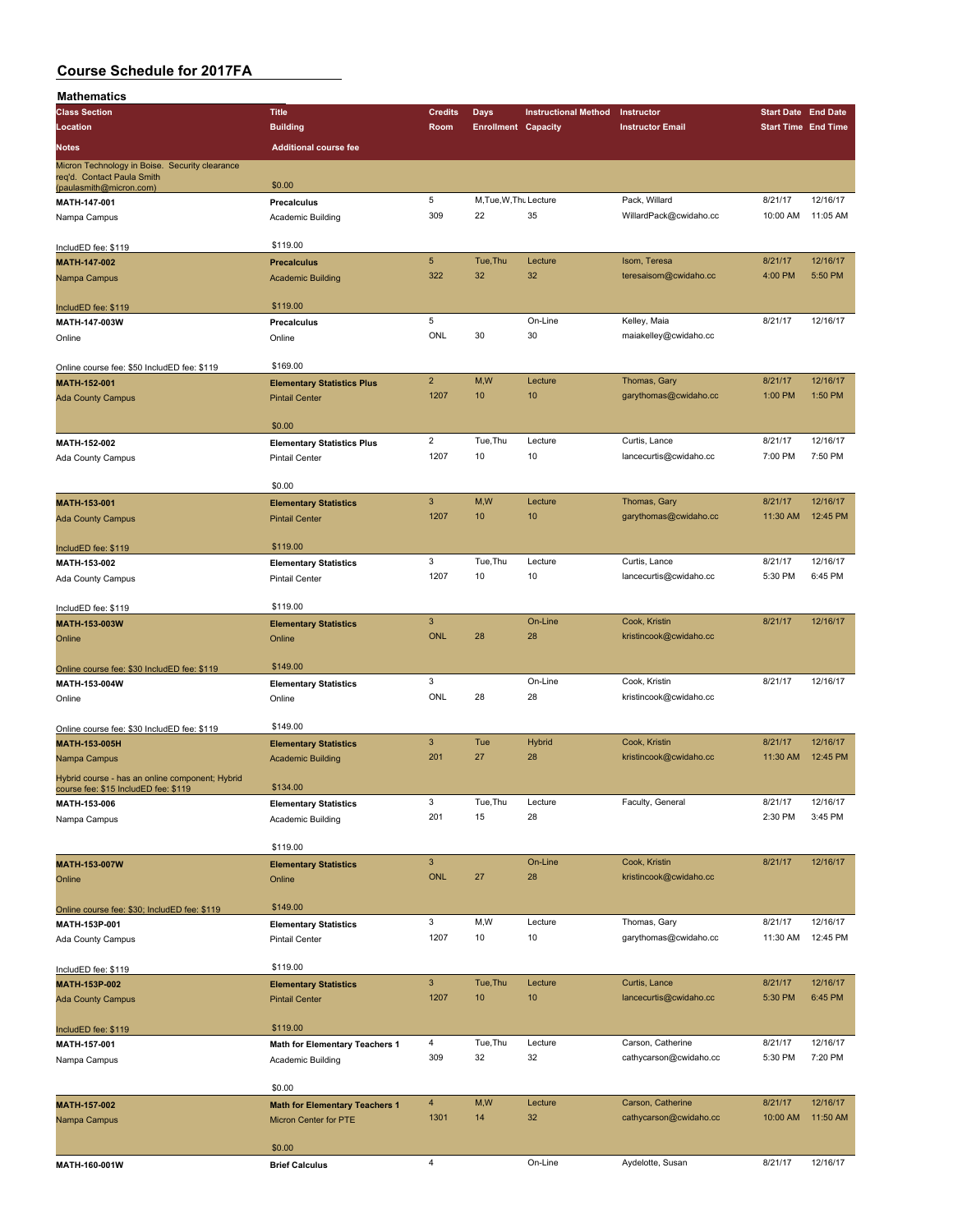| <b>Mathematics</b>                                                                                                         |                                                          |                 |                            |                             |                            |                            |          |
|----------------------------------------------------------------------------------------------------------------------------|----------------------------------------------------------|-----------------|----------------------------|-----------------------------|----------------------------|----------------------------|----------|
| <b>Class Section</b>                                                                                                       | <b>Title</b>                                             | <b>Credits</b>  | Days                       | <b>Instructional Method</b> | Instructor                 | <b>Start Date End Date</b> |          |
| Location                                                                                                                   | <b>Building</b>                                          | Room            | <b>Enrollment Capacity</b> |                             | <b>Instructor Email</b>    | <b>Start Time End Time</b> |          |
| Notes                                                                                                                      | <b>Additional course fee</b>                             |                 |                            |                             |                            |                            |          |
| Online                                                                                                                     | Online                                                   | ONL             | 25                         | 30                          | susanaydelotte@cwidaho.cc  |                            |          |
| Online course fee: \$40 IncludED fee: \$119                                                                                | \$159.00                                                 |                 |                            |                             |                            |                            |          |
| MATH-160-003H                                                                                                              | <b>Brief Calculus</b>                                    | $\overline{4}$  | Tue                        | Hybrid                      | Aydelotte, Susan           | 8/21/17                    | 12/16/17 |
| Nampa Campus                                                                                                               | <b>Academic Building</b>                                 | 218             | 16                         | 32                          | susanaydelotte@cwidaho.cc  | 11:00 AM                   | 12:50 PM |
| Hybrid course - has an online component;<br>IncludED fee: \$119; Hybrid course fee: \$20                                   | \$139.00                                                 |                 |                            |                             |                            |                            |          |
| MATH-160-005                                                                                                               | <b>Brief Calculus</b>                                    | 4               | M,W                        | Lecture                     | Isaacson, Kathleen         | 8/21/17                    | 12/16/17 |
| Ada County Campus                                                                                                          | <b>Pintail Center</b>                                    | 1208            | 22                         | 30                          | katisaacson@cwidaho.cc     | 7:00 PM                    | 8:50 PM  |
| IncludED fee: \$119                                                                                                        | \$119.00                                                 |                 |                            |                             |                            |                            |          |
| <b>MATH-170-001H</b>                                                                                                       | <b>Calculus 1</b>                                        | $5\phantom{.0}$ | Tue, Thu                   | <b>Hybrid</b>               | Aydelotte, Susan           | 8/21/17                    | 12/16/17 |
| Nampa Campus                                                                                                               | <b>Academic Building</b>                                 | 218             | 32                         | 32                          | susanaydelotte@cwidaho.cc  | 8:30 AM                    | 9:35 AM  |
| Hybrid course - has an online component; Hybrid<br>course fee: \$25 IncludED fee: \$119                                    | \$144.00                                                 |                 |                            |                             |                            |                            |          |
| MATH-170-002                                                                                                               | <b>Calculus 1</b>                                        | 5               | M, Tue, W, Thu Lecture     |                             | Yazzie, Tyler              | 8/21/17                    | 12/16/17 |
| Ada County Campus                                                                                                          | <b>Mallard Place Building</b>                            | 1111            | 22                         | 32                          | tyleryazzie@cwidaho.cc     | 4:00 PM                    | 5:05 PM  |
|                                                                                                                            | \$119.00                                                 |                 |                            |                             |                            |                            |          |
| IncludED fee: \$119<br>MATH-170-900                                                                                        | <b>Calculus 1</b>                                        | 5               | Thu,F                      | Lecture                     | Willoughby, Amanda         | 8/21/17                    | 12/16/17 |
|                                                                                                                            |                                                          |                 |                            |                             | amandawilloughby@cwidaho.c |                            |          |
| <b>Community Locations</b><br>Micron Technology in Boise. Security clearance<br>reg'd. Contact Paula Smith                 | Micron Technology - BOISE<br>\$119.00                    | 128B            | 15                         | 15                          | c                          | 1:00 PM                    | 3:05 PM  |
| (paulasmith@micron.com) IncludED fee: \$119<br>MATH-175-001H                                                               | Calculus 2                                               | 4               | M                          | Hybrid                      | Aydelotte, Susan           | 8/21/17                    | 12/16/17 |
| Nampa Campus                                                                                                               | Aspen Classroom Building                                 | 104             | 21                         | 35                          | susanaydelotte@cwidaho.cc  | 2:00 PM                    | 3:50 PM  |
| Hybrid course - has an online component; Hybrid                                                                            |                                                          |                 |                            |                             |                            |                            |          |
| course fee: \$20                                                                                                           | \$20.00                                                  | $\overline{4}$  | M,Tue                      | Lecture                     | Maloof, Giles              | 8/21/17                    | 12/16/17 |
| MATH-175-900<br><b>Community Locations</b><br>Micron Technology in Boise. Security clearance<br>req'd. Contact Paula Smith | <b>Calculus 2</b><br>Micron Technology - BOISE<br>\$0.00 | 127A            | 14                         | 20                          | gilesmaloof@cwidaho.cc     | 8:30 AM                    | 10:15 AM |
| (paulasmith@micron.com)<br>MATH-176-001                                                                                    | <b>Discrete Mathematics</b>                              | 4               | M, W                       | Lecture                     | Thomas, Gary               | 8/21/17                    | 12/16/17 |
| Nampa Campus                                                                                                               | Academic Building                                        | 106             | 4                          | 20                          | garythomas@cwidaho.cc      | 7:00 PM                    | 8:50 PM  |
|                                                                                                                            |                                                          |                 |                            |                             |                            |                            |          |
|                                                                                                                            | \$0.00                                                   |                 |                            |                             |                            |                            |          |
| MATH-275-001                                                                                                               | <b>Calculus 3</b>                                        | 4               | Thu                        | Lecture                     | Aydelotte, Susan           | 8/21/17                    | 12/16/17 |
| Nampa Campus                                                                                                               | <b>Academic Building</b>                                 | 218             | 14                         | 32                          | susanaydelotte@cwidaho.cc  | 11:00 AM                   | 12:50 PM |
| IncludED fee: \$119                                                                                                        | \$119.00                                                 |                 |                            |                             |                            |                            |          |
| MATH-275-900                                                                                                               | Calculus 3                                               | 4               | Thu,F                      | Lecture                     | Maloof, Giles              | 8/21/17                    | 12/16/17 |
| Community Locations<br>Micron Technology in Boise. Security clearance                                                      | Micron Technology - BOISE                                | 127A            | 8                          | 15                          | gilesmaloof@cwidaho.cc     | 8:30 AM                    | 10:15 AM |
| req'd. Contact Paula Smith<br>(paulasmith@micron.com) IncludED fee: \$119                                                  | \$119.00                                                 |                 |                            |                             |                            |                            |          |
| <b>Medical Administrative Support</b>                                                                                      |                                                          |                 |                            |                             |                            |                            |          |
|                                                                                                                            |                                                          |                 |                            |                             |                            |                            |          |
| <b>Class Section</b>                                                                                                       | <b>Title</b>                                             | <b>Credits</b>  | <b>Days</b>                | <b>Instructional Method</b> | Instructor                 | <b>Start Date End Date</b> |          |
| Location                                                                                                                   | <b>Building</b>                                          | Room            | <b>Enrollment Capacity</b> |                             | <b>Instructor Email</b>    | <b>Start Time End Time</b> |          |
| <b>Notes</b>                                                                                                               | <b>Additional course fee</b>                             |                 |                            |                             |                            |                            |          |
| MADM-113-001                                                                                                               | <b>Medical Front Office Skills</b>                       | 3               | M,W                        | Lecture                     | Mai, Stephanie             | 8/21/17                    | 12/16/17 |
| <b>Ada County Campus</b>                                                                                                   | <b>Pintail Center</b>                                    | 1211            | 13                         | 24                          | stephaniemai@cwidaho.cc    | 10:00 AM                   | 11:15 AM |
|                                                                                                                            | \$0.00                                                   |                 |                            |                             |                            |                            |          |
| MADM-115-001                                                                                                               | <b>Human Relations in Healthcare</b>                     | 3               | M, W                       | Lecture                     | Mai, Stephanie             | 8/21/17                    | 12/16/17 |
| Ada County Campus                                                                                                          | <b>Pintail Center</b>                                    | 1230            | 8                          | 22                          | stephaniemai@cwidaho.cc    | 1:00 PM                    | 2:15 PM  |
|                                                                                                                            | \$0.00                                                   |                 |                            |                             |                            |                            |          |
| MADM-115-002                                                                                                               | <b>Human Relations in Healthcare</b>                     | 3               | Tue, Thu                   | Lecture                     | Mai, Stephanie             | 8/21/17                    | 12/16/17 |
| <b>Ada County Campus</b>                                                                                                   | <b>Pintail Center</b>                                    | 1211            | 19                         | 22                          | stephaniemai@cwidaho.cc    | 8:30 AM                    | 9:45 AM  |
|                                                                                                                            | \$0.00                                                   |                 |                            |                             |                            |                            |          |
| MADM-121-001H                                                                                                              | <b>Health Information Management</b>                     | 3               | Thu                        | Hybrid                      | Mai, Stephanie             | 8/21/17                    | 12/16/17 |
| Ada County Campus                                                                                                          | <b>Pintail Center</b>                                    | 1207            | 16                         | 20                          | stephaniemai@cwidaho.cc    | 2:30 PM                    | 3:45 PM  |
| Hybrid course - has an online component; Hybrid                                                                            | \$15.00                                                  |                 |                            |                             |                            |                            |          |
| course fee: \$15                                                                                                           |                                                          |                 |                            |                             |                            |                            |          |

**MADM-125-001 Employmt Skls for Med Office** 3 Tue,Thu Lecture Lowney, Mary 8/21/17 12/16/17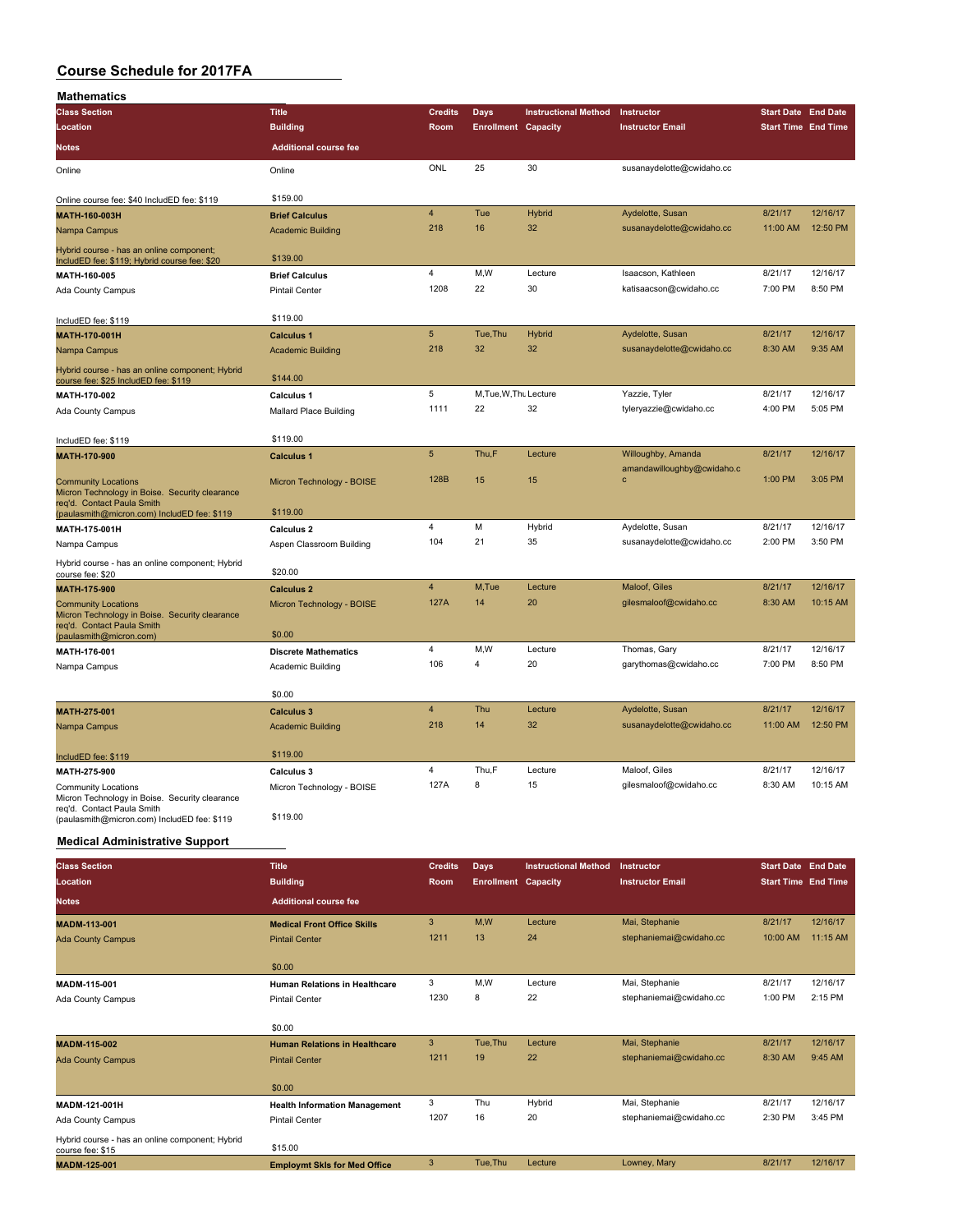# **Medical Administrative Support**

| <b>Medical Administrative Support</b>                                                        |                                       |                           |                            |                             |                           |                            |          |
|----------------------------------------------------------------------------------------------|---------------------------------------|---------------------------|----------------------------|-----------------------------|---------------------------|----------------------------|----------|
| <b>Class Section</b>                                                                         | <b>Title</b>                          | <b>Credits</b>            | Days                       | <b>Instructional Method</b> | Instructor                | <b>Start Date End Date</b> |          |
| Location                                                                                     | <b>Building</b>                       | Room                      | <b>Enrollment</b>          | Capacity                    | <b>Instructor Email</b>   | <b>Start Time End Time</b> |          |
| <b>Notes</b>                                                                                 | <b>Additional course fee</b>          |                           |                            |                             |                           |                            |          |
| <b>Ada County Campus</b>                                                                     | <b>Pintail Center</b>                 | 1230                      | 17                         | 20                          | teresalowney@cwidaho.cc   | 1:00 PM                    | 2:15 PM  |
| Medical Administrative Support majors only                                                   | \$0.00                                |                           |                            |                             |                           |                            |          |
| MADM-223-001H                                                                                | <b>Integrated Med Office Software</b> | 3                         | Tue                        | Hybrid                      | Mai, Stephanie            | 8/21/17                    | 12/16/17 |
| Ada County Campus                                                                            | <b>Pintail Center</b>                 | 1207                      | 15                         | 20                          | stephaniemai@cwidaho.cc   | 11:30 AM                   | 12:45 PM |
| Hybrid course - has an online component Special<br>course fee: \$10; Hybrid course fee: \$15 | \$25.00                               |                           |                            |                             |                           |                            |          |
| MADM-233-001                                                                                 | <b>Medical Coding and Billing</b>     | $\mathbf{3}$              | Tue, Thu                   | Lecture                     | Lowney, Mary              | 8/21/17                    | 12/16/17 |
| <b>Ada County Campus</b>                                                                     | <b>Pintail Center</b>                 | 1207                      | 14                         | 20                          | teresalowney@cwidaho.cc   | 10:00 AM                   | 11:15 AM |
| Special course fee: \$10                                                                     | \$10.00                               |                           |                            |                             |                           |                            |          |
| MADM-293-001                                                                                 | Internship                            | 3                         |                            | Internship                  | Mai, Stephanie            | 8/21/17                    | 12/16/17 |
| <b>Community Locations</b>                                                                   | Community Location                    | <b>CMTY</b>               | $\overline{1}$             | 10                          | stephaniemai@cwidaho.cc   |                            |          |
| Instructor Permission Required.                                                              | \$0.00                                |                           |                            |                             |                           |                            |          |
| MADM-295-001                                                                                 | Capstone                              | $\mathbf{1}$              | Tue                        | Lecture                     | Mai, Stephanie            | 8/21/17                    | 12/16/17 |
| <b>Ada County Campus</b>                                                                     | <b>Pintail Center</b>                 | 1207                      | $\overline{2}$             | 20                          | stephaniemai@cwidaho.cc   | 1:00 PM                    | 2:15 PM  |
|                                                                                              |                                       |                           |                            |                             |                           |                            |          |
| Special course fee: \$180                                                                    | \$180.00                              |                           |                            |                             |                           |                            |          |
| <b>Medical Assistant</b>                                                                     |                                       |                           |                            |                             |                           |                            |          |
| <b>Class Section</b>                                                                         | <b>Title</b>                          | <b>Credits</b>            | <b>Days</b>                | <b>Instructional Method</b> | Instructor                | <b>Start Date End Date</b> |          |
| Location                                                                                     | <b>Building</b>                       | Room                      | <b>Enrollment Capacity</b> |                             | <b>Instructor Email</b>   | <b>Start Time End Time</b> |          |
| <b>Notes</b>                                                                                 | <b>Additional course fee</b>          |                           |                            |                             |                           |                            |          |
| MEDA-201-001                                                                                 | <b>Integrated Medical Procedures</b>  | $\ensuremath{\mathsf{3}}$ | M,W                        | Lecture                     | Conklin, Colleen          | 8/21/17                    | 12/16/17 |
| <b>Ada County Campus</b>                                                                     | <b>Quail Court Building</b>           | 2202                      | 20                         | 21                          | colleenconklin@cwidaho.cc | 12:30 PM                   | 2:00 PM  |
|                                                                                              |                                       |                           |                            |                             |                           |                            |          |
|                                                                                              | \$0.00                                |                           |                            |                             |                           |                            |          |
| MEDA-201-001                                                                                 | <b>Integrated Medical Procedures</b>  | 3                         | M,W                        | Lecture                     | Omair, Tabinda            | 8/21/17                    | 12/16/17 |
| Ada County Campus                                                                            | Quail Court Building                  | 2202                      | 20                         | 21                          | sabinaomair@cwidaho.cc    | 12:30 PM                   | 2:00 PM  |
|                                                                                              | \$0.00                                |                           |                            |                             |                           |                            |          |
| MEDA-234-001                                                                                 | <b>Clinical Procedures 2</b>          | $\mathbf{3}$              | M,W,F                      | Lecture                     | Conklin, Colleen          | 8/21/17                    | 12/16/17 |
| <b>Ada County Campus</b>                                                                     | <b>Quail Court Building</b>           | 2202                      | 20                         | 21                          | colleenconklin@cwidaho.cc | 10:00 AM                   | 12:00 PM |
| Special course fee: \$125                                                                    | \$125.00                              |                           |                            |                             |                           |                            |          |
| MEDA-234-001                                                                                 | <b>Clinical Procedures 2</b>          | 3                         | M, W, F                    | Lecture                     | Omair, Tabinda            | 8/21/17                    | 12/16/17 |
| Ada County Campus                                                                            | Quail Court Building                  | 2202                      | 20                         | 21                          | sabinaomair@cwidaho.cc    | 10:00 AM                   | 12:00 PM |
|                                                                                              | \$125.00                              |                           |                            |                             |                           |                            |          |
| Special course fee: \$125<br>MEDA-236-001                                                    | Phlebotomy                            | $\sqrt{2}$                | M,W,F                      | Lecture                     | Conklin, Colleen          | 8/21/17                    | 12/16/17 |
| <b>Ada County Campus</b>                                                                     | <b>Quail Court Building</b>           | 2202                      | 20                         | 21                          | colleenconklin@cwidaho.cc | 9:00 AM                    | 10:00 AM |
|                                                                                              |                                       |                           |                            |                             |                           |                            |          |
| Special course fee: \$125                                                                    | \$125.00                              |                           |                            |                             |                           |                            |          |
| MEDA-236-001                                                                                 | Phlebotomy                            | $\overline{c}$            | M, W, F                    | Lecture                     | Omair, Tabinda            | 8/21/17                    | 12/16/17 |
| Ada County Campus                                                                            | Quail Court Building                  | 2202                      | 20                         | 21                          | sabinaomair@cwidaho.cc    | 9:00 AM                    | 10:00 AM |
| Special course fee: \$125                                                                    | \$125.00                              |                           |                            |                             |                           |                            |          |

**Microbiolgy, Molecular, Biomed**

| <b>Class Section</b>    | <b>Title</b>                         | <b>Credits</b> | <b>Days</b>                | <b>Instructional Method</b> | Instructor               | <b>Start Date End Date</b> |          |
|-------------------------|--------------------------------------|----------------|----------------------------|-----------------------------|--------------------------|----------------------------|----------|
| <b>Location</b>         | <b>Building</b>                      | Room           | <b>Enrollment Capacity</b> |                             | <b>Instructor Email</b>  | <b>Start Time End Time</b> |          |
| <b>Notes</b>            | <b>Additional course fee</b>         |                |                            |                             |                          |                            |          |
| <b>MMBS-106-001</b>     | <b>Make Sense of Micro-Biotic-Me</b> | 3              | M,W                        | Lecture                     | Paquette, Holly          | 8/21/17                    | 12/16/17 |
| Nampa Campus            | <b>Academic Building</b>             | 325            | 24                         | 24                          | hollypaquette@cwidaho.cc | 1:00 PM                    | 2:15 PM  |
|                         |                                      |                |                            |                             |                          |                            |          |
|                         | \$0.00                               |                |                            |                             |                          |                            |          |
| MMBS-106-002W           | <b>Make Sense of Micro-Biotic-Me</b> | 3              |                            | On-Line                     | Paquette, Holly          | 8/21/17                    | 12/16/17 |
| Online                  | Online                               | ONL            | 30                         | 30                          | hollypaquette@cwidaho.cc |                            |          |
|                         |                                      |                |                            |                             |                          |                            |          |
| Online course fee: \$30 | \$30.00                              |                |                            |                             |                          |                            |          |
| <b>MMBS-106-003W</b>    | <b>Make Sense of Micro-Biotic-Me</b> | 3              |                            | On-Line                     | Paquette, Holly          | 8/21/17                    | 12/16/17 |
| Online                  | Online                               | <b>ONL</b>     | 30                         | 30                          | hollypaquette@cwidaho.cc |                            |          |
|                         |                                      |                |                            |                             |                          |                            |          |
| Online course fee: \$30 | \$30.00                              |                |                            |                             |                          |                            |          |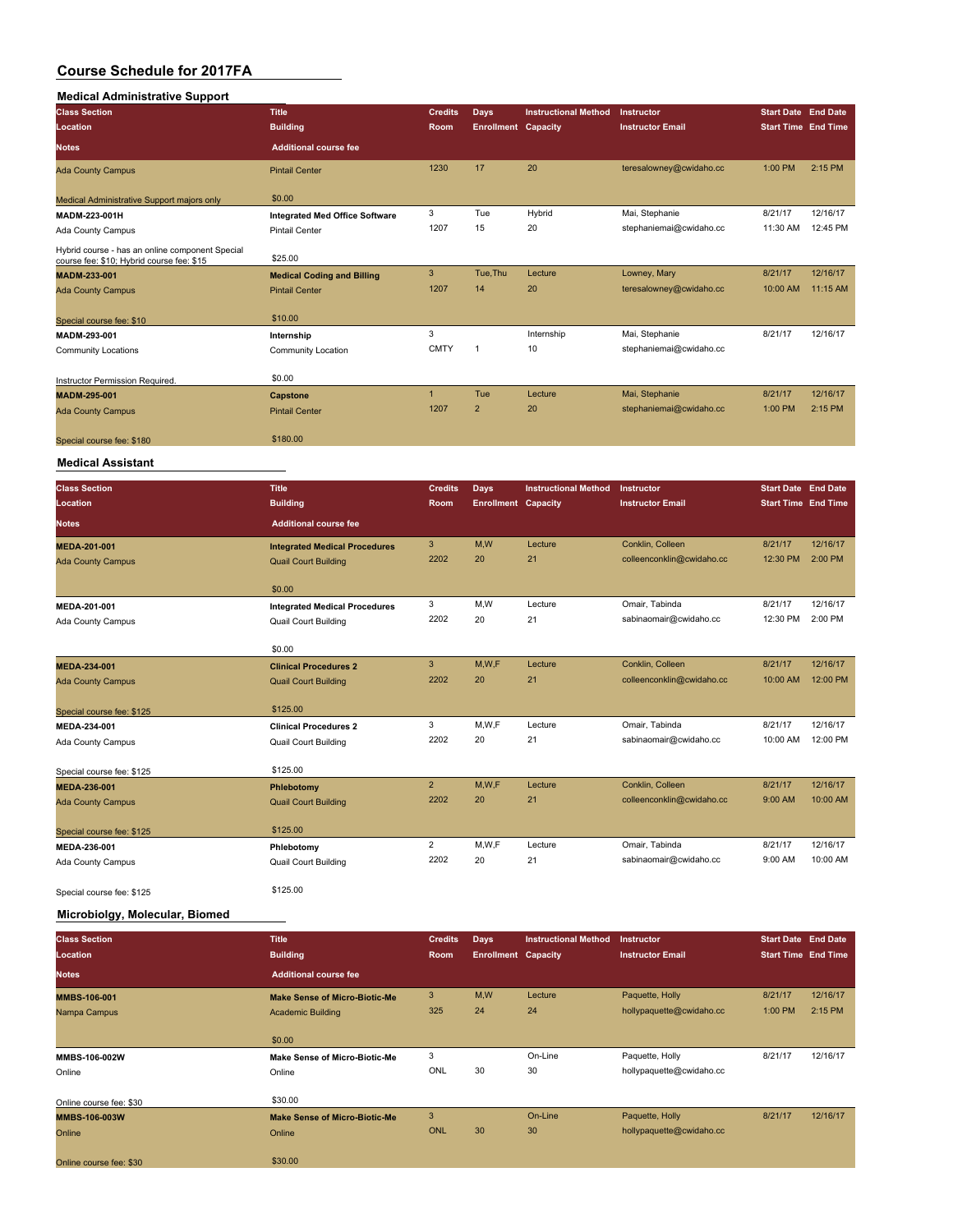| Microbiolgy, Molecular, Biomed |  |
|--------------------------------|--|

| Microbiolgy, Molecular, Biomed              |                                      |                           |                            |                             |                                                   |                            |                      |
|---------------------------------------------|--------------------------------------|---------------------------|----------------------------|-----------------------------|---------------------------------------------------|----------------------------|----------------------|
| <b>Class Section</b>                        | <b>Title</b>                         | <b>Credits</b>            | <b>Days</b>                | <b>Instructional Method</b> | Instructor                                        | <b>Start Date End Date</b> |                      |
| Location                                    | <b>Building</b>                      | Room                      | <b>Enrollment Capacity</b> |                             | <b>Instructor Email</b>                           | <b>Start Time End Time</b> |                      |
| Notes                                       | <b>Additional course fee</b>         |                           |                            |                             |                                                   |                            |                      |
|                                             |                                      |                           |                            |                             |                                                   |                            |                      |
| MMBS-106-004W                               | <b>Make Sense of Micro-Biotic-Me</b> | 3<br>ONL                  | 30                         | On-Line<br>30               | Vargas, Micaela                                   | 8/21/17                    | 12/16/17             |
| Online                                      | Online                               |                           |                            |                             | micaelavargas@cwidaho.cc                          |                            |                      |
|                                             | \$30.00                              |                           |                            |                             |                                                   |                            |                      |
| MMBS-111-001                                | <b>Introductory Microbiology</b>     | $\mathbf{3}$              | Tue, Thu                   | Lecture                     | Paquette, Holly                                   | 8/21/17                    | 12/16/17             |
| Nampa Campus                                | <b>Academic Building</b>             | 105                       | 44                         | 45                          | hollypaquette@cwidaho.cc                          | 11:30 AM                   | 12:45 PM             |
|                                             |                                      |                           |                            |                             |                                                   |                            |                      |
| IncludED fee: \$99                          | \$99.00                              |                           |                            |                             |                                                   |                            |                      |
| MMBS-111-002W                               | <b>Introductory Microbiology</b>     | 3                         |                            | On-Line                     | Rich, Teresa                                      | 8/21/17                    | 12/16/17             |
| Online                                      | Online                               | ONL                       | 31                         | 32                          | teresarich@cwidaho.cc                             |                            |                      |
|                                             |                                      |                           |                            |                             |                                                   |                            |                      |
| IncludED fee: \$99; Online course fee: \$30 | \$129.00                             |                           |                            |                             |                                                   |                            |                      |
| MMBS-111-003W                               | <b>Introductory Microbiology</b>     | $\ensuremath{\mathsf{3}}$ |                            | On-Line                     | Rich, Teresa                                      | 8/21/17                    | 12/16/17             |
| Online                                      | Online                               | <b>ONL</b>                | 32                         | 32                          | teresarich@cwidaho.cc                             |                            |                      |
|                                             |                                      |                           |                            |                             |                                                   |                            |                      |
| IncludED fee: \$99; Online course fee: \$30 | \$129.00                             |                           |                            |                             |                                                   |                            |                      |
| MMBS-111-004W                               | <b>Introductory Microbiology</b>     | 3                         |                            | On-Line                     | Taylor, Stacy                                     | 8/21/17                    | 12/16/17             |
| Online                                      | Online                               | ONL                       | 31                         | 32                          | stacytaylor@cwidaho.cc                            |                            |                      |
|                                             |                                      |                           |                            |                             |                                                   |                            |                      |
| IncludED fee: \$99; Online course fee: \$30 | \$129.00                             |                           |                            |                             |                                                   |                            |                      |
| MMBS-111-005                                | <b>Introductory Microbiology</b>     | $\mathbf{3}$              | Tue, Thu                   | Lecture                     | Paquette, Holly                                   | 8/21/17                    | 12/16/17             |
| Nampa Campus                                | <b>Aspen Classroom Building</b>      | 102                       | 38                         | 40                          | hollypaquette@cwidaho.cc                          | 8:30 AM                    | 9:45 AM              |
|                                             |                                      |                           |                            |                             |                                                   |                            |                      |
| IncludED fee: \$99                          | \$99.00                              | 3                         |                            | On-Line                     |                                                   |                            |                      |
| MMBS-111-006W                               | <b>Introductory Microbiology</b>     | ONL                       | 31                         |                             | Nixon, Jamee                                      | 8/21/17                    | 12/16/17             |
| Online                                      | Online                               |                           |                            | 32                          | jameenixon@cwidaho.cc                             |                            |                      |
|                                             | \$129.00                             |                           |                            |                             |                                                   |                            |                      |
| IncludED fee: \$99; Online course fee \$30  |                                      | $\mathbf{3}$              |                            | On-Line                     | Rich, Teresa                                      | 8/21/17                    | 12/16/17             |
| MMBS-111-007W                               | <b>Introductory Microbiology</b>     | <b>ONL</b>                | 32                         | 32                          | teresarich@cwidaho.cc                             |                            |                      |
| Online                                      | Online                               |                           |                            |                             |                                                   |                            |                      |
| IncludED fee: \$99; Online course fee \$30  | \$129.00                             |                           |                            |                             |                                                   |                            |                      |
| MMBS-111-008W                               | <b>Introductory Microbiology</b>     | 3                         |                            | On-Line                     | Nixon, Jamee                                      | 8/21/17                    | 12/16/17             |
| Online                                      | Online                               | ONL                       | 31                         | 32                          | jameenixon@cwidaho.cc                             |                            |                      |
|                                             |                                      |                           |                            |                             |                                                   |                            |                      |
| IncludED fee: \$99; Online course fee: \$30 | \$129.00                             |                           |                            |                             |                                                   |                            |                      |
| MMBS-111-009                                | <b>Introductory Microbiology</b>     | $\mathbf{3}$              | M,W                        | Lecture                     | Taylor, Stacy                                     | 8/21/17                    | 12/16/17             |
| <b>Ada County Campus</b>                    | <b>Pintail Center</b>                | 1210                      | 35                         | 43                          | stacytaylor@cwidaho.cc                            | 4:00 PM                    | 5:15 PM              |
|                                             |                                      |                           |                            |                             |                                                   |                            |                      |
| IncludED fee: \$99                          | \$99.00                              |                           |                            |                             |                                                   |                            |                      |
| MMBS-111-010                                | <b>Introductory Microbiology</b>     | 3                         | Tue, Thu                   | Lecture                     | Taylor, Stacy                                     | 8/21/17                    | 12/16/17             |
| Ada County Campus                           | Pintail Center                       | 1210                      | 37                         | 44                          | stacytaylor@cwidaho.cc                            | 2:30 PM                    | 3:45 PM              |
|                                             |                                      |                           |                            |                             |                                                   |                            |                      |
| IncludED fee: \$99                          | \$99.00                              |                           |                            |                             |                                                   |                            |                      |
| MMBS-111L-001                               | <b>Introductory Microbiology Lab</b> | $\mathbf{1}$              | Tue, Thu                   | Lab A                       | Pope, Reginald                                    | 8/21/17                    | 12/16/17             |
| Nampa Campus                                | <b>Academic Building</b>             | 217                       | 27                         | 28                          | regpope@cwidaho.cc                                | 7:00 AM                    | 8:15 AM              |
|                                             |                                      |                           |                            |                             |                                                   |                            |                      |
| Special course fee: \$40                    | \$40.00                              |                           |                            |                             |                                                   |                            |                      |
| MMBS-111L-002                               | <b>Introductory Microbiology Lab</b> | $\mathbf{1}$<br>217       | Tue, Thu<br>27             | Lab A<br>28                 | Haldorson, Michael<br>michaelhaldorson@cwidaho.cc | 8/21/17<br>10:00 AM        | 12/16/17<br>11:15 AM |
| Nampa Campus                                | Academic Building                    |                           |                            |                             |                                                   |                            |                      |
| Special course fee: \$40                    | \$40.00                              |                           |                            |                             |                                                   |                            |                      |
| MMBS-111L-003                               | <b>Introductory Microbiology Lab</b> | $\mathbf{1}$              | W,F                        | Lab A                       | Haldorson, Michael                                | 8/21/17                    | 12/16/17             |
| Nampa Campus                                | <b>Academic Building</b>             | 217                       | 28                         | 28                          | michaelhaldorson@cwidaho.cc                       | 1:00 PM                    | 2:15 PM              |
|                                             |                                      |                           |                            |                             |                                                   |                            |                      |
| Special course fee: \$40                    | \$40.00                              |                           |                            |                             |                                                   |                            |                      |
| MMBS-111L-004                               | <b>Introductory Microbiology Lab</b> | $\mathbf{1}$              | W,F                        | Lab A                       | Pope, Reginald                                    | 8/21/17                    | 12/16/17             |
| Nampa Campus                                | Academic Building                    | 217                       | 28                         | 28                          | regpope@cwidaho.cc                                | 5:30 PM                    | 6:45 PM              |
|                                             |                                      |                           |                            |                             |                                                   |                            |                      |
| Special course fee: \$40                    | \$40.00                              |                           |                            |                             |                                                   |                            |                      |
| <b>MMBS-111L-006</b>                        | <b>Introductory Microbiology Lab</b> | $\mathbf{1}$              | Tue, Thu                   | Lab A                       | Haldorson, Michael                                | 8/21/17                    | 12/16/17             |
| Nampa Campus                                |                                      |                           |                            |                             | michaelhaldorson@cwidaho.cc                       | 8:30 AM                    | 9:45 AM              |
|                                             | <b>Academic Building</b>             | 217                       | 28                         | 28                          |                                                   |                            |                      |
|                                             |                                      |                           |                            |                             |                                                   |                            |                      |
| Special course fee: \$40                    | \$40.00                              |                           |                            |                             |                                                   |                            |                      |
| MMBS-111L-007                               | <b>Introductory Microbiology Lab</b> | $\mathbf{1}$<br>217       | Tue, Thu<br>28             | Lab A<br>28                 | Haldorson, Michael<br>michaelhaldorson@cwidaho.cc | 8/21/17<br>1:00 PM         | 12/16/17<br>2:15 PM  |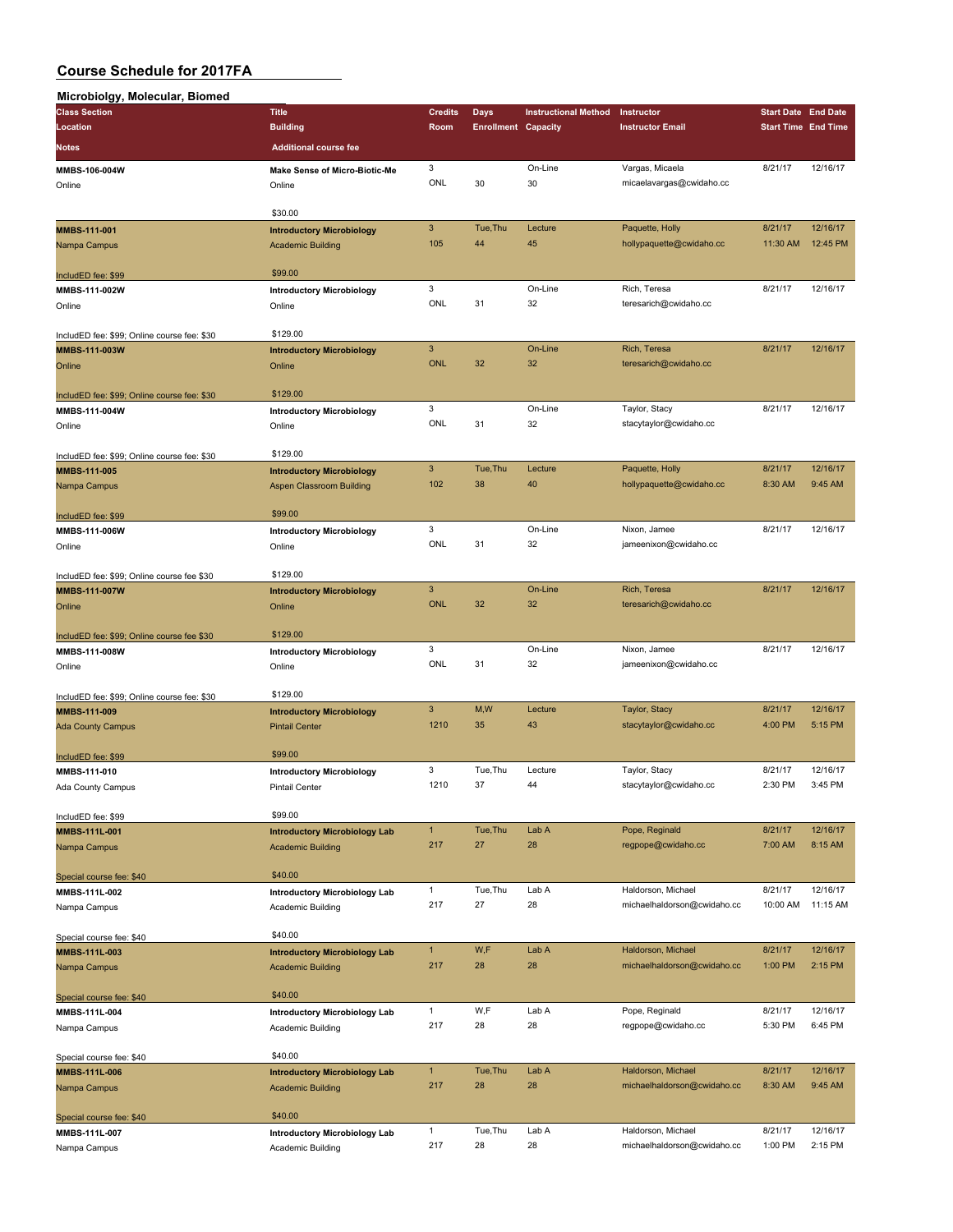#### **Microbiolgy, Molecular, Biomed**

| micropiolyy, molecular, Dionicu<br><b>Class Section</b> | <b>Title</b>                         | <b>Credits</b> | <b>Days</b>                | <b>Instructional Method</b> | Instructor                  | <b>Start Date End Date</b> |          |
|---------------------------------------------------------|--------------------------------------|----------------|----------------------------|-----------------------------|-----------------------------|----------------------------|----------|
| Location                                                | <b>Building</b>                      | Room           | <b>Enrollment Capacity</b> |                             | <b>Instructor Email</b>     | <b>Start Time End Time</b> |          |
| <b>Notes</b>                                            | <b>Additional course fee</b>         |                |                            |                             |                             |                            |          |
|                                                         |                                      |                |                            |                             |                             |                            |          |
|                                                         | \$40.00                              |                |                            |                             |                             |                            |          |
| Special course fee: \$40<br><b>MMBS-111L-008</b>        | <b>Introductory Microbiology Lab</b> | $\mathbf{1}$   | W,F                        | Lab A                       | Haldorson, Michael          | 8/21/17                    | 12/16/17 |
| Nampa Campus                                            | <b>Academic Building</b>             | 217            | 26                         | 28                          | michaelhaldorson@cwidaho.cc | 2:30 PM                    | 3:45 PM  |
|                                                         |                                      |                |                            |                             |                             |                            |          |
| Special course fee: \$40                                | \$40.00                              |                |                            |                             |                             |                            |          |
| MMBS-111L-009                                           | <b>Introductory Microbiology Lab</b> | $\mathbf{1}$   | Tue, Thu                   | Lab A                       | Haldorson, Michael          | 8/21/17                    | 12/16/17 |
| Nampa Campus                                            | Academic Building                    | 217            | 28                         | 28                          | michaelhaldorson@cwidaho.cc | 2:30 PM                    | 3:45 PM  |
| Special course fee: \$40                                | \$40.00                              |                |                            |                             |                             |                            |          |
| MMBS-111L-010                                           | <b>Introductory Microbiology Lab</b> | $\mathbf{1}$   | Tue, Thu                   | Lab A                       | Haldorson, Michael          | 8/21/17                    | 12/16/17 |
| Nampa Campus                                            | <b>Academic Building</b>             | 217            | 13                         | 28                          | michaelhaldorson@cwidaho.cc | 4:00 PM                    | 5:15 PM  |
|                                                         |                                      |                |                            |                             |                             |                            |          |
| Special course fee: \$40                                | \$40.00                              | $\mathbf{1}$   | Tue, Thu                   | Lab A                       | Van Houten, David           | 8/21/17                    | 12/16/17 |
| MMBS-111L-011                                           | <b>Introductory Microbiology Lab</b> | 217            | 28                         | 28                          | davidvanhouten@cwidaho.cc   | 5:30 PM                    | 6:45 PM  |
| Nampa Campus                                            | Academic Building                    |                |                            |                             |                             |                            |          |
| Special course fee: \$40                                | \$40.00                              |                |                            |                             |                             |                            |          |
| MMBS-111L-012                                           | <b>Introductory Microbiology Lab</b> | $\mathbf{1}$   | Tue, Thu                   | Lab A                       | Van Houten, David           | 8/21/17                    | 12/16/17 |
| Nampa Campus                                            | <b>Academic Building</b>             | 217            | 27                         | 28                          | davidvanhouten@cwidaho.cc   | 7:00 PM                    | 8:15 PM  |
| Special course fee: \$40                                | \$40.00                              |                |                            |                             |                             |                            |          |
| MMBS-111L-013                                           | <b>Introductory Microbiology Lab</b> | $\mathbf{1}$   | W,F                        | Lab A                       | Haldorson, Michael          | 8/21/17                    | 12/16/17 |
| Nampa Campus                                            | <b>Academic Building</b>             | 217            | 28                         | 28                          | michaelhaldorson@cwidaho.cc | 10:00 AM                   | 11:15 AM |
| Special course fee: \$40                                | \$40.00                              |                |                            |                             |                             |                            |          |
| MMBS-111L-014                                           | <b>Introductory Microbiology Lab</b> | $\mathbf{1}$   | W,F                        | Lab A                       | Haldorson, Michael          | 8/21/17                    | 12/16/17 |
| Nampa Campus                                            | <b>Academic Building</b>             | 217            | 23                         | 28                          | michaelhaldorson@cwidaho.cc | 8:30 AM                    | 9:45 AM  |
| Special course fee: \$40                                | \$40.00                              |                |                            |                             |                             |                            |          |
| MMBS-260-001                                            | <b>Introduction to Cell Biology</b>  | 3              | M,W                        | Lecture                     | Rich, Teresa                | 8/21/17                    | 12/16/17 |
| Nampa Campus                                            | <b>Academic Building</b>             | 325            | 15                         | 24                          | teresarich@cwidaho.cc       | 8:30 AM                    | 9:45 AM  |
|                                                         |                                      |                |                            |                             |                             |                            |          |
|                                                         | \$0.00                               |                |                            |                             |                             |                            |          |
| MMBS-260L-001                                           | Intro to Cell Biology Lab            | $\overline{1}$ | M                          | Lab A                       | Rich, Teresa                | 8/21/17                    | 12/16/17 |
| Nampa Campus                                            | <b>Academic Building</b>             | 217            | 15                         | 24                          | teresarich@cwidaho.cc       | 10:00 AM                   | 12:45 PM |
| Special course fee: \$50                                | \$50.00                              |                |                            |                             |                             |                            |          |
|                                                         |                                      |                |                            |                             |                             |                            |          |

#### **Music**

| <b>Class Section</b><br>Location | <b>Title</b><br><b>Building</b> | <b>Credits</b><br><b>Room</b> | Days<br><b>Enrollment Capacity</b> | <b>Instructional Method</b> | Instructor<br><b>Instructor Email</b> | <b>Start Date End Date</b><br><b>Start Time End Time</b> |          |
|----------------------------------|---------------------------------|-------------------------------|------------------------------------|-----------------------------|---------------------------------------|----------------------------------------------------------|----------|
| <b>Notes</b>                     | <b>Additional course fee</b>    |                               |                                    |                             |                                       |                                                          |          |
| <b>MUSI-100-001</b>              | <b>Music Appreciation</b>       | 3                             | Tue, Thu                           | Lecture                     | Hansen, Bethanie                      | 8/21/17                                                  | 12/16/17 |
| <b>Ada County Campus</b>         | <b>Pintail Center</b>           | 1211                          | 22                                 | 24                          | bethaniehansen@cwidaho.cc             | 2:30 PM                                                  | 3:45 PM  |
|                                  | \$0.00                          |                               |                                    |                             |                                       |                                                          |          |
| MUSI-100-003W                    | <b>Music Appreciation</b>       | 3                             |                                    | On-Line                     | Maddox, Svetlana                      | 8/21/17                                                  | 12/16/17 |
| Online                           | Online                          | ONL                           | 32                                 | 33                          | svetlanamaddox@cwidaho.cc             |                                                          |          |
| Online course fee: \$30          | \$30.00                         |                               |                                    |                             |                                       |                                                          |          |
| <b>MUSI-100-004W</b>             | <b>Music Appreciation</b>       | 3                             |                                    | On-Line                     | Maddox, Svetlana                      | 8/21/17                                                  | 12/16/17 |
| Online                           | Online                          | <b>ONL</b>                    | 33                                 | 33                          | svetlanamaddox@cwidaho.cc             |                                                          |          |
| Online course fee: \$30          | \$30.00                         |                               |                                    |                             |                                       |                                                          |          |
| MUSI-108-001W                    | Survey of Jazz & Pop Music      | 3                             |                                    | On-Line                     | San Miguel, Adrian                    | 8/21/17                                                  | 12/16/17 |
| Online                           | Online                          | ONL                           | 31                                 | 32                          | adriansanmiguel@cwidaho.cc            |                                                          |          |
| Online course fee: \$30          | \$30.00                         |                               |                                    |                             |                                       |                                                          |          |

#### **Network & System Adminstrtn**

| <b>Class Section</b><br>Location | <b>Title</b><br><b>Building</b>       | <b>Credits</b><br><b>Room</b> | Davs<br><b>Enrollment Capacity</b> | <b>Instructional Method</b> | Instructor<br><b>Instructor Email</b> | <b>Start Date End Date</b><br><b>Start Time End Time</b> |         |
|----------------------------------|---------------------------------------|-------------------------------|------------------------------------|-----------------------------|---------------------------------------|----------------------------------------------------------|---------|
| <b>Notes</b>                     | <b>Additional course fee</b>          |                               |                                    |                             |                                       |                                                          |         |
| <b>NADM-140-001</b>              | <b>Fund of Windows Operating Syst</b> |                               | M.Tue, W.Thu Lecture               |                             | O'Hanahan, Patrick                    | 8/21/17                                                  | 9/23/17 |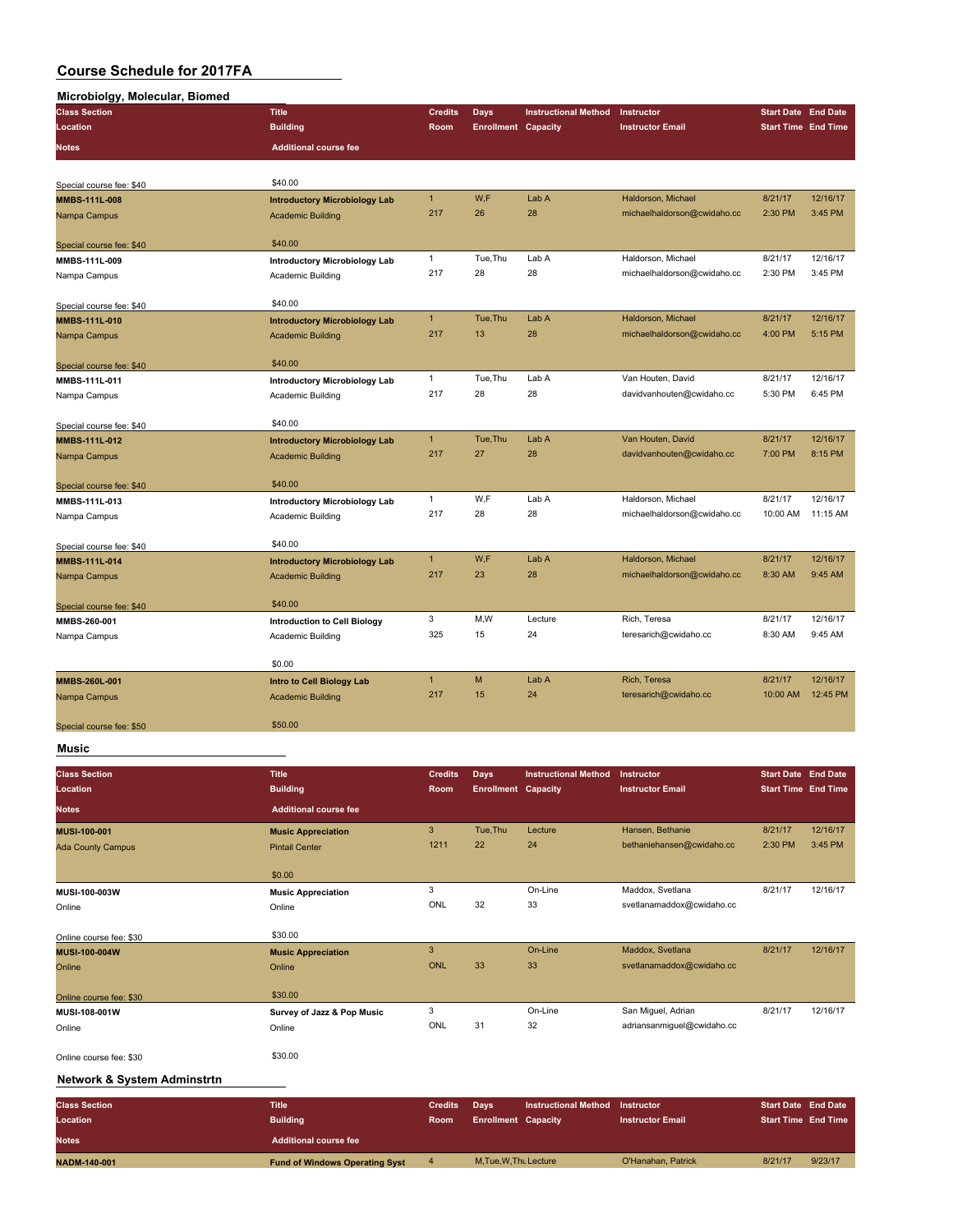# **Network & System Adminstrtn**

| <b>Class Section</b>                                                                                             | <b>Title</b>                              | <b>Credits</b> | <b>Days</b>                | <b>Instructional Method</b> | Instructor              | <b>Start Date End Date</b> |          |
|------------------------------------------------------------------------------------------------------------------|-------------------------------------------|----------------|----------------------------|-----------------------------|-------------------------|----------------------------|----------|
| Location                                                                                                         | <b>Building</b>                           | Room           | <b>Enrollment Capacity</b> |                             | <b>Instructor Email</b> | <b>Start Time End Time</b> |          |
| <b>Notes</b>                                                                                                     | <b>Additional course fee</b>              |                |                            |                             |                         |                            |          |
| <b>Ada County Campus</b><br>For Network Administration majors only.<br>COREQUISITE: NADM 142, 144 Special course | <b>Pintail Center</b>                     | 1413           | 18                         | 21                          |                         | 8:00 AM                    | 12:00 PM |
| fee: \$25                                                                                                        | \$25.00                                   |                |                            |                             |                         |                            |          |
| NADM-142-001                                                                                                     | <b>Network Services</b>                   | $\overline{4}$ | M.Tue, W.Thu Lecture       |                             | O'Hanahan, Patrick      | 9/25/17                    | 10/28/17 |
| Ada County Campus                                                                                                | <b>Pintail Center</b>                     | 1413           | 18                         | 21                          |                         | 8:00 AM                    | 12:00 PM |
| For Network Administration majors only.<br>COREQUISITE: NADM 110, 144 Special course<br>fee: \$15                | \$15.00                                   |                |                            |                             |                         |                            |          |
| <b>NADM-144-001</b>                                                                                              | <b>Routing &amp; Switching Environmnt</b> | $\overline{4}$ | M.Tue.W.Thu Lecture        |                             | O'Hanahan, Patrick      | 10/30/17                   | 12/9/17  |
| <b>Ada County Campus</b>                                                                                         | <b>Pintail Center</b>                     | 1413           | 18                         | 21                          |                         | 8:00 AM                    | 12:00 PM |
| For Network Administration majors only.<br>COREQUISITE: NADM 110, 142                                            | \$0.00                                    |                |                            |                             |                         |                            |          |
| NADM-260-001                                                                                                     | <b>Network Infrastructure</b>             | $\overline{4}$ | M.Tue, W.Thu Lecture       |                             | Young, Melinda          | 8/21/17                    | 9/23/17  |
| Ada County Campus                                                                                                | <b>Pintail Center</b>                     | 1413           | 15                         | 21                          | mindyyoung@cwidaho.cc   | 1:00 PM                    | 5:00 PM  |
|                                                                                                                  | \$0.00                                    |                |                            |                             |                         |                            |          |
| NADM-262-001                                                                                                     | <b>Directory Services</b>                 | $\overline{4}$ | M.Tue.W.Thu Lecture        |                             | Young, Melinda          | 9/25/17                    | 10/28/17 |
| <b>Ada County Campus</b>                                                                                         | <b>Pintail Center</b>                     | 1413           | 15                         | 21                          | mindyyoung@cwidaho.cc   | 1:00 PM                    | 5:00 PM  |
|                                                                                                                  | \$0.00                                    |                |                            |                             |                         |                            |          |
| NADM-264-001                                                                                                     | <b>E-Mail Systems</b>                     | $\overline{4}$ | M, Tue, W, Thu Lecture     |                             | Young, Melinda          | 10/30/17                   | 12/9/17  |
| Ada County Campus                                                                                                | <b>Pintail Center</b>                     | 1413           | 15                         | 21                          | mindyyoung@cwidaho.cc   | 1:00 PM                    | 5:00 PM  |
|                                                                                                                  | \$0.00                                    |                |                            |                             |                         |                            |          |

### **Nursing**

| <b>Class Section</b>        | <b>Title</b>                              | <b>Credits</b> | <b>Days</b>                | <b>Instructional Method</b> | Instructor                      | <b>Start Date End Date</b> |          |
|-----------------------------|-------------------------------------------|----------------|----------------------------|-----------------------------|---------------------------------|----------------------------|----------|
| Location                    | <b>Building</b>                           | Room           | <b>Enrollment Capacity</b> |                             | <b>Instructor Email</b>         | <b>Start Time End Time</b> |          |
| <b>Notes</b>                | <b>Additional course fee</b>              |                |                            |                             |                                 |                            |          |
| <b>NURS-100-001</b>         | <b>Fundamentals of Nursing</b>            | 3              | M                          | Lecture                     | Baker, Allison                  | 8/21/17                    | 12/16/17 |
| <b>Canyon County Center</b> | <b>Canyon County Center</b>               | <b>220AB</b>   | 39                         | 40                          | allisonbaker2@cwidaho.cc        | 9:00 AM                    | 12:00 PM |
| Special course fee: \$228   | \$228.00                                  |                |                            |                             |                                 |                            |          |
| NURS-100-001                | <b>Fundamentals of Nursing</b>            | 3              | M                          | Lecture                     | Faculty, General Pending        | 8/21/17                    | 12/16/17 |
| Canyon County Center        | Canyon County Center                      | 220AB          | 39                         | 40                          |                                 | 9:00 AM                    | 12:00 PM |
| Special course fee: \$228   | \$228.00                                  |                |                            |                             |                                 |                            |          |
| <b>NURS-100-001</b>         | <b>Fundamentals of Nursing</b>            | 3              | M                          | Lecture                     | Navarro, Jennifer               | 8/21/17                    | 12/16/17 |
| <b>Canyon County Center</b> | <b>Canyon County Center</b>               | <b>220AB</b>   | 39                         | 40                          | jennavarro@cwidaho.cc           | 9:00 AM                    | 12:00 PM |
| Special course fee: \$228   | \$228.00                                  |                |                            |                             |                                 |                            |          |
| NURS-100-001                | <b>Fundamentals of Nursing</b>            | 3              | M                          | Lecture                     | Weddington, Imelda              | 8/21/17                    | 12/16/17 |
| Canyon County Center        | Canyon County Center                      | 220AB          | 39                         | 40                          | joanweddington@cwidaho.cc       | 9:00 AM                    | 12:00 PM |
| Special course fee: \$228   | \$228.00                                  |                |                            |                             |                                 |                            |          |
| <b>NURS-103-001</b>         | <b>Nursing &amp; Hith Assess Lab/Clin</b> | 3              | Tue, Thu                   | Lab                         | Baker, Allison                  | 8/21/17                    | 12/16/17 |
| <b>Canyon County Center</b> | <b>Canyon County Center</b>               | 214AB          | 20                         | 20                          | allisonbaker2@cwidaho.cc        | 9:00 AM                    | 1:00 PM  |
| Special course fee: \$200   | \$200.00                                  |                |                            |                             |                                 |                            |          |
| NURS-103-001                | Nursing & Hlth Assess Lab/Clin            | 3              | Tue, Thu                   | Lab                         | Faculty, General Pending        | 8/21/17                    | 12/16/17 |
| Canyon County Center        | Canyon County Center                      | 214AB          | 20                         | 20                          |                                 | 9:00 AM                    | 1:00 PM  |
| Special course fee: \$200   | \$200.00                                  |                |                            |                             |                                 |                            |          |
| <b>NURS-103-001</b>         | <b>Nursing &amp; Hith Assess Lab/Clin</b> | 3              | Tue, Thu                   | Lab                         | Wees, Suzanne                   | 8/21/17                    | 12/16/17 |
| <b>Canyon County Center</b> | <b>Canyon County Center</b>               | 214AB          | 20                         | 20                          | suzannewees@cwidaho.cc          | 9:00 AM                    | 1:00 PM  |
| Special course fee: \$200   | \$200.00                                  |                |                            |                             |                                 |                            |          |
| NURS-103-002                | Nursing & Hlth Assess Lab/Clin            | 3              | W,F                        | Lab                         | Baker, Allison                  | 8/21/17                    | 12/16/17 |
| Canyon County Center        | Canyon County Center                      | 214AB          | 19                         | 20                          | allisonbaker2@cwidaho.cc        | 9:00 AM                    | 1:00 PM  |
| Special course fee: \$200   | \$200.00                                  |                |                            |                             |                                 |                            |          |
| <b>NURS-103-002</b>         | <b>Nursing &amp; Hith Assess Lab/Clin</b> | 3              | W,F                        | Lab                         | <b>Faculty, General Pending</b> | 8/21/17                    | 12/16/17 |
| <b>Canyon County Center</b> | <b>Canyon County Center</b>               | 214AB          | 19                         | 20                          |                                 | 9:00 AM                    | 1:00 PM  |
| Special course fee: \$200   | \$200.00                                  |                |                            |                             |                                 |                            |          |
| <b>NURS-103-002</b>         | Nursing & Hith Assess Lab/Clin            | 3              | W.F                        | Lab                         | Wees, Suzanne                   | 8/21/17                    | 12/16/17 |
| Canyon County Center        | Canyon County Center                      | 214AB          | 19                         | 20                          | suzannewees@cwidaho.cc          | 9:00 AM                    | 1:00 PM  |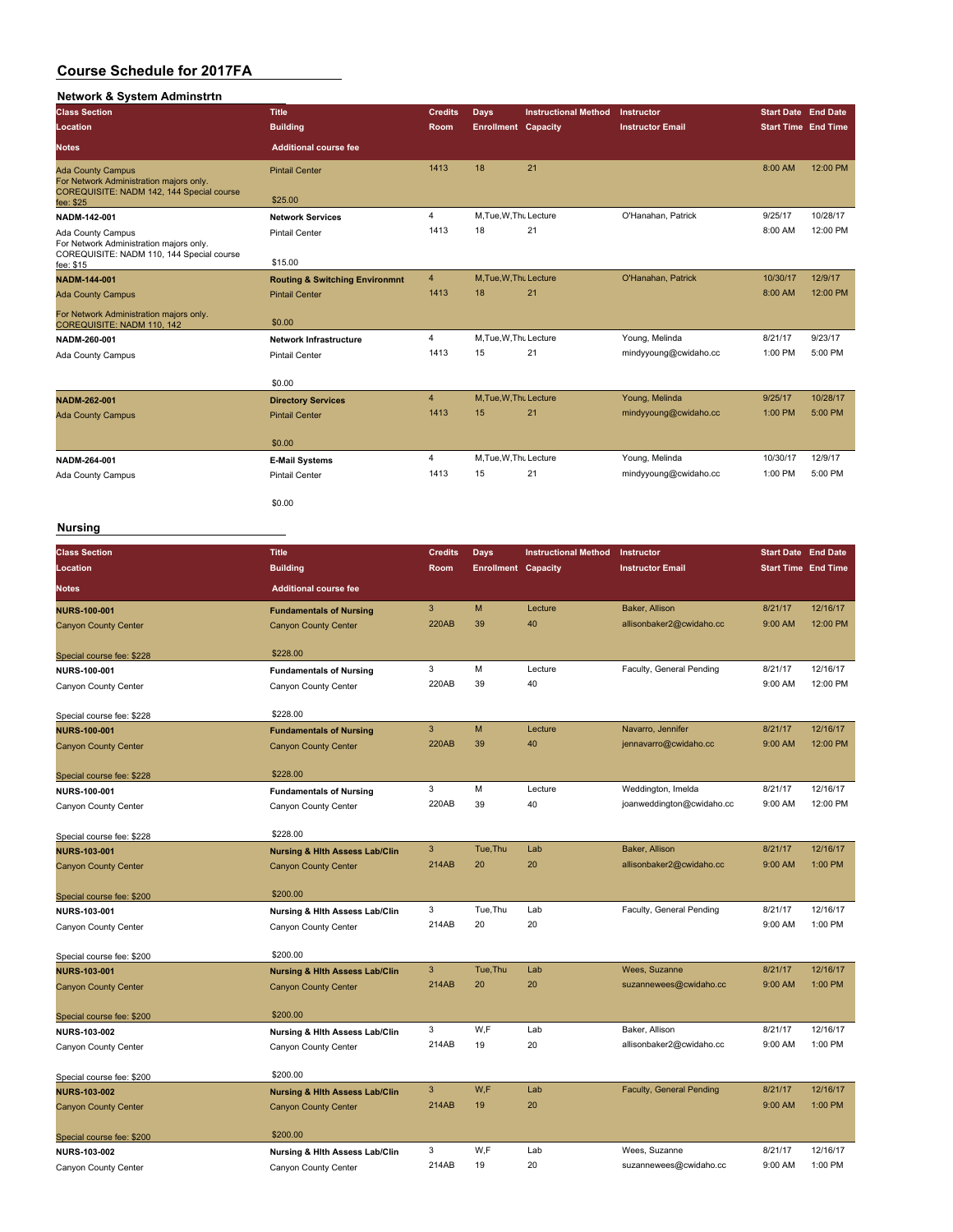| Nursing                                           |                                                           |                               |                            |                             |                                            |                            |                            |
|---------------------------------------------------|-----------------------------------------------------------|-------------------------------|----------------------------|-----------------------------|--------------------------------------------|----------------------------|----------------------------|
| <b>Class Section</b>                              | <b>Title</b>                                              | <b>Credits</b>                | Days                       | <b>Instructional Method</b> | Instructor                                 | <b>Start Date End Date</b> |                            |
| Location                                          | <b>Building</b>                                           | Room                          | <b>Enrollment Capacity</b> |                             | <b>Instructor Email</b>                    |                            | <b>Start Time End Time</b> |
| Notes                                             | <b>Additional course fee</b>                              |                               |                            |                             |                                            |                            |                            |
|                                                   |                                                           |                               |                            |                             |                                            |                            |                            |
| Special course fee: \$200                         | \$200.00                                                  |                               |                            |                             |                                            |                            |                            |
| <b>NURS-200-001</b>                               | <b>Nursing Specialties</b>                                | $\overline{4}$                | Tue                        | Lecture                     | Baker, Allison                             | 8/21/17                    | 12/16/17                   |
| <b>Canyon County Center</b>                       | <b>Canyon County Center</b>                               | 220AB                         | 30                         | 35                          | allisonbaker2@cwidaho.cc                   | 9:00 AM                    | 1:00 PM                    |
|                                                   |                                                           |                               |                            |                             |                                            |                            |                            |
| Special course fee: \$198; IncludED fee: \$259.13 | \$457.13                                                  |                               |                            |                             |                                            |                            |                            |
| NURS-200-001                                      | <b>Nursing Specialties</b>                                | $\overline{\mathbf{4}}$       | Tue                        | Lecture                     | Navarro, Jennifer                          | 8/21/17                    | 12/16/17                   |
| Canyon County Center                              | Canyon County Center                                      | 220AB                         | 30                         | 35                          | jennavarro@cwidaho.cc                      | 9:00 AM                    | 1:00 PM                    |
|                                                   |                                                           |                               |                            |                             |                                            |                            |                            |
| Special course fee: \$198; IncludED fee: \$259.13 | \$457.13                                                  |                               |                            |                             |                                            |                            |                            |
| <b>NURS-201-001</b>                               | <b>Nursing Specialties Clinical</b>                       | $\overline{2}$                | Thu                        | Lab                         | Baker, Allison                             | 8/21/17                    | 12/16/17                   |
| <b>Community Locations</b>                        | <b>Community Location</b>                                 | <b>CMTY</b>                   | 5                          | $\overline{7}$              | allisonbaker2@cwidaho.cc                   | 7:00 AM                    | 4:00 PM                    |
|                                                   |                                                           |                               |                            |                             |                                            |                            |                            |
| Special course fee: \$98                          | \$98.00                                                   | $\overline{2}$                | Thu                        | Lab                         | Navarro, Jennifer                          | 8/21/17                    | 12/16/17                   |
| NURS-201-001                                      | <b>Nursing Specialties Clinical</b>                       | <b>CMTY</b>                   | 5                          | 7                           | jennavarro@cwidaho.cc                      | 7:00 AM                    | 4:00 PM                    |
| Community Locations                               | Community Location                                        |                               |                            |                             |                                            |                            |                            |
| Special course fee: \$98                          | \$98.00                                                   |                               |                            |                             |                                            |                            |                            |
| <b>NURS-201-001</b>                               | <b>Nursing Specialties Clinical</b>                       | $\overline{2}$                | Thu                        | Lab                         | Wees, Suzanne                              | 8/21/17                    | 12/16/17                   |
| <b>Community Locations</b>                        | <b>Community Location</b>                                 | <b>CMTY</b>                   | 5                          | $\overline{7}$              | suzannewees@cwidaho.cc                     | 7:00 AM                    | 4:00 PM                    |
|                                                   |                                                           |                               |                            |                             |                                            |                            |                            |
| Special course fee: \$98                          | \$98.00                                                   |                               |                            |                             |                                            |                            |                            |
| NURS-201-002                                      | <b>Nursing Specialties Clinical</b>                       | $\overline{2}$                | F                          | Lab                         | Baker, Allison                             | 8/21/17                    | 12/16/17                   |
| <b>Community Locations</b>                        | Community Location                                        | <b>CMTY</b>                   | 4                          | 4                           | allisonbaker2@cwidaho.cc                   | 7:00 AM                    | 4:00 PM                    |
|                                                   |                                                           |                               |                            |                             |                                            |                            |                            |
| Special course fee: \$98                          | \$98.00                                                   |                               |                            |                             |                                            |                            |                            |
| <b>NURS-201-002</b>                               | <b>Nursing Specialties Clinical</b>                       | $\overline{2}$                | F                          | Lab                         | Navarro, Jennifer                          | 8/21/17                    | 12/16/17                   |
| <b>Community Locations</b>                        | <b>Community Location</b>                                 | <b>CMTY</b>                   | $\overline{4}$             | 4                           | jennavarro@cwidaho.cc                      | 7:00 AM                    | 4:00 PM                    |
|                                                   | \$98.00                                                   |                               |                            |                             |                                            |                            |                            |
| Special course fee: \$98                          |                                                           | $\overline{2}$                | F                          | Lab                         | Wees, Suzanne                              | 8/21/17                    | 12/16/17                   |
| <b>NURS-201-002</b><br>Community Locations        | <b>Nursing Specialties Clinical</b><br>Community Location | <b>CMTY</b>                   | 4                          | 4                           | suzannewees@cwidaho.cc                     | 7:00 AM                    | 4:00 PM                    |
|                                                   |                                                           |                               |                            |                             |                                            |                            |                            |
| Special course fee: \$98                          | \$98.00                                                   |                               |                            |                             |                                            |                            |                            |
| <b>NURS-201-003</b>                               | <b>Nursing Specialties Clinical</b>                       | $\overline{2}$                | Thu                        | Lab                         | Baker, Allison                             | 8/21/17                    | 12/16/17                   |
| <b>Community Locations</b>                        | <b>Community Location</b>                                 | <b>CMTY</b>                   | 5                          | $\bf 6$                     | allisonbaker2@cwidaho.cc                   | 7:00 AM                    | 4:00 PM                    |
|                                                   |                                                           |                               |                            |                             |                                            |                            |                            |
| Special course fee: \$98                          | \$98.00                                                   |                               |                            |                             |                                            |                            |                            |
| NURS-201-003                                      | <b>Nursing Specialties Clinical</b>                       | $\overline{2}$                | Thu                        | Lab                         | Navarro, Jennifer                          | 8/21/17                    | 12/16/17                   |
| <b>Community Locations</b>                        | Community Location                                        | <b>CMTY</b>                   | 5                          | 6                           | jennavarro@cwidaho.cc                      | 7:00 AM                    | 4:00 PM                    |
|                                                   |                                                           |                               |                            |                             |                                            |                            |                            |
| Special course fee: \$98                          | \$98.00                                                   | $\overline{2}$                | F                          | Lab                         | Baker, Allison                             | 8/21/17                    | 12/16/17                   |
| NURS-201-004                                      | <b>Nursing Specialties Clinical</b>                       | <b>CMTY</b>                   | $\overline{7}$             | $\overline{7}$              | allisonbaker2@cwidaho.cc                   | 7:00 AM                    | 4:00 PM                    |
| <b>Community Locations</b>                        | <b>Community Location</b>                                 |                               |                            |                             |                                            |                            |                            |
| Special course fee: \$98                          | \$98.00                                                   |                               |                            |                             |                                            |                            |                            |
| NURS-201-004                                      | <b>Nursing Specialties Clinical</b>                       | $\overline{2}$                | F                          | Lab                         | Gillette, Amber                            | 8/21/17                    | 12/16/17                   |
| <b>Community Locations</b>                        | Community Location                                        | <b>CMTY</b>                   | $\overline{7}$             | $\overline{\mathfrak{c}}$   | ambergillette@cwidaho.cc                   | 7:00 AM                    | 4:00 PM                    |
|                                                   |                                                           |                               |                            |                             |                                            |                            |                            |
| Special course fee: \$98                          | \$98.00                                                   |                               |                            |                             |                                            |                            |                            |
| <b>NURS-201-004</b>                               | <b>Nursing Specialties Clinical</b>                       | $\overline{2}$                | F                          | Lab                         | Navarro, Jennifer                          | 8/21/17                    | 12/16/17                   |
| <b>Community Locations</b>                        | <b>Community Location</b>                                 | <b>CMTY</b>                   | $\overline{7}$             | $\overline{7}$              | jennavarro@cwidaho.cc                      | 7:00 AM                    | 4:00 PM                    |
|                                                   |                                                           |                               |                            |                             |                                            |                            |                            |
| Special course fee: \$98                          | \$98.00                                                   |                               | F                          |                             |                                            |                            | 12/16/17                   |
| <b>NURS-201-005</b>                               | <b>Nursing Specialties Clinical</b>                       | $\overline{2}$<br><b>CMTY</b> | $\overline{\mathbf{4}}$    | Lab<br>5                    | Baker, Allison<br>allisonbaker2@cwidaho.cc | 8/21/17<br>7:00 AM         | 3:00 PM                    |
| Community Locations                               | Community Location                                        |                               |                            |                             |                                            |                            |                            |
| Special course fee: \$98                          | \$98.00                                                   |                               |                            |                             |                                            |                            |                            |
| <b>NURS-201-005</b>                               | <b>Nursing Specialties Clinical</b>                       | $\overline{2}$                | F                          | Lab                         | Navarro, Jennifer                          | 8/21/17                    | 12/16/17                   |
| <b>Community Locations</b>                        | <b>Community Location</b>                                 | <b>CMTY</b>                   | $\overline{a}$             | $\sqrt{5}$                  | jennavarro@cwidaho.cc                      | 7:00 AM                    | 3:00 PM                    |
|                                                   |                                                           |                               |                            |                             |                                            |                            |                            |
| Special course fee: \$98                          | \$98.00                                                   |                               |                            |                             |                                            |                            |                            |
| NURS-201-005                                      | <b>Nursing Specialties Clinical</b>                       | $\overline{\mathbf{c}}$       | F                          | Lab                         | Weddington, Imelda                         | 8/21/17                    | 12/16/17                   |
| Community Locations                               | Community Location                                        | <b>CMTY</b>                   | 4                          | 5                           | joanweddington@cwidaho.cc                  | 7:00 AM                    | 3:00 PM                    |
|                                                   |                                                           |                               |                            |                             |                                            |                            |                            |
| Special course fee: \$98                          | \$98.00                                                   |                               |                            |                             |                                            |                            |                            |
| <b>NURS-201-006</b>                               | <b>Nursing Specialties Clinical</b>                       | $\mathbf 2$                   | Thu                        | Lab                         | Baker, Allison                             | 8/21/17                    | 12/16/17                   |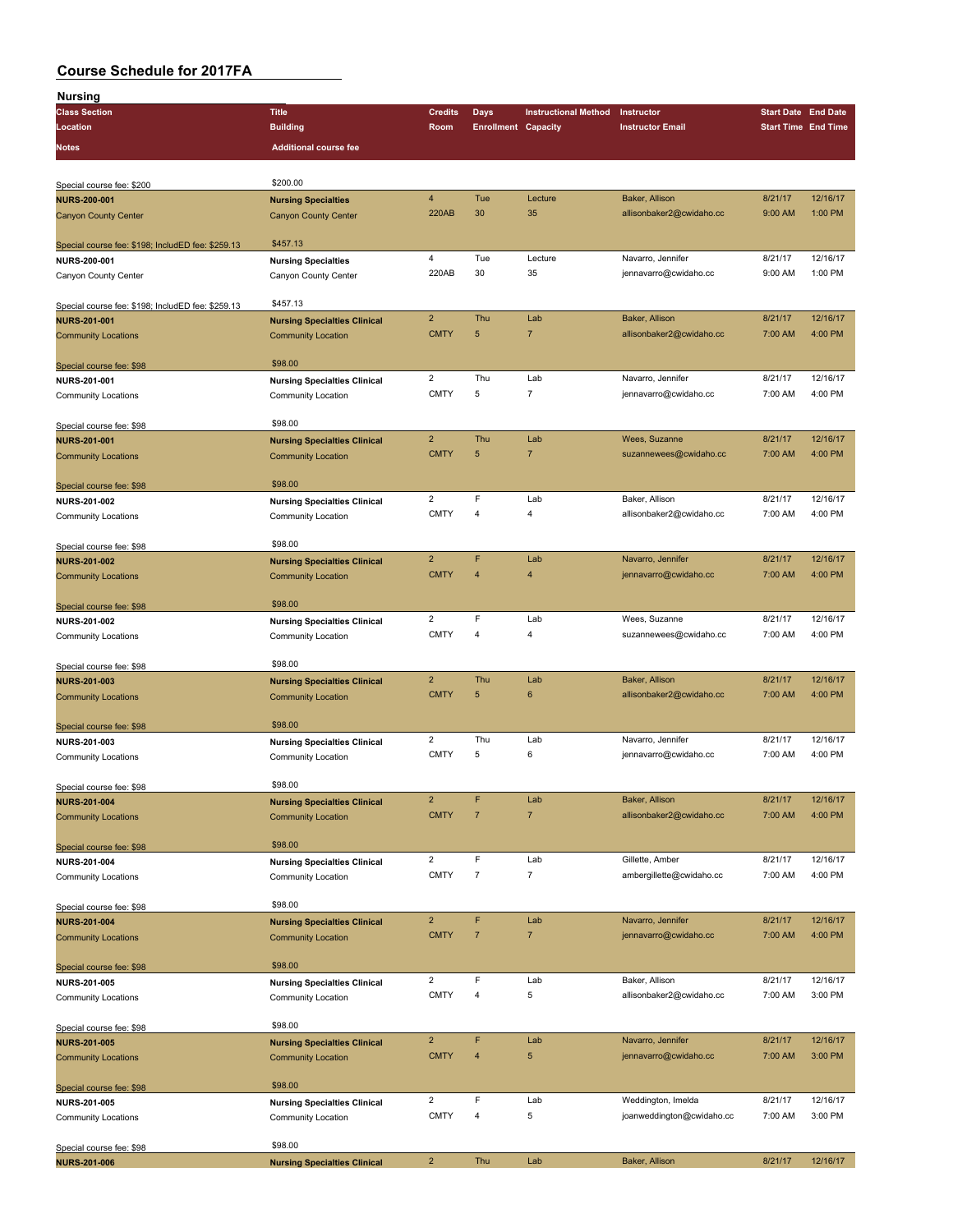| Nursing                    |                                     |                |                            |                             |                          |                            |          |
|----------------------------|-------------------------------------|----------------|----------------------------|-----------------------------|--------------------------|----------------------------|----------|
| <b>Class Section</b>       | <b>Title</b>                        | <b>Credits</b> | Days                       | <b>Instructional Method</b> | <b>Instructor</b>        | <b>Start Date End Date</b> |          |
| Location                   | <b>Building</b>                     | <b>Room</b>    | <b>Enrollment Capacity</b> |                             | <b>Instructor Email</b>  | <b>Start Time End Time</b> |          |
| <b>Notes</b>               | <b>Additional course fee</b>        |                |                            |                             |                          |                            |          |
| <b>Community Locations</b> | <b>Community Location</b>           | <b>CMTY</b>    | 5                          | $\overline{7}$              | allisonbaker2@cwidaho.cc | 7:00 AM                    | 3:00 PM  |
| Special course fee: \$98   | \$98.00                             |                |                            |                             |                          |                            |          |
| <b>NURS-201-006</b>        | <b>Nursing Specialties Clinical</b> | $\overline{2}$ | Thu                        | Lab                         | Gillette, Amber          | 8/21/17                    | 12/16/17 |
| <b>Community Locations</b> | Community Location                  | <b>CMTY</b>    | 5                          | $\overline{ }$              | ambergillette@cwidaho.cc | 7:00 AM                    | 3:00 PM  |
| Special course fee: \$98   | \$98.00                             |                |                            |                             |                          |                            |          |
| <b>NURS-201-006</b>        | <b>Nursing Specialties Clinical</b> | $\overline{2}$ | Thu                        | Lab                         | Navarro, Jennifer        | 8/21/17                    | 12/16/17 |
| <b>Community Locations</b> | <b>Community Location</b>           | <b>CMTY</b>    | 5                          | -                           | jennavarro@cwidaho.cc    | 7:00 AM                    | 3:00 PM  |
| Special course fee: \$98   | \$98.00                             |                |                            |                             |                          |                            |          |

### **Philosophy**

| <b>Class Section</b>                     | <b>Title</b>                  | <b>Credits</b>                          | <b>Days</b>                | <b>Instructional Method</b> | Instructor                                           | <b>Start Date End Date</b> |          |
|------------------------------------------|-------------------------------|-----------------------------------------|----------------------------|-----------------------------|------------------------------------------------------|----------------------------|----------|
| Location                                 | <b>Building</b>               | Room                                    | <b>Enrollment Capacity</b> |                             | <b>Instructor Email</b>                              | <b>Start Time End Time</b> |          |
| Notes                                    | <b>Additional course fee</b>  |                                         |                            |                             |                                                      |                            |          |
| PHIL-101-001                             | <b>Intro to Philosophy</b>    | $\mathsf 3$                             | Tue, Thu                   | Lecture                     | Robinson, Michael                                    | 8/21/17                    | 12/16/17 |
| Nampa Campus                             | <b>Academic Building</b>      | 102E                                    | 39                         | 40                          | michaelrobinson@cwidaho.cc                           | 10:00 AM                   | 11:15 AM |
|                                          |                               |                                         |                            |                             |                                                      |                            |          |
|                                          | \$0.00                        | 3                                       | M, W                       | Lecture                     | Robinson, Michael                                    | 8/21/17                    | 12/16/17 |
| PHIL-101-002                             | Intro to Philosophy           | 1210                                    | 40                         | 40                          | michaelrobinson@cwidaho.cc                           | 8:30 AM                    | 9:45 AM  |
| Ada County Campus                        | <b>Pintail Center</b>         |                                         |                            |                             |                                                      |                            |          |
|                                          | \$0.00                        |                                         |                            |                             |                                                      |                            |          |
| PHIL-101-003                             | Intro to Philosophy           | $\mathsf 3$                             | M,W                        | Lecture                     | Lechner, Anthony                                     | 8/21/17                    | 12/16/17 |
| <b>Ada County Campus</b>                 | <b>Pintail Center</b>         | 1210                                    | 39                         | 40                          | tonylechner@cwidaho.cc                               | 5:30 PM                    | 6:45 PM  |
|                                          | \$0.00                        |                                         |                            |                             |                                                      |                            |          |
| PHIL-101-004W                            | Intro to Philosophy           | 3                                       |                            | On-Line                     | Anchustegui, Ann-Marie                               | 8/21/17                    | 12/16/17 |
| Online                                   | Online                        | ONL                                     | 39                         | 40                          | erinanchustegui@cwidaho.cc                           |                            |          |
|                                          |                               |                                         |                            |                             |                                                      |                            |          |
| Online course fee: \$30                  | \$30.00                       |                                         |                            |                             |                                                      | 8/21/17                    | 12/16/17 |
| PHIL-101-005W                            | <b>Intro to Philosophy</b>    | $\ensuremath{\mathsf{3}}$<br><b>ONL</b> | 39                         | On-Line<br>40               | Anchustegui, Ann-Marie<br>erinanchustegui@cwidaho.cc |                            |          |
| Online                                   | Online                        |                                         |                            |                             |                                                      |                            |          |
| Online course fee: \$30                  | \$30.00                       |                                         |                            |                             |                                                      |                            |          |
| PHIL-101-006W                            | Intro to Philosophy           | 3                                       |                            | On-Line                     | Anchustegui, Ann-Marie                               | 8/21/17                    | 12/16/17 |
| Online                                   | Online                        | ONL                                     | 40                         | 40                          | erinanchustegui@cwidaho.cc                           |                            |          |
|                                          | \$30.00                       |                                         |                            |                             |                                                      |                            |          |
| Online course fee: \$30<br>PHIL-111-001  | <b>World Religions</b>        | $\mathbf{3}$                            | Tue, Thu                   | Lecture                     | Robinson, Michael                                    | 8/21/17                    | 12/16/17 |
| Nampa Campus                             | <b>Academic Building</b>      | 105                                     | 40                         | 40                          | michaelrobinson@cwidaho.cc                           | 1:00 PM                    | 2:15 PM  |
|                                          |                               |                                         |                            |                             |                                                      |                            |          |
|                                          | \$0.00                        |                                         |                            |                             |                                                      |                            |          |
| PHIL-111-002                             | <b>World Religions</b>        | 3                                       | M, W                       | Lecture                     | Robinson, Michael                                    | 8/21/17                    | 12/16/17 |
| Ada County Campus                        | <b>Pintail Center</b>         | 1318                                    | 40                         | 40                          | michaelrobinson@cwidaho.cc                           | 1:00 PM                    | 2:15 PM  |
|                                          | \$0.00                        |                                         |                            |                             |                                                      |                            |          |
| PHIL-202-001                             | <b>Introduction to Ethics</b> | $\mathbf{3}$                            | Tue, Thu                   | Lecture                     | Robinson, Michael                                    | 8/21/17                    | 12/16/17 |
| Nampa Campus                             | <b>Academic Building</b>      | 320                                     | 40                         | 40                          | michaelrobinson@cwidaho.cc                           | 2:30 PM                    | 3:45 PM  |
|                                          |                               |                                         |                            |                             |                                                      |                            |          |
|                                          | \$0.00                        |                                         |                            | On-Line                     |                                                      |                            | 12/16/17 |
| PHIL-202-002W                            | <b>Introduction to Ethics</b> | 3<br>ONL                                | 40                         | 40                          | Robinson, Michael<br>michaelrobinson@cwidaho.cc      | 8/21/17                    |          |
| Online                                   | Online                        |                                         |                            |                             |                                                      |                            |          |
| Online course fee: \$30                  | \$30.00                       |                                         |                            |                             |                                                      |                            |          |
| PHIL-202-003W                            | <b>Introduction to Ethics</b> | $\overline{3}$                          |                            | On-Line                     | Anchustegui, Ann-Marie                               | 8/21/17                    | 12/16/17 |
| Online                                   | Online                        | <b>ONL</b>                              | 40                         | 40                          | erinanchustegui@cwidaho.cc                           |                            |          |
|                                          | \$30.00                       |                                         |                            |                             |                                                      |                            |          |
| Online course fee: \$30<br>PHIL-202-004W | <b>Introduction to Ethics</b> | 3                                       |                            | On-Line                     | Anchustegui, Ann-Marie                               | 8/21/17                    | 12/16/17 |
| Online                                   | Online                        | ONL                                     | 40                         | 40                          | erinanchustegui@cwidaho.cc                           |                            |          |
|                                          |                               |                                         |                            |                             |                                                      |                            |          |
| Online course fee: \$30                  | \$30.00                       |                                         |                            |                             |                                                      |                            |          |
| PHIL-202-007                             | <b>Introduction to Ethics</b> | $\mathbf{3}$                            | M,W                        | Lecture                     | White, Travis                                        | 8/21/17                    | 12/16/17 |
| Nampa Campus                             | <b>Academic Building</b>      | 102E                                    | 40                         | 40                          | traviswhite1@cwidaho.cc                              | 7:00 AM                    | 8:15 AM  |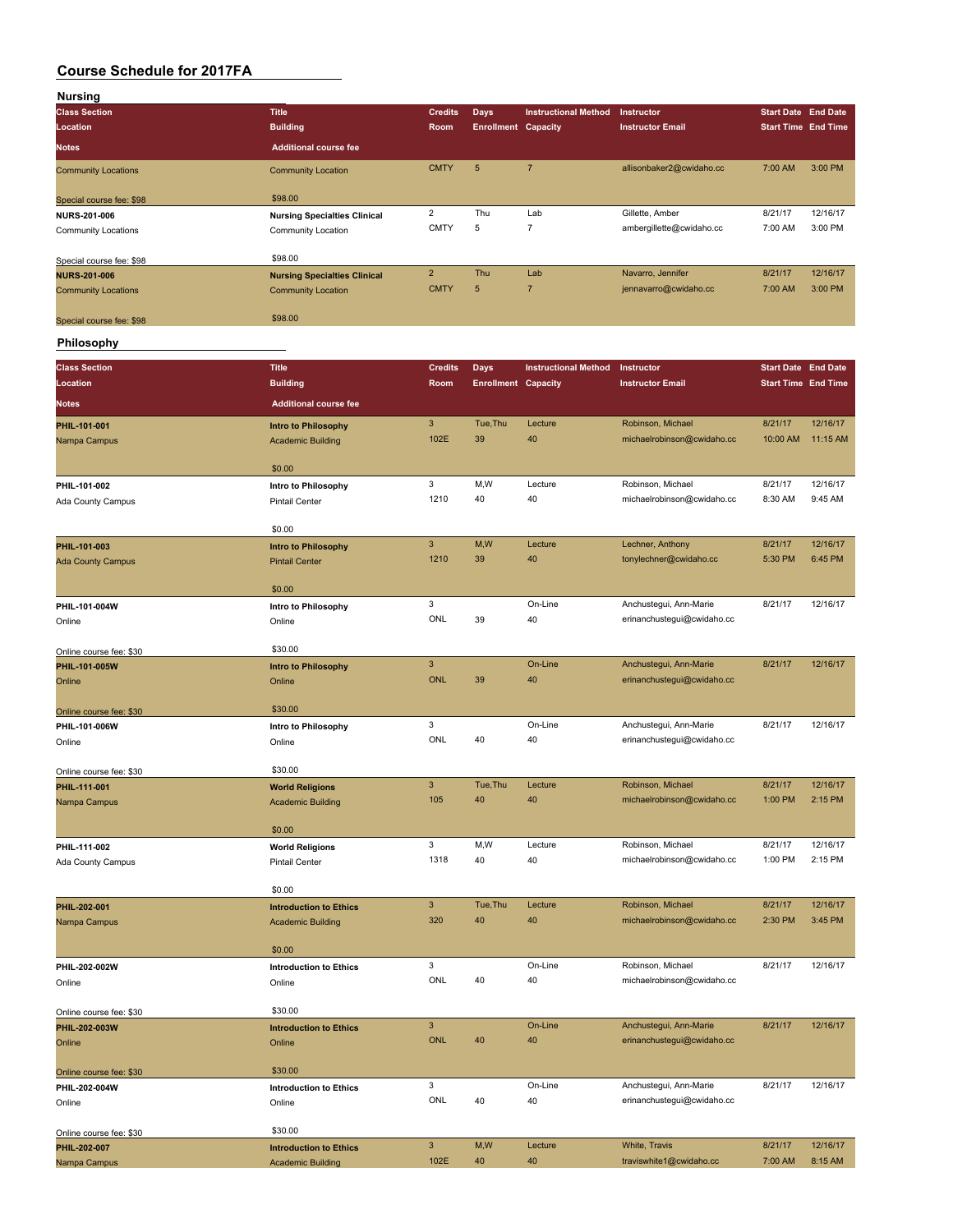| Philosophy               |                              |                |                            |                             |                            |                            |          |
|--------------------------|------------------------------|----------------|----------------------------|-----------------------------|----------------------------|----------------------------|----------|
| <b>Class Section</b>     | <b>Title</b>                 | <b>Credits</b> | <b>Days</b>                | <b>Instructional Method</b> | Instructor                 | <b>Start Date End Date</b> |          |
| Location                 | <b>Building</b>              | <b>Room</b>    | <b>Enrollment Capacity</b> |                             | <b>Instructor Email</b>    | <b>Start Time End Time</b> |          |
| <b>Notes</b>             | <b>Additional course fee</b> |                |                            |                             |                            |                            |          |
|                          |                              |                |                            |                             |                            |                            |          |
|                          | \$0.00                       |                |                            |                             |                            |                            |          |
| PHIL-209-001             | Logic and Philosophy         | 3              | Tue, Thu                   | Lecture                     | Carson, Catherine          | 8/21/17                    | 12/16/17 |
| Nampa Campus             | Academic Building            | 320            | $\overline{ }$             | 30                          | cathycarson@cwidaho.cc     | 4:00 PM                    | 5:15 PM  |
|                          | \$0.00                       |                |                            |                             |                            |                            |          |
| PHIL-290-001             | <b>Philosophy Capstone</b>   | 3              | M,W                        | Lecture                     | Robinson, Michael          | 8/21/17                    | 12/16/17 |
| <b>Ada County Campus</b> | <b>Pintail Center</b>        | 1206           | 3                          | 30 <sup>°</sup>             | michaelrobinson@cwidaho.cc | 11:30 AM                   | 12:45 PM |
|                          | \$0.00                       |                |                            |                             |                            |                            |          |

# **Physical Therapist Assistant**

| <b>Class Section</b>                      | <b>Title</b>                              | <b>Credits</b>          | <b>Days</b>                | <b>Instructional Method</b> | Instructor              | <b>Start Date End Date</b> |          |
|-------------------------------------------|-------------------------------------------|-------------------------|----------------------------|-----------------------------|-------------------------|----------------------------|----------|
| Location                                  | <b>Building</b>                           | Room                    | <b>Enrollment Capacity</b> |                             | <b>Instructor Email</b> | <b>Start Time End Time</b> |          |
| <b>Notes</b>                              | <b>Additional course fee</b>              |                         |                            |                             |                         |                            |          |
|                                           |                                           |                         |                            |                             |                         |                            |          |
| PTAE-101-001                              | <b>Physical Therapy in Healthcare</b>     | $\overline{c}$          | W                          | Lecture                     | Wilsey, Leah            | 8/21/17                    | 12/16/17 |
| <b>Canyon County Center</b>               | <b>Canyon County Center</b>               | 184                     | 14                         | 14                          | leahwilsey@cwidaho.cc   | 12:30 PM                   | 2:30 PM  |
|                                           | \$0.00                                    |                         |                            |                             |                         |                            |          |
| PTAE-107-001                              | Kinesiology                               | $\overline{\mathbf{c}}$ | Tue, Thu                   | Lecture                     | Gardunia, Jonathon      | 8/21/17                    | 12/16/17 |
| Canyon County Center                      | Canyon County Center                      | 184                     | 14                         | 14                          | jongardunia@cwidaho.cc  | 9:00 AM                    | 10:00 AM |
|                                           |                                           |                         |                            |                             |                         |                            |          |
| Special course fee: \$20                  | \$20.00                                   |                         |                            |                             |                         |                            |          |
| PTAE-107-001                              | <b>Kinesiology</b>                        | $\overline{2}$          | Tue, Thu                   | Lecture                     | Wilsey, Leah            | 8/21/17                    | 12/16/17 |
| <b>Canyon County Center</b>               | <b>Canyon County Center</b>               | 184                     | 14                         | 14                          | leahwilsey@cwidaho.cc   | 9:00 AM                    | 10:00 AM |
|                                           | \$20.00                                   |                         |                            |                             |                         |                            |          |
| Special course fee: \$20<br>PTAE-107L-001 | <b>Kinesiology Lab</b>                    | $\overline{\mathbf{c}}$ | Tue, Thu                   | Lab                         | Gardunia, Jonathon      | 8/21/17                    | 12/16/17 |
| Canyon County Center                      | Canyon County Center                      | 147                     | 14                         | 14                          | jongardunia@cwidaho.cc  | 10:00 AM                   | 12:00 PM |
|                                           |                                           |                         |                            |                             |                         |                            |          |
|                                           | \$0.00                                    |                         |                            |                             |                         |                            |          |
| PTAE-110-001                              | <b>Princ &amp; Proc of Physcl Therapy</b> | $\mathbf{1}$            | M                          | Lecture                     | Wilsey, Leah            | 8/21/17                    | 12/16/17 |
| <b>Canyon County Center</b>               | <b>Canyon County Center</b>               | 184                     | 14                         | 14                          | leahwilsey@cwidaho.cc   | 12:30 PM                   | 1:30 PM  |
|                                           | \$75.00                                   |                         |                            |                             |                         |                            |          |
| Special course fee: \$75<br>PTAE-110L-001 | <b>Principles and Procedures Lab</b>      | $\overline{\mathbf{c}}$ | M, W                       | Lab                         | Wilsey, Leah            | 8/21/17                    | 12/16/17 |
| Canyon County Center                      | Canyon County Center                      | 147                     | 14                         | 14                          | leahwilsey@cwidaho.cc   | 10:00 AM                   | 12:00 PM |
|                                           |                                           |                         |                            |                             |                         |                            |          |
|                                           | \$0.00                                    |                         |                            |                             |                         |                            |          |
| PTAE-112-001                              | <b>Clinical Pathology 1</b>               | $\mathbf{1}$            | W                          | Lecture                     | Wilsey, Leah            | 8/21/17                    | 12/16/17 |
| <b>Canyon County Center</b>               | <b>Canyon County Center</b>               | 184                     | 14                         | 14                          | leahwilsey@cwidaho.cc   | 2:30 PM                    | 3:30 PM  |
|                                           | \$0.00                                    |                         |                            |                             |                         |                            |          |
| PTAE-215-001                              | <b>Special Populations</b>                | $\mathbf{1}$            | Thu                        | Lecture                     | Wilsey, Leah            | 8/21/17                    | 12/16/17 |
| Canyon County Center                      | Canyon County Center                      | 184                     | 12                         | 13                          | leahwilsey@cwidaho.cc   | 10:15 AM                   | 11:30 AM |
|                                           |                                           |                         |                            |                             |                         |                            |          |
| Special course fee: \$20                  | \$20.00                                   |                         |                            |                             |                         |                            |          |
| PTAE-215L-001                             | <b>Special Populations Lab</b>            | $\overline{2}$          | Tue, Thu                   | Lab                         | Wilsey, Leah            | 8/21/17                    | 12/16/17 |
| <b>Canyon County Center</b>               | <b>Canyon County Center</b>               | 147                     | 12                         | 13                          | leahwilsey@cwidaho.cc   | 12:00 PM                   | 2:30 PM  |
|                                           | \$0.00                                    |                         |                            |                             |                         |                            |          |
| PTAE-217-001                              | <b>Neurological Rehabilitation</b>        | $\overline{2}$          | M,W                        | Lecture                     | Wilsey, Leah            | 8/21/17                    | 12/16/17 |
| Canyon County Center                      | Canyon County Center                      | 184                     | 12                         | 13                          | leahwilsey@cwidaho.cc   | 9:00 AM                    | 10:15 AM |
|                                           |                                           |                         |                            |                             |                         |                            |          |
|                                           | \$0.00                                    |                         |                            |                             |                         |                            |          |
| PTAE-217L-001                             | <b>Neurological Rehabilitatn Lab</b>      | $\overline{2}$          | M, W                       | Lab                         | Wilsey, Leah            | 8/21/17                    | 12/16/17 |
| <b>Canyon County Center</b>               | <b>Canyon County Center</b>               | 147                     | 12                         | 13                          | leahwilsey@cwidaho.cc   | 12:30 PM                   | 3:00 PM  |
|                                           | \$0.00                                    |                         |                            |                             |                         |                            |          |
| PTAE-220-001                              | Seminar                                   | 3                       | M,W                        | Seminar                     | Wilsey, Leah            | 8/21/17                    | 12/16/17 |
| Canyon County Center                      | Canyon County Center                      | 184                     | 12                         | 13                          | leahwilsey@cwidaho.cc   | 10:30 AM                   | 12:00 PM |
|                                           |                                           |                         |                            |                             |                         |                            |          |
| Special course fee: \$50                  | \$50.00                                   |                         |                            |                             |                         |                            |          |
| PTAE-245-001                              | <b>Clinical Affiliation 1</b>             | $\overline{2}$          |                            | <b>Clinical</b>             | Wilsey, Leah            | 8/21/17                    | 12/16/17 |
| <b>Community Locations</b>                | <b>Community Location</b>                 | <b>CMTY</b>             | 12                         | 12                          | leahwilsey@cwidaho.cc   |                            |          |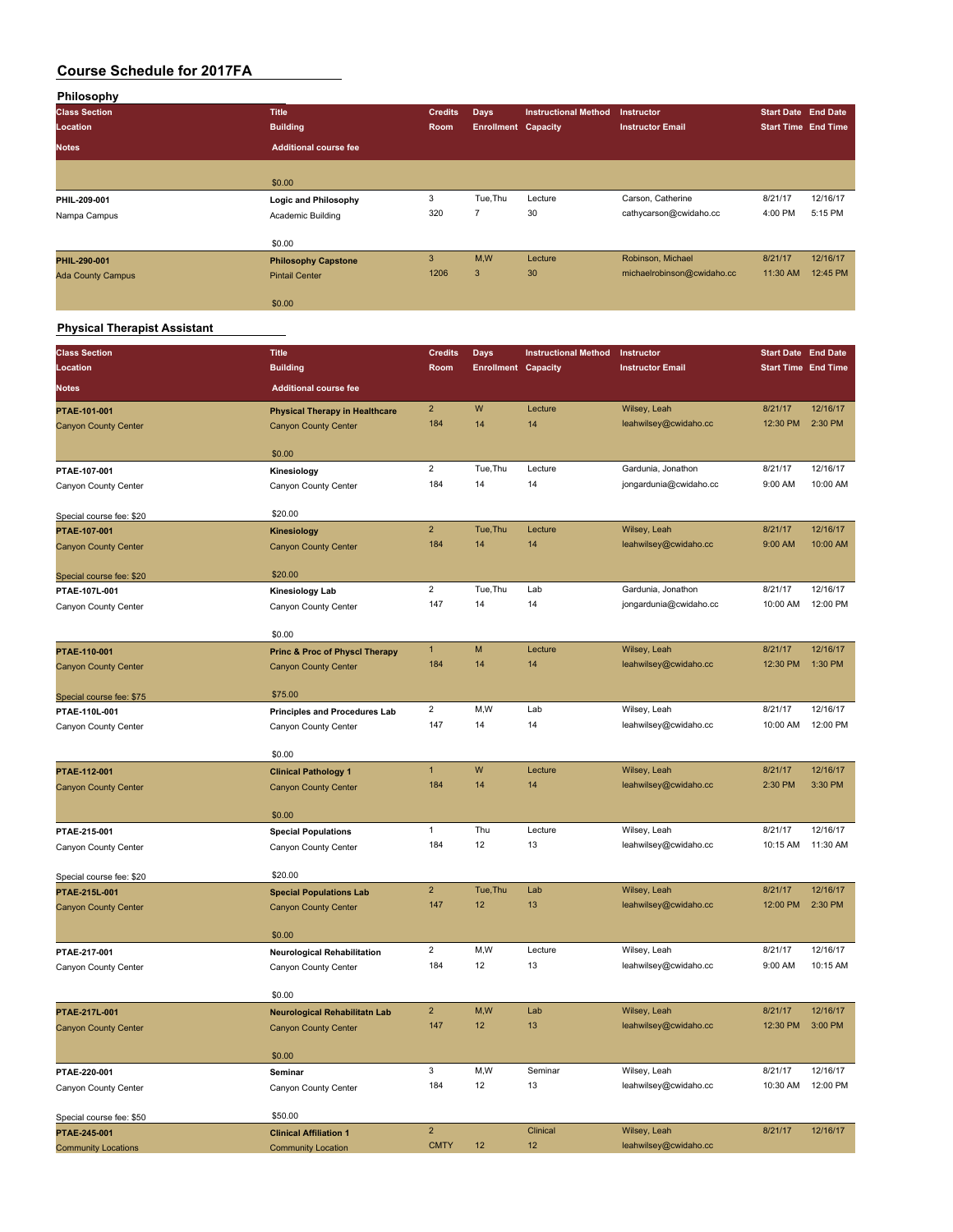| <b>Physical Therapist Assistant</b> |                               |                |                            |                             |                         |                            |          |
|-------------------------------------|-------------------------------|----------------|----------------------------|-----------------------------|-------------------------|----------------------------|----------|
| <b>Class Section</b>                | <b>Title</b>                  | <b>Credits</b> | <b>Days</b>                | <b>Instructional Method</b> | Instructor              | Start Date End Date        |          |
| Location                            | <b>Building</b>               | Room           | <b>Enrollment Capacity</b> |                             | <b>Instructor Email</b> | <b>Start Time End Time</b> |          |
| <b>Notes</b>                        | <b>Additional course fee</b>  |                |                            |                             |                         |                            |          |
|                                     |                               |                |                            |                             |                         |                            |          |
|                                     | \$0.00                        |                |                            |                             |                         |                            |          |
| PTAE-250-001                        | <b>Clinical Affiliation 2</b> | 6              |                            | Clinical                    | Wilsey, Leah            | 8/21/17                    | 12/16/17 |
| <b>Community Locations</b>          | Community Location            | <b>CMTY</b>    | 1                          | $\overline{1}$              | leahwilsey@cwidaho.cc   |                            |          |
|                                     | \$0.00                        |                |                            |                             |                         |                            |          |
| PTAE-255-001                        | <b>Clinical Affiliation 3</b> | 6              |                            | Clinical                    | Wilsey, Leah            | 8/21/17                    | 12/16/17 |
| <b>Community Locations</b>          | <b>Community Location</b>     | <b>CMTY</b>    |                            | 1                           | leahwilsey@cwidaho.cc   |                            |          |
|                                     | \$0.00                        |                |                            |                             |                         |                            |          |

**Physics**

| <b>Class Section</b>                                                                                                                                       | <b>Title</b>                             | <b>Credits</b> |                                           |                             | Instructor                  |                                                          |          |
|------------------------------------------------------------------------------------------------------------------------------------------------------------|------------------------------------------|----------------|-------------------------------------------|-----------------------------|-----------------------------|----------------------------------------------------------|----------|
| Location                                                                                                                                                   | <b>Building</b>                          | Room           | <b>Days</b><br><b>Enrollment Capacity</b> | <b>Instructional Method</b> | <b>Instructor Email</b>     | <b>Start Date End Date</b><br><b>Start Time End Time</b> |          |
|                                                                                                                                                            |                                          |                |                                           |                             |                             |                                                          |          |
| <b>Notes</b>                                                                                                                                               | <b>Additional course fee</b>             |                |                                           |                             |                             |                                                          |          |
| PHYS-100-001                                                                                                                                               | <b>Survey of Physics</b>                 | 3              | M,W                                       | Lecture                     | Sevigny, Stephanie          | 8/21/17                                                  | 12/16/17 |
| Nampa Campus                                                                                                                                               | <b>Academic Building</b>                 | 106            | 29                                        | 55                          | stephaniesevigny@cwidaho.cc | 4:00 PM                                                  | 5:15 PM  |
| Corequisite: PHYS 100L                                                                                                                                     | \$0.00                                   |                |                                           |                             |                             |                                                          |          |
| PHYS-100-900                                                                                                                                               | <b>Survey of Physics</b>                 | 3              | M,Tue                                     | Lecture                     | Sevigny, Stephanie          | 8/21/17                                                  | 12/16/17 |
| <b>Community Locations</b><br>Micron Technology in Boise. Security clearance<br>req'd. Contact Paula Smith<br>(paulasmith@micron.com) Corequisite: PHYS    | Micron Technology - BOISE                | 127C           | 8                                         | 8                           | stephaniesevigny@cwidaho.cc | 1:00 PM                                                  | 2:15 PM  |
| 100L 900                                                                                                                                                   | \$0.00                                   |                |                                           |                             |                             |                                                          |          |
| PHYS-100L-001                                                                                                                                              | <b>Survey of Physics Lab</b>             | $\mathbf{1}$   | Tue                                       | Lab B                       | Marji, Ehab                 | 8/21/17                                                  | 12/16/17 |
| Nampa Campus                                                                                                                                               | <b>Academic Building</b>                 | 220            | 10                                        | 28                          | ehabmarji@cwidaho.cc        | 9:00 AM                                                  | 10:45 AM |
| Corequisite: PHYS 100; Special course fee: \$10                                                                                                            | \$10.00                                  |                |                                           |                             |                             |                                                          |          |
| PHYS-100L-002                                                                                                                                              | <b>Survey of Physics Lab</b>             | $\mathbf{1}$   | F                                         | Lab B                       | Brosious, Derek             | 8/21/17                                                  | 12/16/17 |
| Nampa Campus                                                                                                                                               | Academic Building                        | 220            | 19                                        | 27                          | derekbrosious@cwidaho.cc    | 3:00 PM                                                  | 4:45 PM  |
| Corequisite: PHYS 100; Special course fee: \$10                                                                                                            | \$10.00                                  |                |                                           |                             |                             |                                                          |          |
| PHYS-100L-900                                                                                                                                              | <b>Survey of Physics Lab</b>             | $\mathbf{1}$   | Tue                                       | Lab B                       | Sevigny, Stephanie          | 8/21/17                                                  | 12/16/17 |
| <b>Community Locations</b><br>Micron Technology in Boise. Security clearance<br>req'd. Contact Paula Smith<br>(paulasmith@micron.com) Co-requisite course: | Micron Technology - BOISE                | 127C           | 8                                         | 8                           | stephaniesevigny@cwidaho.cc | 2:15 PM                                                  | 4:00 PM  |
| PHYS 100L 900; Special course fee: \$10                                                                                                                    | \$10.00                                  |                |                                           |                             |                             |                                                          |          |
| PHYS-101-001                                                                                                                                               | <b>Survey of Astronomy</b>               | 3              | Tue                                       | Lecture                     | Horowitz, Irwin             | 8/21/17                                                  | 12/16/17 |
| Nampa Campus                                                                                                                                               | Academic Building                        | 201            | 12                                        | 30                          | irwinhorowitz@cwidaho.cc    | 7:00 PM                                                  | 9:45 PM  |
|                                                                                                                                                            | \$0.00                                   |                |                                           |                             |                             |                                                          |          |
| PHYS-101-002                                                                                                                                               | <b>Survey of Astronomy</b>               | 3              | W                                         | Lecture                     | Horowitz, Irwin             | 8/21/17                                                  | 12/16/17 |
| <b>Ada County Campus</b>                                                                                                                                   | <b>Mallard Place Building</b>            | 1112           | 15                                        | 30                          | irwinhorowitz@cwidaho.cc    | 2:30 PM                                                  | 5:15 PM  |
|                                                                                                                                                            |                                          |                |                                           |                             |                             |                                                          |          |
|                                                                                                                                                            | \$0.00                                   | $\mathbf{1}$   | Thu                                       | Lab A                       | Horowitz, Irwin             | 8/21/17                                                  | 12/16/17 |
| PHYS-101L-001                                                                                                                                              | <b>Survey of Astronomy Lab</b>           | 201            | 11                                        | 30                          | irwinhorowitz@cwidaho.cc    | 7:00 PM                                                  | 9:45 PM  |
| Nampa Campus                                                                                                                                               | Academic Building                        |                |                                           |                             |                             |                                                          |          |
| Corequisite: PHYS 101 Special course fee: \$10                                                                                                             | \$10.00                                  |                |                                           |                             |                             |                                                          |          |
| PHYS-101L-002                                                                                                                                              | <b>Survey of Astronomy Lab</b>           | $\mathbf{1}$   | F                                         | Lab A                       | Horowitz, Irwin             | 8/21/17                                                  | 12/16/17 |
| Ada County Campus                                                                                                                                          | <b>Mallard Place Building</b>            | 1112           | 16                                        | 30                          | irwinhorowitz@cwidaho.cc    | 2:30 PM                                                  | 5:15 PM  |
| Corequisite: PHYS 101 Special course fee: \$10                                                                                                             | \$10.00                                  |                |                                           |                             |                             |                                                          |          |
| PHYS-111-001                                                                                                                                               | <b>General Physics 1</b>                 | 3              | Tue, Thu                                  | Lecture                     | Marji, Ehab                 | 8/21/17                                                  | 12/16/17 |
| Nampa Campus                                                                                                                                               | Academic Building                        | 102E           | 50                                        | 52                          | ehabmarji@cwidaho.cc        | 1:00 PM                                                  | 2:15 PM  |
| Corequisite: PHYS 111L                                                                                                                                     | \$0.00                                   |                |                                           |                             |                             |                                                          |          |
| PHYS-111L-001                                                                                                                                              | <b>General Physics 1 Lab</b>             |                | Tue                                       | Lab B                       | Marji, Ehab                 | 8/21/17                                                  | 12/16/17 |
| Nampa Campus                                                                                                                                               | <b>Academic Building</b>                 | 220            | 25                                        | 26                          | ehabmarji@cwidaho.cc        | 11:00 AM                                                 | 12:45 PM |
| Corequisite: PHYS 111 Special course fee: \$10                                                                                                             | \$10.00                                  |                |                                           |                             |                             |                                                          |          |
| PHYS-111L-002                                                                                                                                              | <b>General Physics 1 Lab</b>             | $\mathbf{1}$   | Thu                                       | Lab B                       | Marji, Ehab                 | 8/21/17                                                  | 12/16/17 |
| Nampa Campus                                                                                                                                               | Academic Building                        | 220            | 25                                        | 26                          | ehabmarji@cwidaho.cc        | 11:00 AM                                                 | 12:45 PM |
| Corequisite: PHYS 111 Special course fee: \$10                                                                                                             | \$10.00                                  |                |                                           |                             |                             |                                                          |          |
| PHYS-211-001                                                                                                                                               | <b>Phys Scientists &amp; Engineers 1</b> | $\overline{4}$ | W,F                                       | Lecture                     | Marji, Ehab                 | 8/21/17                                                  | 12/16/17 |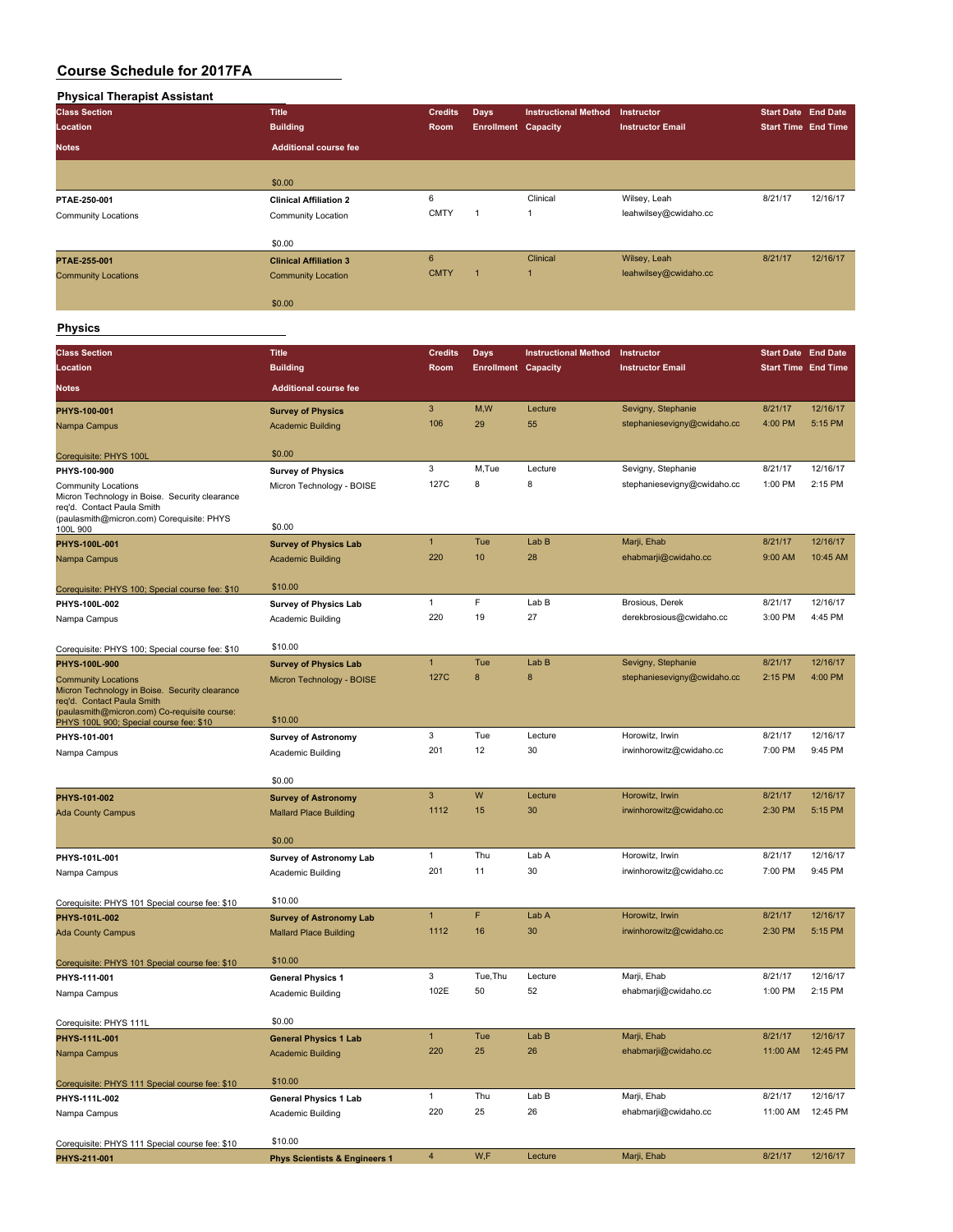| Physics                  |                              |                |                            |                             |                         |                            |          |
|--------------------------|------------------------------|----------------|----------------------------|-----------------------------|-------------------------|----------------------------|----------|
| <b>Class Section</b>     | <b>Title</b>                 | <b>Credits</b> | Days                       | <b>Instructional Method</b> | Instructor              | <b>Start Date End Date</b> |          |
| Location                 | <b>Building</b>              | Room           | <b>Enrollment Capacity</b> |                             | <b>Instructor Email</b> | <b>Start Time End Time</b> |          |
| <b>Notes</b>             | <b>Additional course fee</b> |                |                            |                             |                         |                            |          |
| Nampa Campus             | <b>Academic Building</b>     | 218            | 30                         | 30                          | ehabmarji@cwidaho.cc    | 10:00 AM                   | 11:50 AM |
|                          | \$0.00                       |                |                            |                             |                         |                            |          |
| PHYS-211L-001            | Phys Scien & Engin 1 Lab     |                | F                          | Lab A                       | Marji, Ehab             | 8/21/17                    | 12/16/17 |
| Nampa Campus             | Academic Building            | 220            | 30                         | 30                          | ehabmarji@cwidaho.cc    | 12:00 PM                   | 2:45 PM  |
| Special course fee: \$10 | \$10.00                      |                |                            |                             |                         |                            |          |

#### **Political Science**

| <b>Class Section</b>                                                   | <b>Title</b>                        | <b>Credits</b> | <b>Days</b>                | <b>Instructional Method</b> | Instructor              | <b>Start Date End Date</b> |          |
|------------------------------------------------------------------------|-------------------------------------|----------------|----------------------------|-----------------------------|-------------------------|----------------------------|----------|
| Location                                                               | <b>Building</b>                     | Room           | <b>Enrollment Capacity</b> |                             | <b>Instructor Email</b> | <b>Start Time End Time</b> |          |
| <b>Notes</b>                                                           | <b>Additional course fee</b>        |                |                            |                             |                         |                            |          |
| POLS-101-001                                                           | <b>American National Government</b> | 3              | M,W                        | Lecture                     | Harbaugh, Robert        | 8/21/17                    | 12/16/17 |
| Nampa Campus                                                           | <b>Academic Building</b>            | 309            | 27                         | 40                          | robharbaugh@cwidaho.cc  | 1:00 PM                    | 2:15 PM  |
|                                                                        | \$0.00                              |                |                            |                             |                         |                            |          |
| POLS-101-003W                                                          | <b>American National Government</b> | 3              |                            | On-Line                     | Harbaugh, Robert        | 8/21/17                    | 12/16/17 |
| Online                                                                 | Online                              | ONL            | 40                         | 40                          | robharbaugh@cwidaho.cc  |                            |          |
| Online course fee: \$30                                                | \$30.00                             |                |                            |                             |                         |                            |          |
| POLS-101-004W                                                          | <b>American National Government</b> | $\mathbf{3}$   |                            | On-Line                     | Harbaugh, Robert        | 8/21/17                    | 12/16/17 |
| Online                                                                 | Online                              | <b>ONL</b>     | 38                         | 40                          | robharbaugh@cwidaho.cc  |                            |          |
| Online course fee: \$30                                                | \$30.00                             |                |                            |                             |                         |                            |          |
| POLS-101-006                                                           | <b>American National Government</b> | 3              | M                          | Lecture                     | Schweitzer, William     | 8/21/17                    | 12/16/17 |
| Ada County Campus                                                      | <b>Pintail Center</b>               | 1302           | 25                         | 30                          | jschweitzer@cwidaho.cc  | 7:00 PM                    | 9:45 PM  |
|                                                                        | \$0.00                              |                |                            |                             |                         |                            |          |
| POLS-101-007                                                           | <b>American National Government</b> | 3              | Tue, Thu                   | Lecture                     | Harbaugh, Robert        | 8/21/17                    | 12/16/17 |
| Nampa Campus                                                           | <b>Academic Building</b>            | 102E           | 33                         | 40                          | robharbaugh@cwidaho.cc  | 11:30 AM                   | 12:45 PM |
|                                                                        | \$0.00                              |                |                            |                             |                         |                            |          |
| POLS-102-001                                                           | Intro to Political Science          | 3              | Tue, Thu                   | Lecture                     | Harbaugh, Robert        | 8/21/17                    | 12/16/17 |
| Nampa Campus                                                           | Academic Building                   | 309            | 31                         | 40                          | robharbaugh@cwidaho.cc  | 2:30 PM                    | 3:45 PM  |
|                                                                        | \$0.00                              |                |                            |                             |                         |                            |          |
| POLS-102-002W                                                          | <b>Intro to Political Science</b>   | 3              |                            | On-Line                     | Harbaugh, Robert        | 8/21/17                    | 12/16/17 |
| Online                                                                 | Online                              | <b>ONL</b>     | 34                         | 35                          | robharbaugh@cwidaho.cc  |                            |          |
| Online course fee: \$30                                                | \$30.00                             |                |                            |                             |                         |                            |          |
| POLS-210-001                                                           | Intro to Comparative Politics       | 3              | M,W                        | Lecture                     | Harbaugh, Robert        | 8/21/17                    | 12/16/17 |
| Nampa Campus                                                           | Academic Building                   | 106            | 14                         | 30                          | robharbaugh@cwidaho.cc  | 2:30 PM                    | 3:45 PM  |
|                                                                        | \$0.00                              |                |                            |                             |                         |                            |          |
| POLS-293-001W                                                          | <b>Legislative Internship</b>       | 3              |                            | On-Line                     | Harbaugh, Robert        | 8/21/17                    | 12/16/17 |
| Online                                                                 | Online                              | <b>ONL</b>     | $\mathbf 0$                | 5                           | robharbaugh@cwidaho.cc  |                            |          |
| Instructor permission required to register. Online<br>course fee: \$30 | \$30.00                             |                |                            |                             |                         |                            |          |

### **Powersports & Small Eng Repair**

| <b>Class Section</b>     | <b>Title</b>                       | <b>Credits</b> | Days                       | <b>Instructional Method</b> | <b>Instructor</b>       | <b>Start Date End Date</b> |          |
|--------------------------|------------------------------------|----------------|----------------------------|-----------------------------|-------------------------|----------------------------|----------|
| <b>Location</b>          | <b>Building</b>                    | Room           | <b>Enrollment Capacity</b> |                             | <b>Instructor Email</b> | <b>Start Time End Time</b> |          |
| <b>Notes</b>             | <b>Additional course fee</b>       |                |                            |                             |                         |                            |          |
| PSER-101-001             | <b>Small Engine Laboratory</b>     | 9              | M.Tue.W.Thu Lab            |                             | Hemley, Jared           | 8/21/17                    | 12/16/17 |
| Nampa Campus             | <b>Micron Center for PTE</b>       | 1304           | 18                         | 18                          | jaredhemley@cwidaho.cc  | 9:30 AM                    | 1:50 PM  |
|                          |                                    |                |                            |                             |                         |                            |          |
| Special course fee: \$35 | \$35.00                            |                |                            |                             |                         |                            |          |
| PSER-141-001             | <b>Small Engine Theory</b>         | 5              | M.Tue, W.Th. Lecture       |                             | Hemley, Jared           | 8/21/17                    | 12/16/17 |
| Nampa Campus             | Micron Center for PTE              | 1301           | 18                         | 18                          | jaredhemley@cwidaho.cc  | 7:30 AM                    | 9:20 AM  |
|                          |                                    |                |                            |                             |                         |                            |          |
|                          | \$0.00                             |                |                            |                             |                         |                            |          |
| <b>PSER-201-001</b>      | <b>Adv Small Engine Laboratory</b> | 9              | M, Tue, W, Thu Lab         |                             | Faculty, General        | 8/21/17                    | 12/16/17 |
| Nampa Campus             | <b>Micron Center for PTE</b>       | 1304           | 8                          | 16                          |                         | 9:30 AM                    | 1:50 PM  |
|                          |                                    |                |                            |                             |                         |                            |          |
| Special course fee: \$35 | \$35.00                            |                |                            |                             |                         |                            |          |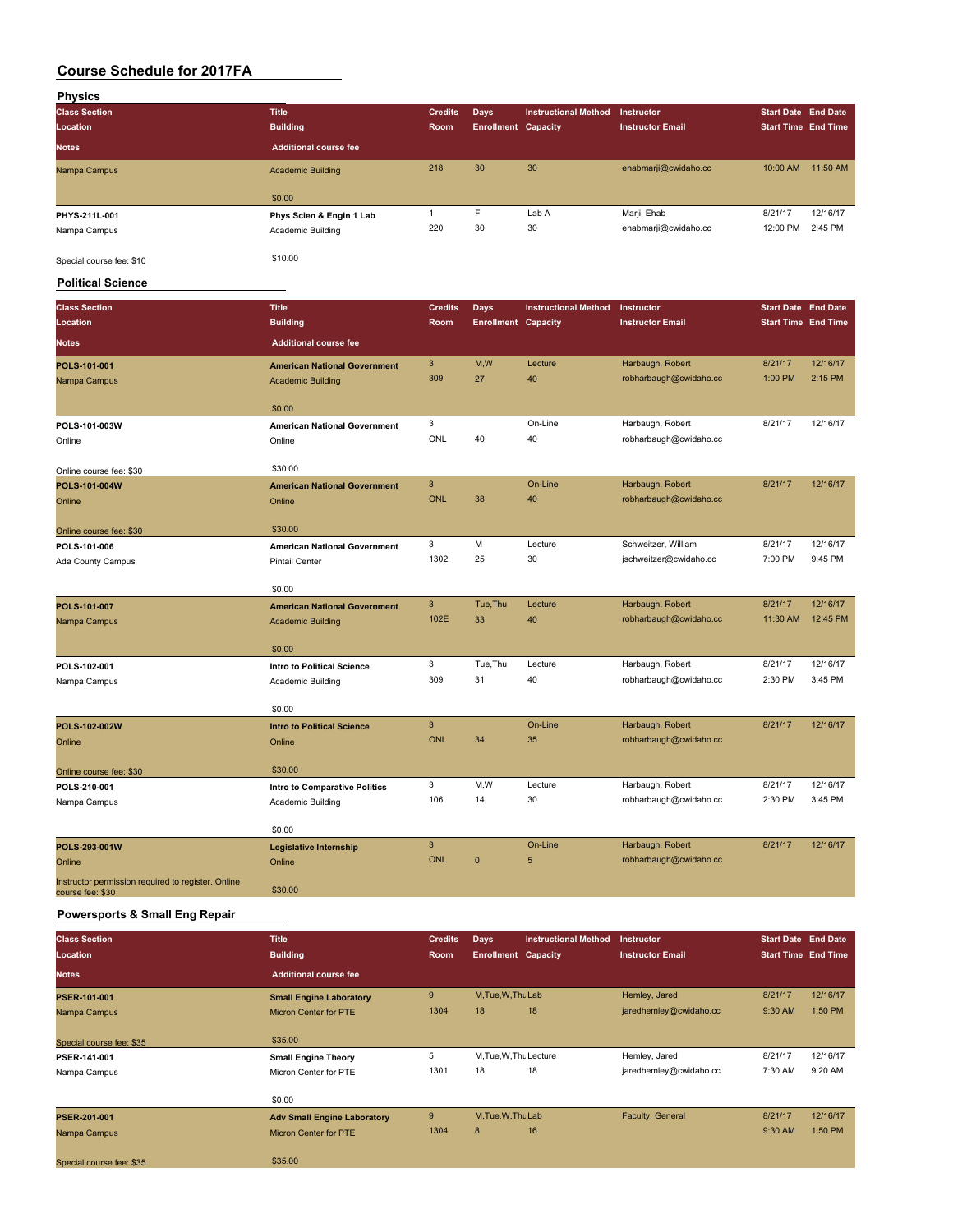# **Powersports & Small Eng Repair**

| Powersports & Small Eng Repair                  |                                                    |                         |                            |                             |                                    |                            |          |
|-------------------------------------------------|----------------------------------------------------|-------------------------|----------------------------|-----------------------------|------------------------------------|----------------------------|----------|
| <b>Class Section</b>                            | <b>Title</b>                                       | <b>Credits</b>          | <b>Days</b>                | <b>Instructional Method</b> | Instructor                         | <b>Start Date End Date</b> |          |
| Location                                        | <b>Building</b>                                    | Room                    | <b>Enrollment Capacity</b> |                             | <b>Instructor Email</b>            | <b>Start Time End Time</b> |          |
| Notes                                           | <b>Additional course fee</b>                       |                         |                            |                             |                                    |                            |          |
|                                                 |                                                    |                         |                            |                             |                                    |                            |          |
| PSER-201-001                                    | <b>Adv Small Engine Laboratory</b>                 | 9                       | M, Tue, W, Thu Lab         |                             | Hemley, Jared                      | 8/21/17                    | 12/16/17 |
| Nampa Campus                                    | Micron Center for PTE                              | 1304                    | 8                          | 16                          | jaredhemley@cwidaho.cc             | 9:30 AM                    | 1:50 PM  |
|                                                 |                                                    |                         |                            |                             |                                    |                            |          |
| Special course fee: \$35                        | \$35.00                                            |                         |                            |                             |                                    |                            |          |
| PSER-241-001                                    | <b>Advanced Small Engine Theory</b>                | $\overline{4}$          | M, Tue, W, Thu Lecture     |                             | Faculty, General                   | 8/21/17                    | 12/16/17 |
| Nampa Campus                                    | Micron Center for PTE                              | 1304                    | $\bf8$                     | 16                          |                                    | 7:30 AM                    | 9:20 AM  |
|                                                 |                                                    |                         |                            |                             |                                    |                            |          |
|                                                 | \$0.00                                             |                         |                            |                             |                                    |                            |          |
| PSER-241-001                                    | <b>Advanced Small Engine Theory</b>                | $\overline{\mathbf{4}}$ | M, Tue, W, Thu Lecture     |                             | Hemley, Jared                      | 8/21/17                    | 12/16/17 |
| Nampa Campus                                    | Micron Center for PTE                              | 1304                    | 8                          | 16                          | jaredhemley@cwidaho.cc             | 7:30 AM                    | 9:20 AM  |
|                                                 |                                                    |                         |                            |                             |                                    |                            |          |
|                                                 | \$0.00                                             |                         |                            |                             |                                    |                            |          |
| Psychology                                      |                                                    |                         |                            |                             |                                    |                            |          |
|                                                 |                                                    |                         |                            |                             |                                    |                            |          |
| <b>Class Section</b>                            | <b>Title</b>                                       | <b>Credits</b>          | <b>Days</b>                | <b>Instructional Method</b> | Instructor                         | <b>Start Date End Date</b> |          |
| Location                                        | <b>Building</b>                                    | Room                    | <b>Enrollment Capacity</b> |                             | <b>Instructor Email</b>            | <b>Start Time End Time</b> |          |
|                                                 |                                                    |                         |                            |                             |                                    |                            |          |
| Notes                                           | <b>Additional course fee</b>                       |                         |                            |                             |                                    |                            |          |
| <b>PSYC-101-001</b>                             | <b>General Psychology</b>                          | $\mathsf 3$             | Tue, Thu                   | Lecture                     | Timberlake, Martha                 | 8/21/17                    | 12/16/17 |
| Nampa Campus                                    | <b>Aspen Classroom Building</b>                    | 104                     | 34                         | 36                          | marthatimberlake@cwidaho.cc        | 4:00 PM                    | 5:15 PM  |
|                                                 |                                                    |                         |                            |                             |                                    |                            |          |
| IncludED fee: \$62.50                           | \$62.50                                            |                         |                            |                             |                                    |                            |          |
| PSYC-101-002                                    | <b>General Psychology</b>                          | 3                       | M, W                       | Lecture                     | Timberlake, Martha                 | 8/21/17                    | 12/16/17 |
| Ada County Campus                               | Pintail Center                                     | 1204                    | 30                         | 30                          | marthatimberlake@cwidaho.cc        | 4:00 PM                    | 5:15 PM  |
|                                                 |                                                    |                         |                            |                             |                                    |                            |          |
| IncludED fee: \$62.50                           | \$62.50                                            |                         |                            |                             |                                    |                            |          |
| PSYC-101-003                                    | <b>General Psychology</b>                          | $\mathsf 3$             | Tue, Thu                   | Lecture                     | Ponsford, Ronald                   | 8/21/17                    | 12/16/17 |
| <b>Canyon County Center</b>                     | <b>Canyon County Center</b>                        | 238                     | 27                         | 27                          | ronponsford@cwidaho.cc             | 11:30 AM                   | 12:45 PM |
|                                                 |                                                    |                         |                            |                             |                                    |                            |          |
| IncludED fee: \$62.50                           | \$62.50                                            |                         |                            |                             |                                    |                            |          |
| PSYC-101-004                                    | <b>General Psychology</b>                          | 3                       | M, W                       | Lecture                     | Kamplain, Michael                  | 8/21/17                    | 12/16/17 |
| Nampa Campus                                    | Aspen Classroom Building                           | 104                     | 36                         | 36                          | michaelkamplain@cwidaho.cc         | 8:30 AM                    | 9:45 AM  |
|                                                 |                                                    |                         |                            |                             |                                    |                            |          |
| IncludED fee: \$62.50                           | \$62.50                                            |                         |                            |                             |                                    |                            |          |
| PSYC-101-005                                    | <b>General Psychology</b>                          | $\mathbf{3}$            | Tue, Thu                   | Lecture                     | Kamplain, Michael                  | 8/21/17                    | 12/16/17 |
| Nampa Campus                                    | <b>Academic Building</b>                           | 309                     | 41                         | 42                          | michaelkamplain@cwidaho.cc         | 1:00 PM                    | 2:15 PM  |
|                                                 |                                                    |                         |                            |                             |                                    |                            |          |
| IncludED fee: \$62.50                           | \$62.50                                            |                         |                            |                             |                                    |                            |          |
| PSYC-101-006                                    |                                                    | 3                       | M, W                       | Lecture                     | Timberlake, Martha                 | 8/21/17                    | 12/16/17 |
| Ada County Campus                               | <b>General Psychology</b><br><b>Pintail Center</b> | 1318                    | 42                         | 42                          | marthatimberlake@cwidaho.cc        | 2:30 PM                    | 3:45 PM  |
|                                                 |                                                    |                         |                            |                             |                                    |                            |          |
|                                                 | \$62.50                                            |                         |                            |                             |                                    |                            |          |
| IncludED fee: \$62.50                           |                                                    | $\mathbf{3}$            | Tue                        | <b>Hybrid</b>               | Miner, Eric                        | 8/21/17                    | 12/16/17 |
| PSYC-101-007H                                   | <b>General Psychology</b>                          | 106                     | 39                         | 40                          | ericminer@cwidaho.cc               | 2:30 PM                    | 3:45 PM  |
| Nampa Campus                                    | <b>Aspen Classroom Building</b>                    |                         |                            |                             |                                    |                            |          |
| Hybrid course - has an online component; Hybrid | \$77.50                                            |                         |                            |                             |                                    |                            |          |
| course fee: \$15; IncludED fee: \$62.50         |                                                    |                         |                            |                             |                                    |                            | 12/16/17 |
| PSYC-101-008                                    | <b>General Psychology</b>                          | 3                       | F                          | Lecture                     | Conley-Durkin, Shelly              | 8/21/17                    |          |
| Ada County Campus                               | Pintail Center                                     | 1318                    | 41                         | 42                          | shellyconley-<br>durkin@cwidaho.cc | 8:00 AM                    | 10:45 AM |
|                                                 |                                                    |                         |                            |                             |                                    |                            |          |
| IncludED fee: \$62.50                           | \$62.50                                            |                         |                            |                             |                                    |                            |          |
| PSYC-101-009                                    | <b>General Psychology</b>                          | $\mathbf{3}$            | Tue                        | Lecture                     | Laudicina, Craig                   | 8/21/17                    | 12/16/17 |
|                                                 |                                                    | 218                     | 28                         | 30                          | craiglaudicina@cwidaho.cc          | 7:00 PM                    | 9:45 PM  |
| Nampa Campus                                    | <b>Academic Building</b>                           |                         |                            |                             |                                    |                            |          |
|                                                 | \$62.50                                            |                         |                            |                             |                                    |                            |          |
| IncludED fee: \$62.50                           |                                                    | 3                       |                            | On-Line                     | Schoenherr, Heather                | 8/21/17                    | 12/16/17 |
| PSYC-101-011W                                   | <b>General Psychology</b>                          |                         |                            |                             | heatherschoenherr@cwidaho.c        |                            |          |
| Online                                          | Online                                             | ONL                     | 35                         | 35                          | с                                  |                            |          |
|                                                 |                                                    |                         |                            |                             |                                    |                            |          |
| Online course fee: \$30; IncludED fee: \$62.50  | \$92.50                                            |                         |                            |                             |                                    |                            |          |
| PSYC-101-012W                                   | <b>General Psychology</b>                          | $\mathsf 3$             |                            | On-Line                     | Schoenherr, Heather                | 8/21/17                    | 12/16/17 |
|                                                 |                                                    |                         |                            |                             | heatherschoenherr@cwidaho.c        |                            |          |
| Online                                          | Online                                             | <b>ONL</b>              | 35                         | 35                          | $\mathbf c$                        |                            |          |
|                                                 |                                                    |                         |                            |                             |                                    |                            |          |
| Online course fee: \$30; IncludED fee: \$62.50  | \$92.50                                            |                         |                            |                             |                                    |                            |          |
| PSYC-101-013W                                   | <b>General Psychology</b>                          | 3                       |                            | On-Line                     | Molitor, Allison                   | 8/21/17                    | 12/16/17 |
| Online                                          | Online                                             | ONL                     | 34                         | 35                          | allisonmolitor@cwidaho.cc          |                            |          |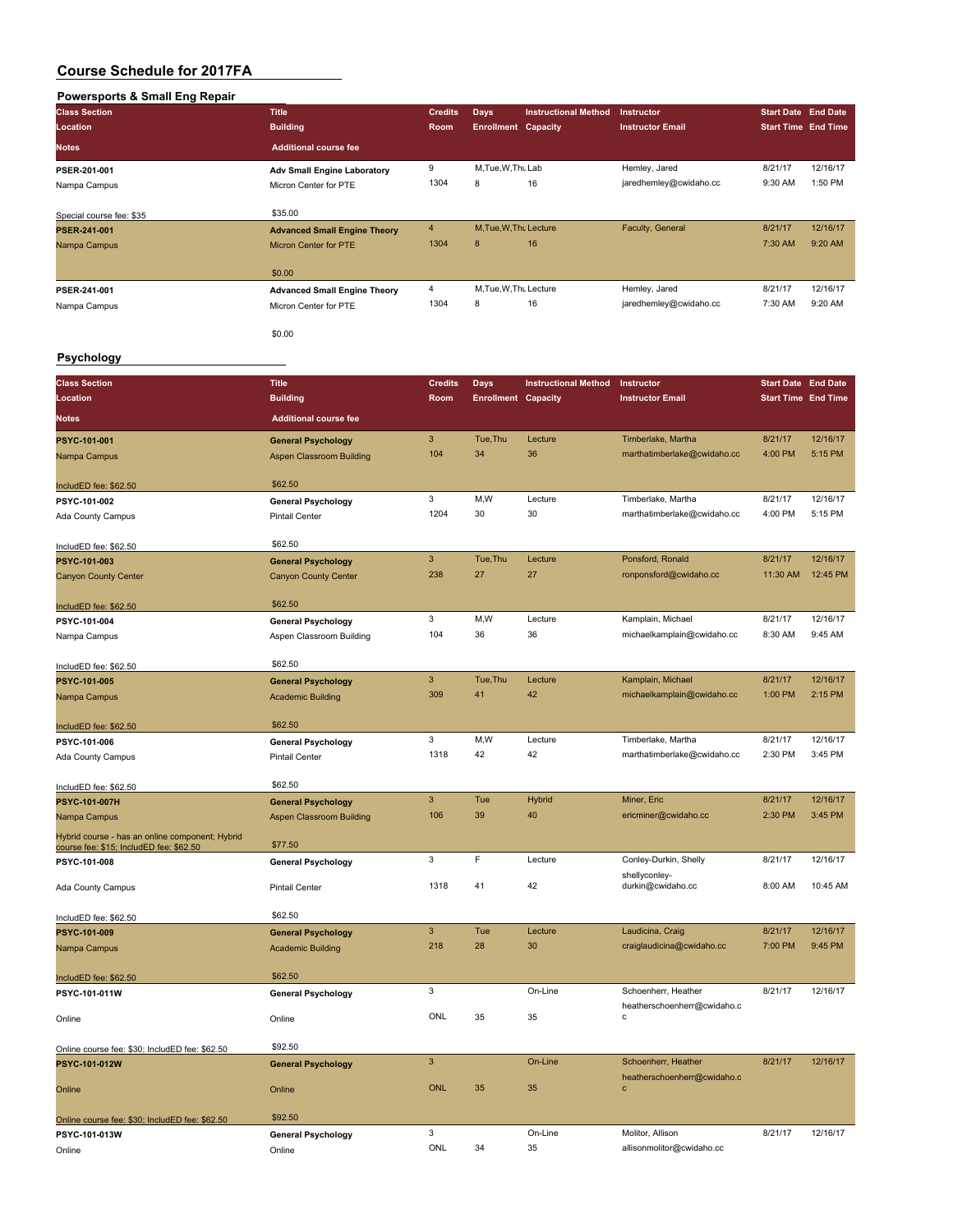| <b>Psychology</b>                                                   |                                                             |                |                            |                             |                             |                            |                     |
|---------------------------------------------------------------------|-------------------------------------------------------------|----------------|----------------------------|-----------------------------|-----------------------------|----------------------------|---------------------|
| <b>Class Section</b>                                                | <b>Title</b>                                                | <b>Credits</b> | Days                       | <b>Instructional Method</b> | Instructor                  | <b>Start Date End Date</b> |                     |
| Location                                                            | <b>Building</b>                                             | Room           | <b>Enrollment Capacity</b> |                             | <b>Instructor Email</b>     | <b>Start Time End Time</b> |                     |
| Notes                                                               | <b>Additional course fee</b>                                |                |                            |                             |                             |                            |                     |
|                                                                     |                                                             |                |                            |                             |                             |                            |                     |
| Online course fee: \$30; IncludED fee: \$62.50                      | \$92.50                                                     |                |                            |                             |                             |                            |                     |
| PSYC-101-014W                                                       | <b>General Psychology</b>                                   | $\mathbf{3}$   |                            | On-Line                     | Molitor, Allison            | 8/21/17                    | 12/16/17            |
| Online                                                              | Online                                                      | <b>ONL</b>     | 34                         | 35                          | allisonmolitor@cwidaho.cc   |                            |                     |
|                                                                     |                                                             |                |                            |                             |                             |                            |                     |
| Online course fee: \$30; IncludED fee: \$62.50                      | \$92.50                                                     |                |                            |                             |                             |                            |                     |
| PSYC-101-015W                                                       | <b>General Psychology</b>                                   | 3              |                            | On-Line                     | Vachon, Mark                | 8/21/17                    | 12/16/17            |
| Online                                                              | Online                                                      | <b>ONL</b>     | 35                         | 35                          | markvachon@cwidaho.cc       |                            |                     |
|                                                                     |                                                             |                |                            |                             |                             |                            |                     |
| Online course fee: \$30; IncludED fee: \$62.50                      | \$92.50                                                     |                |                            |                             |                             |                            |                     |
| PSYC-101-016W                                                       | <b>General Psychology</b>                                   | $\mathbf{3}$   |                            | On-Line                     | Hyde, Monty                 | 8/21/17                    | 12/16/17            |
| Online                                                              | Online                                                      | <b>ONL</b>     | 35                         | 35                          | montyhyde@cwidaho.cc        |                            |                     |
|                                                                     |                                                             |                |                            |                             |                             |                            |                     |
| Online course fee: \$30; IncludED fee: \$62.50                      | \$92.50                                                     |                |                            |                             |                             |                            |                     |
| PSYC-101-017W                                                       | <b>General Psychology</b>                                   | 3<br>ONL       | 35                         | On-Line<br>35               | Vachon, Mark                | 8/21/17                    | 12/16/17            |
| Online                                                              | Online                                                      |                |                            |                             | markvachon@cwidaho.cc       |                            |                     |
|                                                                     | \$92.50                                                     |                |                            |                             |                             |                            |                     |
| Online course fee: \$30; IncludED fee: \$62.50<br>PSYC-101-018W     | <b>General Psychology</b>                                   | $\mathbf{3}$   |                            | On-Line                     | Hyde, Monty                 | 8/21/17                    | 12/16/17            |
| Online                                                              | Online                                                      | <b>ONL</b>     | 33                         | 35                          | montyhyde@cwidaho.cc        |                            |                     |
|                                                                     |                                                             |                |                            |                             |                             |                            |                     |
| Online course fee: \$30; IncludED fee: \$62.50                      | \$92.50                                                     |                |                            |                             |                             |                            |                     |
| PSYC-101-019W                                                       | <b>General Psychology</b>                                   | 3              |                            | On-Line                     | Schoenherr, Heather         | 8/21/17                    | 12/16/17            |
|                                                                     |                                                             |                |                            |                             | heatherschoenherr@cwidaho.c |                            |                     |
| Online                                                              | Online                                                      | ONL            | 35                         | 35                          | c                           |                            |                     |
|                                                                     |                                                             |                |                            |                             |                             |                            |                     |
| Online course fee: \$30; IncludED fee: \$62.50                      | \$92.50                                                     |                |                            |                             |                             |                            |                     |
| PSYC-101-020H                                                       | <b>General Psychology</b>                                   | $\mathbf{3}$   | Thu                        | <b>Hybrid</b>               | Miner, Eric                 | 8/21/17                    | 12/16/17            |
| Nampa Campus                                                        | Aspen Classroom Building                                    | 106            | 24                         | 24                          | ericminer@cwidaho.cc        | 2:30 PM                    | 3:45 PM             |
| Hybrid course - has an online component; Hybrid                     | \$77.50                                                     |                |                            |                             |                             |                            |                     |
| course fee: \$15; IncludED fee: \$62.50<br>PSYC-120-001             |                                                             | $\mathbf{1}$   | Tue                        | Lecture                     | Zamora, Alejandro           | 8/21/17                    | 12/16/17            |
| Nampa Campus                                                        | <b>Career Exploration</b><br>Academic Building              | 105            | 32                         | 40                          | alexzamora@cwidaho.cc       | 6:00 PM                    | 6:50 PM             |
|                                                                     |                                                             |                |                            |                             |                             |                            |                     |
|                                                                     | \$0.00                                                      |                |                            |                             |                             |                            |                     |
| PSYC-120-002                                                        | <b>Career Exploration</b>                                   | $\mathbf{1}$   | F                          | Lecture                     | Conley-Durkin, Shelly       | 8/21/17                    | 12/16/17            |
|                                                                     |                                                             |                |                            |                             | shellyconley-               |                            |                     |
| <b>Ada County Campus</b>                                            | <b>Pintail Center</b>                                       | 1204           | 29                         | 30                          | durkin@cwidaho.cc           | 12:00 PM                   | 12:50 PM            |
|                                                                     |                                                             |                |                            |                             |                             |                            |                     |
|                                                                     | \$0.00                                                      |                |                            |                             |                             |                            |                     |
| PSYC-140-001                                                        | <b>Human Relations for Success</b>                          | 3<br>102E      | Thu                        | Lecture                     | Reed, Rebecca               | 8/21/17<br>7:00 PM         | 12/16/17<br>9:45 PM |
| Nampa Campus                                                        | Academic Building                                           |                | 35                         | 35                          | beckyreed@cwidaho.cc        |                            |                     |
|                                                                     | \$106.50                                                    |                |                            |                             |                             |                            |                     |
| IncludED fee: \$106.50<br>PSYC-190-001                              |                                                             | $\mathbf{3}$   | Tue, Thu                   | Lecture                     | Schoenherr, Heather         | 8/21/17                    | 12/16/17            |
|                                                                     | <b>Writing for Social Sciences</b>                          |                |                            |                             | heatherschoenherr@cwidaho.c |                            |                     |
| <b>Ada County Campus</b>                                            | <b>Pintail Center</b>                                       | 1204           | 14                         | 27                          | $\mathbf c$                 | 4:00 PM                    | 5:15 PM             |
|                                                                     |                                                             |                |                            |                             |                             |                            |                     |
|                                                                     | \$0.00                                                      |                |                            |                             |                             |                            |                     |
| PSYC-190-002W                                                       | <b>Writing for Social Sciences</b>                          | 3              |                            | On-Line                     | Wood, McKenzie              | 8/21/17                    | 12/16/17            |
| Online                                                              | Online                                                      | ONL            | 26                         | 27                          | mckenziewood@cwidaho.cc     |                            |                     |
|                                                                     |                                                             |                |                            |                             |                             |                            |                     |
| Online course fee: \$30                                             | \$30.00                                                     |                |                            |                             |                             |                            |                     |
| PSYC-201-001H                                                       | <b>Child &amp; Adolescent Development</b>                   | $\mathbf{3}$   | Tue                        | <b>Hybrid</b>               | Timberlake, Martha          | 8/21/17                    | 12/16/17            |
| <b>Ada County Campus</b>                                            | <b>Pintail Center</b>                                       | 1206           | 29                         | 30                          | marthatimberlake@cwidaho.cc | 1:00 PM                    | 2:15 PM             |
| Hybrid course - has an online component; Hybrid                     | \$15.00                                                     |                |                            |                             |                             |                            |                     |
| course fee: \$15                                                    |                                                             | 3              | Thu                        | Hybrid                      | Timberlake, Martha          | 8/21/17                    | 12/16/17            |
| PSYC-201-002H                                                       | <b>Child &amp; Adolescent Development</b><br>Pintail Center | 1206           | 30                         | 30                          | marthatimberlake@cwidaho.cc | 1:00 PM                    | 2:15 PM             |
| Ada County Campus                                                   |                                                             |                |                            |                             |                             |                            |                     |
| Hybrid course - has an online component; Hybrid<br>course fee: \$15 | \$15.00                                                     |                |                            |                             |                             |                            |                     |
| PSYC-211-001                                                        | <b>Psych Aspcts of Death &amp; Dying</b>                    | $\mathbf{3}$   | Tue                        | Lecture                     | Zamora, Alejandro           | 8/21/17                    | 12/16/17            |
| Nampa Campus                                                        | <b>Academic Building</b>                                    | 105            | 21                         | 42                          | alexzamora@cwidaho.cc       | 7:00 PM                    | 9:45 PM             |
|                                                                     |                                                             |                |                            |                             |                             |                            |                     |
|                                                                     | \$0.00                                                      |                |                            |                             |                             |                            |                     |
| PSYC-250-001                                                        | Research Methods in Social Sci                              | 4              | Tue, Thu                   | Lecture                     | Fellows, Michelle           | 8/21/17                    | 12/16/17            |
| Ada County Campus                                                   | Pintail Center                                              | 1211           | 24                         | 24                          | michellefellows@cwidaho.cc  | 10:00 AM                   | 11:50 AM            |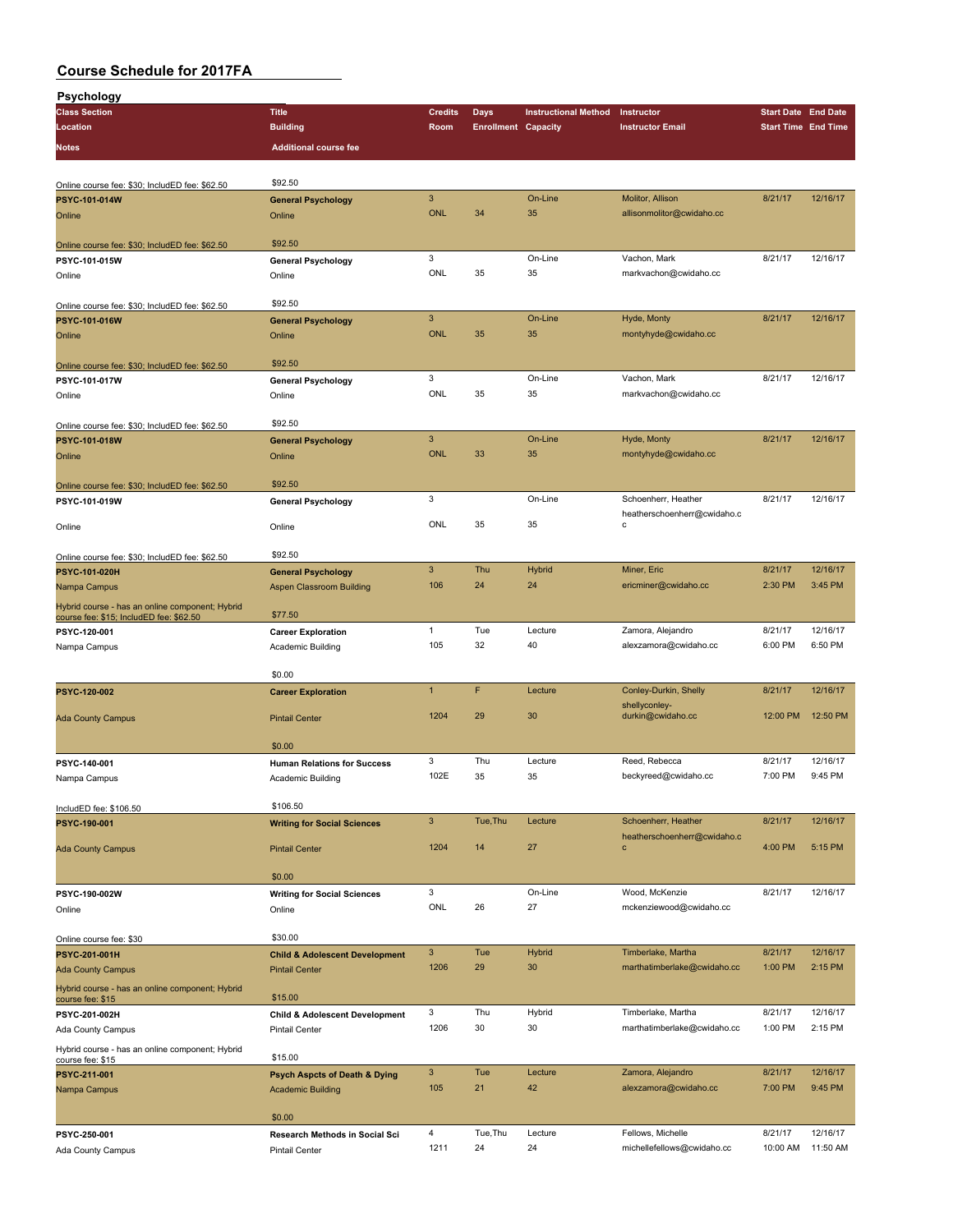| Psychology               |                              |                |                            |                             |                             |                            |          |
|--------------------------|------------------------------|----------------|----------------------------|-----------------------------|-----------------------------|----------------------------|----------|
| <b>Class Section</b>     | <b>Title</b>                 | <b>Credits</b> | Days                       | <b>Instructional Method</b> | <b>Instructor</b>           | <b>Start Date End Date</b> |          |
| Location                 | <b>Building</b>              | Room           | <b>Enrollment Capacity</b> |                             | <b>Instructor Email</b>     | <b>Start Time End Time</b> |          |
| <b>Notes</b>             | <b>Additional course fee</b> |                |                            |                             |                             |                            |          |
|                          |                              |                |                            |                             |                             |                            |          |
|                          | \$0.00                       |                |                            |                             |                             |                            |          |
| PSYC-251-001             | <b>Statistical Methods</b>   | 3              | Tue, Thu                   | Lecture                     | Schoenherr, Heather         | 8/21/17                    | 12/16/17 |
|                          |                              |                |                            |                             | heatherschoenherr@cwidaho.c |                            |          |
| <b>Ada County Campus</b> | <b>Pintail Center</b>        | 1203           | 9                          | 20                          | c                           | 1:00 PM                    | 2:15 PM  |
|                          |                              |                |                            |                             |                             |                            |          |
| Special course fee: \$5  | \$5.00                       |                |                            |                             |                             |                            |          |

**Science - Interdisciplinary**

| <b>Class Section</b><br>Location                                    | <b>Title</b><br><b>Building</b> | <b>Credits</b><br>Room | Days<br><b>Enrollment Capacity</b> | <b>Instructional Method</b> | Instructor<br><b>Instructor Email</b> | <b>Start Date End Date</b><br><b>Start Time End Time</b> |          |
|---------------------------------------------------------------------|---------------------------------|------------------------|------------------------------------|-----------------------------|---------------------------------------|----------------------------------------------------------|----------|
| <b>Notes</b>                                                        | <b>Additional course fee</b>    |                        |                                    |                             |                                       |                                                          |          |
| SCIE-101-001                                                        | <b>Foundations of Science</b>   | 3                      | W.F                                | Lecture                     | Jensen, Andrew                        | 8/21/17                                                  | 12/16/17 |
| Nampa Campus                                                        | <b>Academic Building</b>        | 106                    | 17                                 | 30                          | AndyJensen@cwidaho.cc                 | 8:30 AM                                                  | 9:45 AM  |
|                                                                     | \$0.00                          |                        |                                    |                             |                                       |                                                          |          |
| SCIE-101-003W                                                       | <b>Foundations of Science</b>   | 3                      |                                    | On-Line                     | Jensen, Andrew                        | 8/21/17                                                  | 12/16/17 |
| Online                                                              | Online                          | ONL                    | 30                                 | 30                          | AndyJensen@cwidaho.cc                 |                                                          |          |
| Online course fee: \$30                                             | \$30.00                         |                        |                                    |                             |                                       |                                                          |          |
| <b>SCIE-101-004W</b>                                                | <b>Foundations of Science</b>   | 3                      |                                    | On-Line                     | Jensen, Andrew                        | 8/21/17                                                  | 12/16/17 |
| Online                                                              | Online                          | <b>ONL</b>             | 30                                 | 30                          | AndyJensen@cwidaho.cc                 |                                                          |          |
| Online course fee: \$30                                             | \$30.00                         |                        |                                    |                             |                                       |                                                          |          |
| SCIE-101-005W                                                       | <b>Foundations of Science</b>   | 3                      |                                    | On-Line                     | Jensen, Andrew                        | 8/21/17                                                  | 12/16/17 |
| Online                                                              | Online                          | ONL                    | 28                                 | 30                          | AndyJensen@cwidaho.cc                 |                                                          |          |
| Online course fee: \$30                                             | \$30.00                         |                        |                                    |                             |                                       |                                                          |          |
| <b>SCIE-102-001H</b>                                                | <b>Ethics in Science</b>        | 3                      | Tue                                | <b>Hybrid</b>               | McCurdy, Jana                         | 8/21/17                                                  | 12/16/17 |
| Nampa Campus                                                        | Aspen Classroom Building        | 101                    | 36                                 | 36                          | janamccurdy@cwidaho.cc                | 11:30 AM                                                 | 12:45 PM |
| Hybrid course - has an online component; Hybrid<br>course fee: \$15 | \$15.00                         |                        |                                    |                             |                                       |                                                          |          |
| SCIE-102-002H                                                       | <b>Ethics in Science</b>        | 3                      | W                                  | Hybrid                      | McCurdy, Jana                         | 8/21/17                                                  | 12/16/17 |
| Ada County Campus                                                   | Pintail Center                  | 1302                   | 29                                 | 30                          | janamccurdy@cwidaho.cc                | 4:00 PM                                                  | 5:15 PM  |
| Hybrid course - has an online component; Hybrid<br>course fee: \$15 | \$15.00                         |                        |                                    |                             |                                       |                                                          |          |

#### **Sign Language, American**

| <b>Title</b><br><b>Building</b> | <b>Credits</b><br>Room | Days     | <b>Instructional Method</b> |                            | <b>Start Date End Date</b><br><b>Start Time End Time</b> |           |
|---------------------------------|------------------------|----------|-----------------------------|----------------------------|----------------------------------------------------------|-----------|
| <b>Additional course fee</b>    |                        |          |                             |                            |                                                          |           |
| American Sign Language 1        | $\overline{4}$         | M.W      | Lecture                     | Nelson, April              | 8/21/17                                                  | 12/16/17  |
| <b>Pintail Center</b>           | 1320                   | 24       | 24                          | aprilnelson@cwidaho.cc     | 6:00 PM                                                  | 7:50 PM   |
| \$0.00                          |                        |          |                             |                            |                                                          |           |
| American Sign Language 1        | 4                      | Tue, Thu | Lecture                     | Matthews, Sherry           | 8/21/17                                                  | 12/16/17  |
| Academic Building               | 322                    | 25       | 25                          | sherrymatthews@cwidaho.cc  | 10:00 AM                                                 | 11:50 AM  |
| \$0.00                          |                        |          |                             |                            |                                                          |           |
| American Sign Language 1        | $\overline{4}$         | M.W      | Lecture                     | Nelson, April              | 8/21/17                                                  | 12/16/17  |
| <b>Pintail Center</b>           | 1320                   | 24       | 24                          | aprilnelson@cwidaho.cc     | 4:00 PM                                                  | 5:50 PM   |
| \$0.00                          |                        |          |                             |                            |                                                          |           |
| American Sign Language 1        | $\overline{4}$         | Tue, Thu | Lecture                     | Matthews, Sherry           | 8/21/17                                                  | 12/16/17  |
| Academic Building               | 322                    | 25       | 25                          | sherrymatthews@cwidaho.cc  | 8:00 AM                                                  | $9:50$ AM |
| \$0.00                          |                        |          |                             |                            |                                                          |           |
| American Sign Language 1        | $\overline{4}$         | M,W      | Lecture                     | Matthews, Sherry           | 8/21/17                                                  | 12/16/17  |
| <b>Academic Building</b>        | 322                    | 24       | 25                          | sherrymatthews@cwidaho.cc  | 2:00 PM                                                  | 3:50 PM   |
| \$0.00                          |                        |          |                             |                            |                                                          |           |
| American Sign Language 1        | 4                      | M,W      | Lecture                     | Nelson, Mikkel             | 8/21/17                                                  | 12/16/17  |
| Academic Building               | 322                    | 25       | 25                          | mikkelnelson@cwidaho.cc    | 12:00 PM                                                 | 1:50 PM   |
|                                 |                        |          |                             | <b>Enrollment Capacity</b> | Instructor<br><b>Instructor Email</b>                    |           |

\$0.00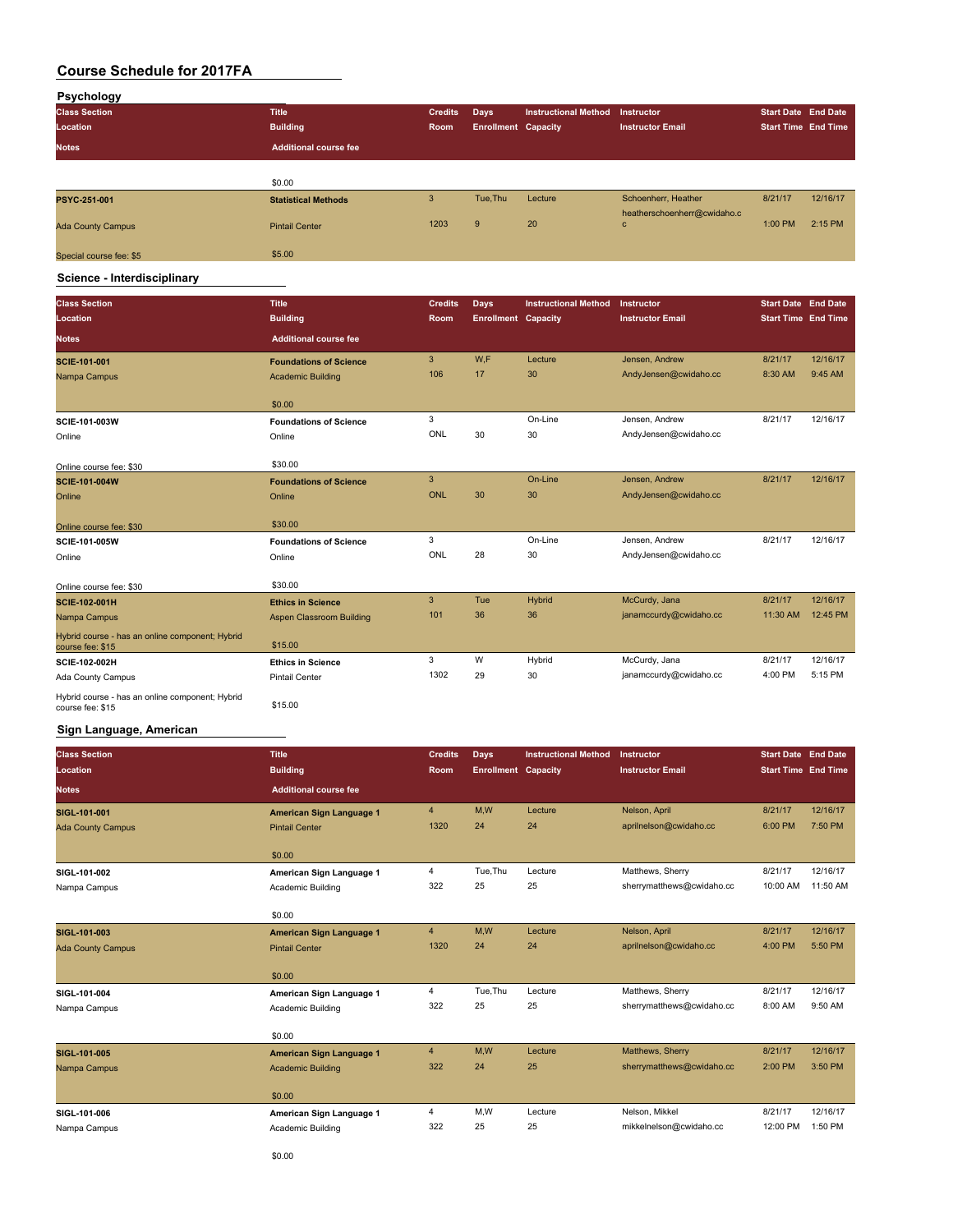# **Sign Language, American Class Section Title Credits Days Instructional Method Instructor Start Date End Date Location Building Room Enrollment Capacity Instructor Email Start Time End Time Notes Additional course fee SIGL-102-001 American Sign Language 2** 4 M,W Lecture Matthews, Sherry 8/21/17 12/16/17 Nampa Campus **Academic Building** 322 15 25 sherrymatthews@cwidaho.cc 8:00 AM 9:50 AM \$0.00 **SIGL-201-001 American Sign Language 3** 4 M,W Lecture Smith, Michael 8/21/17 12/16/17<br>Namna Campus **Academic Building 322** 19 24 mikesmith@owidaho.cc 4:00 PM 5:50 PM Nampa Campus Academic Building 322 19 24 mikesmith@cwidaho.cc 4:00 PM 5:50 PM Corequisite: SIGL 201L 001 \$0.00 **SIGL-203-001 Fingerspelling and Numbers** 3 M,W Lecture Matthews, Sherry 8/21/17 12/16/17 Nampa Campus **Academic Building** 322 16 24 sherrymatthews@cwidaho.cc \$0.00 **SIGL-290-001W Americn Sign Language Capstone** 3 On-Line Matthews, Sherry 8/21/17 12/16/17<br> **Coline** Online Deline Sherry Sherry Sterry 8/21/17 12/16/17 Online Contine Contine Contine Continue Online ONL 1 5 sherrymatthews@cwidaho.cc \$30.00

#### **Social Work**

| <b>Class Section</b><br>Location<br><b>Notes</b> | <b>Title</b><br><b>Building</b><br><b>Additional course fee</b>  | <b>Credits</b><br>Room | Days<br><b>Enrollment Capacity</b> | <b>Instructional Method</b> | Instructor<br><b>Instructor Email</b>           | <b>Start Date End Date</b><br><b>Start Time End Time</b> |                     |
|--------------------------------------------------|------------------------------------------------------------------|------------------------|------------------------------------|-----------------------------|-------------------------------------------------|----------------------------------------------------------|---------------------|
| SOCW-101-001<br><b>Ada County Campus</b>         | <b>Social Work &amp; Social Welfare</b><br><b>Pintail Center</b> | 3<br>1204              | W<br>30                            | Lecture<br>30               | Jorgensen, Ashley<br>ashleyjorgensen@cwidaho.cc | 8/21/17<br>7:00 PM                                       | 12/16/17<br>9:45 PM |
|                                                  | \$0.00                                                           |                        |                                    |                             |                                                 |                                                          |                     |

#### **Sociology**

| <b>Class Section</b>                                                | <b>Title</b>                 | <b>Credits</b> | <b>Days</b>                | <b>Instructional Method</b> | <b>Instructor</b>           | <b>Start Date End Date</b> |          |
|---------------------------------------------------------------------|------------------------------|----------------|----------------------------|-----------------------------|-----------------------------|----------------------------|----------|
| Location                                                            | <b>Building</b>              | Room           | <b>Enrollment Capacity</b> |                             | <b>Instructor Email</b>     | <b>Start Time End Time</b> |          |
| <b>Notes</b>                                                        | <b>Additional course fee</b> |                |                            |                             |                             |                            |          |
| SOCY-101-001                                                        | <b>Intro to Sociology</b>    | 3              | M,W                        | Lecture                     | Dickinson, Charles          | 8/21/17                    | 12/16/17 |
| <b>Ada County Campus</b>                                            | <b>Pintail Center</b>        | 1210           | 39                         | 40                          | charlesdickinson@cwidaho.cc | 10:00 AM                   | 11:15 AM |
|                                                                     | \$0.00                       |                |                            |                             |                             |                            |          |
| SOCY-101-002H                                                       | Intro to Sociology           | 3              | Tue                        | Hybrid                      | Armstrong, Jacob            | 8/21/17                    | 12/16/17 |
| Nampa Campus                                                        | Aspen Classroom Building     | 106            | 40                         | 40                          | jacobarmstrong@cwidaho.cc   | 1:00 PM                    | 2:15 PM  |
| Hybrid course - has an online component; Hybrid<br>course fee: \$15 | \$15.00                      |                |                            |                             |                             |                            |          |
| SOCY-101-003                                                        | <b>Intro to Sociology</b>    | $\mathbf{3}$   | M,W                        | Lecture                     | Dickinson, Charles          | 8/21/17                    | 12/16/17 |
| <b>Ada County Campus</b>                                            | <b>Pintail Center</b>        | 1318           | 42                         | 42                          | charlesdickinson@cwidaho.cc | 11:30 AM                   | 12:45 PM |
|                                                                     | \$0.00                       |                |                            |                             |                             |                            |          |
| SOCY-101-004H                                                       | <b>Intro to Sociology</b>    | 3              | Thu                        | Hybrid                      | Armstrong, Jacob            | 8/21/17                    | 12/16/17 |
| Nampa Campus                                                        | Aspen Classroom Building     | 106            | 40                         | 40                          | jacobarmstrong@cwidaho.cc   | 1:00 PM                    | 2:15 PM  |
| Hybrid course - has an online component; Hybrid<br>course fee: \$15 | \$15.00                      |                |                            |                             |                             |                            |          |
| SOCY-101-005                                                        | <b>Intro to Sociology</b>    | 3              | M,W                        | Lecture                     | Dickinson, Charles          | 8/21/17                    | 12/16/17 |
| <b>Ada County Campus</b>                                            | <b>Pintail Center</b>        | 1320           | 30                         | 30                          | charlesdickinson@cwidaho.cc | 1:00 PM                    | 2:15 PM  |
|                                                                     | \$0.00                       |                |                            |                             |                             |                            |          |
| SOCY-101-006H                                                       | <b>Intro to Sociology</b>    | 3              | W                          | Hybrid                      | Armstrong, Jacob            | 8/21/17                    | 12/16/17 |
| Nampa Campus                                                        | Aspen Classroom Building     | 102            | 30                         | 30                          | jacobarmstrong@cwidaho.cc   | 2:30 PM                    | 3:45 PM  |
| Hybrid course - has an online component; Hybrid<br>course fee: \$15 | \$15.00                      |                |                            |                             |                             |                            |          |
| SOCY-101-007                                                        | <b>Intro to Sociology</b>    | 3              | M                          | Lecture                     | Jorgensen, Ashley           | 8/21/17                    | 12/16/17 |
| Nampa Campus                                                        | <b>Academic Building</b>     | 102E           | 37                         | 44                          | ashleyjorgensen@cwidaho.cc  | 7:00 PM                    | 9:45 PM  |
|                                                                     | \$0.00                       |                |                            |                             |                             |                            |          |
| SOCY-101-008                                                        | Intro to Sociology           | 3              | F                          | Lecture                     | Reed, Robert                | 8/21/17                    | 12/16/17 |
| Ada County Campus                                                   | <b>Pintail Center</b>        | 1210           | 22                         | 40                          | robertreed@cwidaho.cc       | 8:00 AM                    | 10:45 AM |
|                                                                     | \$0.00                       |                |                            |                             |                             |                            |          |
| SOCY-101-010W                                                       | <b>Intro to Sociology</b>    | 3              |                            | On-Line                     | Dickinson, Charles          | 8/21/17                    | 12/16/17 |
| Online                                                              | Online                       | <b>ONL</b>     | 35                         | 35                          | charlesdickinson@cwidaho.cc |                            |          |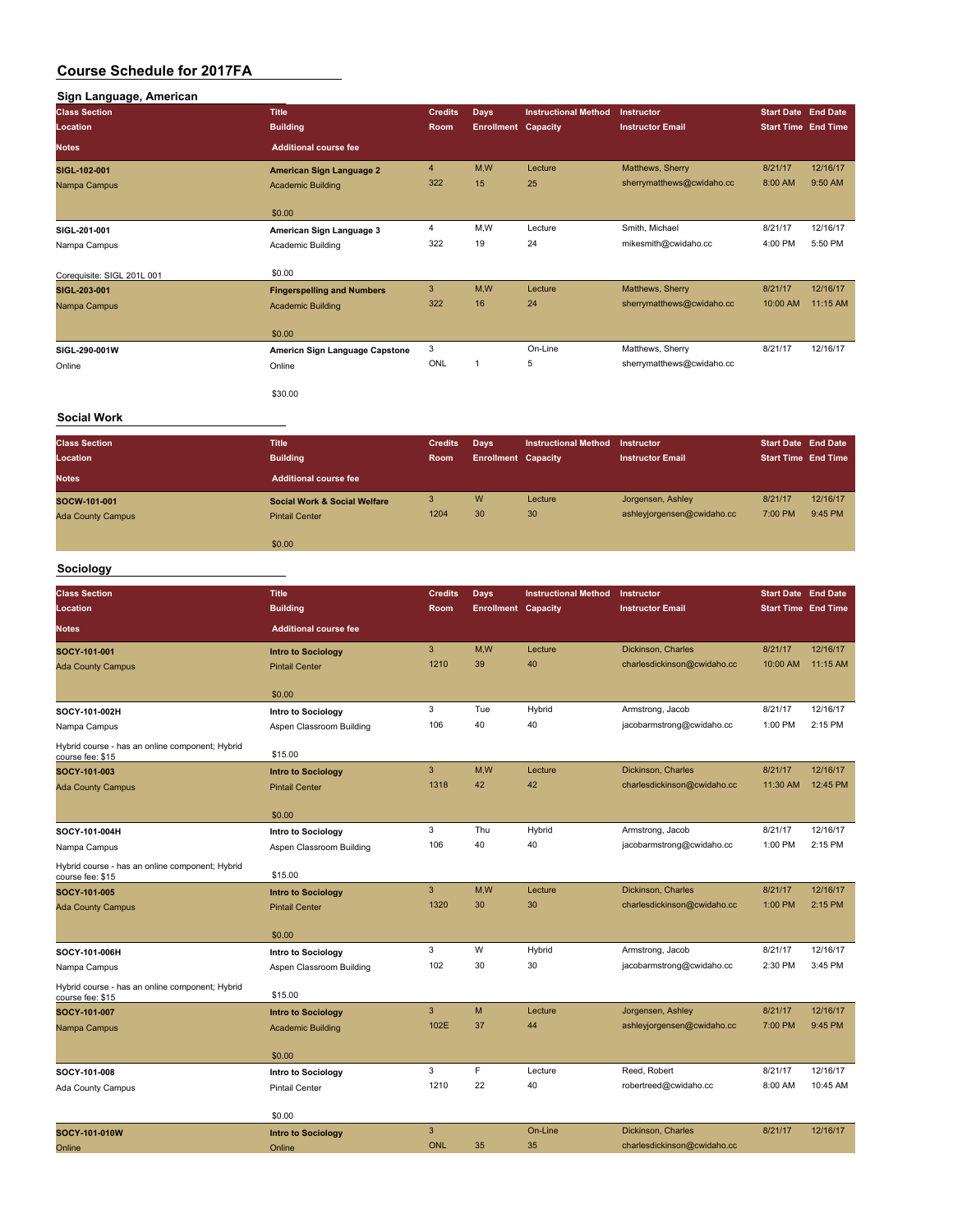| Sociology                                                           |                                       |                |                            |                             |                             |          |                            |
|---------------------------------------------------------------------|---------------------------------------|----------------|----------------------------|-----------------------------|-----------------------------|----------|----------------------------|
| <b>Class Section</b>                                                | <b>Title</b>                          | <b>Credits</b> | <b>Days</b>                | <b>Instructional Method</b> | Instructor                  |          | <b>Start Date End Date</b> |
| Location                                                            | <b>Building</b>                       | Room           | <b>Enrollment Capacity</b> |                             | <b>Instructor Email</b>     |          | <b>Start Time End Time</b> |
| <b>Notes</b>                                                        | <b>Additional course fee</b>          |                |                            |                             |                             |          |                            |
| Online course fee: \$30                                             | \$30.00                               |                |                            |                             |                             |          |                            |
| SOCY-101-011W                                                       | Intro to Sociology                    | 3              |                            | On-Line                     | Dickinson, Charles          | 8/21/17  | 12/16/17                   |
| Online                                                              | Online                                | ONL            | 35                         | 35                          | charlesdickinson@cwidaho.cc |          |                            |
| Online course fee: \$30                                             | \$30.00                               |                |                            |                             |                             |          |                            |
| SOCY-101-012W                                                       | <b>Intro to Sociology</b>             | $\overline{3}$ |                            | On-Line                     | Armstrong, Jacob            | 8/21/17  | 12/16/17                   |
| Online                                                              | Online                                | ONL            | 35                         | 35                          | jacobarmstrong@cwidaho.cc   |          |                            |
| Online course fee: \$30                                             | \$30.00                               |                |                            |                             |                             |          |                            |
| SOCY-101-013W                                                       | Intro to Sociology                    | 3              |                            | On-Line                     | Dexheimer, Daniel           | 8/21/17  | 12/16/17                   |
| Online                                                              | Online                                | ONL            | 35                         | 35                          | dandexheimer@cwidaho.cc     |          |                            |
| Online course fee: \$30                                             | \$30.00                               |                |                            |                             |                             |          |                            |
| SOCY-101-014W                                                       | <b>Intro to Sociology</b>             | $\mathbf{3}$   |                            | On-Line                     | Dexheimer, Daniel           | 8/21/17  | 12/16/17                   |
| Online                                                              | Online                                | <b>ONL</b>     | 34                         | 35                          | dandexheimer@cwidaho.cc     |          |                            |
| Online course fee: \$30                                             | \$30.00                               |                |                            |                             |                             |          |                            |
| SOCY-102-001W                                                       | <b>Social Problems</b>                | 3              |                            | On-Line                     | Armstrong, Jacob            | 8/21/17  | 12/16/17                   |
| Online                                                              | Online                                | ONL            | 29                         | 30                          | jacobarmstrong@cwidaho.cc   |          |                            |
| Online course fee: \$30                                             | \$30.00                               |                |                            |                             |                             |          |                            |
| SOCY-102-002                                                        | <b>Social Problems</b>                | 3              | Thu                        | Lecture                     | Reed, Robert                | 8/21/17  | 12/16/17                   |
| Nampa Campus                                                        | <b>Academic Building</b>              | 105            | 24                         | 44                          | robertreed@cwidaho.cc       | 7:00 PM  | 9:45 PM                    |
|                                                                     | \$0.00                                |                |                            |                             |                             |          |                            |
| SOCY-120-001H                                                       | <b>Global Issues</b>                  | 3              | M                          | Hybrid                      | Armstrong, Jacob            | 8/21/17  | 12/16/17                   |
| Nampa Campus                                                        | Aspen Classroom Building              | 102            | 34                         | 40                          | jacobarmstrong@cwidaho.cc   | 2:30 PM  | 3:45 PM                    |
| Hybrid course - has an online component; Hybrid<br>course fee: \$15 | \$15.00                               |                |                            |                             |                             |          |                            |
| SOCY-230-001                                                        | <b>Introduction to Ethnic Studies</b> | $\mathbf{3}$   | Tue, Thu                   | Lecture                     | Dickinson, Charles          | 8/21/17  | 12/16/17                   |
| <b>Ada County Campus</b>                                            | <b>Pintail Center</b>                 | 1318           | 34                         | 40                          | charlesdickinson@cwidaho.cc | 11:30 AM | 12:45 PM                   |
|                                                                     | \$0.00                                |                |                            |                             |                             |          |                            |

#### **Software Development**

| <b>Class Section</b><br>Location | <b>Title</b><br><b>Building</b>       | <b>Credits</b><br><b>Room</b> | <b>Days</b><br><b>Enrollment Capacity</b> | <b>Instructional Method</b> | Instructor<br><b>Instructor Email</b> | Start Date End Date<br><b>Start Time End Time</b> |          |
|----------------------------------|---------------------------------------|-------------------------------|-------------------------------------------|-----------------------------|---------------------------------------|---------------------------------------------------|----------|
| <b>Notes</b>                     | <b>Additional course fee</b>          |                               |                                           |                             |                                       |                                                   |          |
| <b>SWDV-105-001</b>              | <b>Intro to Programming</b>           | $\overline{4}$                | M, Tue, W, Thu Lecture                    |                             | Lowenstein, Elisa                     | 8/21/17                                           | 9/23/17  |
| <b>Ada County Campus</b>         | <b>Pintail Center</b>                 | 1404                          | 18                                        | 20                          | elisalowenstein@cwidaho.cc            | 8:30 AM                                           | 11:30 AM |
|                                  | \$0.00                                |                               |                                           |                             |                                       |                                                   |          |
| SWDV-110-001                     | <b>Intermediate Programming</b>       | 4                             | M.Tue, W.Thu Lecture                      |                             | Lowenstein, Elisa                     | 9/25/17                                           | 10/28/17 |
| Ada County Campus                | <b>Pintail Center</b>                 | 1404                          | 18                                        | 20                          | elisalowenstein@cwidaho.cc            | 8:30 AM                                           | 11:30 AM |
|                                  | \$0.00                                |                               |                                           |                             |                                       |                                                   |          |
| SWDV-115-001                     | <b>Web Application Development</b>    | $\overline{4}$                | M, Tue, W, Thu Lecture                    |                             | Lowenstein, Elisa                     | 10/30/17                                          | 12/9/17  |
| <b>Ada County Campus</b>         | <b>Pintail Center</b>                 | 1404                          | 18                                        | 20                          | elisalowenstein@cwidaho.cc            | 8:30 AM                                           | 11:30 AM |
|                                  | \$0.00                                |                               |                                           |                             |                                       |                                                   |          |
| SWDV-131-001                     | <b>Web Styling</b>                    | $\overline{4}$                | M, Tue, W, Thu Lecture                    |                             | Hawke, Patrick                        | 8/21/17                                           | 9/23/17  |
| Ada County Campus                | <b>Pintail Center</b>                 | 1404                          | 16                                        | 20                          | patrickhawke@cwidaho.cc               | 2:00 PM                                           | 6:00 PM  |
|                                  | \$0.00                                |                               |                                           |                             |                                       |                                                   |          |
| SWDV-140-001                     | <b>Intermediate Web App Develpmnt</b> | $\overline{4}$                | M, Tue, W, Thu Lecture                    |                             | Hawke, Patrick                        | 9/25/17                                           | 10/28/17 |
| <b>Ada County Campus</b>         | <b>Pintail Center</b>                 | 1404                          | 16                                        | 20                          | patrickhawke@cwidaho.cc               | 2:00 PM                                           | 6:00 PM  |
|                                  | \$0.00                                |                               |                                           |                             |                                       |                                                   |          |
| SWDV-152-001                     | <b>Systems Analysis &amp; Design</b>  | 4                             | M, Tue, W, Thu Lecture                    |                             | Hawke, Patrick                        | 10/30/17                                          | 12/9/17  |
| Ada County Campus                | <b>Pintail Center</b>                 | 1404                          | 16                                        | 20                          | patrickhawke@cwidaho.cc               | 2:00 PM                                           | 6:00 PM  |
|                                  | \$0.00                                |                               |                                           |                             |                                       |                                                   |          |
| SWDV-210-001                     | <b>Intro Server Side Programming</b>  | $\overline{4}$                | M, Tue, W, Thu Lecture                    |                             | Wokersien, Virginia                   | 8/21/17                                           | 9/23/17  |
| <b>Ada County Campus</b>         | <b>Pintail Center</b>                 | 1402                          | 18                                        | 20                          | jennywokersien@cwidaho.cc             | 8:30 AM                                           | 11:30 AM |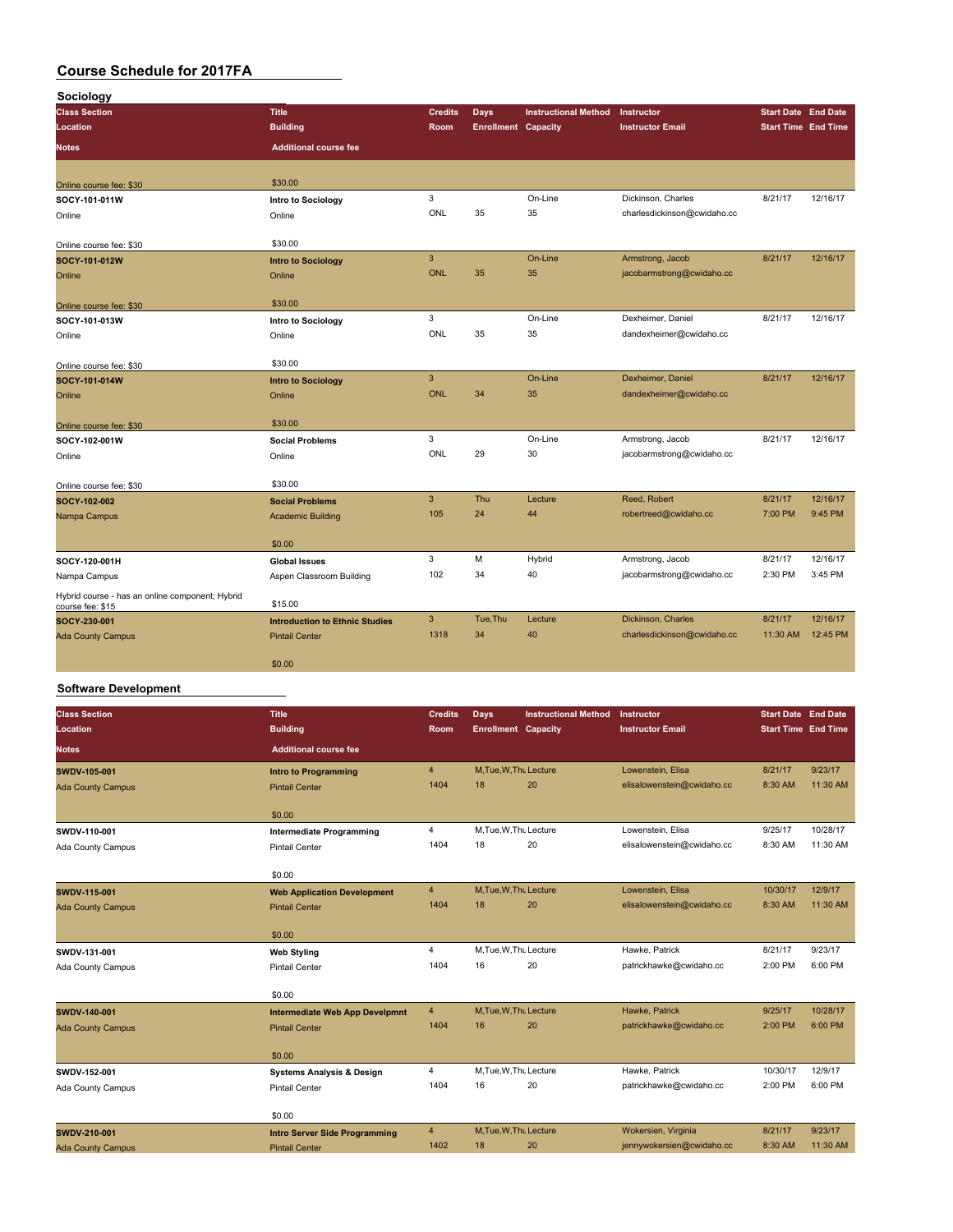| <b>Software Development</b> |                                   |                |                            |                             |                           |                            |          |
|-----------------------------|-----------------------------------|----------------|----------------------------|-----------------------------|---------------------------|----------------------------|----------|
| <b>Class Section</b>        | <b>Title</b>                      | <b>Credits</b> | <b>Days</b>                | <b>Instructional Method</b> | Instructor                | <b>Start Date End Date</b> |          |
| Location                    | <b>Building</b>                   | Room           | <b>Enrollment Capacity</b> |                             | <b>Instructor Email</b>   | <b>Start Time End Time</b> |          |
| <b>Notes</b>                | <b>Additional course fee</b>      |                |                            |                             |                           |                            |          |
|                             | \$0.00                            |                |                            |                             |                           |                            |          |
| SWDV-220-001                | <b>Fund of Database Systems</b>   | 4              | M.Tue, W.Thu Lecture       |                             | Wokersien, Virginia       | 9/25/17                    | 10/28/17 |
| Ada County Campus           | <b>Pintail Center</b>             | 1402           | 18                         | 20                          | jennywokersien@cwidaho.cc | 8:30 AM                    | 11:30 AM |
| Special course fee: \$16    | \$16.00                           |                |                            |                             |                           |                            |          |
| SWDV-235-001                | <b>Advanced Web App Devopment</b> | $\overline{4}$ | M.Tue.W.Thu Lecture        |                             | Wokersien, Virginia       | 10/30/17                   | 12/9/17  |
| <b>Ada County Campus</b>    | <b>Pintail Center</b>             | 1402           | 18                         | 20                          | jennywokersien@cwidaho.cc | 8:30 AM                    | 11:30 AM |
| Special course fee: \$26    | \$26.00                           |                |                            |                             |                           |                            |          |
| <b>Spanish</b>              |                                   |                |                            |                             |                           |                            |          |

**Class Section Title Credits Days Instructional Method Instructor Start Date End Date Location Building Room Enrollment Capacity Instructor Email Notes Additional course fee SPAN-101-001 Elementary Spanish 1** 4 Tue,Thu Lecture Holt, Janel 8/21/17 12/16/17<br>Ada County Campus 11:00 PM 2:50 PM Mallard Place Ruilding 1111 29 29 12 ianelholt@cwidaho.cc 1:00 PM 2:50 PM Ada County Campus Mallard Place Building 1111 29 29 29 29 29 29 29 29 20 2:50 PM 2:50 PM 2:50 PM 2:50 PM 2:50 PM 2:50 PM 2:50 PM 2:50 PM 2:50 PM 2:50 PM 2:50 PM 2:50 PM 2:50 PM 2:50 PM 2:50 PM 2:50 PM 2:50 PM 2:50 PM 2:50 IncludED fee: \$102 \$102.00 **SPAN-101-003W Elementary Spanish 1** 4 On-Line Vassar, Amy 8/21/17 12/16/17 Online Online ONL 29 29 amyvassar@cwidaho.cc Online course fee: \$40; IncludED fee: \$102 \$142.00 **SPAN-101-006W Elementary Spanish 1** 4 On-Line Holt, Janel 8/21/17 12/16/17 Online Online ONL 29 29 janelholt@cwidaho.cc Online course fee: \$40; IncludED fee: \$102 \$142.00 **SPAN-101-007 Elementary Spanish 1** 4 Tue,Thu Lecture Marcotte, Sandra 8/21/17 12/16/17 Nampa Campus **Academic Building** 322 29 29 sandramarcotte@cwidaho.cc 6:00 PM 7:50 PM IncludED fee: \$102 \$102.00 **SPAN-101-008W Elementary Spanish 1** 4 On-Line Holt, Janel 8/21/17 12/16/17<br>Online Online 29 29 a ianelholt@cwidaho.cc Online Online ONL 29 29 janelholt@cwidaho.cc Online course fee: \$40; IncludED fee: \$102 \$142.00 **SPAN-101-009 Elementary Spanish 1** 4 M,W Lecture Shue, Aaron 8/21/17 12/16/17 Nampa Campus **Aspen Classroom Building** 104 29 29 maxshue@cwidaho.cc 10:00 AM 11:50 AM IncludED fee: \$102.00 **SPAN-101-014W Elementary Spanish 1** 4 On-Line Vassar, Amy 8/21/17 12/16/17<br>Colline 27 29 amy assar@cwidaho.cc online and the online of the online of the ONL 27 29 amyvassar@cwidaho.cc Online course fee: \$40; IncludED fee: \$102 \$142.00 **SPAN-101-023 Elementary Spanish 1** 4 M,W Lecture Shue, Aaron 8/21/17 12/16/17 Nampa Campus **Aspen Classroom Building** 104 20 29 maxshue@cwidaho.cc 12:00 PM 1:50 PM IncludED fee: \$102 \$102.00 **SPAN-102-001W Elementary Spanish 2** 4 On-Line Holt, Janel 8/21/17 12/16/17 Online Contract Contract Contine Contine Contract Contract Contract Contract 27 29 panelholt@cwidaho.cc online course fee: \$40 \$40.00 **SPAN-102-002 Elementary Spanish 2** 4 Tue,Thu Lecture Shue, Aaron 8/21/17 12/16/17 Nampa Campus Academic Building 322 20 maxshue@cwidaho.cc 2:00 PM 3:50 PM \$0.00 **SPAN-110-001 Spanish Conversations** 1 Thu Lecture Vassar, Amy 8/21/17 12/16/17 Nampa Campus Academic Building 218 6 15 amyvassar@cwidaho.cc 10:00 AM 10:50 AM 10:50 AM \$0.00 **SPAN-111-001H Spanish for Healthcare** 4 Tue Hybrid Hart, Brent 8/21/17 12/16/17 Nampa Campus Academic Building 322 29 29 brenthart@cwidaho.cc 12:00 PM 1:50 PM 1:50 PM Hybrid course - has an online component; Hybrid

| course fee: \$20     | \$20.00                  |     |     |               |                    |          |          |
|----------------------|--------------------------|-----|-----|---------------|--------------------|----------|----------|
| <b>SPAN-201-001H</b> | Intermediate Spanish 1   |     | Thu | <b>Hybrid</b> | Shue, Aaron        | 8/21/17  | 12/16/17 |
| Nampa Campus         | <b>Academic Building</b> | 322 |     | 29            | maxshue@cwidaho.cc | 12:00 PM | 1:50 PM  |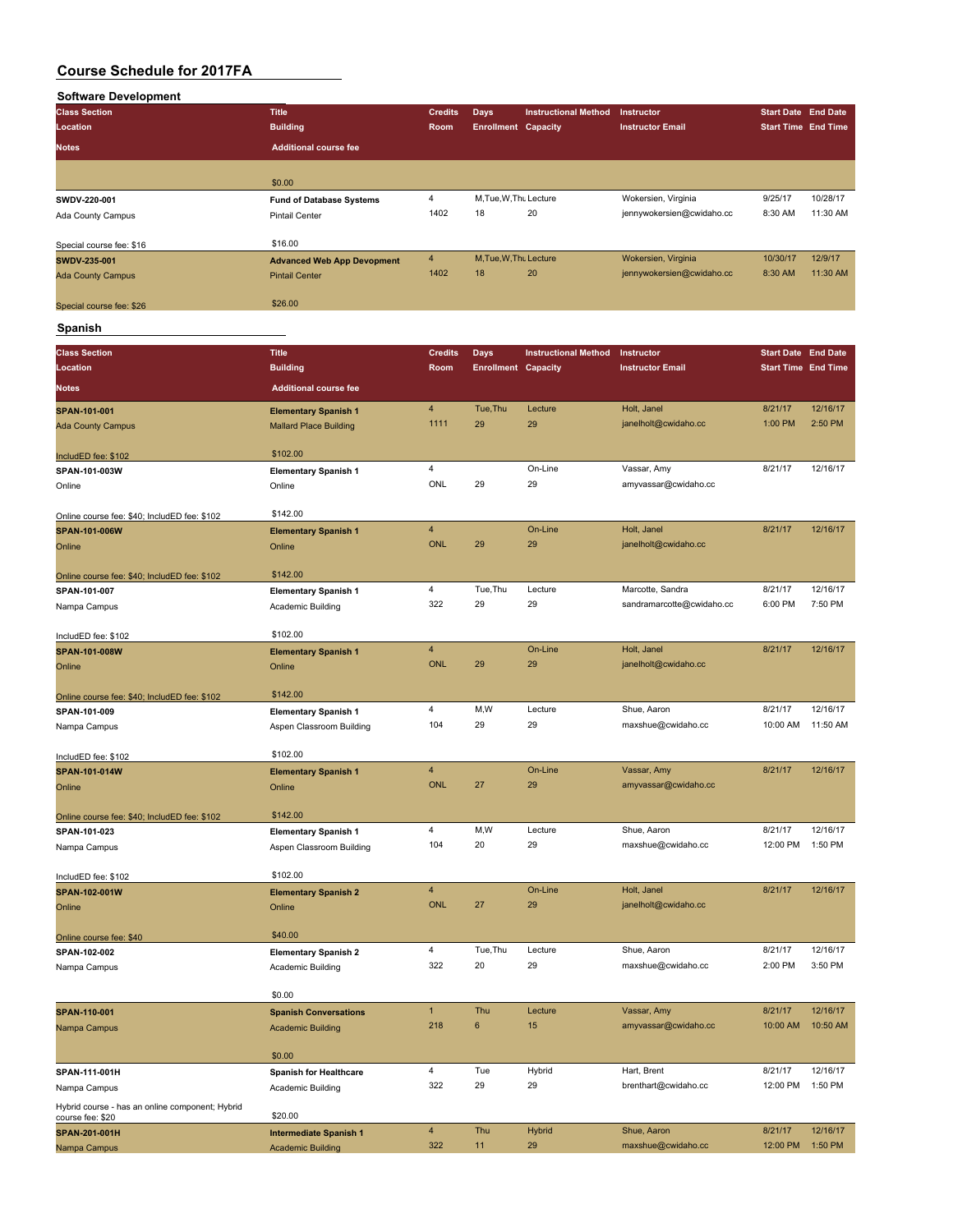| Spanish                                                             |                              |                |                            |                                 |                         |                            |  |
|---------------------------------------------------------------------|------------------------------|----------------|----------------------------|---------------------------------|-------------------------|----------------------------|--|
| <b>Class Section</b>                                                | <b>Title</b>                 | <b>Credits</b> | <b>Davs</b>                | Instructional Method Instructor |                         | <b>Start Date End Date</b> |  |
| Location                                                            | <b>Building</b>              | <b>Room</b>    | <b>Enrollment Capacity</b> |                                 | <b>Instructor Email</b> | <b>Start Time End Time</b> |  |
| <b>Notes</b>                                                        | <b>Additional course fee</b> |                |                            |                                 |                         |                            |  |
| Hybrid course - has an online component; Hybrid<br>course fee: \$20 | \$20.00                      |                |                            |                                 |                         |                            |  |
|                                                                     |                              |                |                            |                                 |                         |                            |  |

# **Surgical Technology**

| <b>Class Section</b>                            | <b>Title</b>                          | <b>Credits</b> | Days                       | <b>Instructional Method</b> | Instructor                 | <b>Start Date End Date</b> |          |
|-------------------------------------------------|---------------------------------------|----------------|----------------------------|-----------------------------|----------------------------|----------------------------|----------|
| Location                                        | <b>Building</b>                       | Room           | <b>Enrollment Capacity</b> |                             | <b>Instructor Email</b>    | <b>Start Time End Time</b> |          |
| Notes                                           | <b>Additional course fee</b>          |                |                            |                             |                            |                            |          |
|                                                 |                                       |                |                            |                             |                            |                            |          |
| <b>SURG-100-001</b>                             | <b>Intro &amp; Basic Sciences</b>     | $\mathbf{3}$   | F                          | Lecture                     | Bourbonnais, Mona          | 8/21/17                    | 12/16/17 |
| <b>Ada County Campus</b>                        | <b>Quail Court Building</b>           | 2210           | 18                         | 18                          | monabourbonnais@cwidaho.cc | 10:00 AM                   | 10:50 AM |
| Special course fee: \$30                        | \$30.00                               |                |                            |                             |                            |                            |          |
| SURG-100-001                                    | Intro & Basic Sciences                | 3              | M                          | Lecture                     | Bourbonnais, Mona          | 8/21/17                    | 12/16/17 |
| Ada County Campus                               | <b>Quail Court Building</b>           | 2210           | 18                         | 18                          | monabourbonnais@cwidaho.cc | 11:00 AM                   | 12:50 PM |
|                                                 |                                       |                |                            |                             |                            |                            |          |
| Special course fee: \$30                        | \$30.00                               |                |                            |                             |                            |                            |          |
| <b>SURG-100-001</b>                             | <b>Intro &amp; Basic Sciences</b>     | 3              | W                          | Lecture                     | Bourbonnais, Mona          | 8/21/17                    | 12/16/17 |
| <b>Ada County Campus</b>                        | <b>Quail Court Building</b>           | 1110           | 18                         | 18                          | monabourbonnais@cwidaho.cc | 11:40 AM                   | 12:30 PM |
|                                                 | \$30.00                               |                |                            |                             |                            |                            |          |
| Special course fee: \$30                        |                                       | 5              | Tue, Thu                   | Lecture                     | Boggs, William             | 8/21/17                    | 12/16/17 |
| SURG-101-001                                    | <b>Operating Room Techniques</b>      | 1110           | 18                         | 18                          | biffboggs@cwidaho.cc       | 8:00 AM                    | 11:00 AM |
| Ada County Campus                               | Quail Court Building                  |                |                            |                             |                            |                            |          |
| Special course fee: \$170                       | \$170.00                              |                |                            |                             |                            |                            |          |
| <b>SURG-101-001</b>                             | <b>Operating Room Techniques</b>      | 5              | Tue, Thu                   | Lecture                     | Bourbonnais, Mona          | 8/21/17                    | 12/16/17 |
| <b>Ada County Campus</b>                        | <b>Quail Court Building</b>           | 1110           | 18                         | 18                          | monabourbonnais@cwidaho.cc | 8:00 AM                    | 11:00 AM |
|                                                 |                                       |                |                            |                             |                            |                            |          |
| Special course fee: \$170                       | \$170.00                              |                |                            |                             |                            |                            |          |
| SURG-101-001                                    | <b>Operating Room Techniques</b>      | 5              | Tue, Thu                   | Lecture                     | Fitzgerald, Stacy          | 8/21/17                    | 12/16/17 |
| Ada County Campus                               | <b>Quail Court Building</b>           | 1110           | 18                         | 18                          | stacyfitzgerald@cwidaho.cc | 8:00 AM                    | 11:00 AM |
| Special course fee: \$170                       | \$170.00                              |                |                            |                             |                            |                            |          |
| <b>SURG-101-001</b>                             | <b>Operating Room Techniques</b>      | 5              | Tue, Thu                   | Lecture                     | Wachter, Angela            | 8/21/17                    | 12/16/17 |
| <b>Ada County Campus</b>                        | <b>Quail Court Building</b>           | 1110           | 18                         | 18                          | angiewachter@cwidaho.cc    | 8:00 AM                    | 11:00 AM |
|                                                 |                                       |                |                            |                             |                            |                            |          |
| Special course fee: \$170                       | \$170.00                              |                |                            |                             |                            |                            |          |
| SURG-102-001                                    | <b>Sterilization and Disinfection</b> | 1              | M                          | Lecture                     | Bourbonnais, Mona          | 8/21/17                    | 12/16/17 |
| Ada County Campus                               | Quail Court Building                  | 2210           | 18                         | 18                          | monabourbonnais@cwidaho.cc | 10:00 AM                   | 10:50 AM |
|                                                 | \$50.00                               |                |                            |                             |                            |                            |          |
| Special course fee: \$50<br><b>SURG-102-001</b> | <b>Sterilization and Disinfection</b> | $\mathbf{1}$   | W                          | Lecture                     | Bourbonnais, Mona          | 8/21/17                    | 12/16/17 |
| <b>Ada County Campus</b>                        | <b>Quail Court Building</b>           | 2210           | 18                         | 18                          | monabourbonnais@cwidaho.cc | 10:40 AM                   | 11:30 AM |
|                                                 |                                       |                |                            |                             |                            |                            |          |
| Special course fee: \$50                        | \$50.00                               |                |                            |                             |                            |                            |          |
| SURG-103-001                                    | <b>Surgical Technological Science</b> | 3              | M,F                        | Lecture                     | Bourbonnais, Mona          | 8/21/17                    | 12/16/17 |
| Ada County Campus                               | <b>Quail Court Building</b>           | 2210           | 18                         | 18                          | monabourbonnais@cwidaho.cc | 1:00 PM                    | 1:50 PM  |
|                                                 |                                       |                |                            |                             |                            |                            |          |
| Special course fee: \$30                        | \$30.00                               |                |                            |                             |                            |                            |          |
| <b>SURG-103-001</b>                             | <b>Surgical Technological Science</b> | 3              | M,F                        | Lecture                     | Wachter, Angela            | 8/21/17                    | 12/16/17 |
| <b>Ada County Campus</b>                        | <b>Quail Court Building</b>           | 2210           | 18                         | 18                          | angiewachter@cwidaho.cc    | 1:00 PM                    | 1:50 PM  |
| Special course fee: \$30                        | \$30.00                               |                |                            |                             |                            |                            |          |
| SURG-103-001                                    | <b>Surgical Technological Science</b> | 3              | W                          | Lecture                     | Bourbonnais, Mona          | 8/21/17                    | 12/16/17 |
| Ada County Campus                               | Quail Court Building                  | 1110           | 18                         | 18                          | monabourbonnais@cwidaho.cc | 1:00 PM                    | 2:50 PM  |
|                                                 |                                       |                |                            |                             |                            |                            |          |
| Special course fee: \$30                        | \$30.00                               |                |                            |                             |                            |                            |          |
| <b>SURG-103-001</b>                             | <b>Surgical Technological Science</b> | 3              | W                          | Lecture                     | Wachter, Angela            | 8/21/17                    | 12/16/17 |
| <b>Ada County Campus</b>                        | <b>Quail Court Building</b>           | 1110           | 18                         | 18                          | angiewachter@cwidaho.cc    | 1:00 PM                    | 2:50 PM  |
|                                                 |                                       |                |                            |                             |                            |                            |          |
| Special course fee: \$30                        | \$30.00                               | 3              | Tue, Thu                   | Lecture                     | Boggs, William             | 8/21/17                    | 12/16/17 |
| SURG-110-001<br>Ada County Campus               | Prep of the Surgical Patient          | 1110           | 18                         | 18                          | biffboggs@cwidaho.cc       | 12:00 PM                   | 3:30 PM  |
|                                                 | Quail Court Building                  |                |                            |                             |                            |                            |          |
| Special course fee: \$15                        | \$15.00                               |                |                            |                             |                            |                            |          |
| <b>SURG-110-001</b>                             | <b>Prep of the Surgical Patient</b>   | 3              | Tue, Thu                   | Lecture                     | Bourbonnais, Mona          | 8/21/17                    | 12/16/17 |
| <b>Ada County Campus</b>                        | <b>Quail Court Building</b>           | 1110           | 18                         | 18                          | monabourbonnais@cwidaho.cc | 12:00 PM                   | 3:30 PM  |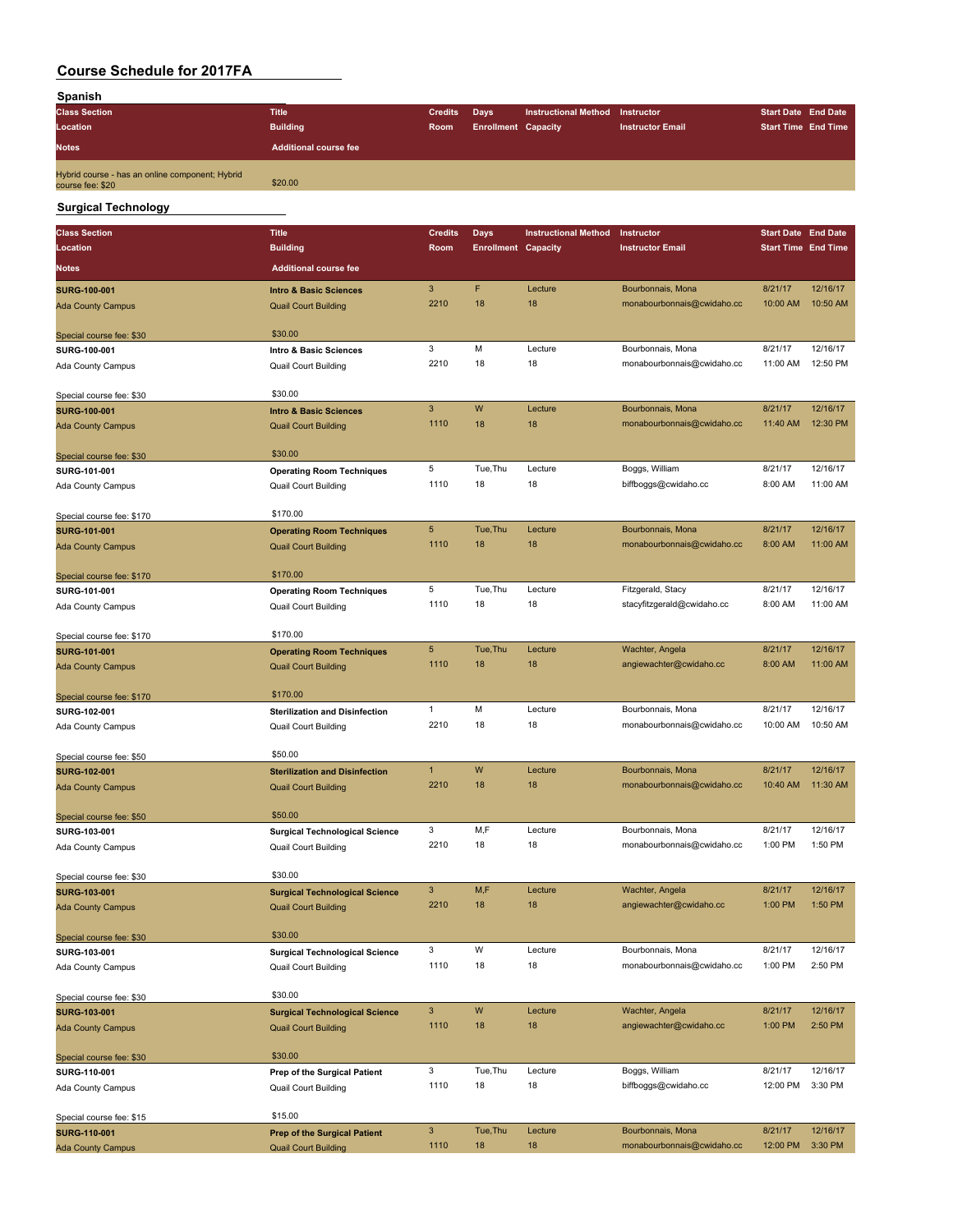### **Surgical Technology**

| <b>Class Section</b>     | <b>Title</b>                        | <b>Credits</b> | Days                       | <b>Instructional Method</b> | Instructor                 | <b>Start Date End Date</b> |          |
|--------------------------|-------------------------------------|----------------|----------------------------|-----------------------------|----------------------------|----------------------------|----------|
| Location                 | <b>Building</b>                     | Room           | <b>Enrollment Capacity</b> |                             | <b>Instructor Email</b>    | <b>Start Time End Time</b> |          |
| <b>Notes</b>             | <b>Additional course fee</b>        |                |                            |                             |                            |                            |          |
|                          |                                     |                |                            |                             |                            |                            |          |
| Special course fee: \$15 | \$15.00                             |                |                            |                             |                            |                            |          |
| SURG-110-001             | Prep of the Surgical Patient        | 3              | Tue, Thu                   | Lecture                     | Fitzgerald, Stacy          | 8/21/17                    | 12/16/17 |
| Ada County Campus        | <b>Quail Court Building</b>         | 1110           | 18                         | 18                          | stacyfitzgerald@cwidaho.cc | 12:00 PM                   | 3:30 PM  |
| Special course fee: \$15 | \$15.00                             |                |                            |                             |                            |                            |          |
| <b>SURG-110-001</b>      | <b>Prep of the Surgical Patient</b> | 3              | Tue, Thu                   | Lecture                     | Wachter, Angela            | 8/21/17                    | 12/16/17 |
| <b>Ada County Campus</b> | <b>Quail Court Building</b>         | 1110           | 18                         | 18                          | angiewachter@cwidaho.cc    | 12:00 PM                   | 3:30 PM  |
| Special course fee: \$15 | \$15.00                             |                |                            |                             |                            |                            |          |
| SURG-150-001             | <b>Job-Seeking Skills</b>           |                | F                          | Lecture                     | Bourbonnais, Mona          | 8/21/17                    | 12/16/17 |
| Ada County Campus        | <b>Quail Court Building</b>         | 2210           | 18                         | 18                          | monabourbonnais@cwidaho.cc | 11:00 AM                   | 11:50 AM |
|                          | \$0.00                              |                |                            |                             |                            |                            |          |

### **Theatre Arts**

| <b>Class Section</b>     | <b>Title</b>                 | <b>Credits</b> | <b>Days</b>                | <b>Instructional Method</b> | <b>Instructor</b>          | <b>Start Date End Date</b> |          |
|--------------------------|------------------------------|----------------|----------------------------|-----------------------------|----------------------------|----------------------------|----------|
| Location                 | <b>Building</b>              | Room           | <b>Enrollment Capacity</b> |                             | <b>Instructor Email</b>    | <b>Start Time End Time</b> |          |
| <b>Notes</b>             | <b>Additional course fee</b> |                |                            |                             |                            |                            |          |
| THEA-101-001             | <b>Theatre Appreciation</b>  | 3              | F                          | Lecture                     | Rippy, Joshua              | 8/21/17                    | 12/16/17 |
| <b>Ada County Campus</b> | <b>Pintail Center</b>        | 1320           | 21                         | 30                          | joshuarippy@cwidaho.cc     | 11:00 AM                   | 1:45 PM  |
|                          | \$0.00                       |                |                            |                             |                            |                            |          |
| THEA-101-002W            | <b>Theatre Appreciation</b>  | 3              |                            | On-Line                     | Petersen, Jeffrey          | 8/21/17                    | 12/16/17 |
| Online                   | Online                       | ONL            | 30                         | 30                          | jeffreypetersen@cwidaho.cc |                            |          |
| Online course fee: \$30  | \$30.00                      |                |                            |                             |                            |                            |          |
| THEA-101-003W            | <b>Theatre Appreciation</b>  | 3              |                            | On-Line                     | Petersen, Jeffrey          | 8/21/17                    | 12/16/17 |
| Online                   | Online                       | ONL            | 25                         | 30                          | jeffreypetersen@cwidaho.cc |                            |          |
| Online course fee: \$30  | \$30.00                      |                |                            |                             |                            |                            |          |

# **Welding & Metals Fabrication**

| <b>Class Section</b>                                                                                                                                 | <b>Title</b>                          | <b>Credits</b> | Days                       | <b>Instructional Method</b> | Instructor               | <b>Start Date End Date</b> |          |
|------------------------------------------------------------------------------------------------------------------------------------------------------|---------------------------------------|----------------|----------------------------|-----------------------------|--------------------------|----------------------------|----------|
| Location                                                                                                                                             | <b>Building</b>                       | Room           | <b>Enrollment Capacity</b> |                             | <b>Instructor Email</b>  | <b>Start Time End Time</b> |          |
| Notes                                                                                                                                                | <b>Additional course fee</b>          |                |                            |                             |                          |                            |          |
| <b>WEMF-101-001</b>                                                                                                                                  | <b>Safety and Leadership</b>          | $\overline{2}$ | M.Tue.W.Tht Lecture        |                             | Faculty, General         | 8/21/17                    | 12/16/17 |
| Nampa Campus<br>Welding and Metals Fabrication majors only<br>Corequisites: WEMF 121 001, WEMF 135 001,                                              | <b>Micron Center for PTE</b>          | 1601           | 16                         | 16                          |                          | 7:30 AM                    | 8:00 AM  |
| WEMF 151 001, WEMF 175 001                                                                                                                           | \$0.00                                |                |                            |                             |                          |                            |          |
| <b>WEMF-101-002</b>                                                                                                                                  | Safety and Leadership                 | $\overline{2}$ | M, Tue, W, Thu Lecture     |                             | Wheeler, Michael         | 8/21/17                    | 12/16/17 |
| Nampa Campus<br>Welding and Metals Fabrication majors only<br>Corequisites: WEMF 121 001, WEMF 135 001,                                              | Micron Center for PTE                 | 1601           | 16                         | 16                          | mikewheeler@cwidaho.cc   | 12:30 PM                   | 1:00 PM  |
| WEMF 151 001. WEMF 175 001                                                                                                                           | \$0.00                                |                |                            |                             |                          |                            |          |
| <b>WEMF-121-001</b>                                                                                                                                  | <b>Blueprint Reading Fr Welders 1</b> | $\overline{2}$ | M.W                        | Lecture                     | Faculty, General         | 8/21/17                    | 12/16/17 |
| Nampa Campus<br>Welding and Metals Fabrication majors only                                                                                           | <b>Micron Center for PTE</b>          | 1602           | 16                         | 16                          |                          | 1:00 PM                    | 1:50 PM  |
| Corequisites: WEMF 101 001, WEMF 135 001,<br>WEMF 151 001, WEMF 175 001                                                                              | \$0.00                                |                |                            |                             |                          |                            |          |
| WEMF-121-002                                                                                                                                         | <b>Blueprint Reading Fr Welders 1</b> | $\overline{2}$ | M,W                        | Lecture                     | Wheeler, Michael         | 8/21/17                    | 12/16/17 |
| Nampa Campus<br>Welding and Metals Fabrication majors only                                                                                           | Micron Center for PTE                 | 1602           | 16                         | 16                          | mikewheeler@cwidaho.cc   | 11:00 AM                   | 11:50 AM |
| Corequisites: WEMF 101 001, WEMF 135 001,<br>WEMF 151 001. WEMF 175 001                                                                              | \$0.00                                |                |                            |                             |                          |                            |          |
| <b>WEMF-122-001</b>                                                                                                                                  | <b>Blueprint Reading Fr Welders 2</b> | $\overline{2}$ | M,W                        | Lecture                     | Jenkins, David           | 8/21/17                    | 12/16/17 |
| Nampa Campus                                                                                                                                         | <b>Micron Center for PTE</b>          | 1602           | 15                         | 16                          | davidjenkins@cwidaho.cc  | 5:40 PM                    | 6:30 PM  |
|                                                                                                                                                      | \$0.00                                |                |                            |                             |                          |                            |          |
| <b>WEMF-135-001</b>                                                                                                                                  | <b>GMAW Practical</b>                 | $\overline{2}$ | M.Tue.W.Thu Lab            |                             | Faculty, General         | 10/16/17                   | 12/16/17 |
| Nampa Campus<br>Welding and Metals Fabrication majors only<br>Corequisites: WEMF 101 001, WEMF 121 001,<br>WEMF 151 001, WEMF 175 001 Special course | Micron Center for PTE                 | 1601           | 16                         | 16                          |                          | 8:00 AM                    | 12:20 PM |
| fee: \$150                                                                                                                                           | \$150.00                              |                |                            |                             |                          |                            |          |
| <b>WEMF-135-002</b>                                                                                                                                  | <b>GMAW Practical</b>                 | $\overline{2}$ | F                          | Lab                         | Faculty, General Pending | 10/16/17                   | 12/16/17 |
| Nampa Campus                                                                                                                                         | <b>Micron Center for PTE</b>          | 1601           | 16                         | 16                          |                          | 12:00 PM                   | 4:20 PM  |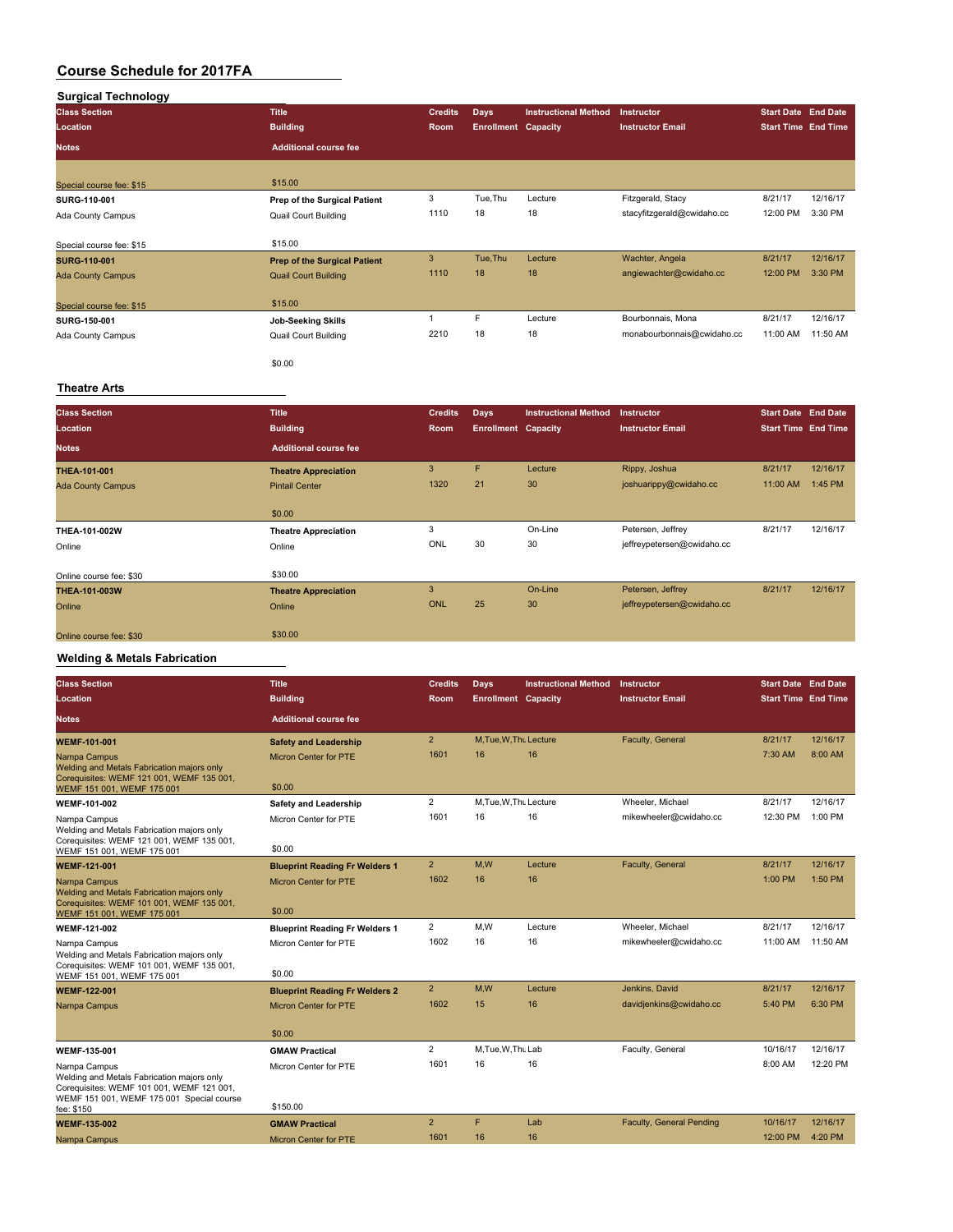| <b>Welding &amp; Metals Fabrication</b>                                                                                                                            |                                                                  |                        |                              |                             |                                            |                            |                      |
|--------------------------------------------------------------------------------------------------------------------------------------------------------------------|------------------------------------------------------------------|------------------------|------------------------------|-----------------------------|--------------------------------------------|----------------------------|----------------------|
| <b>Class Section</b>                                                                                                                                               | <b>Title</b>                                                     | <b>Credits</b>         | <b>Days</b>                  | <b>Instructional Method</b> | Instructor                                 | <b>Start Date End Date</b> |                      |
| Location                                                                                                                                                           | <b>Building</b>                                                  | Room                   | <b>Enrollment Capacity</b>   |                             | <b>Instructor Email</b>                    | <b>Start Time End Time</b> |                      |
| Notes                                                                                                                                                              | <b>Additional course fee</b>                                     |                        |                              |                             |                                            |                            |                      |
|                                                                                                                                                                    |                                                                  |                        |                              |                             |                                            |                            |                      |
| Welding and Metals Fabrication majors only<br>Corequisites: WEMF 101 001, WEMF 121 001,<br>WEMF 151 001, WEMF 175 001 Special course                               | \$150.00                                                         |                        |                              |                             |                                            |                            |                      |
| fee: \$150                                                                                                                                                         |                                                                  | $\overline{2}$         | M, Tue, W, Thu Lab           |                             | Faculty, General Pending                   | 10/16/17                   | 12/16/17             |
| <b>WEMF-135-002</b>                                                                                                                                                | <b>GMAW Practical</b>                                            | 1601                   | 16                           | 16                          |                                            | 1:00 PM                    | 5:20 PM              |
| Nampa Campus<br>Welding and Metals Fabrication majors only<br>Corequisites: WEMF 101 001, WEMF 121 001,<br>WEMF 151 001, WEMF 175 001 Special course<br>fee: \$150 | Micron Center for PTE<br>\$150.00                                |                        |                              |                             |                                            |                            |                      |
| <b>WEMF-145-001</b>                                                                                                                                                | <b>FCAW Practical</b>                                            | $\overline{2}$         | F                            | Lab                         | Jenkins, David                             | 8/21/17                    | 9/16/17              |
| Nampa Campus                                                                                                                                                       | <b>Micron Center for PTE</b>                                     | 1601                   | 15                           | 16                          | davidjenkins@cwidaho.cc                    | 5:30 PM                    | 10:00 PM             |
| Special course fee: \$150                                                                                                                                          | \$150.00                                                         |                        |                              |                             |                                            |                            |                      |
| WEMF-145-001                                                                                                                                                       | <b>FCAW Practical</b>                                            | $\overline{2}$         | M, Tue, W, Thu Lab           |                             | Jenkins, David                             | 8/21/17                    | 9/16/17              |
| Nampa Campus                                                                                                                                                       | Micron Center for PTE                                            | 1601                   | 15                           | 16                          | davidjenkins@cwidaho.cc                    | 6:40 PM                    | 11:10 PM             |
| Special course fee: \$150                                                                                                                                          | \$150.00                                                         |                        |                              |                             |                                            |                            |                      |
| <b>WEMF-151-001</b>                                                                                                                                                | <b>Welding Theory 1</b>                                          | $\overline{2}$         | Tue, Thu                     | Lecture                     | Faculty, General                           | 8/21/17                    | 12/16/17             |
| Nampa Campus                                                                                                                                                       | Micron Center for PTE                                            | 1602                   | 16                           | 16                          |                                            | 1:00 PM                    | 1:50 PM              |
| Welding and Metals Fabrication majors only<br>Corequisites: WEMF 101 002, WEMF 121 002,<br>WEMF 135 002, WEMF 175 002                                              | \$0.00                                                           |                        |                              |                             |                                            |                            |                      |
| WEMF-151-002                                                                                                                                                       | <b>Welding Theory 1</b>                                          | $\overline{2}$         | Tue, Thu                     | Lecture                     | Wheeler, Michael                           | 8/21/17                    | 12/16/17             |
| Nampa Campus                                                                                                                                                       | Micron Center for PTE                                            | 1602                   | 16                           | 16                          | mikewheeler@cwidaho.cc                     | 11:00 AM                   | 11:50 AM             |
| Welding and Metals Fabrication majors only<br>Corequisites: WEMF 101 002, WEMF 121 002,<br>WEMF 135 002, WEMF 175 002                                              | \$0.00                                                           |                        |                              |                             |                                            |                            |                      |
| <b>WEMF-152-001</b>                                                                                                                                                | <b>Welding Theory 2</b>                                          | $\overline{2}$         | Tue, Thu                     | Lecture                     | Jenkins, David                             | 8/21/17                    | 12/16/17             |
| Nampa Campus                                                                                                                                                       | <b>Micron Center for PTE</b>                                     | 1601                   | 15                           | 16                          | davidjenkins@cwidaho.cc                    | 5:40 PM                    | 6:30 PM              |
|                                                                                                                                                                    | \$0.00                                                           |                        |                              |                             |                                            |                            |                      |
| WEMF-175-001                                                                                                                                                       | <b>SMAW Practical</b>                                            | 4                      | M, Tue, W, Thu Lab           |                             | Faculty, General                           | 8/21/17                    | 10/14/17             |
|                                                                                                                                                                    |                                                                  | 1601                   | 16                           | 16                          |                                            | 8:00 AM                    | 12:20 PM             |
| Nampa Campus<br>Welding and Metals Fabrication majors only<br>Corequisites: WEMF 101 001, WEMF 121 001,<br>WEMF 135 001, WEMF 151 001 Special course               | Micron Center for PTE                                            |                        |                              |                             |                                            |                            |                      |
| fee: \$150                                                                                                                                                         | \$150.00                                                         |                        |                              |                             |                                            |                            |                      |
| <b>WEMF-175-002</b>                                                                                                                                                | <b>SMAW Practical</b>                                            | $\overline{4}$         | F                            | Lab                         | Faculty, General Pending                   | 8/21/17                    | 10/14/17             |
| Nampa Campus<br>Welding and Metals Fabrication majors only<br>Corequisites: WEMF 101 001, WEMF 121 001,<br>WEMF 135 001, WEMF 151 001 Special course               | <b>Micron Center for PTE</b>                                     | 1601                   | 16                           | 16                          |                                            | 12:00 PM                   | 4:20 PM              |
| fee: \$150                                                                                                                                                         | \$150.00                                                         |                        |                              |                             |                                            |                            |                      |
| <b>WEMF-175-002</b>                                                                                                                                                | <b>SMAW Practical</b>                                            | 4                      | M, Tue, W, Thu Lab           |                             | Faculty, General Pending                   | 8/21/17                    | 10/14/17             |
| Nampa Campus<br>Welding and Metals Fabrication majors only<br>Corequisites: WEMF 101 001, WEMF 121 001,<br>WEMF 135 001, WEMF 151 001 Special course               | Micron Center for PTE                                            | 1601                   | 16                           | 16                          |                                            | 1:00 PM                    | 5:20 PM              |
| fee: \$150                                                                                                                                                         | \$150.00                                                         |                        |                              |                             |                                            |                            |                      |
| <b>WEMF-185-001</b><br>Nampa Campus                                                                                                                                | <b>GTAW Practical</b><br>Micron Center for PTE                   | 4<br>1601              | F<br>15                      | Lab<br>16                   | Jenkins, David<br>davidjenkins@cwidaho.cc  | 9/18/17<br>5:30 PM         | 11/11/17<br>10:00 PM |
|                                                                                                                                                                    |                                                                  |                        |                              |                             |                                            |                            |                      |
| Special course fee: \$150                                                                                                                                          | \$150.00                                                         |                        |                              |                             |                                            |                            |                      |
| WEMF-185-001                                                                                                                                                       | <b>GTAW Practical</b>                                            | 4                      | M, Tue, W, Thu Lab           |                             | Jenkins, David                             | 9/18/17                    | 11/11/17             |
| Nampa Campus                                                                                                                                                       | Micron Center for PTE                                            | 1601                   | 15                           | 16                          | davidjenkins@cwidaho.cc                    | 6:40 PM                    | 11:10 PM             |
| Special course fee: \$150                                                                                                                                          | \$150.00                                                         |                        |                              |                             |                                            |                            |                      |
| <b>WEMF-195-001</b>                                                                                                                                                | <b>Production Welding</b>                                        | $\overline{2}$         | F                            | Lecture                     | Jenkins, David                             | 11/13/17                   | 12/16/17             |
| Nampa Campus                                                                                                                                                       | Micron Center for PTE                                            | 1601                   | 15                           | 16                          | davidjenkins@cwidaho.cc                    | 5:00 PM                    | 10:00 PM             |
|                                                                                                                                                                    | \$0.00                                                           |                        |                              |                             |                                            |                            |                      |
| WEMF-195-001                                                                                                                                                       | <b>Production Welding</b>                                        | $\overline{2}$         | M, Tue, W, Thu Lecture       |                             | Jenkins, David                             | 11/13/17                   | 12/16/17             |
| Nampa Campus                                                                                                                                                       | Micron Center for PTE                                            | 1601                   | 15                           | 16                          | davidjenkins@cwidaho.cc                    | 6:40 PM                    | 11:10 PM             |
|                                                                                                                                                                    | \$0.00                                                           |                        |                              |                             |                                            |                            |                      |
| <b>WEMF-225-001</b><br>Nampa Campus                                                                                                                                | <b>Blueprint Reading &amp; Layout 1</b><br>Micron Center for PTE | $\overline{2}$<br>1506 | M, Tue, W, Thu Lecture<br>19 | 21                          | Bothman, Benjamin<br>benbothman@cwidaho.cc | 8/21/17<br>12:00 PM        | 10/14/17<br>1:00 PM  |
| Corequisites:<br>WEMF226-001, WEMF255-001, WEMF256-001                                                                                                             | \$0.00                                                           |                        |                              |                             |                                            |                            |                      |
| WEMF-225-001                                                                                                                                                       | <b>Blueprint Reading &amp; Layout 1</b>                          | 2                      | M, Tue, W, Thu Lecture       |                             | Diamond, Malcolm                           | 8/21/17                    | 10/14/17             |
| Nampa Campus                                                                                                                                                       | Micron Center for PTE                                            | 1506                   | 19                           | 21                          | malcolmdiamond@cwidaho.cc                  | 12:00 PM                   | 1:00 PM              |
|                                                                                                                                                                    |                                                                  |                        |                              |                             |                                            |                            |                      |
| Corequisites:                                                                                                                                                      |                                                                  |                        |                              |                             |                                            |                            |                      |

Corequisites: WEMF226-001,WEMF255-001,WEMF256-001 \$0.00